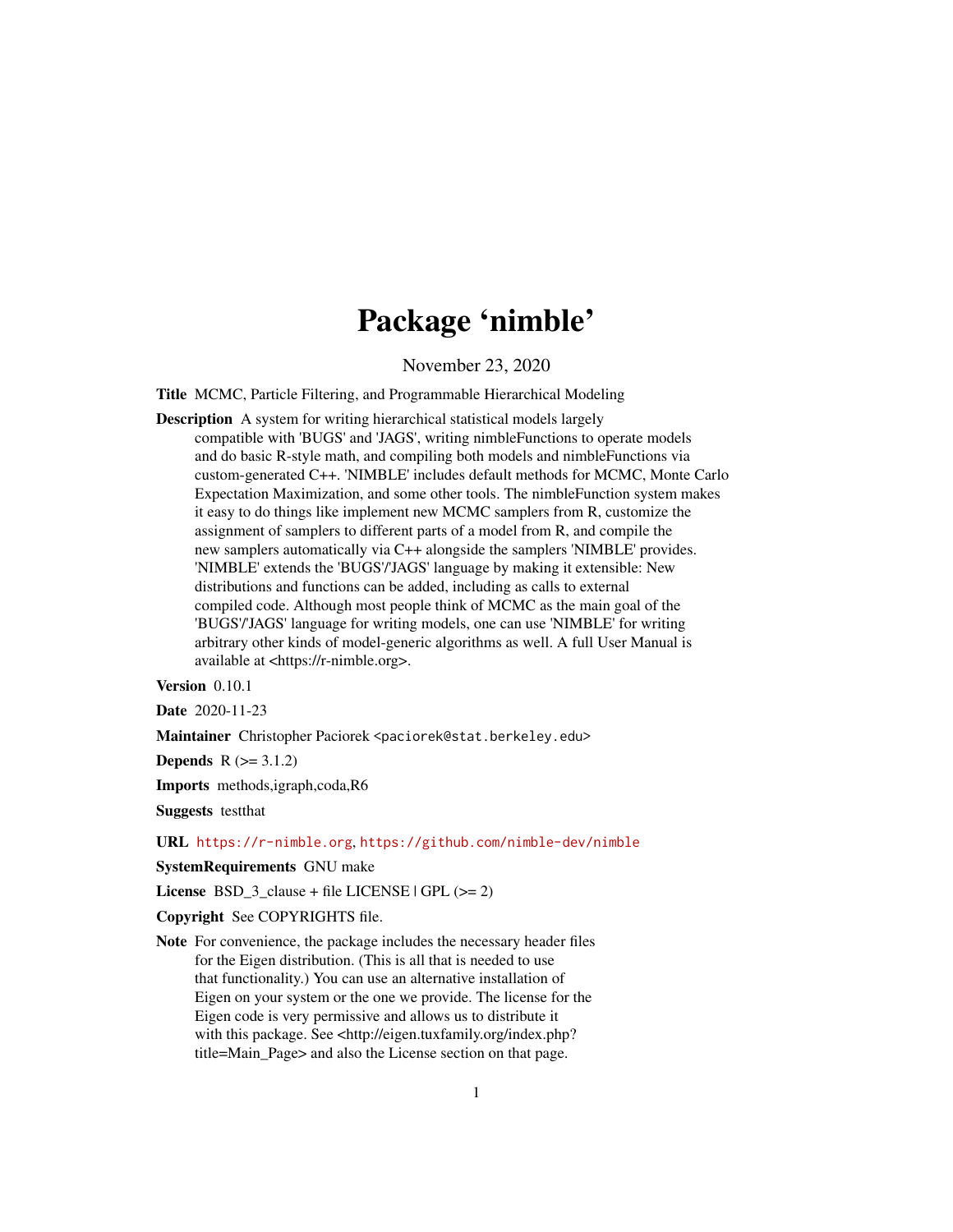#### Encoding UTF-8

#### LazyData false

Collate config.R all\_utils.R options.R distributions\_inputList.R distributions\_processInputList.R distributions\_implementations.R BUGS\_BUGSdecl.R BUGS\_contexts.R BUGS\_nimbleGraph.R BUGS\_modelDef.R BUGS\_model.R BUGS\_graphNodeMaps.R BUGS\_readBUGS.R BUGS\_macros.R BUGS\_testBUGS.R BUGS\_getDependencies.R BUGS\_utils.R BUGS\_mathCompatibility.R externalCalls.R genCpp\_exprClass.R genCpp\_operatorLists.R genCpp\_RparseTree2exprClasses.R genCpp\_initSizes.R genCpp\_buildIntermediates.R genCpp\_processSpecificCalls.R genCpp\_sizeProcessing.R genCpp\_toEigenize.R genCpp\_insertAssertions.R genCpp\_maps.R genCpp\_liftMaps.R genCpp\_eigenization.R genCpp\_addDebugMarks.R genCpp\_generateCpp.R RCfunction\_core.R RCfunction\_compile.R nimbleFunction\_util.R nimbleFunction\_core.R nimbleFunction\_nodeFunction.R nimbleFunction\_nodeFunctionNew.R nimbleFunction\_Rexecution.R nimbleFunction\_compile.R nimbleFunction\_keywordProcessing.R nimbleList\_core.R types\_util.R types\_symbolTable.R types\_modelValues.R types\_modelValuesAccessor.R types\_modelVariableAccessor.R types\_nimbleFunctionList.R types\_nodeFxnVector.R types\_numericLists.R cppDefs\_utils.R cppDefs\_variables.R cppDefs\_core.R cppDefs\_namedObjects.R cppDefs\_ADtools.R cppDefs\_BUGSmodel.R cppDefs\_RCfunction.R cppDefs\_nimbleFunction.R cppDefs\_nimbleList.R cppDefs\_modelValues.R cppDefs\_cppProject.R cppDefs\_outputCppFromRparseTree.R cppInterfaces\_utils.R cppInterfaces\_models.R cppInterfaces\_modelValues.R cppInterfaces\_nimbleFunctions.R cppInterfaces\_otherTypes.R nimbleProject.R initializeModel.R CAR.R MCMC\_utils.R MCMC\_configuration.R MCMC\_build.R MCMC\_run.R MCMC\_samplers.R MCMC\_conjugacy.R MCMC\_autoBlock.R MCMC\_RJ.R MCEM\_build.R crossValidation.R BNP\_distributions.R BNP\_samplers.R NF\_utils.R miscFunctions.R makevars.R setNimbleInternalFunctions.R registration.R nimble-package.r zzz.R

#### RoxygenNote 5.0.1

## NeedsCompilation yes

Author Perry de Valpine [aut], Christopher Paciorek [aut, cre], Daniel Turek [aut], Nick Michaud [aut], Cliff Anderson-Bergman [aut], Fritz Obermeyer [aut], Claudia Wehrhahn Cortes [aut] (Bayesian nonparametrics system), Abel Rodrìguez [aut] (Bayesian nonparametrics system), Duncan Temple Lang [aut] (packaging configuration),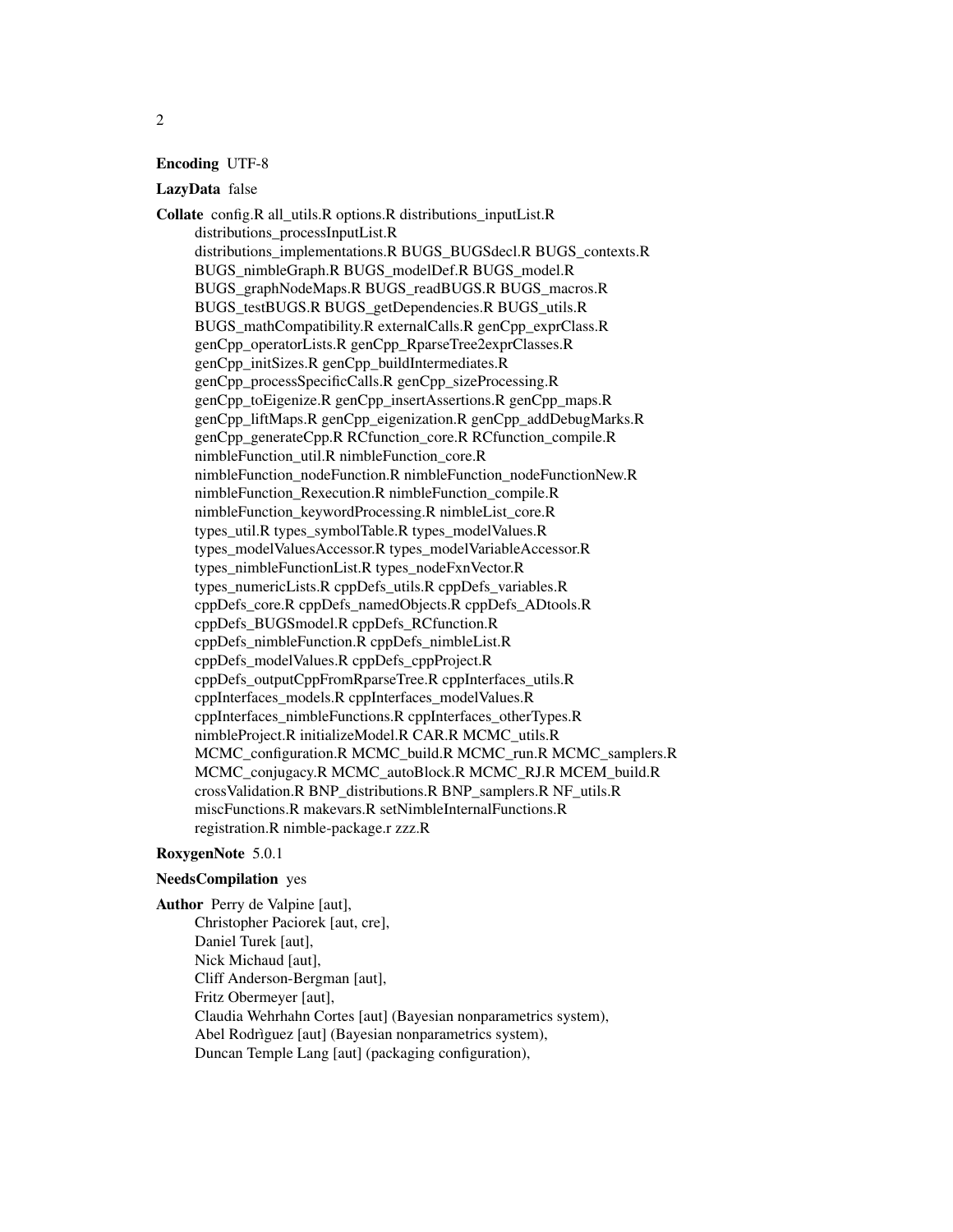Sally Paganin [aut] (reversible jump MCMC), Jagadish Babu [ctb] (code for the compilation system for an early version of NIMBLE), Lauren Ponisio [ctb] (contributions to the cross-validation code), Peter Sujan [ctb] (multivariate t distribution code)

Repository CRAN

Date/Publication 2020-11-23 20:30:02 UTC

# R topics documented:

|                                                                                                           | 6              |
|-----------------------------------------------------------------------------------------------------------|----------------|
|                                                                                                           | 6              |
|                                                                                                           | $\overline{7}$ |
|                                                                                                           | $\overline{7}$ |
|                                                                                                           | 8              |
|                                                                                                           | $\overline{Q}$ |
| 11                                                                                                        |                |
| 11                                                                                                        |                |
| 11                                                                                                        |                |
| 12                                                                                                        |                |
| 12                                                                                                        |                |
| 12                                                                                                        |                |
| 13                                                                                                        |                |
| 16                                                                                                        |                |
| 19                                                                                                        |                |
| 20                                                                                                        |                |
| 22                                                                                                        |                |
| 23                                                                                                        |                |
| 24                                                                                                        |                |
| 25                                                                                                        |                |
| 26                                                                                                        |                |
| 27                                                                                                        |                |
| 27                                                                                                        |                |
| 28                                                                                                        |                |
| 28                                                                                                        |                |
| 29                                                                                                        |                |
| 29                                                                                                        |                |
| 29                                                                                                        |                |
| 31                                                                                                        |                |
| 33                                                                                                        |                |
| 37                                                                                                        |                |
| 38                                                                                                        |                |
| $decideAndJump \ldots \ldots \ldots \ldots \ldots \ldots \ldots \ldots \ldots \ldots \ldots \ldots$<br>39 |                |
| 40                                                                                                        |                |
| 41                                                                                                        |                |
| 41                                                                                                        |                |
| 42                                                                                                        |                |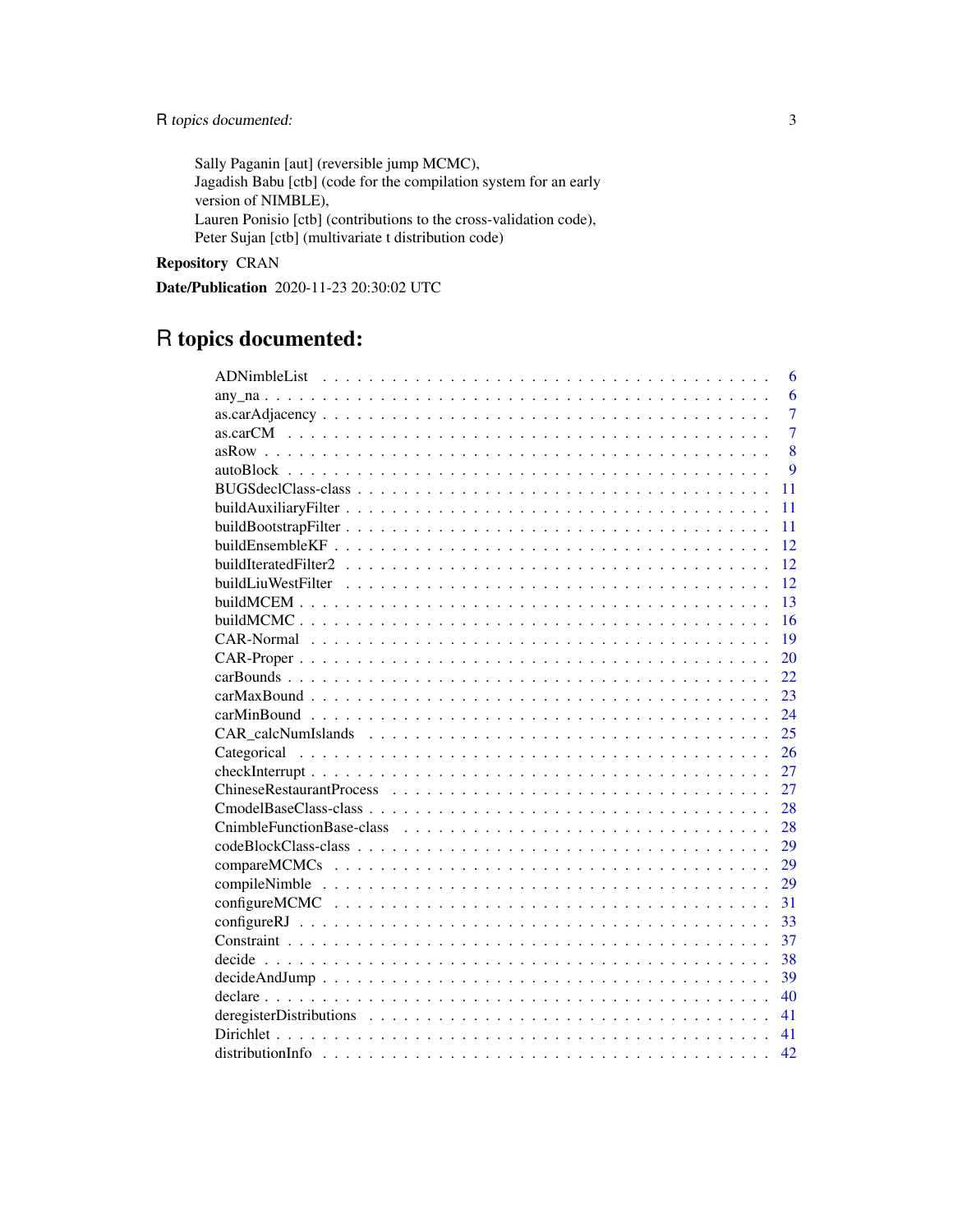|                          | 44 |
|--------------------------|----|
|                          | 45 |
|                          | 46 |
|                          | 47 |
|                          | 48 |
|                          | 49 |
|                          | 49 |
|                          | 50 |
|                          | 50 |
|                          | 51 |
|                          | 52 |
|                          | 53 |
|                          | 54 |
|                          | 55 |
|                          | 56 |
|                          |    |
|                          | 57 |
|                          | 58 |
|                          | 60 |
|                          | 60 |
|                          | 61 |
|                          | 61 |
|                          | 62 |
|                          | 68 |
|                          | 68 |
|                          | 75 |
|                          | 75 |
|                          | 75 |
|                          | 76 |
|                          | 77 |
|                          | 78 |
|                          | 81 |
|                          | 81 |
|                          | 82 |
|                          | 84 |
|                          | 85 |
| nfVar                    | 86 |
|                          | 87 |
| nimble-internal          | 87 |
|                          | 88 |
|                          | 88 |
|                          | 89 |
|                          | 90 |
|                          | 92 |
| nimbleFunctionBase-class | 93 |
|                          |    |
|                          | 94 |
|                          | 94 |
|                          | 95 |
|                          | 96 |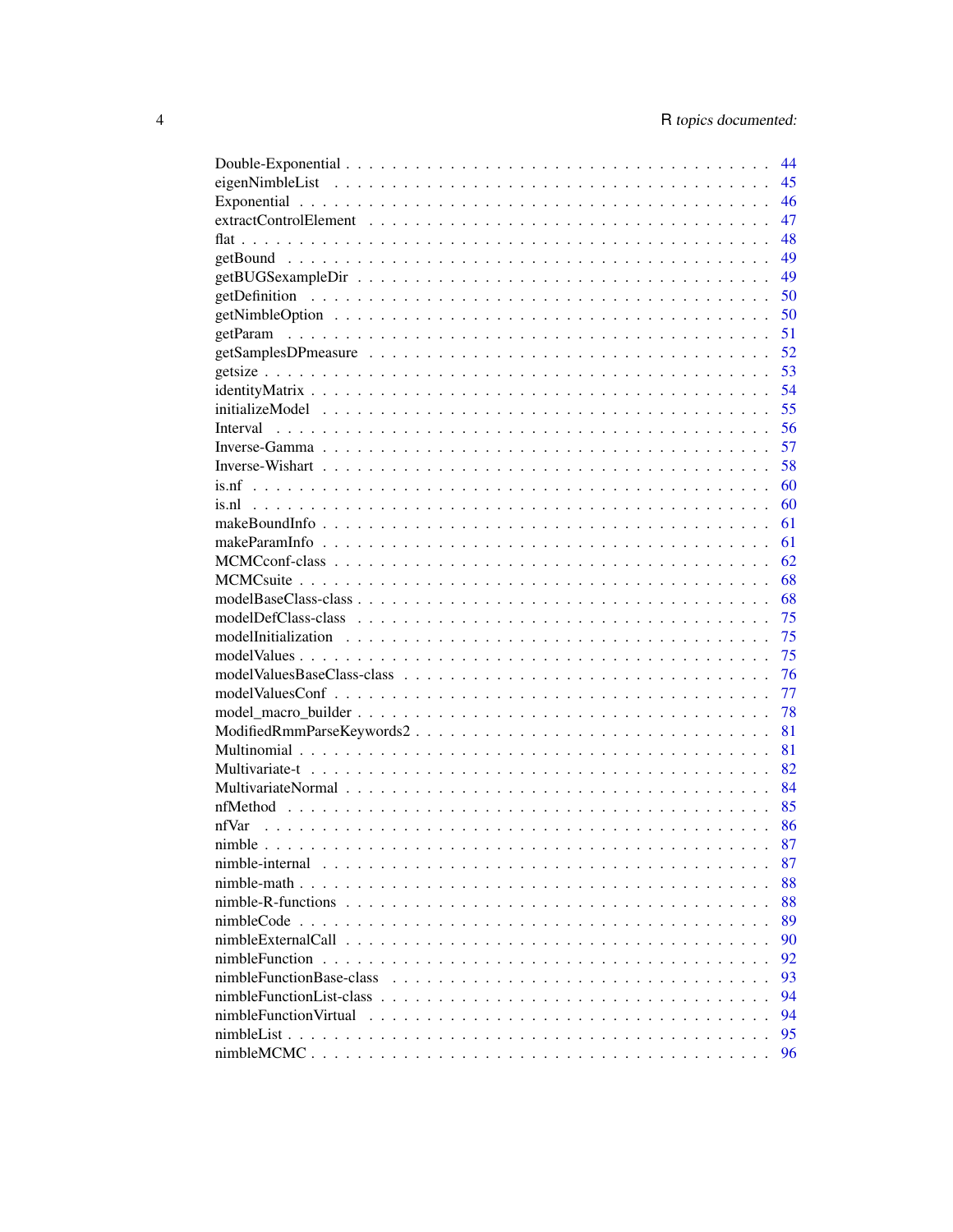| Wishart |
|---------|
|         |
|         |

**Index**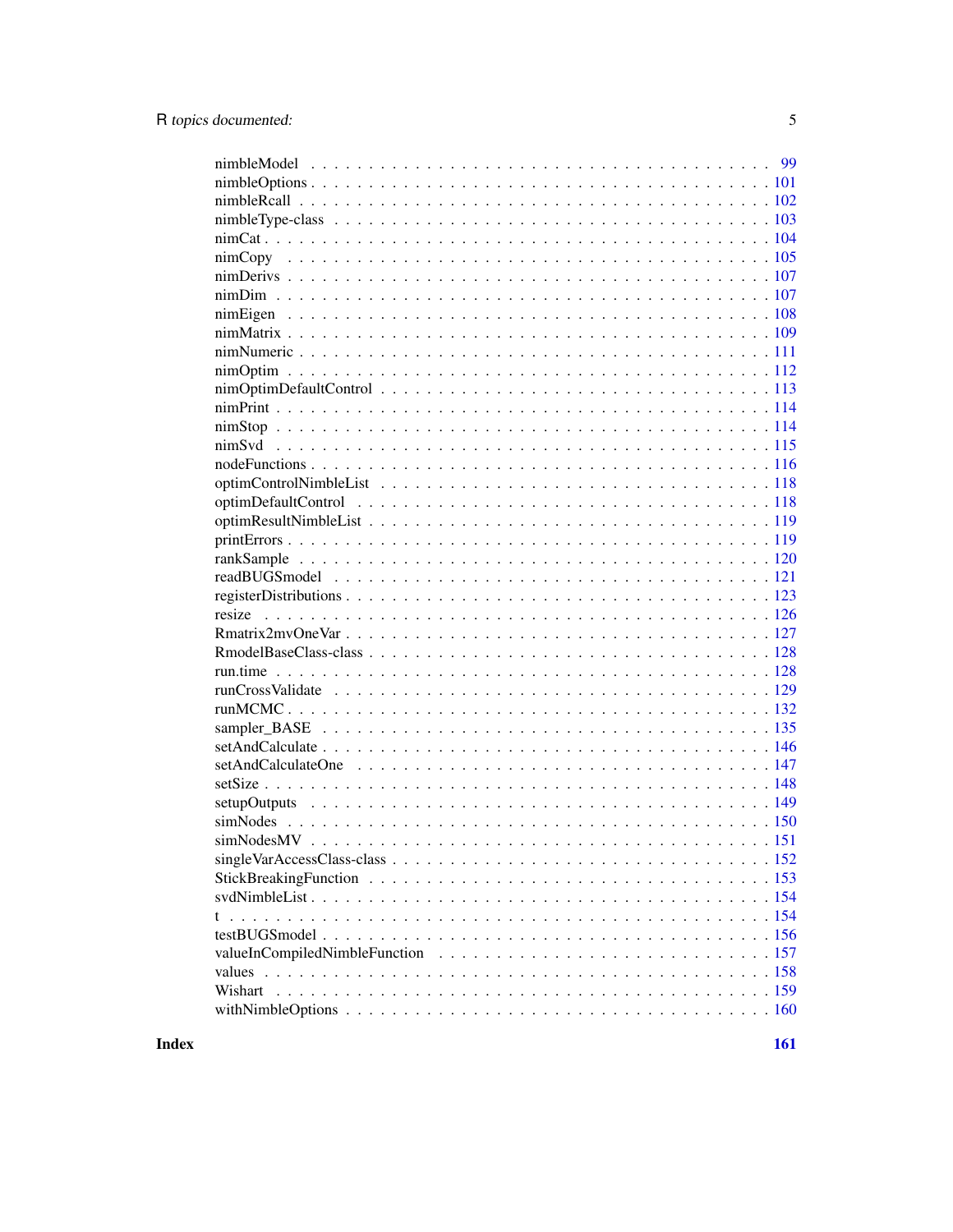<span id="page-5-0"></span>

[nimbleList](#page-94-1) definition for the type of [nimbleList](#page-94-1) returned by [nimDerivs](#page-106-1).

# Usage

ADNimbleList

## Format

An object of class list of length 1.

## Fields

value The value of the function evaluated at the given input arguments. gradient The gradient of the function evaluated at the given input arguments. hessian The Hessian of the function evaluated at the given input arguments. thirdDerivs Currently unused.

# See Also

[nimDerivs](#page-106-1)

any\_na *Determine if any values in a vector are NA or NaN*

## Description

NIMBLE language functions that can be used in either compiled or uncompiled nimbleFunctions to detect if there are any NA or NaN values in a vector.

#### Usage

any\_na(x)

any\_nan(x)

## Arguments

x vector of values

# Author(s)

NIMBLE Development Team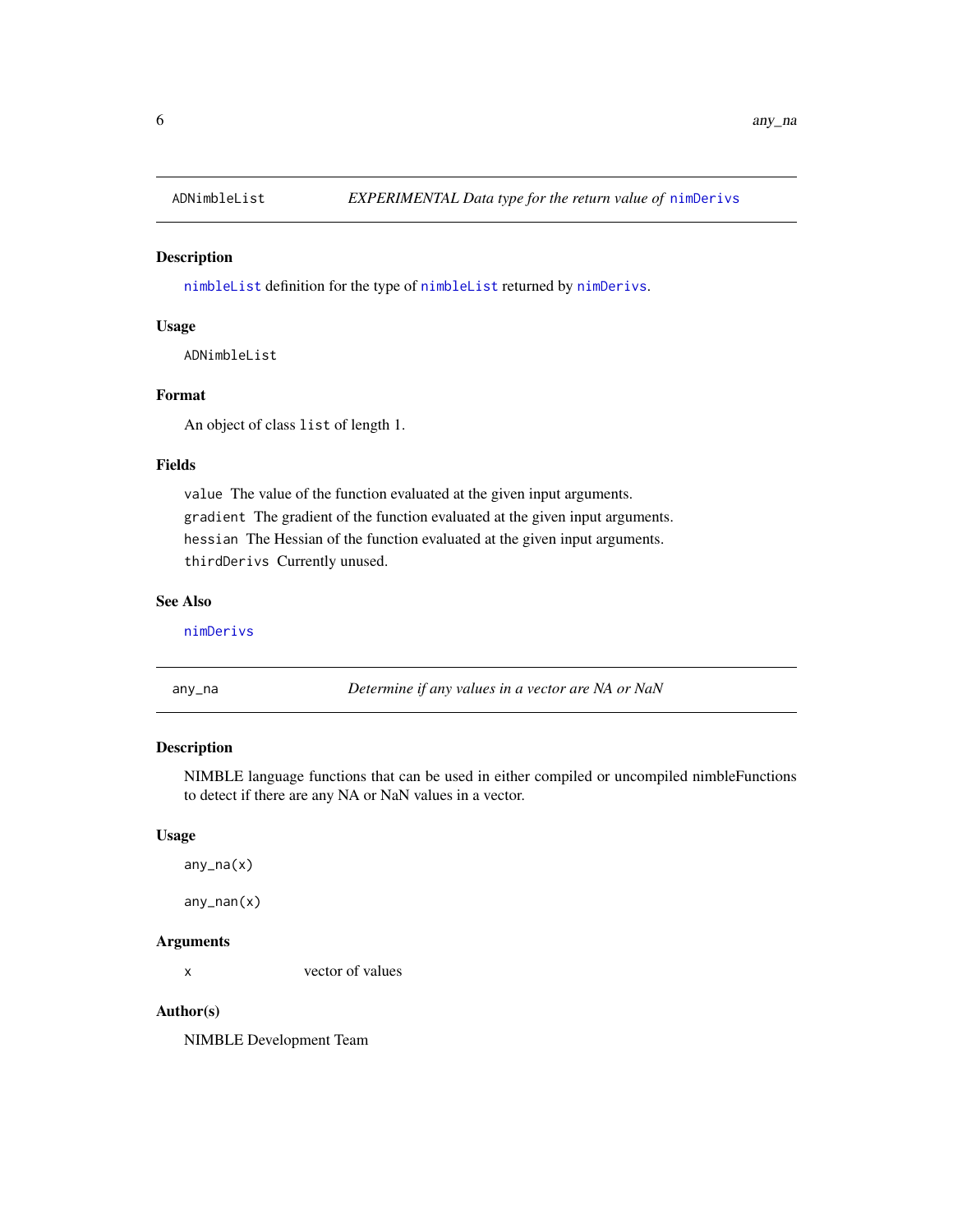<span id="page-6-0"></span>

This will convert alternate representations of CAR process structure into (adj, weights, num) form required by dcar\_normal.

#### Usage

```
as.carAdjacency(...)
```
#### Arguments

... Either: a symmetric matrix of unnormalized weights, or two lists specifying adjacency indices and the corresponding unnormalized weights.

## Details

Two alternate representations are handled:

A single matrix argument will be interpreted as a matrix of symmetric unnormalized weights;

Two lists will be interpreted as (the first) a list of numeric vectors specifying the adjacency (neighboring) indices of each CAR process component, and (the second) a list of numeric vectors giving the unnormalized weights for each of these neighboring relationships.

## Author(s)

Daniel Turek

## See Also

[CAR-Normal](#page-18-1)

| as.carCM | Convert weights vector to parameters of dcar_proper distributio |  |
|----------|-----------------------------------------------------------------|--|
|----------|-----------------------------------------------------------------|--|

# Description

Convert weights vector to C and M parameters of dcar\_proper distribution

#### Usage

as.carCM(adj, weights, num)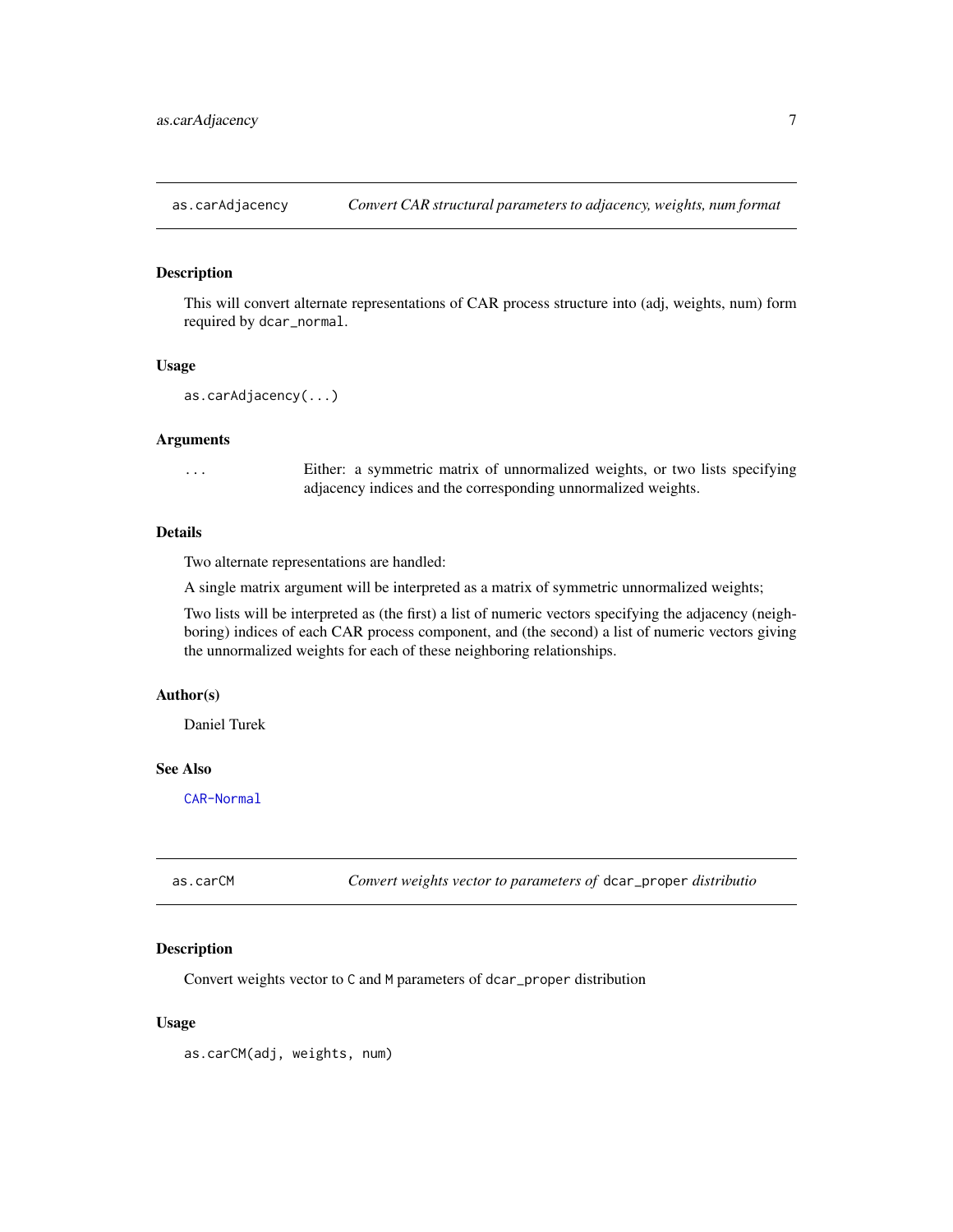## <span id="page-7-0"></span>**Arguments**

| adi     | vector of indices of the adjacent locations (neighbors) of each spatial location.<br>This is a sparse representation of the full adjacency matrix.                                                   |
|---------|------------------------------------------------------------------------------------------------------------------------------------------------------------------------------------------------------|
| weights | vector of symmetric unnormalized weights associated with each pair of adjacent<br>locations, of the same length as adj. This is a sparse representation of the full<br>(unnormalized) weight matrix. |
| num     | vector giving the number of neighbors of each spatial location, with length equal<br>to the total number of locations.                                                                               |

## Details

Given a symmetric matrix of unnormalized weights, this function will calculate corresponding values for the C and M arguments suitable for use in the dcar\_proper distribution. This function can be used to transition between usage of dcar\_normal and dcar\_proper, since dcar\_normal uses the adj, weights, and num arguments, while dcar\_proper requires adj, num, and also the C and M as returned by this function.

Here, C is a sparse vector representation of the row-normalized adjacency matrix, and M is a vector containing the conditional variance for each region. The resulting values of C and M are guaranteed to satisfy the symmetry constraint imposed on C and M, that  $M^{-1}C$  is symmetric, where M is a diagonal matrix and  $C$  is the row-normalized adjacency matrix.

#### Value

A named list with elements C and M. These may be used as the C and M arguments to the dcar\_proper distribution.

#### Author(s)

Daniel Turek

#### See Also

[CAR-Normal](#page-18-1), [CAR-Proper](#page-19-1)

asRow *Turn a numeric vector into a single-row or single-column matrix*

#### Description

Turns a numeric vector into a matrix that has 1 row or 1 column. Part of NIMBLE language.

#### Usage

asRow(x) asCol(x)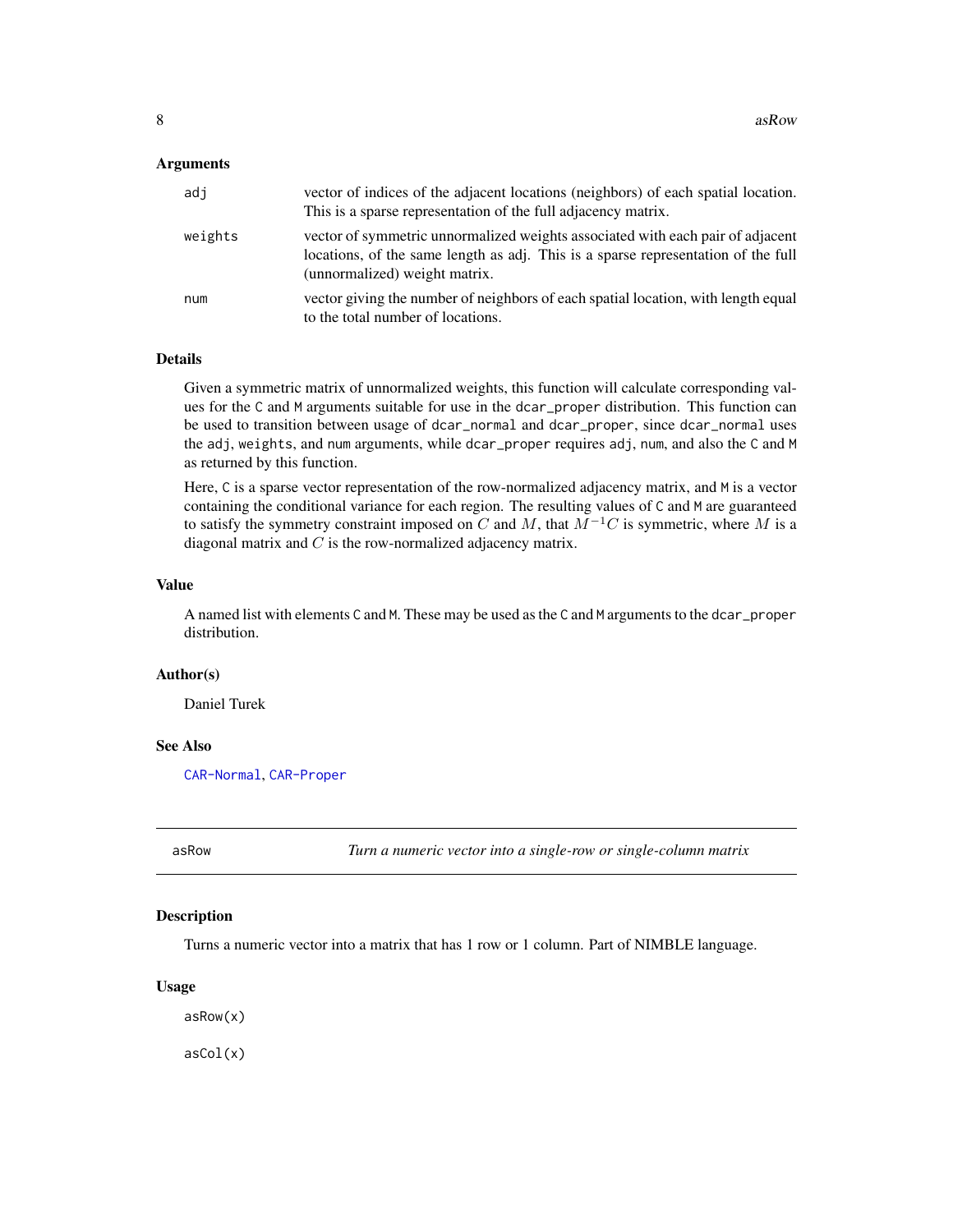#### <span id="page-8-0"></span>autoBlock 9

#### Arguments

x Numeric to be turned into a single row or column matrix

# Details

In the NIMBLE language, some automatic determination of how to turn vectors into single-row or single-column matrices is done. For example, in A %\*% x, where A is a matrix and x a vector, x will be turned into a single-column matrix unless it is known at compile time that A is a single column, in which case x will be turned into a single-row matrix. However, if it is desired that x be turned into a single row but A cannot be determined at compile time to be a single column, then one can use A %\*% asRow(x) to force this conversion.

## Author(s)

Perry de Valpine

<span id="page-8-1"></span>

| autoBlock | Automated parameter blocking procedure for efficient MCMC sam- |  |  |
|-----------|----------------------------------------------------------------|--|--|
|           | pling                                                          |  |  |

# Description

The automated parameter blocking algorithm is no longer actively maintained. In some cases, it may not operate correctly with more recent system features and/or distributions.

#### Usage

```
autoBlock(Rmodel, autoIt = 20000, run = list("all", "default"),
  setSeed = TRUE, verbose = FALSE, makePlots = FALSE, round = TRUE)
```
#### Arguments

| Rmodel  | A NIMBLE model object, created from nimbleModel.                                                                                                                                                                                                                                                                                                                                                                                                                                                                                                                                                                                                          |
|---------|-----------------------------------------------------------------------------------------------------------------------------------------------------------------------------------------------------------------------------------------------------------------------------------------------------------------------------------------------------------------------------------------------------------------------------------------------------------------------------------------------------------------------------------------------------------------------------------------------------------------------------------------------------------|
| autoIt  | The number of MCMC iterations to run intermediate MCMC algorithms, through<br>the course of the procedure. Default 20,000.                                                                                                                                                                                                                                                                                                                                                                                                                                                                                                                                |
| run     | List of additional MCMC algorithms to compare against the automated blocking<br>MCMC. These may be specified as: the character string 'all' to denote blocking<br>all continuous-valued nodes; the character string 'default' to denote NIMBLE's<br>default MCMC configuration; a named list element consisting of a quoted code<br>block, which when executed returns an MCMC configuration object for com-<br>parison; a custom-specificed blocking scheme, specified as a named list element<br>which itself is a list of character vectors, where each character vector specifies<br>the nodes in a particular block. Default is c('all', 'default'). |
| setSeed | Logical specificying whether to call set.seed $(0)$ prior to beginning the blocking<br>procedure. Default TRUE.                                                                                                                                                                                                                                                                                                                                                                                                                                                                                                                                           |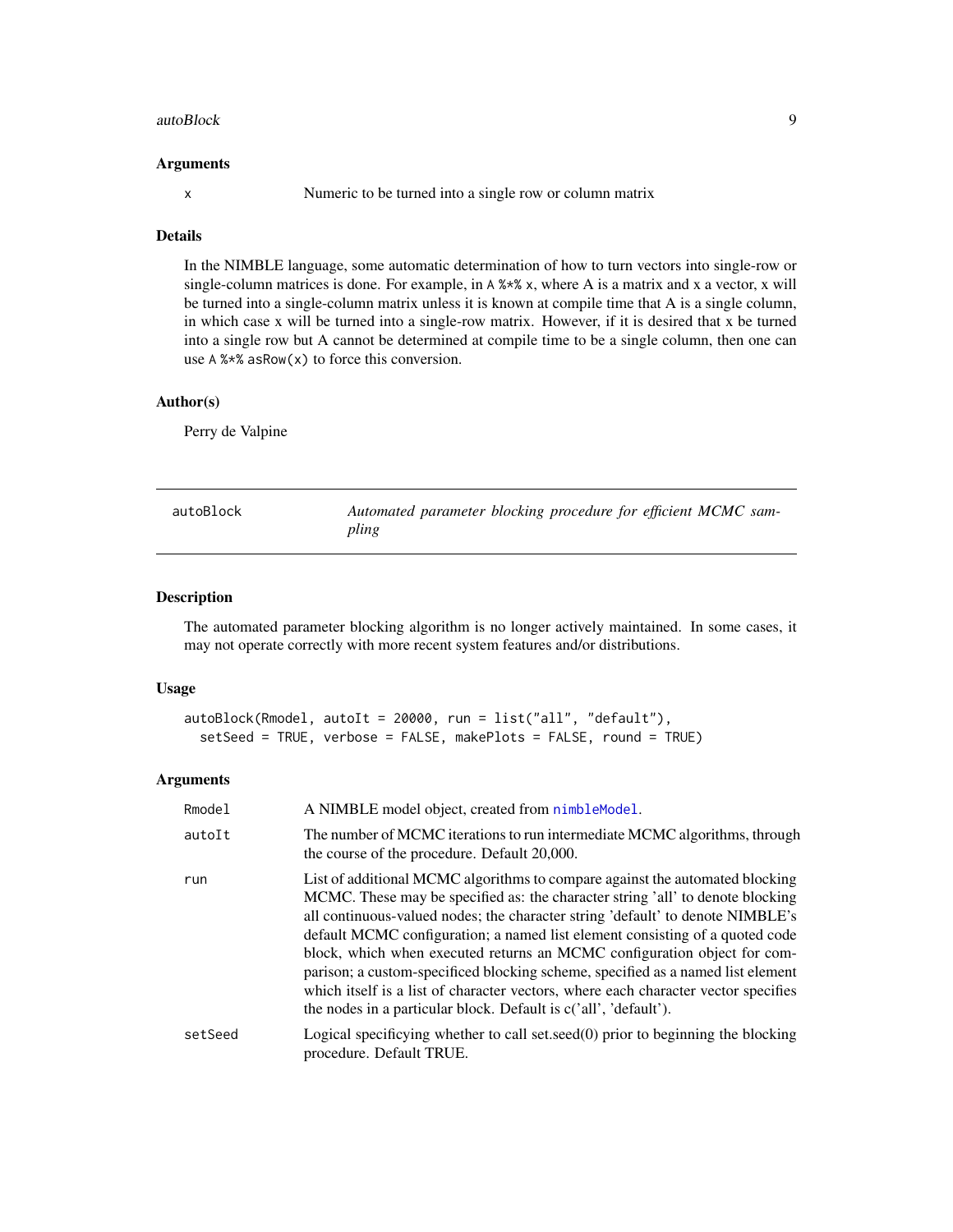10 autoBlock and the state of the state of the state of the state of the state of the state of the state of the state of the state of the state of the state of the state of the state of the state of the state of the state

| verbose   | Logical specifying whether to output considerable details of the automated block<br>procedure, through the course of execution. Default FALSE. |
|-----------|------------------------------------------------------------------------------------------------------------------------------------------------|
| makePlots | Logical specifying whether to plot the hierarchical clustering dendrograms, through<br>the course of execution. Default FALSE.                 |
| round     | Logical specifying whether to round the final output results to two decimal<br>places. Default TRUE.                                           |

#### Details

Runs NIMBLE's automated blocking procedure for a given model object, to dynamically determine a blocking scheme of the continuous-valued model nodes. This blocking scheme is designed to produce efficient MCMC sampling (defined as number of effective samples generated per second of algorithm runtime). See Turek, et al (2015) for details of this algorithm. This also (optionally) compares this blocked MCMC against several static MCMC algorithms, including all univariate sampling, blocking of all continuous-valued nodes, NIMBLE's default MCMC configuration, and custom-specified blockings of parameters.

This method allows for fine-tuned usage of the automated blocking procedure. However, the main entry point to the automatic blocking procedure is intended to be through either buildMCMC(...,  $autoBlock = TRUE$ ), or configure $MCMC$ (...,  $autoBlock = TRUE$ ).

## Value

Returns a named list containing elements:

- summary: A data frame containing a numerical summary of the performance of all MCMC algorithms (including that from automated blocking)
- autoGroups: A list specifying the parameter blockings converged on by the automated blocking procedure
- conf: A NIMBLE MCMC configuration object corresponding to the results of the automated blocking procedure

#### Author(s)

Daniel Turek

## References

Turek, D., de Valpine, P., Paciorek, C., and Anderson-Bergman, C. (2015). Automated Parameter Blocking for Efficient Markov-Chain Monte Carlo Sampling. <arXiv:1503.05621>.

#### See Also

configureMCMC buildMCMC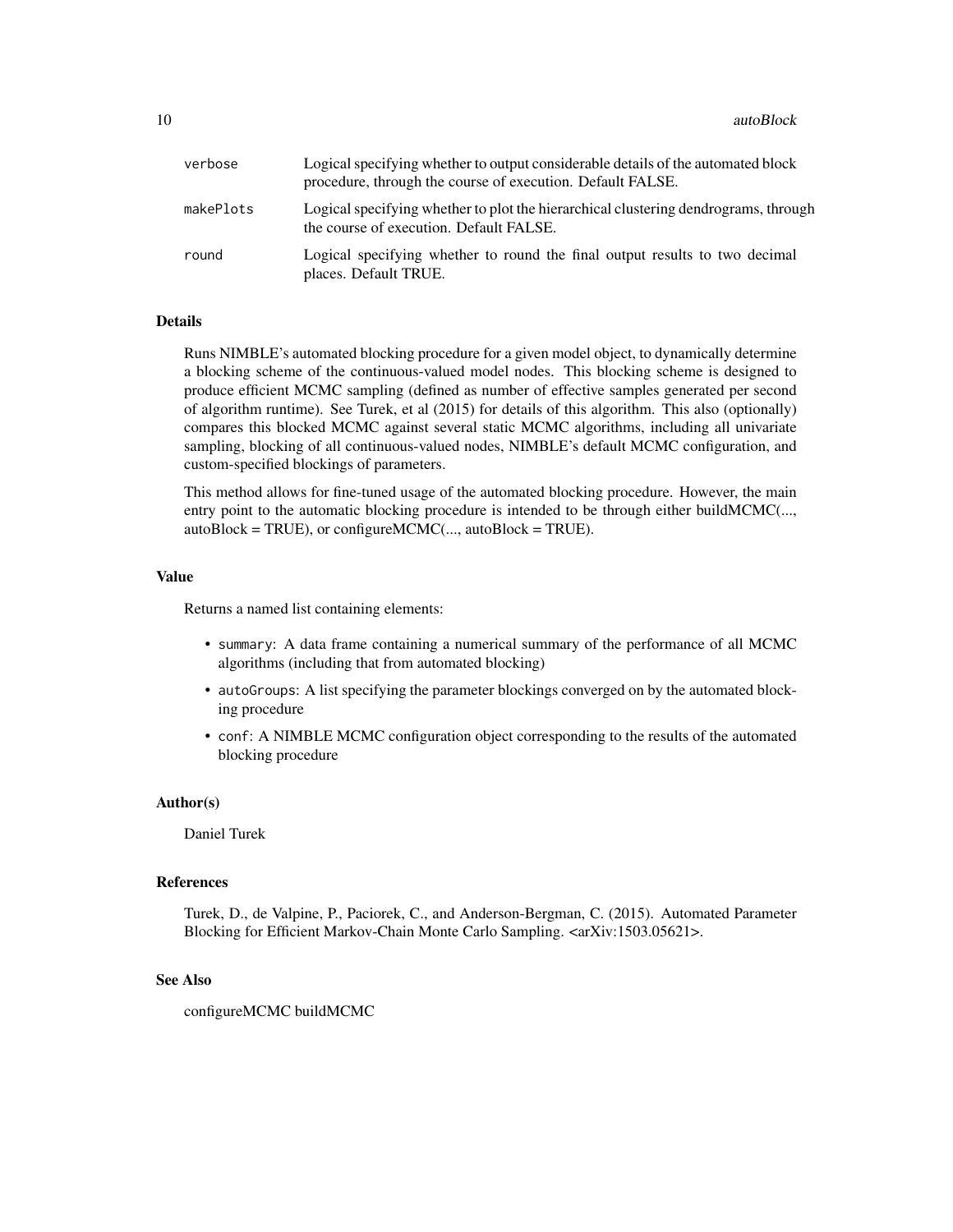<span id="page-10-0"></span>BUGSdeclClass-class *BUGSdeclClass contains the information extracted from one BUGS declaration*

## Description

BUGSdeclClass contains the information extracted from one BUGS declaration

buildAuxiliaryFilter *Placeholder for buildAuxiliaryFilter*

# Description

This function has been moved to the 'nimbleSMC' package

## Usage

```
buildAuxiliaryFilter(...)
```
## Arguments

... arguments

buildBootstrapFilter *Placeholder for buildBootstrapFilter*

# Description

This function has been moved to the 'nimbleSMC' package

## Usage

buildBootstrapFilter(...)

## Arguments

... arguments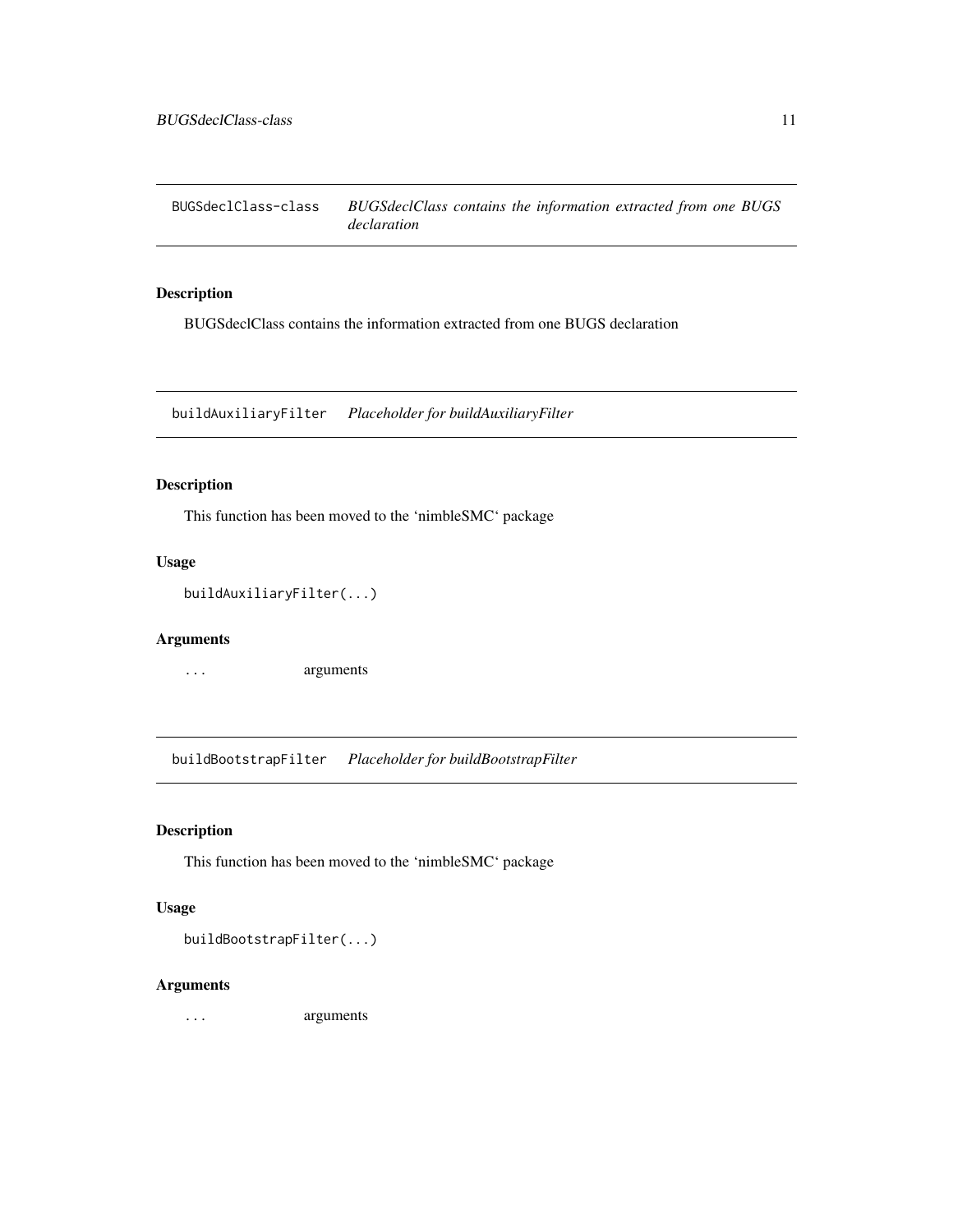<span id="page-11-0"></span>

This function has been moved to the 'nimbleSMC' package

## Usage

```
buildEnsembleKF(...)
```
## Arguments

... arguments

buildIteratedFilter2 *Placeholder for buildIteratedFilter2*

# Description

This function has been moved to the 'nimbleSMC' package

## Usage

```
buildIteratedFilter2(...)
```
# Arguments

... arguments

buildLiuWestFilter *Placeholder for buildLiuWestFilter*

## Description

This function has been moved to the 'nimbleSMC' package

## Usage

buildLiuWestFilter(...)

#### Arguments

... arguments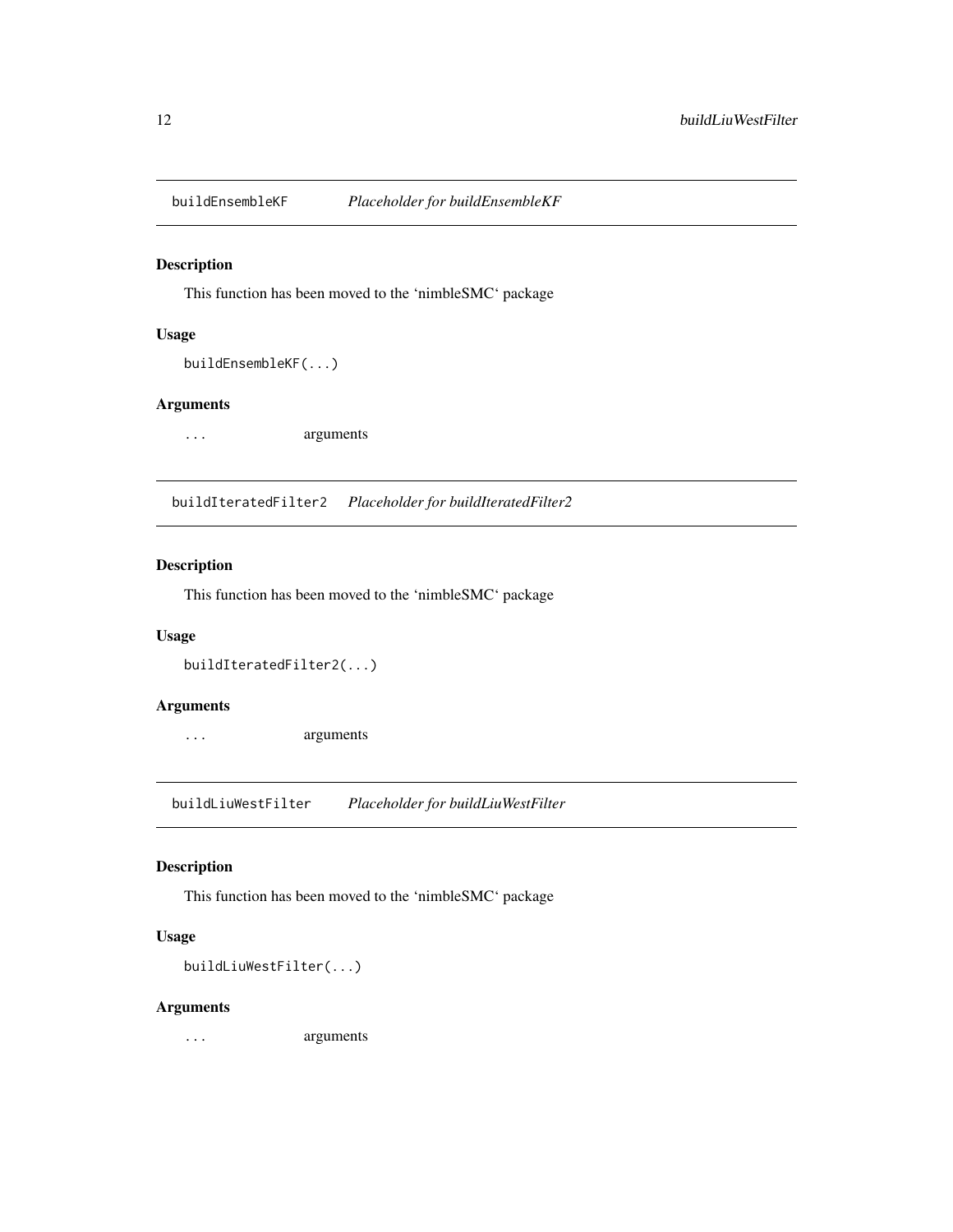<span id="page-12-0"></span>

Takes a NIMBLE model and builds an MCEM algorithm for it. The user must specify which latent nodes are to be integrated out in the E-Step. All other stochastic non-data nodes will be maximized over. If the nodes do not have positive density on the entire real line, then box constraints can be used to enforce this. The M-step is done by a nimble MCMC sampler. The E-step is done by a call to R's optim with method = 'L-BFGS-B' if the nodes are constrainted, or method = 'BFGS' if the nodes are unconstrained.

## Usage

```
buildMCEM(model, latentNodes, burnIn = 500, mcmcControl = list(adaptInterval
 = 100), boxConstraints = list(), buffer = 10^{\circ}-6, alpha = 0.25,
 beta = 0.25, gamma = 0.05, C = 0.001, numReps = 300,
  forceNoConstraints = FALSE, verbose = TRUE)
```
## Arguments

| model       | a nimble model                                                                                                                                                                                                                                                                                                                                                                                                                         |
|-------------|----------------------------------------------------------------------------------------------------------------------------------------------------------------------------------------------------------------------------------------------------------------------------------------------------------------------------------------------------------------------------------------------------------------------------------------|
| latentNodes | character vector of the names of the stochastic nodes to integrated out. Names<br>can be expanded, but don't need to be. For example, if the model contains<br>$x[1], x[2]$ and $x[3]$ then one could provide either latentNodes = c('x[1]', 'x[2]', 'x[3]')<br>or $l$ atentNodes = $'x'.$                                                                                                                                             |
| burnIn      | burn-in used for MCMC sampler in E step                                                                                                                                                                                                                                                                                                                                                                                                |
| mcmcControl | list passed to configure MCMC, which builds the MCMC sampler. See help(configure MCMC)<br>for more details                                                                                                                                                                                                                                                                                                                             |
|             | boxConstraints list of box constraints for the nodes that will be maximized over. Each constraint<br>is a list in which the first element is a character vector of node names to which<br>the constraint applies and the second element is a vector giving the lower and<br>upper limits. Limits of -Inf or Inf are allowed. Any nodes that are not given<br>constrains will have their constraints automatically determined by NIMBLE |
| buffer      | A buffer amount for extending the boxConstraints. Many functions with bound-<br>ary constraints will produce NaN or -Inf when parameters are on the boundary.<br>This problem can be prevented by shrinking the boundary a small amount.                                                                                                                                                                                               |
| alpha       | probability of a type one error - here, the probability of accepting a parameter<br>estimate that does not increase the likelihood. Default is 0.25.                                                                                                                                                                                                                                                                                   |
| beta        | probability of a type two error - here, the probability of rejecting a parameter<br>estimate that does increase the likelihood. Default is 0.25.                                                                                                                                                                                                                                                                                       |
| gamma       | probability of deciding that the algorithm has converged, that is, that the differ-<br>ence between two Q functions is less than C, when in fact it has not. Default is<br>0.05.                                                                                                                                                                                                                                                       |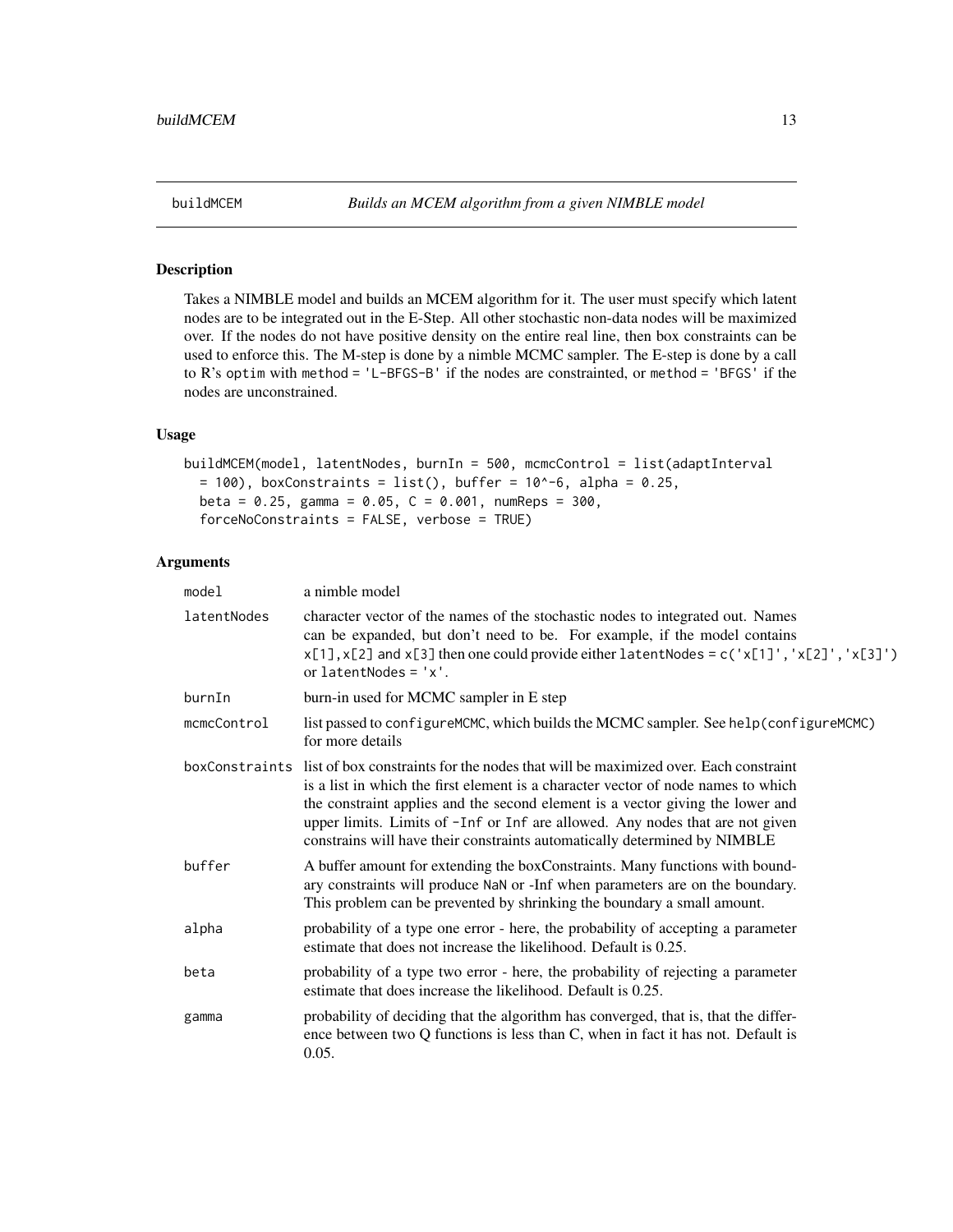|                    | determines when the algorithm has converged - when C falls above a (1-gamma)<br>confidence interval around the difference in Q functions from time point t-1 to<br>time point t, we say the algorithm has converged. Default is 0.001.                                |
|--------------------|-----------------------------------------------------------------------------------------------------------------------------------------------------------------------------------------------------------------------------------------------------------------------|
| numReps            | number of bootstrap samples to use for asymptotic variance calculation.                                                                                                                                                                                               |
| forceNoConstraints |                                                                                                                                                                                                                                                                       |
|                    | avoid any constraints even from parameter bounds implicit in the model struc-<br>ture (e.g., from dunif or dgamma distributions); setting this to TRUE might<br>allow MCEM to run when the bounds of a parameter being maximized over<br>depend on another parameter. |
| verbose            | logical indicating whether to print additional logging information.                                                                                                                                                                                                   |

## Details

buildMCEM calls the NIMBLE compiler to create the MCMC and objective function as nimbleFunctions. If the given model has already been used in compiling other nimbleFunctions, it is possible you will need to create a new copy of the model for buildMCEM to use. Uses an ascent-based MCEM algorithm, which includes rules for automatically increasing the number of MC samples as iterations increase, and for determining when convergence has been reached. Constraints for parameter values can be provided. If constraints are not provided, they will be automatically determined by NIMBLE. Initial values for the parameters are taken to be the values in the model at the time buildMCEM is called, unless the values in the compiled model are changed before running the MCEM.

#### Value

an R list with two elements:

- run A function that when called runs the MCEM algorithm. This function takes the arguments listed in run Arguments below.
- estimateCov An EXPERIMENTAL function that when called estimates the asymptotic covariance of the parameters. The covariance is estimated using the method of Louis (1982). This function takes the arguments listed in estimateCov Arguments below.

#### run Arguments

• initM starting number of iterations for the algorithm.

#### estimateCov Arguments

- MLEs named vector of MLE values. Must have a named MLE value for each stochastic, nondata, non-latent node. If the run() method has alread been called, MLEs do not need to be provided.
- useExistingSamples logical argument. If TRUE and the run() method has previously been called, the covariance estimation will use MCMC samples from the last step of the MCEM algorithm. Otherwise, an MCMC algorithm will be run for 10,000 iterations, and those samples will be used. Defaults to FALSE.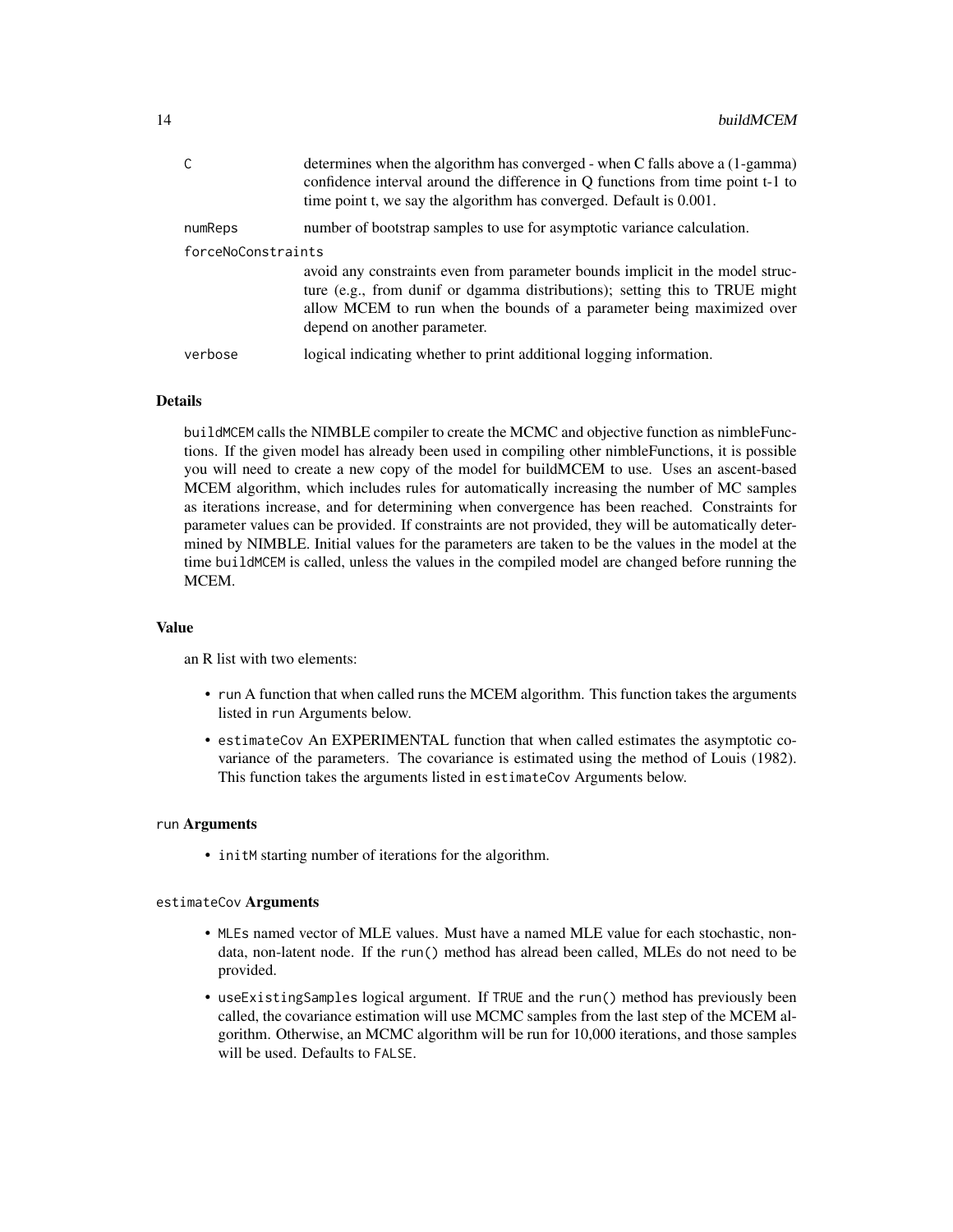#### buildMCEM 15

#### Author(s)

Clifford Anderson-Bergman and Nicholas Michaud

#### References

Caffo, Brian S., Wolfgang Jank, and Galin L. Jones (2005). Ascent-based Monte Carlo expectationmaximization. *Journal of the Royal Statistical Society: Series B (Statistical Methodology)*, 67(2), 235-251.

Louis, Thomas A (1982). Finding the Observed Information Matrix When Using the EM Algorithm. *Journal of the Royal Statistical Society. Series B (Statistical Methodology)*, 44(2), 226-233.

#### Examples

```
## Not run:
pumpCode <- nimbleCode({
 for (i in 1:N){
     theta[i] \sim dgamma(alpha, beta);
     lambda[i] <- theta[i]*t[i];
     x[i] ~ dpois(lambda[i])
 }
 alpha \sim dexp(1.0);
 beta \sim dgamma(0.1, 1.0);
})
pumpConsts \leq - list(N = 10,
              t = c(94.3, 15.7, 62.9, 126, 5.24,31.4, 1.05, 1.05, 2.1, 10.5))
pumpData <- list(x = c(5, 1, 5, 14, 3, 19, 1, 1, 4, 22))
pumpInits \le list(alpha = 1, beta = 1,
             theta = rep(0.1, pumpConsts$N))pumpModel <- nimbleModel(code = pumpCode, name = 'pump', constants = pumpConsts,
                  data = pumpData, inits = pumpInits)
# Want to maximize alpha and beta (both which must be positive) and integrate over theta
box = list( list(c('alpha', 'beta'), c(0, Inf)))pumpMCEM <- buildMCEM(model = pumpModel, latentNodes = 'theta[1:10]',
                       boxConstraints = box)
MLEs <- pumpMCEM$run(initM = 1000)
cov <- pumpMCEM$estimateCov()
## End(Not run)
```
# Could also use latentNodes = 'theta' and buildMCEM() would figure out this means 'theta[1:10]'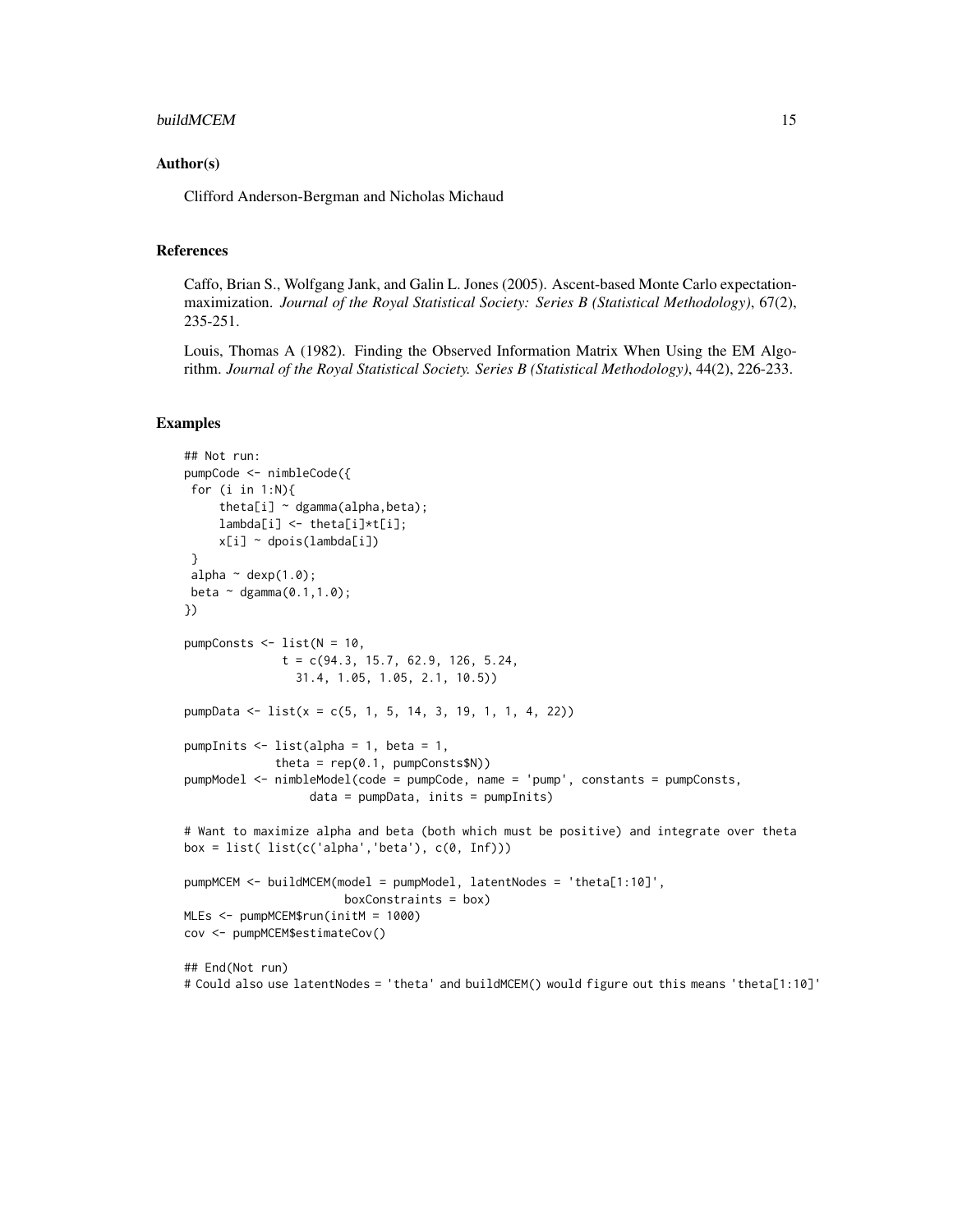<span id="page-15-0"></span>16 buildMCMC

<span id="page-15-1"></span>buildMCMC *Create an MCMC function from a NIMBLE model, or an MCMC configuration object*

## **Description**

First required argument, which may be of class MCMCconf (an MCMC configuration object), or inherit from class modelBaseClass (a NIMBLE model object). Returns an uncompiled executable MCMC function. See details.

#### Usage

buildMCMC(conf, ...)

#### Arguments

| conf                    | An MCMC configuration object of class MCMCconf that specifies the model,                |
|-------------------------|-----------------------------------------------------------------------------------------|
|                         | samplers, monitors, and thinning intervals for the resulting MCMC function.             |
|                         | See configure MCMC for details of creating MCMC configuration objects. Alter-           |
|                         | natively, conf may a NIMBLE model object, in which case an MCMC function                |
|                         | corresponding to the default MCMC configuration for this model is returned.             |
| $\cdot$ $\cdot$ $\cdot$ | Additional arguments to be passed to configure MCMC if conf is a NIMBLE<br>model object |
|                         |                                                                                         |

#### Details

Calling buildMCMC(conf) will produce an uncompiled MCMC function object. The uncompiled MCMC function will have arguments:

niter: The number of iterations to run the MCMC.

thin: The thinning interval for the monitors that were specified in the MCMC configuration. If this argument is provided at MCMC runtime, it will take precedence over the thin interval that was specified in the MCMC configuration. If omitted, the thin interval from the MCMC configuration will be used.

thin2: The thinning interval for the second set of monitors (monitors2) that were specified in the MCMC configuration. If this argument is provided at MCMC runtime, it will take precedence over the thin2 interval that was specified in the MCMC configuration. If omitted, the thin2 interval from the MCMC configuration will be used.

reset: Boolean specifying whether to reset the internal MCMC sampling algorithms to their initial state (in terms of self-adapting tuning parameters), and begin recording posterior sample chains anew. Specifying reset = FALSE allows the MCMC algorithm to continue running from where it left off, appending additional posterior samples to the already existing sample chains. Generally, reset = FALSE should only be used when the MCMC has already been run (default = TRUE).

resetMV: Boolean specifying whether to begin recording posterior sample chains anew. This argument is only considered when using reset = FALSE. Specifying reset = FALSE, resetMV = TRUE allows the MCMC algorithm to continue running from where it left off, but without appending the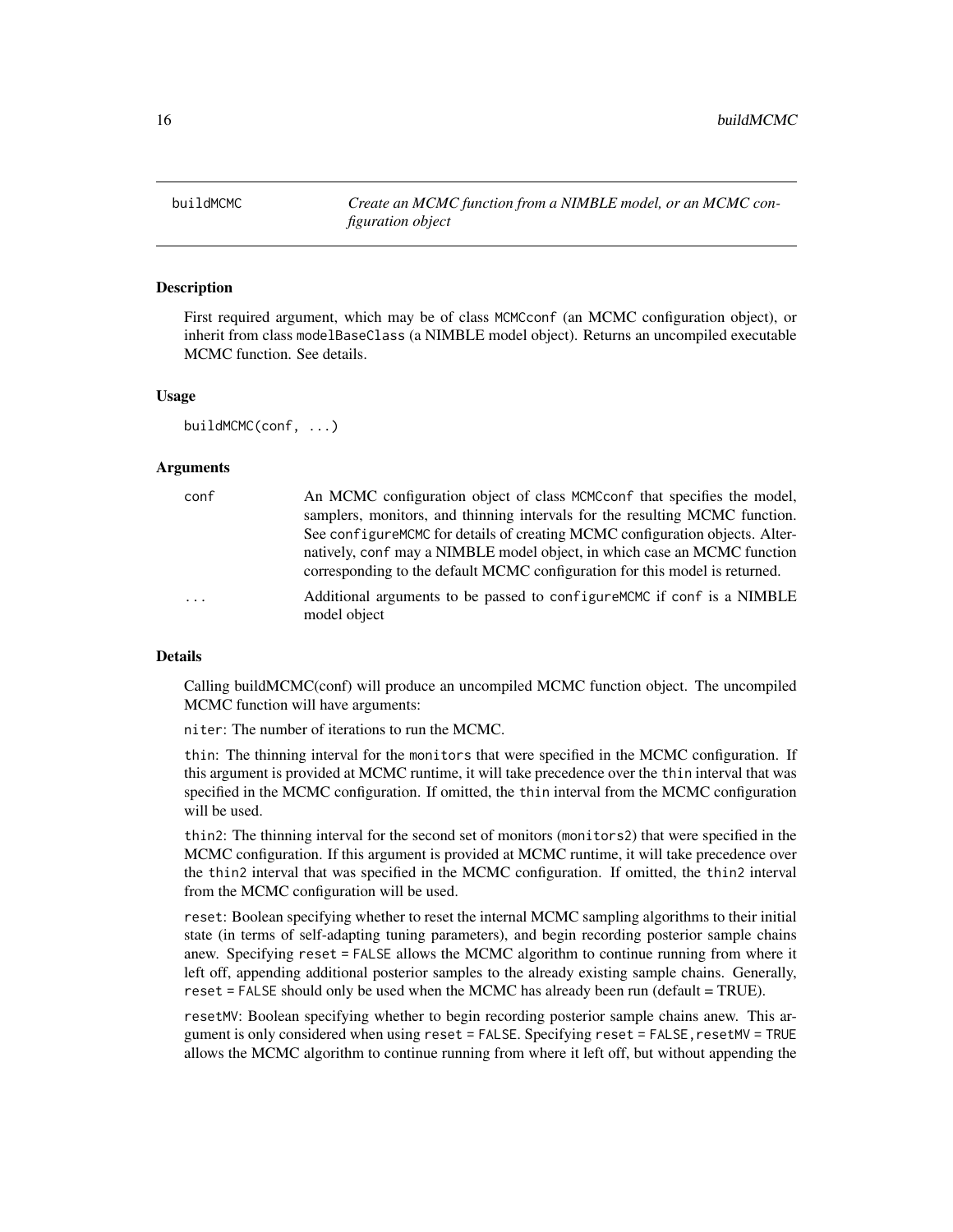#### buildMCMC 17

new posterior samples to the already existing samples, i.e. all previously obtained samples will be erased. This option can help reduce memory usage during burn-in (default = FALSE).

nburnin: Number of initial, pre-thinning, MCMC iterations to discard (default  $= 0$ ).

time: Boolean specifying whether to record runtimes of the individual internal MCMC samplers. When time = TRUE, a vector of runtimes (measured in seconds) can be extracted from the MCMC using the method mcmc\$getTimes() (default =  $FALSE$ ).

progressBar: Boolean specifying whether to display a progress bar during MCMC execution (default = TRUE). The progress bar can be permanently disabled by setting the system option nimbleOptions(MCMCprogressBar = FALSE).

Samples corresponding to the monitors and monitors2 from the MCMCconf are stored into the interval variables mvSamples and mvSamples2, respectively. These may be accessed and converted into R matrix or list objects via: as.matrix(mcmc\$mvSamples) as.list(mcmc\$mvSamples) as.matrix(mcmc\$mvSamples2) as.list(mcmc\$mvSamples2)

The uncompiled MCMC function may be compiled to a compiled MCMC object, taking care to compile in the same project as the R model object, using: Cmcmc <-compileNimble(Rmcmc, project = Rmodel)

The compiled function will function identically to the uncompiled object, except acting on the compiled model object.

#### Calculating WAIC

After the MCMC has been run, calling the calculateWAIC() method of the MCMC object will return the WAIC for the model, calculated using the posterior samples from the MCMC run.

calculateWAIC() accepts a single arugment:

nburnin: The number of pre-thinning MCMC samples to remove from the beginning of the posterior samples for WAIC calculation (default  $= 0$ ). These samples are discarded in addition to any burn-in specified when running the MCMC.

The calculateWAIC method can only be used if the enableWAIC argument to configureMCMC or to buildMCMC is set to TRUE, or if the NIMBLE option enableWAIC is set to TRUE. If a user attempts to call calculateWAIC without having set enableWAIC = TRUE (either in the call to configureMCMC, or buildMCMC, or as a NIMBLE option), an error will occur.

The calculateWAIC method calculates the WAIC of the model that the MCMC was performed on. The WAIC (Watanabe, 2010) is calculated from Equations 5, 12, and 13 in Gelman et al. (2014)  $(i.e., using pWAIC2).$ 

Note that there is not a unique value of WAIC for a model. The current version of NIMBLE only provides the conditional WAIC, namely the version of WAIC where all parameters directly involved in the likelihood are treated as theta for the purposes of Equation 5 from Gelman et al. (2014). As a result, the user must set the MCMC monitors (via the monitors argument) to include all stochastic nodes that are parents of any data nodes; by default the MCMC monitors are only the top-level nodes of the model. For more detail on the use of different predictive distributions, see Section 2.5 from Gelman et al. (2014) or Ariyo et al. (2019). Also note that WAIC relies on a partition of the observations, i.e., 'pointwise' prediction. In NIMBLE the sum over log pointwise predictive density values treats each data node as contributing a single value to the sum. When a data node is multivariate, that data node contributes a single value to the sum based on the joint density of the elements in the node. Note that if one wants the WAIC calculation to be based on the joint predictive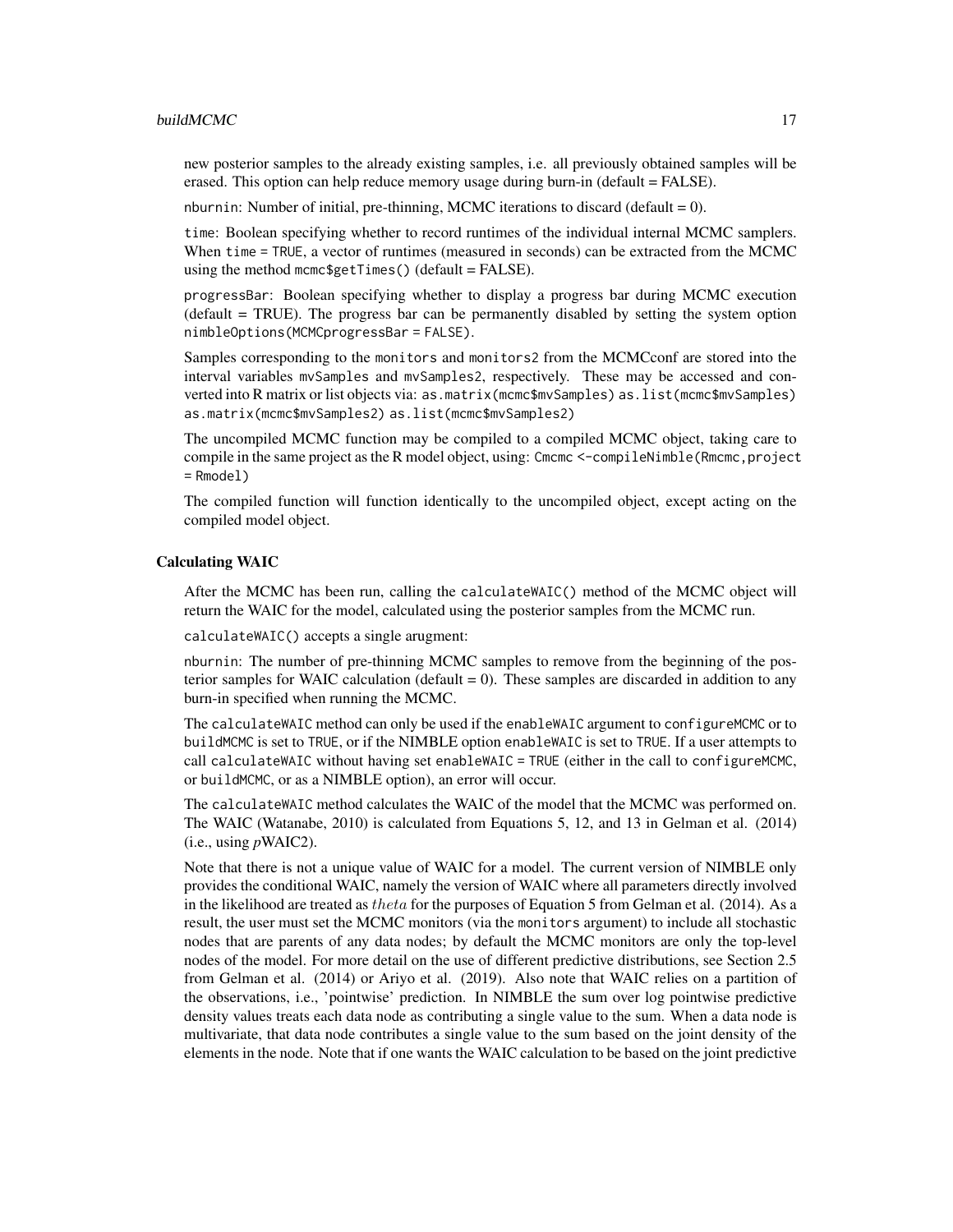density for each group of observations (e.g., grouping the observations from each person or unit in a longitudinal data context), one would need to use a multivariate distribution for the observations in each group (potentially by writing a user-defined distribution).

## Author(s)

Daniel Turek

#### References

Watanabe, S. (2010). Asymptotic equivalence of Bayes cross validation and widely applicable information criterion in singular learning theory. *Journal of Machine Learning Research* 11: 3571- 3594.

Gelman, A., Hwang, J. and Vehtari, A. (2014). Understanding predictive information criteria for Bayesian models. *Statistics and Computing* 24(6): 997-1016.

Ariyo, O., Quintero, A., Munoz, J., Verbeke, G. and Lesaffre, E. (2019). Bayesian model selection in linear mixed models for longitudinal data. *Journal of Applied Statistics* 47: 890-913.

## See Also

[configureMCMC](#page-30-1) [runMCMC](#page-131-1) [nimbleMCMC](#page-95-1)

## Examples

```
## Not run:
code <- nimbleCode({
   mu ~ ~ dnorm(0, 1)
   x \sim dnorm(mu, 1)
   y \sim dnorm(x, 1)})
Rmodel \le nimbleModel(code, data = list(y = 0))
conf <- configureMCMC(Rmodel, monitors = c('mu', 'x'))
Rmcmc <- buildMCMC(conf, enableWAIC = TRUE)
Cmodel <- compileNimble(Rmodel)
Cmcmc <- compileNimble(Rmcmc, project=Rmodel)
Cmcmc$run(10000)
samples <- as.matrix(Cmcmc$mvSamples)
samplesAsList <- as.list(Cmcmc$mvSamples)
head(samples)
WAIC <- Cmcmc$calculateWAIC(nburnin = 1000)
```
## End(Not run)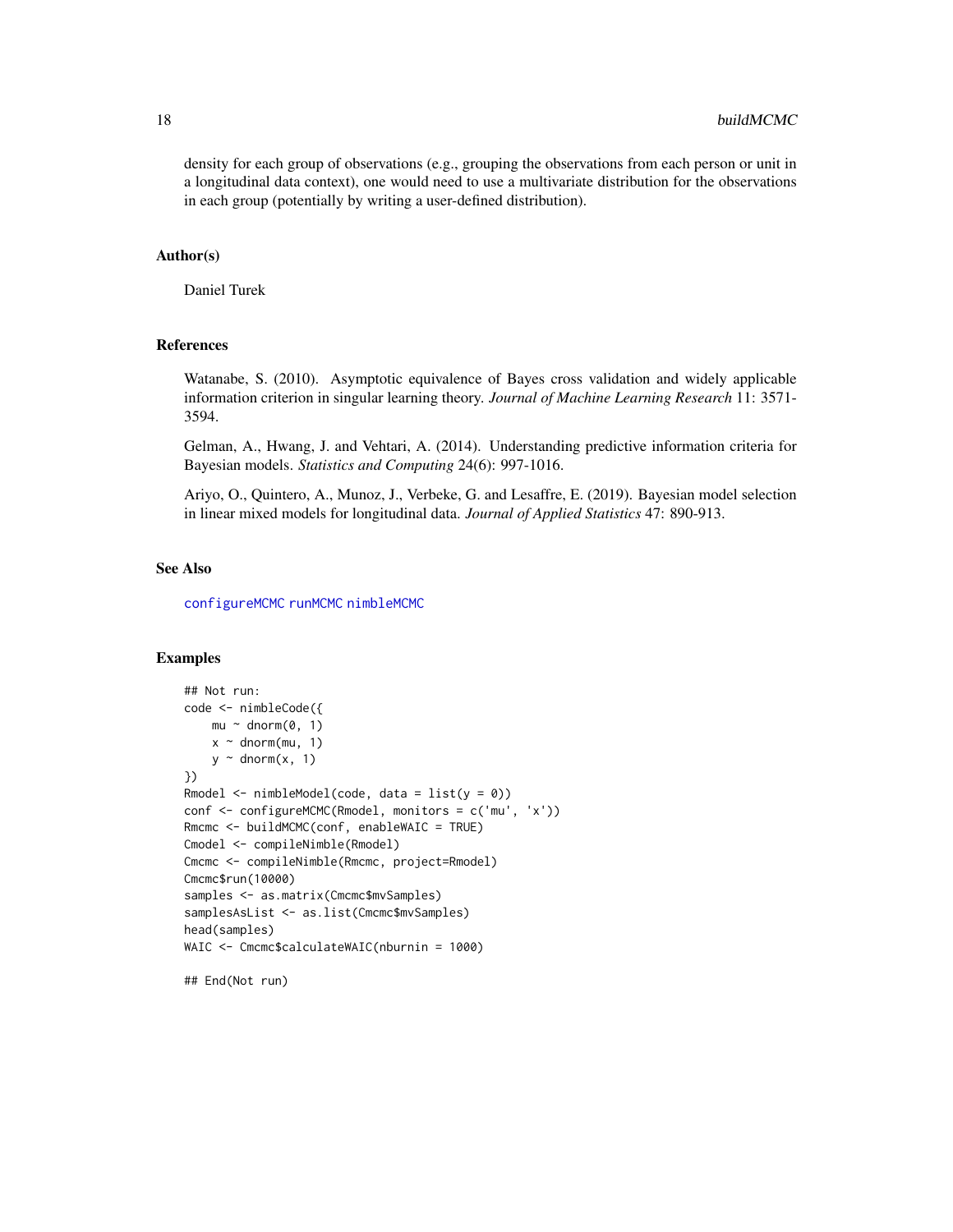<span id="page-18-1"></span><span id="page-18-0"></span>

Density function and random generation for the improper (intrinsic) Gaussian conditional autoregressive (CAR) distribution.

# Usage

```
dcar_normal(x, adj, weights = adj/adj, num, tau, c = CAR_calcNumIslands(adj,
 num), zero_mean = 0, log = FALSE)
```

```
rcar\_normal(n = 1, adj, weights = adj/adj, num, tau,c = CAR\_calcNumIslands(adj, num), zero_mean = 0)
```
# Arguments

| x            | vector of values.                                                                                                                                                                                                                                                                                                                                                                                                                                                                                                                                                                                                                                                                                                                                                               |
|--------------|---------------------------------------------------------------------------------------------------------------------------------------------------------------------------------------------------------------------------------------------------------------------------------------------------------------------------------------------------------------------------------------------------------------------------------------------------------------------------------------------------------------------------------------------------------------------------------------------------------------------------------------------------------------------------------------------------------------------------------------------------------------------------------|
| adj          | vector of indices of the adjacent locations (neighbors) of each spatial location.<br>This is a sparse representation of the full adjacency matrix.                                                                                                                                                                                                                                                                                                                                                                                                                                                                                                                                                                                                                              |
| weights      | vector of symmetric unnormalized weights associated with each pair of adjacent<br>locations, of the same length as adj. If omitted, all weights are taken to be one.                                                                                                                                                                                                                                                                                                                                                                                                                                                                                                                                                                                                            |
| num          | vector giving the number of neighboring locations of each spatial location, with<br>length equal to the total number of locations.                                                                                                                                                                                                                                                                                                                                                                                                                                                                                                                                                                                                                                              |
| tau          | scalar precision of the Gaussian CAR prior.                                                                                                                                                                                                                                                                                                                                                                                                                                                                                                                                                                                                                                                                                                                                     |
| $\mathsf{C}$ | integer number of constraints to impose on the improper density function. If<br>omitted, c is calculated as the number of disjoint groups of spatial locations in<br>the adjacency structure, which implicitly assumes a first-order CAR process for<br>each group. Note that c should be equal to the number of eigenvalues of the<br>precision matrix that are zero. For example, if the neighborhood structure is<br>based on a second-order Markov random field in one dimension then the matrix<br>has two zero eigenvalues and in two dimensions it has three zero eigenvalues.<br>See Rue and Held (2005) and the NIMBLE User Manual for more information.                                                                                                               |
| zero_mean    | integer specifying whether to set the mean of all locations to zero during MCMC<br>sampling of a node specified with this distribution in BUGS code (default 0).<br>This argument is used only in BUGS model code when specifying models in<br>NIMBLE. If 0, the overall process mean is included implicitly in the value of<br>each location in a BUGS model; if 1, then during MCMC sampling, the mean of<br>all locations is set to zero at each MCMC iteration, and a separate intercept term<br>should be included in the BUGS model. Note that centering during MCMC as<br>implemented in NIMBLE follows the ad hoc approach of WinBUGS and does<br>not sample under the constraint that the mean is zero as discussed on p. 36 of<br>Rue and Held (2005). See 'Details'. |
| log          | logical; if TRUE, probability density is returned on the log scale.                                                                                                                                                                                                                                                                                                                                                                                                                                                                                                                                                                                                                                                                                                             |
| n            | number of observations.                                                                                                                                                                                                                                                                                                                                                                                                                                                                                                                                                                                                                                                                                                                                                         |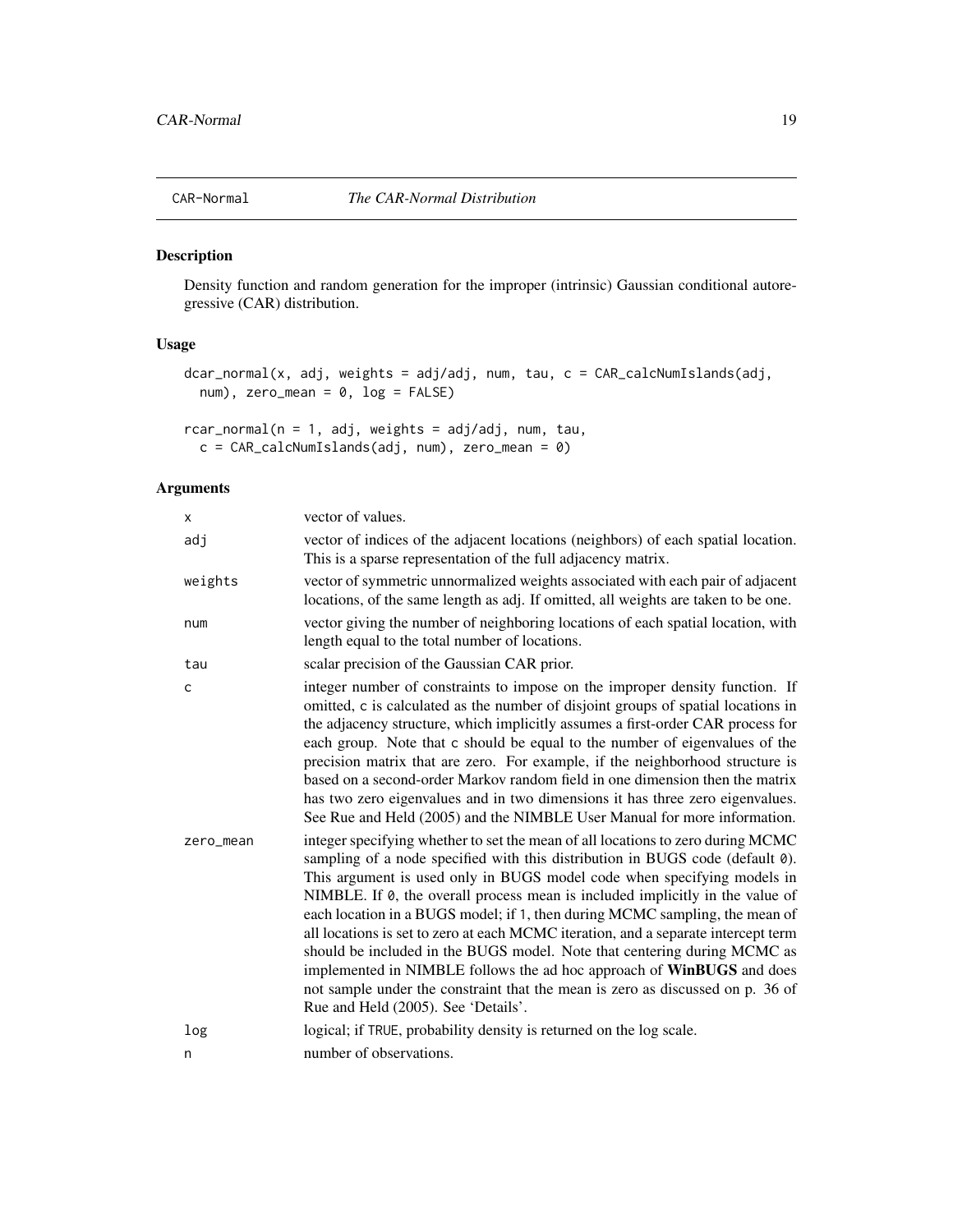## <span id="page-19-0"></span>Details

When specifying a CAR distribution in BUGS model code, the zero\_mean parameter should be specified as either 0 or 1 (rather than TRUE or FALSE).

Note that because the distribution is improper, rcar\_normal does not generate a sample from the distribution. However, as discussed in Rue and Held (2005), it is possible to generate a sample from the distribution under constraints imposed based on the eigenvalues of the precision matrix that are zero.

## Value

dcar\_normal gives the density, while rcar\_normal returns the current process values, since this distribution is improper.

## Author(s)

Daniel Turek

#### References

Banerjee, S., Carlin, B.P., and Gelfand, A.E. (2015). *Hierarchical Modeling and Analysis for Spatial Data*, 2nd ed. Chapman and Hall/CRC.

Rue, H. and L. Held (2005). *Gaussian Markov Random Fields*, Chapman and Hall/CRC.

# See Also

[CAR-Proper,](#page-19-1) [Distributions](#page-0-0) for other standard distributions

#### Examples

```
x \leftarrow c(1, 3, 3, 4)num < -c(1, 2, 2, 1)adj <- c(2, 1,3, 2,4, 3)
weights <- c(1, 1, 1, 1, 1, 1)
lp \leftarrow dcar\_normal(x, adj, weights, num, tau = 1)
```
<span id="page-19-1"></span>CAR-Proper *The CAR-Proper Distribution*

## Description

Density function and random generation for the proper Gaussian conditional autoregressive (CAR) distribution.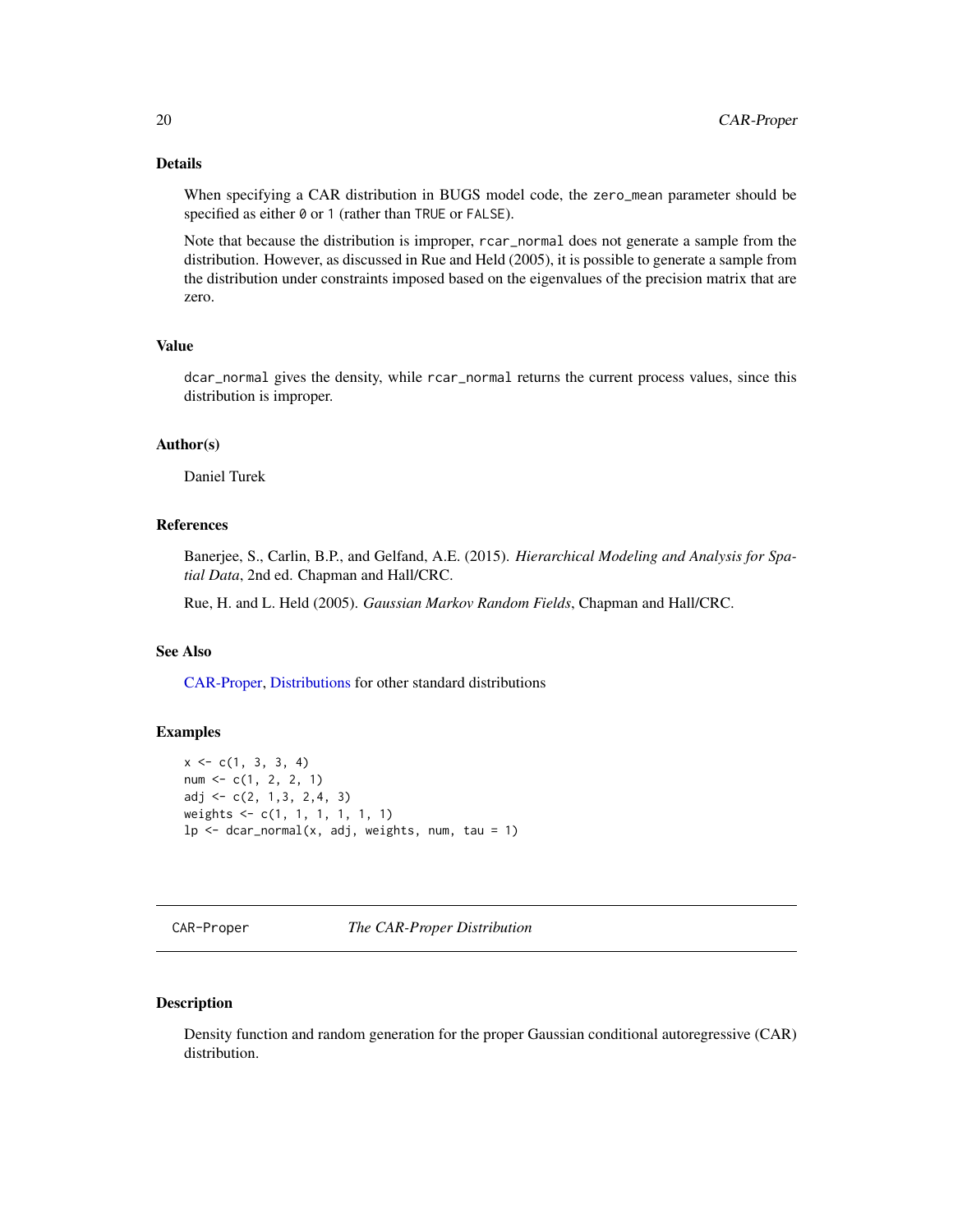#### Usage

```
dcar_proper(x, mu, C = CAR_calcC(adj, num), adj, num, M = CAR_calcM(num),
  tau, gamma, evs = CAR_calcEVs3(C, adj, num), log = FALSE)
```

```
rcar\_proper(n = 1, mu, C = CAR\_calcC(adj, num), adj, num,M = CAR_calcM(num), tau, gamma, evs = CAR_calcEVs3(C, adj, num))
```
## Arguments

| X            | vector of values.                                                                                                                                                                      |
|--------------|----------------------------------------------------------------------------------------------------------------------------------------------------------------------------------------|
| mu           | vector of the same length as x, specifying the mean for each spatial location.                                                                                                         |
| $\mathsf{C}$ | vector of the same length as adj, giving the weights associated with each pair<br>of neighboring locations. See 'Details'.                                                             |
| adj          | vector of indices of the adjacent locations (neighbors) of each spatial location.<br>This is a sparse representation of the full adjacency matrix.                                     |
| num          | vector giving the number of neighboring locations of each spatial location, with<br>length equal to the number of locations.                                                           |
| M            | vector giving the diagonal elements of the conditional variance matrix, with<br>length equal to the number of locations. See 'Details'.                                                |
| tau          | scalar precision of the Gaussian CAR prior.                                                                                                                                            |
| gamma        | scalar representing the overall degree of spatial dependence. See 'Details'.                                                                                                           |
| evs          | vector of eigenvalues of the adjacency matrix implied by C, adj, and num. This<br>parameter should not be provided; it will always be calculated using the adja-<br>cency information. |
| log          | logical; if TRUE, probability density is returned on the log scale.                                                                                                                    |
| n            | number of observations.                                                                                                                                                                |
|              |                                                                                                                                                                                        |

#### Details

If both C and M are omitted, then all weights are taken as one, and corresponding values of C and M are generated.

The C and M parameters must jointly satisfy a symmetry constraint: that  $M^(-1)$  %\*% C is symmetric, where M is a diagonal matrix and C is the full weight matrix that is sparsely represented by the parameter vector C.

For a proper CAR model, the value of gamma must lie within the inverse minimum and maximum eigenvalues of  $M^(-0.5)$  %\*% C %\*%  $M^(0.5)$ , where M is a diagonal matrix and C is the full weight matrix. These bounds can be calculated using the deterministic functions carMinBound( $C$ , adj, num, M) and carMaxBound(C,adj,num,M), or simultaneously using carBounds(C,adj,num,M). In the case where C and M are omitted (all weights equal to one), the bounds on gamma are necessarily (-1, 1).

#### Value

dcar\_proper gives the density, and rcar\_proper generates random deviates.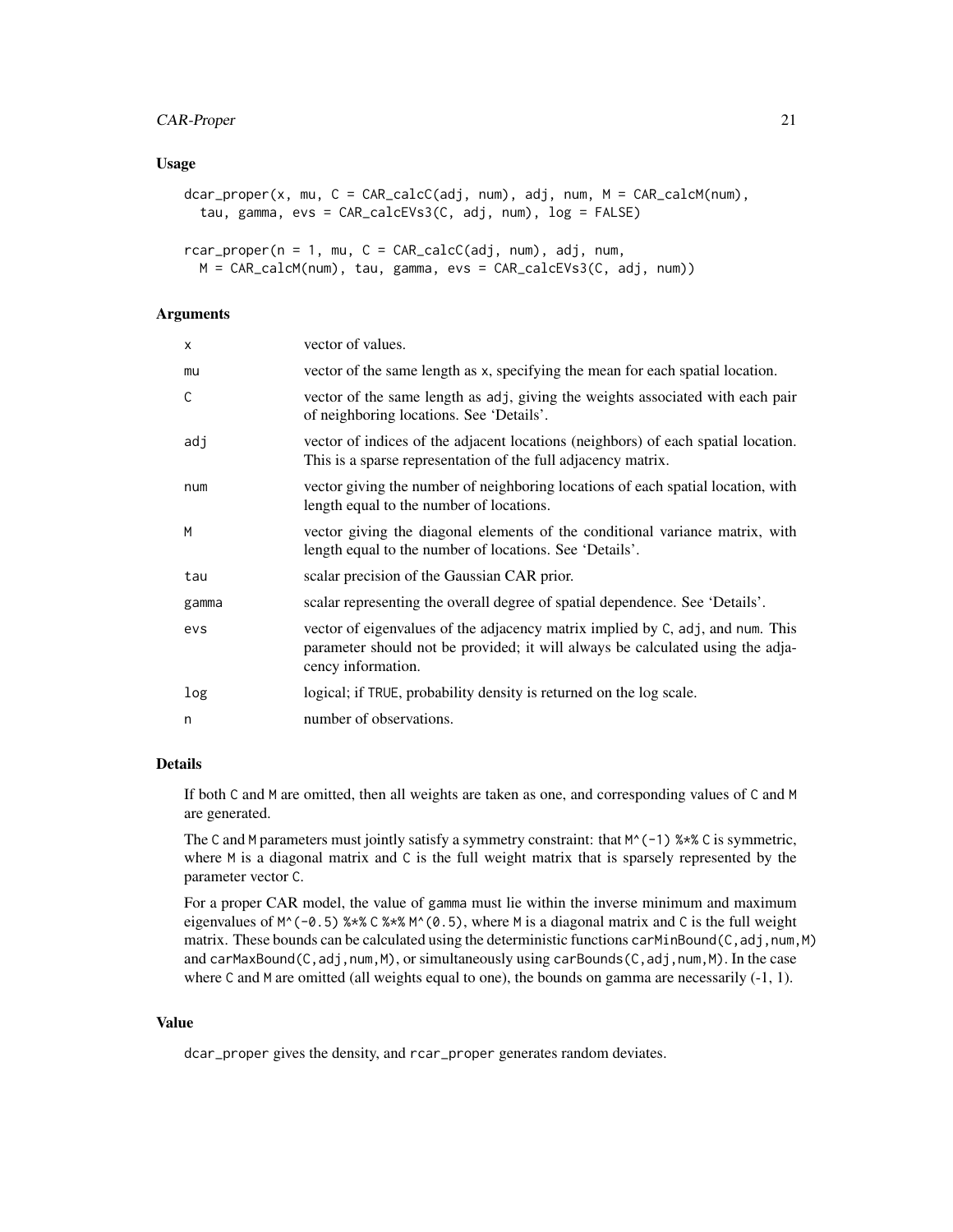<span id="page-21-0"></span>22 carBounds and the carBounds of the carBounds of the carBounds of the carBounds of the carBounds of the carBounds of the carBounds of the carBounds of the carBounds of the carBounds of the carBounds of the carBounds of t

#### Author(s)

Daniel Turek

#### References

Banerjee, S., Carlin, B.P., and Gelfand, A.E. (2015). *Hierarchical Modeling and Analysis for Spatial Data*, 2nd ed. Chapman and Hall/CRC.

#### See Also

[CAR-Normal,](#page-18-1) [Distributions](#page-0-0) for other standard distributions

## Examples

```
x \leq -c(1, 3, 3, 4)mu < - rep(3, 4)adj \leftarrow c(2, 1, 3, 2, 4, 3)num \leq c(1, 2, 2, 1)## omitting C and M uses all weights = 1
dcar\_proper(x, mu, adj = adj, num = num, tau = 1, gamma = 0.95)## equivalent to above: specifying all weights = 1,
## then using as.carCM to generate C and M arguments
weights \leq rep(1, 6)
CM <- as.carCM(adj, weights, num)
C < - CM$CM <- CM$M
dcar\_proper(x, mu, C, adj, num, M, tau = 1, gamma = 0.95)## now using non-unit weights
weights <- c(2, 2, 3, 3, 4, 4)
CM2 <- as.carCM(adj, weights, num)
C2 <- CM2$C
M2 <- CM2$M
dcar\_proper(x, mu, C2, adj, num, M2, tau = 1, gamma = 0.95)
```
<span id="page-21-1"></span>

| carBounds |                                 |  | Calculate bounds for the autocorrelation parameter of the |  |  |
|-----------|---------------------------------|--|-----------------------------------------------------------|--|--|
|           | dcar_proper <i>distribution</i> |  |                                                           |  |  |

# Description

Calculate the lower and upper bounds for the gamma parameter of the dcar\_proper distribution

#### Usage

carBounds(C, adj, num, M)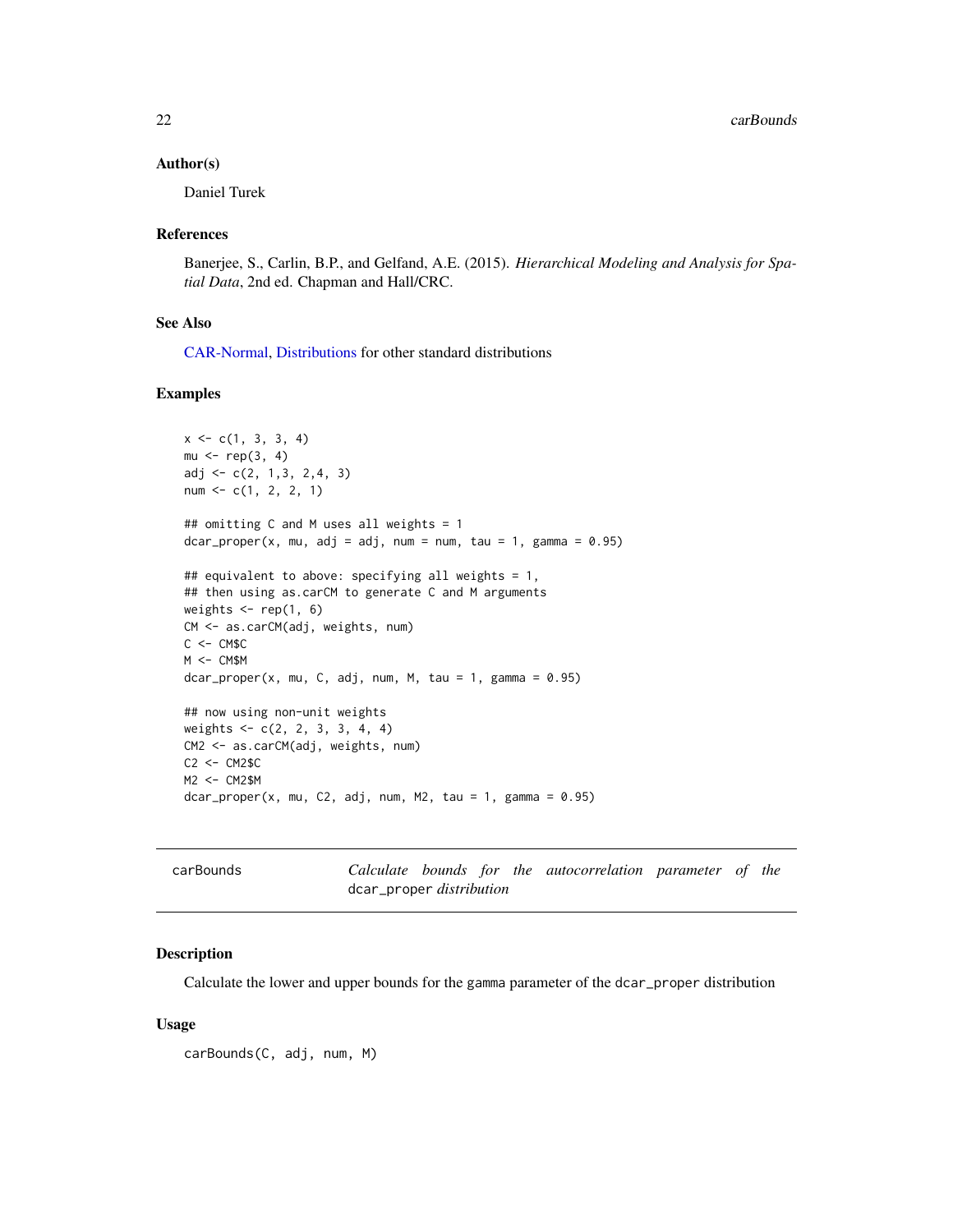## <span id="page-22-0"></span>carMaxBound 23

## Arguments

|     | vector of the same length as adj, giving the normalized weights associated with<br>each pair of neighboring locations.                             |
|-----|----------------------------------------------------------------------------------------------------------------------------------------------------|
| adj | vector of indices of the adjacent locations (neighbors) of each spatial location.<br>This is a sparse representation of the full adjacency matrix. |
| num | vector giving the number of neighboring locations of each spatial location, with<br>length equal to the number of locations.                       |
| M   | vector giving the diagonal elements of the conditional variance matrix, with<br>length equal to the number of locations.                           |

## Details

Bounds for gamma are the inverse of the minimum and maximum eigenvalues of:  $M(-0.5)CM(0.5)$ . The lower and upper bounds are returned in a numeric vector.

## Value

A numeric vector containing the bounds (minimum and maximum allowable values) for the gamma parameter of the dcar\_proper distribution.

# Author(s)

Daniel Turek

# See Also

[CAR-Proper](#page-19-1), [carMinBound](#page-23-1), [carMaxBound](#page-22-1)

<span id="page-22-1"></span>carMaxBound *Calculate the upper bound for the autocorrelation parameter of the* dcar\_proper *distribution*

## Description

Calculate the upper bound for the gamma parameter of the dcar\_proper distribution

## Usage

carMaxBound(C, adj, num, M)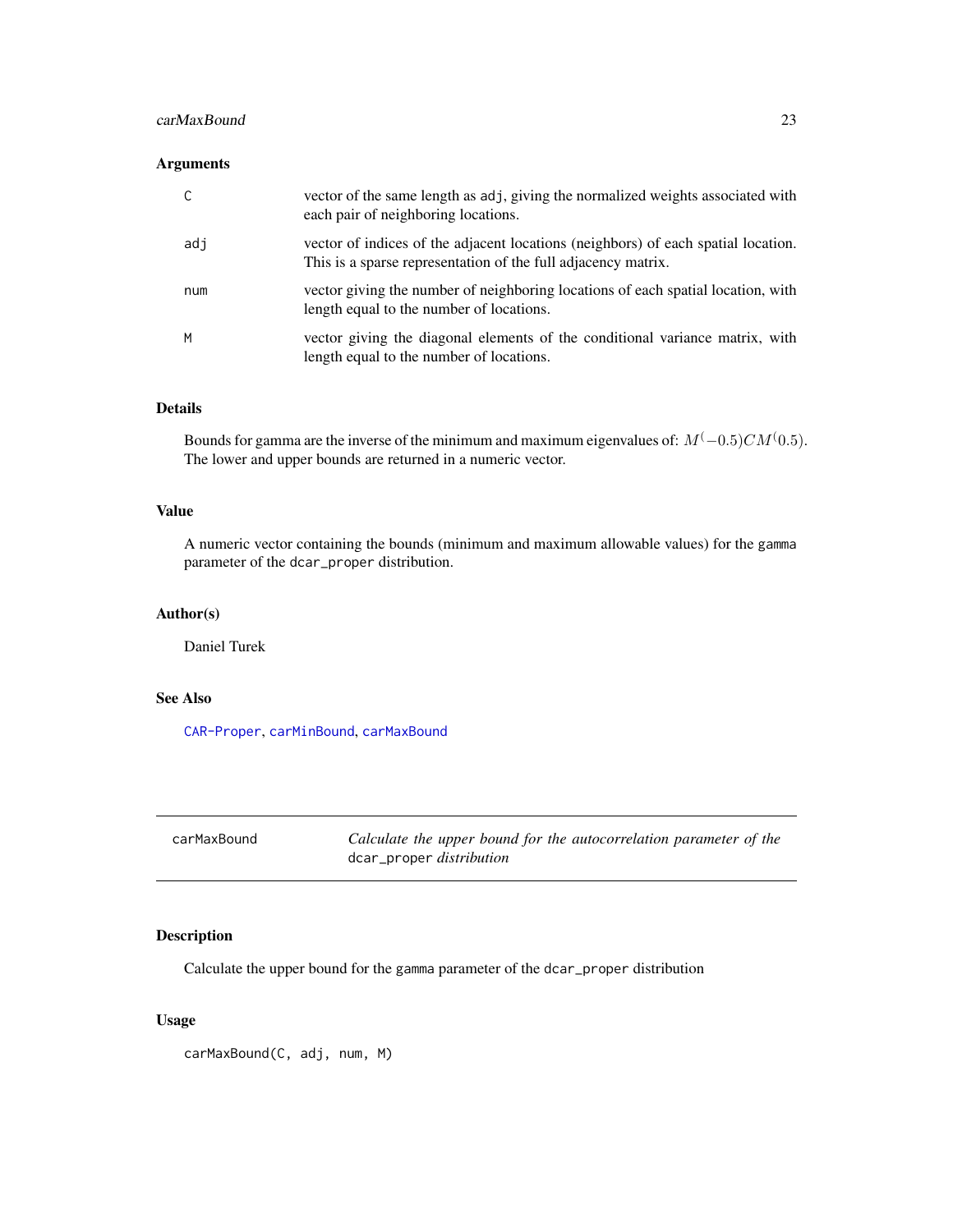# <span id="page-23-0"></span>Arguments

| $\mathsf{C}$ | vector of the same length as adj, giving the normalized weights associated with<br>each pair of neighboring locations.                             |
|--------------|----------------------------------------------------------------------------------------------------------------------------------------------------|
| adi          | vector of indices of the adjacent locations (neighbors) of each spatial location.<br>This is a sparse representation of the full adjacency matrix. |
| num          | vector giving the number of neighboring locations of each spatial location, with<br>length equal to the number of locations.                       |
| M            | vector giving the diagonal elements of the conditional variance matrix, with<br>length equal to the number of locations.                           |

# Details

Bounds for gamma are the inverse of the minimum and maximum eigenvalues of  $M(-0.5)CM(0.5)$ .

### Value

The upper bound (maximum allowable value) for the gamma parameter of the dcar\_proper distribution.

## Author(s)

Daniel Turek

## See Also

[CAR-Proper](#page-19-1), [carMinBound](#page-23-1), [carBounds](#page-21-1)

<span id="page-23-1"></span>

| carMinBound | Calculate the lower bound for the autocorrelation parameter of the |
|-------------|--------------------------------------------------------------------|
|             | dcar_proper <i>distribution</i>                                    |

## Description

Calculate the lower bound for the gamma parameter of the dcar\_proper distribution

# Usage

carMinBound(C, adj, num, M)

# Arguments

| $\sim$ | vector of the same length as adj, giving the normalized weights associated with                                                                    |
|--------|----------------------------------------------------------------------------------------------------------------------------------------------------|
| U      | each pair of neighboring locations.                                                                                                                |
| adi    | vector of indices of the adjacent locations (neighbors) of each spatial location.<br>This is a sparse representation of the full adjacency matrix. |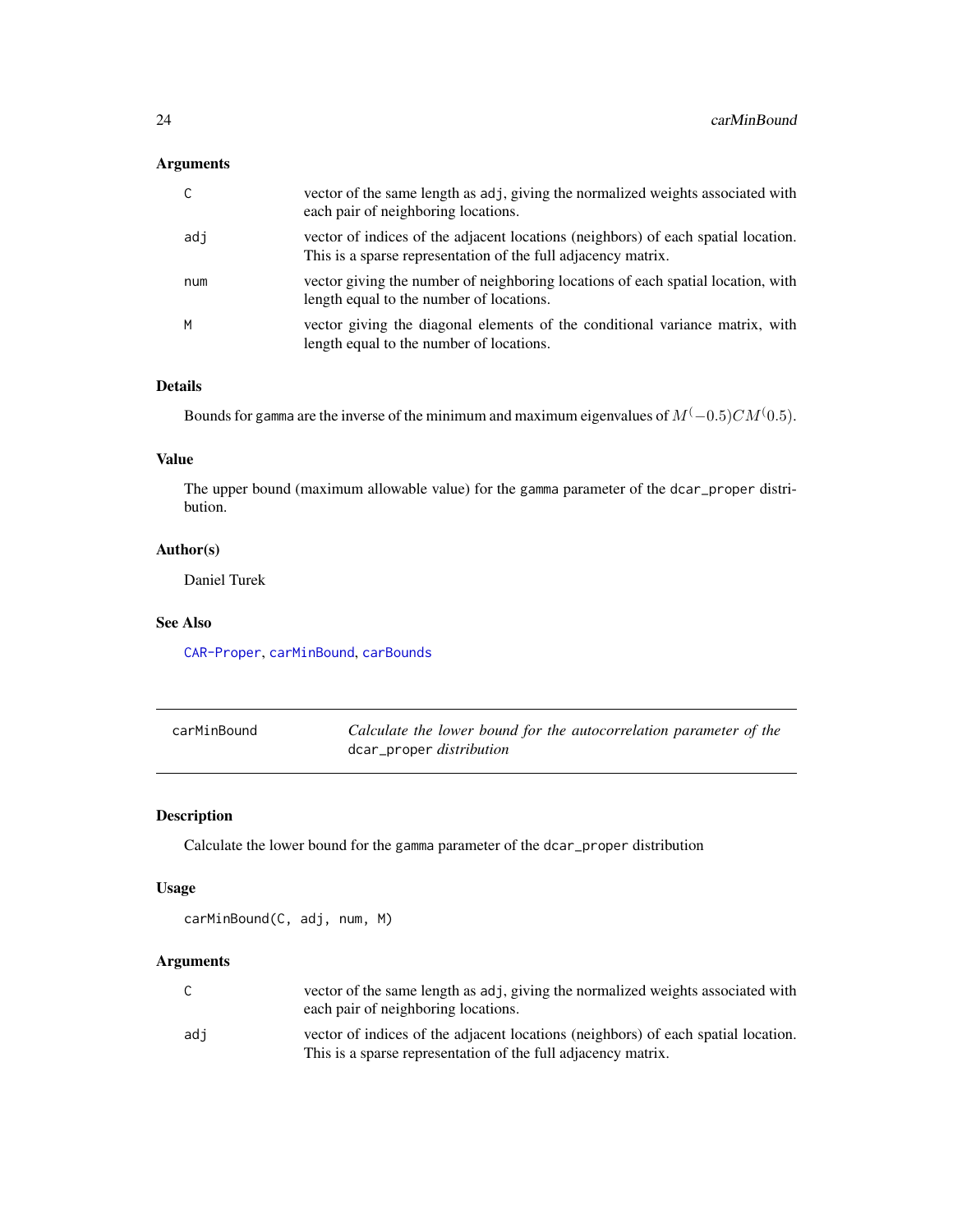<span id="page-24-0"></span>

| num | vector giving the number of neighboring locations of each spatial location, with<br>length equal to the number of locations. |
|-----|------------------------------------------------------------------------------------------------------------------------------|
| м   | vector giving the diagonal elements of the conditional variance matrix, with<br>length equal to the number of locations.     |

# Details

Bounds for gamma are the inverse of the minimum and maximum eigenvalues of:  $M^(-0.5)CM^(0.5)$ .

## Value

The lower bound (minimum allowable value) for the gamma parameter of the dcar\_proper distribution.

## Author(s)

Daniel Turek

# See Also

[CAR-Proper](#page-19-1), [carMaxBound](#page-22-1), [carBounds](#page-21-1)

CAR\_calcNumIslands *Calculate number of islands based on a CAR adjacency matrix.*

# Description

Calculate number of islands (distinct connected groups) based on a CAR adjacency matrix.

## Usage

```
CAR_calcNumIslands(adj, num)
```
# Arguments

| adi | vector of indices of the adjacent locations (neighbors) of each spatial location.<br>This is a sparse representation of the full adjacency matrix. |
|-----|----------------------------------------------------------------------------------------------------------------------------------------------------|
| num | vector giving the number of neighbors of each spatial location, with length equal<br>to the total number of locations.                             |

# Author(s)

Daniel Turek

## See Also

[CAR-Normal](#page-18-1)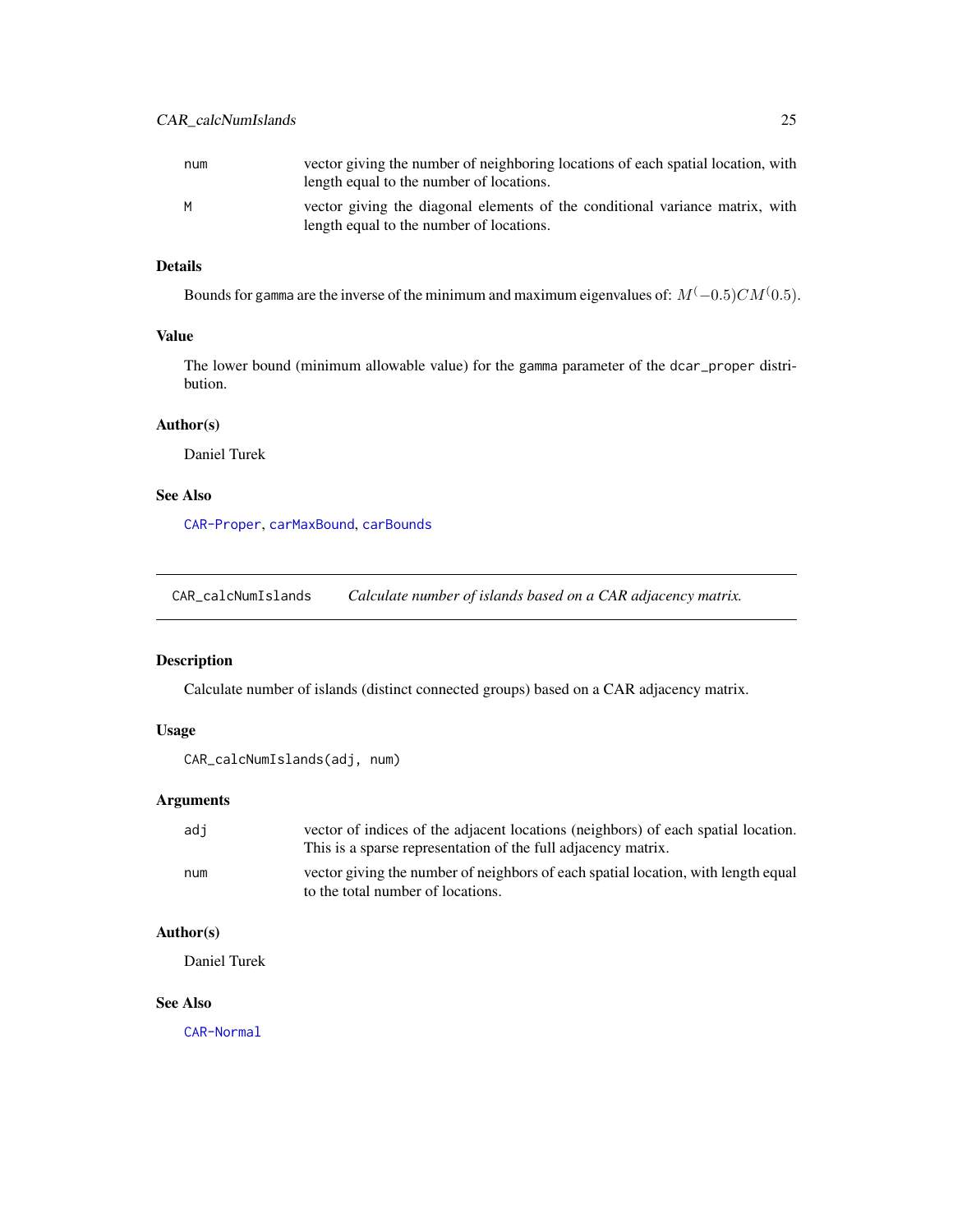<span id="page-25-0"></span>

Density and random generation for the categorical distribution

# Usage

```
dot(x, prob, log = FALSE)rcat(n = 1, prob)
```
# Arguments

| X    | non-negative integer-value numeric value.                           |
|------|---------------------------------------------------------------------|
| prob | vector of probabilities, internally normalized to sum to one.       |
| log  | logical; if TRUE, probability density is returned on the log scale. |
| n    | number of observations.                                             |

# Details

See the BUGS manual for mathematical details.

# Value

dcat gives the density and rcat generates random deviates.

# Author(s)

Christopher Paciorek

# See Also

[Distributions](#page-0-0) for other standard distributions

# Examples

```
probs <- c(1/4, 1/10, 1 - 1/4 - 1/10)
x \le - rcat(n = 30, probs)
dcat(x, probs)
```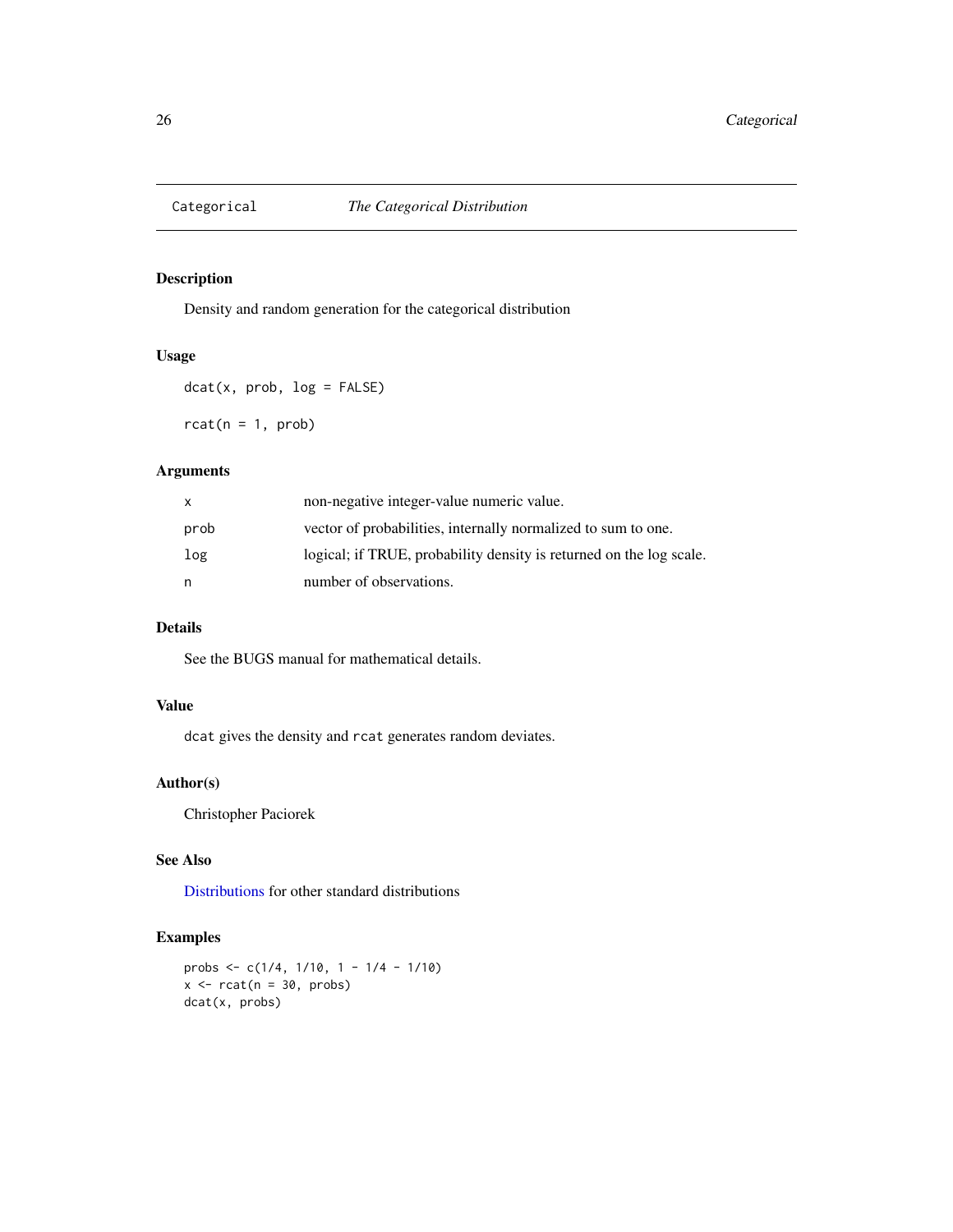<span id="page-26-0"></span>checkInterrupt *Check for interrupt (e.g. Ctrl-C) during nimbleFunction execution. Part of the NIMBLE language.*

## Description

Check for interrupt (e.g. Ctrl-C) during nimbleFunction execution. Part of the NIMBLE language.

## Usage

checkInterrupt()

## Details

During execution of nimbleFunctions that take a long time, it is nice to occassionally check if the user has entered an interrupt and bail out of execution if so. This function does that. During uncompiled nimbleFunction execution, it does nothing. During compiled execution, it calls R\_checkUserInterrupt() of the R headers.

## Author(s)

Perry de Valpine

ChineseRestaurantProcess

*The Chinese Restaurant Process Distribution*

## Description

Density and random generation for the Chinese Restaurant Process distribution.

#### Usage

 $dCRP(x, conc = 1, size, log = 0)$  $rCRP(n, conc = 1, size)$ 

## Arguments

| x    | vector of values.                                                   |
|------|---------------------------------------------------------------------|
| conc | scalar concentration parameter.                                     |
| size | integer-valued length of x (required).                              |
| log  | logical; if TRUE, probability density is returned on the log scale. |
| n    | number of observations (only $n = 1$ is handled currently).         |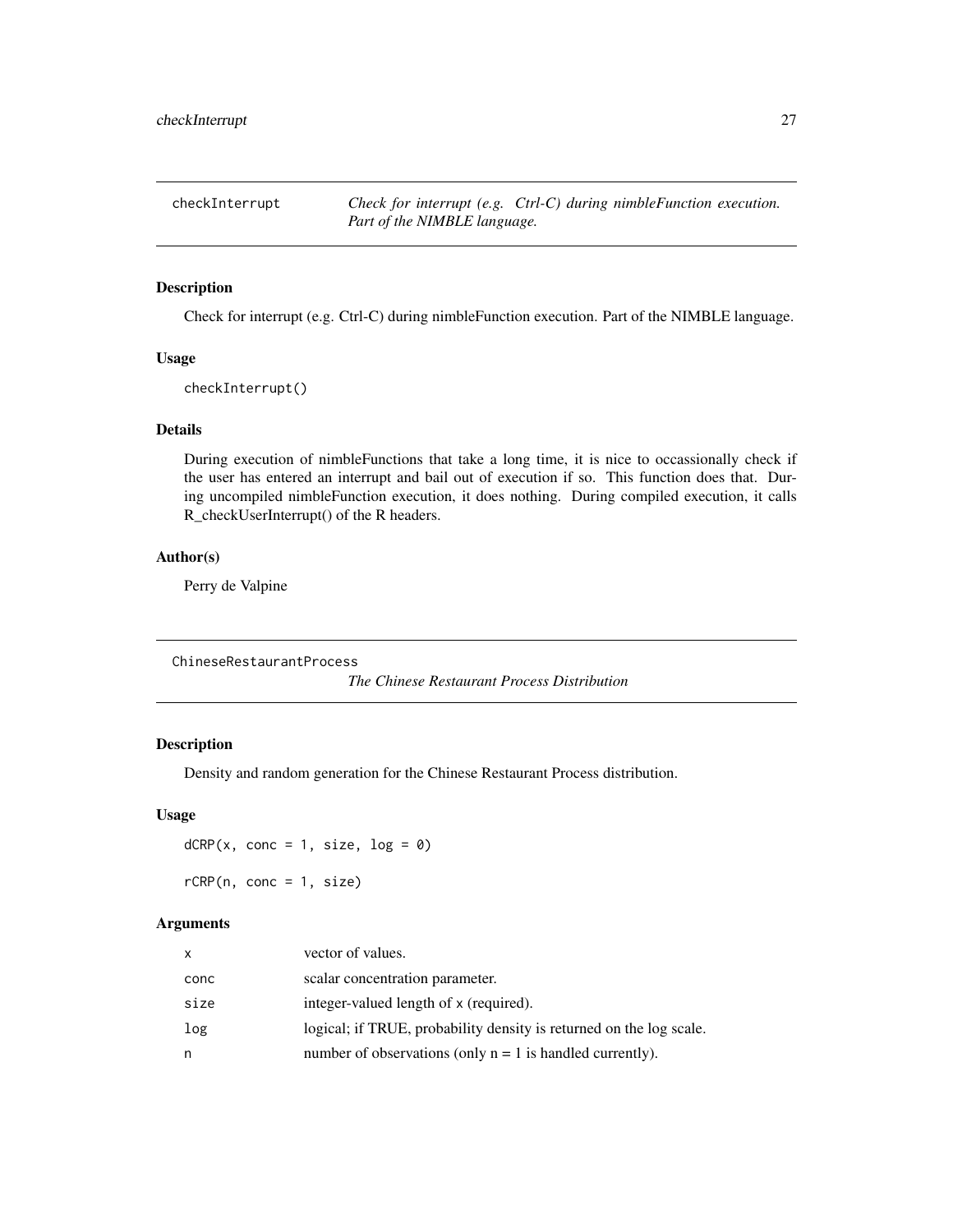## <span id="page-27-0"></span>Details

The Chinese restaurant process distribution is a distribution on the space of partitions of the positive integers. The distribution with concentration parameter  $\alpha$  equal to conc has probability function

$$
f(x_i | x_1, \ldots, x_{i-1}) = \frac{1}{i-1+\alpha} \sum_{j=1}^{i-1} \delta_{x_j} + \frac{\alpha}{i-1+\alpha} \delta_{x^{new}},
$$

where  $x^{new}$  is a new integer not in  $x_1, \ldots, x_{i-1}$ .

If conc is not specified, it assumes the default value of 1. The conc parameter has to be larger than zero. Otherwise, NaN are returned.

## Value

dCRP gives the density, and rCRP gives random generation.

### Author(s)

Claudia Wehrhahn

## References

Blackwell, D., and MacQueen, J. B. (1973). Ferguson distributions via P\'olya urn schemes. *The Annals of Statistics*, 1: 353-355.

Aldous, D. J. (1985). Exchangeability and related topics. In *\'Ecole d'\'Et\'e de Probabilit\'es de Saint-Flour XIII - 1983* (pp. 1-198). Springer, Berlin, Heidelberg.

Pitman, J. (1996). Some developments of the Blackwell-MacQueen urn scheme. *IMS Lecture Notes-Monograph Series*, 30: 245-267.

## Examples

```
x \leq -rCRP(n=1, conc = 1, size=10)dCRP(x, conc = 1, size=10)
```
CmodelBaseClass-class *Class* CmodelBaseClass

#### **Description**

Classes used internally in NIMBLE and not expected to be called directly by users.

CnimbleFunctionBase-class

*Class* CnimbleFunctionBase

# **Description**

Classes used internally in NIMBLE and not expected to be called directly by users.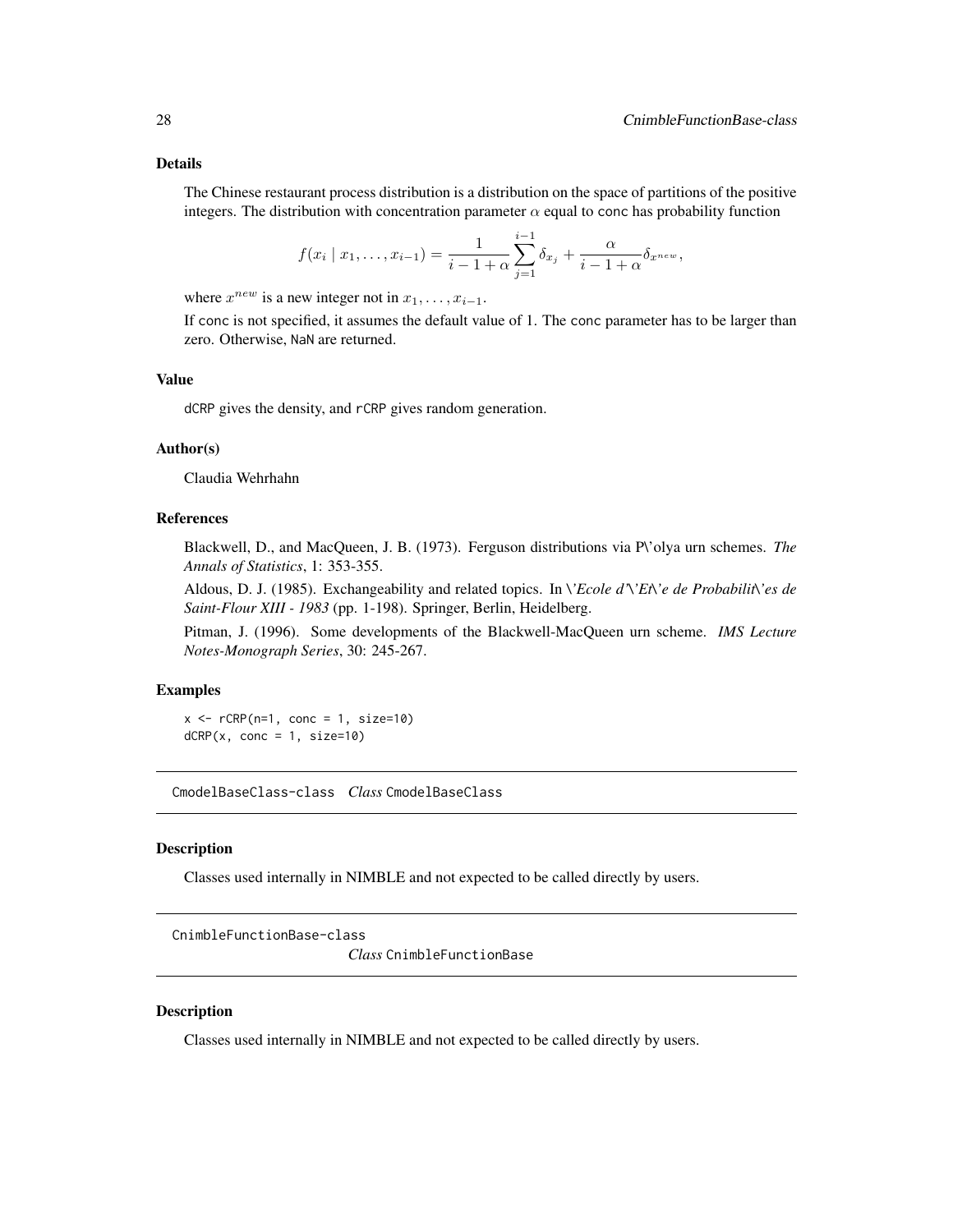<span id="page-28-0"></span>Classes used internally in NIMBLE and not expected to be called directly by users.

compareMCMCs *Placeholder for compareMCMCs*

# Description

This function has been moved to a separate package

# Usage

```
compareMCMCs(...)
```
# Arguments

... arguments

compileNimble *compile NIMBLE models and nimbleFunctions*

# Description

compile a collection of models and nimbleFunctions: generate C++, compile the C++, load the result, and return an interface object

# Usage

```
compileNimble(..., project, dirName = NULL, projectName = "",
  control = list(), resetFunctions = FALSE,
  showCompilerOutput = nimbleOptions("showCompilerOutput"))
```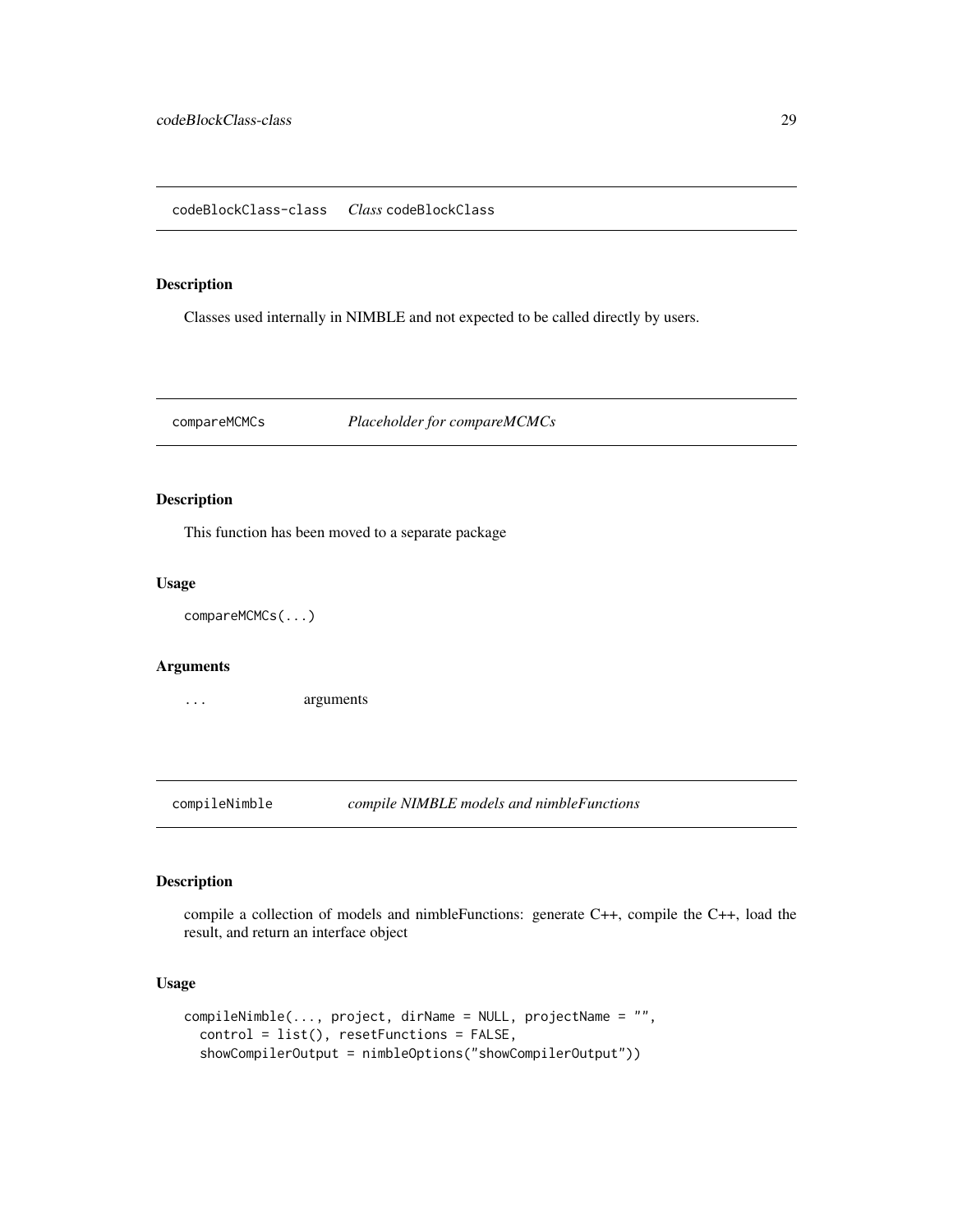#### Arguments

| $\cdot$            | An arbitrary set of NIMBLE models and nimble Functions, or lists of them. If<br>given as named parameters, those names may be used in the return list.                                                                                                 |
|--------------------|--------------------------------------------------------------------------------------------------------------------------------------------------------------------------------------------------------------------------------------------------------|
| project            | Optional NIMBLE model or nimble Function already associated with a project,<br>which the current units for compilation should join. If not provided, a new<br>project will be created and the current compilation units will be associated with<br>it. |
| dirName            | Optional directory name in which to generate the $C++$ code. If not provided, a<br>temporary directory will be generated using R's tempdir function.                                                                                                   |
| projectName        | Optional character name for labeling the project if it is new                                                                                                                                                                                          |
| control            | A list mostly for internal use. See details.                                                                                                                                                                                                           |
|                    | resetFunctions Logical value stating whether nimble Functions associated with an existing project<br>should all be reset for compilation purposes. See details.                                                                                        |
| showCompilerOutput |                                                                                                                                                                                                                                                        |
|                    | $\mathbf{I}$ , and $\mathbf{I}$ , and $\mathbf{I}$ , and $\mathbf{I}$ , and $\mathbf{I}$ , and $\mathbf{O}$ , and $\mathbf{I}$ , and $\mathbf{I}$ , and $\mathbf{I}$ , and $\mathbf{I}$                                                                |

#### Logical value indicating whether details of C++ compilation should be printed.

#### Details

This is the main function for calling the NIMBLE compiler. A set of compiler calls and output will be seen. Compiling in NIMBLE does 4 things: 1. It generates C++ code files for all the model and nimbleFunction components. 2. It calls the system's C++ compiler. 3. It loads the compiled object(s) into R using dyn.load. And 4. it generates R objects for using the compiled model and nimbleFunctions.

When the units for compilation provided in . . . include multiple models and/or nimbleFunctions, models are compiled first, in the order in which they are provided. Groups of nimbleFunctions that were specialized from the same nimbleFunction generator (the result of a call to nimbleFunction, which then takes setup arguments and returns a specialized nimbleFunction) are then compiled as a group, in the order of first appearance.

The behavior of adding new compilation units to an existing project is limited. For example, one can compile a model in one call to compileNimble and then compile a nimbleFunction that uses the model (i.e. was given the model as a setup argument) in a second call to compileNimble, with the model provided as the project argument. Either the uncompiled or compiled model can be provided. However, compiling a second nimbleFunction and adding it to the same project will only work in limited circumstances. Basically, the limitations occur because it attempts to re-use already compiled pieces, but if these do not have all the necessary information for the new compilation, it gives up. An attempt has been made to give up in a controlled manner and provide somewhat informative messages.

When compilation is not allowed or doesn't work, try using resetFunctions = TRUE, which will force recompilation of all nimbleFunctions in the new call. Previously compiled nimbleFunctions will be unaffected, and their R interface objects should continue to work. The only cost is additional compilation time for the current compilation call. If that doesn't work, try re-creating the model and/or the nimbleFunctions from their generators. An alternative possible fix is to compile multiple units in one call, rather than sequentially in multiple calls.

The control list can contain the following named elements, each with TRUE or FALSE: debug, which sets a debug mode for the compiler for development purposes; debugCpp, which inserts an output message before every line of C++ code for debugging purposes; compileR, which determines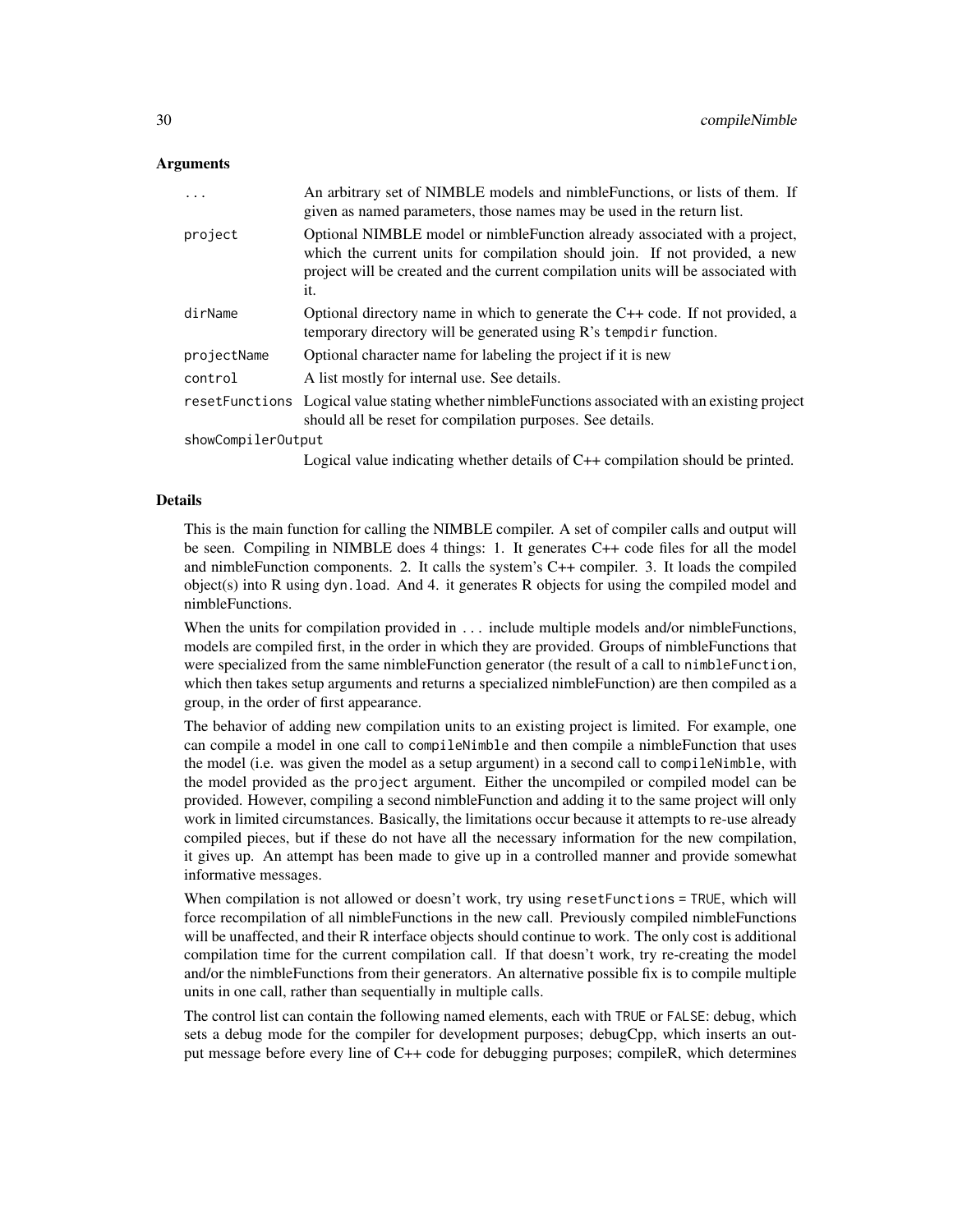#### <span id="page-30-0"></span>configureMCMC 31

whether the R-only steps of compilation should be executed; writeCpp, which determines whether the C++ files should be generated; compileCpp, which determines whether the C++ should be compiled; loadSO, which determines whether the DLL or shared object should be loaded and interfaced; and returnAsList, which determines whether calls to the compiled nimbleFunction should return only the returned value of the call (returnAsList = FALSE) or whether a list including the input arguments, possibly modified, should be returned in a list with the returned value of the call at the end (returnAsList = TRUE). The control list is mostly for developer use, although returnAsArgs may be useful to a user. An example of developer use is that one can have the compiler write the  $C_{++}$  files but not compile them, then modify them by hand, then have the  $C_{++}$  compiler do the subsequent steps without over-writing the files.

See NIMBLE User Manual for examples

## Value

If there is only one compilation unit (one model or nimbleFunction), an R interface object is returned. This object can be used like the uncompiled model or nimbleFunction, but execution will call the corresponding compiled objects or functions. If there are multiple compilation units, they will be returned as a list of interface objects, in the order provided. If names were included in the arguments, or in a list if any elements of ... are lists, those names will be used for the corresponding element of the returned list. Otherwise an attempt will be made to generate names from the argument code. For example compileNimble( $A = fun1, B = fun2, project = myModel$ ) will return a list with named elements A and B, while compileNimble(fun1,fun2,project = myModel) will return a list with named elements fun1 and fun2.

#### Author(s)

Perry de Valpine

<span id="page-30-1"></span>configureMCMC *Build the MCMCconf object for construction of an MCMC object*

#### **Description**

Creates a defaut MCMC configuration for a given model.

## Usage

```
configureMCMC (model, nodes, control = list(), monitors, thin = 1,monitors2 = character(), thin2 = 1,
 useConjugacy = getNimbleOption("MCMCuseConjugacy"), onlyRW = FALSE,
  onlySlice = FALSE,
 multivariateNodesAsScalars = getNimbleOption("MCMCmultivariateNodesAsScalars"),
  enableWAIC = getNimbleOption("MCMCenableWAIC"),
  print = getNimbleOption("verbose"), autoBlock = FALSE, oldConf,
  warnNoSamplerAssigned = TRUE, ...)
```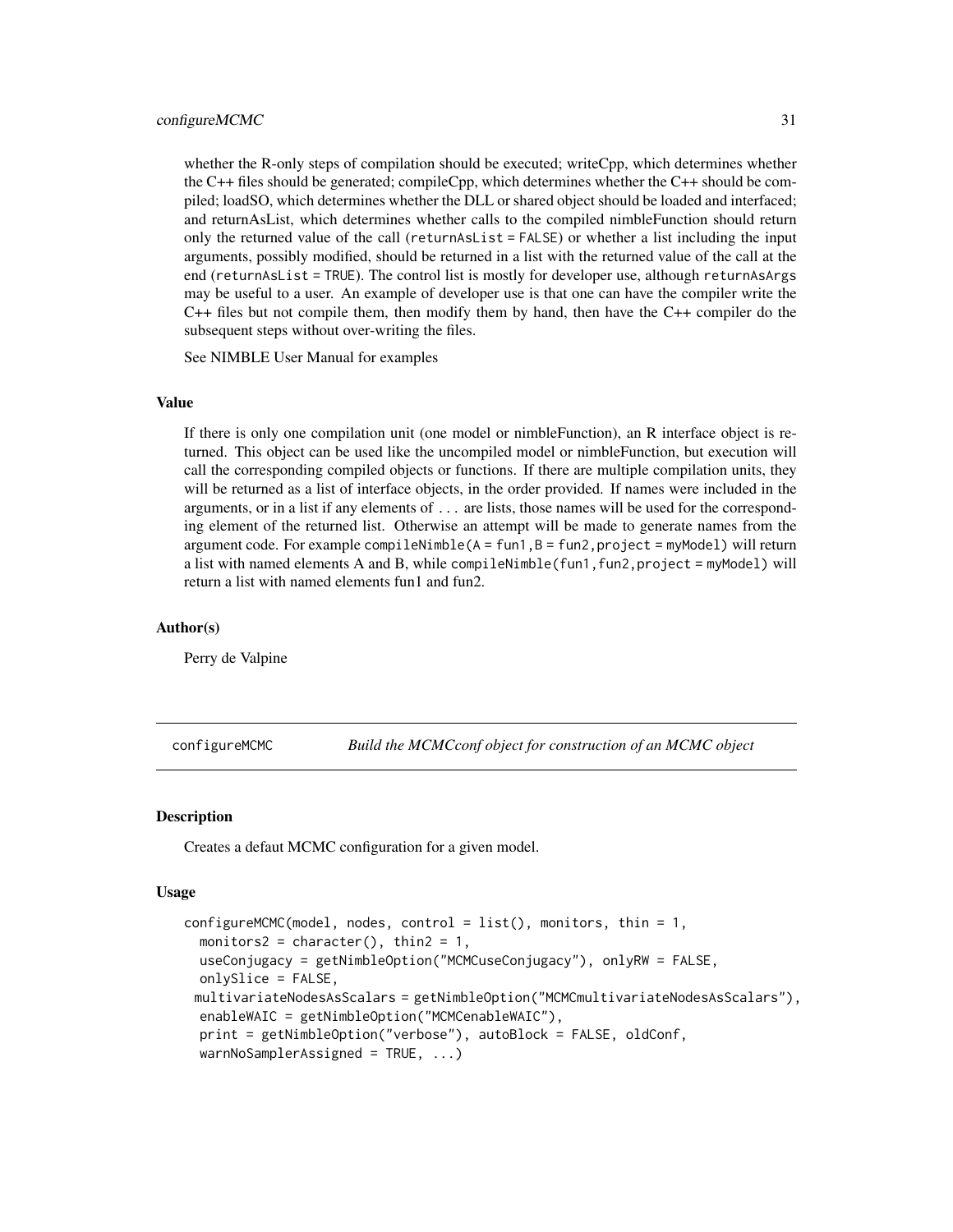# Arguments

| model                      | A NIMBLE model object, created from nimbleModel                                                                                                                                                                                                                                                                                                                                                                                                                                                                                                                                                                                                                      |
|----------------------------|----------------------------------------------------------------------------------------------------------------------------------------------------------------------------------------------------------------------------------------------------------------------------------------------------------------------------------------------------------------------------------------------------------------------------------------------------------------------------------------------------------------------------------------------------------------------------------------------------------------------------------------------------------------------|
| nodes                      | An optional character vector, specifying the nodes and/or variables for which<br>samplers should be created. Nodes may be specified in their indexed form,<br>y[1,3]. Alternatively, nodes specified without indexing will be expanded fully,<br>e.g., x will be expanded to $x[1]$ , $x[2]$ , etc. If missing, the default value is all<br>non-data stochastic nodes. If NULL, then no samplers are added.                                                                                                                                                                                                                                                          |
| control                    | An optional list of control arguments to sampler functions. If a control list<br>is provided, the elements will be provided to all sampler functions which uti-<br>lize the named elements given. For example, the standard Metropolis-Hastings<br>random walk sampler (sampler_RW) utilizes control list elements adaptive,<br>adaptInterval, and scale. (Internally it also uses targetNode, but this should<br>not generally be provided as a control list element). The default values for con-<br>trol list arguments for samplers (if not otherwise provided as an argument to<br>$\text{configureMCMC}()$ ) are in the setup code of the sampling algorithms. |
| monitors                   | A character vector of node names or variable names, to record during MCMC<br>sampling. This set of monitors will be recorded with thinning interval thin,<br>and the samples will be stored into the mvSamples object. The default value is<br>all top-level stochastic nodes of the model – those having no stochastic parent<br>nodes.                                                                                                                                                                                                                                                                                                                             |
| thin                       | The thinning interval for monitors. Default value is one.                                                                                                                                                                                                                                                                                                                                                                                                                                                                                                                                                                                                            |
| monitors2                  | A character vector of node names or variable names, to record during MCMC<br>sampling. This set of monitors will be recorded with thinning interval thin2,<br>and the samples will be stored into the mvSamples2 object. The default value is<br>an empty character vector, i.e. no values will be recorded.                                                                                                                                                                                                                                                                                                                                                         |
| thin2                      | The thinning interval for monitors2. Default value is one.                                                                                                                                                                                                                                                                                                                                                                                                                                                                                                                                                                                                           |
| useConjugacy               | A logical argument, with default value TRUE. If specified as FALSE, then no<br>conjugate samplers will be used, even when a node is determined to be in a<br>conjugate relationship.                                                                                                                                                                                                                                                                                                                                                                                                                                                                                 |
| onlyRW                     | A logical argument, with default value FALSE. If specified as TRUE, then<br>Metropolis-Hastings random walk samplers (sampler_RW) will be assigned for<br>all non-terminal continuous-valued nodes nodes. Discrete-valued nodes are as-<br>signed a slice sampler (sampler_slice), and terminal nodes are assigned a poste-<br>rior_predictive sampler (sampler_posterior_predictive).                                                                                                                                                                                                                                                                               |
| onlySlice                  | A logical argument, with default value FALSE. If specified as TRUE, then a<br>slice sampler is assigned for all non-terminal nodes. Terminal nodes are still<br>assigned a posterior_predictive sampler.                                                                                                                                                                                                                                                                                                                                                                                                                                                             |
| multivariateNodesAsScalars |                                                                                                                                                                                                                                                                                                                                                                                                                                                                                                                                                                                                                                                                      |
|                            | A logical argument, with default value FALSE. If specified as TRUE, then non-<br>terminal multivariate stochastic nodes will have scalar samplers assigned to each<br>of the scalar components of the multivariate node. The default value of FALSE<br>results in a single block sampler assigned to the entire multivariate node. Note,<br>multivariate nodes appearing in conjugate relationships will be assigned the cor-<br>responding conjugate sampler (provided useConjugacy == TRUE), regardless of<br>the value of this argument.                                                                                                                          |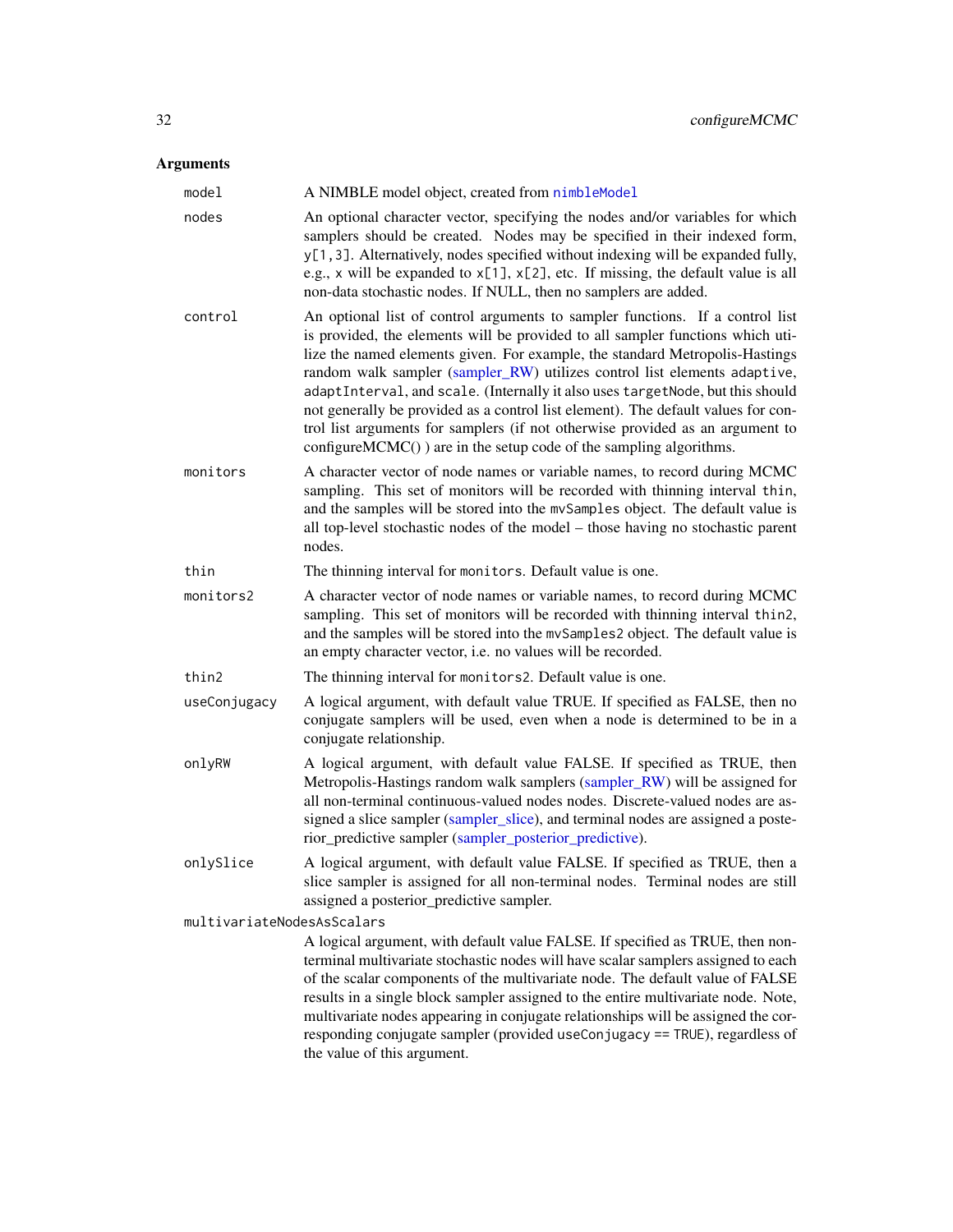<span id="page-32-0"></span>

| enableWAIC            | A logical argument, specifying whether to enable WAIC calculations for the re-<br>sulting MCMC algorithm. Defaults to the value of nimble Options ('MCMCenable WAIC'),<br>which in turn defaults to FALSE. Setting nimbleOptions ('enableWAIC' = TRUE)<br>will ensure that WAIC is enabled for all calls to configure MCMC and build MCMC. |  |
|-----------------------|--------------------------------------------------------------------------------------------------------------------------------------------------------------------------------------------------------------------------------------------------------------------------------------------------------------------------------------------|--|
| print                 | A logical argument, specifying whether to print the ordered list of default sam-<br>plers.                                                                                                                                                                                                                                                 |  |
| autoBlock             | A logical argument specifying whether to use an automated blocking procedure<br>to determine blocks of model nodes for joint sampling. If TRUE, an MCMC<br>configuration object will be created and returned corresponding to the results of<br>the automated parameter blocking. Default value is FALSE.                                  |  |
| oldConf               | An optional MCMCconf object to modify rather than creating a new MCMC-<br>conf from scratch                                                                                                                                                                                                                                                |  |
| warnNoSamplerAssigned |                                                                                                                                                                                                                                                                                                                                            |  |
|                       | A logical argument, with default value TRUE. This specifies whether to issue a<br>warning when no sampler is assigned to a node, meaning there is no matching<br>sampler assignment rule.                                                                                                                                                  |  |
| $\cdots$              | Additional named control list elements for default samplers, or additional argu-<br>ments to be passed to the autoBlock function when autoBlock = TRUE                                                                                                                                                                                     |  |
|                       |                                                                                                                                                                                                                                                                                                                                            |  |

# Details

See [MCMCconf](#page-61-1) for details on how to manipulate the MCMCconf object

## Author(s)

Daniel Turek

## See Also

[buildMCMC](#page-15-1) [runMCMC](#page-131-1) [nimbleMCMC](#page-95-1)

configureRJ *Configure Reversible Jump for Variable Selection*

## Description

Modifies an MCMC configuration object to perform a reversible jump MCMC sampling for variable selection, using a univariate normal proposal distribution. Users can control the mean and scale of the proposal. This function supports two different types of model specification: with and without indicator variables.

## Usage

```
configureRJ(conf, targetNodes, indicatorNodes = NULL, priorProb = NULL,
  control = list(mean = NULL, scale = NULL, fixedValue = NULL))
```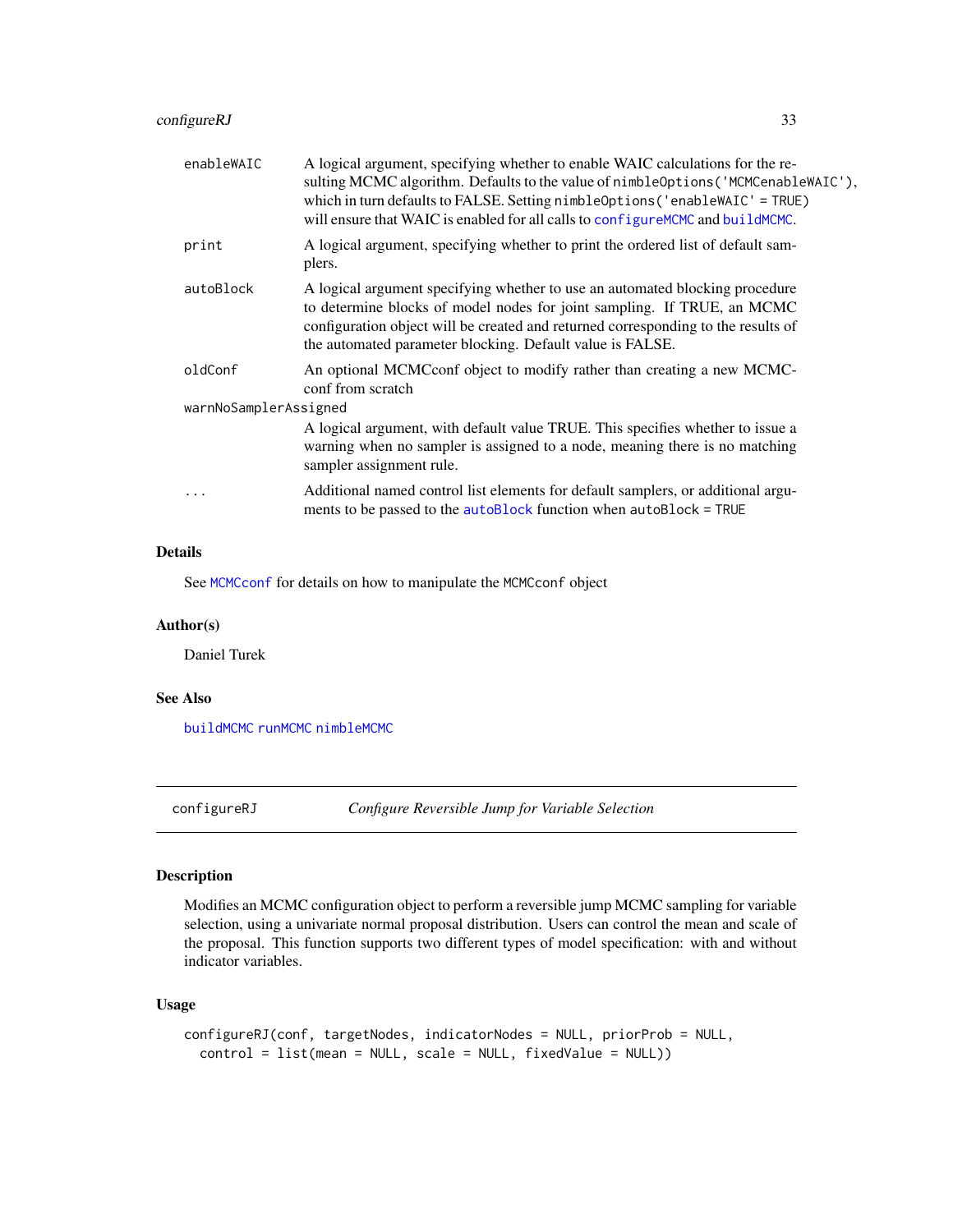#### Arguments

| conf        | An MCMCconf object.                                                                                                                                                                                                                                                                                                                                                                                          |
|-------------|--------------------------------------------------------------------------------------------------------------------------------------------------------------------------------------------------------------------------------------------------------------------------------------------------------------------------------------------------------------------------------------------------------------|
| targetNodes | A character vector, specifying the nodes and/or variables for which variable<br>selection is to be performed. Nodes may be specified in their indexed form,<br>'y[1,3]'. Alternatively, nodes specified without indexing will be expanded,<br>e.g., ' $x'$ ' will be expanded to ' $x[1]'$ , ' $x[2]'$ , etc.                                                                                                |
|             | indicatorNodes An optional character vector, specifying the indicator nodes and/or variables<br>paired with target Nodes. Nodes may be specified in their indexed form, $y[1,3]$ .<br>Alternatively, nodes specified without indexing will be expanded, e.g., 'x' will<br>be expanded to 'x[1]', 'x[2]', etc. Nodes must be provided consistently with<br>targetNodes. See details.                          |
| priorProb   | An optional value or vector of prior probabilities for each node to be in the<br>model. See details.                                                                                                                                                                                                                                                                                                         |
| control     | An optional list of control arguments:                                                                                                                                                                                                                                                                                                                                                                       |
|             | • mean. The mean of the normal proposal distribution (default $= 0$ ).<br>• scale. The standard deviation of the normal proposal distribution (default $=$<br>1).<br>• fixed Value. Value for the variable when it is out of the model, which can<br>be used only when prior Prob is provided (default $= 0$ ). If specified when<br>indicatorNodes is passed, a warning is given and fixedValue is ignored. |
|             |                                                                                                                                                                                                                                                                                                                                                                                                              |

# Details

This function modifies the samplers in MCMC configuration object for each of the nodes provided in the targetNodes argument. To these elements two samplers are assigned: a reversible jump sampler to transition the variable in/out of the model, and a modified version of the original sampler, which performs updates only when the target node is already in the model.

configureRJ can handle two different ways of writing a NIMBLE model, either with or without indicator variables. When using indicator variables, the indicatorNodes argument must be provided. Without indicator variables, the priorProb argument must be provided. In the latter case, the user can provide a non-zero value for fixedValue if desired.

Note that this functionality is intended for variable selection in regression-style models but may be useful for other situations as well. At the moment, setting a variance component to zero and thereby removing a set of random effects that are explicitly part of a model will not work because MCMC sampling in that case would need to propose values for multiple parameters (the random effects), whereas the current functionality only proposes adding/removing a single model node.

#### Value

NULL configureRJ modifies the input MCMC configuration object in place.

#### Author(s)

Sally Paganin, Perry de Valpine, Daniel Turek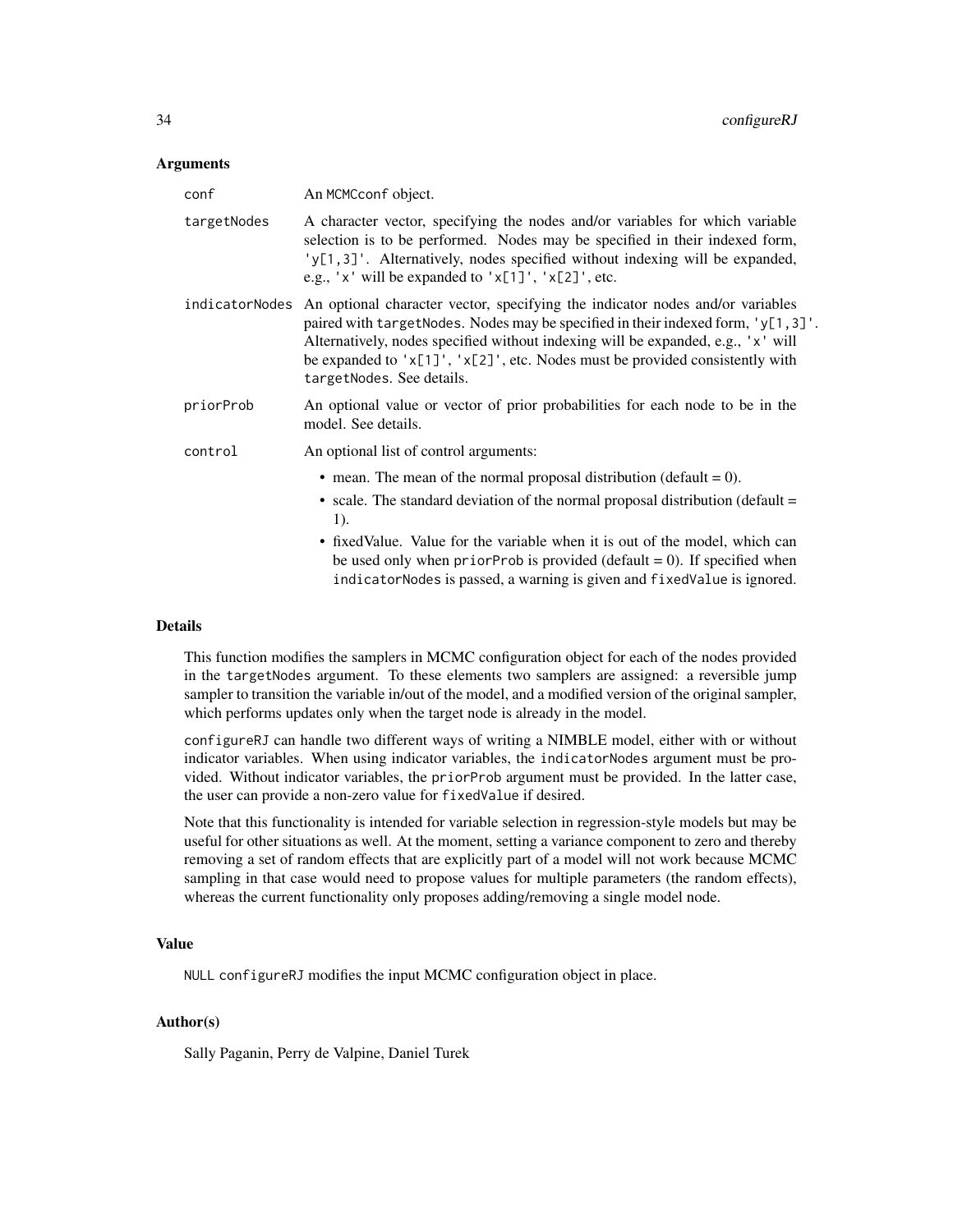## configureRJ 35

#### References

Peter J. Green. (1995). Reversible jump Markov chain Monte Carlo computation and Bayesian model determination. *Biometrika*, 82(4), 711-732.

#### See Also

[samplers](#page-134-1) [configureMCMC](#page-30-1)

#### Examples

## Not run:

## Linear regression with intercept and two covariates, using indicator variables

```
code <- nimbleCode({
  beta0 \sim dnorm(0, sd = 100)beta1 \sim dnorm(0, sd = 100)
  beta2 \sim dnorm(0, sd = 100)
  sigma \sim dunif(0, 100)
  z1 ~ dbern(psi) ## indicator variable associated with beta1
  z2 ~ dbern(psi) ## indicator variable associated with beta2
  psi \sim dunif(0, 1) ## hyperprior on inclusion probability
  for(i in 1:N) {
    Ypred[i] \le beta0 + beta1 * z1 * x1[i] + beta2 * z2 * x2[i]
    Y[i] ~ dnorm(Ypred[i], sd = sigma)
  }
})
## simulate some data
set.seed(1)
N < - 100x1 \le runif(N, -1, 1)
x2 \le runif(N, -1, 1) ## this covariate is not included
Y \le - rnorm(N, 1 + 2.5 \times x1, sd = 1)
## build the model
rIndicatorModel <- nimbleModel(code, constants = list(N = N),
                               data = list(Y = Y, x1 = x1, x2 = x2),
                             inits = list(beta0 = 0, beta1 = 0, beta2 = 0, sigma = sd(Y),
                               z1 = 1, z2 = 1, psi = 0.5)
indicatorModelConf <- configureMCMC(rIndicatorModel)
## Add reversible jump
configureRJ(conf = indicatorModelConf, ## model configuration
            targetNodes = c("beta1", "beta2"), ## coefficients for selection
            indicatorNodes = c("z1", "z2"), ## indicators paired with coefficients
            control = list(mean = 0, scale = 2))
```
indicatorModelConf\$addMonitors("beta1", "beta2", "z1", "z2")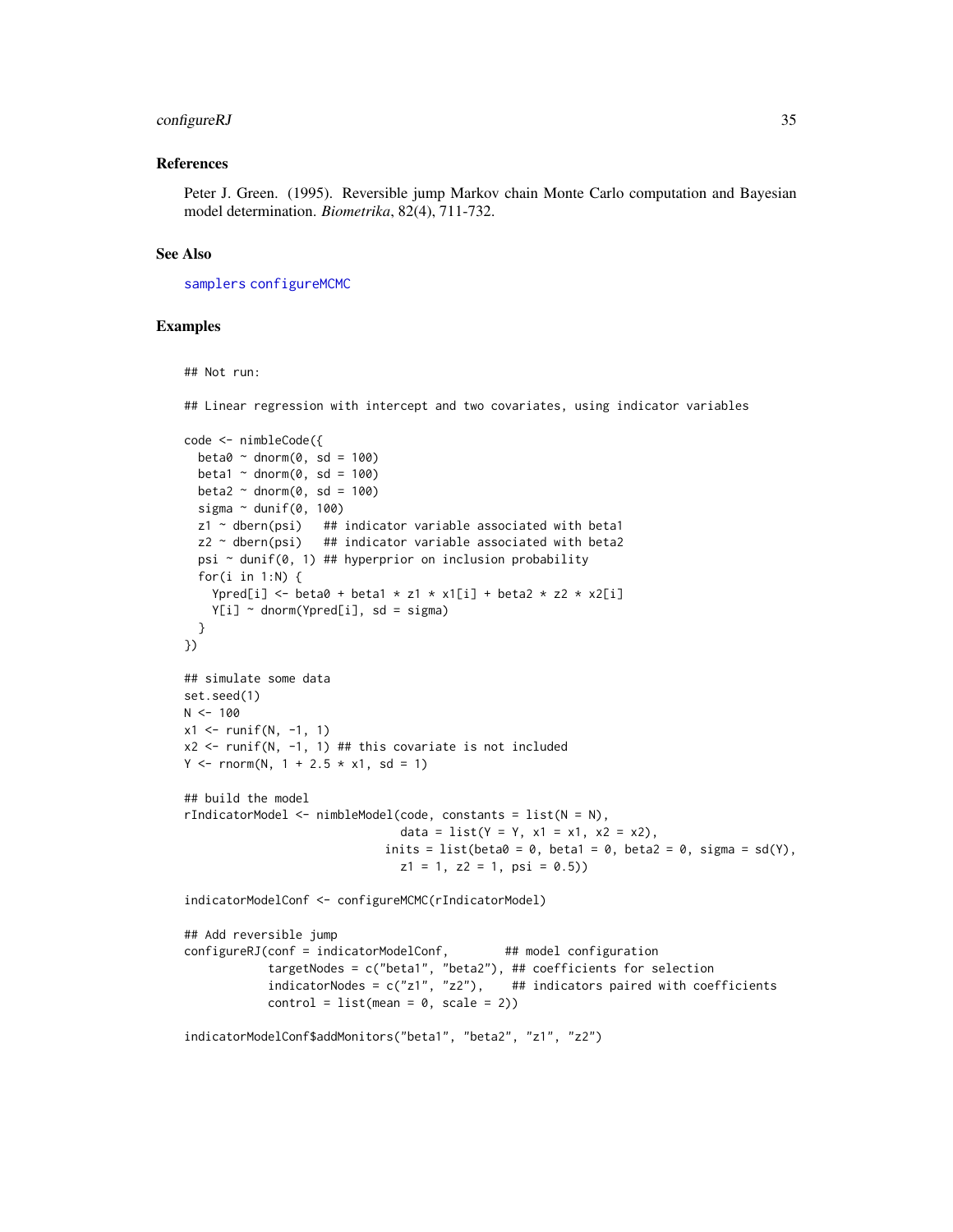```
36 configureRJ
```

```
rIndicatorMCMC <- buildMCMC(indicatorModelConf)
cIndicatorModel <- compileNimble(rIndicatorModel)
cIndicatorMCMC <- compileNimble(rIndicatorMCMC, project = rIndicatorModel)
set.seed(1)
samples <- runMCMC(cIndicatorMCMC, 10000, nburnin = 6000)
## posterior probability to be included in the mode
mean(samples[ , "z1"])
mean(samples[ , "z2"])
## posterior means when in the model
mean(samples[ , "beta1"][samples[ , "z1"] != 0])
mean(samples[ , "beta2"][samples[ , "z2"] != 0])
## Linear regression with intercept and two covariates, without indicator variables
code <- nimbleCode({
  beta0 \sim dnorm(0, sd = 100)beta1 \sim dnorm(0, sd = 100)
  beta2 \sim dnorm(0, sd = 100)
  sigma \sim dunif(0, 100)
  for(i in 1:N) {
   Ypred[i] <- beta0 + beta1 * x1[i] + beta2 * x2[i]Y[i] ~ dnorm(Ypred[i], sd = sigma)
  }
})
rNoIndicatorModel <- nimbleModel(code, constants = list(N = N),
                                 data = list(Y = Y, x1 = x1, x2 = x2),
                            inits= list(beta0 = 0, beta1 = 0, beta2 = 0, sigma = sd(Y)))
noIndicatorModelConf <- configureMCMC(rNoIndicatorModel)
## Add reversible jump
configureRJ(conf = noIndicatorModelConf, ## model configuration
            targetNodes = c("beta1", "beta2"), ## coefficients for selection
            priorProb = 0.5, ## prior probability of inclusion
            control = list(mean = 0, scale = 2))## add monitors
noIndicatorModelConf$addMonitors("beta1", "beta2")
rNoIndicatorMCMC <- buildMCMC(noIndicatorModelConf)
cNoIndicatorModel <- compileNimble(rNoIndicatorModel)
cNoIndicatorMCMC <- compileNimble(rNoIndicatorMCMC, project = rNoIndicatorModel)
set.seed(1)
samples <- runMCMC(cNoIndicatorMCMC, 10000, nburnin = 6000)
## posterior probability to be included in the mode
mean(samples[ , "beta1"] != 0)
```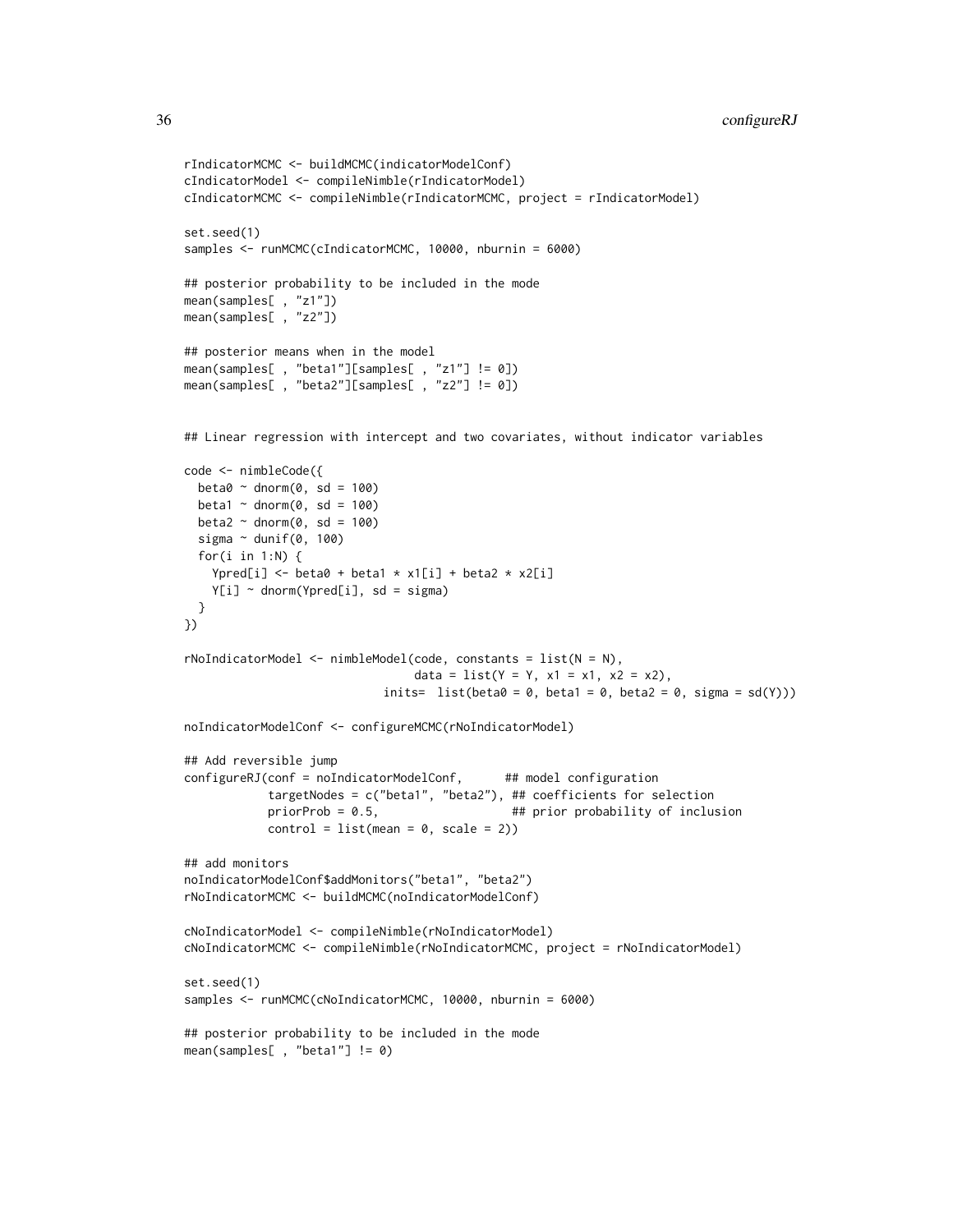#### **Constraint** 37

```
mean(samples[ , "beta2"] != 0)
## posterior means when in the model
mean(samples[ , "beta1"][samples[ , "beta1"] != 0])
mean(samples[ , "beta2"][samples[ , "beta2"] != 0])
## End(Not run)
```
Constraint *Constraint calculations in NIMBLE*

# Description

Calculations to handle censoring

## Usage

dconstraint(x, cond, log = FALSE)

 $rconstant(n = 1, cond)$ 

# Arguments

| x    | value indicating whether cond is TRUE or FALSE                      |
|------|---------------------------------------------------------------------|
| cond | logical value                                                       |
| log  | logical; if TRUE, probability density is returned on the log scale. |
| n    | number of observations (only n=1 is handled currently).             |

# Details

Used for working with constraints in BUGS code. See the NIMBLE manual for additional details.

## Value

dconstraint gives the density and rconstraint generates random deviates, but these are unusual as the density is 1 if x matches cond and 0 otherwise and the deviates are simply the value of cond

## Author(s)

Christopher Paciorek

## See Also

[Distributions](#page-0-0) for other standard distributions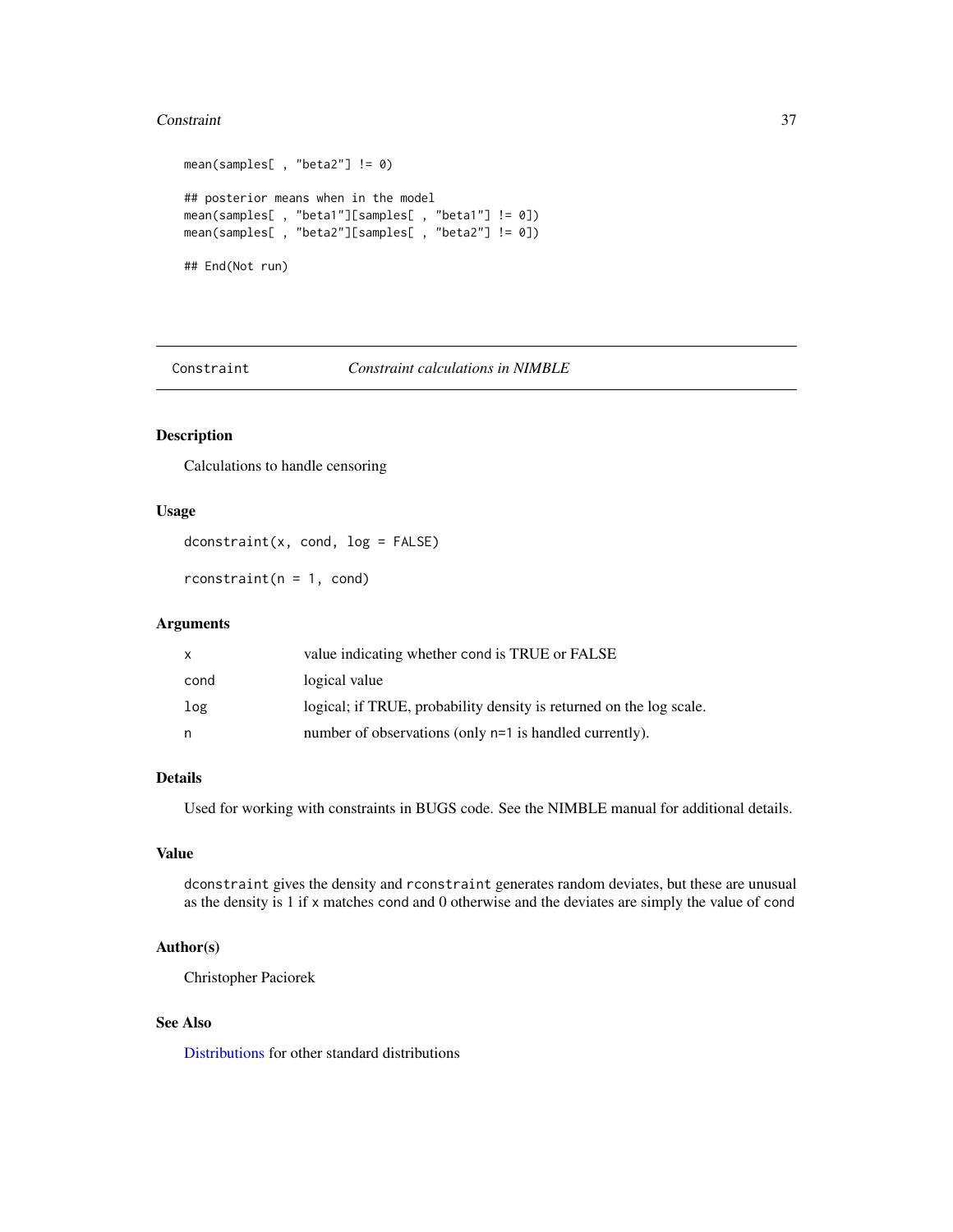38 decide

#### Examples

```
constr <- 3 > 2 && 4 > 0x <- rconstraint(1, constr)
dconstraint(x, constr)
dconstraint(0, 3 > 4)dconstraint(1, 3 > 4)rconstraint(1, 3 > 4)
```
decide *Makes the Metropolis-Hastings acceptance decision, based upon the input (log) Metropolis-Hastings ratio*

## **Description**

This function returns a logical TRUE/FALSE value, indicating whether the proposed transition should be accepted (TRUE) or rejected (FALSE).

# Usage

```
decide(logMetropolisRatio)
```
#### Arguments

logMetropolisRatio

The log of the Metropolis-Hastings ratio, which is calculated from model probabilities and forward/reverse transition probabilities. Calculated as the ratio of the model probability under the proposal to that under the current values multiplied by the ratio of the reverse transition probability to the forward transition probability.

#### Details

The Metropolis-Hastings accept/reject decisions is made as follows. If logMetropolisRatio is greater than 0, accept (return TRUE). Otherwise draw a uniform random number between 0 and 1 and accept if it is less that exp(logMetropolisRatio. The proposed transition will be rejected (return FALSE). If logMetropolisRatio is NA, NaN, or -Inf, a reject (FALSE) decision will be returned.

## Author(s)

Daniel Turek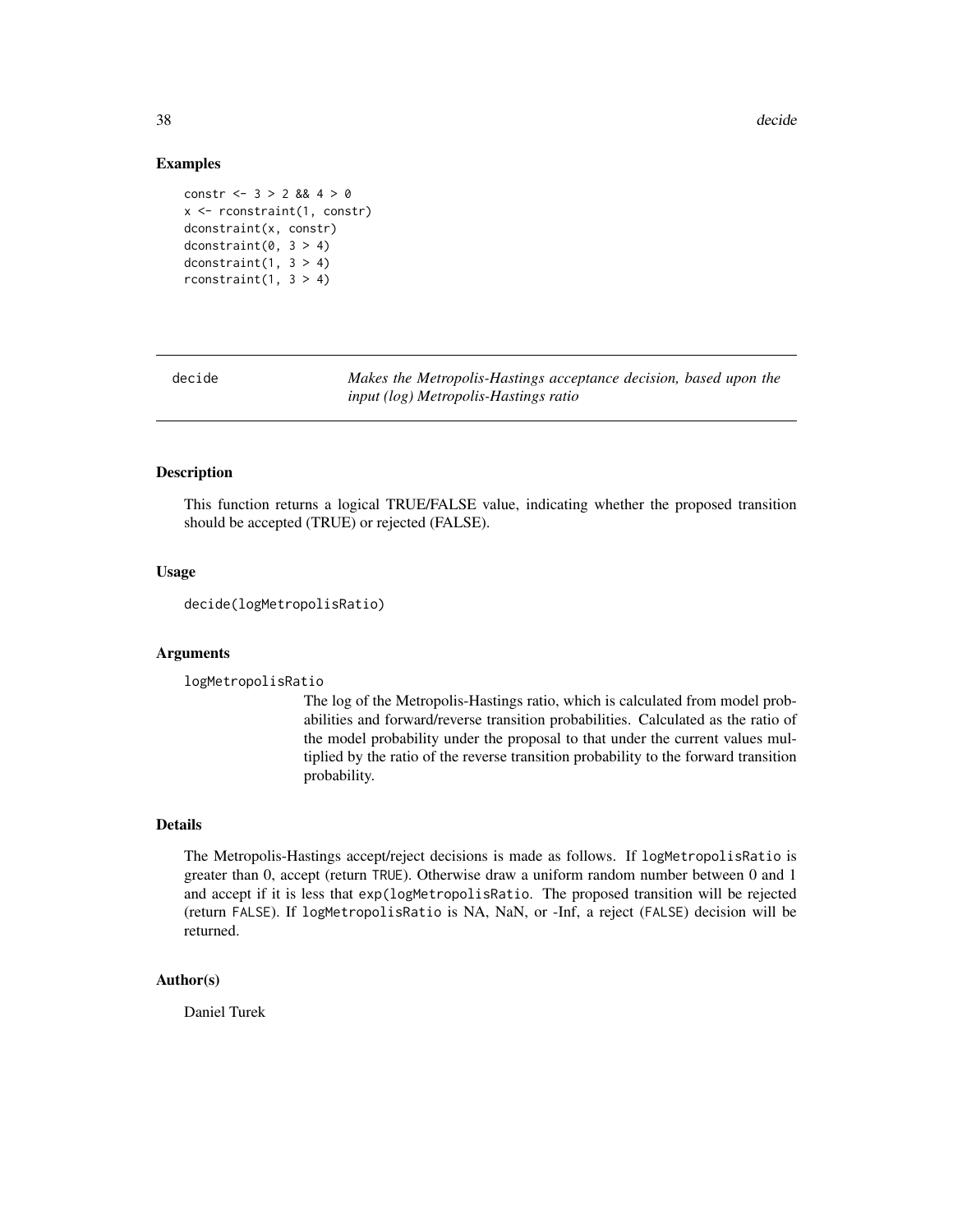decideAndJump *Creates a nimbleFunction for executing the Metropolis-Hastings jumping decision, and updating values in the model, or in a carbon copy modelValues object, accordingly.*

## **Description**

This nimbleFunction generator must be specialized to three required arguments: a model, a model-Values, and a character vector of node names.

#### Usage

```
decideAndJump(model, mvSaved, target, calcNodes)
```
## Arguments

| model     | An uncompiled or compiled NIMBLE model object.                                                                                    |
|-----------|-----------------------------------------------------------------------------------------------------------------------------------|
| mySaved   | A modelValues object containing identical variables and logProb variables as<br>the model. Can be created by modelValues (model). |
| target    | A character vector providing the target node.                                                                                     |
| calcNodes | A character vector representing a set of nodes in the model (and hence also the<br>model Values) object.                          |

## Details

Calling decideAndJump(model, mvSaved, calcNodes) will generate a specialized nimbleFunction with four required numeric arguments:

modelLP1: The model log-probability associated with the newly proposed value(s)

modelLP0: The model log-probability associated with the original value(s)

propLP1: The log-probability associated with the proposal forward-transition

propLP0: The log-probability associated with the proposal reverse-tranisiton

Executing this function has the following effects: – Calculate the (log) Metropolis-Hastings ratio, as  $log MHR = modellPI - modellP0 - propLP1 + propLP0 - Make the proposal acceptance deci$ sion based upon the (log) Metropolis-Hastings ratio – If the proposal is accepted, the values and associated logProbs of all calcNodes are copied from the model object into the mvSaved object – If the proposal is rejected, the values and associated logProbs of all calcNodes are copied from the mvSaved object into the model object – Return a logical value, indicating whether the proposal was accepted

## Author(s)

Daniel Turek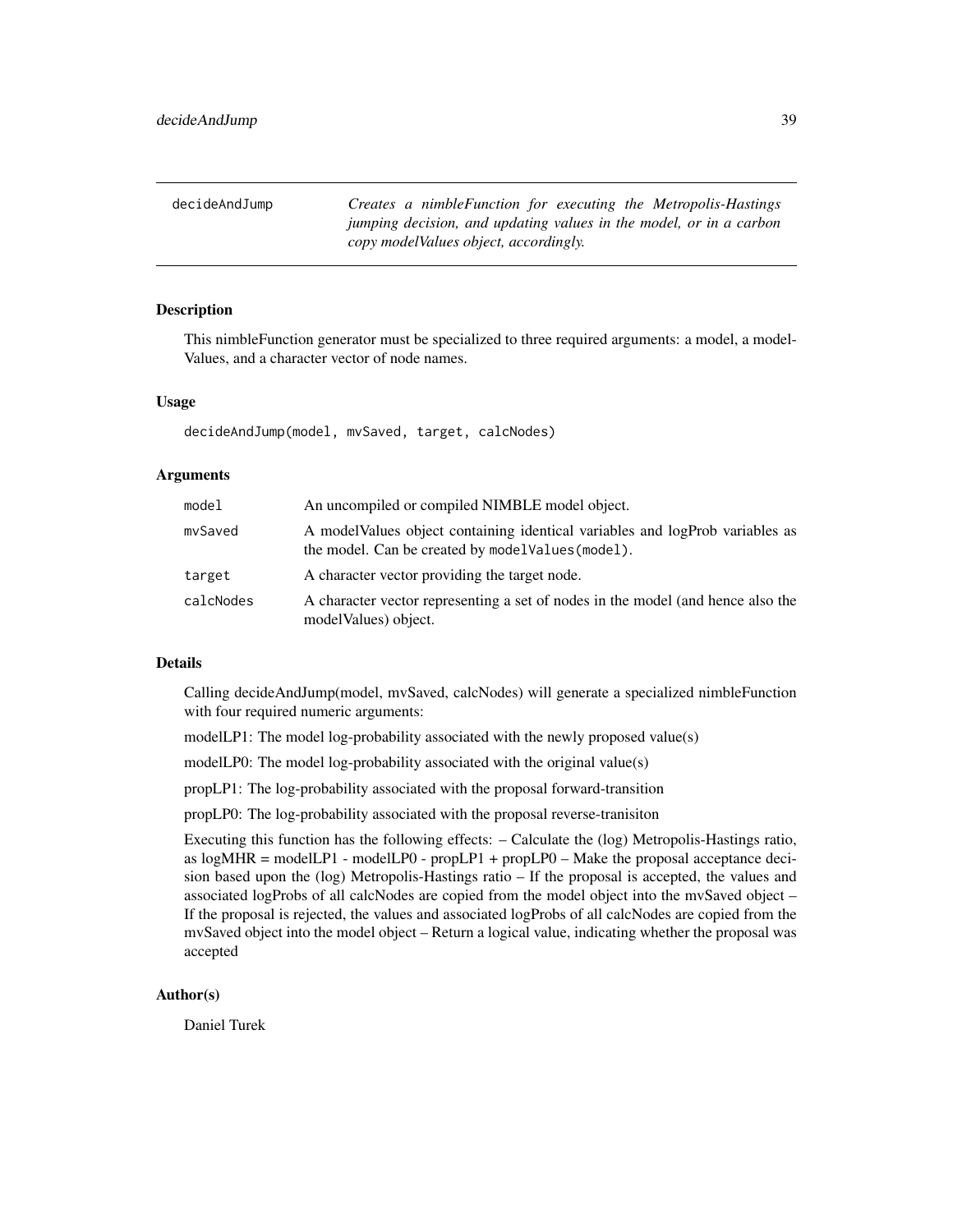## Description

Explicitly declare a variable in run-time code of a nimbleFunction, for cases when its dimensions cannot be inferred before it is used. Works in R and NIMBLE.

#### Usage

declare(name, def)

#### Arguments

| name | Name of a variable to declare, without quotes                                                                                                                                                                                                                                                                                                                                                                                                                                |
|------|------------------------------------------------------------------------------------------------------------------------------------------------------------------------------------------------------------------------------------------------------------------------------------------------------------------------------------------------------------------------------------------------------------------------------------------------------------------------------|
| def  | NIMBLE type declaration, of the form TYPE (nDim, sizes), where TYPE is integer,<br>double, or logical, nDim is the number of dimensions, and sizes is an optional<br>vector of sizes concatenated with c. If nDim is omitted, it defaults to 0, indicat-<br>ing a scalar. If sizes are provided, they should not be changed subsequently in<br>the function, including by assignment. Omitting nDim results in a scalar. For<br>logical, only scalar is currently supported. |

## Details

In a run-time function of a nimbleFunction (either the run function or a function provided in methods when calling nimbleFunction), the dimensionality and numeric type of a variable is inferred when possible from the statement first assigning into it. E.g.  $A < -B + C$  infers that A has numeric types, dimensions and sizes taken from  $B + C$ . However, if the first appearance of A is e.g.  $A[i] < -5$ , A must have been explicitly declared. In this case, declare(A, double(1)) would make A a 1-dimensional (i.e. vector) double.

When sizes are not set, they can be set by a call to setSize or by assignment to the whole object. Sizes are not automatically extended if assignment is made to elements beyond the current sizes. In compiled nimbleFunctions doing so can cause a segfault and crash the R session.

This part of the NIMBLE language is needed for compilation, but it also runs in R. When run in R, is works by the side effect of creating or modifying name in the calling environment.

#### Author(s)

NIMBLE development team

#### Examples

```
declare(A, logical()) ## scalar logical, the only kind allowed
declare(B, integer(2, c(10, 10))) ## 10 x 10 integer matrix
declare(C, double(3)) ## 3-dimensional double array with no sizes set.
```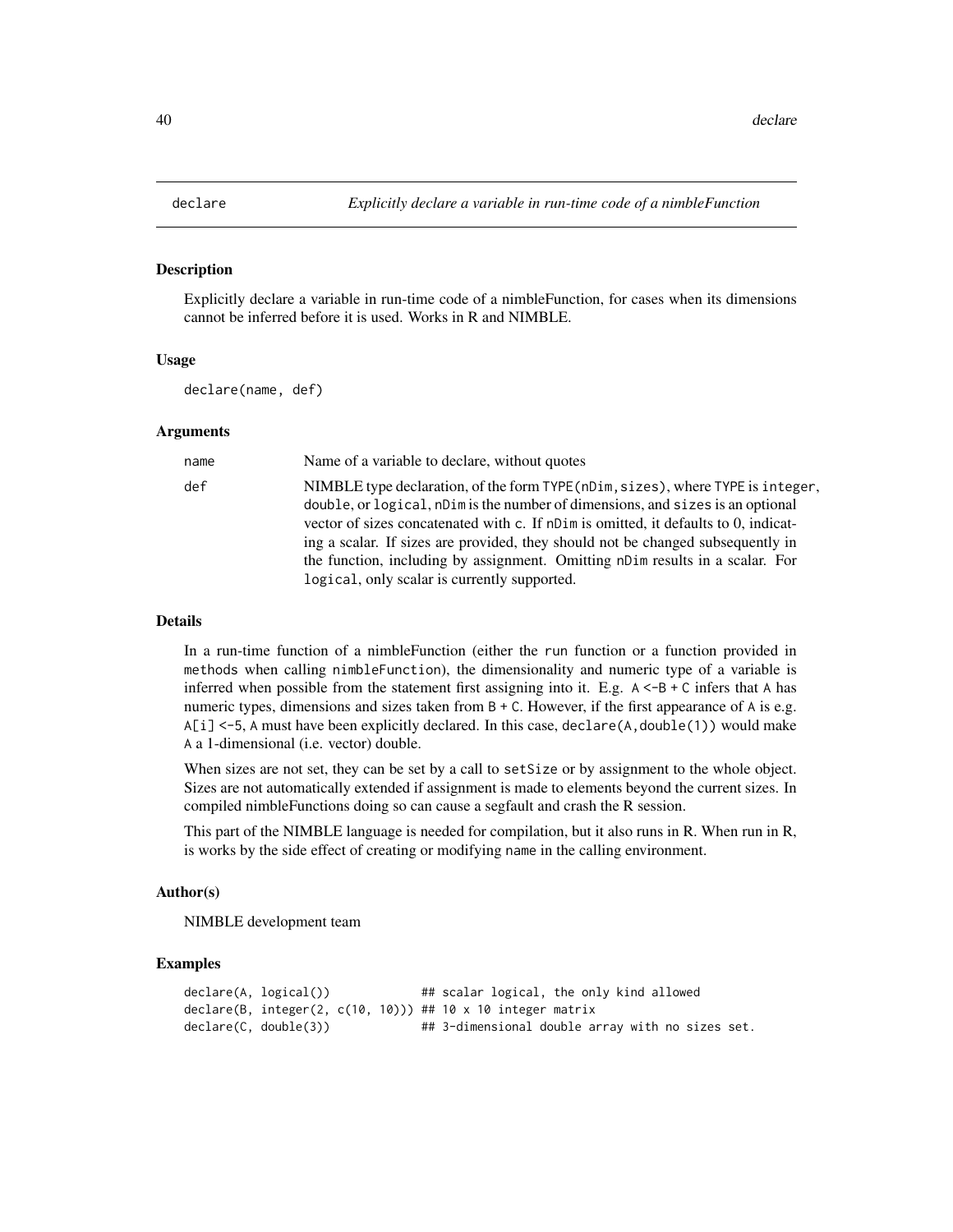deregisterDistributions

*Remove user-supplied distributions from use in NIMBLE BUGS models*

# Description

Deregister distributional information originally supplied by the user for use in BUGS model code

# Usage

deregisterDistributions(distributionsNames)

# Arguments

distributionsNames

a character vector giving the names of the distributions to be dergistered

## Author(s)

Christopher Paciorek

Dirichlet *The Dirichlet Distribution*

## Description

Density and random generation for the Dirichlet distribution

## Usage

ddirch(x, alpha, log = FALSE)

 $rdirch(n = 1, alpha)$ 

#### Arguments

| X     | vector of values.                                                   |
|-------|---------------------------------------------------------------------|
| alpha | vector of parameters of same length as x                            |
| log   | logical; if TRUE, probability density is returned on the log scale. |
| n     | number of observations (only n=1 is handled currently).             |

# Details

See Gelman et al., Appendix A or the BUGS manual for mathematical details.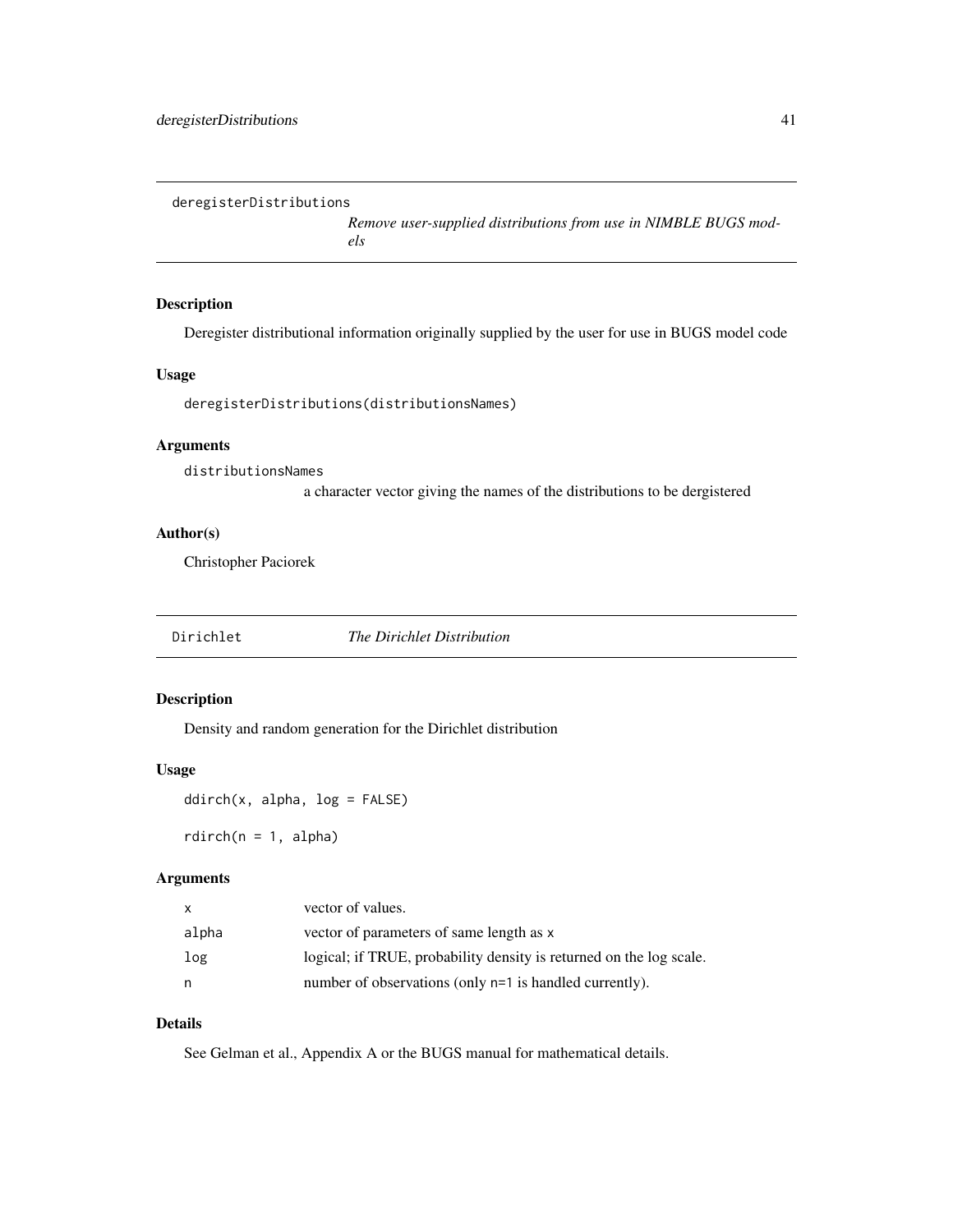# Value

ddirch gives the density and rdirch generates random deviates.

# Author(s)

Christopher Paciorek

# References

Gelman, A., Carlin, J.B., Stern, H.S., and Rubin, D.B. (2004) *Bayesian Data Analysis*, 2nd ed. Chapman and Hall/CRC.

## See Also

[Distributions](#page-0-0) for other standard distributions

# Examples

```
alpha \leq -c(1, 10, 30)x <- rdirch(1, alpha)
ddirch(x, alpha)
```
distributionInfo *Get information about a distribution*

# Description

Give information about each BUGS distribution

## Usage

```
getDistributionInfo(dist)
isUserDefined(dist)
pqDefined(dist)
getType(dist, params = NULL, valueOnly = is.null(params) && !includeParams,
  includeParams = !is.null(params))
getParamNames(dist, includeValue = TRUE)
```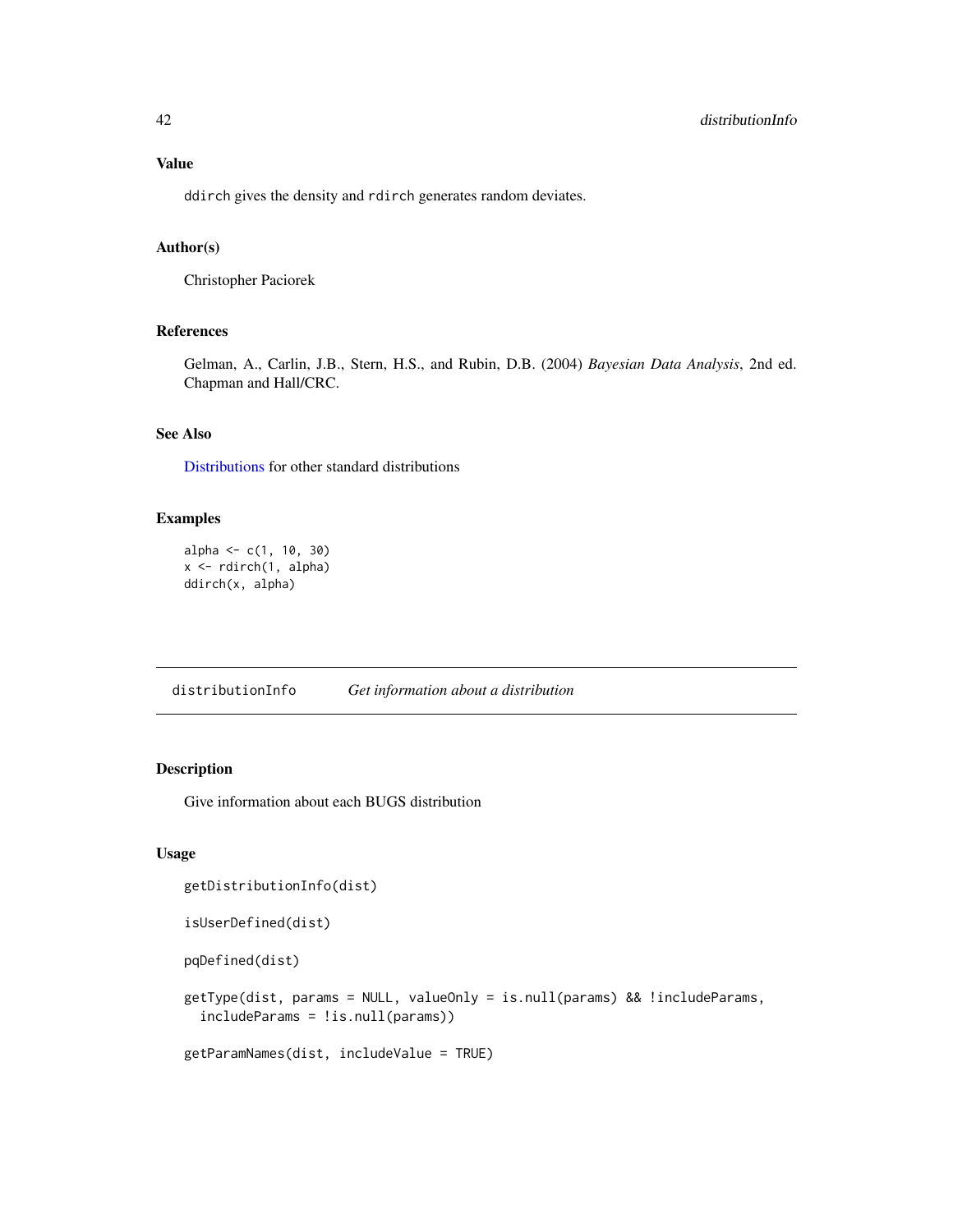## distributionInfo 43

## **Arguments**

| dist          | a character vector of length one, giving the name of the distribution (as used in<br>BUGS code), e.g. 'dnorm'                                                                                                   |
|---------------|-----------------------------------------------------------------------------------------------------------------------------------------------------------------------------------------------------------------|
| params        | an optional character vector of names of parameters for which dimensions are<br>desired (possibly including <i>\'value\'</i> and alternate parameters)                                                          |
| valueOnly     | a logical indicating whether to only return the dimension of the value of the node                                                                                                                              |
| includeParams | a logical indicating whether to return dimensions of parameters. If TRUE and<br><i>\</i> 'params\' is NULL then dimensions of all parameters, including the dimension<br>of the value of the node, are returned |
| includeValue  | a logical indicating whether to return the string 'value', which is the name of the<br>node value                                                                                                               |

#### Details

NIMBLE provides various functions to give information about a BUGS distribution. In some cases, functions of the same name and similar functionality operate on the node(s) of a model as well (see help(modelBaseClass)).

getDistributionInfo returns an internal data structure (a reference class object) providing various information about the distribution. The output is not very user-friendly, but does contain all of the information that NIMBLE has about the distribution.

isDiscrete tests if a BUGS distribution is a discrete distribution.

isUserDefined tests if a BUGS distribution is a user-defined distribution.

pqAvail tests if a BUGS distribution provides distribution  $('p')$  and quantile  $('q')$  functions.

getDimension provides the dimension of the value and/or parameters of a BUGS distribution. The return value is a numeric vector with an element for each parameter/value requested.

getType provides the type (numeric, logical, integer) of the value and/or parameters of a BUGS distribution. The return value is a character vector with an element for each parameter/value requested. At present, all quantities are stored as numeric (double) values, so this function is of little practical use but could be exploited in the future.

getParamNames provides the value and/or parameter names of a BUGS distribution.

## Author(s)

Christopher Paciorek

#### Examples

```
distInfo <- getDistributionInfo('dnorm')
distInfo
distInfo$range
isDiscrete('dbin')
isUserDefined('dbin')
pqDefined('dgamma')
```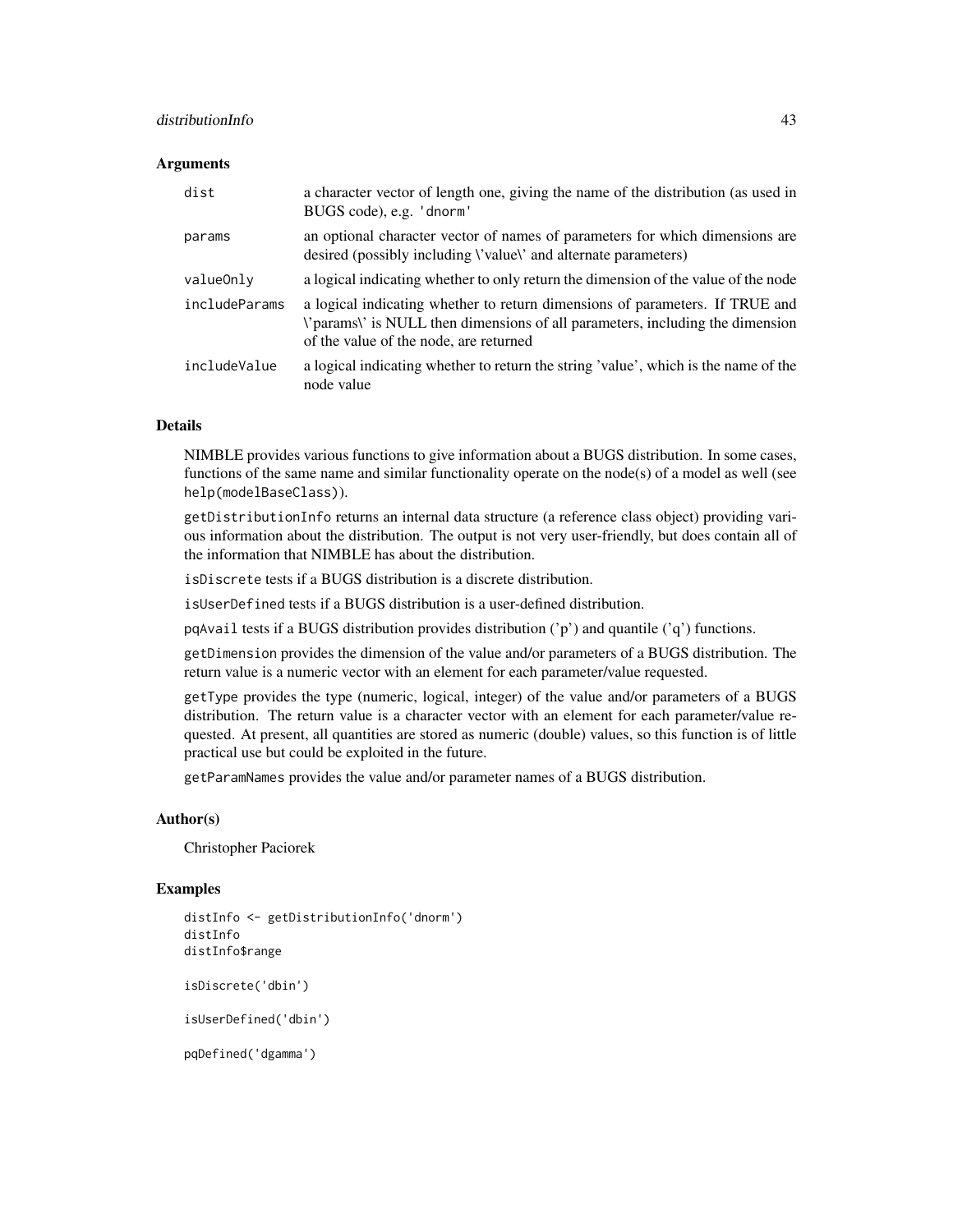```
pqDefined('dmnorm')
getDimension('dnorm')
getDimension('dnorm', includeParams = TRUE)
getDimension('dnorm', c('var', 'sd'))
getDimension('dcat', includeParams = TRUE)
getDimension('dwish', includeParams = TRUE)
getType('dnorm')
getType('dnorm', includeParams = TRUE)
getType('dnorm', c('var', 'sd'))
getType('dcat', includeParams = TRUE)
getType('dwish', includeParams = TRUE)
getParamNames('dnorm', includeValue = FALSE)
getParamNames('dmnorm')
```
Double-Exponential *The Double Exponential (Laplace) Distribution*

#### Description

Density, distribution function, quantile function and random generation for the double exponential distribution, allowing non-zero location, mu, and non-unit scale, sigma, or non-unit rate, tau

## Usage

```
ddexp(x, location = 0, scale = 1, rate = 1/scale, log = FALSE)rdexp(n, location = 0, scale = 1, rate = 1/scale)
pdexp(q, location = \theta, scale = 1, rate = 1/scale, lower.tail = TRUE,
 log.p = FALSEqdevp(p, location = 0, scale = 1, rate = 1/scale, lowertail = TRUE,log.p = FALSE)
```
#### Arguments

| x        | vector of values.                                                   |
|----------|---------------------------------------------------------------------|
| location | vector of location values.                                          |
| scale    | vector of scale values.                                             |
| rate     | vector of inverse scale values.                                     |
| log      | logical; if TRUE, probability density is returned on the log scale. |
| n        | number of observations.                                             |
| q        | vector of quantiles.                                                |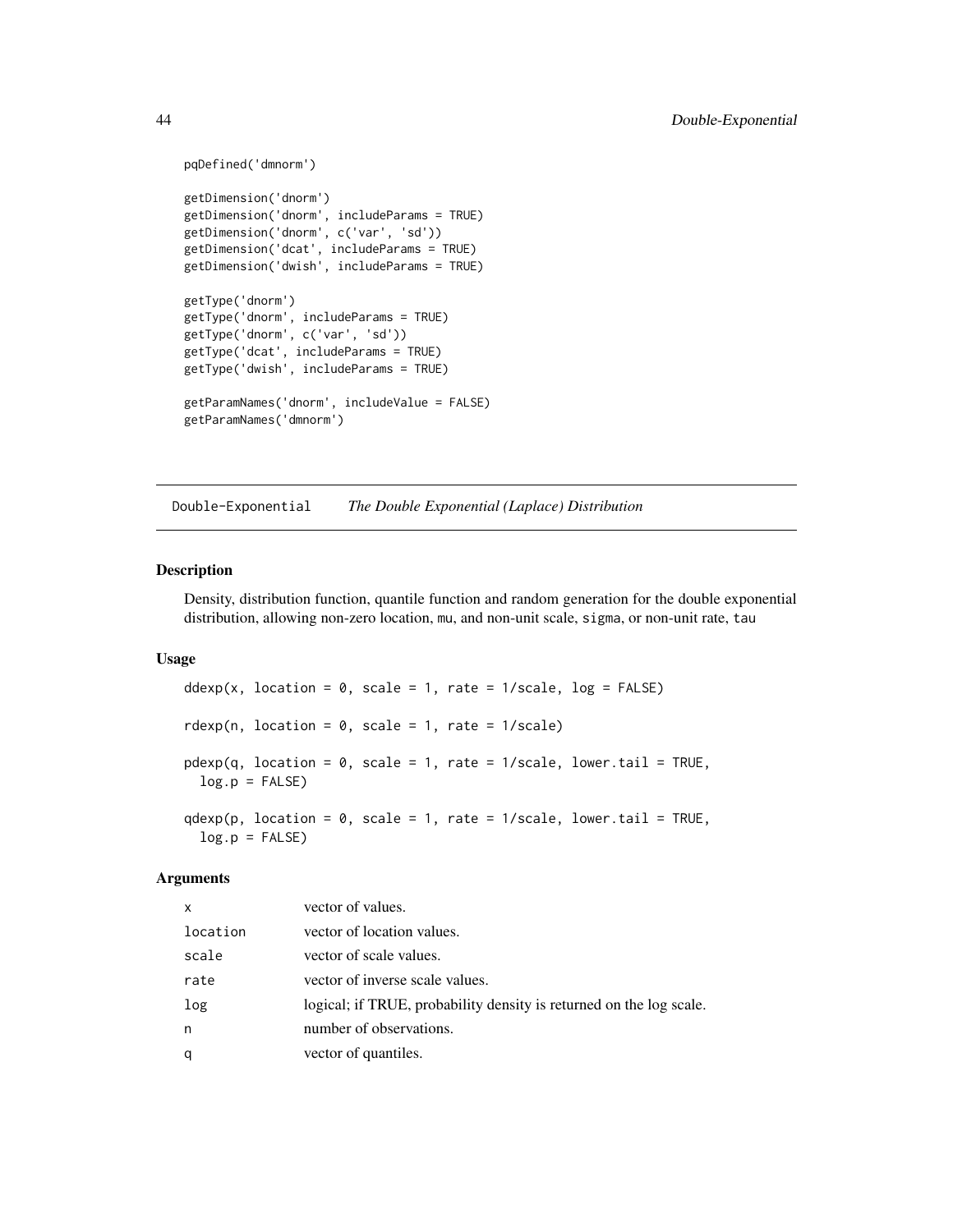| lower.tail | logical; if TRUE (default) probabilities are $P[X \leq x]$ ; otherwise, $P[X > x]$ . |
|------------|--------------------------------------------------------------------------------------|
| log.p      | logical; if TRUE, probabilities p are given by user as $log(p)$ .                    |
|            | vector of probabilities.                                                             |

## Details

See Gelman et al., Appendix A or the BUGS manual for mathematical details.

#### Value

ddexp gives the density, pdexp gives the distribution function, qdexp gives the quantile function, and rdexp generates random deviates.

## Author(s)

Christopher Paciorek

## References

Gelman, A., Carlin, J.B., Stern, H.S., and Rubin, D.B. (2004) *Bayesian Data Analysis*, 2nd ed. Chapman and Hall/CRC.

## See Also

[Distributions](#page-0-0) for other standard distributions

## Examples

```
x \le - rdexp(50, location = 2, scale = 1)
ddexp(x, 2, 1)
```
eigenNimbleList *eigenNimbleList definition*

## Description

nimbleList definition for the type of nimbleList returned by [nimEigen](#page-107-0).

## Usage

eigenNimbleList

# Format

An object of class list of length 1.

## Author(s)

NIMBLE development team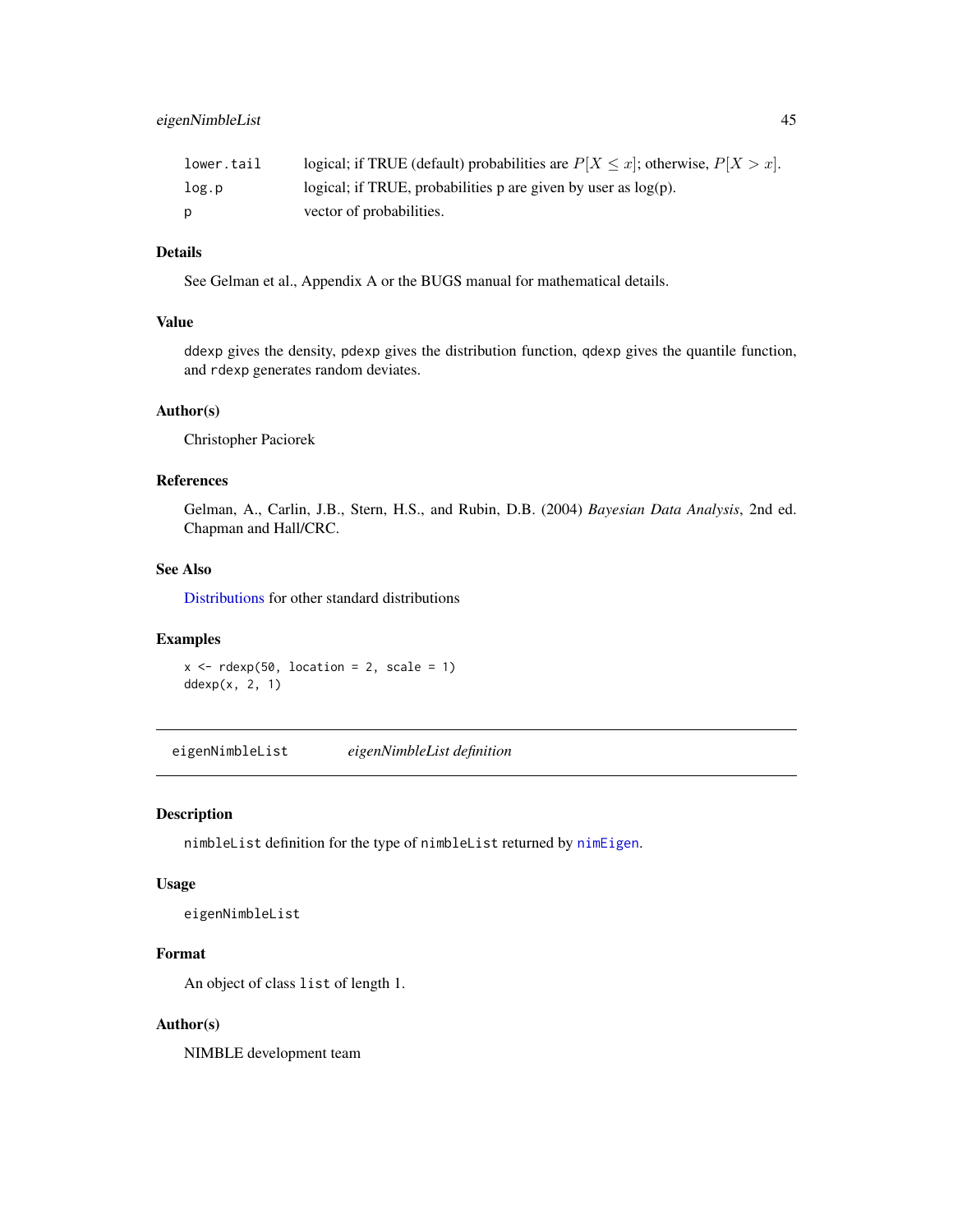# See Also

[nimEigen](#page-107-0)

Exponential *The Exponential Distribution*

#### Description

Density, distribution function, quantile function and random generation for the exponential distribution with rate (i.e., mean of 1/rate) or scale parameterizations.

#### Usage

```
dexp_nimble(x, rate = 1/scale, scale = 1, log = FALSE)
rexp_nimble(n = 1, rate = 1/scale, scale = 1)pexp_nimble(q, rate = 1/scale, scale = 1, lower.tail = TRUE,
 log.p = FALSE)
qexp\_nimble(p, rate = 1/scale, scale = 1, lowertail = TRUE,log.p = FALSE
```
### Arguments

| $\mathsf{x}$ | vector of values.                                                                    |
|--------------|--------------------------------------------------------------------------------------|
| rate         | vector of rate values.                                                               |
| scale        | vector of scale values.                                                              |
| log          | logical; if TRUE, probability density is returned on the log scale.                  |
| n            | number of observations.                                                              |
| q            | vector of quantiles.                                                                 |
| lower.tail   | logical; if TRUE (default) probabilities are $P[X \leq x]$ ; otherwise, $P[X > x]$ . |
| log.p        | logical; if TRUE, probabilities $p$ are given by user as $log(p)$ .                  |
| p            | vector of probabilities.                                                             |

# Details

NIMBLE's exponential distribution functions use Rmath's functions under the hood, but are parameterized to take both rate and scale and to use 'rate' as the core parameterization in C, unlike Rmath, which uses 'scale'. See Gelman et al., Appendix A or the BUGS manual for mathematical details.

#### Value

dexp\_nimble gives the density, pexp\_nimble gives the distribution function, qexp\_nimble gives the quantile function, and rexp\_nimble generates random deviates.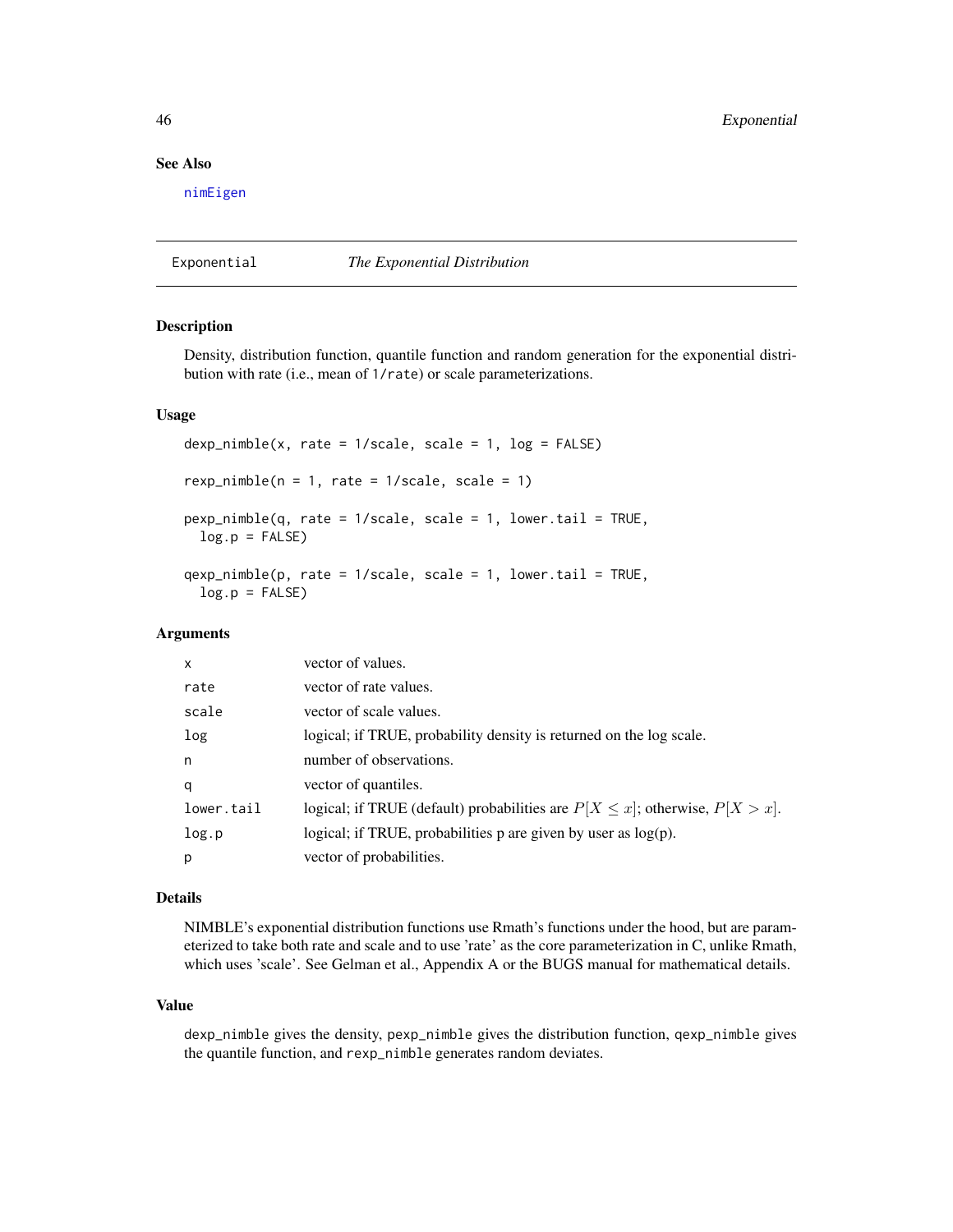## Author(s)

Christopher Paciorek

#### References

Gelman, A., Carlin, J.B., Stern, H.S., and Rubin, D.B. (2004) *Bayesian Data Analysis*, 2nd ed. Chapman and Hall/CRC.

## See Also

[Distributions](#page-0-0) for other standard distributions

## Examples

 $x \leftarrow \text{exp\_nimble}(50, scale = 3)$ dexp\_nimble(x, scale = 3)

extractControlElement *Extract named elements from MCMC sampler control list*

## Description

Extract named elements from MCMC sampler control list

## Usage

```
extractControlElement(controlList, elementName, defaultValue, error)
```
# Arguments

| controlList  | control list object, which is passed as an argument to all MCMC sampler setup<br>functions.                                                                                |
|--------------|----------------------------------------------------------------------------------------------------------------------------------------------------------------------------|
| elementName  | character string, giving the name of the element to be extracted from the control<br>list.                                                                                 |
| defaultValue | default value of the control list element, giving the value to be used when the<br>elementName does not exactly match the name of an element in the controller.            |
| error        | character string, giving the error message to be printed if no default Value is<br>provided and elementName does not match the name of an element in the con-<br>trolList. |

## Value

The element of controlList with name matching elementName; or, if no controlList name matches elementName, rather the defaultValue is returned.

#### Author(s)

Daniel Turek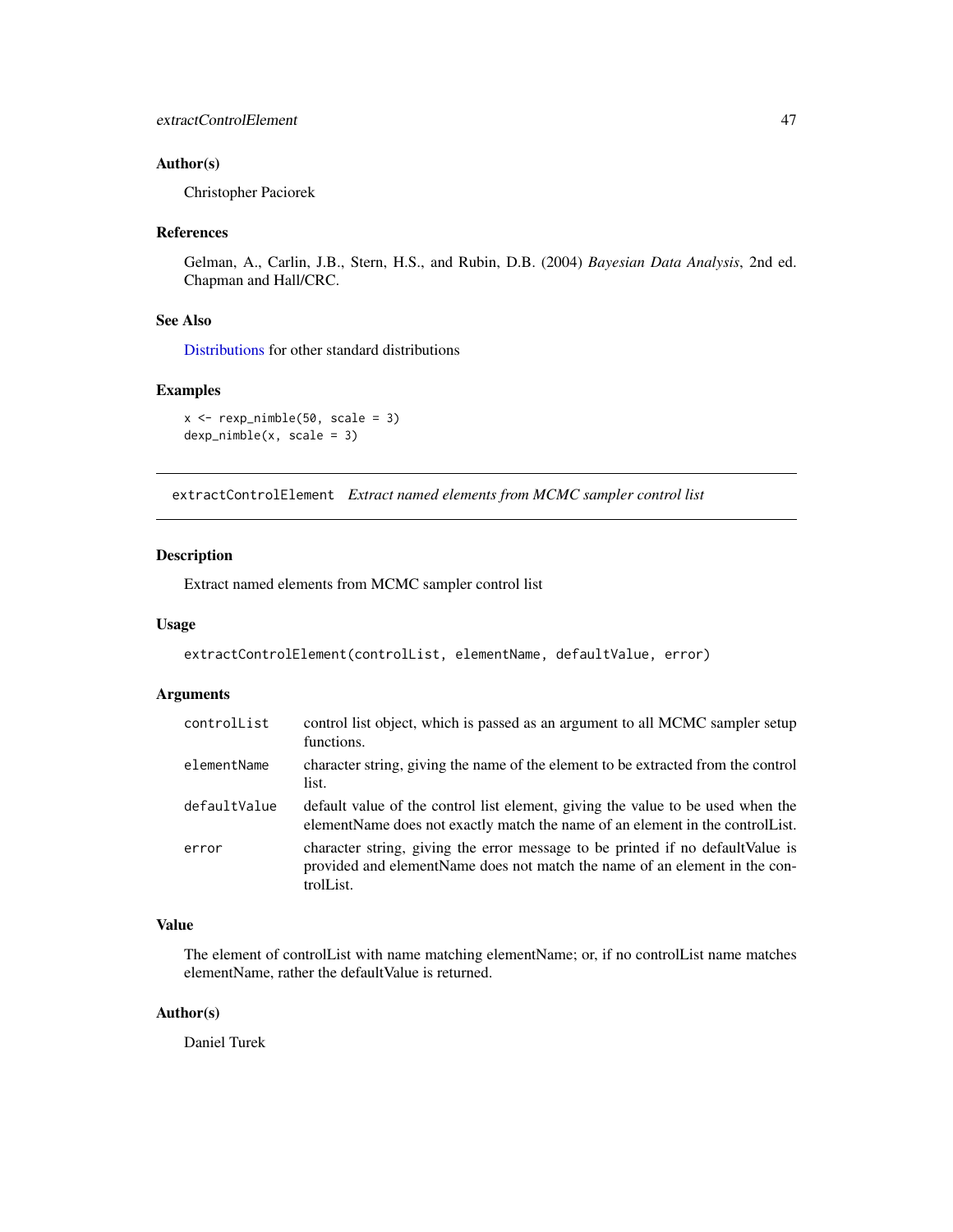## Description

Improper flat distribution for use as a prior distribution in BUGS models

## Usage

```
dflat(x, log = FALSE)rflat(n = 1)dhalfflat(x, log = FALSE)
rhalfflat(n = 1)
```
# Arguments

| $\mathsf{x}$ | vector of values.                                                   |
|--------------|---------------------------------------------------------------------|
| log          | logical; if TRUE, probability density is returned on the log scale. |
| n,           | number of observations.                                             |

# Value

dflat gives the pseudo-density value of 1, while rflat and rhalfflat return NaN, since one cannot simulate from an improper distribution. Similarly, dhalfflat gives a pseudo-density value of 1 when x is non-negative.

# Author(s)

Christopher Paciorek

# See Also

[Distributions](#page-0-0) for other standard distributions

# Examples

dflat(1)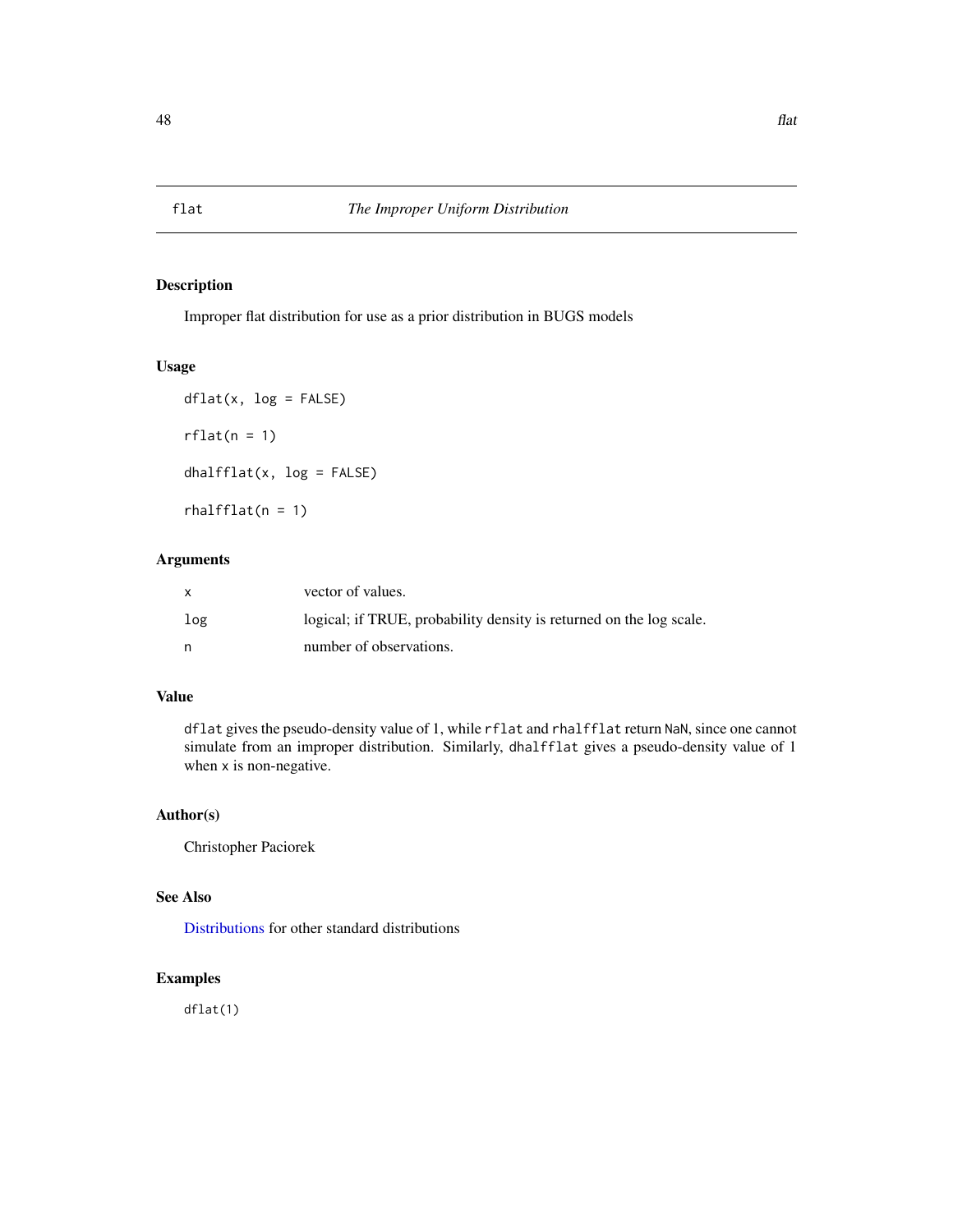<span id="page-48-0"></span>

# Description

Part of the NIMBLE language

## Usage

getBound(model, node, bound, nodeFunctionIndex)

# Arguments

| model             | A NIMBLE model object                                               |
|-------------------|---------------------------------------------------------------------|
| node              | The name of a stochastic node in the model                          |
| bound             | Either 'lower' or 'upper' indicating the desired bound for the node |
| nodeFunctionIndex |                                                                     |
|                   | For internal NIMBLE use only                                        |

## Details

For nodes that do not involve truncation of the distribution this will return the lower or upper bound of the distribution, which may be a constant or for a limited number of distributions a parameter or functional of a parameter (at the moment in NIMBLE, the only case where a bound is a parameter is for the uniform distribution. For nodes that are truncated, this will return the desired bound, which may be a functional of other quantities in the model or may be a constant.

getBUGSexampleDir *Get the directory path to one of the classic BUGS examples installed with NIMBLE package*

## Description

NIMBLE comes with some of the classic BUGS examples. getBUGSexampleDir looks up the location of an example from its name.

# Usage

```
getBUGSexampleDir(example)
```
## Arguments

example The name of the classic BUGS example.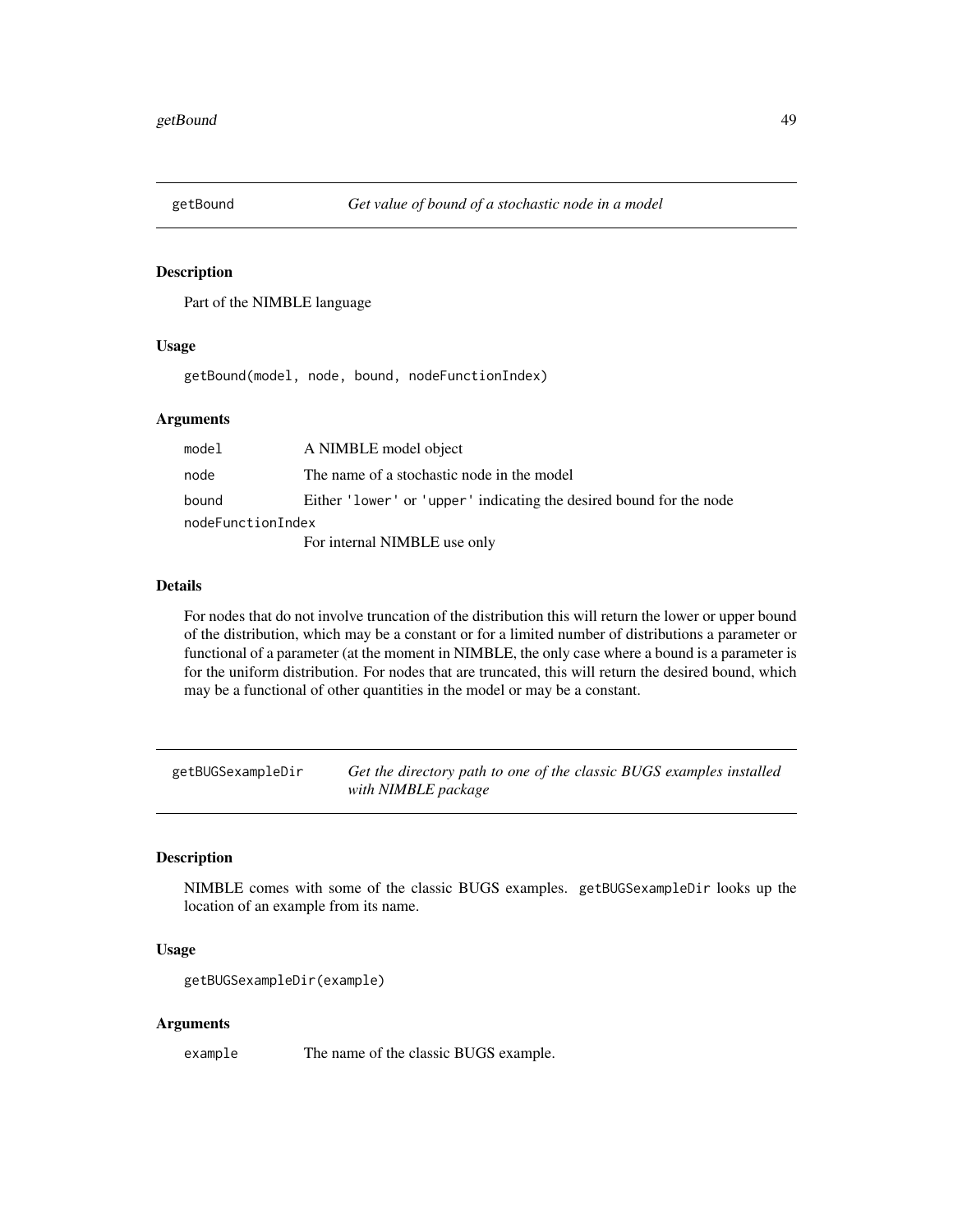# Value

Character string of the fully pathed directory of the BUGS example.

## Author(s)

Christopher Paciorek

## See Also

[readBUGSmodel](#page-120-0) for usage in creating a model from a classic BUGS example

getDefinition *Get nimbleFunction definition*

# Description

Returns a list containing the nimbleFunction definition components (setup function, run function, and other member methods) for the supplied nimbleFunction generator or specialized instance.

## Usage

getDefinition(nf)

## Arguments

nf A nimbleFunction generator, or a compiled or un-compiled specialized nimble-Function.

# Author(s)

Daniel Turek

getNimbleOption *Get NIMBLE Option*

## Description

Allow the user to get the value of a global \_option\_ that affects the way in which NIMBLE operates

## Usage

```
getNimbleOption(x)
```
## Arguments

x a character string holding an option name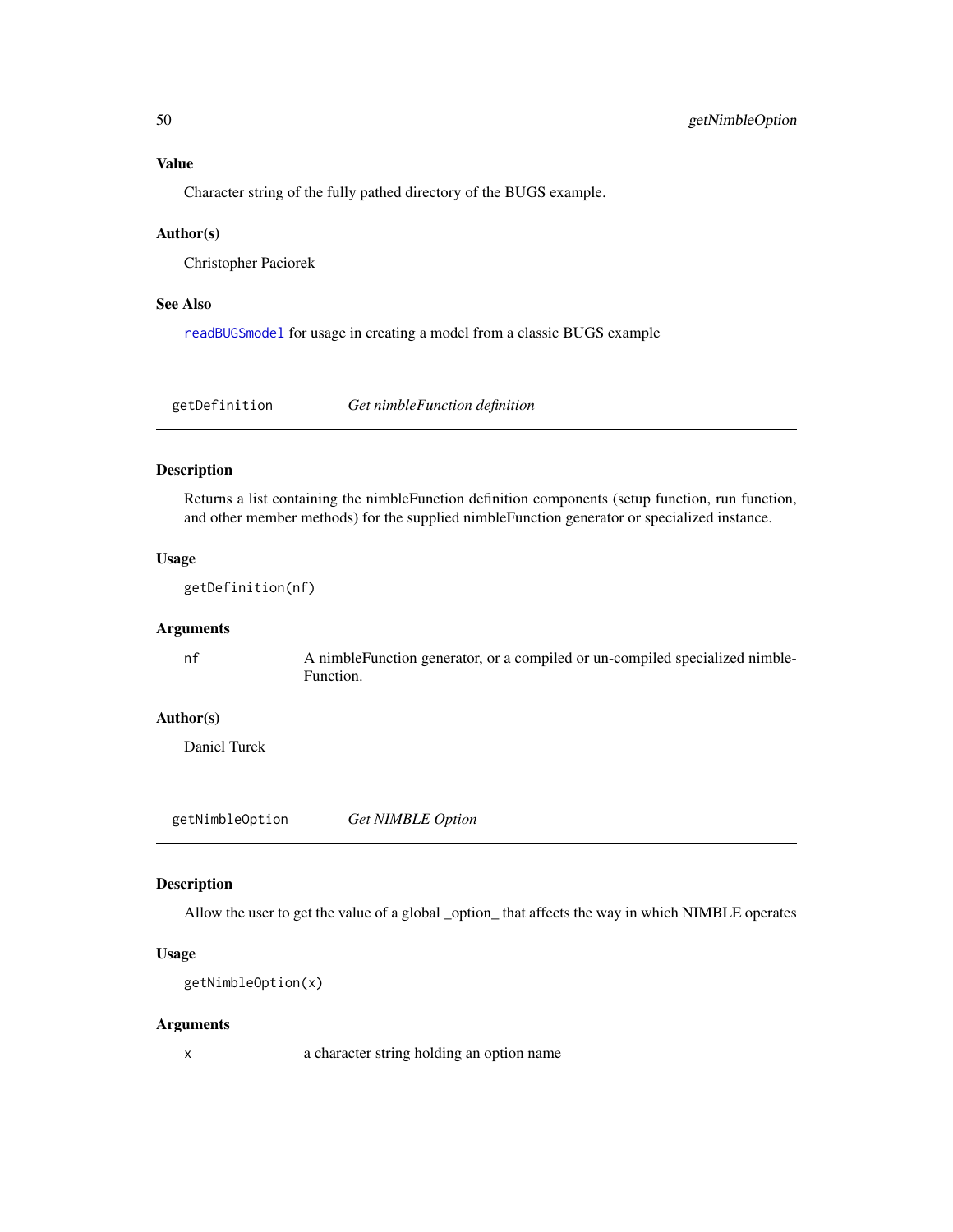#### getParam 51

# Value

The value of the option.

## Author(s)

Christopher Paciorek

## Examples

getNimbleOption('verifyConjugatePosteriors')

<span id="page-50-0"></span>getParam *Get value of a parameter of a stochastic node in a model*

# Description

Part of the NIMBLE language

## Usage

getParam(model, node, param, nodeFunctionIndex)

## Arguments

| model             | A NIMBLE model object                      |  |
|-------------------|--------------------------------------------|--|
| node              | The name of a stochastic node in the model |  |
| param             | The name of a parameter for the node       |  |
| nodeFunctionIndex |                                            |  |
|                   | For internal NIMBLE use only               |  |

# Details

For example, suppose node 'x[1:5]' follows a multivariate normal distribution (dmnorm) in a model declared by BUGS code. getParam(model, 'x[1:5]', 'mean') would return the current value of the mean parameter (which may be determined from other nodes). The parameter requested does not have to be part of the parameterization used to declare the node. Rather, it can be any parameter known to the distribution. For example, one can request the scale or rate parameter of a gamma distribution, regardless of which one was used to declare the node.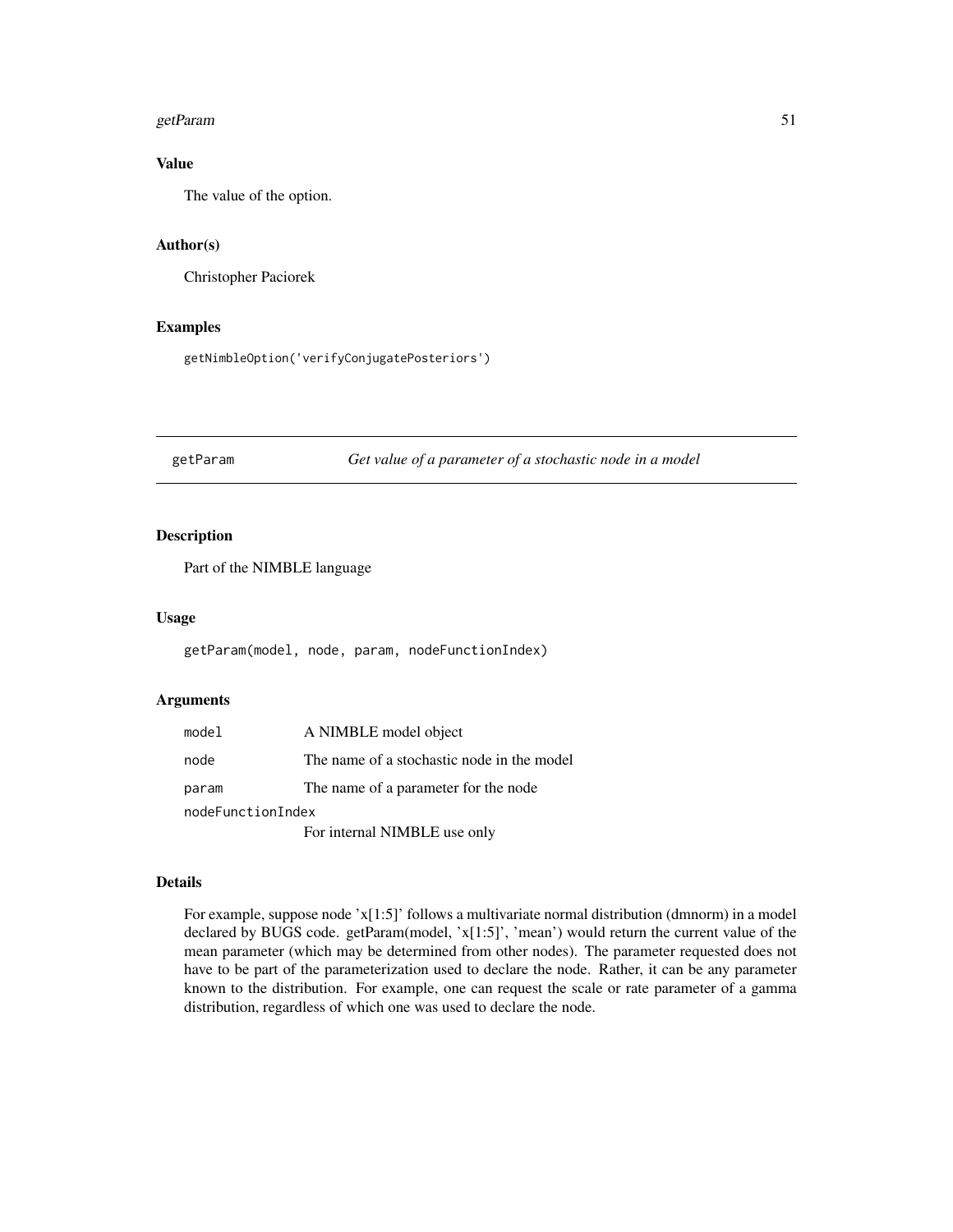getSamplesDPmeasure *Get posterior samples for a Dirichlet process measure*

#### **Description**

This function obtains posterior samples from a Dirichlet process distributed random measure of a model specified using the dCRP distribution.

## Usage

getSamplesDPmeasure(MCMC, epsilon = 1e-04, setSeed = FALSE)

#### Arguments

| <b>MCMC</b> | an MCMC class object, either compiled or uncompiled.                                                                                                                                                                                                                                                                                                                                                  |
|-------------|-------------------------------------------------------------------------------------------------------------------------------------------------------------------------------------------------------------------------------------------------------------------------------------------------------------------------------------------------------------------------------------------------------|
| epsilon     | used for determining the truncation level of the representation of the random<br>measure.                                                                                                                                                                                                                                                                                                             |
| setSeed     | Logical or numeric argument. If a single numeric value is provided, R's random<br>number seed will be set to this value. In the case of a logical value, if TRUE, then<br>R's random number seed will be set to 1. Note that specifying the argument<br>set Seed = $\theta$ does not prevent setting the RNG seed, but rather sets the random<br>number generation seed to 0. Default value is FALSE. |

#### Details

This function provides samples from a random measure having a Dirichlet process prior. Realizations are almost surely discrete and represented by a (finite) stick-breaking representation (Sethuraman, 1994), whose atoms (or point masses) are independent and identically distributed. This sampler can only be used with models containing a dCRP distribution.

The MCMC argument is an object of class MCMC provided by buildMCMC, or its compiled version. The MCMC should already have been run, as getSamplesDPmeasure uses the posterior samples to generate samples of the random measure. Note that the monitors associated with that MCMC must include the cluster membership variable (which has the dCRP distribution), the cluster parameter variables, all variables directly determining the dCRP concentration parameter, and any stochastic parent variables of the cluster parameter variables. See help(configureMCMC) or help(addMonitors) for information on specifying monitors for an MCMC.

The epsilon argument is optional and used to determine the truncation level of the random measure. epsilon is the tail probability of the random measure, which together with posterior samples of the concentration parameter, determines the truncation level. The default value is 1e-4.

The output is a list of matrices. Each matrix represents a sample from the random measure. In order to reduce the output's dimensionality, the weights of identical atoms are added up. The stickbreaking weights are named weights and the atoms are named based on the cluster variables in the model.

For more details about sampling the random measure and determining its truncation level, see Section 3 in Gelfand, A.E. and Kottas, A. 2002.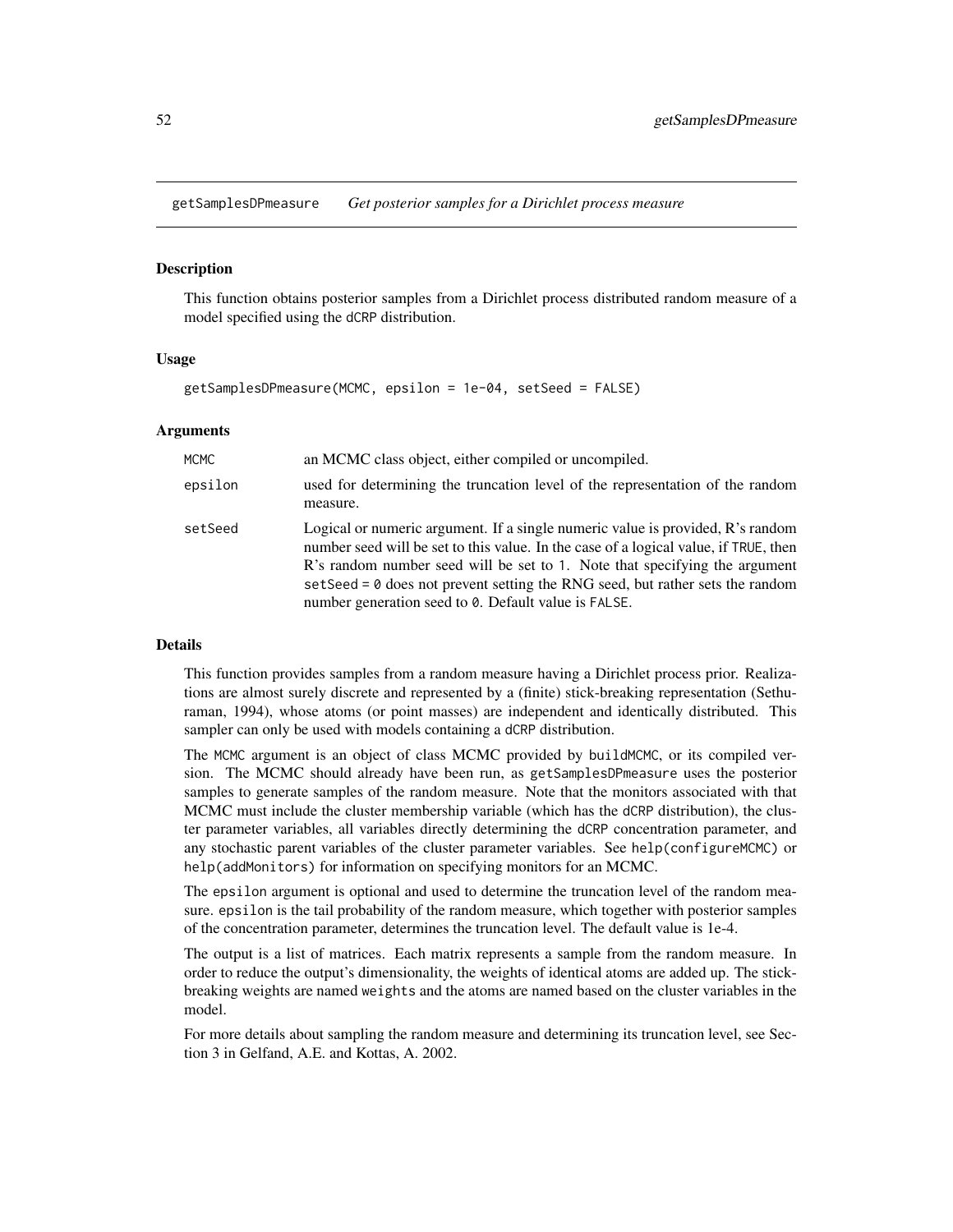#### getsize 53

## Author(s)

Claudia Wehrhahn and Christopher Paciorek

#### References

Sethuraman, J. (1994). A constructive definition of Dirichlet priors. *Statistica Sinica*, 639-650.

Gelfand, A.E. and Kottas, A. (2002). A computational approach for full nonparametric Bayesian inference under Dirichlet process mixture models. *Journal of Computational and Graphical Statistics*, 11(2), 289-305.

# See Also

[buildMCMC](#page-15-0), [configureMCMC](#page-30-0),

## Examples

```
## Not run:
 conf <- configureMCMC(model)
 mcmc <- buildMCMC(conf)
 cmodel <- compileNimble(model)
 cmcmc <- compileNimble(mcmc, project = model)
 runMCMC(cmcmc, niter = 1000)
 outputG <- getSamplesDPmeasure(cmcmc)
```
## End(Not run)

#### getsize *Returns number of rows of modelValues*

## Description

Returns the number of rows of NIMBLE modelValues object. Works in R and NIMBLE.

#### Usage

```
getsize(container)
```
#### Arguments

container modelValues object

#### Details

See the User Manual or help(modelValuesBaseClass) for information about modelValues objects

## Author(s)

Clifford Anderson-Bergman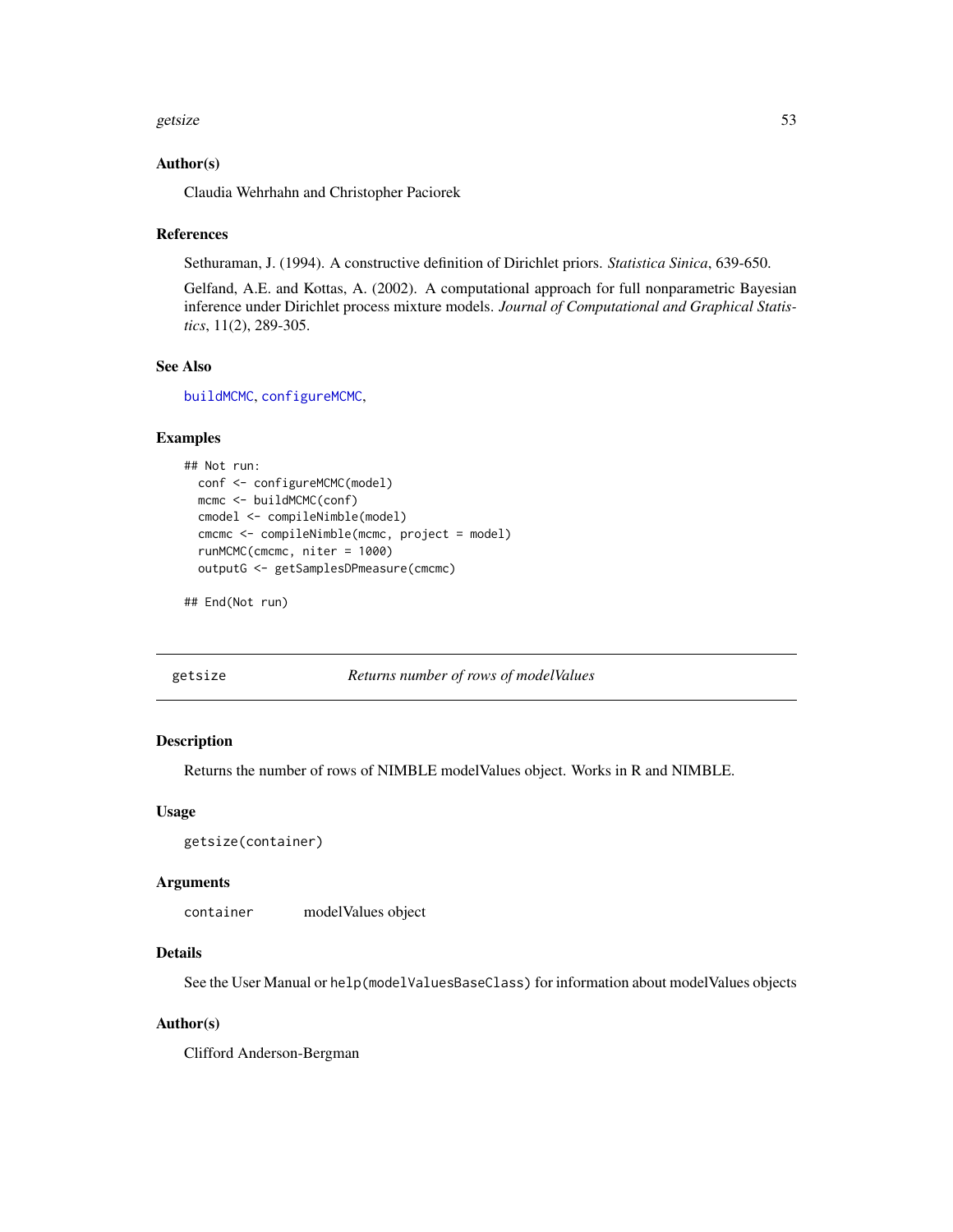# Examples

```
mvConf <- modelValuesConf(vars = 'a', types = 'double', sizes = list(a = 1) )
mv <- modelValues(mvConf)
resize(mv, 10)
getsize(mv)
```
identityMatrix *Create an Identity matrix (Deprecated)*

# Description

Returns a d-by-d identity matrix (square matrix of 0's, with 1's on the main diagnol).

## Usage

identityMatrix(d)

# Arguments

d The size of the identity matrix to return, will return a d-by-d matrix

# Details

This function can be used in NIMBLE run code. It is deprecated because now one can use diag(d) instead.

# Value

A d-by-d identity matrix

# Author(s)

Daniel Turek

# Examples

Id <- identityMatrix(d = 3)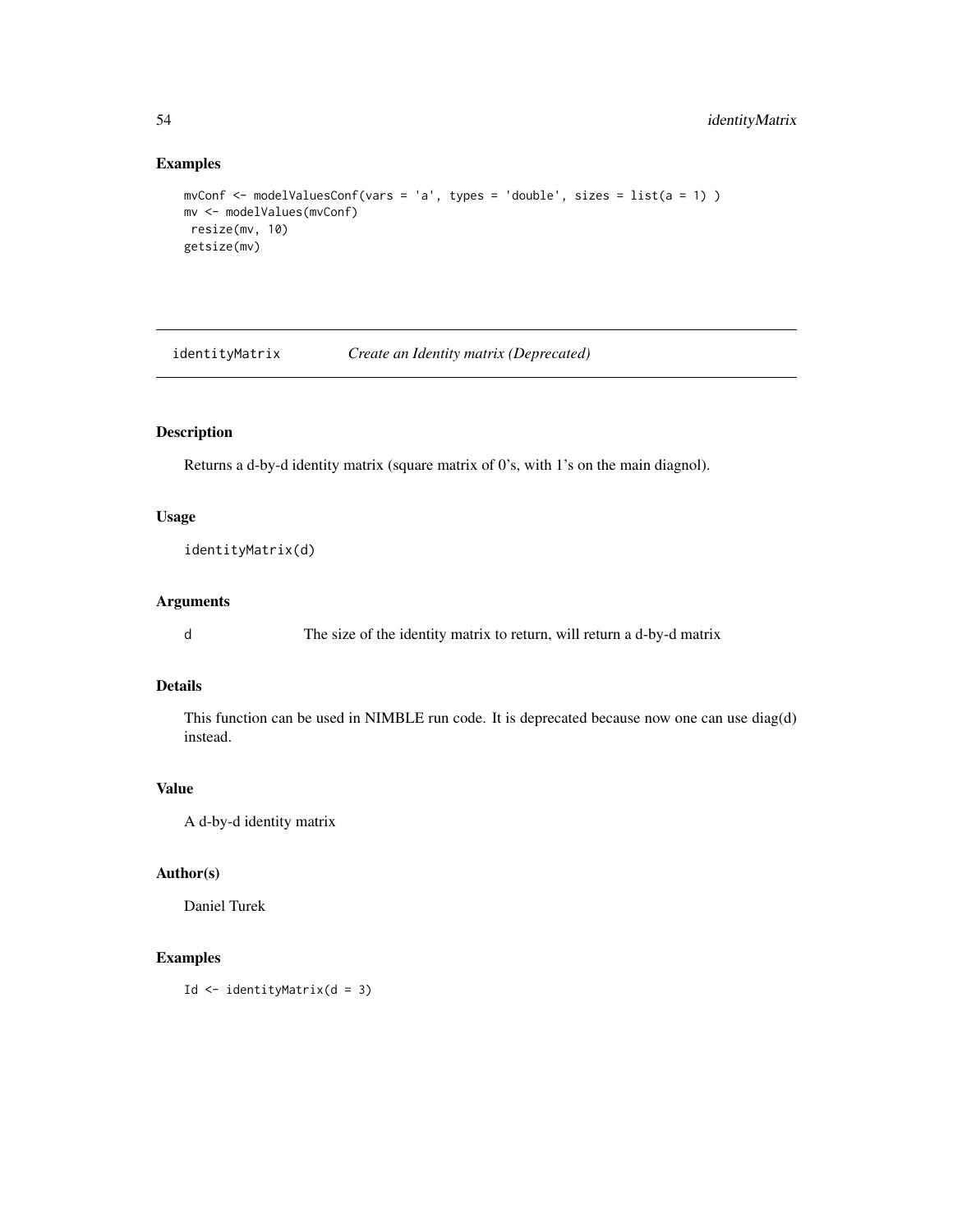#### Description

Performs initialization of nimble model node values and log probabilities

#### Usage

```
initializeModel(model, silent = FALSE)
```
## Arguments

| model  | A setup argument, which specializes an instance of this nimble function to a<br>particular model. |
|--------|---------------------------------------------------------------------------------------------------|
| silent | logical indicating whether to suppress logging information                                        |

#### Details

This nimbleFunction may be used at the beginning of nimble algorithms to perform model initialization. The intended usage is to specialize an instance of this nimbleFunction in the setup function of an algorithm, then execute that specialied function at the beginning of the algorithm run function. The specialized function takes no arguments.

Executing this function ensures that all right-hand-side only nodes have been assigned real values, that all stochastic nodes have a real value, or otherwise have their simulate() method called, that all deterministic nodes have their simulate() method called, and that all log-probabilities have been calculated with the current model values. An error results if model initialization encounters a problem, for example a missing right-hand-side only node value.

## Author(s)

Daniel Turek

#### Examples

```
myNewAlgorithm <- nimbleFunction(
  setup = function(model, ...) {
      my_initializeModel <- initializeModel(model)
      ....
  },
  run = function(...) {
      my_initializeModel()
      ....
   }
)
```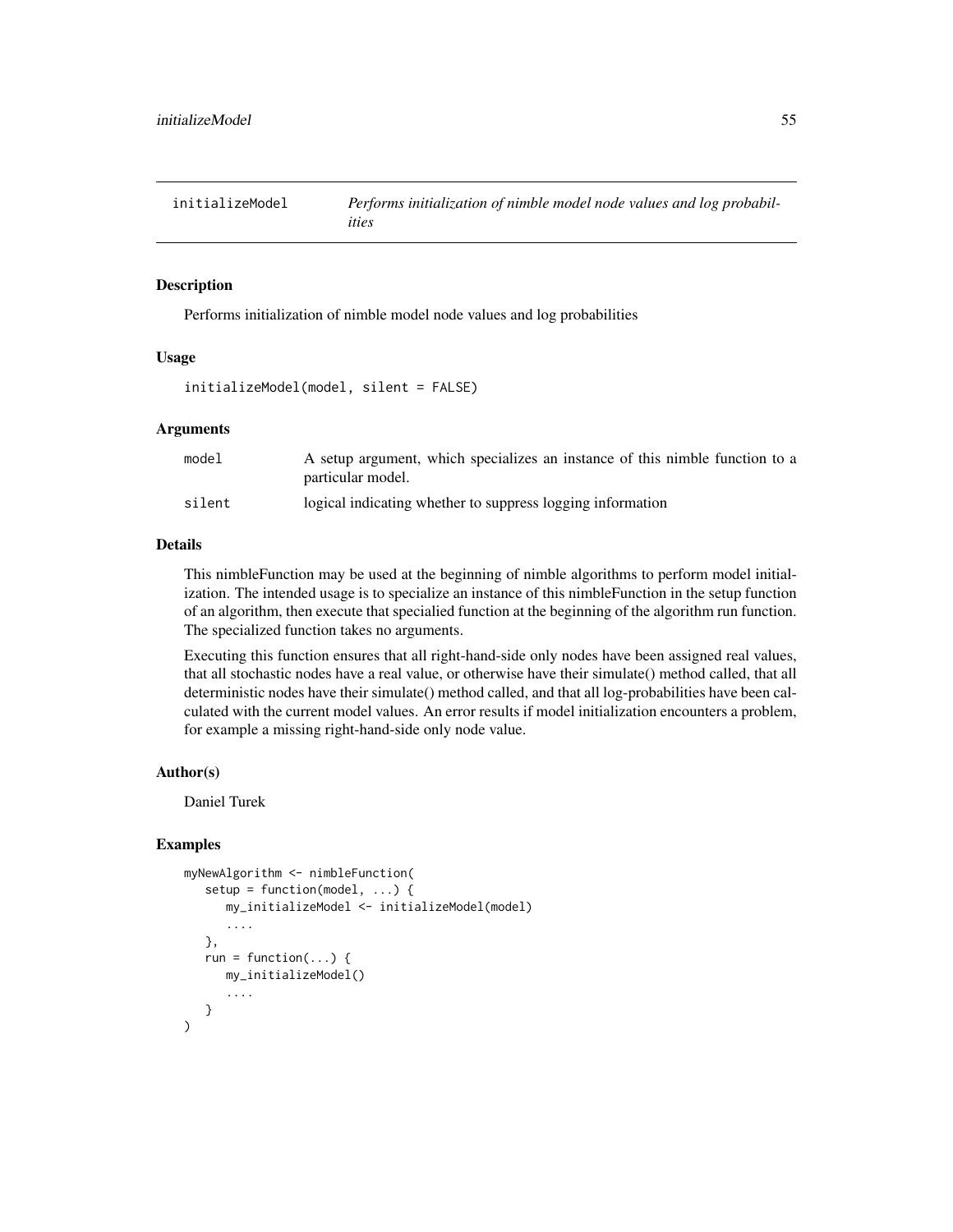# Description

Calculations to handle censoring

## Usage

dinterval(x, t, c, log = FALSE)

 $rinterval(n = 1, t, c)$ 

# Arguments

| x   | vector of interval indices.                                         |
|-----|---------------------------------------------------------------------|
| t   | vector of values.                                                   |
| C   | vector of one or more values delineating the intervals.             |
| log | logical; if TRUE, probability density is returned on the log scale. |
| n   | number of observations.                                             |

#### Details

Used for working with censoring in BUGS code. Taking c to define the endpoints of two or more intervals (with implicit endpoints of plus/minus infinity), x (or the return value of rinterval) gives the non-negative integer valued index of the interval in which t falls. See the NIMBLE manual for additional details.

# Value

dinterval gives the density and rinterval generates random deviates, but these are unusual as the density is 1 if x indicates the interval in which t falls and 0 otherwise and the deviates are simply the interval(s) in which t falls.

## Author(s)

Christopher Paciorek

## See Also

[Distributions](#page-0-0) for other standard distributions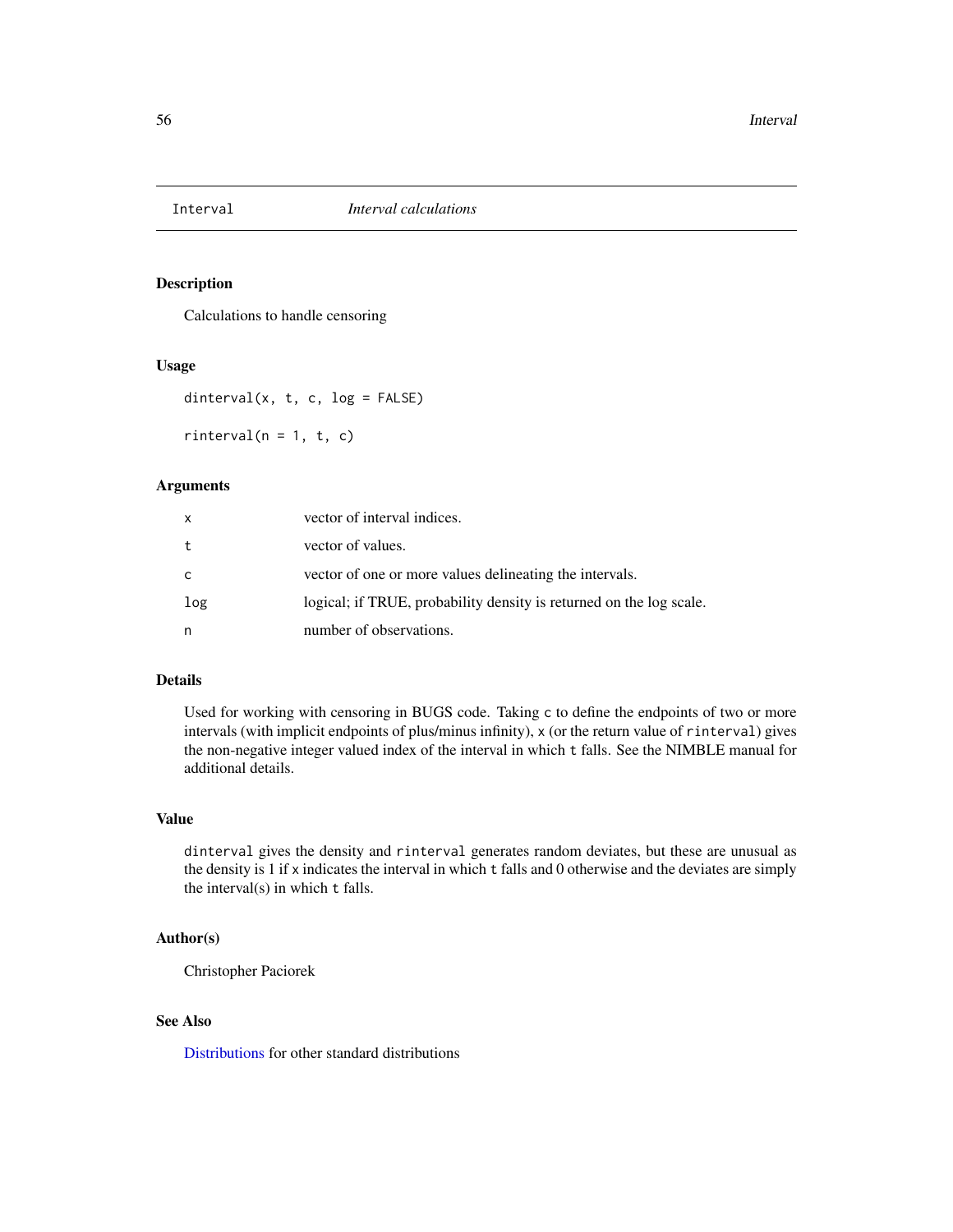# Inverse-Gamma 57

# Examples

```
endpoints <-c(-3, 0, 3)vals < -c(-4, -1, 1, 5)x <- rinterval(4, vals, endpoints)
dinterval(x, vals, endpoints)
dinterval(c(1, 5, 2, 3), vals, endpoints)
```
Inverse-Gamma *The Inverse Gamma Distribution*

# Description

Density, distribution function, quantile function and random generation for the inverse gamma distribution with rate or scale (mean = scale  $/$  (shape - 1)) parameterizations.

# Usage

```
dinvgamma(x, shape, scale = 1, rate = 1/\text{scale}, log = \text{FALSE})
rinvgamma(n = 1, shape, scale = 1, rate = 1/scale)
pinvgamma(q, shape, scale = 1, rate = 1/scale, lower.tail = TRUE,
 log.p = FALSEqinvgamma(p, shape, scale = 1, rate = 1/scale, lower.tail = TRUE,
  log.p = FALSE)
```
# Arguments

| $\mathsf{x}$ | vector of values.                                                                    |
|--------------|--------------------------------------------------------------------------------------|
| shape        | vector of shape values, must be positive.                                            |
| scale        | vector of scale values, must be positive.                                            |
| rate         | vector of rate values, must be positive.                                             |
| log          | logical; if TRUE, probability density is returned on the log scale.                  |
| n            | number of observations.                                                              |
| q            | vector of quantiles.                                                                 |
| lower.tail   | logical; if TRUE (default) probabilities are $P[X \leq x]$ ; otherwise, $P[X > x]$ . |
| log.p        | logical; if TRUE, probabilities $p$ are given by user as $log(p)$ .                  |
| p            | vector of probabilities.                                                             |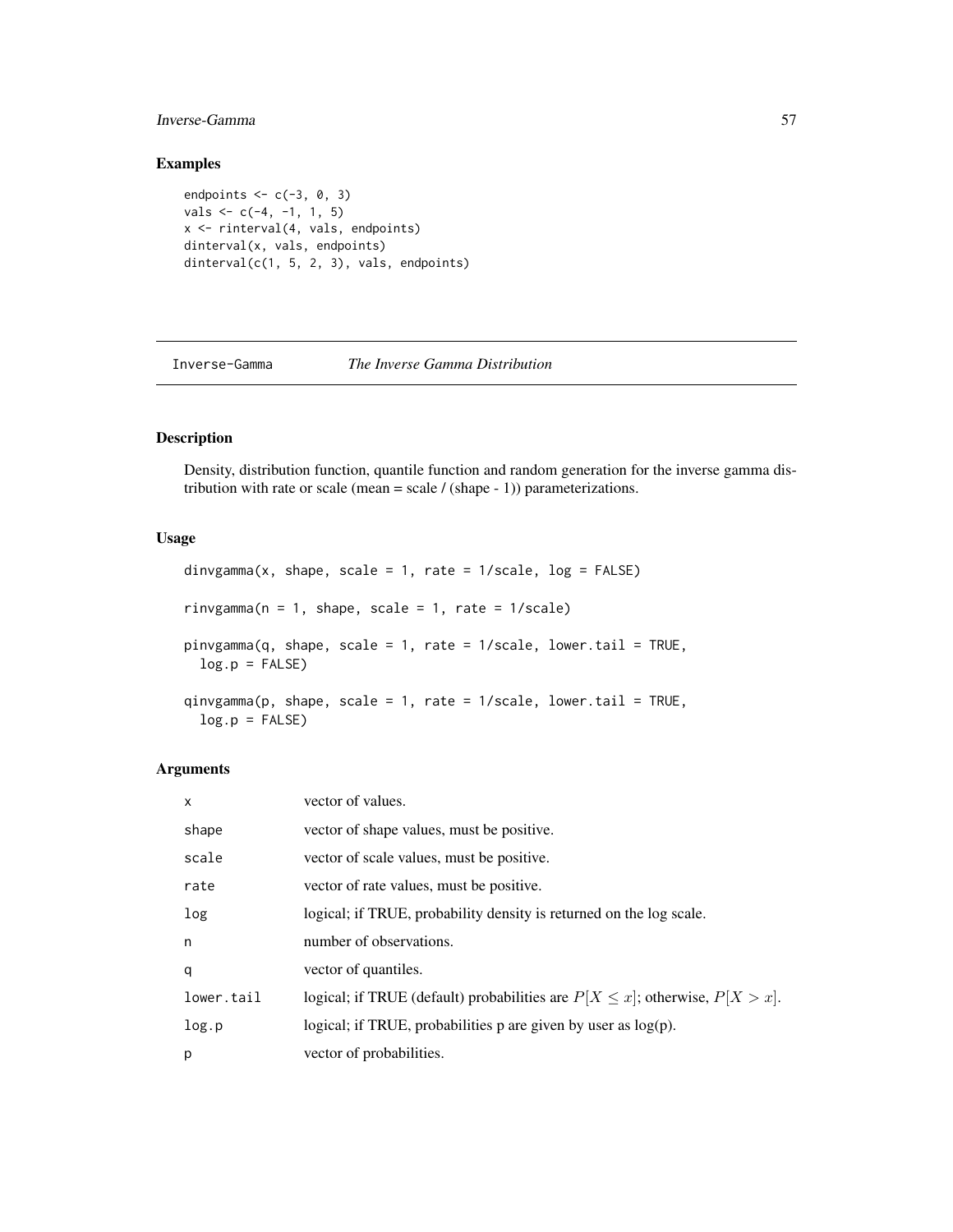#### Details

The inverse gamma distribution with parameters shape  $=\alpha$  and scale  $=\sigma$  has density

$$
f(x) = \frac{s^a}{\Gamma(\alpha)} x^{-(\alpha+1)} e^{-\sigma/x}
$$

for  $x \ge 0$ ,  $\alpha > 0$  and  $\sigma > 0$ . (Here  $\Gamma(\alpha)$  is the function implemented by R's [gamma\(](#page-0-0)) and defined in its help.

The mean and variance are  $E(X) = \frac{\sigma}{\alpha} - 1$  and  $Var(X) = \frac{\sigma^2}{(\alpha - 1)^2(\alpha - 2)}$ , with the mean defined only for  $\alpha > 1$  and the variance only for  $\alpha > 2$ .

See Gelman et al., Appendix A or the BUGS manual for mathematical details.

# Value

dinvgamma gives the density, pinvgamma gives the distribution function, qinvgamma gives the quantile function, and rinvgamma generates random deviates.

## Author(s)

Christopher Paciorek

# References

Gelman, A., Carlin, J.B., Stern, H.S., and Rubin, D.B. (2004) *Bayesian Data Analysis*, 2nd ed. Chapman and Hall/CRC.

## See Also

[Distributions](#page-0-0) for other standard distributions

#### Examples

```
x \le rinvgamma(50, shape = 1, scale = 3)
dinvgamma(x, shape = 1, scale = 3)
```
Inverse-Wishart *The Inverse Wishart Distribution*

# Description

Density and random generation for the Inverse Wishart distribution, using the Cholesky factor of either the scale matrix or the rate matrix.

#### Usage

```
dinvwish_chol(x, cholesky, df, scale_param = TRUE, log = FALSE)
rinvwish_chol(n = 1, cholesky, df, scale_param = TRUE)
```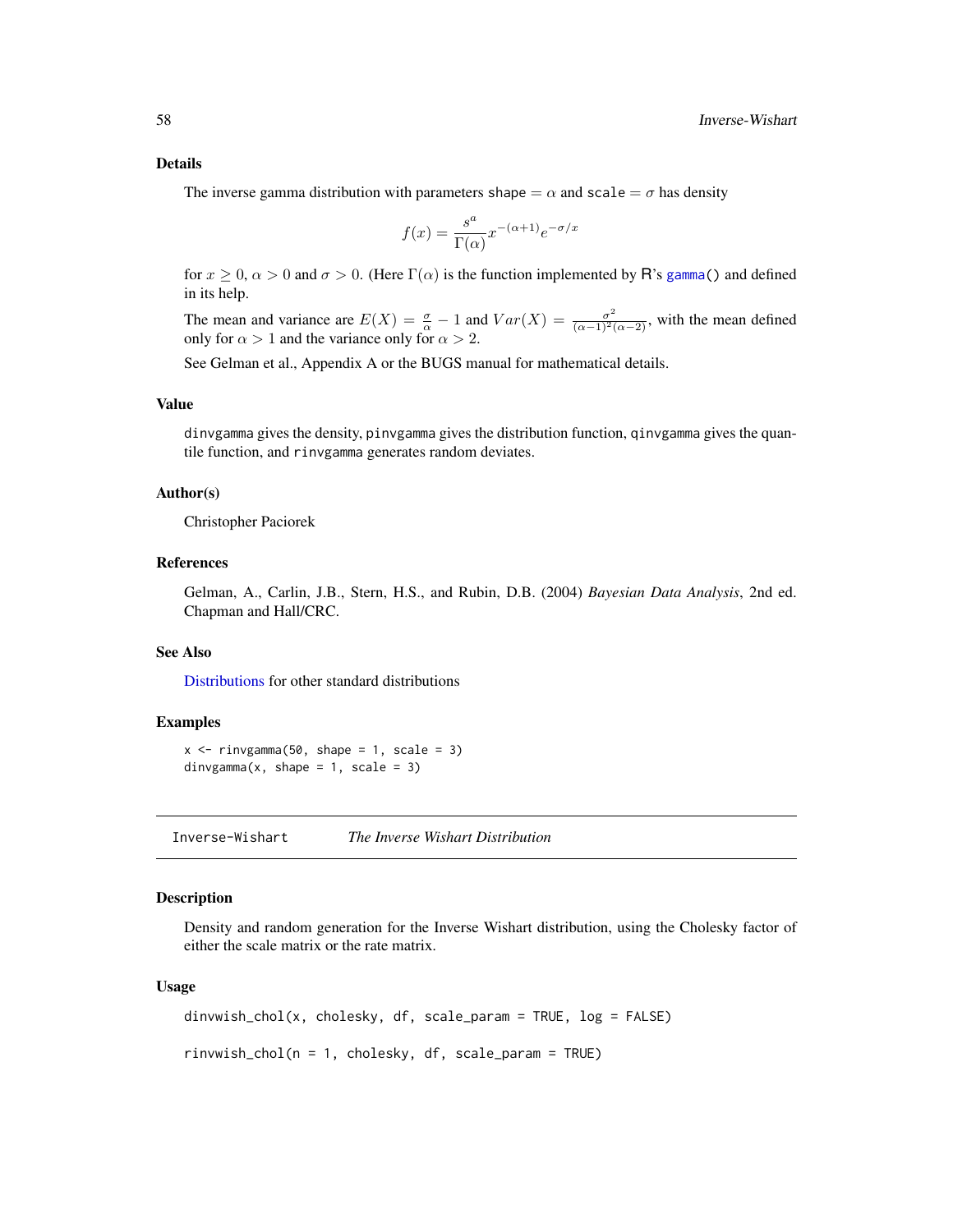## Inverse-Wishart 59

## Arguments

| $\mathsf{x}$ | vector of values.                                                                                                     |
|--------------|-----------------------------------------------------------------------------------------------------------------------|
| cholesky     | upper-triangular Cholesky factor of either the scale matrix (when scale_param<br>is TRUE) or rate matrix (otherwise). |
| df           | degrees of freedom.                                                                                                   |
| scale_param  | logical; if TRUE the Cholesky factor is that of the scale matrix; otherwise, of<br>the rate matrix.                   |
| log          | logical; if TRUE, probability density is returned on the log scale.                                                   |
| n            | number of observations (only n=1 is handled currently).                                                               |

# Details

See Gelman et al., Appendix A for mathematical details. The rate matrix as used here is defined as the inverse of the scale matrix,  $S^{-1}$ , given in Gelman et al.

## Value

dinvwish\_chol gives the density and rinvwish\_chol generates random deviates.

# Author(s)

Christopher Paciorek

## References

Gelman, A., Carlin, J.B., Stern, H.S., and Rubin, D.B. (2004) *Bayesian Data Analysis*, 2nd ed. Chapman and Hall/CRC.

# See Also

[Distributions](#page-0-0) for other standard distributions

# Examples

```
df <- 40
ch <- chol(matrix(c(1, .7, .7, 1), 2))
x \leq -r wish\_chol(1, ch, df = df)d wish\_chol(x, ch, df = df)
```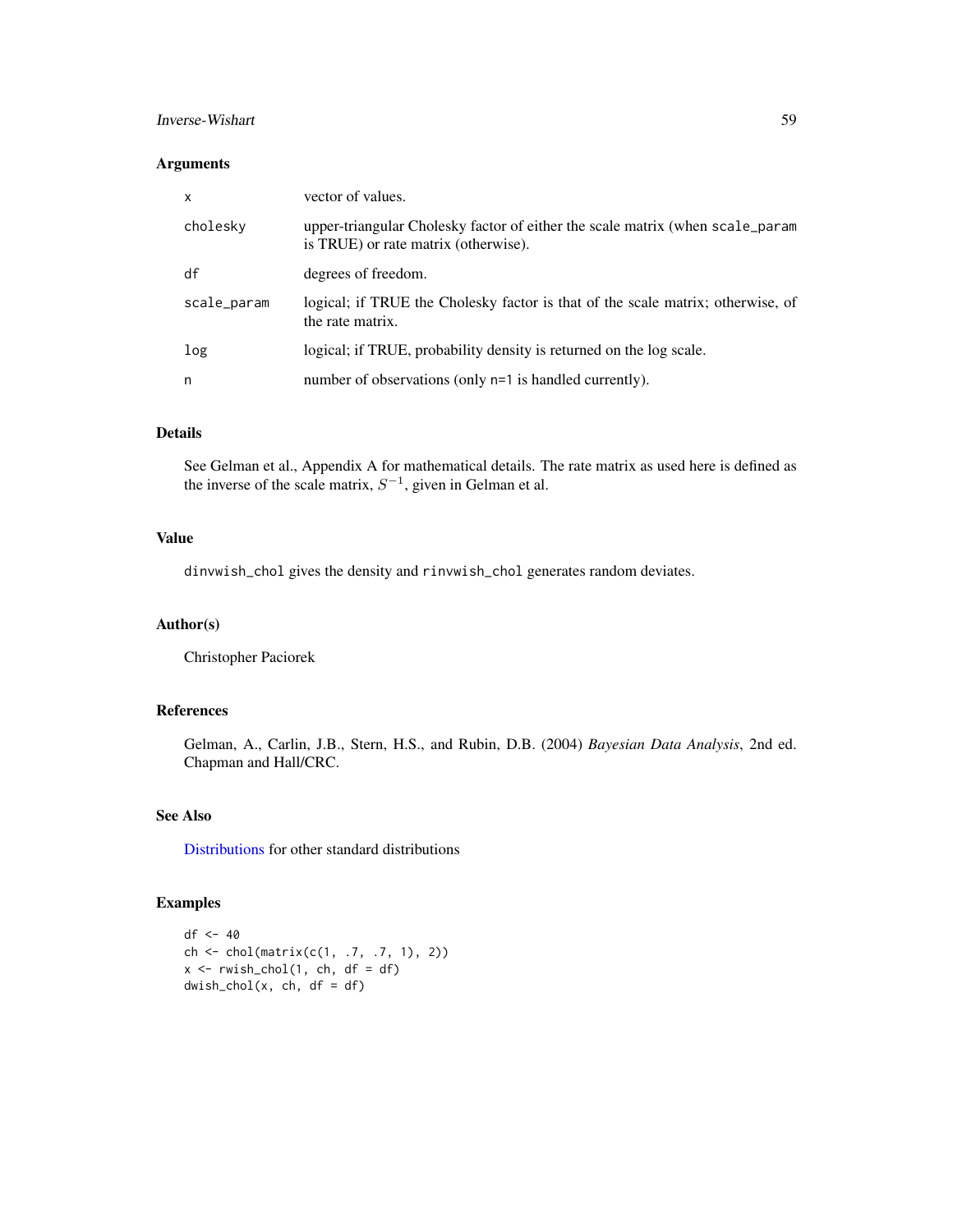# Description

Checks an object to determine if it is a nimbleFunction (i.e., a function created by nimbleFunction using setup code).

## Usage

is.nf(f, inputIsName = FALSE)

# Arguments

|             | object to be tested                                                              |
|-------------|----------------------------------------------------------------------------------|
| inputIsName | logical indicating whether the function is provided as the character name of the |
|             | function or the function object itself                                           |

# See Also

[nimbleFunction](#page-91-0) for how to create a nimbleFunction

| check if a nimbleList |
|-----------------------|
|                       |

# Description

Checks an object to determine if it is a nimbleList (i.e., a list created by nlDef\$new()).

# Usage

is.nl(l)

# Arguments

l object to be tested

# See Also

[nimbleList](#page-94-0) for how to create a nimbleList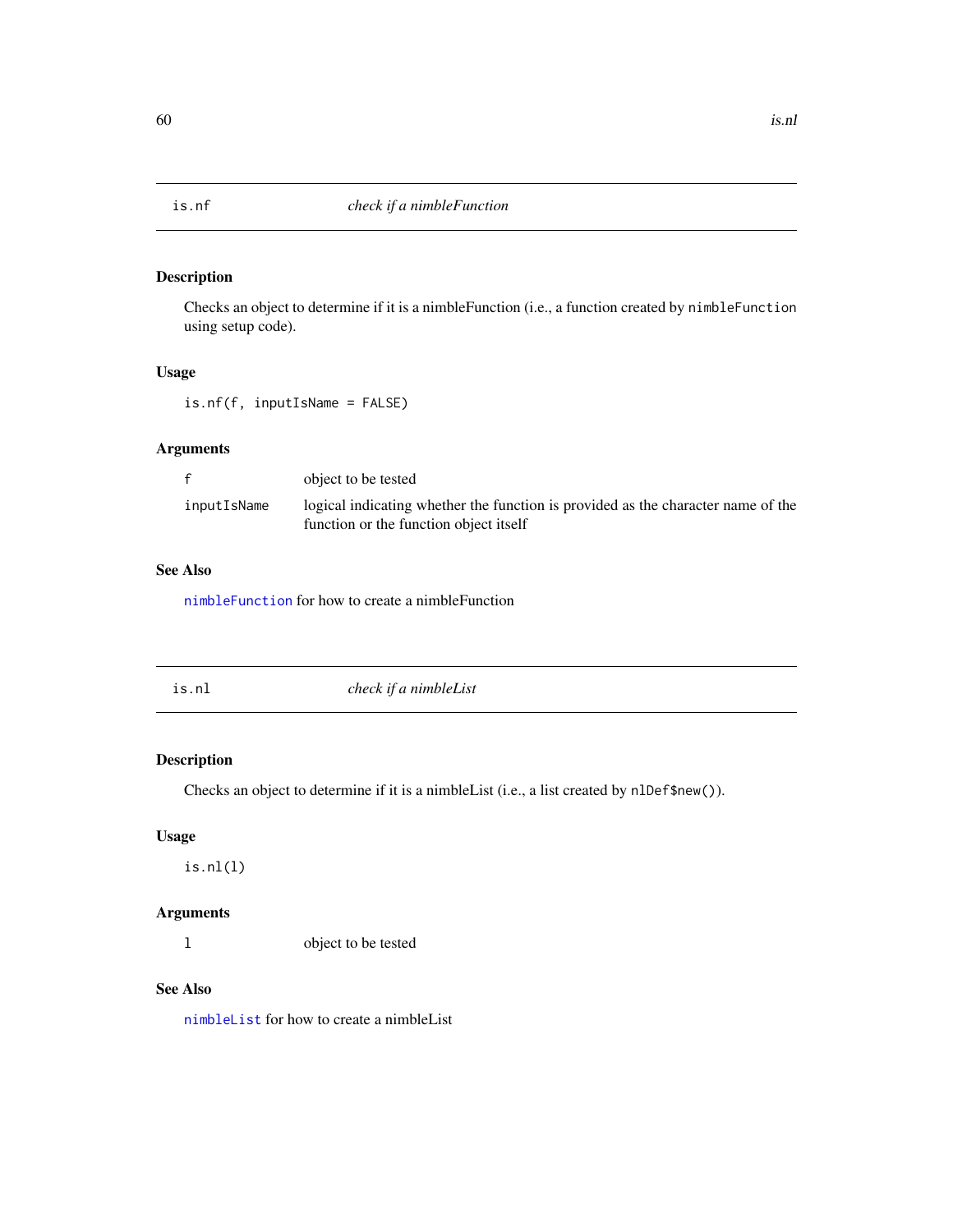# Description

Creates a simple getBound\_info object, which has a list with a boundID and a type. Unlike makeParamInfo this is more bare-bones, but keeping it for parallelism with getParam.

## Usage

makeBoundInfo(model, nodes, bound)

## Arguments

| model | A model such as returned by nimble Model.                                         |
|-------|-----------------------------------------------------------------------------------|
| nodes | A character string naming a stochastic nodes, such as 'mu'.                       |
| bound | A character string naming a bound of the distribution, either 'lower' or 'upper'. |

# Details

This is used internally by [getBound](#page-48-0). It is not intended for direct use by a user or even a nimble-Function programmer.

| makeParamInfo | Make an object of information about a model-parameter pairing for |
|---------------|-------------------------------------------------------------------|
|               | getParam. Used internally                                         |

## Description

Creates a simple getParam\_info object, which has a list with a paramID and a type

#### Usage

```
makeParamInfo(model, nodes, param, vector = FALSE)
```
# Arguments

| model | A model such as returned by nimble Model.                                                                                                                                                                                                                                                                                                 |
|-------|-------------------------------------------------------------------------------------------------------------------------------------------------------------------------------------------------------------------------------------------------------------------------------------------------------------------------------------------|
| nodes | A character string naming one one or more stochastic nodes, such as "mu",<br>"c('mu', 'beta[2]')", or "eta[1:3, 2]". getParam only works for one node at a<br>time, but if it is indexed (nodes[i]), then makeParamInfo sets up the information<br>for the entire vector nodes. The processing pathway is used by the NIMBLE<br>compiler. |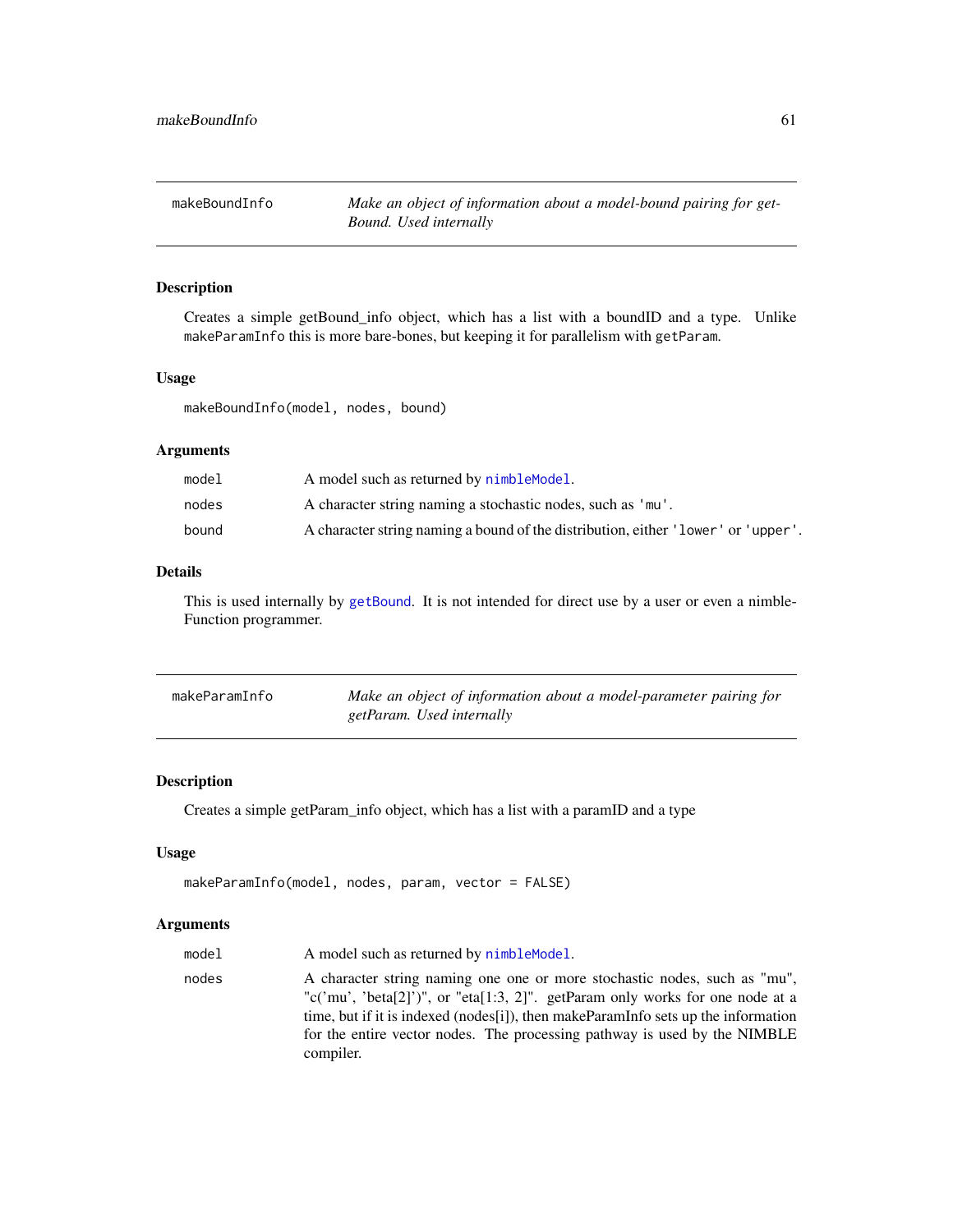| A character string naming a parameter of the distribution followed by node, such                                                                                                                                                              |
|-----------------------------------------------------------------------------------------------------------------------------------------------------------------------------------------------------------------------------------------------|
| as "mean", "rate", "lambda", or whatever parameter names are relevant for the                                                                                                                                                                 |
| distribution of the node.                                                                                                                                                                                                                     |
| A logical indicating whether nodes should definitely be treated as a vector in<br>compiled code, even if it has length $= 1$ . For type consistency, the compiler<br>needs this option. If nodes has length $> 1$ , this argument is ignored. |
|                                                                                                                                                                                                                                               |

## Details

This is used internally by [getParam](#page-50-0). It is not intended for direct use by a user or even a nimble-Function programmer.

MCMCconf-class *Class* MCMCconf

#### Description

Objects of this class configure an MCMC algorithm, specific to a particular model. Objects are normally created by calling [configureMCMC](#page-30-0). Given an MCMCconf object, the actual MCMC function can be built by calling [buildMCMC\(](#page-15-0)conf). See documentation below for method initialize() for details of creating an MCMCconf object.

## Methods

 $addMonitors(..., ind = 1, print = TRUE)$  Adds variables to the list of monitors.

Arguments:

...: One or more character vectors of indexed nodes, or variables, which are to be monitored. These are added onto the current monitors list.

print: A logical argument specifying whether to print all current monitors (default TRUE).

Details: See the initialize() function

addMonitors2 $( \ldots, p \text{rint} = \text{TRUE})$  Adds variables to the list of monitors2.

### Arguments:

...: One or more character vectors of indexed nodes, or variables, which are to be monitored. These are added onto the current monitors2 list.

print: A logical argument specifying whether to print all current monitors (default TRUE). Details: See the initialize() function

 $addSampler(target, type = "RW", control = list(), print = FALSE, name, scalarComponents = FALSE, silent = F)$ Adds a sampler to the list of samplers contained in the MCMCconf object.

## Arguments:

target: The target node or nodes to be sampled. This may be specified as a character vector of model node and/or variable names. This argument is required.

type: The type of sampler to add, specified as either a character string or a nimbleFunction object. If the character argument type='newSamplerType', then either newSamplerType or sampler\_newSamplertype must correspond to a nimbleFunction (i.e. a function returned by nimbleFunction, not a specialized nimbleFunction). Alternatively, the type argument may be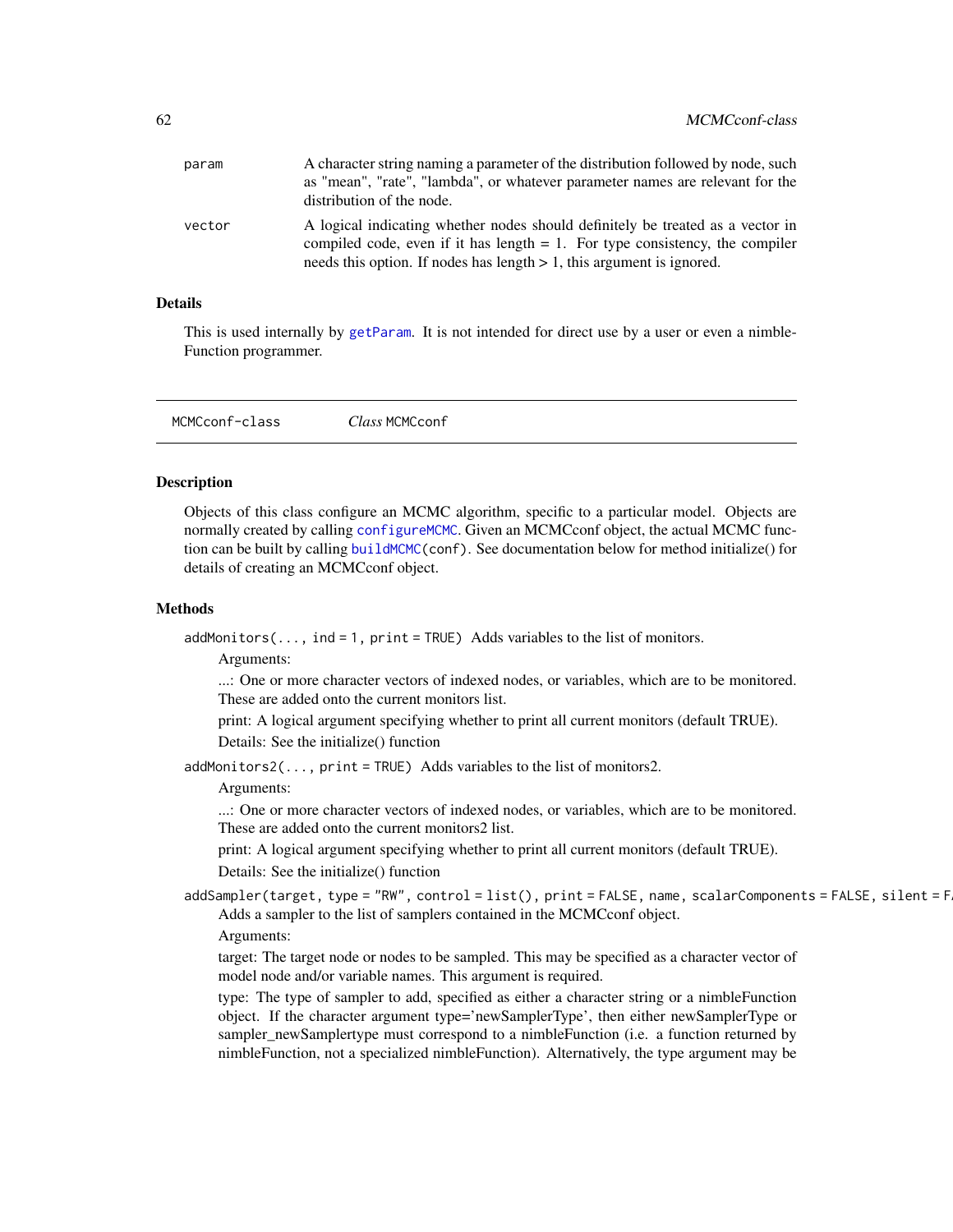provided as a nimbleFunction itself rather than its name. In that case, the 'name' argument may also be supplied to provide a meaningful name for this sampler. The default value is 'RW' which specifies scalar adaptive Metropolis-Hastings sampling with a normal proposal distribution. This default will result in an error if 'target' specifies more than one target node. control: A list of control arguments specific to the sampler function. These will override those specified in the control list argument to configureMCMC().

print: Logical argument, specifying whether to print the details of the newly added sampler, as well as its position in the list of MCMC samplers.

name: Optional character string name for the sampler, which is used by the printSamplers method. If 'name' is not provided, the 'type' argument is used to generate the sampler name.

scalarComponents: Logical argument, indicating whether the specified sampler 'type' should be assigned independently to each scalar (univariate) component of the specified 'target' node or variable. This option should only be specified as TRUE when the sampler 'type' specifies a univariate sampler.

silent: Logical argument, specifying whether to print warning messages when assigning samplers.

...: Additional named arguments passed through ... will be used as additional control list elements.

Details: A single instance of the newly configured sampler is added to the end of the list of samplers for this MCMCconf object.

Invisibly returns a list of the current sampler configurations, which are samplerConf reference class objects.

- addSamplerOne(thisSamplerName, samplerFunction, targetOne, thisControlList, print) For internal use only
- getMonitors() Returns a character vector of the current monitors

Details: See the initialize() function

getMonitors2() Returns a character vector of the current monitors2

Details: See the initialize() function

getSamplerDefinition(ind, print = FALSE) Returns the nimbleFunction definition of an MCMC sampler.

Arguments:

ind: A numeric vector or character vector. A numeric vector may be used to specify the index of the sampler definition to return, or a character vector may be used to indicate a target node for which the sampler acting on this nodes will be printed. For example, getSamplerDefinition('x[2]') will return the definition of the sampler whose target is model node 'x[2]'. If more than one sampler function is specified, only the first is returned.

Returns a list object, containing the setup function, run function, and additional member methods for the specified nimbleFunction sampler.

getSamplerExecutionOrder() Returns a numeric vector, specifying the ordering of sampler function execution.

The indices of execution specified in this numeric vector correspond to the enumeration of samplers printed by printSamplers(), or returned by getSamplers().

getSamplers(ind) Returns a list of samplerConf objects.

Arguments: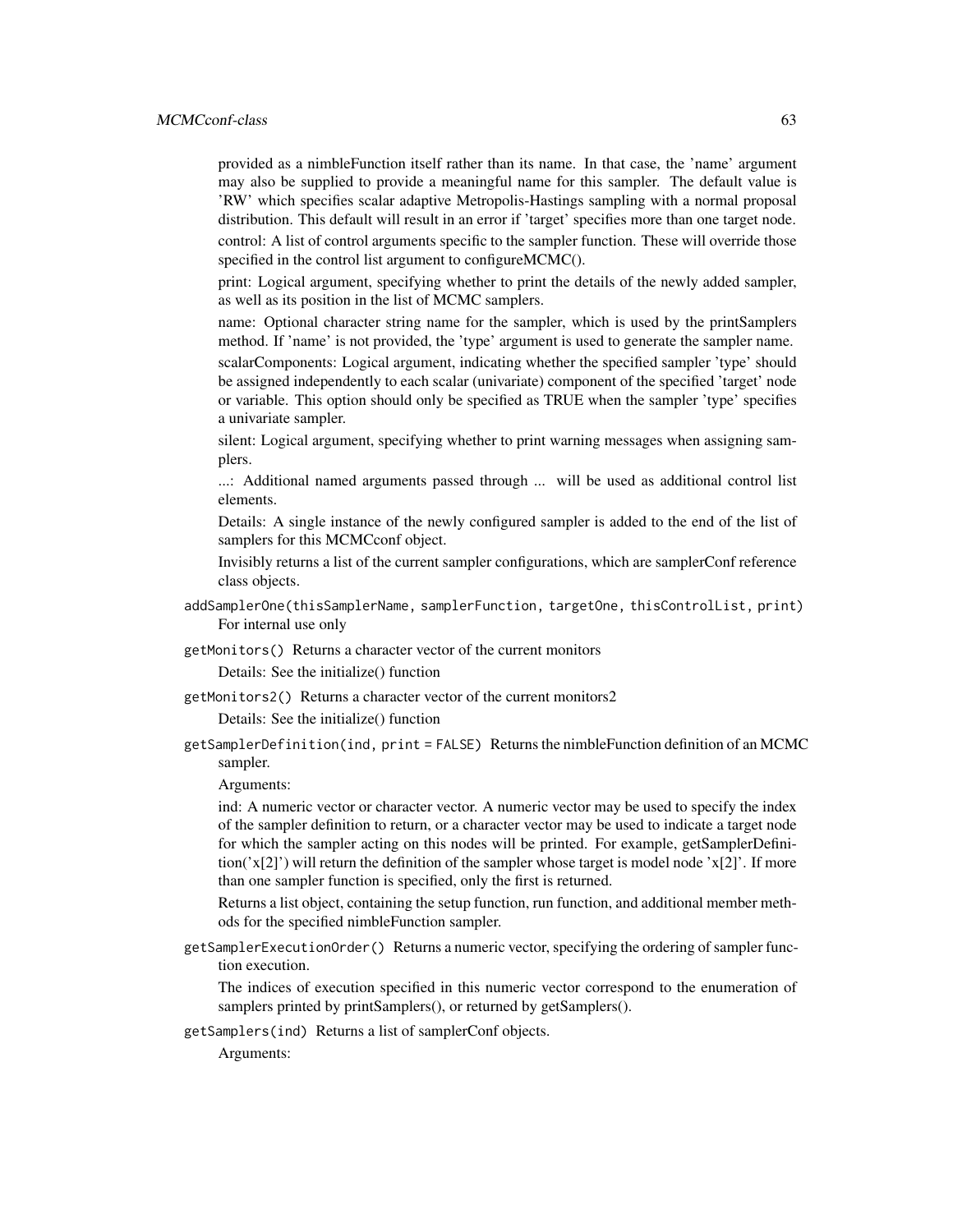ind: A numeric vector or character vector. A numeric vector may be used to specify the indices of the samplerConf objects to return, or a character vector may be used to indicate a set of target nodes and/or variables, for which all samplers acting on these nodes will be returned. For example, getSamplers('x') will return all samplerConf objects whose target is model node 'x', or whose targets are contained (entirely or in part) in the model variable 'x'. If omitted, then all samplerConf objects in this MCMC configuration object are returned.

initialize(model, nodes, control=list(), monitors, thin=1, monitors2=character(), thin2=1, useConju Creates a MCMC configuration for a given model. The resulting object is suitable as an argument to buildMCMC.

Arguments:

model: A NIMBLE model object, created from nimbleModel(...)

nodes: An optional character vector, specifying the nodes for which samplers should be created. Nodes may be specified in their indexed form,  $y[1, 3]$ , or nodes specified without indexing will be expanded fully, e.g., 'x' will be expanded to 'x[1]', 'x[2]', etc. If missing, the default value is all non-data stochastic nodes. If NULL, then no samplers are added.

control: An optional list of control arguments to sampler functions. If a control list is provided, the elements will be provided to all sampler functions which utilize the named elements given. For example, the standard Metropolis-Hastings random walk sampler (sampler\_RW) utilizes control list elements 'adaptive', 'adaptInterval', 'scale'. The default values for control list arguments for samplers (if not otherwise provided as an argument to configureMCMC() or addSampler()) are contained in the setup code of each sampling algorithm.

monitors: A character vector of node names or variable names, to record during MCMC sampling. This set of monitors will be recorded with thinning interval 'thin', and the samples will be stored into the 'mvSamples' object. The default value is all top-level stochastic nodes of the model – those having no stochastic parent nodes.

monitors2: A character vector of node names or variable names, to record during MCMC sampling. This set of monitors will be recorded with thinning interval 'thin2', and the samples will be stored into the 'mvSamples2' object. The default value is an empty character vector, i.e. no values will be recorded.

thin: The thinning interval for 'monitors'. Default value is one.

thin2: The thinning interval for 'monitors2'. Default value is one.

useConjugacy: A logical argument, with default value TRUE. If specified as FALSE, then no conjugate samplers will be used, even when a node is determined to be in a conjugate relationship.

onlyRW: A logical argument, with default value FALSE. If specified as TRUE, then Metropolis-Hastings random walk samplers will be assigned for all non-terminal continuous-valued nodes nodes. Discrete-valued nodes are assigned a slice sampler, and terminal nodes are assigned a posterior\_predictive sampler.

onlySlice: A logical argument, with default value FALSE. If specified as TRUE, then a slice sampler is assigned for all non-terminal nodes. Terminal nodes are still assigned a posterior\_predictive sampler.

multivariateNodesAsScalars: A logical argument, with default value FALSE. If specified as TRUE, then non-terminal multivariate stochastic nodes will have scalar samplers assigned to each of the scalar components of the multivariate node. The default value of FALSE results in a single block sampler assigned to the entire multivariate node. Note, multivariate nodes appearing in conjugate relationships will be assigned the corresponding conjugate sampler (provided useConjugacy == TRUE), regardless of the value of this argument.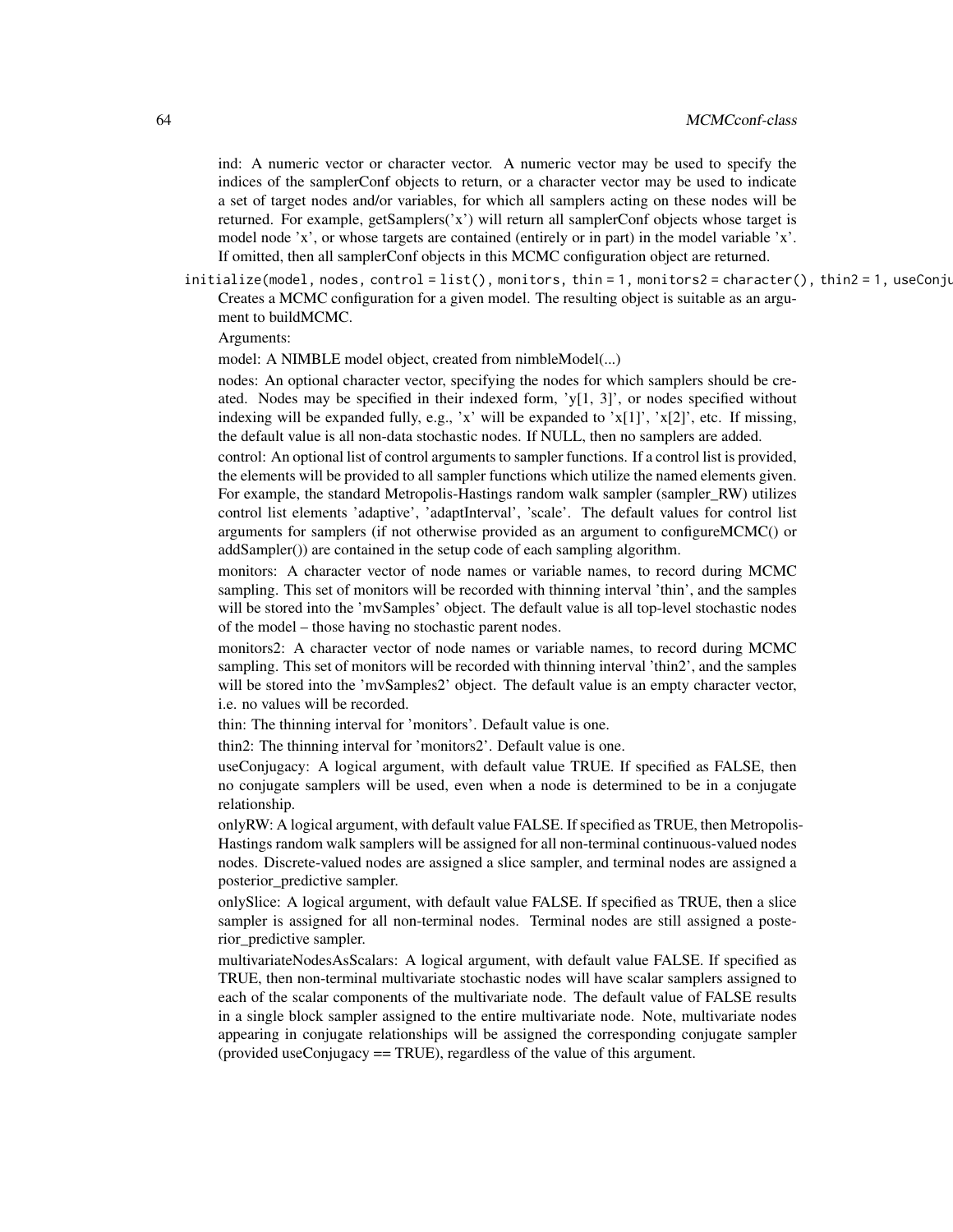enableWAIC: A logical argument, specifying whether to enable WAIC calculations for the resulting MCMC algorithm. Defaults to the value of nimbleOptions('MCMCenableWAIC'), which in turn defaults to FALSE. Setting nimbleOptions('MCMCenableWAIC' = TRUE) will ensure that WAIC is enabled for all calls to configureMCMC and buildMCMC.

warnNoSamplerAssigned: A logical argument specifying whether to issue a warning when no sampler is assigned to a node, meaning there is no matching sampler assignment rule. Default is TRUE.

print: A logical argument specifying whether to print the montiors and samplers. Default is TRUE.

...: Additional named control list elements for default samplers, or additional arguments to be passed to the autoBlock function when autoBlock = TRUE.

printMonitors() Prints all current monitors and monitors2

Details: See the initialize() function

printSamplers(..., ind, type, displayControlDefaults = FALSE, displayNonScalars = FALSE, displayConjugat Prints details of the MCMC samplers.

Arguments:

...: Character node or variable names, or numeric indices. Numeric indices may be used to specify the indices of the samplers to print, or character strings may be used to indicate a set of target nodes and/or variables, for which all samplers acting on these nodes will be printed. For example, printSamplers( $'x'$ ) will print all samplers whose target is model node  $'x'$ , or whose targets are contained (entirely or in part) in the model variable 'x'. If omitted, then all samplers are printed.

ind: A numeric vector or character vector. A numeric vector may be used to specify the indices of the samplers to print, or a character vector may be used to indicate a set of target nodes and/or variables, for which all samplers acting on these nodes will be printed. For example, printSamplers( $'x'$ ) will print all samplers whose target is model node  $'x'$ , or whose targets are contained (entirely or in part) in the model variable 'x'. If omitted, then all samplers are printed.

type: a character vector containing sampler type names. Only samplers with one of these specified types, as printed by this printSamplers method, will be displayed. Standard regular expression mathing using is also applied.

displayConjugateDependencies: A logical argument, specifying whether to display the dependency lists of conjugate samplers (default FALSE).

displayNonScalars: A logical argument, specifying whether to display the values of non-scalar control list elements (default FALSE).

executionOrder: A logical argument, specifying whether to print the sampler functions in the (possibly modified) order of execution (default FALSE).

byType: A logical argument, specifying whether the nodes being sampled should be printed, sorted and organized according to the type of sampler (the sampling algorithm) which is acting on the nodes (default FALSE).

removeSampler(...) Alias for removeSamplers method

removeSamplers(..., ind, print = FALSE) Removes one or more samplers from an MCMCconf object.

Arguments:

This function also has the side effect of resetting the sampler execution ordering so as to iterate over the remaining set of samplers, sequentially, executing each sampler once.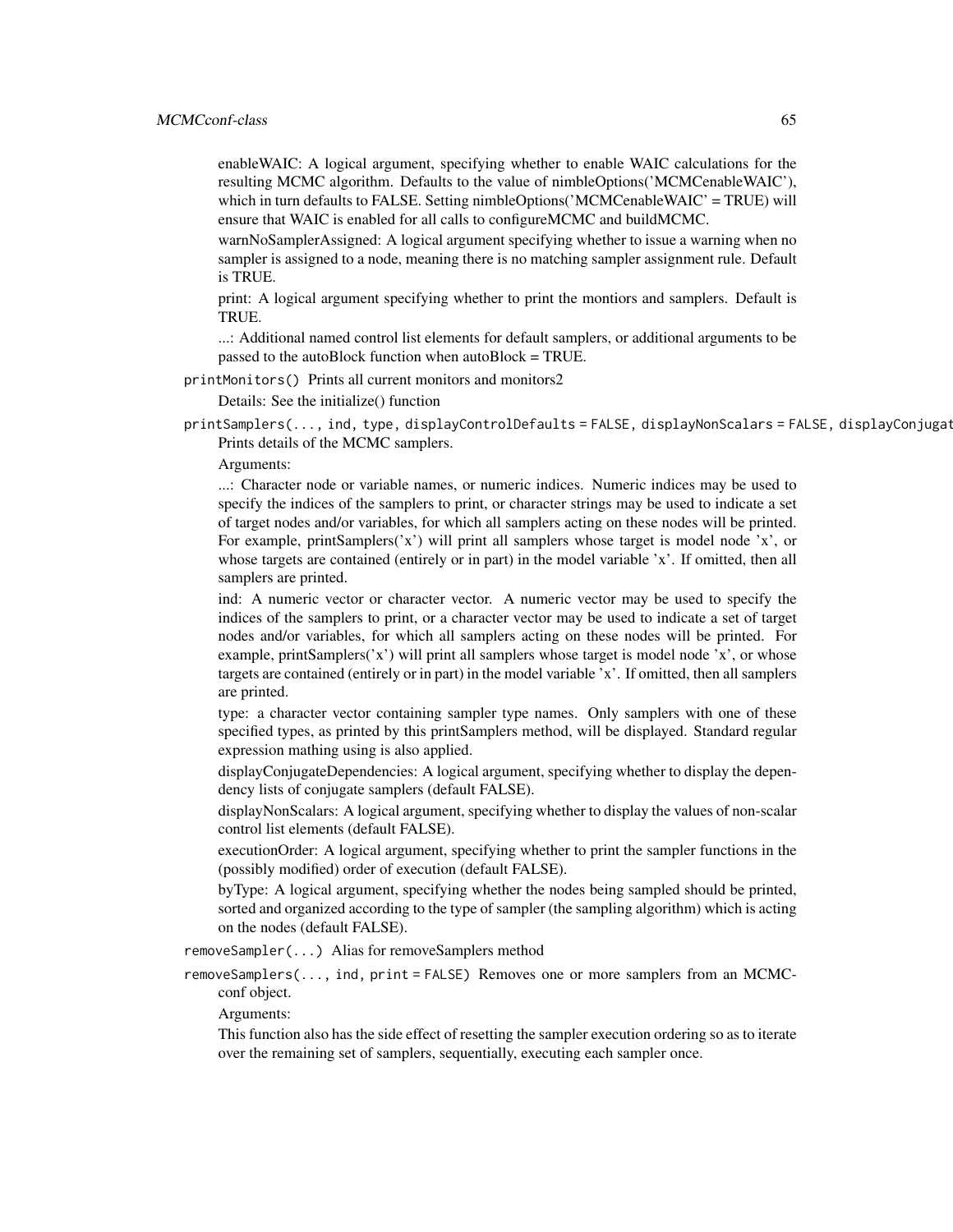...: Character node names or numeric indices. Character node names specify the node names for samplers to remove, or numeric indices can provide the indices of samplers to remove.

ind: A numeric vector or character vector specifying the samplers to remove. A numeric vector may specify the indices of the samplers to be removed. Alternatively, a character vector may be used to specify a set of model nodes and/or variables, and all samplers whose 'target' is among these nodes will be removed. If omitted, then all samplers are removed.

print: A logical argument specifying whether to print the current list of samplers once the removal has been done (default FALSE).

resetMonitors() Resets the current monitors and monitors2 lists to nothing.

Details: See the initialize() function

setEnableWAIC(waic = TRUE) Sets the value of enableWAIC.

Arguments:

waic: A logical argument, indicating whether to enable WAIC calculations in the resulting MCMC algorithm (default TRUE).

setMonitors( $\ldots$ , ind = 1, print = TRUE) Sets new variables to the list of monitors.

Arguments:

...: One or more character vectors of indexed nodes, or variables, which are to be monitored. These replace the current monitors list.

print: A logical argument specifying whether to print all current monitors (default TRUE). Details: See the initialize() function

setMonitors2(..., print = TRUE) Sets new variables to the list of monitors2.

Arguments:

...: One or more character vectors of indexed nodes, or variables, which are to be monitored. These replace the current monitors2 list.

print: A logical argument specifying whether to print all current monitors (default TRUE). Details: See the initialize() function

- setSampler(...) Alias for setSamplers method
- setSamplerExecutionOrder(order, print = FALSE) Sets the ordering in which sampler functions will execute.

This allows some samplers to be "turned off", or others to execute multiple times in a single MCMC iteration. The ordering in which samplers execute can also be interleaved.

Arguments:

order: A numeric vector, specifying the ordering in which the sampler functions will execute. The indices of execution specified in this numeric vector correspond to the enumeration of samplers printed by printSamplers(), or returned by getSamplers(). If this argument is omitted, the sampler execution ordering is reset so as to sequentially execute each sampler once.

print: A logical argument specifying whether to print the current list of samplers in the modified order of execution (default FALSE).

setSamplers(..., ind, print = FALSE) Sets the ordering of the list of MCMC samplers.

This function also has the side effect of resetting the sampler execution ordering so as to iterate over the specified set of samplers, sequentially, executing each sampler once. Arguments: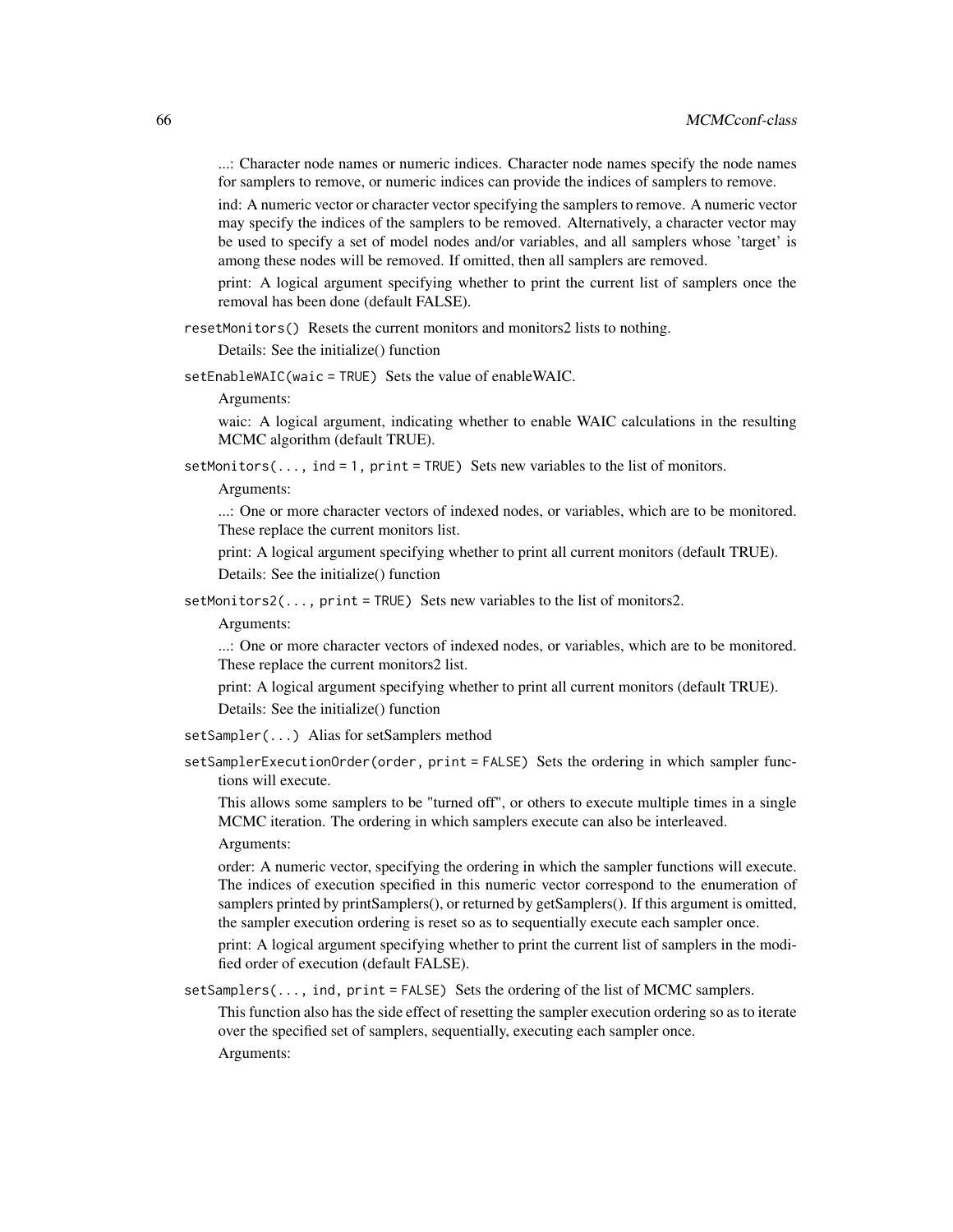...: Chracter strings or numeric indices. Character names may be used to specify the node names for samplers to retain. A numeric indices may be used to specify the indicies for the new list of MCMC samplers, in terms of the current ordered list of samplers.

ind: A numeric vector or character vector. A numeric vector may be used to specify the indicies for the new list of MCMC samplers, in terms of the current ordered list of samplers. For example, if the MCMCconf object currently has 3 samplers, then the ordering may be reversed by calling MCMCconf\$setSamplers(3:1), or all samplers may be removed by calling MCMCconf\$setSamplers(numeric(0)).

Alternatively, a character vector may be used to specify a set of model nodes and/or variables, and the sampler list will modified to only those samplers acting on these target nodes.

As another alternative, a list of samplerConf objects may be used as the argument, in which case this ordered list of samplerConf objects will define the samplers in this MCMC configuration object, completely over-writing the current list of samplers. No checking is done to ensure the validity of the contents of these samplerConf objects; only that all elements of the list argument are, in fact, samplerConf objects.

print: A logical argument specifying whether to print the new list of samplers (default FALSE).

setThin(thin, print = TRUE) Sets the value of thin.

Arguments:

thin: The new value for the thinning interval 'thin'.

print: A logical argument specifying whether to print all current monitors (default TRUE).

Details: See the initialize() function

setThin2(thin2, print = TRUE) Sets the value of thin2.

Arguments:

thin2: The new value for the thinning interval 'thin2'.

print: A logical argument specifying whether to print all current monitors (default TRUE). Details: See the initialize() function

# Author(s)

Daniel Turek

## See Also

[configureMCMC](#page-30-0)

## Examples

```
code <- nimbleCode({
mu ~ ~ dnorm(0, 1)
x \sim dnorm(mu, 1)
})
Rmodel <- nimbleModel(code)
conf <- configureMCMC(Rmodel)
conf$setSamplers(1)
conf\addSampler(target = 'x', type = 'slice', control = list(adaptInterval = 100))
conf$addMonitors('mu')
conf$addMonitors2('x')
conf$setThin(5)
```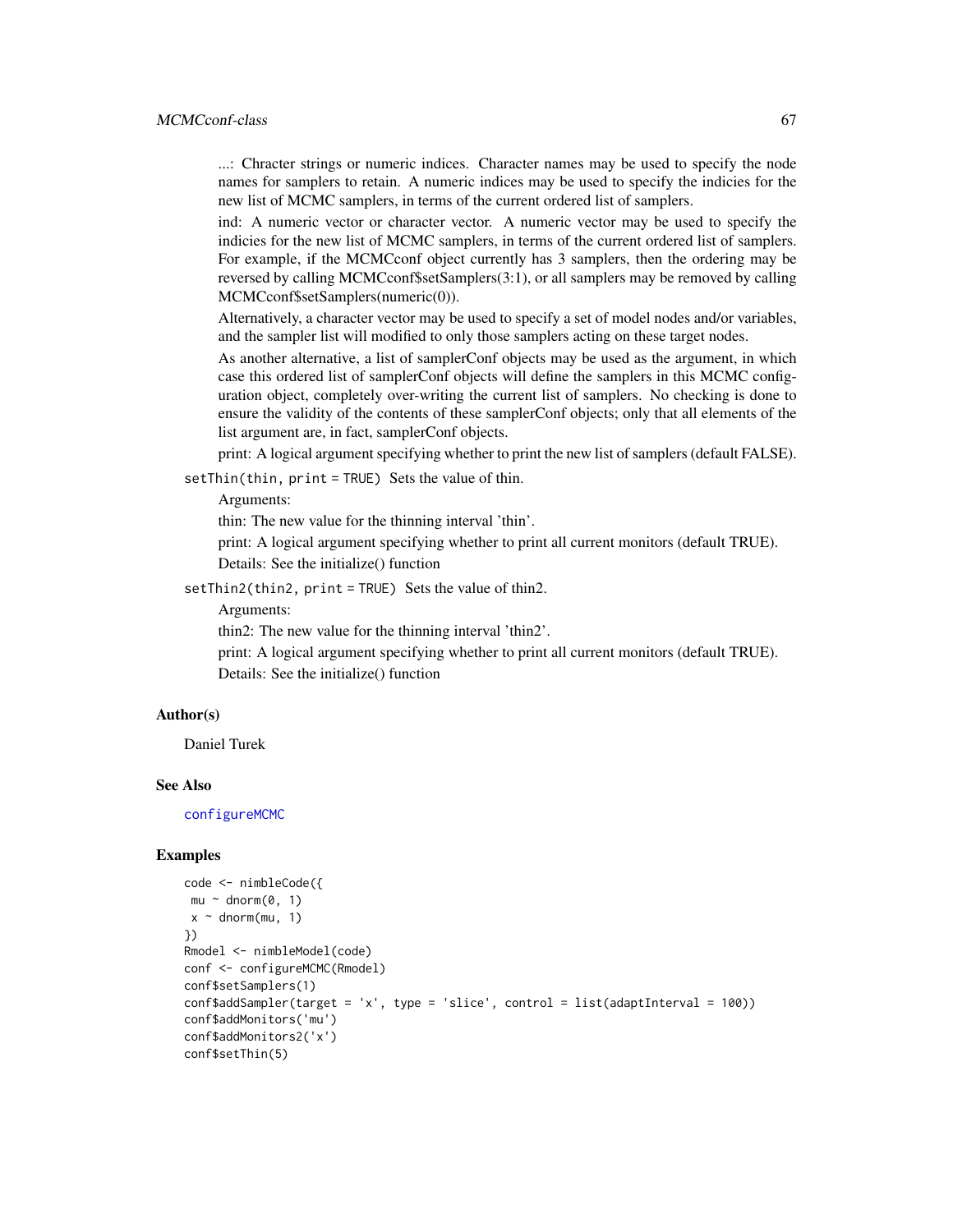```
conf$setThin2(10)
conf$printMonitors()
conf$printSamplers()
```
MCMCsuite *Placeholder for MCMCsuite*

#### Description

This function has been moved to a separate package

#### Usage

MCMCsuite(...)

#### Arguments

... arguments

modelBaseClass-class *Class* modelBaseClass

## **Description**

This class underlies all NIMBLE model objects: both R model objects created from the return value of nimbleModel(), and compiled model objects. The model object contains a variety of member functions, for providing information about the model structure, setting or querying properties of the model, or accessing various internal components of the model. These member functions of the modelBaseClass are commonly used in the body of the setup function argument to nimbleFunction(), to aid in preparation of node vectors, nimbleFunctionLists, and other runtime inputs. See documentation for [nimbleModel](#page-98-0) for details of creating an R model object.

## Methods

calculate(nodes) See 'help(calculate)'

calculateDiff(nodes) See 'help(calculateDiff)'

- check() Checks for errors in model specification and for missing values that prevent use of calculate/simulate on any nodes
- checkBasics() Checks for size/dimension mismatches and for presence of NAs in model variables (the latter is not an error but a note of this is given to the user)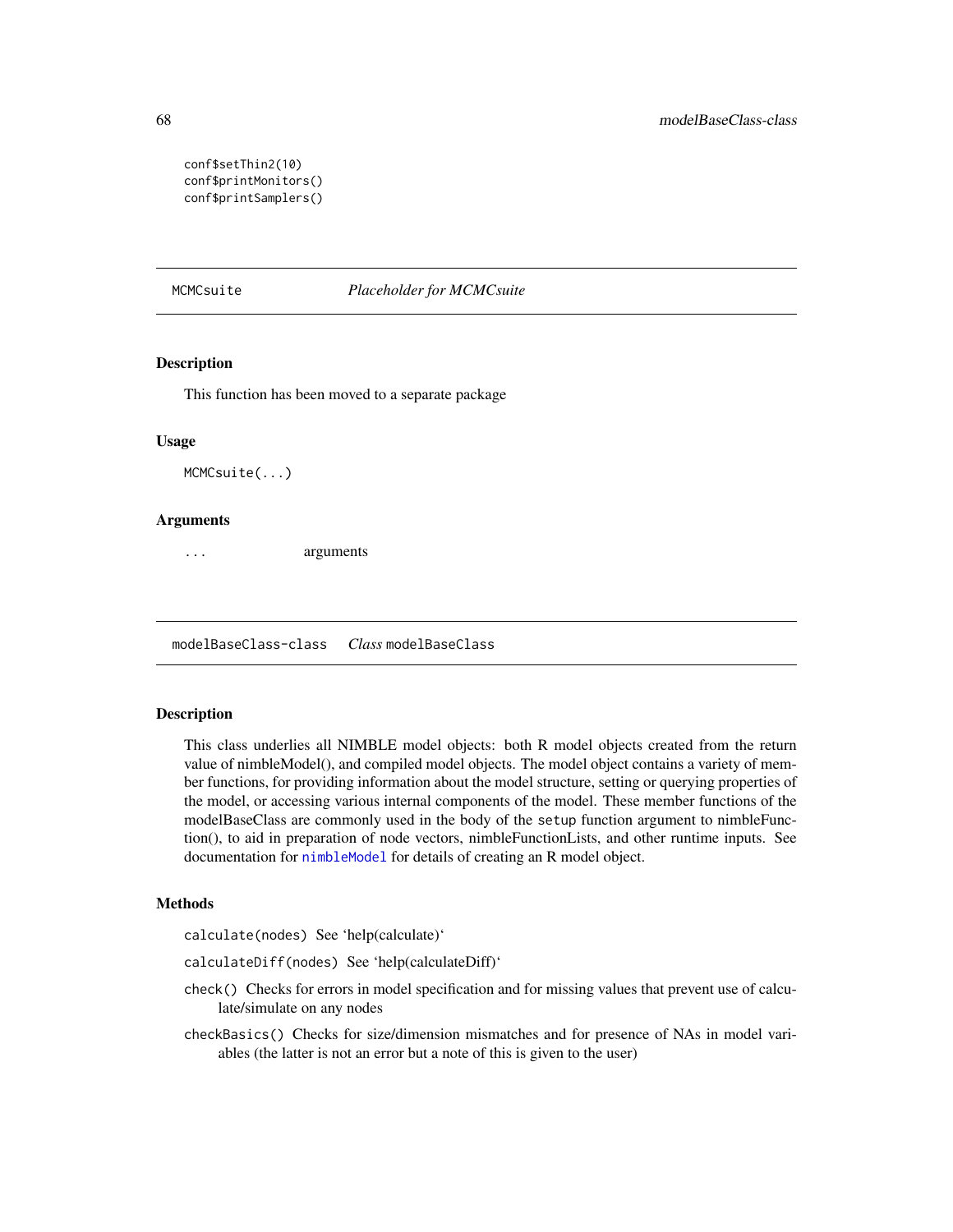checkConjugacy(nodeVector, restrictLink = NULL) Determines whether or not the input nodes appear in conjugate relationships

Arguments:

nodeVector: A character vector specifying one or more node or variable names. If omitted, all stochastic non-data nodes are checked for conjugacy.

Details: The return value is a named list, with an element corresponding to each conjugate node. The list names are the conjugate node names, and list elements are the control list arguments required by the corresponding MCMC conjugate sampler functions. If no model nodes are conjugate, an empty list is returned.

expandNodeNames(nodes, env = parent.frame(), returnScalarComponents = FALSE, returnType = "names", sort = Takes a vector of names of nodes or variables and returns the unique and expanded names in the model, i.e. 'x' expands to ' $x[1]'$ , ' $x[2]'$ , ...

Arguments:

nodes: a vector of names of nodes (or variables) to be expanded. Alternatively, can be a vector of integer graph IDs, but this use is intended only for advanced users

- returnScalarComponents: should multivariate nodes (i.e. dmnorm or dmulti) be broken up into scalar components?
- returnType: return type. Options are 'names' (character vector) or 'ids' (graph IDs)

sort: should names be topologically sorted before being returned?

unique: should names be the unique names or should original ordering of nodes (after expansion of any variable names into node names) be preserved

getBound(node, bound) See 'help(getBound)'

getCode() Return the code for a model after , processing if-then-else statements,

expanding macros, and replacing some

keywords (e.g. nimStep for step) to

avoid R ambiguity.

getDependencies(nodes, omit = character(), self = TRUE, determOnly = FALSE, stochOnly = FALSE, includeData Returns a character vector of the nodes dependent upon the input argument nodes, sorted topologically according to the model graph. Aditional input arguments provide flexibility in the values returned.

Arguments:

nodes: Character vector of node names, with index blocks allowed, and/or variable names, the dependents of which will be returned.

omit: Character vector of node names, which will be omitted from the nodes returned. In addition, dependent nodes subsequent to these omitted nodes will not be returned. The omitted nodes argument serves to stop the downward search within the hierarchical model struture, and excludes the specified node.

self: Logical argument specifying whether to include the input argument nodes in the return vector of dependent nodes. Default is TRUE.

determOnly: Logical argument specifying whether to return only deterministic nodes. Default is FALSE.

stochOnly: Logical argument specifying whether to return only stochastic nodes. Default is FALSE.

includeData: Logical argument specifying whether to include 'data' nodes (set via the member method setData). Default is TRUE.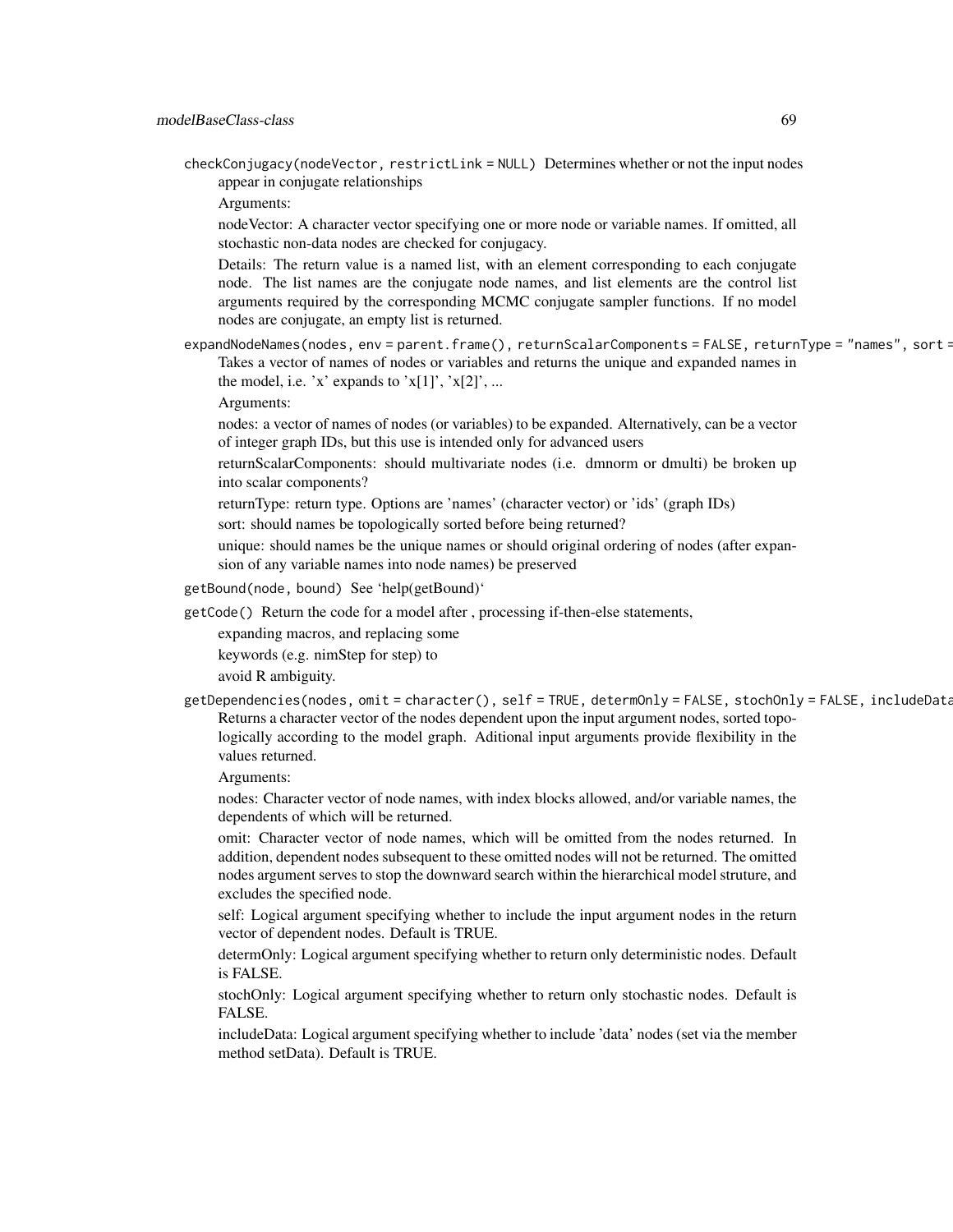dataOnly: Logical argument specifying whether to return only 'data' nodes. Default is FALSE.

includeRHSonly: Logical argument specifying whether to include right-hand-side-only nodes (model nodes which never appear on the left-hand-side of  $\sim$  or  $\lt$ - in the model code). These nodes are neither stochastic nor deterministic, but instead function as variable inputs to the model. Default is FALSE.

downstream: Logical argument specifying whether the downward search through the model hierarchical structure should continue beyond the first and subsequent stochastic nodes encountered, hence returning all nodes downstream of the input nodes. Default is FALSE.

returnType: Character argument specific type object returned. Options are 'names' (returns character vector) and 'ids' (returns numeric graph IDs for model)

returnScalar Componenets: Logical argument specifying whether multivariate nodes should return full node name (i.e. 'x[1:2]') or should break down into scalar componenets (i.e. 'x[1]' and  $x[2]$ <sup>'</sup>)

Details: The downward search for dependent nodes propagates through deterministic nodes, but by default will halt at the first level of stochastic nodes encountered.

getDependenciesList(returnNames = TRUE, sort = TRUE) Returns a list of all neighbor relationships. Each list element gives the one-step dependencies of one vertex, and the element name is the vertex label (integer ID or character node name)

Arguments:

returnNames: If TRUE (default), list names and element contents are returns as character node names, e.g. 'x[1]'. If FALSE, everything is returned using graph IDs, which are unique integer labels for each node.

sort: If TRUE (default), each list element is returned in topologically sorted order. If FALSE, they are returned in arbitrary order.

Details: This provides a fairly raw representation of the graph (model) structure that may be useful for inspecting what NIMBLE has created from model code.

getDimension(node, params = NULL, valueOnly = is.null(params) && !includeParams, includeParams = !is.null(params)) Determines the dimension of the value and/or parameters of the node

Arguments:

node: A character vector specifying a single node

params: an optional character vector of names of parameters for which dimensions are desired (possibly including 'value' and alternate parameters)

valueOnly: a logical indicating whether to only return the dimension of the value of the node includeParams: a logical indicating whether to return dimensions of parameters. If TRUE and 'params' is NULL then dimensions of all parameters, including the dimension of the value of the node, are returned

Details: The return value is a numeric vector with an element for each parameter/value requested.

getDistribution(nodes) Returns the names of the distributions for the requested node or nodes Arguments:

nodes: A character vector specifying one or more node or variable names.

Details: The return value is a character vector with an element for each node indicated in the input. Note that variable names are expanded to their constituent node names, so the length of the output may be longer than that of the input.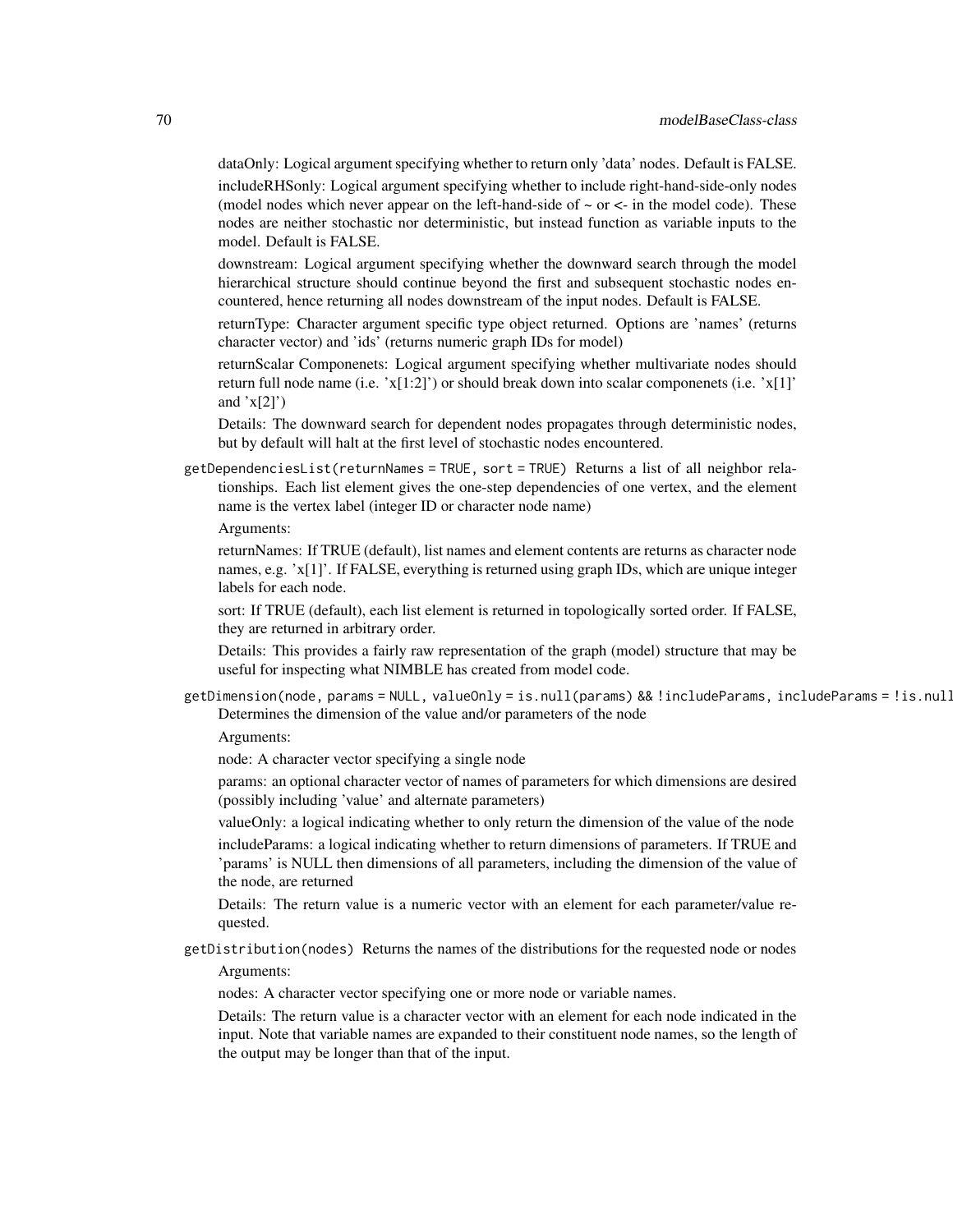getDownstream(...) Identical to getDependencies(..., downstream = TRUE) Details: See documentation for member method getDependencies.

getLogProb(nodes) See 'help(getLogProb)'

getNodeNames(determOnly = FALSE, stochOnly = FALSE, includeData = TRUE, dataOnly = FALSE, includeRHSonly = Returns a character vector of all node names in the model, in topologically sorted order. A variety of logical arguments allow for flexible subsetting of all model nodes.

Arguments:

determOnly: Logical argument specifying whether to return only deterministic nodes. Default is FALSE.

stochOnly: Logical argument specifying whether to return only stochastic nodes. Default is FALSE.

includeData: Logical argument specifying whether to include 'data' nodes (set via the member method setData). Default is TRUE.

dataOnly: Logical argument specifying whether to return only 'data' nodes. Default is FALSE.

includeRHSonly: Logical argument specifying whether to include right-hand-side-only nodes (model nodes which never appear on the left-hand-side of  $\sim$  or  $\lt$ - in the model code). Default is FALSE.

topOnly: Logical argument specifying whether to return only top-level nodes from the hierarchical model structure.

latentOnly: Logical argument specifying whether to return only latent (mid-level) nodes from the hierarchical model structure.

endOnly: Logical argument specifying whether to return only end nodes from the hierarchical model structure.

returnType: Character argument specific type object returned. Options are 'names' (returns character vector) and 'ids' (returns numeric graph IDs for model)

returnScalar Componenets: Logical argument specifying whether multivariate nodes should return full node name (i.e.  $x[1:2]$ ) or should break down into scalar componenets (i.e.  $x[1]$ ) and  $x[2]$ <sup>'</sup>)

Details: Multiple logical input arguments may be used simultaneously. For example, model\$getNodeNames(endOnly  $=$  TRUE, dataOnly  $=$  TRUE) will return all end-level nodes from the model which are designated as 'data'.

getParam(node, param) See 'help(getParam)'

getVarNames(includeLogProb = FALSE, nodes) Returns the names of all variables in a model, optionally including the logProb variables

Arguments:

logProb: Logical argument specifying whether or not to include the logProb variables. Default is FALSE.

nodes: An optional character vector supplying a subset of nodes for which to extract the variable names and return the unique set of variable names

initializeInfo() Provides more detailed information on which model nodes are not initialized.

isBinary(nodes) Determines whether one or more nodes represent binary random variables

Arguments:

nodes: A character vector specifying one or more node or variable names.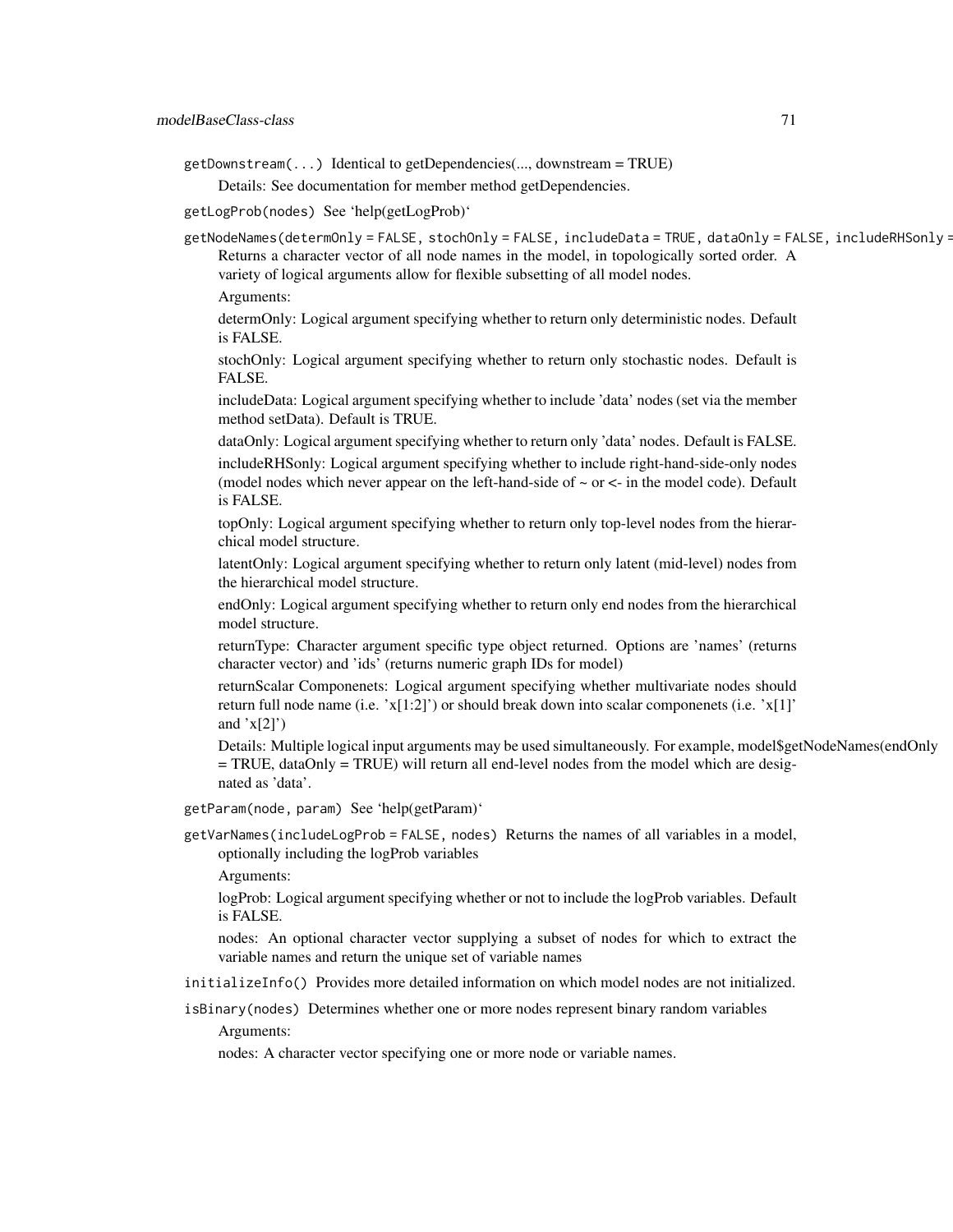Details: The return value is a character vector with an element for each node indicated in the input. Note that variable names are expanded to their constituent node names, so the length of the output may be longer than that of the input.

isData(nodes) Returns a vector of logical TRUE / FALSE values, corresponding to the 'data' flags of the input node names.

Arguments:

nodes: A character vector of node or variable names.

Details: The variable or node names specified is expanded into a vector of model node names. A logical vector is returned, indicating whether each model node has been flagged as containing 'data'.

isDeterm(nodes) Determines whether one or more nodes are deterministic

Arguments:

nodes: A character vector specifying one or more node or variable names.

Details: The return value is a character vector with an element for each node indicated in the input. Note that variable names are expanded to their constituent node names, so the length of the output may be longer than that of the input.

isDiscrete(nodes) Determines whether one or more nodes represent discrete random variables

Arguments:

nodes: A character vector specifying one or more node or variable names.

Details: The return value is a character vector with an element for each node indicated in the input. Note that variable names are expanded to their constituent node names, so the length of the output may be longer than that of the input.

isEndNode(nodes) Determines whether one or more nodes are end nodes (nodes with no stochastic dependences)

Arguments:

nodes: A character vector specifying one or more node or variable names.

Details: The return value is logical vector with an element for each node indicated in the input. Note that variable names are expanded to their constituent node names, so the length of the output may be longer than that of the input.

isMultivariate(nodes) Determines whether one or more nodes represent multivariate nodes

Arguments:

nodes: A character vector specifying one or more node or variable names.

Details: The return value is a logical vector with an element for each node indicated in the input. Note that variable names are expanded to their constituent node names, so the length of the output may be longer than that of the input.

isStoch(nodes) Determines whether one or more nodes are stochastic

Arguments:

nodes: A character vector specifying one or more node or variable names.

Details: The return value is a character vector with an element for each node indicated in the input. Note that variable names are expanded to their constituent node names, so the length of the output may be longer than that of the input.

isTruncated(nodes) Determines whether one or more nodes are truncated

Arguments: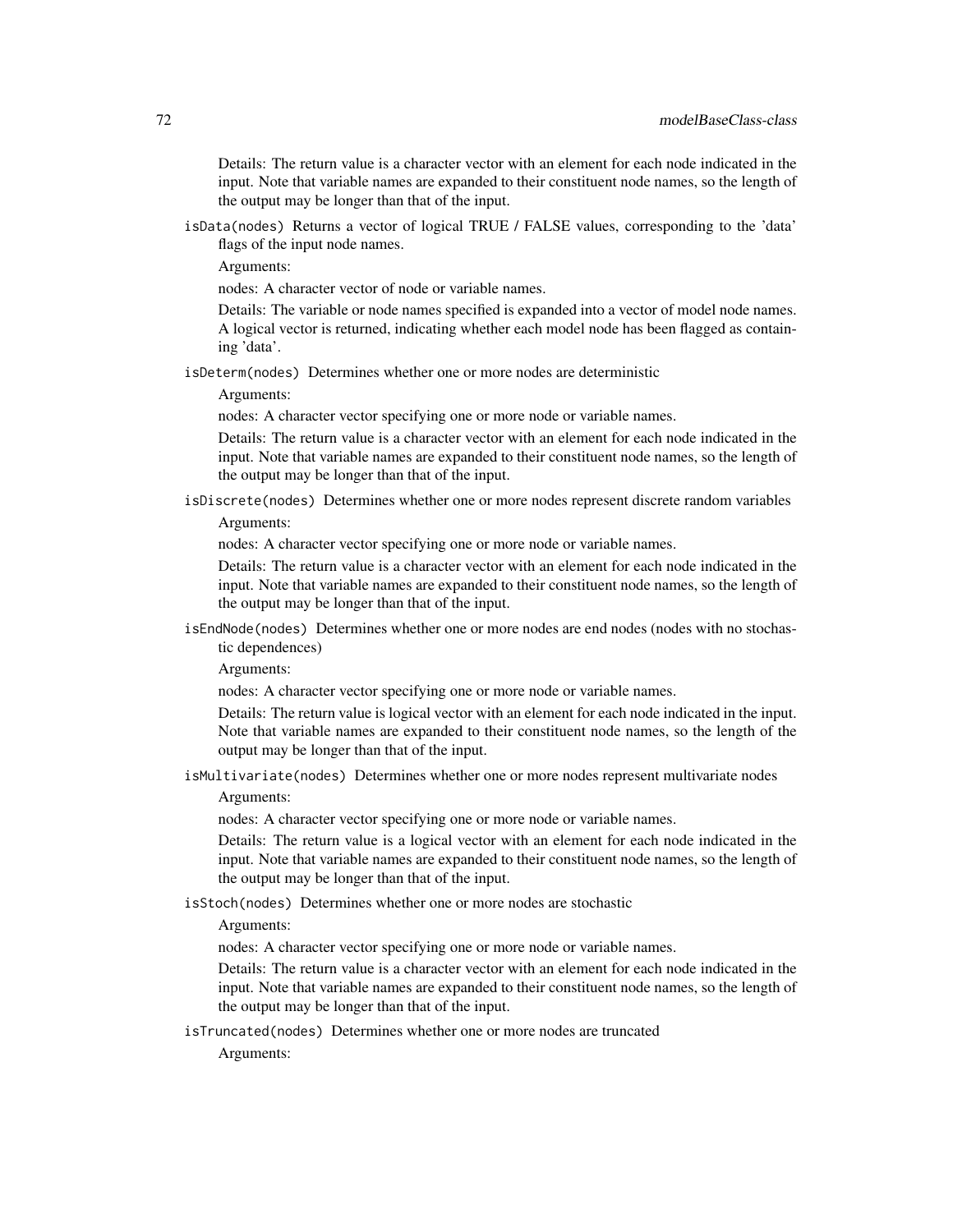nodes: A character vector specifying one or more node or variable names.

Details: The return value is a character vector with an element for each node indicated in the input. Note that variable names are expanded to their constituent nodes names, so the length of the output may be longer than that of the input

isUnivariate(nodes) Determines whether one or more nodes represent univariate random variables

Arguments:

nodes: A character vector specifying one or more node or variable names.

Details: The return value is a character vector with an element for each node indicated in the input. Note that variable names are expanded to their constituent nodes names, so the length of the output may be longer than that of the input

newModel(data = NULL, inits = NULL, modelName = character(), replicate = FALSE, check = getNimbleOption("c Returns a new R model object, with the same model definiton (as defined from the original model code) as the existing model object.

Arguments:

data: A named list specifying data nodes and values, for use in the newly returned model. If not provided, the data argument from the creation of the original R model object will be used. inits: A named list specifying initial values, for use in the newly returned model. If not provided, the inits argument from the creation of the original R model object will be used.

modelName: An optional character string, used to set the internal name of the model object. If provided, this name will propagate throughout the generated C++ code, serving to improve readability.

replicate: Logical specifying whether to replicate all current values and data flags from the current model in the new model. If TRUE, then the data and inits arguments are not used. Default value is FALSE.

check: A logical indicating whether to check the model object for missing or invalid values. Default is given by the NIMBLE option 'checkModel', see help on 'nimbleOptions' for details.

calculate: A logical indicating whether to run 'calculate' on the model; this will calculate all deterministic nodes and logProbability values given the current state of all nodes. Default is TRUE. For large models, one might want to disable this, but note that deterministic nodes, including nodes introduced into the model by NIMBLE, may be NA.

Details: The newly created model object will be identical to the original model in terms of structure and functionality, but entirely distinct in terms of the internal values.

- resetData() Resets the 'data' property of ALL model nodes to FALSE. Subsequent to this call, the model will have no nodes flagged as 'data'.
- setData(..., warnAboutMissingNames = TRUE) Sets the 'data' flag for specified nodes to TRUE, and also sets the value of these nodes to the value provided. This is the exclusive method for specifying 'data' nodes in a model object. When a 'data' argument is provided to 'nimble-Model()', it uses this method to set the data nodes.

#### Arguments:

...: Arguments may be provided as named elements with numeric values or as character names of model variables. These may be provided in a single list, a single character vector, or as multiple arguments. When a named element with a numeric value is provided, the size and dimension must match the corresponding model variable. This value will be copied to the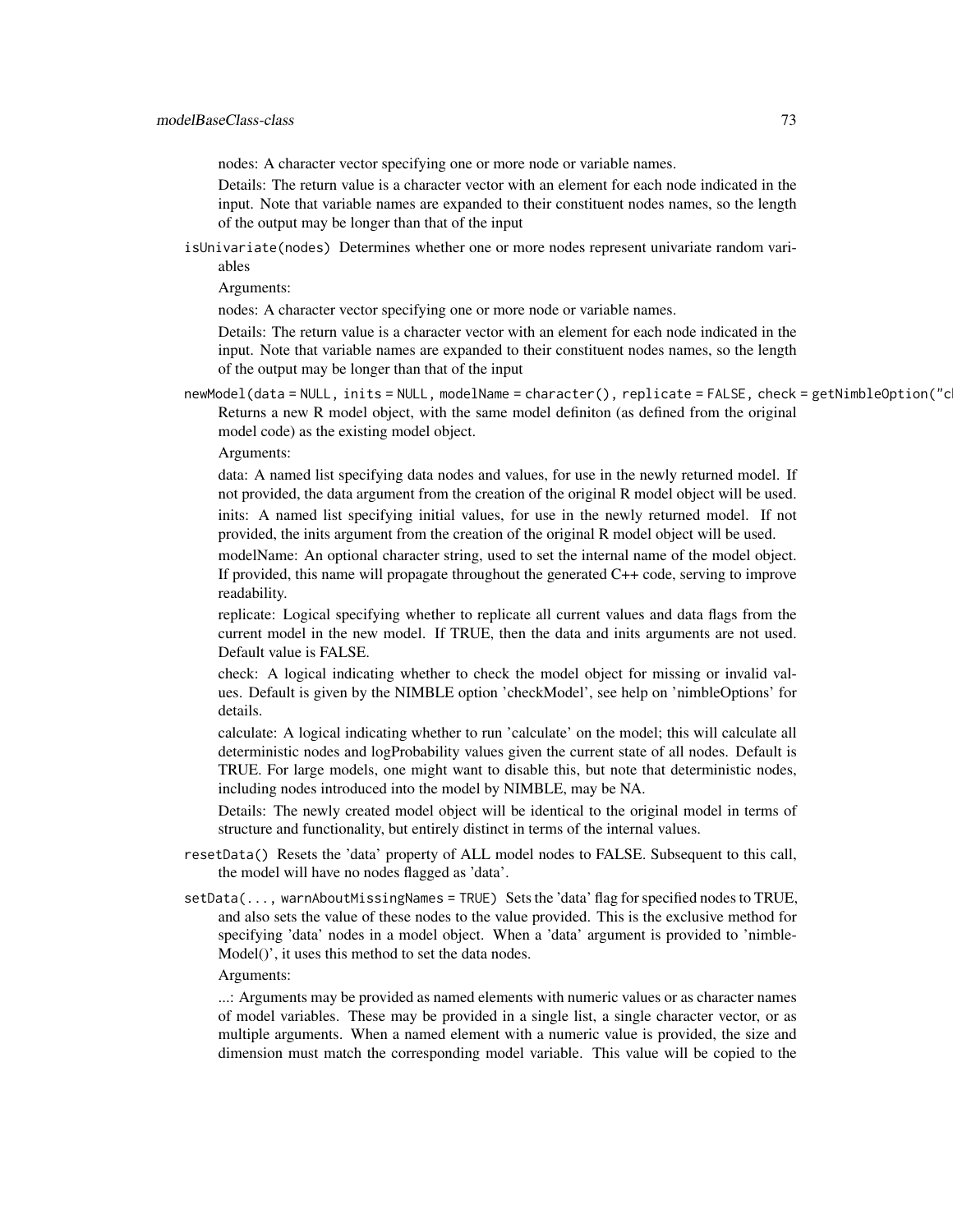model variable and any non-NA elements will be marked as data. When a character name is provided, the value of that variable in the model is not changed but any currently non-NA values are marked as data. Examples: setData $(x, y = 1:10)$  will mark both x and y as data and will set the value of y to 1:10. setData(list('x', y = 1:10)) is equivalent. setData(c('x','y')) or setData('x','y') will mark both x and y as data.

Details: If a provided value (or the current value in the model when only a name is specified) contains some NA values, then the model nodes corresponding to these NAs will not have their value set, and will not be designated as 'data'. Only model nodes corresponding to numeric values in the argument list elements will be designated as data. Designating a deterministic model node as 'data' will result in an error. Designating part of a multivariate node as 'data' and part as non-data (NA) will result in an error; multivariate nodes must be entirely data, or entirely non-data.

setInits(inits) Sets initial values (or more generally, any named list of value elements) into the model

Arguments:

inits: A named list. The names of list elements must correspond to model variable names. The elements of the list must be of class numeric, with size and dimension each matching the corresponding model variable.

simulate(nodes, includeData = FALSE) See 'help(simulate)'

topologicallySortNodes(nodes, returnType = "names") Sorts the input list of node names according to the topological dependence ordering of the model structure.

Arguments:

nodes: A character vector of node or variable names, which is to be topologically sorted. Alternatively can be a numeric vector of graphIDs

returnType: character vector indicating return type. Choices are "names" or "ids"

Details: This function merely reorders its input argument. This may be inportany prior to calls such as simulate(model, nodes) or calculate(model, nodes), to enforce that the operation is performed in topological order.

#### Author(s)

Daniel Turek

#### See Also

[initializeModel](#page-54-0)

### Examples

```
code <- nimbleCode({
   mu \sim dnorm(0, 1)
   x[1] ~ dnorm(mu, 1)
   x[2] ~ dnorm(mu, 1)
})
Rmodel <- nimbleModel(code)
modelVars <- Rmodel$getVarNames() ## returns 'mu' and 'x'
modelNodes <- Rmodel$getNodeNames() ## returns 'mu', 'x[1]' and 'x[2]'
Rmodel$resetData()
```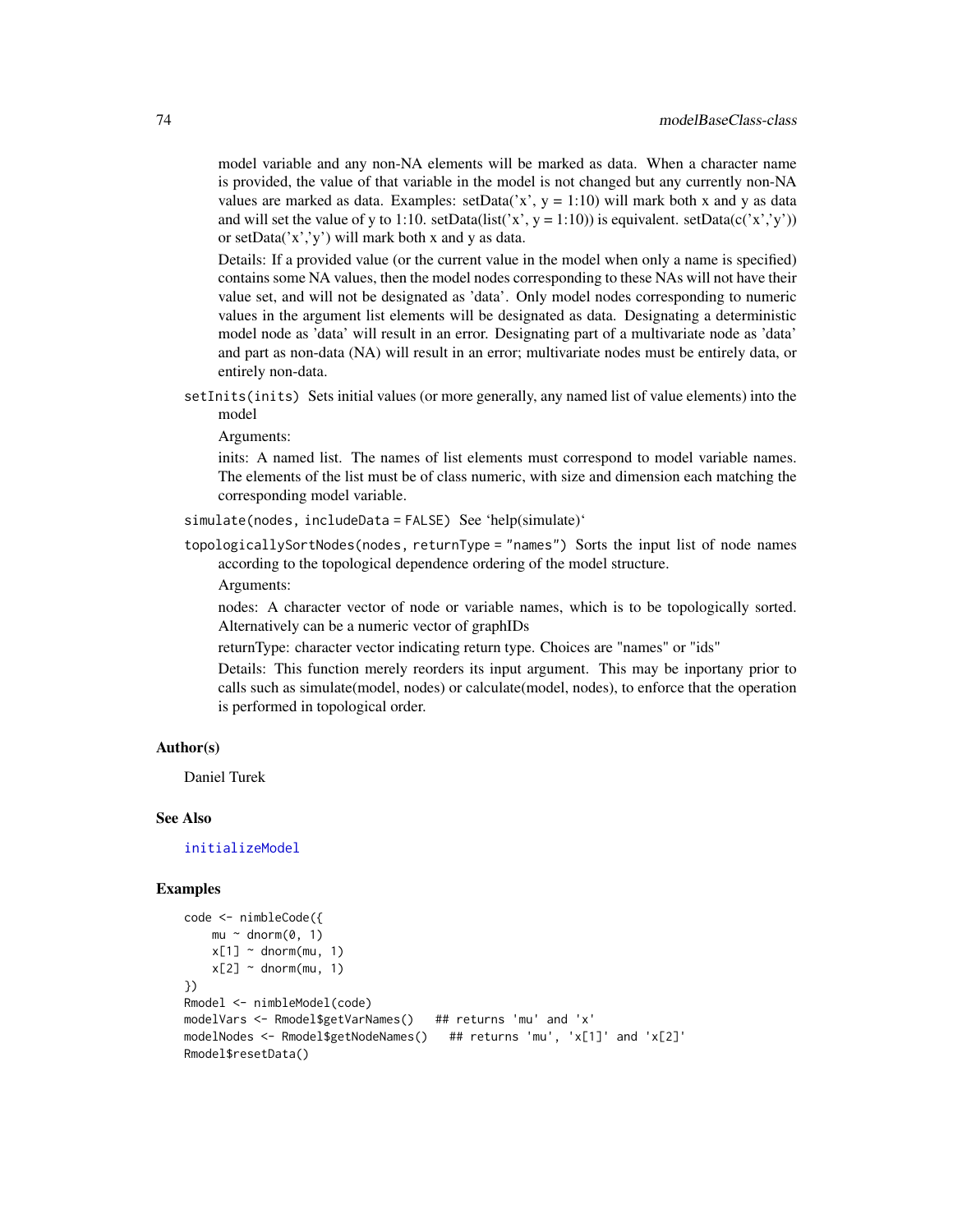```
Rmodel$setData(list(x = c(1.2, NA))) ## flags only 'x[1]' node as data
Rmodel$isData(c('mu', 'x[1]', 'x[2]')) ## returns c(FALSE, TRUE, FALSE)
```
modelDefClass-class *Class for NIMBLE model definition*

### Description

Class for NIMBLE model definition that is not usually needed directly by a user.

#### Details

See [modelBaseClass](#page-67-0) for information about creating NIMBLE BUGS models.

modelInitialization *Information on initial values in a nimbleModel*

### Description

Having uninitialized nodes in a nimbleModel can potentially cause some algorithms to fail, and can lead to poor performance in others. Here are some general guidelines on how non-intitialized variables can affect performance:

- MCMC will atuo-initialize, but will do so from the prior distribution. This can cause slow convergence, especially in the case of diffuse priors.
- Likewise, particle filtering methods will initialize top-level parameters from their prior distributions, which can lead to errors or poor performance in these methods.

modelValues *Create a NIMBLE modelValues Object*

#### Description

Builds modelValues object from a model values configuration object, which can include a NIMBLE model

### Usage

modelValues(conf, m = 1)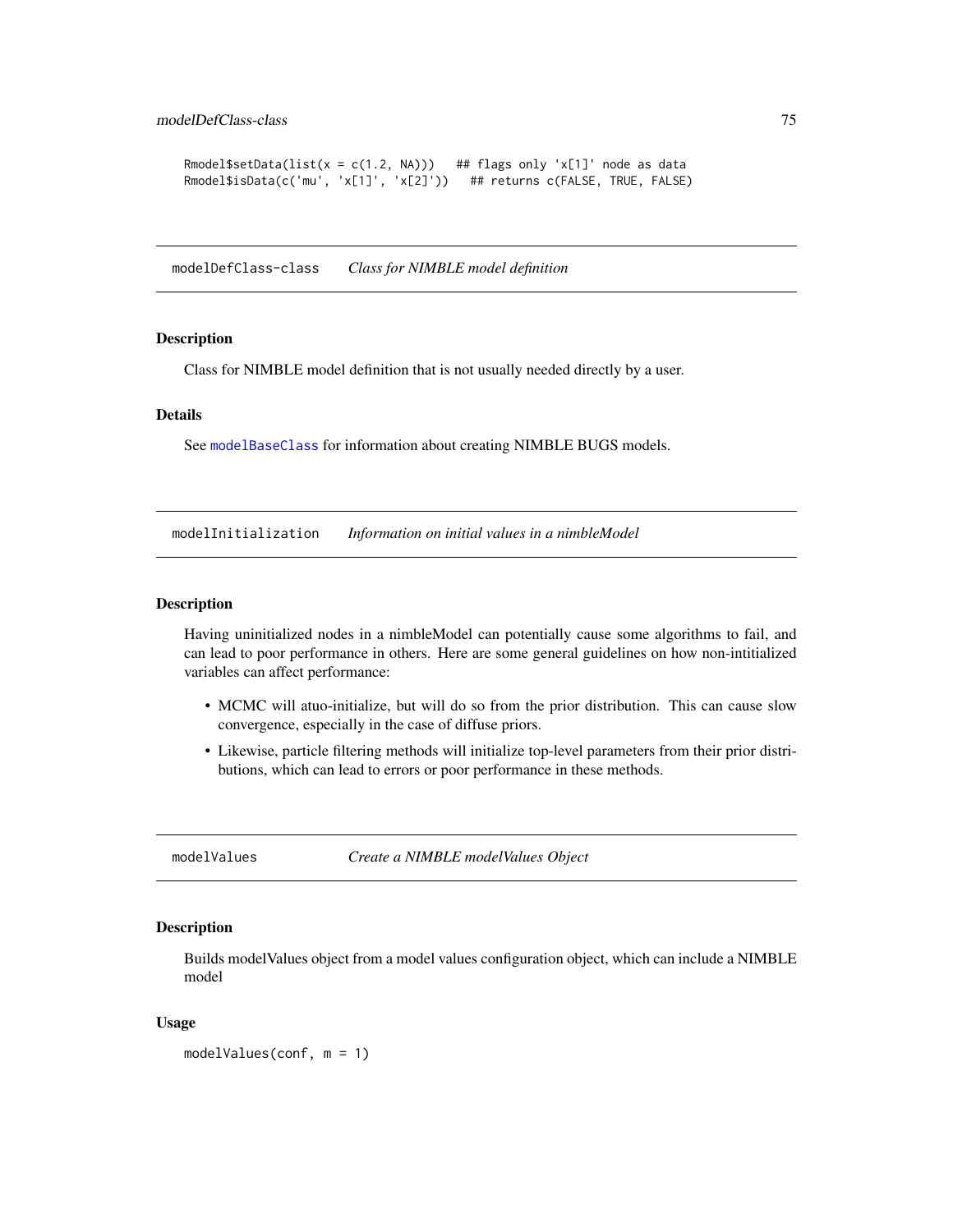### **Arguments**

| conf | An object which includes information for building model Values. Can either be<br>a NIMBLE model (see help(modelBaseClass)) or the object returned from<br>modelValuesConf |
|------|---------------------------------------------------------------------------------------------------------------------------------------------------------------------------|
| m    | The number of rows to create in the model Values object. Can later be changed<br>with resize                                                                              |

### Details

See the User Manual or help(modelValuesBaseClass) for information about manipulating NIM-BLE modelValues object returned by this function

# Author(s)

NIMBLE development team

# Examples

```
#From model object:
code <- nimbleCode({
 a \sim \text{dnorm}(0,1)for(i in 1:3){
for(j in 1:3)b[i,j] ~ dnorm(0,1)}
})
Rmodel <- nimbleModel(code)
Rmodel_mv <- modelValues(Rmodel, m = 2)
#Custom modelValues object:
mvConf \leq mode1ValuesConf(vars = c('x', 'y'),types = c('double', 'int'),
             sizes = list(x = 3, y = c(2,2)))custom_mv <- modelValues(mvConf, m = 2)
custom_mv['y',]
```
modelValuesBaseClass-class *Class* modelValuesBaseClass

# Description

modelValues are NIMBLE containers built to store values from models. They can either be built directly from a model or be custom built via the modelValuesConf function. They consist of rows, where each row can be thought of as a set of values from a model. Like most nimble objects, and unlike most R objects, they are passed by reference instead of by value.

See user manual for more details.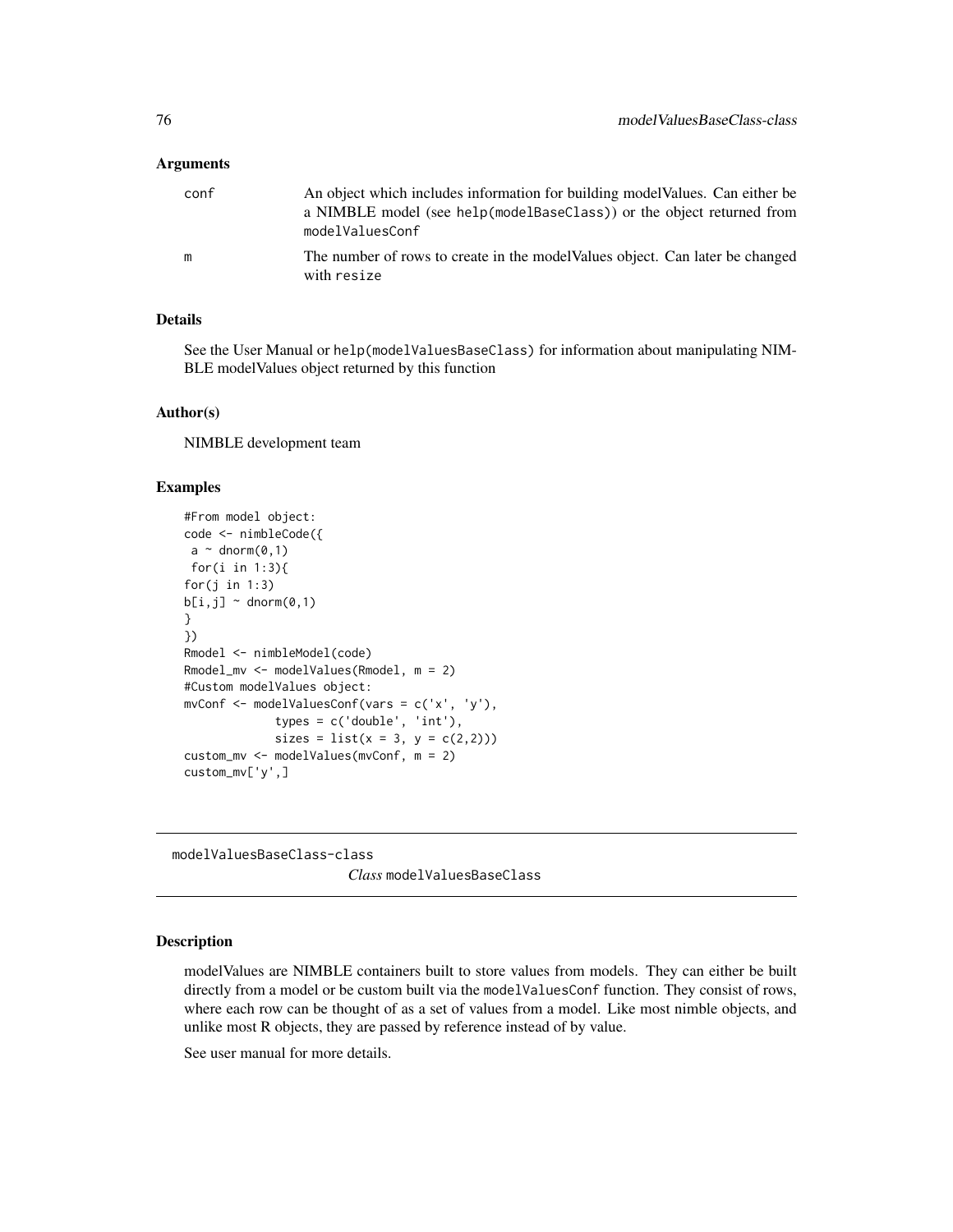# modelValuesConf 77

## Examples

```
mvConf <- modelValuesConf(vars = c('a', 'b'),
types = c('double', 'double'),
sizes = list(a = 1, b = c(2,2)) )mv <- modelValues(mvConf)
as.matrix(mv)
resize(mv, 2)
as.matrix(mv)
mv['a', 1] <- 1
mv['a', 2] <- 2
mv['b', 1] \leq matrix(0, nrow = 2, ncol = 2)mv['b', 2] \leq matrix \cdot m + m(x), nrow = 2, ncol = 2)
mv['a',]
as.matrix(mv)
basicModelCode <- nimbleCode({
a \sim dnorm(0,1)
for(i in 1:4)b[i] ~ dnorm(0,1)})
basicModel <- nimbleModel(basicModelCode)
basicMV <- modelValues(basicModel, m = 2) # m sets the number of rows
basicMV['b',]
```
modelValuesConf *Create the confs for a custom NIMBLE modelValues object*

### Description

Builds an R-based modelValues conf object

### Usage

```
modelValuesConf(symTab, className, vars, types, sizes, modelDef = NA,
 where = globalenv()
```

| symTab    | For internal use only                                                                                                                                     |
|-----------|-----------------------------------------------------------------------------------------------------------------------------------------------------------|
| className | For internal use only                                                                                                                                     |
| vars      | A vector of character strings naming each variable in the model Values object                                                                             |
| types     | A vector of character strings describing the type of data for the model Values<br>object. Options include 'double' (for real-valued variables) and 'int'. |
| sizes     | A list in which the named items of the list match the var arguments and each<br>item is a numeric vector of the dimensions                                |
| modelDef  | For internal use only                                                                                                                                     |
| where     | For internal use only                                                                                                                                     |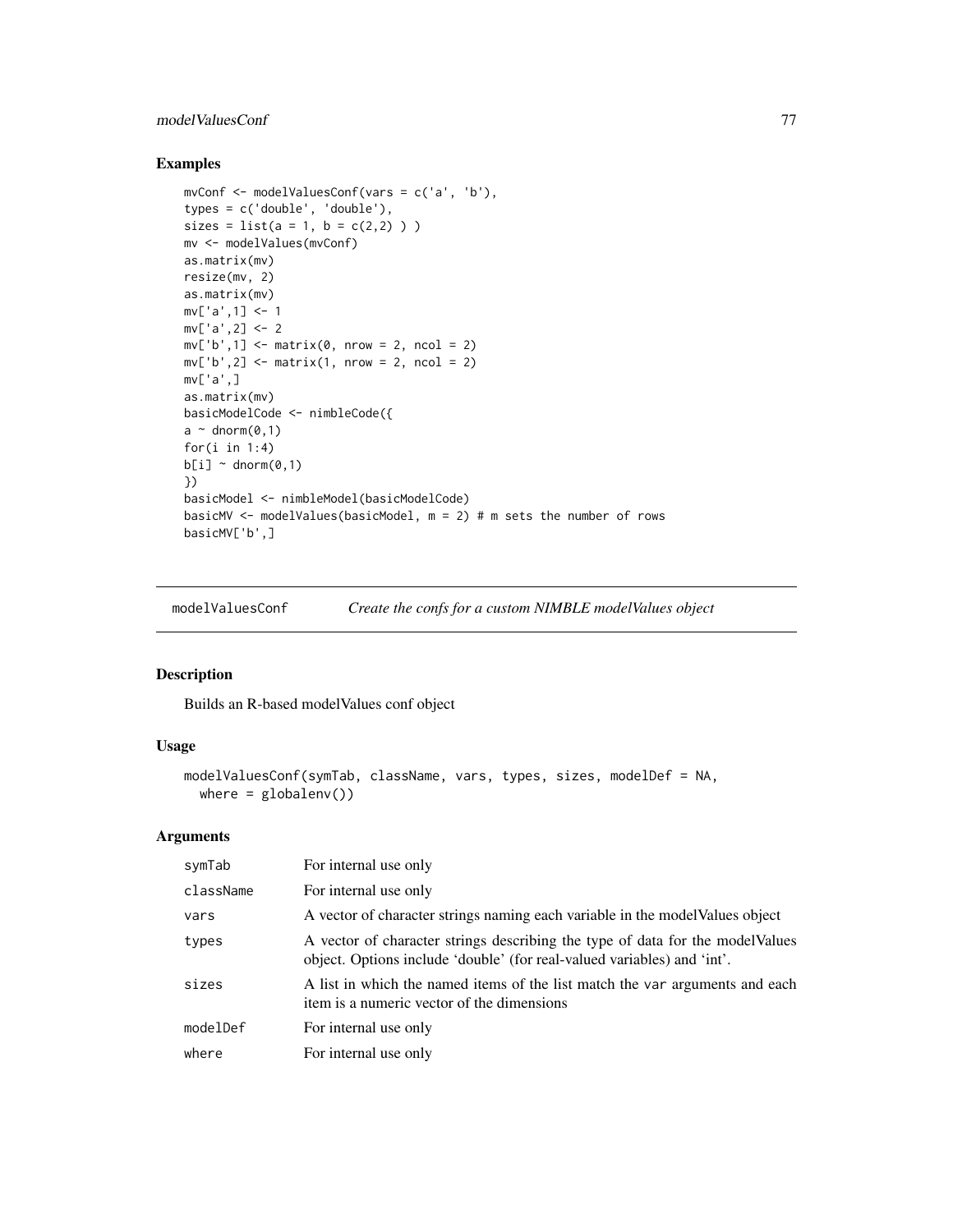See the User Manual or help(modelValuesBaseClass) and help(modelValues) for information

#### Author(s)

Clifford Anderson-Bergman

#### Examples

```
#Custom modelValues object:
mvConf <- modelValuesConf(vars = c('x', 'y'),
types = c('double', 'int'),
sizes = list(x = 3, y = c(2,2))custom_mv <- modelValues(mvConf, m = 2)
custom_mv['y',]
```

```
model_macro_builder EXPERIMENTAL: Turn a function into a model macro builder A
                        model macro expands one line of code in a nimbleModel into one
                        or more new lines. This supports compact programming by defin-
                        ing re-usable modules. model_macro_builder takes as input a
                        function that constructs new lines of model code from the origi-
                        nal line of code. It returns a function suitable for internal use by
                        nimbleModel that arranges arguments for input function. Macros
                        are an experimental feature and are available only after setting
                        nimbleOptions(enableModelMacros = TRUE).
```
# Description

EXPERIMENTAL: Turn a function into a model macro builder A model macro expands one line of code in a nimbleModel into one or more new lines. This supports compact programming by defining re-usable modules. model\_macro\_builder takes as input a function that constructs new lines of model code from the original line of code. It returns a function suitable for internal use by nimbleModel that arranges arguments for input function. Macros are an experimental feature and are available only after setting nimbleOptions(enableModelMacros = TRUE).

#### Usage

```
model_macro_builder(fun, use3pieces = TRUE, unpackArgs = TRUE)
```

| fun        | A function written to construct new lines of model code.                                                                                                                                                                                                                                |
|------------|-----------------------------------------------------------------------------------------------------------------------------------------------------------------------------------------------------------------------------------------------------------------------------------------|
| use3pieces | (TRUE or FALSE) Should the arguments from the input line be split into pieces<br>for the LHS (left-hand side), RHS (right-hand side, possibly further split de-<br>pending on unpackargs), and stoch (TRUE if the line uses $a \sim$ , FALSE other-<br>wise)? See details and examples. |
| unpackArgs | (TRUE or FALSE) Should arguments be passed as a list (FALSE) or as separate<br>arguments (TRUE)? See details and examples.                                                                                                                                                              |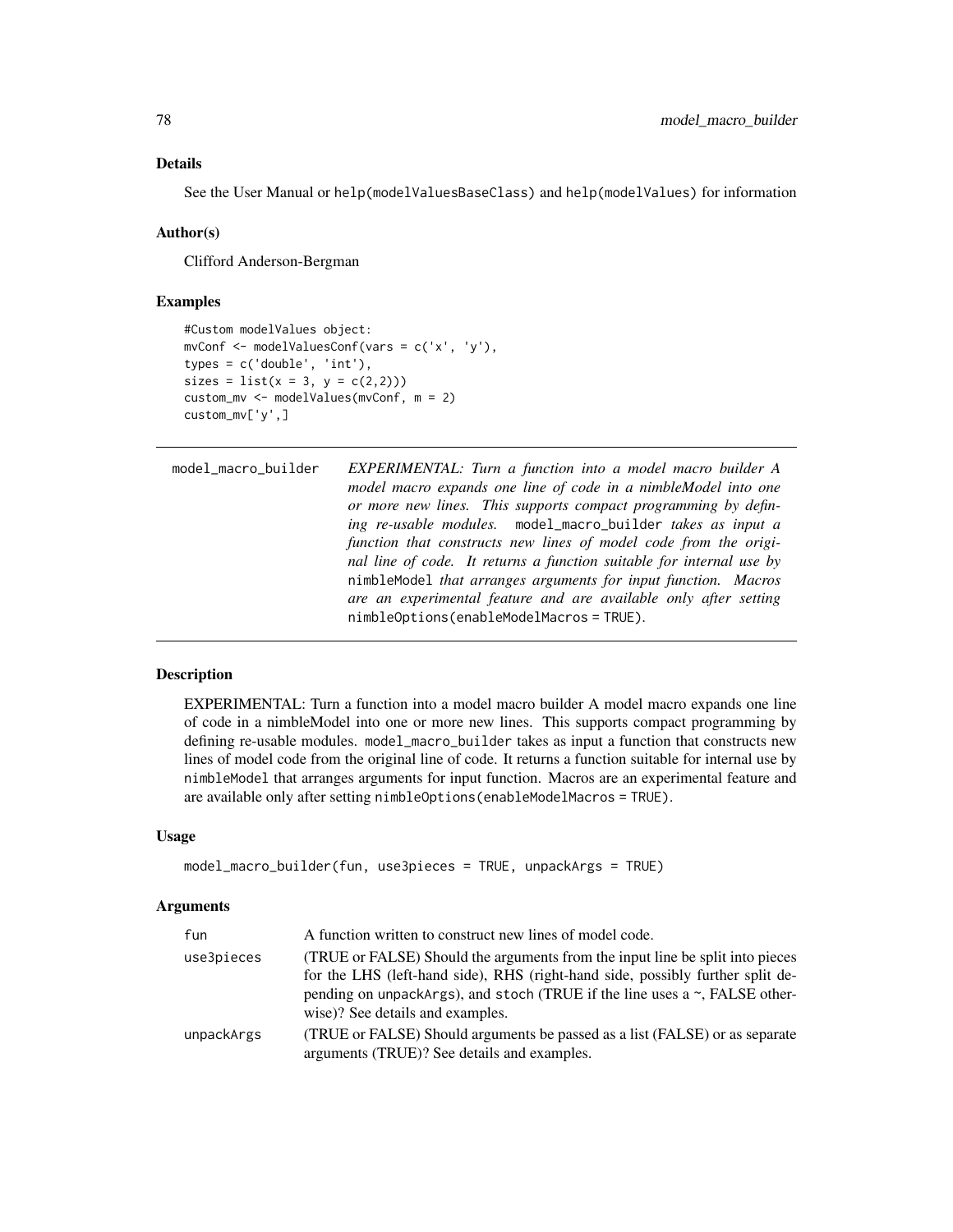The arguments use3pieces and unpackArgs indicate how fun expects to have arguments arranged from an input line of code (processed by nimbleModel).

Consider the defaults use3pieces = TRUE and unpackArgs = TRUE, for a macro called macro1. In this case, the line of model code  $x \sim \text{macro1}(\text{arg1} = z[1:10], \text{arg2} = \text{"hello"}$  will be passed to fun as fun(stoch = TRUE, LHS = x, arg1 =  $z[1:10]$ , arg2 = "hello").

If use3pieces = TRUE but unpackArgs = FALSE, then the RHS will be passed as is, without unpacking its arguments into separate arguments to fun. In this case,  $x \sim \text{macro}(arg1 = z[1:10]$ ,  $arg2 =$ "hello") will be passed to fun as fun(stoch = TRUE, LHS =  $x$ , RHS = macro1(arg1 =  $z[1:10]$ , arg2  $=$  "hello")).

If use3pieces = FALSE and unpackArgs = FALSE, the entire line of code is passed as a single object. In this case,  $x \sim \text{macro}(arg1 = z[1:10],arg2 = \text{"hello"}$  will be passed to fun as fun( $x \sim$ macro1(arg1 = z[1:10],arg2 = "hello")). It is also possible in this case to pass a macro without using a  $\sim$  or  $\lt$ -. For example, the line macro1(arg1 = z[1:10], arg2 = "hello") will be passed to fun as  $fun(maxrol(arg1 = z[1:10], arg2 = "hello")$ .

If use3pieces = FALSE and unpackArgs = TRUE, it won't make sense to anticipate a declaration using  $\sim$  or  $\lt$ -. Ins#' tead, arguments from an arbitrary call will be passed as separate arguments. #' For example, the line macro1(arg1 =  $z[1:10]$ , arg2 = "hello") will be pa#' ssed to fun as  $fun(\text{arg1} = z[1:10], \text{arg2} = "hello").$ 

It is extremely useful to be familiar with processing R code as an object to write fun correctly. Functions such as [substitute](#page-0-0) and [as.name](#page-0-0) (e.g. as.name('~')), [quote](#page-0-0), [parse](#page-0-0) and [deparse](#page-0-0) are particularly handy.

Multiple lines of new code should be contained in {} . Extra curly braces are not a problem. See example 2.

Macro expansion is done recursively: One macro can return code that invokes another macro.

#### Value

A list with a named element code that contains the replacement code.

#### Examples

```
nimbleOptions(enableModelMacros = TRUE)
nimbleOptions(verbose = FALSE)
## Example 1: Say one is tired of writing "for" loops.
## This macro will generate a "for" loop with dnorm declarations
all_dnorm <- model_macro_builder(
    function(stoch, LHS, RHSvar, start, end, sd = 1) {
        newCode <- substitute(
            for(i in START:END) {
                LHS[i] ~ dnorm(RHSvar[i], SD)
            },
            list(START = start,
                 END = end.
                 LHS = LHS,
                 RHSvar = RHSvar,
```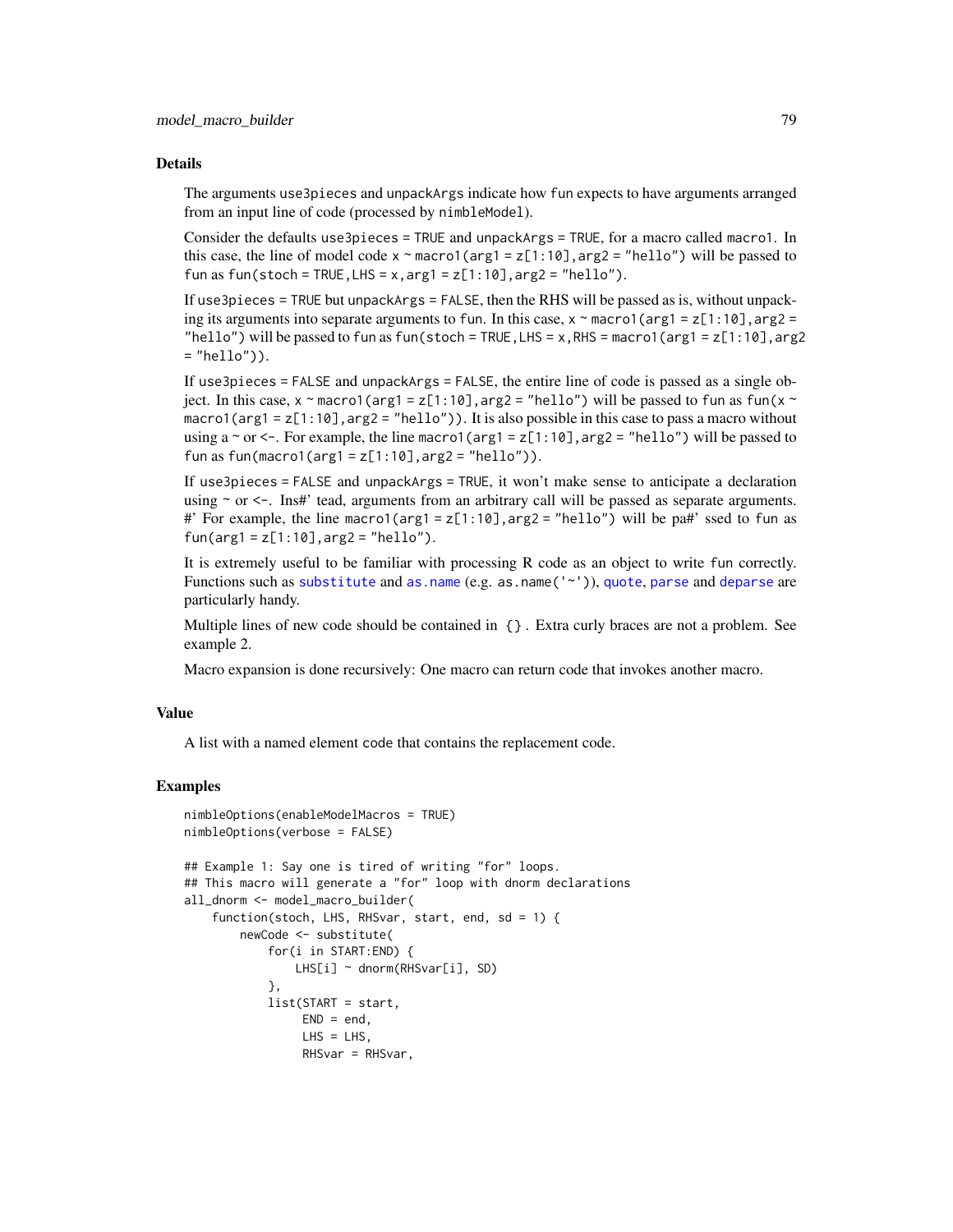```
SD = sd)
        list(code = newCode)
    },
    use3pieces = TRUE,
    unpackArgs = TRUE
)
model1 <- nimbleModel(
   nimbleCode(
    {
        ## Create a "for" loop of dnorm declarations by invoking the macro
        x \sim all\_dnorm(mu, start = 1, end = 10)}
    ))
## show code from expansion of macro
model1$getCode()
## The result should be:
## {
## for (i in 1:10) {
\# \qquad \qquad \times [i] \sim dnorm(mu[i], 1)
## }
## }
## Example 2: Say one is tired of writing priors.
## This macro will generate a set of priors in one statement
flat_normal_priors <- model_macro_builder(
    function(...) {
        allVars \leq list(...)priorDeclarations <- lapply(allVars,
                                     function(x)
                                        substitute(VAR \sim dnorm(0, sd = 1000),
                                                    list(VAR = x)))newCode <- quote({})
        newCode[2:(length(allVars)+1)] <- priorDeclarations
        list(code = newCode)
    },
    use3pieces = FALSE,
    unpackArgs = TRUE
)
model2 <- nimbleModel(
   nimbleCode(
    {
        flat_normal_priors(mu, beta, gamma)
    }
   ))
## show code from expansion of macro
model2$getCode()
## The result should be:
## {
## {
```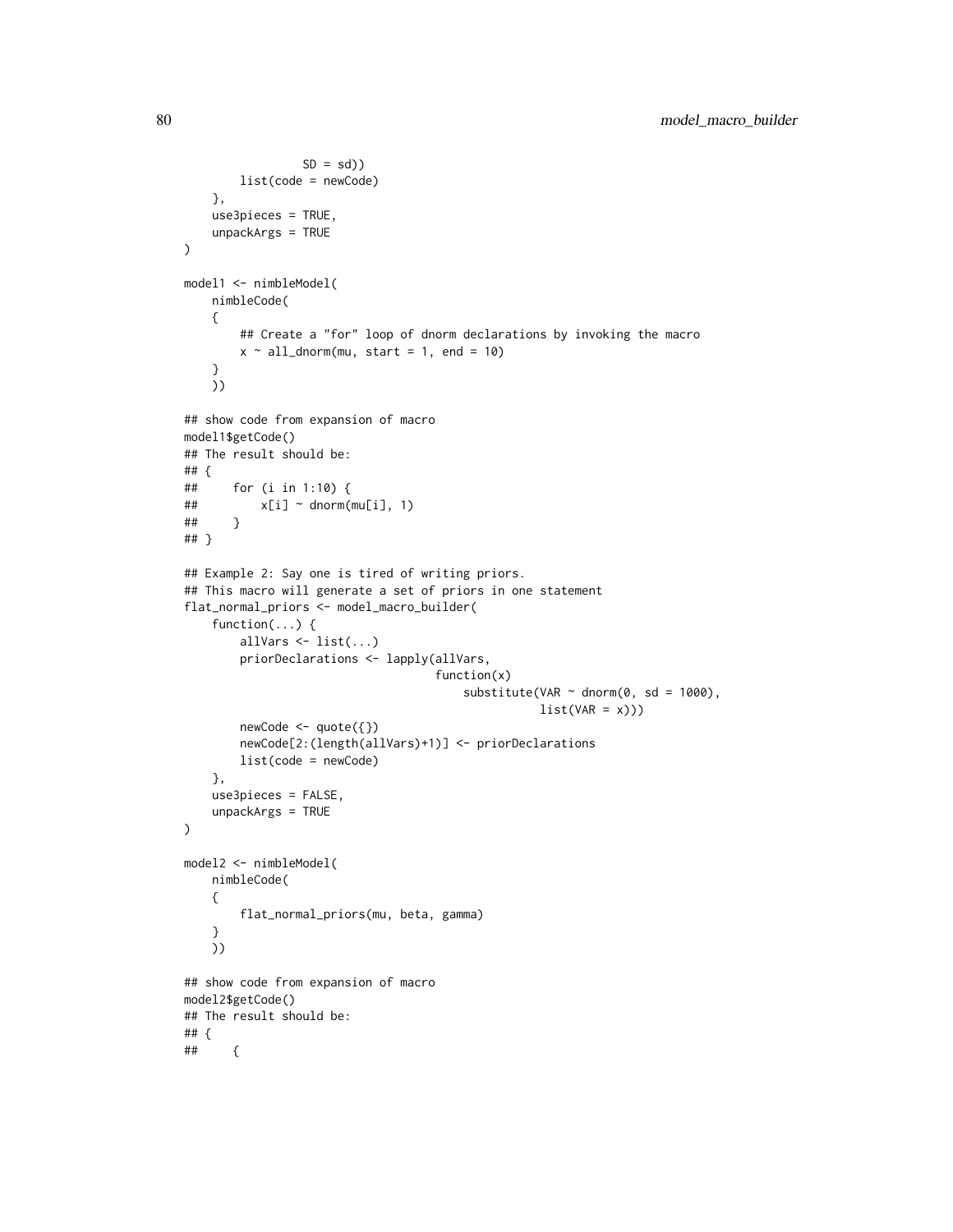# ModifiedRmmParseKeywords2 81

```
\# \# mu ~ dnorm(0, sd = 1000)
## beta ~ ~ ~ dnorm(0, sd = 1000)
## gamma ~ dnorm(0, sd = 1000)
## }
## }
## Extra curly braces do not matter.
```
ModifiedRmmParseKeywords2

*[[' = 'outputCppArrayIndex2',*

# Description

[[' = 'outputCppArrayIndex2',

# Usage

ModifiedRmmParseKeywords2

## Format

An object of class list of length 40.

Multinomial *The Multinomial Distribution*

# Description

Density and random generation for the multinomial distribution

#### Usage

```
dmulti(x, size = sum(x), prob, log = FALSE)
```
 $rmulti(n = 1, size, prob)$ 

| x    | vector of values.                                                                 |
|------|-----------------------------------------------------------------------------------|
| size | number of trials.                                                                 |
| prob | vector of probabilities, internally normalized to sum to one, of same length as x |
| log  | logical; if TRUE, probability density is returned on the log scale.               |
| n    | number of observations (only n=1 is handled currently).                           |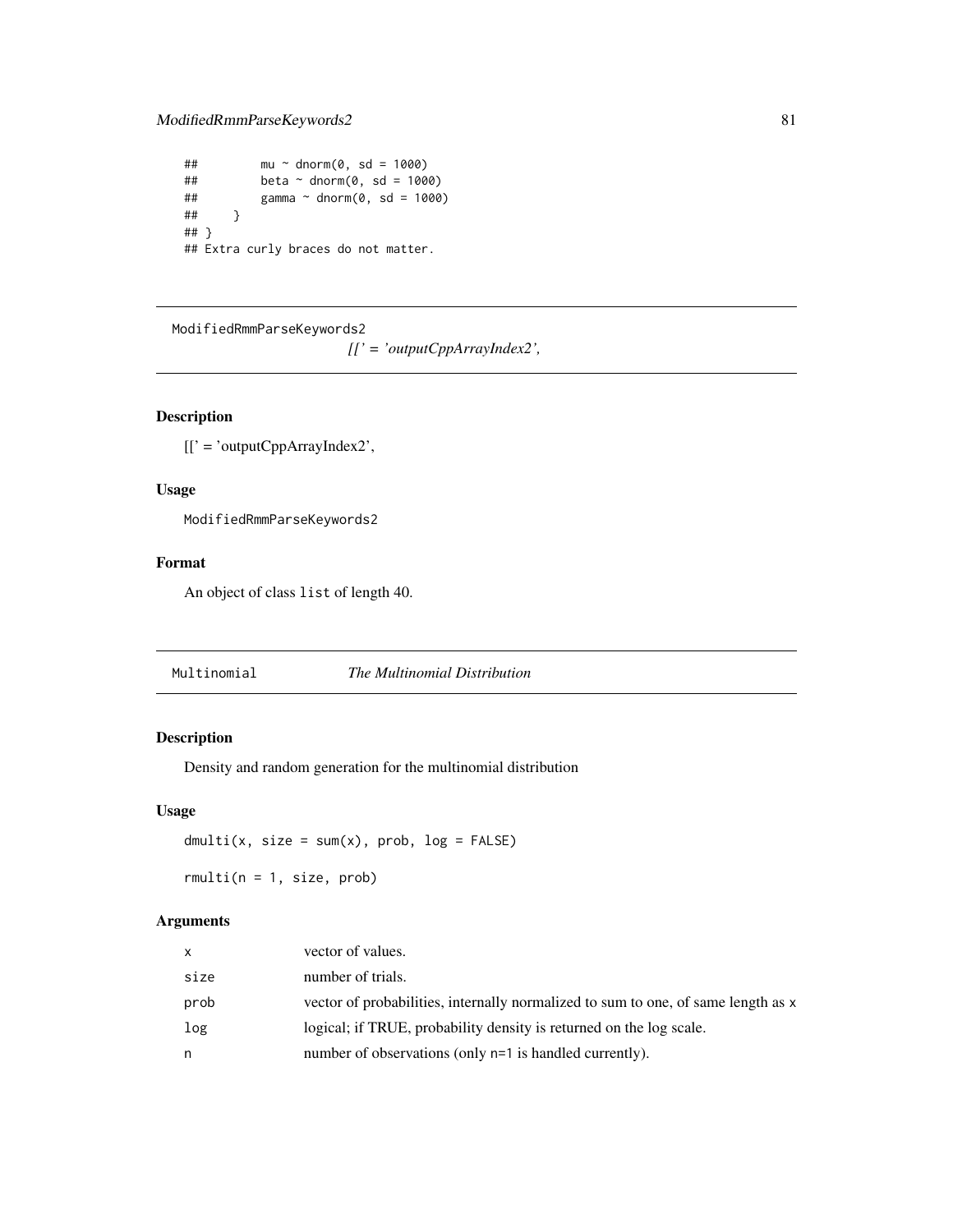See Gelman et al., Appendix A or the BUGS manual for mathematical details.

## Value

dmulti gives the density and rmulti generates random deviates.

## Author(s)

Christopher Paciorek

## References

Gelman, A., Carlin, J.B., Stern, H.S., and Rubin, D.B. (2004) *Bayesian Data Analysis*, 2nd ed. Chapman and Hall/CRC.

## See Also

[Distributions](#page-0-0) for other standard distributions

### Examples

```
size <- 30
probs <- c(1/4, 1/10, 1 - 1/4 - 1/10)
x <- rmulti(1, size, probs)
dmulti(x, size, probs)
```
Multivariate-t *The Multivariate t Distribution*

#### Description

Density and random generation for the multivariate t distribution, using the Cholesky factor of either the precision matrix (i.e., inverse scale matrix) or the scale matrix.

## Usage

dmvt\_chol(x, mu, cholesky, df, prec\_param = TRUE, log = FALSE) rmvt\_chol(n = 1, mu, cholesky, df, prec\_param = TRUE)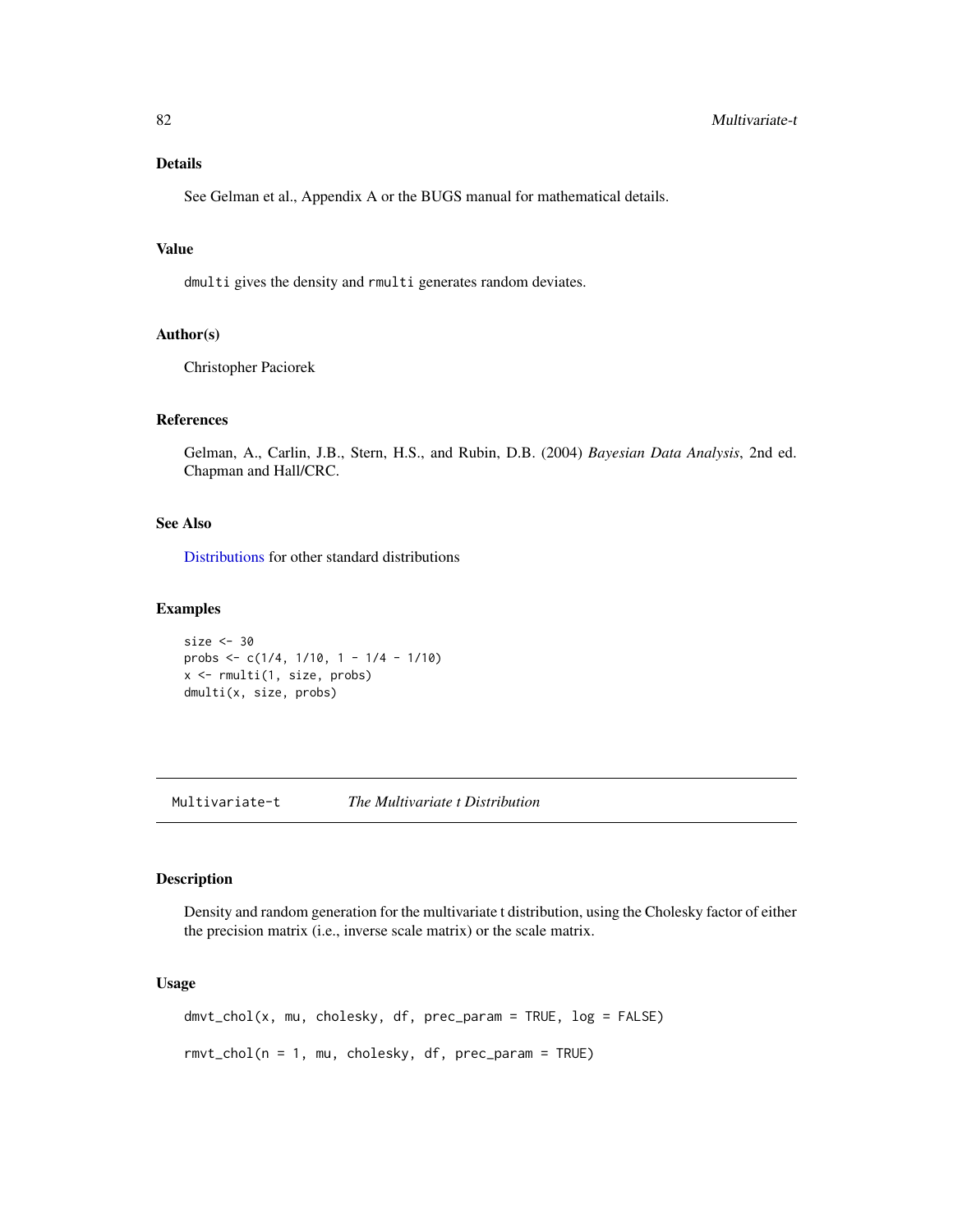## Multivariate-t 83

### Arguments

| x          | vector of values.                                                                                                                                      |
|------------|--------------------------------------------------------------------------------------------------------------------------------------------------------|
| mu         | vector of values giving the location of the distribution.                                                                                              |
| cholesky   | upper-triangular Cholesky factor of either the precision matrix (i.e., inverse scale<br>matrix) (when prec_param is TRUE) or scale matrix (otherwise). |
| df         | degrees of freedom.                                                                                                                                    |
| prec_param | logical; if TRUE the Cholesky factor is that of the precision matrix; otherwise,<br>of the scale matrix.                                               |
| log        | logical; if TRUE, probability density is returned on the log scale.                                                                                    |
| n          | number of observations (only n=1 is handled currently).                                                                                                |

# Details

See Gelman et al., Appendix A or the BUGS manual for mathematical details. The 'precision' matrix as used here is defined as the inverse of the scale matrix,  $\Sigma^{-1}$ , given in Gelman et al.

#### Value

dmvt\_chol gives the density and rmvt\_chol generates random deviates.

## Author(s)

Peter Sujan

### References

Gelman, A., Carlin, J.B., Stern, H.S., and Rubin, D.B. (2004) *Bayesian Data Analysis*, 2nd ed. Chapman and Hall/CRC.

# See Also

[Distributions](#page-0-0) for other standard distributions

### Examples

```
mu <- c(-10, 0, 10)
scalemat \leq matrix(c(1, .9, .3, .9, 1, -0.1, .3, -0.1, 1), 3)
ch <- chol(scalemat)
x \le -r mvt_chol(1, mu, ch, df = 1, prec_param = FALSE)
dmvt_{chol}(x, mu, ch, df = 1, prec_{param} = FALSE)
```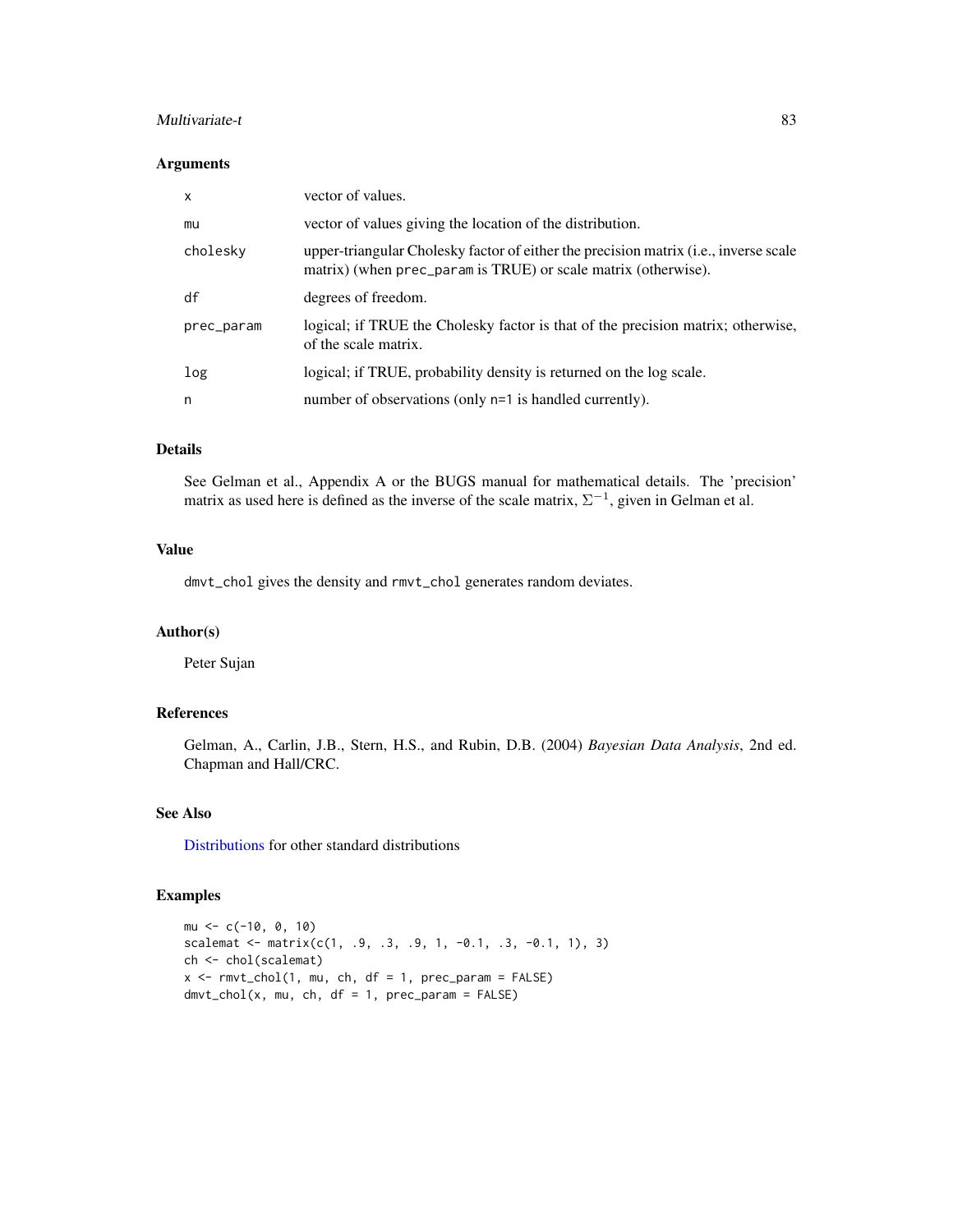MultivariateNormal *The Multivariate Normal Distribution*

#### Description

Density and random generation for the multivariate normal distribution, using the Cholesky factor of either the precision matrix or the covariance matrix.

#### Usage

```
dmnorm_chol(x, mean, cholesky, prec_param = TRUE, log = FALSE)
rmnorm_chol(n = 1, mean, cholesky, prec_param = TRUE)
```
## Arguments

| $\mathsf{x}$ | vector of values.                                                                                                              |
|--------------|--------------------------------------------------------------------------------------------------------------------------------|
| mean         | vector of values giving the mean of the distribution.                                                                          |
| cholesky     | upper-triangular Cholesky factor of either the precision matrix (when prec_param<br>is TRUE) or covariance matrix (otherwise). |
| prec_param   | logical; if TRUE the Cholesky factor is that of the precision matrix; otherwise,<br>of the covariance matrix.                  |
| log          | logical; if TRUE, probability density is returned on the log scale.                                                            |
| n            | number of observations (only n=1 is handled currently).                                                                        |

## Details

See Gelman et al., Appendix A or the BUGS manual for mathematical details. The rate matrix as used here is defined as the inverse of the scale matrix,  $S^{-1}$ , given in Gelman et al.

### Value

dmnorm\_chol gives the density and rmnorm\_chol generates random deviates.

### Author(s)

Christopher Paciorek

# References

Gelman, A., Carlin, J.B., Stern, H.S., and Rubin, D.B. (2004) *Bayesian Data Analysis*, 2nd ed. Chapman and Hall/CRC.

# See Also

[Distributions](#page-0-0) for other standard distributions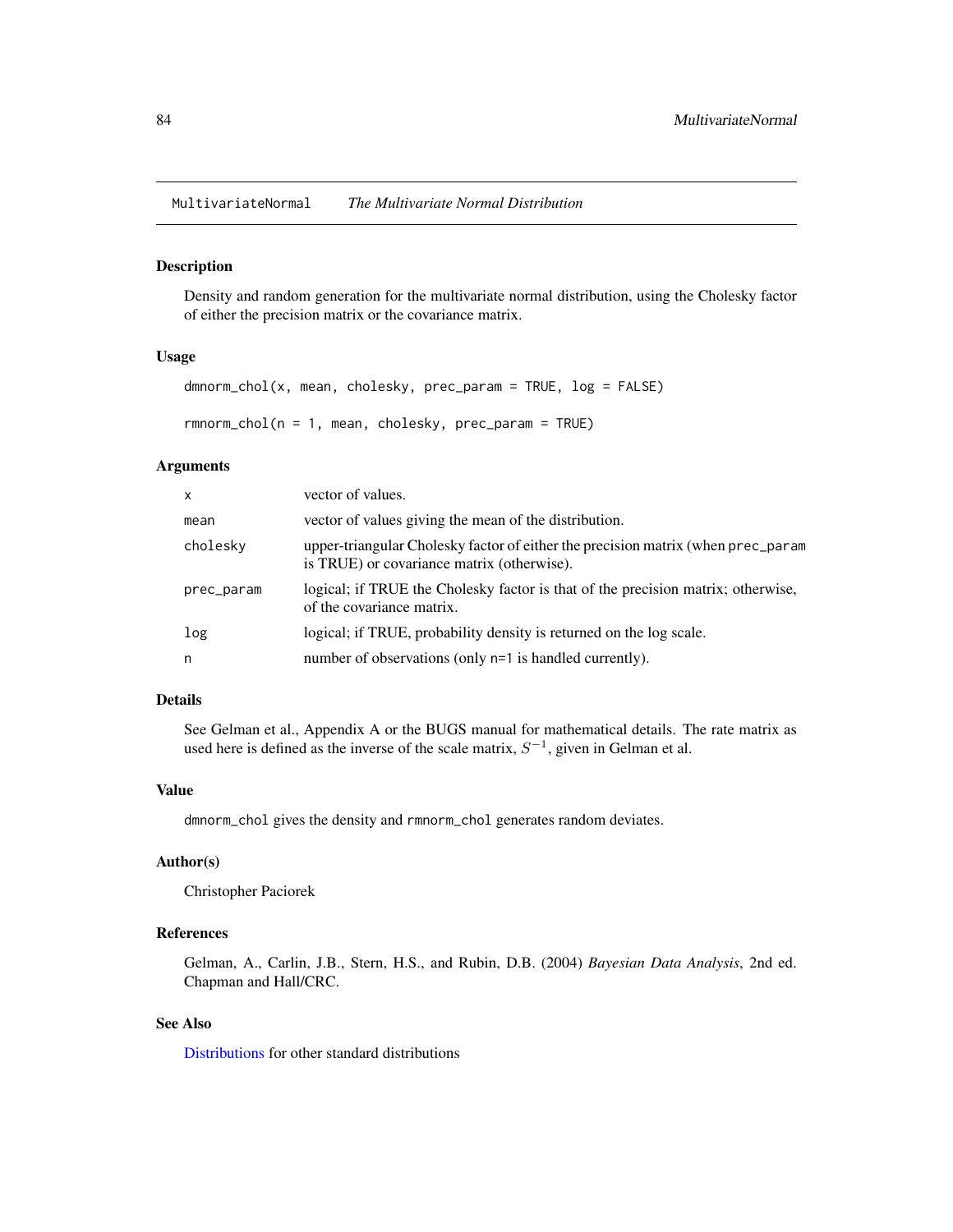#### nfMethod 85

### Examples

```
mean <- c(-10, 0, 10)
covmat <- matrix(c(1, .9, .3, .9, 1, -0.1, .3, -0.1, 1), 3)
ch <- chol(covmat)
x \leq -rmnorm_chol(1, mean, ch, prec_param = FALSE)
dmnorm_chol(x, mean, ch, prec_param = FALSE)
```
<span id="page-84-0"></span>

nfMethod *access (call) a member function of a nimbleFunction*

# Description

Internal function for accessing a member function (method) of a nimbleFunction. Normally a user will write nf\$method(x) instead of nfMethod(nf,method)(x).

### Usage

```
nfMethod(nf, methodName)
```
# Arguments

| nf         | a specialized nimble Function, i.e. one that has already had setup parameters |
|------------|-------------------------------------------------------------------------------|
|            | processed                                                                     |
| methodName | a character string giving the name of the member function to call             |

# Details

nimbleFunctions have a default member function called run, and may have other member functions provided via the methods argument to nimbleFunction. As an internal step, the NIMBLE compiler turns nf\$method(x) into nfMethod(nf,method)(x), but a NIMBLE user or programmer would not normally need to use nfMethod directly.

## Value

a function that can be called.

# Author(s)

NIMBLE development team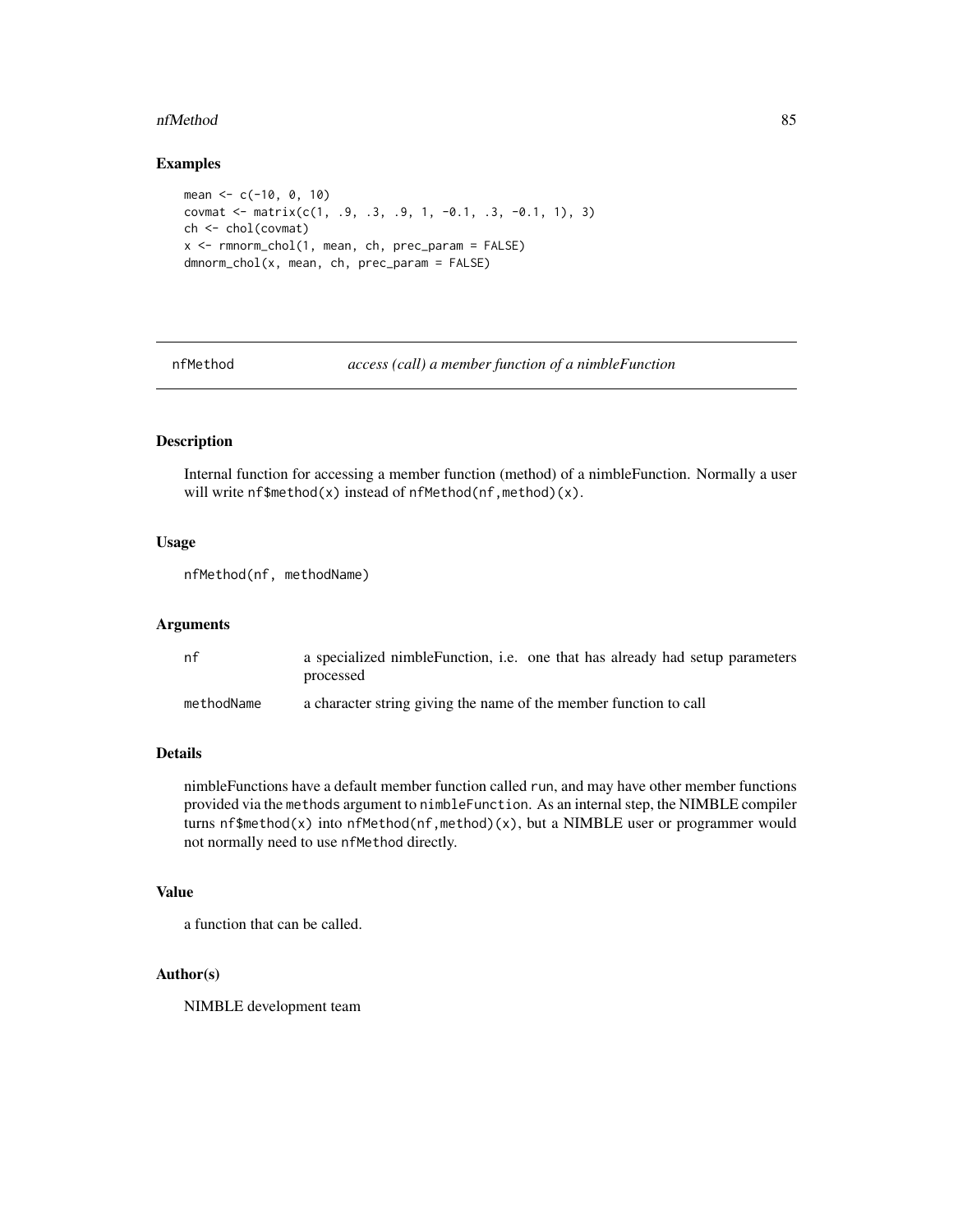# **Description**

Access or set a member variable of a specialized nimbleFunction, i.e. a variable passed to or created during the setup function that is used in run code or preserved by setupOutputs. Works in R for any variable and in NIMBLE for numeric variables.

#### Usage

nfVar(nf, varName) nfVar(nf, varName) <- value

### Arguments

| nf      | a specialized nimble Function, i.e. a function returned by executing a function<br>returned from nimble Function with setup arguments |
|---------|---------------------------------------------------------------------------------------------------------------------------------------|
| varName | a character string naming a variable in the setup function.                                                                           |
| value   | value to set the variable to.                                                                                                         |

## Details

Internal way to access or set a member variable of a nimbleFunction created during setup. Normally in NIMBLE code you would use nf\$var instead of nfVar(nf,var).

When nimbleFunction is called and a setup function is provided, then nimbleFunction returns a function. That function is a generator that should be called with arguments to the setup function and returns another function with run and possibly other member functions. The member functions can use objects created or passed to setup. During internal processing, the NIMBLE compiler turns some cases of nf\$var into nfVar(nf,var). These provide direct access to setup variables (member data). nfVar is not typically called by a NIMBLE user or programmer.

For internal access to methods of nf, see [nfMethod](#page-84-0).

For more information, see ?nimbleFunction and the NIMBLE User Manual.

## Value

whatever varName is in the nimbleFunction nf.

### Author(s)

NIMBLE development team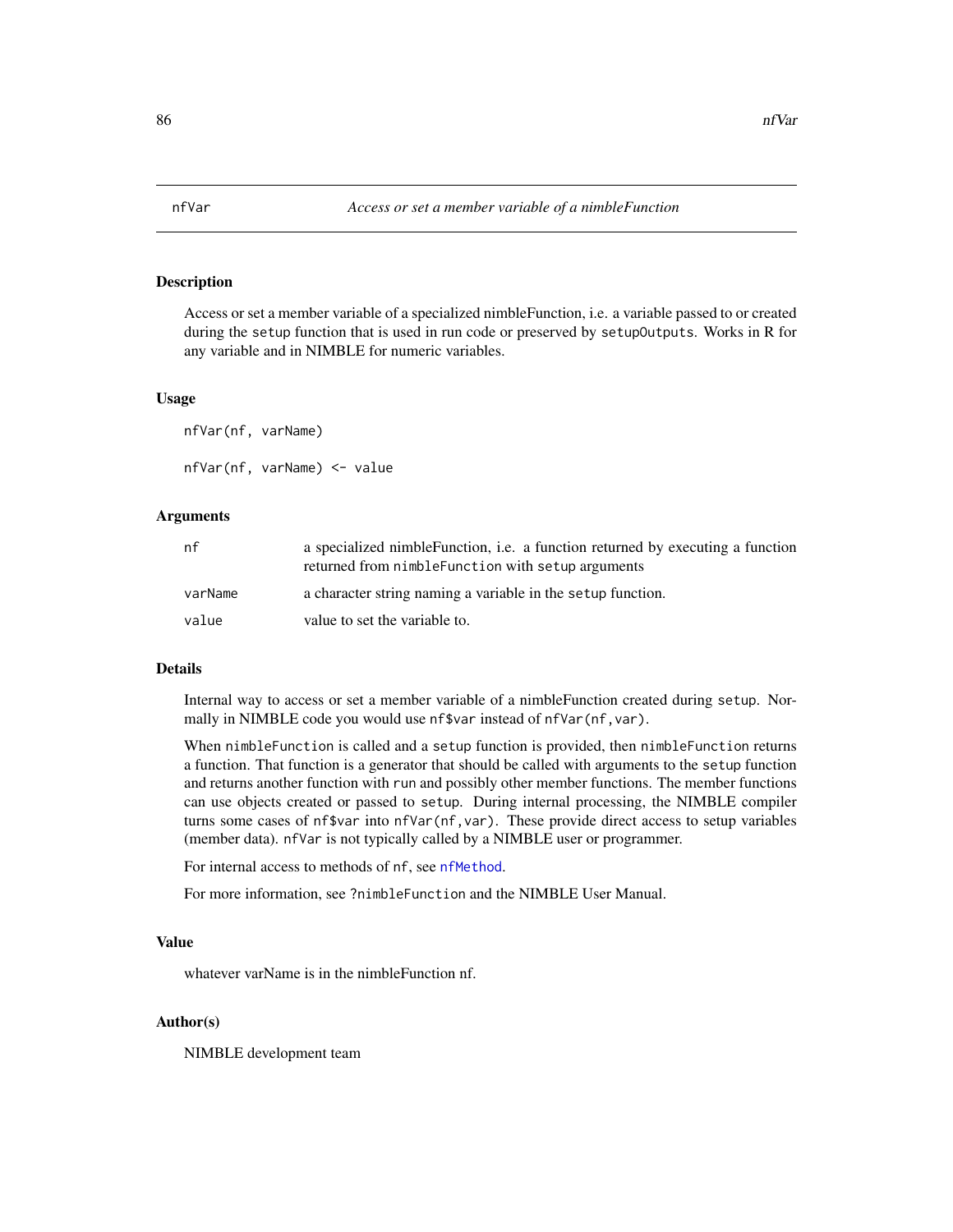#### nimble 87

# Examples

```
nfGen1 <- nimbleFunction(
   setup = function(A) {
    B \le - matrix(rnorm(4), nrow = 2)
   setupOutputs(B) ## preserves B even though it is not used in run-code
   },
   run = function() {
      print('This is A', A, '\n')
})
nfGen2 <- nimbleFunction(
  setup = function() {
   nf1 <- nfGen1(1000)
  },
  run = function() {
      print('accessing A:', nfVar(nf1, 'A'))
      nfVar(nf1, 'B')[2,2] <<- -1000
      print('accessing B:', nfVar(nf1, 'B'))
   })
nf2 < -nfGen2()nf2$run()
```

| nimble             | nimble |  |  |
|--------------------|--------|--|--|
| <b>Description</b> |        |  |  |
| nimble             |        |  |  |

nimble-internal *Functions and Classes Internal to NIMBLE*

# Description

Functions and classes used internally in NIMBLE and not expected to be called directly by users. Some functions and classes not intended for direct use are documented and/or exported because they are used within Reference Class methods for classes programmatically generated by NIMBLE.

# Author(s)

NIMBLE Development Team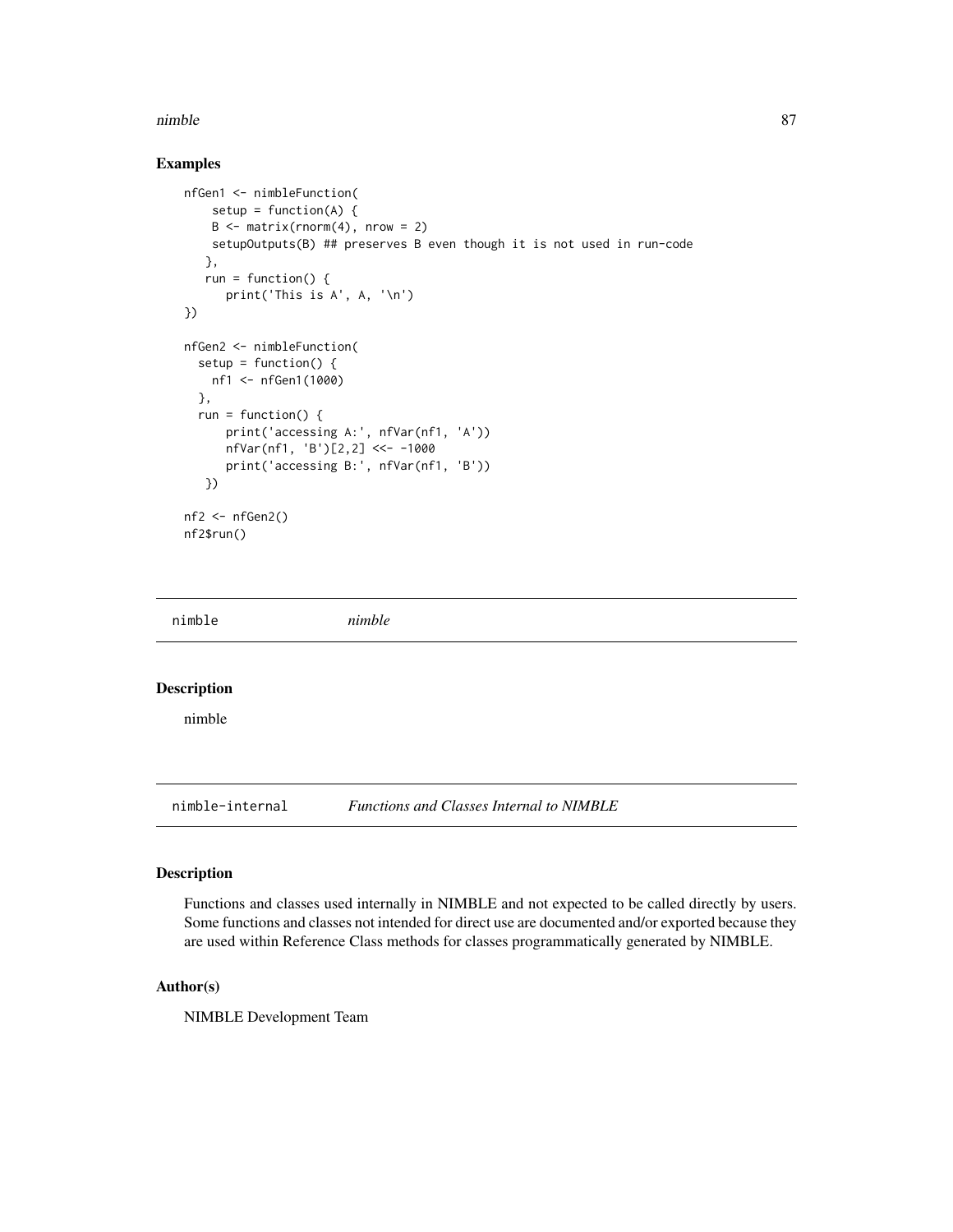# Description

Mathematical functions for use in BUGS code and in nimbleFunction programming (i.e., nimble-Function run code). See Chapter 5 of the User Manual for more details.

# Author(s)

NIMBLE Development Team

nimble-R-functions *NIMBLE language functions for R-like vector construction*

# Description

The functions c, rep, seq, which, diag, length, seq\_along, is.na, is.nan, any, and all can be used in nimbleFunctions and compiled using compileNimble.

### Usage

```
nimC(\ldots)nimRep(x, \ldots)nimSeq(from, to, by, length.out)
```

|              | values to be concatenated.                                                                                                                                                                                               |
|--------------|--------------------------------------------------------------------------------------------------------------------------------------------------------------------------------------------------------------------------|
| $\mathsf{x}$ | vector of values to be replicated (rep), or logical array or vector (which), or<br>object whose length is wanted (length), or input value (diag), or vector of<br>values to be tested/checked (is.na, is.nan, any, all). |
| from         | starting value of sequence.                                                                                                                                                                                              |
| to           | end value of sequence.                                                                                                                                                                                                   |
| by           | increment of the sequence.                                                                                                                                                                                               |
| length.out   | desired length of the sequence.                                                                                                                                                                                          |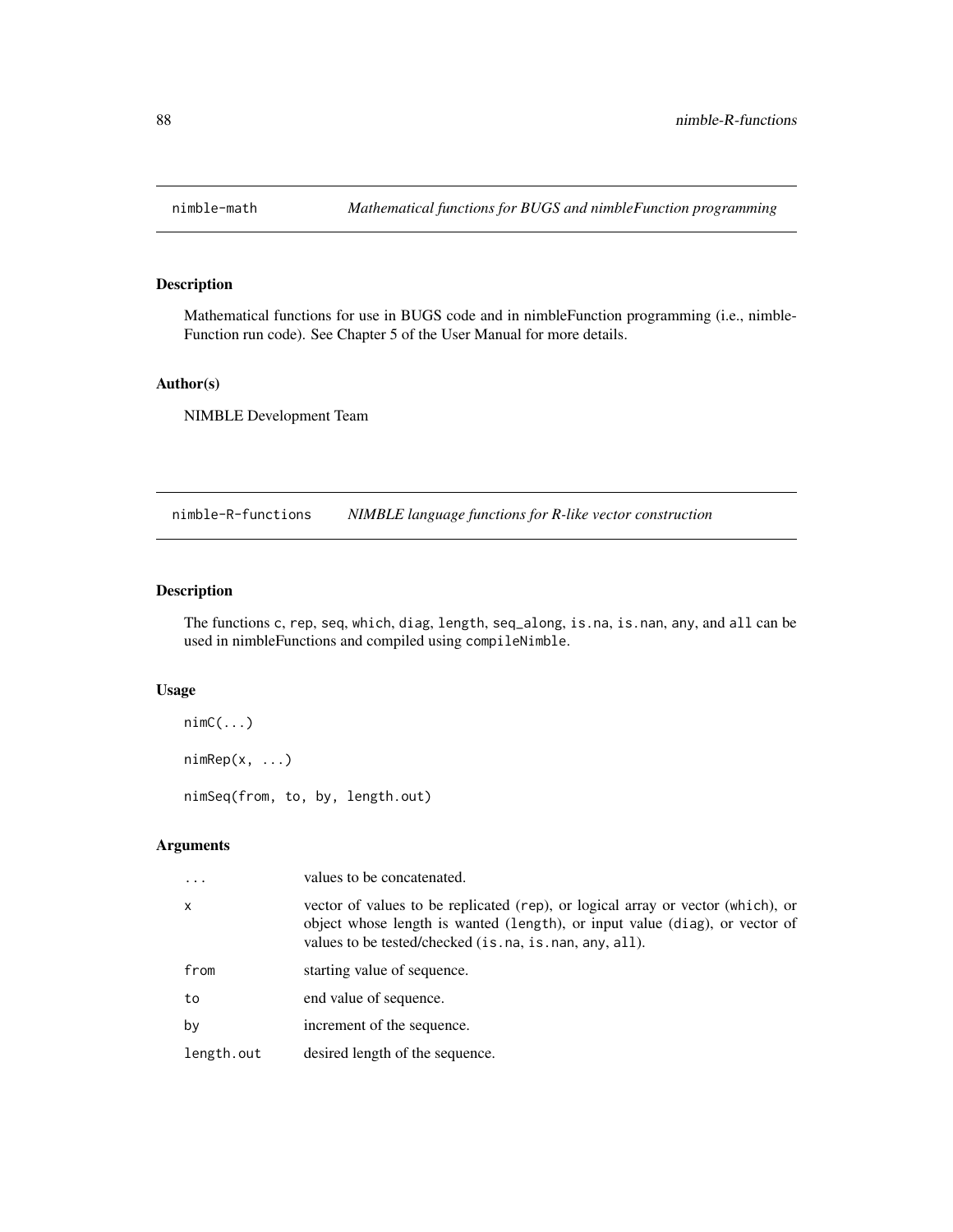### nimbleCode 89

### Details

For c, rep, seq, these functions are NIMBLE's version of similar R functions, e.g., nimRep for rep. In a nimble Function, either the R name (e.g., rep) or the NIMBLE name (e.g., nimRep) can be used. If the R name is used, it will be converted to the NIMBLE name. For which, length, diag, seq\_along, is.na, is.nan, any, all simply use the standard name without "nim". These functions largely mimic (see exceptions below) the behavior of their R counterparts, but they can be compiled in a nimbleFunction using compileNimble.

nimC is NIMBLE's version of c and behaves identically.

nimRep is NIMBLE's version of rep. It should behave identically to rep. There are no NIMBLE versions of rep.int or rep\_len.

nimSeq is NIMBLE's version of seq. It behaves like seq with support for from, to, by and length.out arguments. The along.with argument is not supported. There are no NIMBLE versions of seq.int, seq\_along or seq\_len, with the exception that seq\_along can take a nimble-FunctionList as an argument to provide the index range of a for-loop (User Manual Ch. 13).

which behaves like the R version but without support for arr. ind or useNames arguments.

diag behaves like the R version but without support for the nrow and ncol arguments.

length behaves like the R version.

seq\_along behaves like the R version.

is.na behaves like the R version but does not correctly handle NA values from R that are type 'logical', so convert these using as.numeric() before passing from R to NIMBLE.

is.nan behaves like the R version, but treats NA of type 'double' as being NaN and NA of type 'logical' as not being NaN.

any behaves like the R version but takes only one argument and treats NAs as FALSE.

all behaves like the R version but takes only one argument and treats NAs as FALSE.

<span id="page-88-0"></span>nimbleCode *Turn BUGS model code into an object for use in* nimbleModel *or* readBUGSmodel

## **Description**

Simply keeps model code as an R call object, the form needed by [nimbleModel](#page-98-0) and optionally usable by [readBUGSmodel](#page-120-0).

#### Usage

```
nimbleCode(code)
```
### **Arguments**

code expression providing the code for the model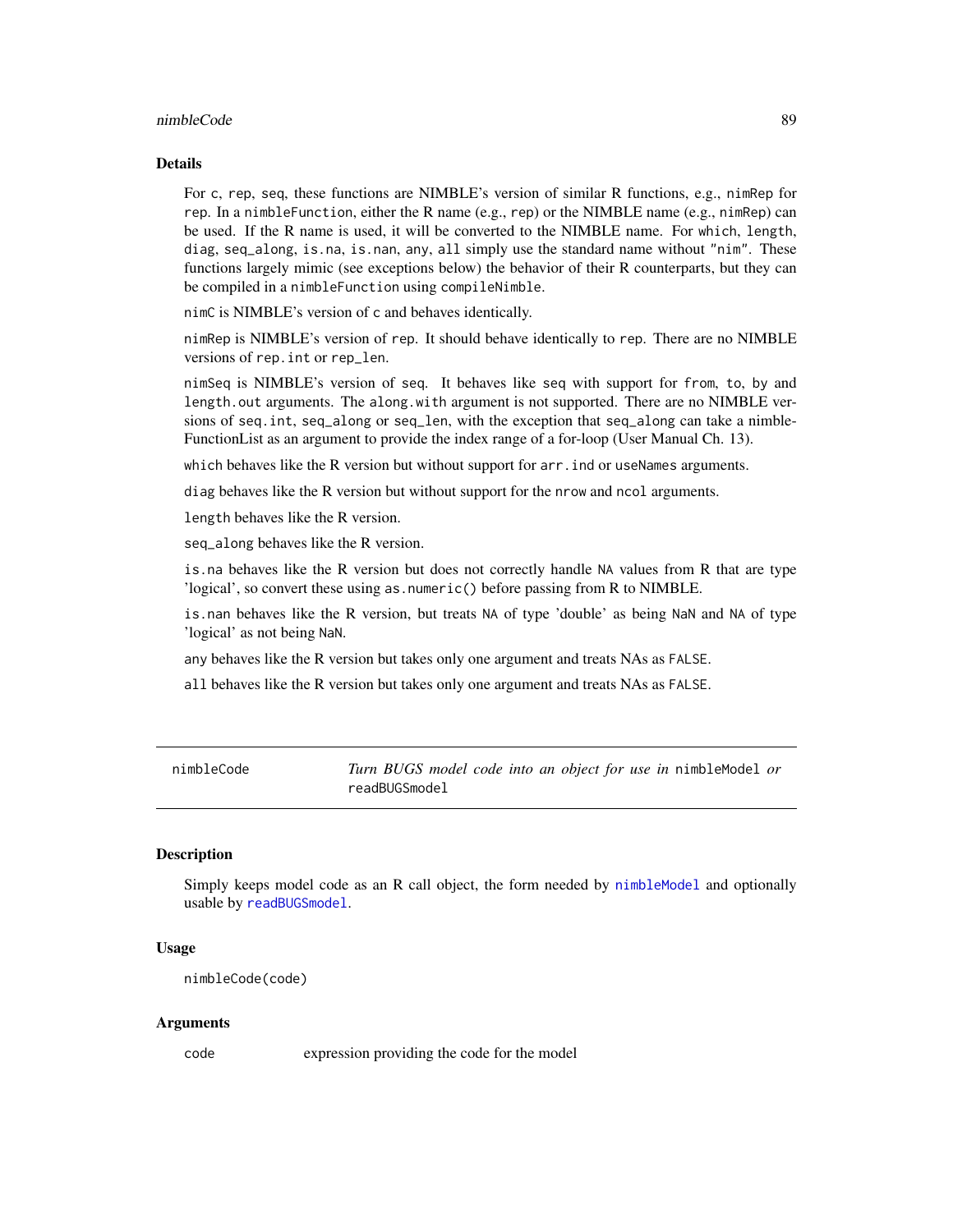It is equivalent to use the R function [quote](#page-0-0). nimbleCode is simply provided as a more readable alternative for NIMBLE users not familiar with quote.

### Author(s)

Daniel Turek

# Examples

```
code <- nimbleCode({
   x \sim dnorm(mu, sd = 1)
    mu ~ ~ dnorm(0, sd = prior_sd)
})
```
<span id="page-89-0"></span>nimbleExternalCall *Create a nimbleFunction that wraps a call to external compiled code*

## Description

Given C header information, a function that takes scalars or pointers can be called from a compiled nimbleFunction. If non-scalar return values are needed, an argument can be selected to behave as the return value in nimble.

# Usage

```
nimbleExternalCall(prototype, returnType, Cfun, headerFile, oFile,
 where = getNimbleFunctionEnvironment())
```

| prototype  | Argument type information. This can be provided as an R function using nimble Function<br>type declarations or as a list of nimbleType objects.                                                                                                                    |
|------------|--------------------------------------------------------------------------------------------------------------------------------------------------------------------------------------------------------------------------------------------------------------------|
| returnType | Return object type information. This can be provided similarly to prototype<br>as either a nimble Function type declaration or as a nimble Type object. In the<br>latter case, the name will be ignored. If there is no return value, this should be<br>$void()$ . |
| Cfun       | Name of the external function (character).                                                                                                                                                                                                                         |
| headerFile | Name (possibly including file path) of the header file where Cfun is declared.                                                                                                                                                                                     |
| oFile      | Name (possibly including path) of the .o file where Cfun has been compiled.<br>Spaces in the path may cause problems.                                                                                                                                              |
| where      | An optional where argument passed to set Ref Class for where the reference<br>class definition generated for this nimble Function will be stored. This is needed<br>due to R package namespace issues but should never need to be provided by a<br>user.           |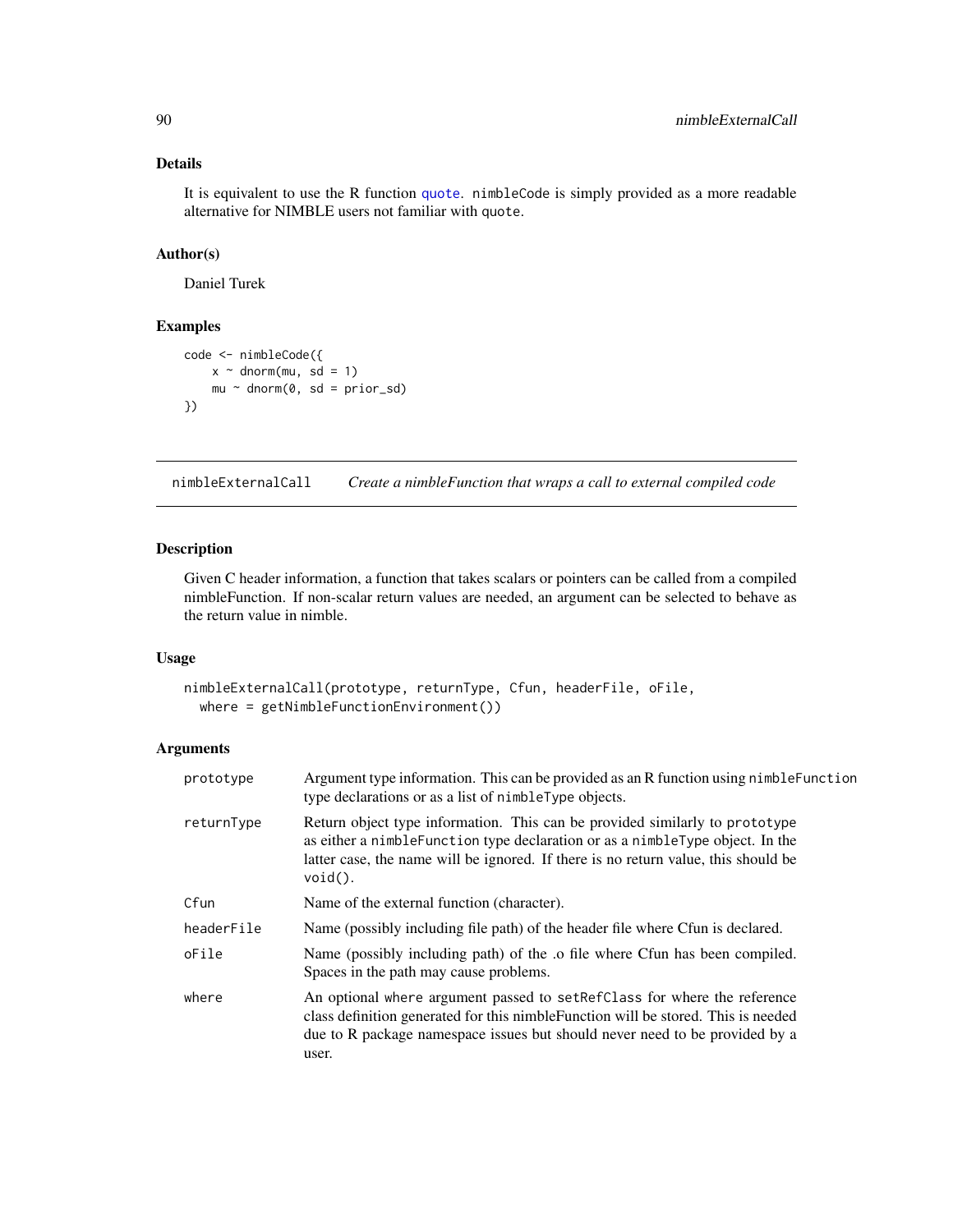The only argument types allowed in Cfun are double, int, and bool, corresponding to nimbleFunction types double, integer, and logical, respectively.

If the dimensionality is greater than zero, the arguments in Cfun should be pointers. This means it will typically be necessary to pass additional integer arguments telling Cfun the size(s) of non-scalar arguments.

The return argument can only be a scalar or void. Since non-scalar arguments are passed by pointer, you can use an argument to return results from Cfun. If you wish to have a nimbleFunction that uses one argument of Cfun as a return object, you can wrap the result of nimbleExternalCall in another nimbleFunction that allocates the return object. This is useful for using Cfun in a nimbleModel. See example below.

Note that a nimbleExternalCall can only be executed in a compiled nimbleFunction, not an uncompiled one.

If you have problems with spaces in file paths (e.g. for oFile), try compiling everything locally by including dirName = "." as an argument to compileNimble.

## Value

A nimbleFunction that takes the indicated input arguments, calls Cfun, and returns the result.

### Author(s)

Perry de Valpine

#### See Also

[nimbleRcall](#page-101-0) for calling arbitrary R code from compiled nimbleFunctions.

## Examples

```
## Not run:
sink('add1.h')
cat('
extern "C" {
void my_internal_function(double *p, double*ans, int n);
}
')
sink()
sink('add1.cpp')
cat('
#include <cstdio>
#include "add1.h"
void my_internal_function(double *p, double *ans, int n) {
   printf("In my_internal_function\\n");
     /* cat reduces the double slash to single slash */for(int i = 0; i < n; i^{++})
     ans[i] = p[i] + 1.0;}
')
```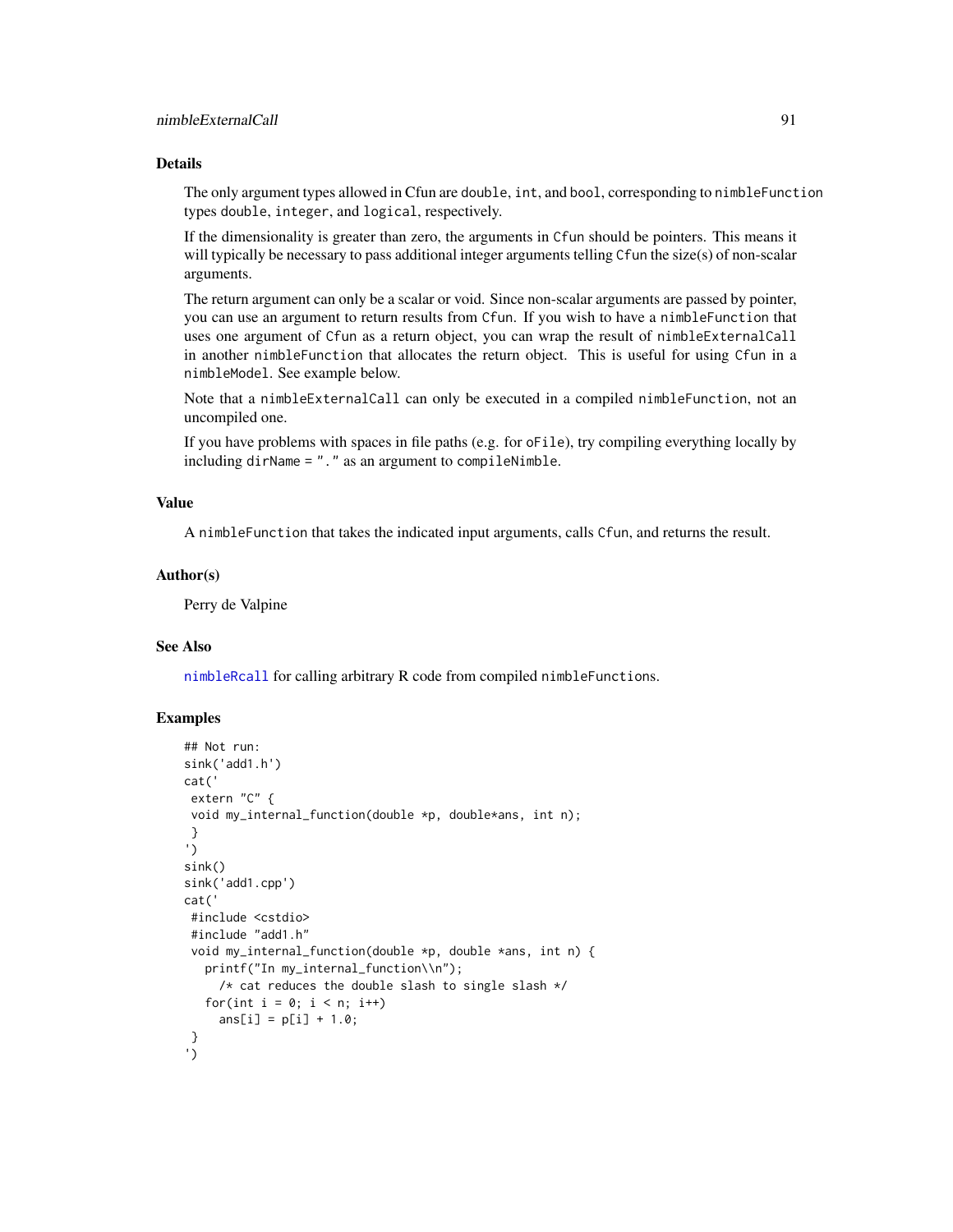```
sink()
system('g++ add1.cpp -c -o add1.o')
Radd1 <- nimbleExternalCall(function(x = double(1), ans = double(1),
n = integer() {}, Cfun = 'my_internal_function',headerFile = file.path(getwd(), 'add1.h'), returnType = void(),
oFile = file.path(getwd(), 'add1.o'))
## If you need to use a function with non-scalar return object in model code,
## you can wrap it in another nimbleFunction like this:
model_add1 <- nimbleFunction(
     run = function(x = double(1)) {
         ans <- numeric(length(x))
         Radd1(x, ans, length(x))
         return(ans)
         returnType(double(1))
     })
demoCode <- nimbleCode({
     for(i in 1:4) \{x[i] \sim \text{donr}(0,1)\} ## just to get a vector
     y[1:4] <- model_add1(x[1:4])
})
demoModel <- nimbleModel(demoCode, inits = list(x = rnorm(4)),
check = FALSE, calculate = FALSE)
CdemoModel <- compileNimble(demoModel, showCompilerOutput = TRUE)
## End(Not run)
```
<span id="page-91-0"></span>nimbleFunction *create a nimbleFunction*

### Description

create a nimbleFunction from a setup function, run function, possibly other methods, and possibly inheritance via contains

### Usage

```
nimbleFunction(setup = NULL, run = function() { }, methods = list(),
  globalSetup = NULL, contains = NULL, enableDerivs = list(), name = NA,
  check = getNimbleOption("checkNimbleFunction"),
 where = getNimbleFunctionEnvironment())
```

| setup       | An optional R function definition for setup processing.                                       |
|-------------|-----------------------------------------------------------------------------------------------|
| run         | An optional NIMBLE function definition that executes the primary job of the<br>nimbleFunction |
| methods     | An optional named list of NIMBLE function definitions for other class methods.                |
| globalSetup | For internal use only                                                                         |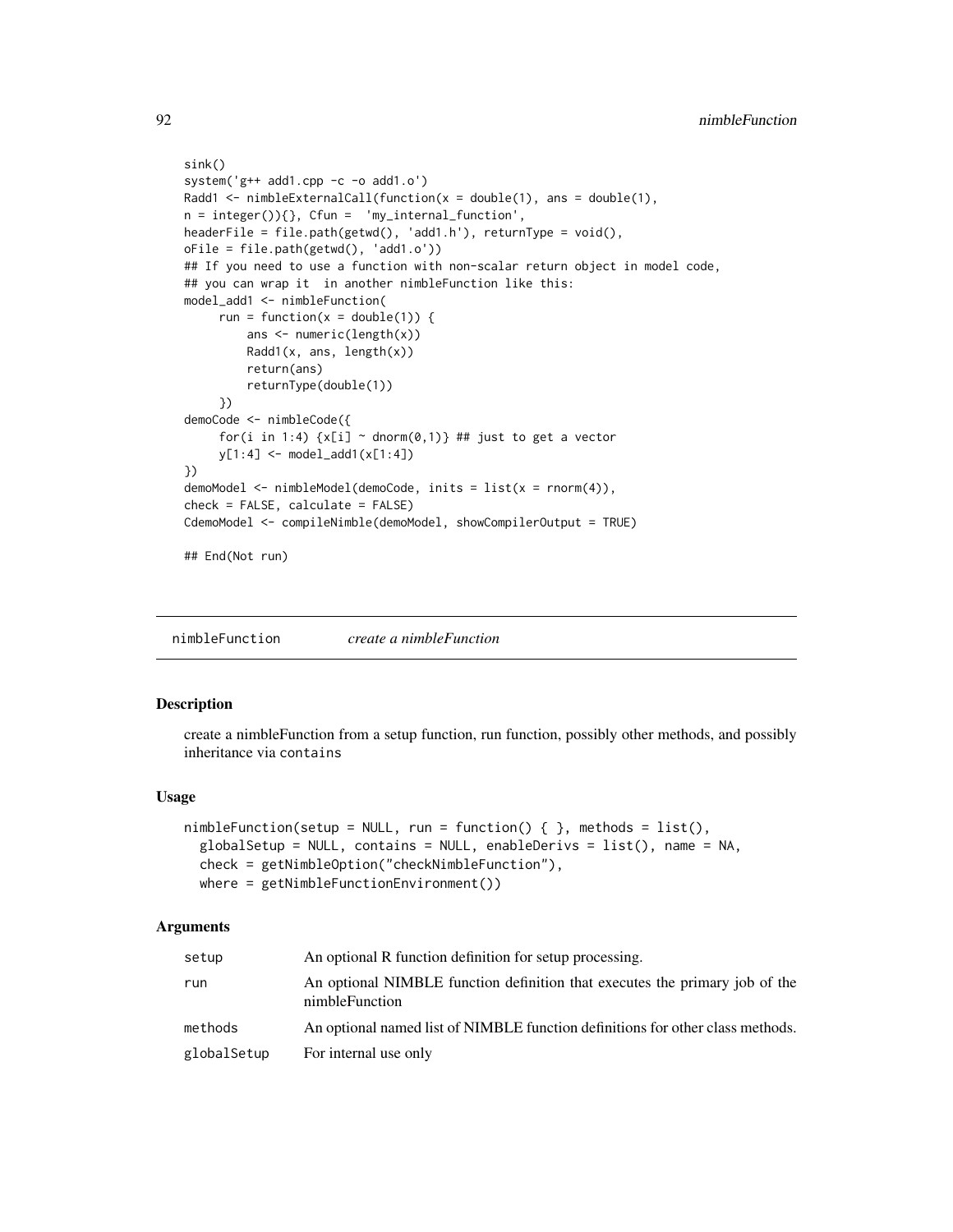| contains     | An optional object returned from nimble Function Virtual that defines argu-<br>ments and returnTypes for run and/or methods, to which the current nimble-<br>Function must conform                                                                      |
|--------------|---------------------------------------------------------------------------------------------------------------------------------------------------------------------------------------------------------------------------------------------------------|
| enableDerivs | <b>EXPERIMENTAL A list of names of function methods to enable derivatives for.</b><br>Currently only for developer use.                                                                                                                                 |
| name         | An optional name used internally, for example in generated $C++$ code. Usually<br>this is left blank and NIMBLE provides a name.                                                                                                                        |
| check        | Boolean indicating whether to check the run code for function calls that NIM-<br>BLE cannot compile. Checking can be turned off for all calls to nimble Function<br>$using$ $nimbleOptions$ (check $NimbleFunction$ = $FALSE$ ).                        |
| where        | An optional where argument passed to set RefClass for where the reference<br>class definition generated for this nimble Function will be stored. This is needed<br>due to R package namespace issues but should never need to be provided by a<br>user. |

This is the main function for defining nimbleFunctions. A lot of information is provided in the NIMBLE User Manual, so only a brief summary will be given here.

If a setup function is provided, then nimbleFunction returns a generator: a function that when called with arguments for the setup function will execute that function and return a specialized nimbleFunction. The run and other methods can be called using \$ like in other R classes, e.g. nf\$run(). The methods can use objects that were created in or passed to the setup function.

If no setup function is provided, then nimbleFunction returns a function that executes the run function. It is not a generator in this case, and no other methods can be provided.

If one wants a generator but does not need any setup arguments or code, setup = TRUE can be used.

See the NIMBLE User Manual for examples.

For more information about the contains argument, see the section on nimbleFunctionLists.

## Author(s)

NIMBLE development team

nimbleFunctionBase-class

*Class* nimbleFunctionBase

## Description

Classes used internally in NIMBLE and not expected to be called directly by users.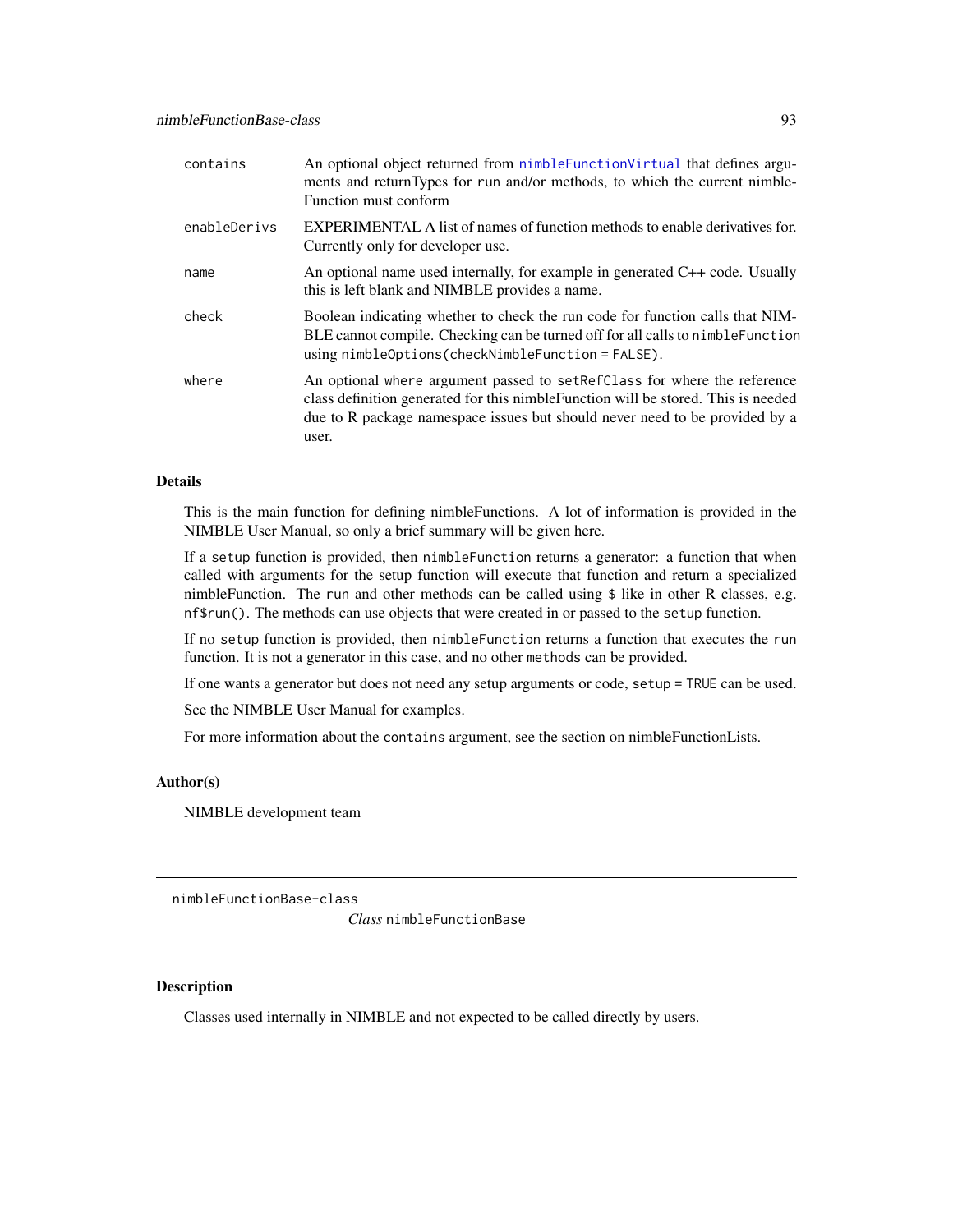nimbleFunctionList-class

*Create a list of nimbleFunctions*

## Description

Create an empty list of nimbleFunctions that all will inherit from a base class.

## Details

See the User Manual for information about creating and populating a nimbleFunctionList.

## Author(s)

NIMBLE development team

<span id="page-93-0"></span>nimbleFunctionVirtual *create a virtual nimbleFunction, a base class for other nimbleFunctions*

#### Description

define argument types and returnType for the run function and any methods, to be used in the contains argument of nimbleFunction

## Usage

```
nimbleFunctionVirtual(contains = NULL, run = function() { },
 methods = list(), name = NA)
```
#### Arguments

| contains | Not yet functional                                                                                                       |
|----------|--------------------------------------------------------------------------------------------------------------------------|
| run      | A NIMBLE function that will only be used to inspect its argument types and<br>returnType.                                |
| methods  | An optional named list of NIMBLE functions that will also only be used for<br>inspecting argument types and returnTypes. |
| name     | An optional name used internally by the NIMBLE compiled. This is usually<br>omitted and NIMBLE provides one.             |

#### Details

See the NIMBLE User Manual section on nimbleFunctionLists for explanation of how to use a virtual nimbleFunction.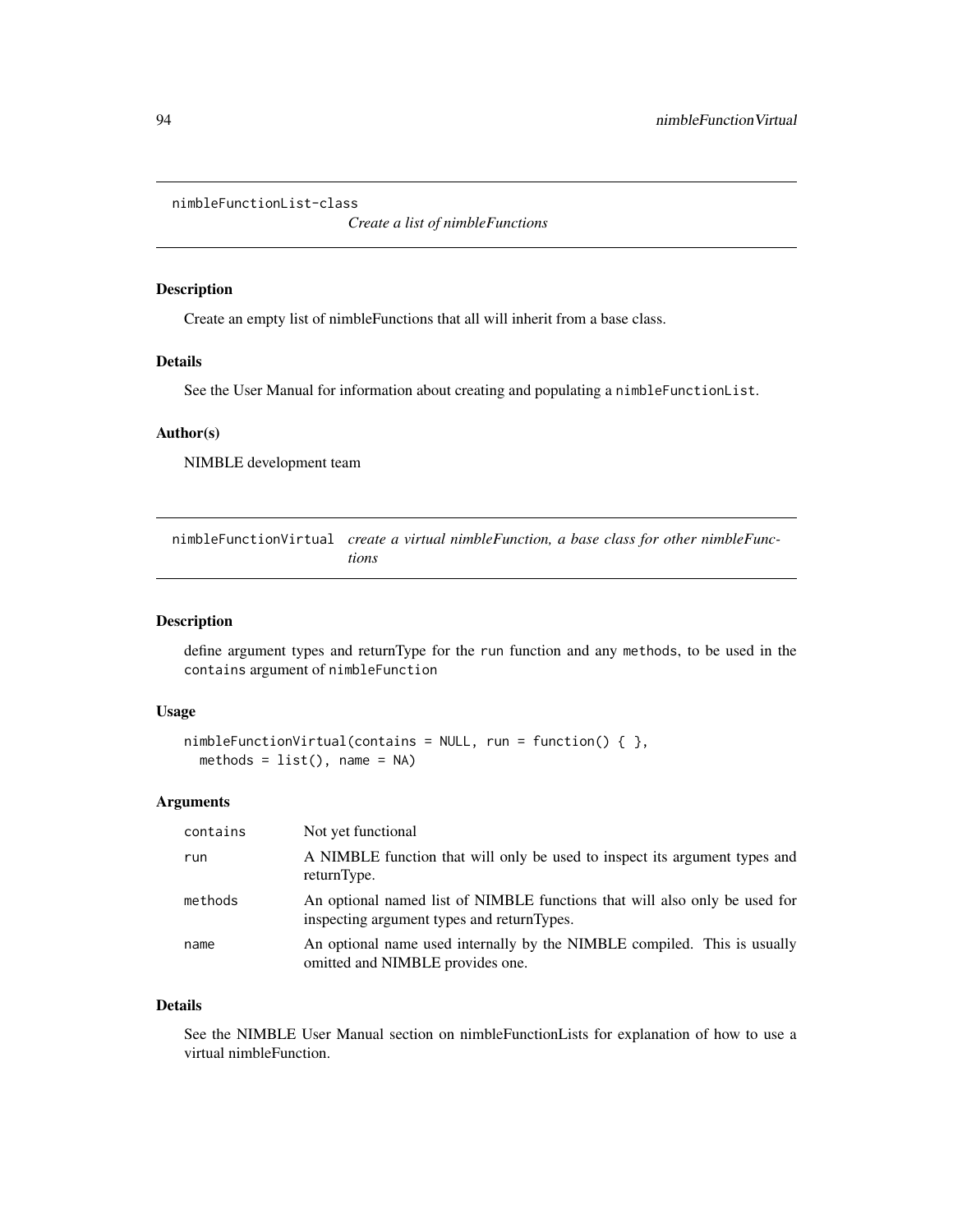#### nimbleList 95

## Value

An object that can be passed as the contains argument to nimbleFunction or as the argument to nimbleFunctionList

### Author(s)

NIMBLE development team

#### See Also

[nimbleFunction](#page-91-0)

<span id="page-94-0"></span>

| nimbleList | create a nimbleList |
|------------|---------------------|
|            |                     |

#### Description

create a nimbleList from a nimbleList definition

### Usage

```
nimbleList(..., name = NA, predefined = FALSE,
 where = getNimbleFunctionEnvironment())
```
### Arguments

| $\cdot$ $\cdot$ $\cdot$ | arbitrary set of names and types for the elements of the list or a single R list of<br>type nimbleType.                                                                                                                                       |
|-------------------------|-----------------------------------------------------------------------------------------------------------------------------------------------------------------------------------------------------------------------------------------------|
| name                    | optional character providing a name used internally, for example in generated<br>C++ code. Usually this is left blank and NIMBLE provides a name.                                                                                             |
| predefined              | logical for internal use only.                                                                                                                                                                                                                |
| where                   | optional argument passed to set RefClass for where the reference class defini-<br>tion generated for this nimble Function will be stored. This is needed due to R<br>package namespace issues but should never need to be provided by a user. |

#### Details

This function creates a definition for a nimbleList. The types argument defines the names, types, and dimensions of the elements of the nimbleList. Elements of nimbleLists can be either basic types (e.g., integer, double) or other nimbleList definitions. The types argument can be either a series of expressions of the form name = type(dim), or a list of [nimbleType](#page-102-0) objects.

nimbleList returns a definition, which can be used to create instances of this type of nimbleList via the new() member function.

Definitions can be created in R's general environment or in nimbleFunction setup code. Instances can be created using the new() function in R's global environment, in nimbleFunction setup code, or in nimbleFunction run code.

Instances of nimbleList definitions can be used as arguments to run code of nimbleFunctions, and as the return type of nimbleFunctions.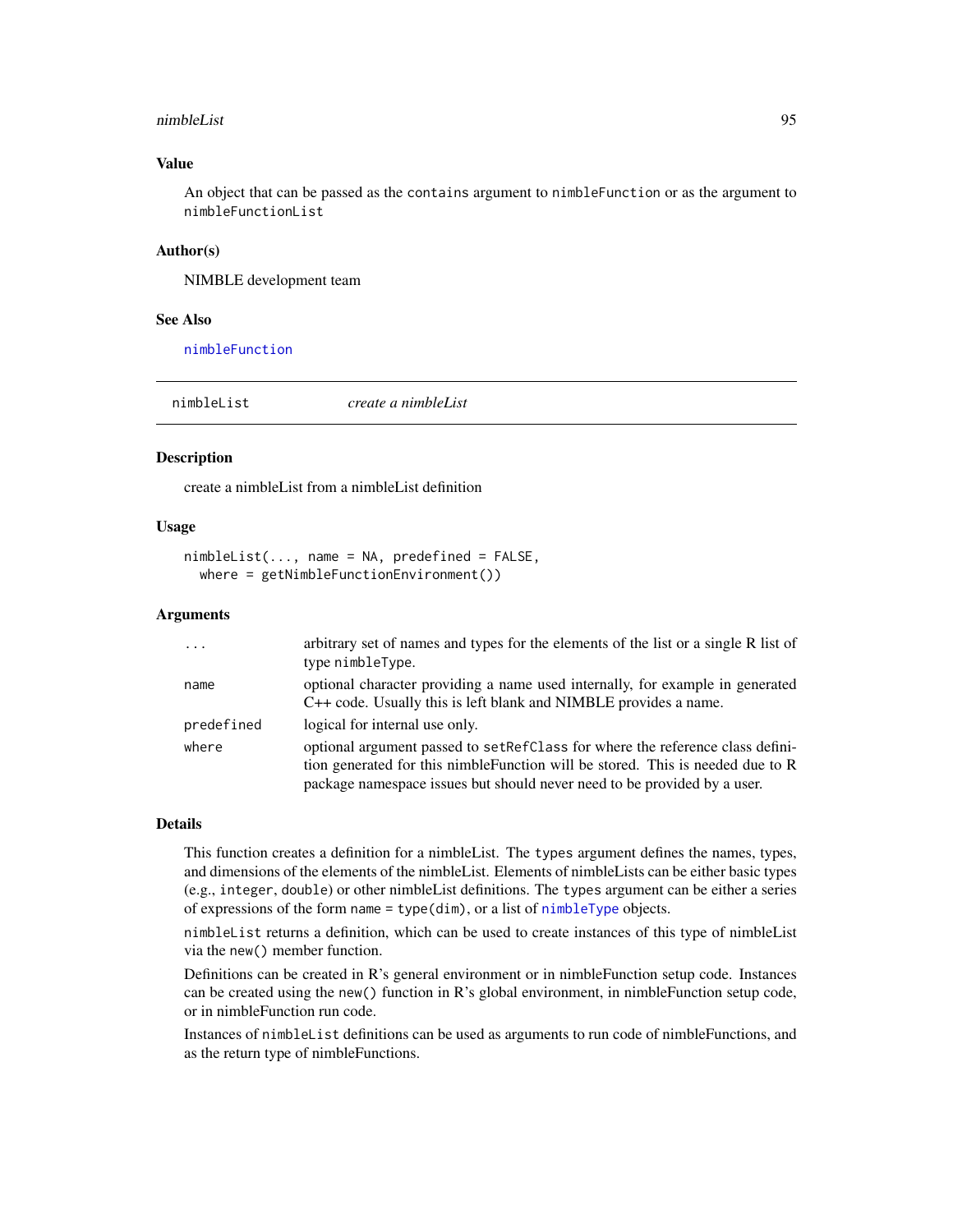### Author(s)

NIMBLE development team

#### Examples

```
exampleNimListDef <- nimbleList(x = integer(0), Y = double(2))
nimbleListTypes <- list(nimbleType(name = 'x', type = 'integer', dim = 0),
                        nimbleType(name = 'Y', type = 'double', dim = 2))## this nimbleList definition is identical to the one created above
exampleNimListDef <- nimbleList(nimbleListTypes)
```
nimbleMCMC *Executes one or more chains of NIMBLE's default MCMC algorithm, for a model specified using BUGS code*

## **Description**

nimbleMCMC is designed as the most straight forward entry point to using NIMBLE's default MCMC algorithm. It provides capability for running multiple MCMC chains, specifying the number of MCMC iterations, thinning, and burn-in, and which model variables should be monitored. It also provides options to return the posterior samples, to return summary statistics calculated from the posterior samples, and to return a WAIC value.

## Usage

```
nimbleMCMC(code, constants = list(), data = list(), inits,
  dimensions = list(), model, monitors, thin = 1, niter = 10000,
  nburnin = 0, nchains = 1, check = TRUE, setSeed = FALSE,
 progressBar = getNimbleOption("MCMCprogressBar"), samples = TRUE,
  samplesAsCodaMCMC = FALSE, summary = FALSE, WAIC = FALSE)
```

| code      | The quoted code expression representing the model, such as the return value<br>from a call to nimbleCode). Not required if model is provided.                                                                                                                                                         |
|-----------|-------------------------------------------------------------------------------------------------------------------------------------------------------------------------------------------------------------------------------------------------------------------------------------------------------|
| constants | Named list of constants in the model. Constants cannot be subsequently modi-<br>fied. For compatibility with JAGS and BUGS, one can include data values with<br>constants and nimble Model will automatically distinguish them based on what<br>appears on the left-hand side of expressions in code. |
| data      | Named list of values for the data nodes. Data values can be subsequently mod-<br>ified. Providing this argument also flags nodes as having data for purposes of<br>algorithms that inspect model structure. Values that are NA will not be flagged<br>as data.                                        |
| inits     | Argument to specify initial values for the model object, and for each MCMC<br>chain. See details.                                                                                                                                                                                                     |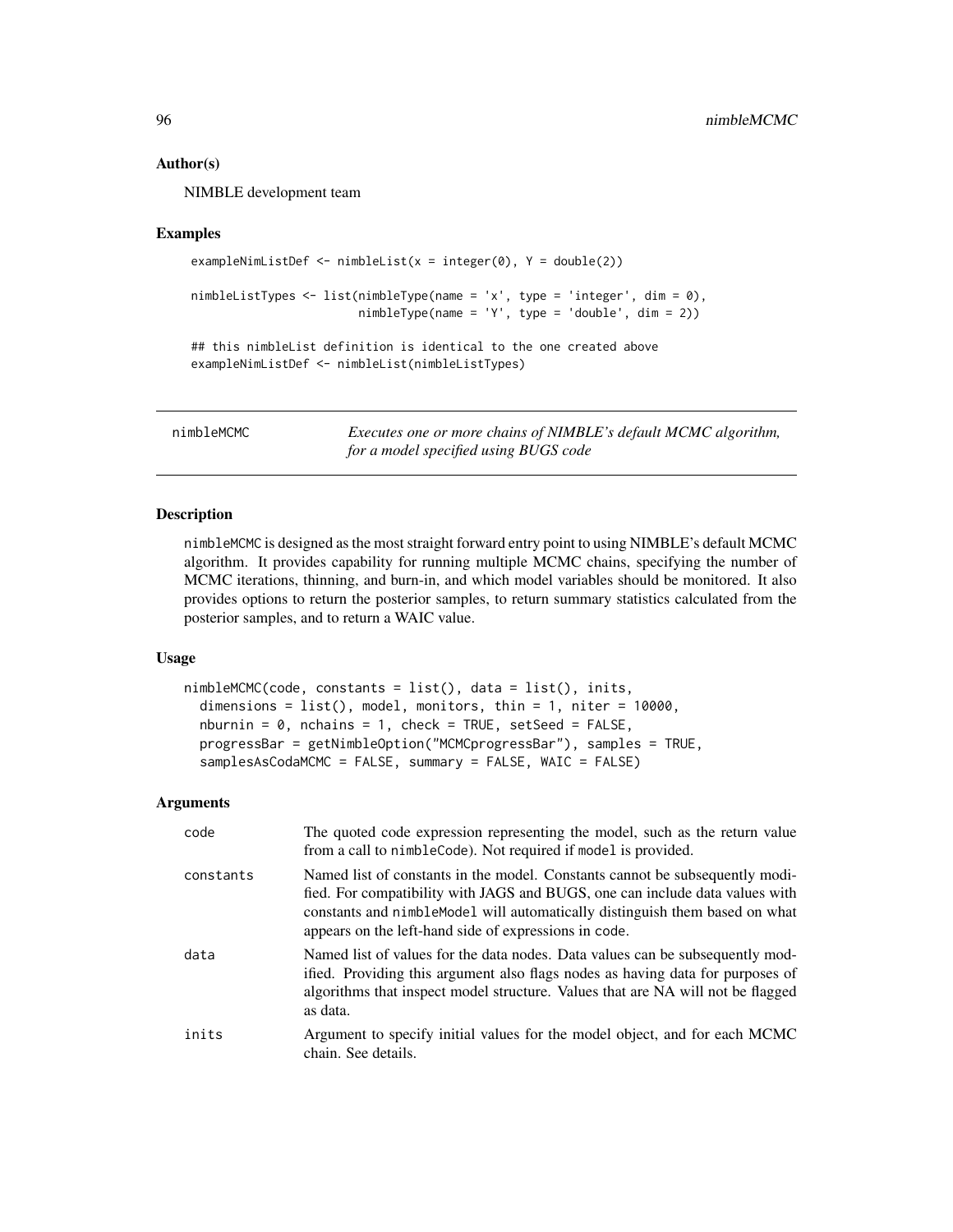| dimensions        | Named list of dimensions for variables. Only needed for variables used with<br>empty indices in model code that are not provided in constants or data.                                                                                                                                                                                                                                                                                                                                                                                                                                                                                                                                                              |
|-------------------|---------------------------------------------------------------------------------------------------------------------------------------------------------------------------------------------------------------------------------------------------------------------------------------------------------------------------------------------------------------------------------------------------------------------------------------------------------------------------------------------------------------------------------------------------------------------------------------------------------------------------------------------------------------------------------------------------------------------|
| model             | A compiled or uncompiled NIMBLE model object. When provided, this model<br>will be used to configure the MCMC algorithm to be executed, rather than using<br>the code, constants, data and inits arguments to create a new model object.<br>However, if also provided, the inits argument will still be used to initialize this<br>model prior to running each MCMC chain.                                                                                                                                                                                                                                                                                                                                          |
| monitors          | A character vector giving the node names or variable names to monitor. The<br>samples corresponding to these nodes will returned, and/or will have summary<br>statistics calculated. Default value is all top-level stochastic nodes of the model.                                                                                                                                                                                                                                                                                                                                                                                                                                                                  |
| thin              | Thinning interval for collecting MCMC samples. Thinning occurs after the ini-<br>tial nburnin samples are discarded. Default value is 1.                                                                                                                                                                                                                                                                                                                                                                                                                                                                                                                                                                            |
| niter             | Number of MCMC iterations to run. Default value is 10000.                                                                                                                                                                                                                                                                                                                                                                                                                                                                                                                                                                                                                                                           |
| nburnin           | Number of initial, pre-thinning, MCMC iterations to discard. Default value is 0.                                                                                                                                                                                                                                                                                                                                                                                                                                                                                                                                                                                                                                    |
| nchains           | Number of MCMC chains to run. Default value is 1.                                                                                                                                                                                                                                                                                                                                                                                                                                                                                                                                                                                                                                                                   |
| check             | Logical argument, specifying whether to check the model object for missing or<br>invalid values. Default value is TRUE.                                                                                                                                                                                                                                                                                                                                                                                                                                                                                                                                                                                             |
| setSeed           | Logical or numeric argument. If a single numeric value is provided, R's random<br>number seed will be set to this value at the onset of each MCMC chain. If a<br>numeric vector of length nchains is provided, then each element of this vector<br>is provided as R's random number seed at the onset of the corresponding MCMC<br>chain. Otherwise, in the case of a logical value, if TRUE, then R's random number<br>seed for the ith chain is set to be i, at the onset of each MCMC chain. Note that<br>specifying the argument setSeed = $0$ does not prevent setting the RNG seed,<br>but rather sets the random number generation seed to 0 at the beginning of each<br>MCMC chain. Default value is FALSE. |
| progressBar       | Logical argument. If TRUE, an MCMC progress bar is displayed during exe-<br>cution of each MCMC chain. Default value is defined by the nimble package<br>option MCMCprogressBar                                                                                                                                                                                                                                                                                                                                                                                                                                                                                                                                     |
| samples           | Logical argument. If TRUE, then posterior samples are returned from each MCMC<br>chain. These samples are optionally returned as coda mcmc objects, depending<br>on the samplesAsCodaMCMC argument. Default value is TRUE. See details.                                                                                                                                                                                                                                                                                                                                                                                                                                                                             |
| samplesAsCodaMCMC |                                                                                                                                                                                                                                                                                                                                                                                                                                                                                                                                                                                                                                                                                                                     |
|                   | Logical argument. If TRUE, then a coda mcmc object is returned instead of an R<br>matrix of samples, or when nchains > 1 a coda mcmc. list object is returned<br>containing nchains mcmc objects. This argument is only used when samples is<br>TRUE. Default value is FALSE. See details.                                                                                                                                                                                                                                                                                                                                                                                                                          |
| summary           | Logical argument. When TRUE, summary statistics for the posterior samples of<br>each parameter are also returned, for each MCMC chain. This may be returned<br>in addition to the posterior samples themselves. Default value is FALSE. See<br>details. z                                                                                                                                                                                                                                                                                                                                                                                                                                                           |
| WAIC              | Logical argument. When TRUE, the WAIC (Watanabe, 2010) of the model is<br>calculated and returned. If multiple chains are run, then a single WAIC value is<br>calculated using the posterior samples from all chains. Default value is FALSE.<br>See details.                                                                                                                                                                                                                                                                                                                                                                                                                                                       |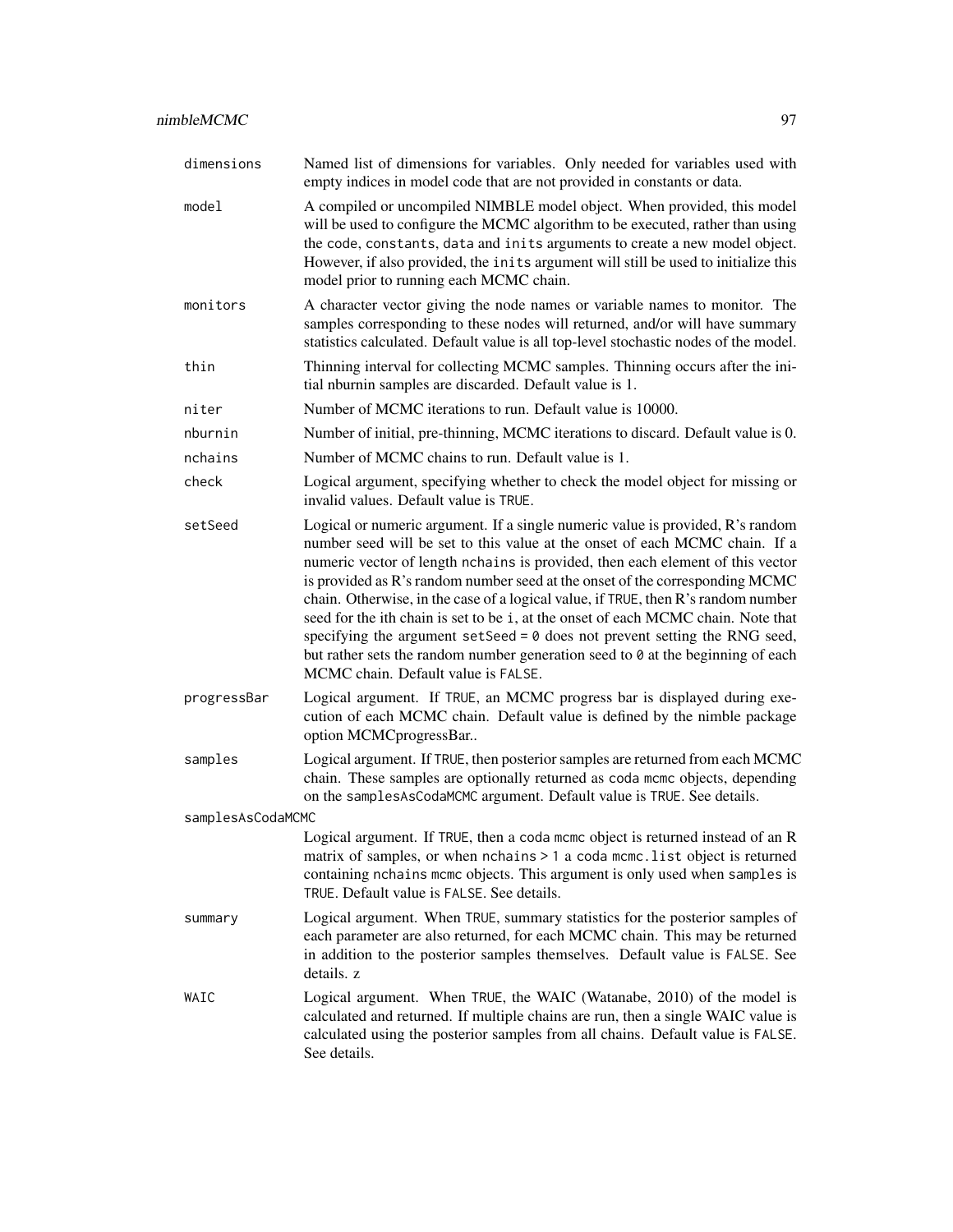The entry point for this function is providing the code, constants, data and inits arguments, to create a new NIMBLE model object, or alternatively providing an exisiting NIMBLE model object as the model argument.

At least one of samples, summary or WAIC must be TRUE, since otherwise, nothing will be returned. Any combination of these may be TRUE, including possibly all three, in which case posterior samples, summary statistics, and WAIC values are returned for each MCMC chain.

When samples = TRUE, the form of the posterior samples is determined by the samplesAsCodaMCMC argument, as either matrices of posterior samples, or coda mcmc and mcmc.list objects.

Posterior summary statistics are returned individually for each chain, and also as calculated from all chains combined (when nchains > 1).

The inits argument can be one of three things:

(1) a function to generate initial values, which will be executed once to initialize the model object, and once to generate initial values at the beginning of each MCMC chain, or (2) a single named list of initial values which, will be used to initialize the model object and for each MCMC chain, or (3) a list of length nchains, each element being a named list of initial values. The first element will be used to initialize the model object, and once element of the list will be used for each MCMC chain.

The inits argument may also be omitted, in which case the model will not be provided with initial values. This is not recommended.

The niter argument specifies the number of pre-thinning MCMC iterations, and the nburnin argument specifies the number of pre-thinning MCMC samples to discard. After discarding these burn-in samples, thinning of the remaining samples will take place. The total number of posterior samples returned will be floor((niter-nburnin)/thin).

#### Value

A list is returned with named elements depending on the arguments passed to nimbleMCMC, unless only one among samples, summary, and WAIC are requested, in which case only that element is returned. These elements may include samples, summary, and WAIC. When nchains = 1, posterior samples are returned as a single matrix, and summary statistics as a single matrix. When nchains > 1, posterior samples are returned as a list of matrices, one matrix for each chain, and summary statistics are returned as a list containing nchains+1 matrices: one matrix corresponding to each chain, and the final element providing a summary of all chains, combined. If samplesAsCodaMCMC is TRUE, then posterior samples are provided as coda mcmc and mcmc.list objects. When WAIC is TRUE, a single WAIC value is returned.

### Author(s)

Daniel Turek

### See Also

[configureMCMC](#page-30-0) [buildMCMC](#page-15-0) [runMCMC](#page-131-0)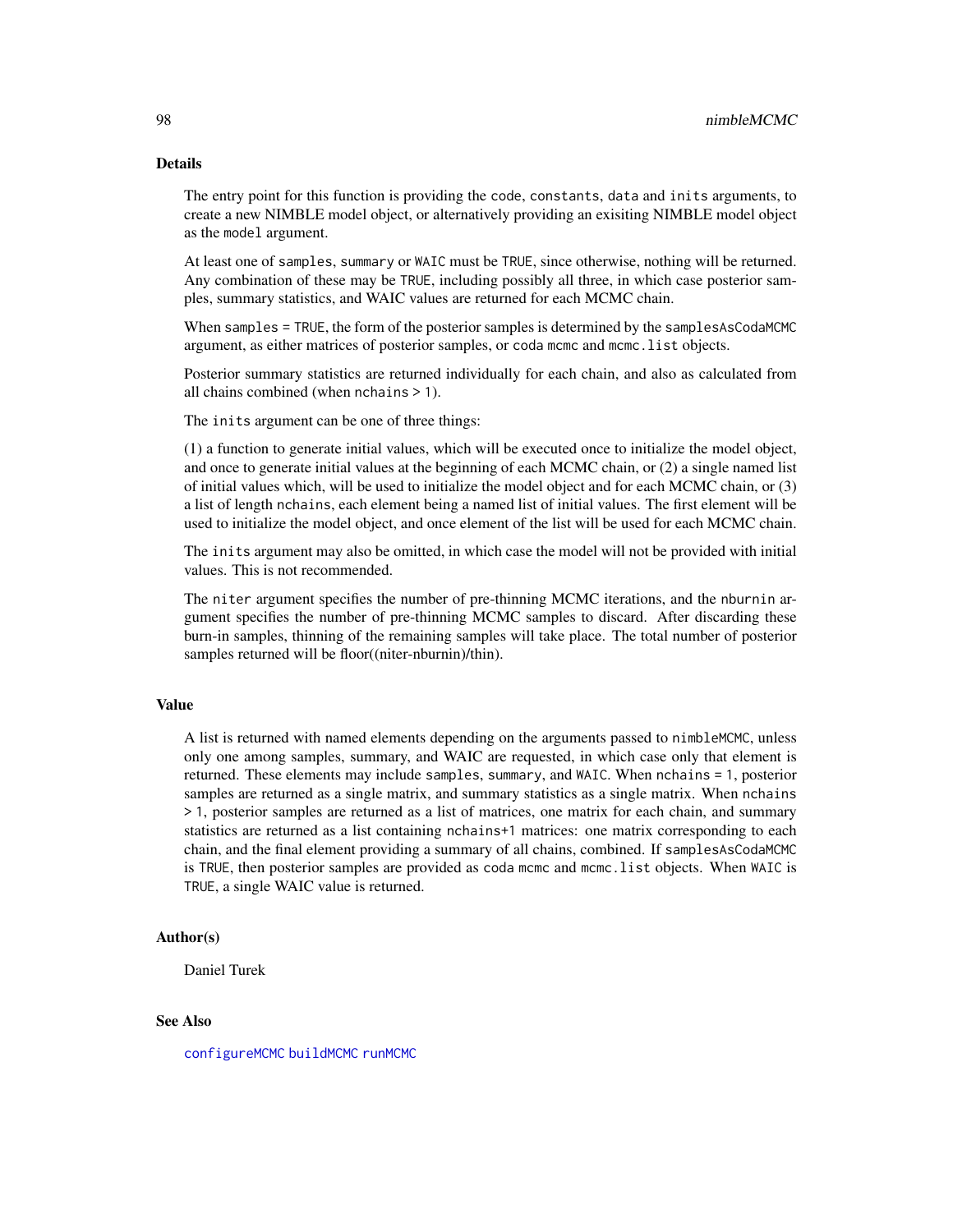## nimbleModel 99

### Examples

```
## Not run:
code <- nimbleCode({
   mu ~ dnorm(0, sd = 1000)sigma \sim dunif(0, 1000)
   for(i in 1:10) {
        x[i] ~ dnorm(mu, sd = sigma)
    }
})
data \le list(x = c(2, 5, 3, 4, 1, 0, 1, 3, 5, 3))
inits \le function() list(mu = rnorm(1,0,1), sigma = runif(1,0,10))
mcmc.output <- nimbleMCMC(code, data = data, inits = inits,
                          monitors = c("mu", "sigma"), thin = 10,
                          niter = 20000, nburnin = 1000, nchains = 3,
                          summary = TRUE, WAIC = TRUE)
```
## End(Not run)

<span id="page-98-0"></span>nimbleModel *Create a NIMBLE model from BUGS code*

### Description

processes BUGS model code and optional constants, data, and initial values. Returns a NIMBLE model (see [modelBaseClass](#page-67-0)) or model definition.

### Usage

```
nimbleModel(code, constants = list(), data = list(), inits = list(),
  dimensions = list(), returnDef = FALSE, where = globalenv(),
  debug = FALSE, check = getNimbleOption("checkModel"), calculate = TRUE,
  name = NULL, userEnv = parent.frame())
```

| code      | code for the model in the form returned by nimble Code or (equivalently) quote                                                                                                                                                                                                                       |
|-----------|------------------------------------------------------------------------------------------------------------------------------------------------------------------------------------------------------------------------------------------------------------------------------------------------------|
| constants | named list of constants in the model. Constants cannot be subsequently modi-<br>fied. For compatibility with JAGS and BUGS, one can include data values with<br>constants and nimbleModel will automatically distinguish them based on what<br>appears on the left-hand side of expressions in code. |
| data      | named list of values for the data nodes. Data values can be subsequently mod-<br>ified. Providing this argument also flags nodes as having data for purposes of<br>algorithms that inspect model structure. Values that are NA will not be flagged<br>as data.                                       |
| inits     | named list of starting values for model variables. Unlike JAGS, should only be<br>a single list, not a list of lists.                                                                                                                                                                                |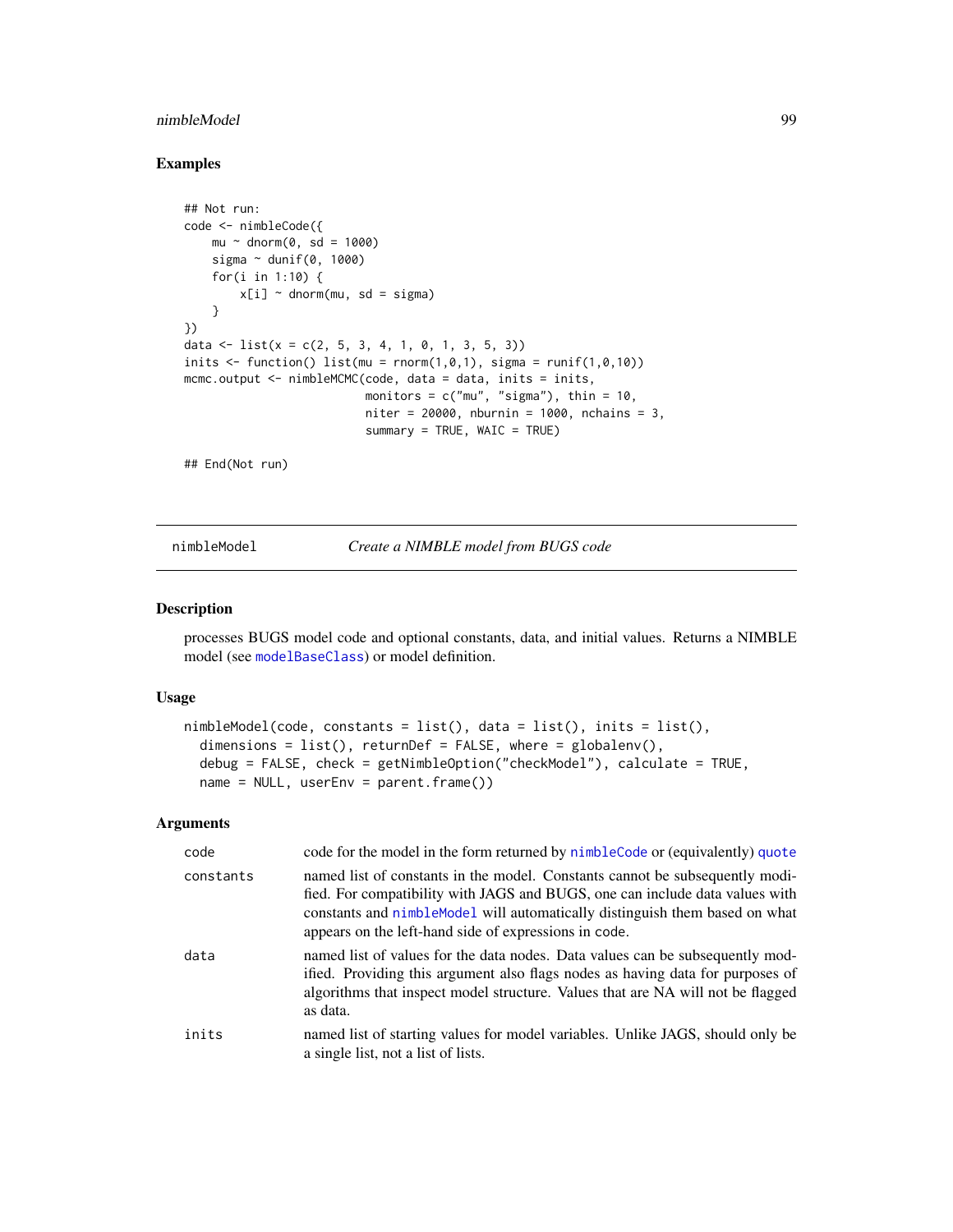| dimensions | named list of dimensions for variables. Only needed for variables used with<br>empty indices in model code that are not provided in constants or data.                                                                                                                                                                                                                    |
|------------|---------------------------------------------------------------------------------------------------------------------------------------------------------------------------------------------------------------------------------------------------------------------------------------------------------------------------------------------------------------------------|
| returnDef  | logical indicating whether the model should be returned (FALSE) or just the<br>model definition (TRUE).                                                                                                                                                                                                                                                                   |
| where      | argument passed to setRefClass, indicating the environment in which the ref-<br>erence class definitions generated for the model and its modelValues should be<br>created. This is needed for managing package namespace issues during package<br>loading and does not normally need to be provided by a user.                                                            |
| debug      | logical indicating whether to put the user in a browser for debugging. Intended<br>for developer use.                                                                                                                                                                                                                                                                     |
| check      | logical indicating whether to check the model object for missing or invalid val-<br>ues. Default is given by the NIMBLE option 'checkModel'. See nimble Options<br>for details.                                                                                                                                                                                           |
| calculate  | logical indicating whether to run calculate on the model after building it; this<br>will calculate all deterministic nodes and logProbability values given the current<br>state of all nodes. Default is TRUE. For large models, one might want to disable<br>this, but note that deterministic nodes, including nodes introduced into the model<br>by NIMBLE, may be NA. |
| name       | optional character vector giving a name of the model for internal use. If omitted,<br>a name will be provided.                                                                                                                                                                                                                                                            |
| userEnv    | environment in which if-then-else statements in BUGS code will be evaluated if<br>needed information not found in constants; intended primarily for internal use<br>only                                                                                                                                                                                                  |

See the User Manual or help[\(modelBaseClass\)](#page-67-0) for information about manipulating NIMBLE models created by [nimbleModel](#page-98-0), including methods that operate on models, such as [getDependencies](#page-67-0).

The user may need to provide dimensions for certain variables as in some cases NIMBLE cannot automatically determine the dimensions and sizes of variables. See the User Manual for more information.

As noted above, one may lump together constants and data (as part of the constants argument (unlike R interfaces to JAGS and BUGS where they are provided as the data argument). One may not provide lumped constants and data as the data argument.

For variables that are a mixture of data nodes and non-data nodes, any values passed in via inits for components of the variable that are data will be ignored. All data values should be passed in through data (or constants as just discussed).

# Author(s)

NIMBLE development team

## See Also

[readBUGSmodel](#page-120-0) for creating models from BUGS-format model files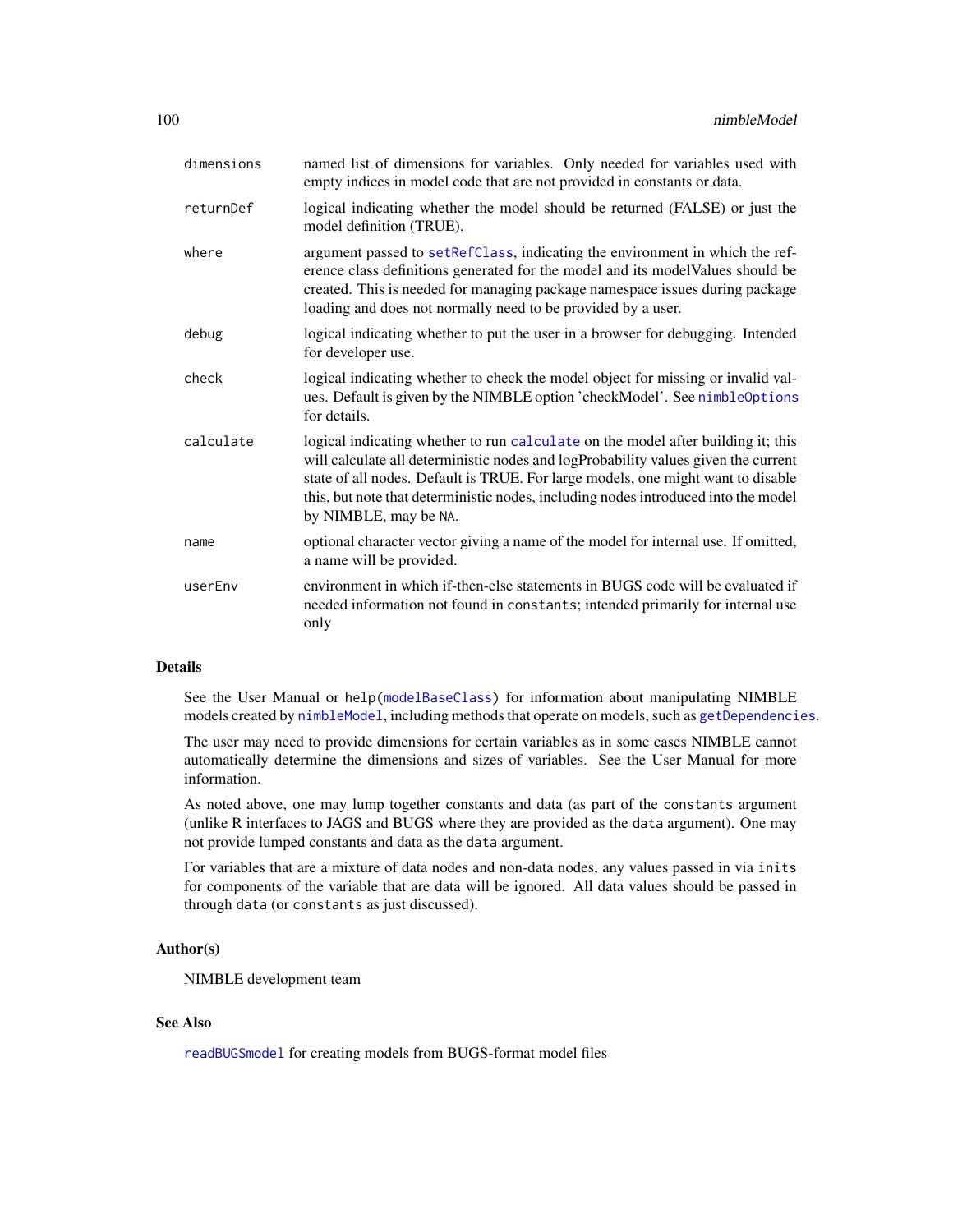# nimbleOptions 101

### Examples

```
code <- nimbleCode({
   x \sim dnorm(mu, sd = 1)
   mu ~ ~ dnorm(0, sd = prior_sd)
})
constants = list(prior_sd = 1)
data = list(x = 4)Rmodel <- nimbleModel(code, constants = constants, data = data)
```
<span id="page-100-0"></span>nimbleOptions *NIMBLE Options Settings*

### Description

Allow the user to set and examine a variety of global \_options\_ that affect the way in which NIM-BLE operates. Call nimbleOptions() with no arguments to see a list of available opions.

#### Usage

```
nimbleOptions(...)
```
### Arguments

... any options to be defined as one or more name = value pairs or as a single list of name=value pairs.

### Details

nimbleOptions mimics options. Invoking nimbleOptions() with no arguments returns a list with the current values of the options. To access the value of a single option, one should use getNimbleOption().

## Value

When invoked with no arguments, returns a list with the current values of all options. When invoked with one or more arguments, returns a list of the the updated options with their updated values.

## Author(s)

Christopher Paciorek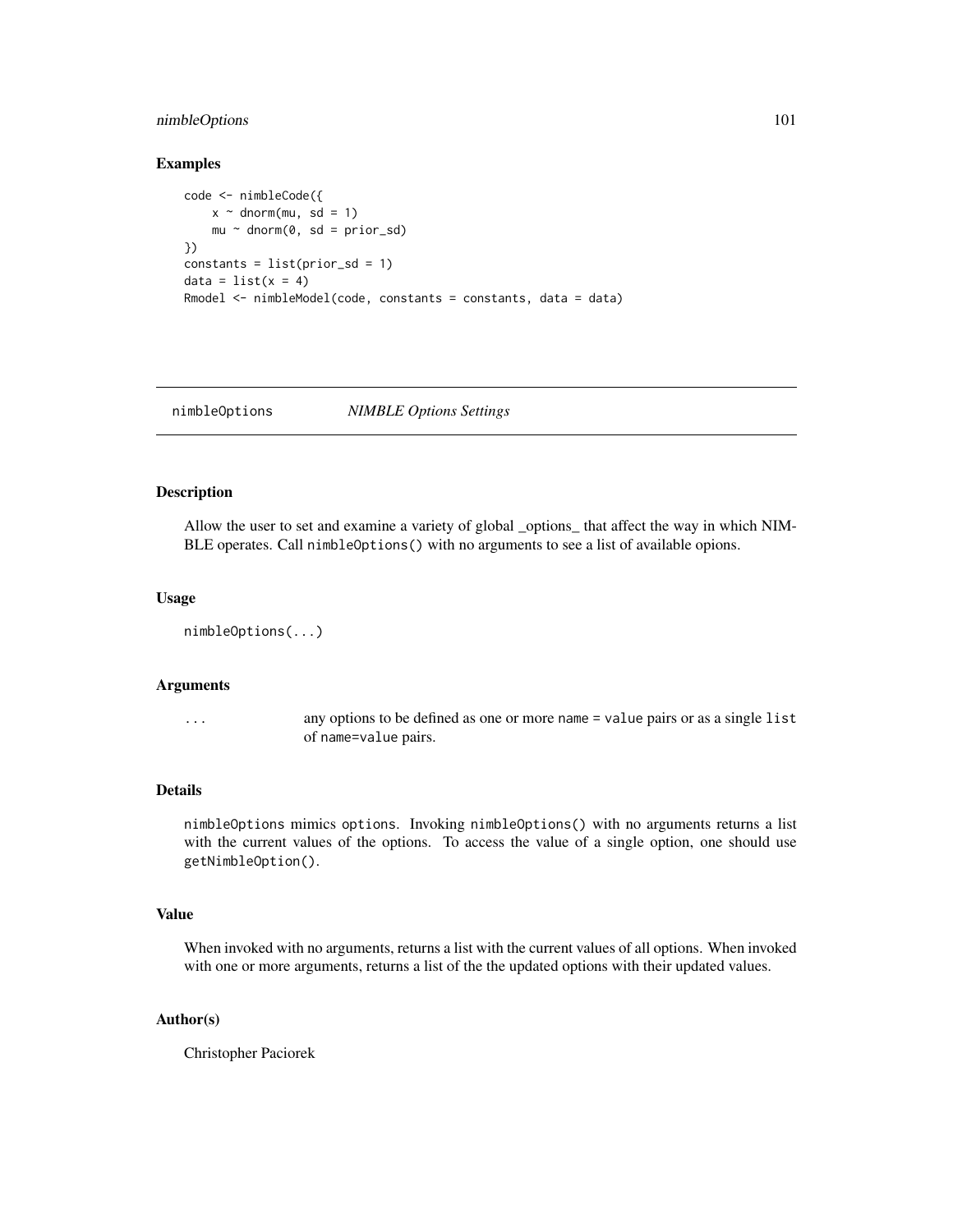# Examples

```
# Set one option:
nimbleOptions(verifyConjugatePosteriors = FALSE)
# Compactly print all options:
str(nimbleOptions(), max.level = 1)
# Save-and-restore options:
old <- nimbleOptions() \qquad # Saves old options.
nimbleOptions(showCompilerOutput = TRUE,
              verboseErrors = TRUE) # Sets temporary options.
# ...do stuff...
nimbleOptions(old) \qquad \qquad \qquad \qquad \qquad \text{# Restores old options.}
```
<span id="page-101-0"></span>nimbleRcall *Make an R function callable from compiled nimbleFunctions (including nimbleModels).*

## Description

Normally compiled nimbleFunctions call other compiled nimbleFunctions. nimbleRcall enables any R function (with viable argument types and return values) to be called (and evaluated in R) from compiled nimbleFunctions.

### Usage

```
nimbleRcall(prototype, returnType, Rfun,
  where = getNimbleFunctionEnvironment())
```

| prototype  | Argument type information for R fun. This can be provided as an R function<br>using nimble Function type declarations or as a list of nimble Type objects.                                                                                                        |
|------------|-------------------------------------------------------------------------------------------------------------------------------------------------------------------------------------------------------------------------------------------------------------------|
| returnType | Return object type information. This can be provided similarly to prototype<br>as either a nimble Function type declaration or as a nimble Type object. In the<br>latter case, the name will be ignored. If there is no return value this should be<br>$void()$ . |
| Rfun       | The name of an R function to be called from compiled nimble Functions.                                                                                                                                                                                            |
| where      | An optional where argument passed to set RefClass for where the reference<br>class definition generated for this nimble Function will be stored. This is needed<br>due to R package namespace issues but should never need to be provided by a<br>user.           |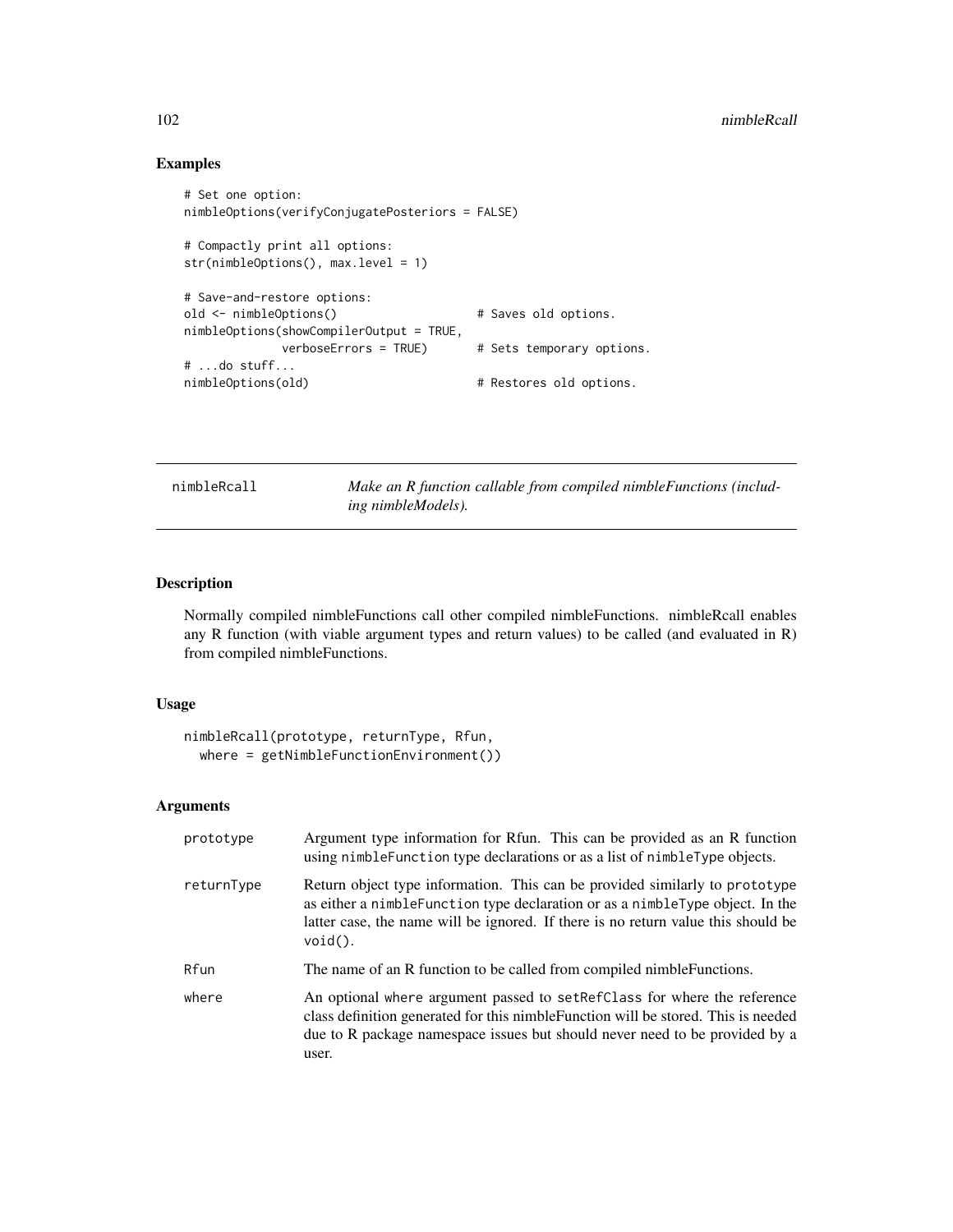The nimbleFunction returned by nimbleRcall can be used in other nimbleFunctions. When called from a compiled nimbleFunction (including from a model), arguments will be copied according to the declared types, the function named by Rfun will be called, and the returned object will be copied if necessary. The example below shows use of an R function in a compiled nimbleModel.

A nimbleFunction returned by nimbleRcall can only be used in a compiled nimbleFunction. Rfun itself should work in an uncompiled nimbleFunction.

## Value

A nimbleFunction that wraps a call to Rfun with type-declared arguments and return object.

#### Author(s)

Perry de Valpine

### See Also

[nimbleExternalCall](#page-89-0) for calling externally provided C (or other) compiled code.

# Examples

```
## Not run:
## Say we want an R function that adds 2 to every value in a vector
add2 \leftarrow function(x) {
   x + 2}
Radd2 <- nimbleRcall(function(x = double(1)){}, Rfun = 'add2',
returnType = double(1)demoCode <- nimbleCode({
    for(i in 1:4) \{x[i] \sim \text{dnorm}(0,1)\}z[1:4] <- Radd2(x[1:4])
})
demoModel <- nimbleModel(demoCode, inits = list(x = rnorm(4)),
check = FALSE, calculate = FALSE)
CdemoModel <- compileNimble(demoModel)
## End(Not run)
```
nimbleType-class *create a nimbleType object*

### <span id="page-102-0"></span>**Description**

Create a nimbleType object, with information on the name, type, and dimension of an object to be placed in a [nimbleList](#page-94-0).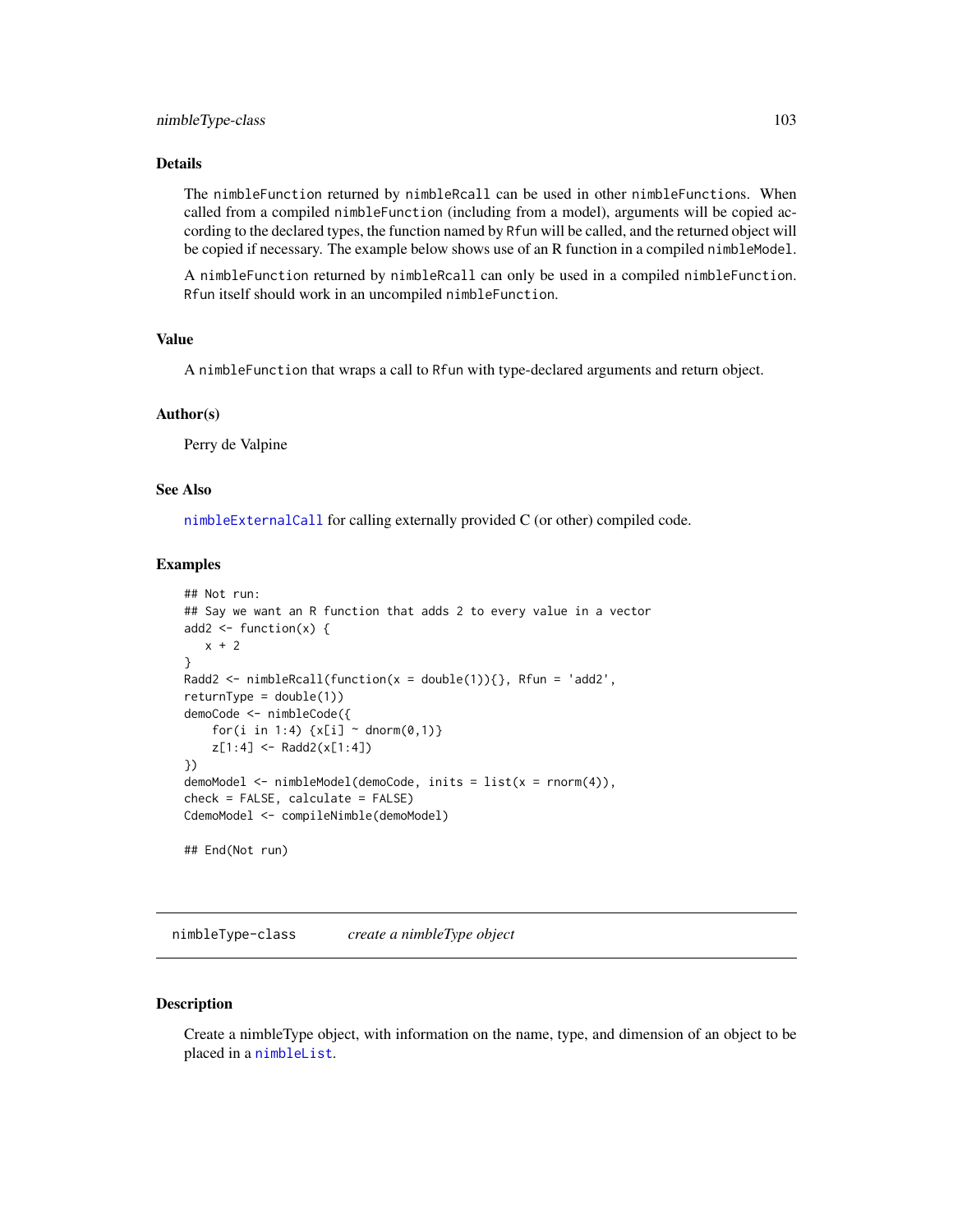## Arguments

| name | The name of the object, given as a character string.                                                        |
|------|-------------------------------------------------------------------------------------------------------------|
| type | The type of the object, given as a character string.                                                        |
| dim  | The dimension of the object, given as an integer. This can be left blank if the<br>object is a nimble List. |

# Details

This function creates nimbleType objects, which can be used to define the elements of a [nimbleList](#page-94-0).

The type argument can be chosen from among character, double, integer, and logical, or can be the name of a previously created [nimbleList](#page-94-0) definition.

See the NIMBLE User Manual for additional examples.

# Author(s)

NIMBLE development team

# Examples

```
nimbleTypeList <- list()
nimbleTypeList[[1]] <- nimbleType(name = 'x', type = 'integer', dim = 0)
nimbleTypeList[[2]] <- nimbleType(name = 'Y', type = 'double', dim = 2)
```
nimCat *cat function for use in nimbleFunctions*

### <span id="page-103-0"></span>Description

cat function for use in nimbleFunctions

## Usage

nimCat(...)

#### Arguments

... an arbitrary set of arguments that will be printed in sequence.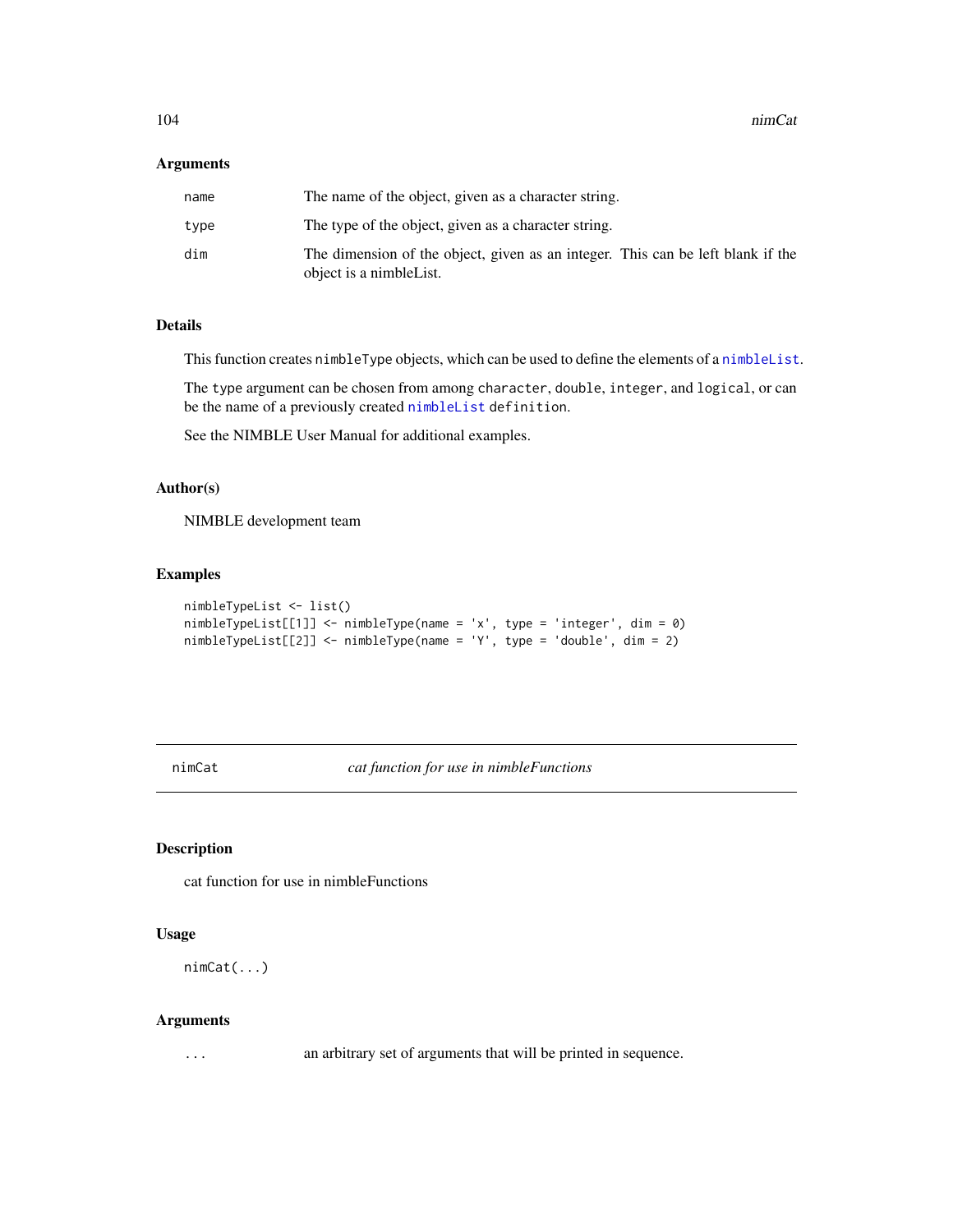#### nimCopy and the state of the state of the state of the state of the state of the state of the state of the state of the state of the state of the state of the state of the state of the state of the state of the state of th

## Details

cat in nimbleFunction run-code imitates the R function [cat](#page-103-0). It prints its arguments in order. No newline is inserted, so include "\n" if one is desired.

When an uncompiled nimbleFunction is executed, R's cat is used. In a compiled nimbleFunction, a C++ output stream is used that will generally format output similarly to R's cat. Non-scalar numeric objects can be included, although their output will be formatted slightly different in uncompiled and compiled nimbleFunctions.

In nimbleFunction run-time code, cat is identical to print except the latter appends a newline at the end.

nimCat is the same as cat, and the latter is converted to the former when a nimbleFunction is defined.

# See Also

# [print](#page-113-0)

### Examples

ans  $\le$ - matrix(1:4, nrow = 2) ## R code, not NIMBLE code nimCat('Answer is ', ans) ## would work in R or NIMBLE

nimCopy *Copying function for NIMBLE*

#### Description

Copies values from a NIMBLE model or modelValues object to another NIMBLE model or modelValues. Work in R and NIMBLE. The NIMBLE keyword copy is identical to nimCopy

### Usage

```
nimCopy(from, to, nodes = NULL, nodesTo = NULL, row = NA, rowTo = NA,
  logProb = FALSE, logProbOnly = FALSE)
```

| from    | Either a NIMBLE model or model Values object                                                                     |
|---------|------------------------------------------------------------------------------------------------------------------|
| to      | Either a NIMBLE model or model Values object                                                                     |
| nodes   | The nodes of object from which will be copied from                                                               |
| nodesTo | The nodes of object to which will be copied to. If nodes $T_0 = NA$ , will automat-<br>ically be set to nodes    |
| row     | If from is a model Values, the row which will be copied from                                                     |
| rowTo   | If to is a model Values, the row which will be copied to. If $rowTo == NA$ , will<br>automatically be set to row |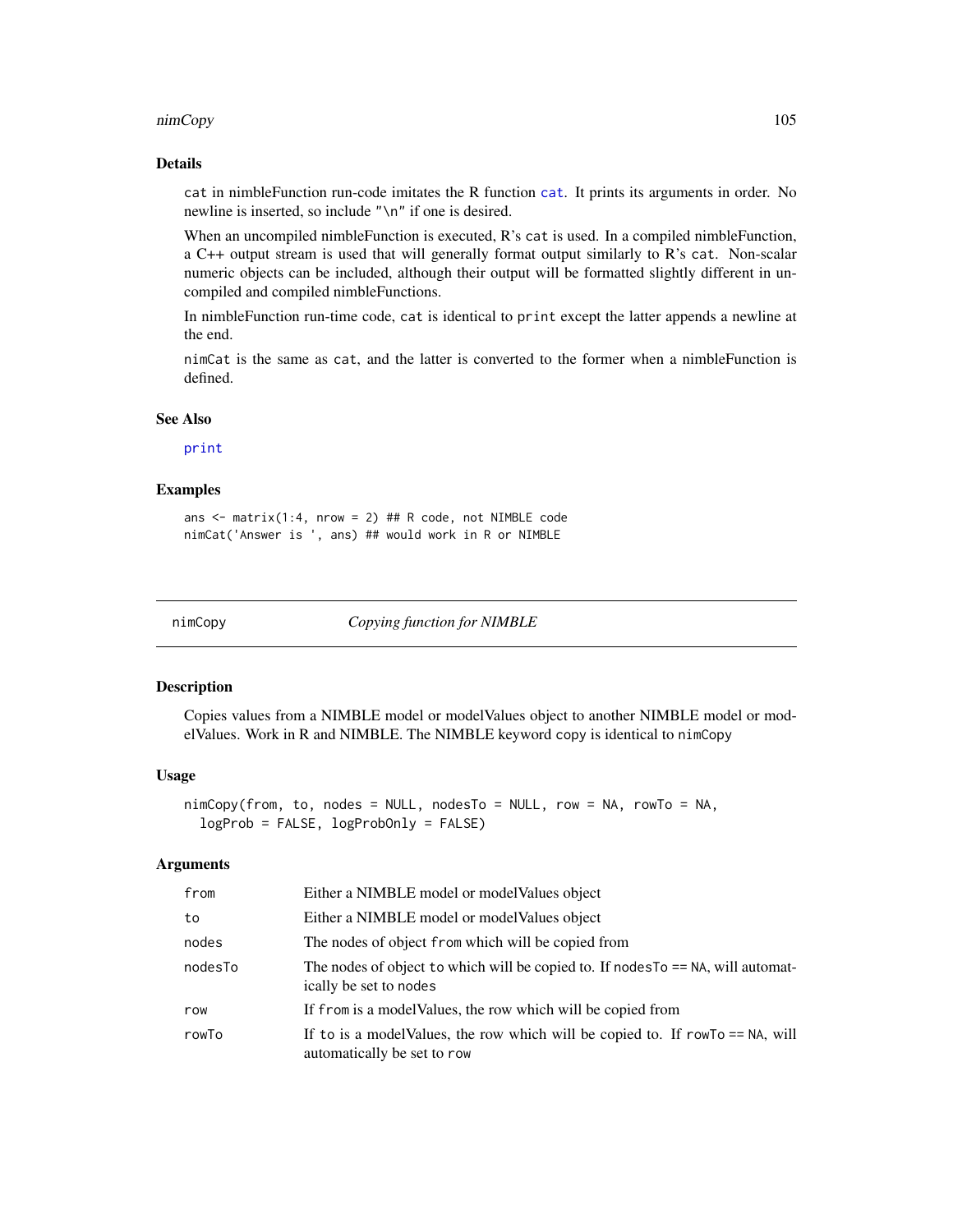| logProb     | A logical value indicating whether the log probabilities of the given nodes should<br>also be copied (i.e. if nodes = 'x' and $logProb = TRUE$ , then both 'x' and<br>'logProb_x' will be copied)            |
|-------------|--------------------------------------------------------------------------------------------------------------------------------------------------------------------------------------------------------------|
| logProbOnly | A logical value indicating whether only the log probabilities of the given nodes<br>should be copied (i.e. if nodes = ' $x'$ and $logProbability = TRUE$ , then only ' $logProbability$ .<br>will be copied) |

See the User Manual for more details

#### Author(s)

Clifford Anderson-Bergman

### Examples

```
# Building model and modelValues object
simpleModelCode <- nimbleCode({
for(i in 1:100)
x[i] ~ dnorm(0,1)})
rModel <- nimbleModel(simpleModelCode)
rModelValues <- modelValues(rModel)
#Setting model nodes
rModel$x <- rnorm(100)
#Using nimCopy in R.
nimCopy(from = rModel, to = rModelValues, nodes = 'x', rowTo = 1)
#Use of nimCopy in a simple nimbleFunction
cCopyGen <- nimbleFunction(
setup = function(model, modelValues, nodeNames){},
run = function()nimCopy(from = model, to = modelValues, nodes = nodeNames, rowTo = 1)
}
)
rCopy <- cCopyGen(rModel, rModelValues, 'x')
## Not run:
cModel <- compileNimble(rModel)
cCopy <- compileNimble(rCopy, project = rModel)
cModel[['x']] <- rnorm(100)
cCopy$run() ## execute the copy with the compiled function
## End(Not run)
```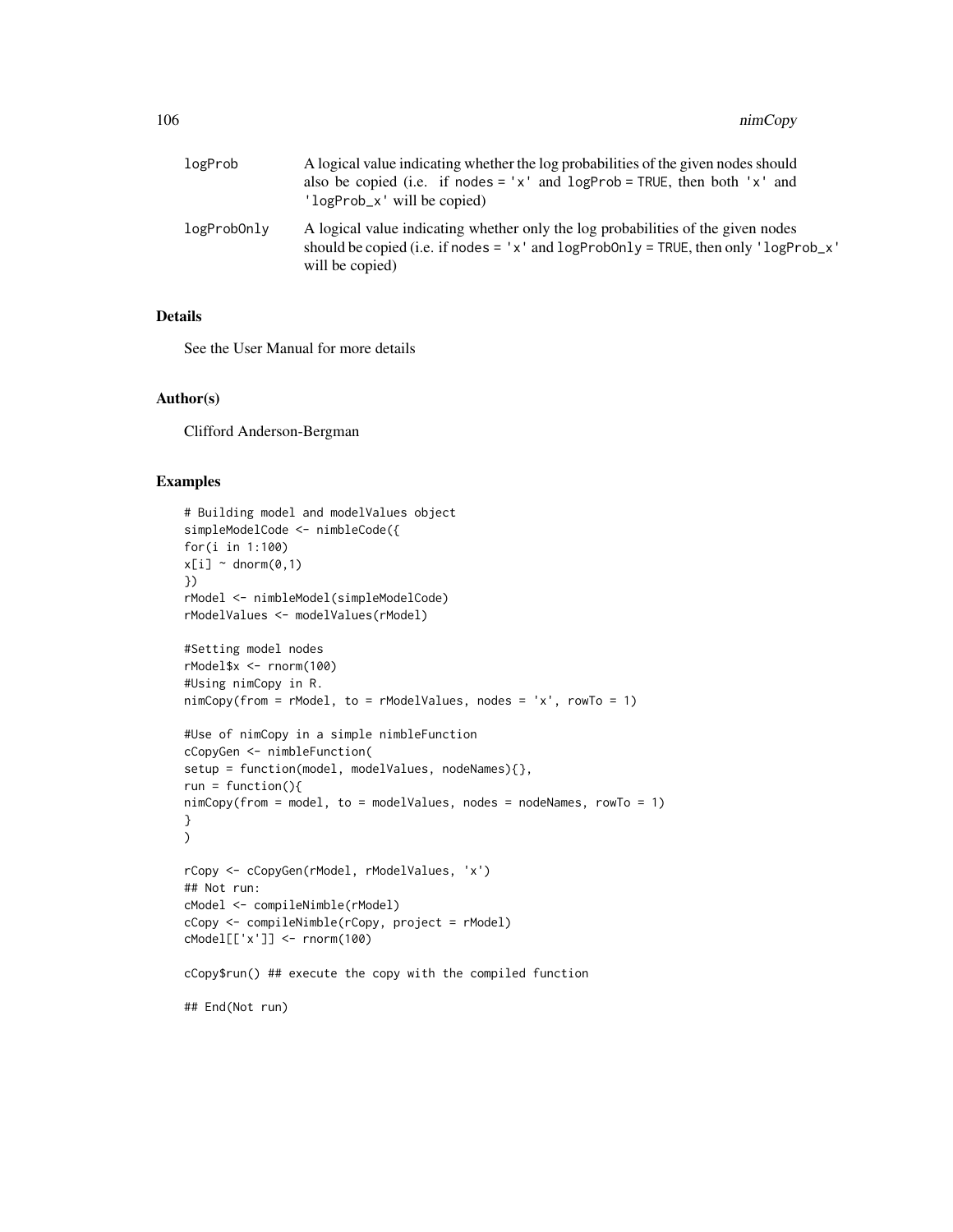# Description

EXPERIMENTAL Computes the value, gradient, and Hessian of a given nimbleFunction method. The R version is currently unimplemented.

## Usage

 $n$ imDerivs(nimFxn = NA, order = nimC $(0, 1, 2)$ )

# Arguments

| nimFxn | a call to a nimble Function method with arguments included.                                                                                                     |
|--------|-----------------------------------------------------------------------------------------------------------------------------------------------------------------|
| order  | an integer vector with values within the set $0, 1, 2$ , corresponding to whether the<br>function value, gradient, and Hessian should be returned respectively. |

nimDim *return sizes of an object whether it is a vector, matrix or array*

### Description

R's regular dim function returns NULL for a vector. It is useful to have this function that treats a vector similarly to a matrix or array. Works in R and NIMBLE. In NIMBLE dim is identical to nimDim, not to R's dim

### Usage

nimDim(obj)

#### Arguments

obj objects for which the sizes are requested

## Value

a vector of sizes in each dimension

## Author(s)

NIMBLE development team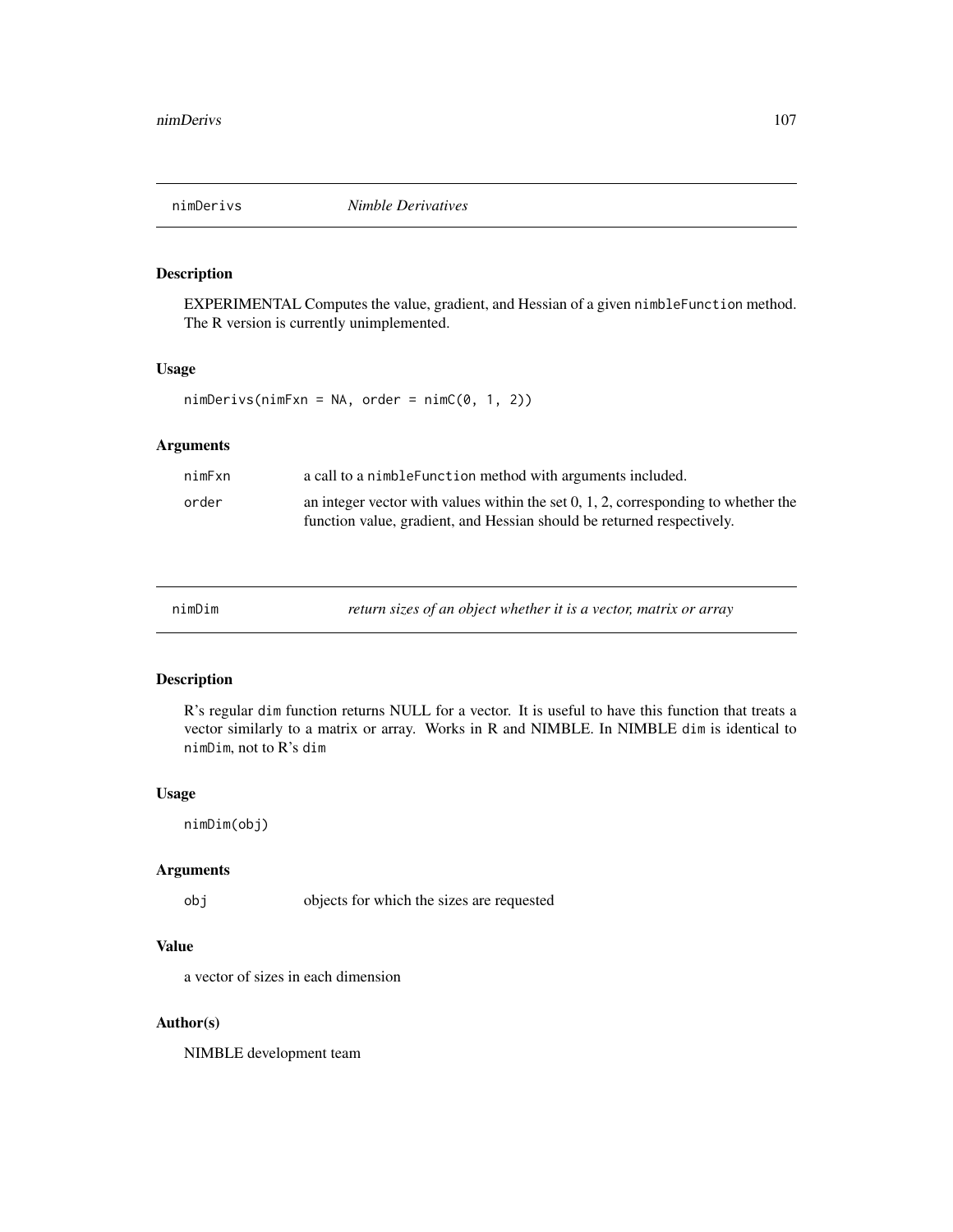#### 108 nimEigen

### Examples

```
x \le rnorm(4)
dim(x)
nimDim(x)
y \le - matrix(x, nrow = 2)
dim(y)
nimDim(y)
```
#### nimEigen *Spectral Decomposition of a Matrix*

# Description

Computes eigenvalues and eigenvectors of a numeric matrix.

#### Usage

nimEigen(x, symmetric = FALSE, only.values = FALSE)

## Arguments

| $\mathsf{x}$ | a numeric matrix (double or integer) whose spectral decomposition is to be com-<br>puted.                                                                                                                                   |
|--------------|-----------------------------------------------------------------------------------------------------------------------------------------------------------------------------------------------------------------------------|
| symmetric    | if TRUE, the matrix is guarranteed to be symmetric, and only its lower triangle<br>(diagonal included) is used. Otherwise, the matrix is checked for symmetry.<br>Default is FALSE.                                         |
| only.values  | if TRUE, only the eigenvalues are computed, otherwise both eigenvalues and<br>eigenvectors are computed. Setting only values = TRUE can speed up eigen-<br>decompositions, especially for large matrices. Default is FALSE. |

## Details

Computes the spectral decomposition of a numeric matrix using the Eigen C++ template library. In a nimbleFunction, eigen is identical to nimEigen. If the matrix is symmetric, a faster and more accurate algorithm will be used to compute the eigendecomposition. Note that non-symmetric matrices can have complex eigenvalues, which are not supported by NIMBLE. If a complex eigenvalue or a complex element of an eigenvector is detected, a warning will be issued and that element will be returned as NaN.

Additionally, returnType(eigenNimbleList()) can be used within a link{nimbleFunction} to specify that the function will return a [nimbleList](#page-94-0) generated by the nimEigen function. eigenNimbleList() can also be used to define a nested [nimbleList](#page-94-0) element. See the User Manual for usage examples.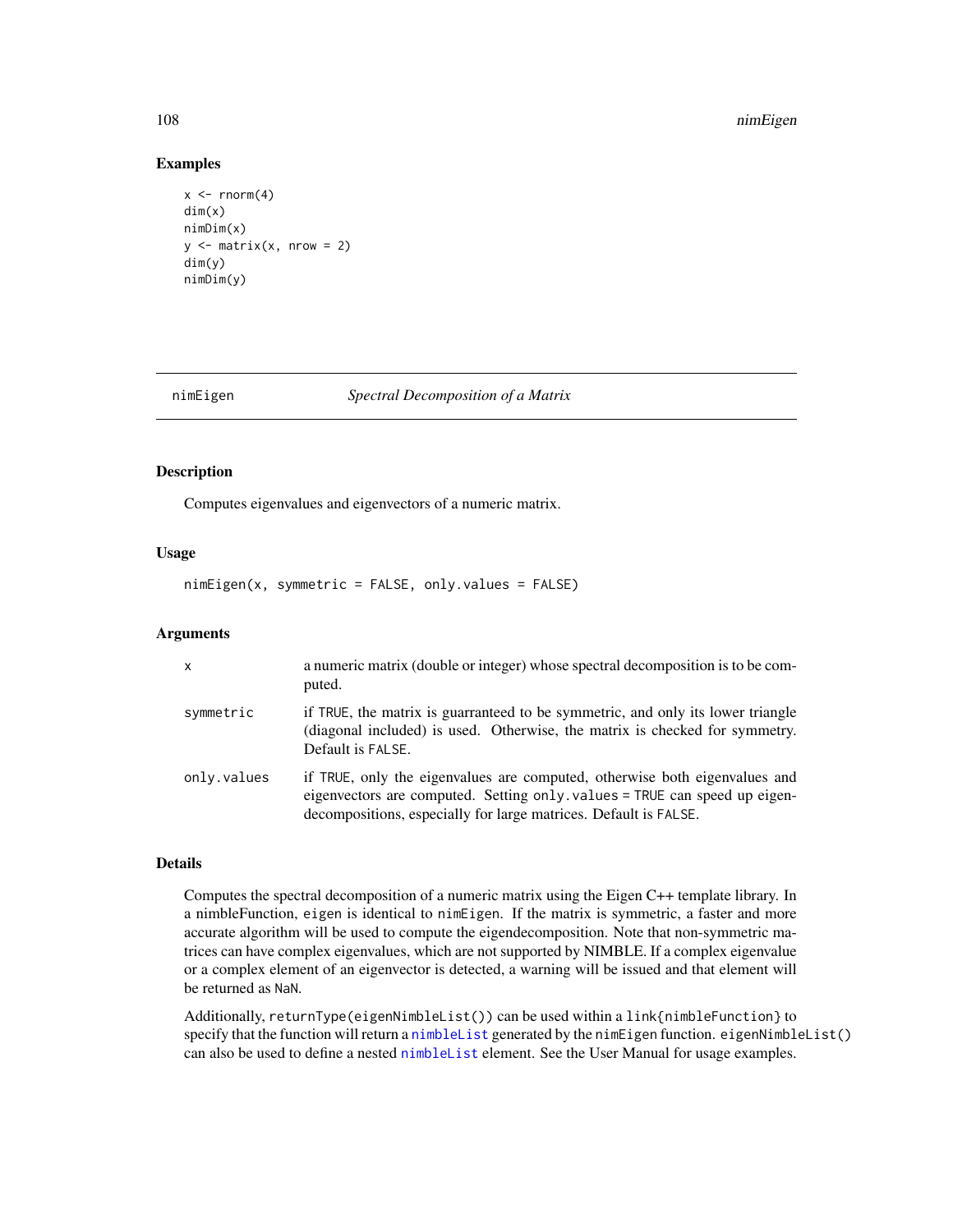#### nimMatrix 109

## Value

The spectral decomposition of x is returned as a [nimbleList](#page-94-0) with elements:

- values vector containing the eigenvalues of x, sorted in decreasing order. Since x is required to be symmetric, all eigenvalues will be real numbers.
- vectors. matrix with columns containing the eigenvectors of x, or an empty matrix if only. values is TRUE.

#### Author(s)

NIMBLE development team

## See Also

[nimSvd](#page-114-0) for singular value decompositions in NIMBLE.

#### Examples

```
eigenvaluesDemoFunction <- nimbleFunction(
  setup = function()demoMatrix \leq diag(4) + 2
  },
  run = function()\{eigenvalues <- eigen(demoMatrix, symmetric = TRUE)$values
     returnType(double(1))
     return(eigenvalues)
})
```
<span id="page-108-1"></span>nimMatrix *Creates matrix or array objects for use in nimbleFunctions*

## <span id="page-108-0"></span>Description

In a nimbleFunction, matrix and array are identical to nimMatrix and nimArray, respectively

#### Usage

```
nimMatrix(value = 0, nrow = NA, ncol = NA, init = TRUE,fillZeros = TRUE, recycle = TRUE, type = "double")
nimArray(value = 0, dim = c(1, 1), init = TRUE, fillZeros = TRUE,recycle = TRUE, nDim, type = "double")
```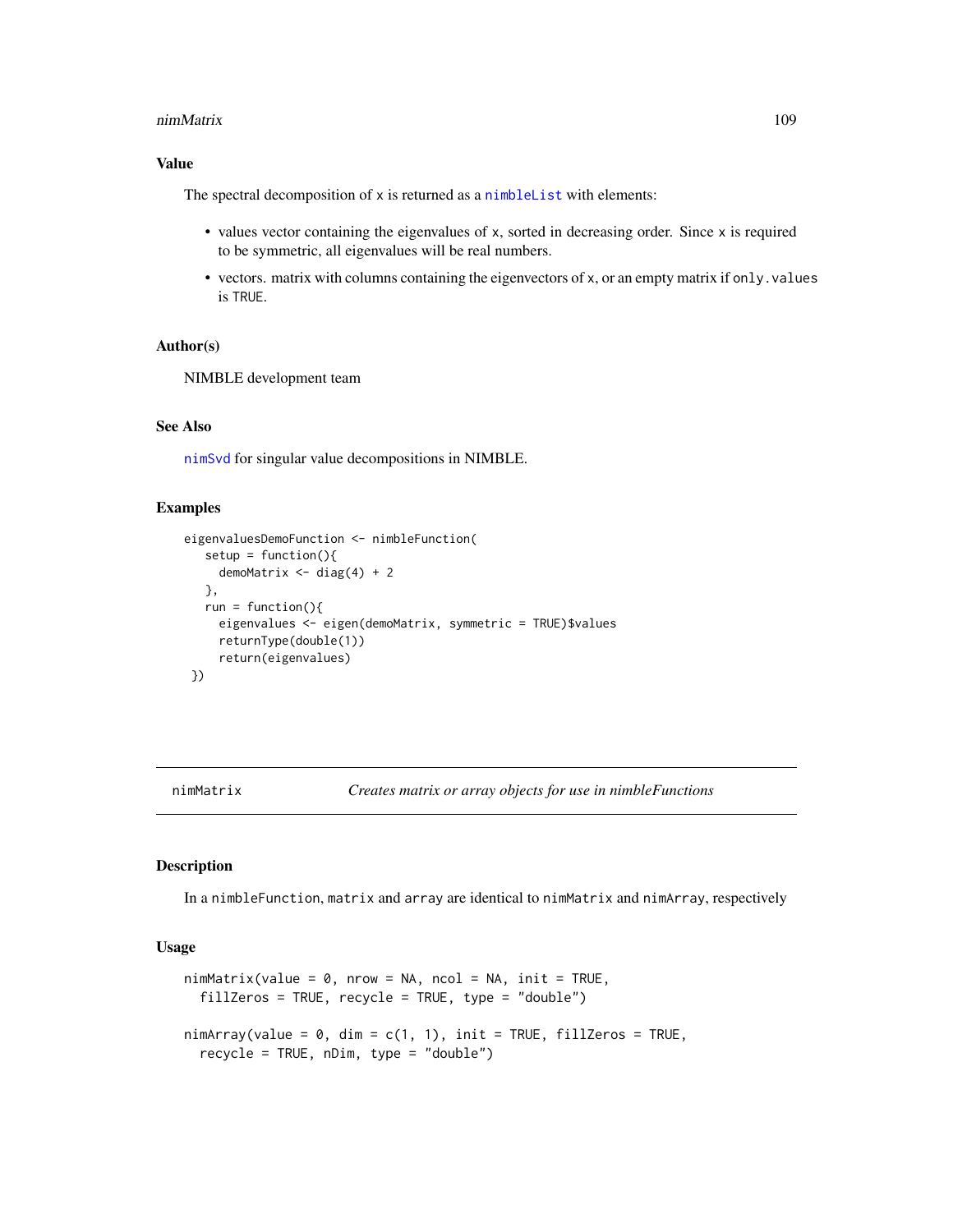## Arguments

| value     | value(s) for initialization (default = 0). This can be a vector, matrix or array, but<br>it will be used as a vector.                              |
|-----------|----------------------------------------------------------------------------------------------------------------------------------------------------|
| nrow      | the number of rows in a matrix (default $= 1$ )                                                                                                    |
| ncol      | the number of columns in a matrix (default $= 1$ )                                                                                                 |
| init      | logical, whether to initialize values (default $=$ TRUE)                                                                                           |
| fillZeros | logical, whether to initialize any elements not filled by (possibly recycled) value<br>with $0$ (or FALSE for nimLogical) (default = TRUE)         |
| recycle   | logical, whether value should be recycled to fill the entire contents of the new<br>object (default $=$ TRUE)                                      |
| type      | character representing the data type, i.e. 'double', 'integer', or 'logical'<br>$(detault = 'double')$                                             |
| dim       | vector of dimension sizes in an array (default = $c(1,1)$ )                                                                                        |
| nDim      | number of dimensions in an array. This is only necessary for compilent in the if<br>the length of dimeter cannot be determined during compilation. |

# Details

These functions are similar to R's [matrix](#page-108-0) and [array](#page-108-0) functions, but they can be used in a nimbleFunction and compiled using compileNimble. Largely for compilation purposes, finer control is provided over initialization behavior, similarly to [nimNumeric](#page-110-0), [nimInteger](#page-110-1), and [nimLogical](#page-110-1). If init = FALSE, no initialization will be done, and value, fillZeros and recycle will be ignored. If init=TRUE and recycle=TRUE, then fillZeros will be ignored, and value will be repeated (according to R's recycling rule) as much as necessary to fill the object. If init=TRUE and recycle=FALSE, then if fillZeros=TRUE, values of 0 (or FALSE for nimLogical) will be filled in after value. Compiled code will be more efficient if unnecessary initialization is not done, but this may or may not be noticeable depending on the situation.

When used in a nimbleFunction (in run or other member function), matrix and array are immediately converted to nimMatrix and nimArray, respectively.

The nDim argument is only necessary for a use like dim  $\leq$  -c(2,3,4); A  $\leq$ -nimArray(0,dim = dim,nDim = 3). It is necessary because the NIMBLE compiler must determine during compilation that A will be a 3-dimensional numeric array. However, the compiler doesn't know for sure what the length of dim will be at run time, only that it is a vector. On the other hand, A <-nimArray(0,dim =  $c(2,3,4)$ ) is allowed because the compiler can directly determine that a vector of length three is constructed inline for the dim argument.

## Author(s)

Daniel Turek and Perry de Valpine

## See Also

[nimNumeric](#page-110-0) [nimInteger](#page-110-1) [nimLogical](#page-110-1)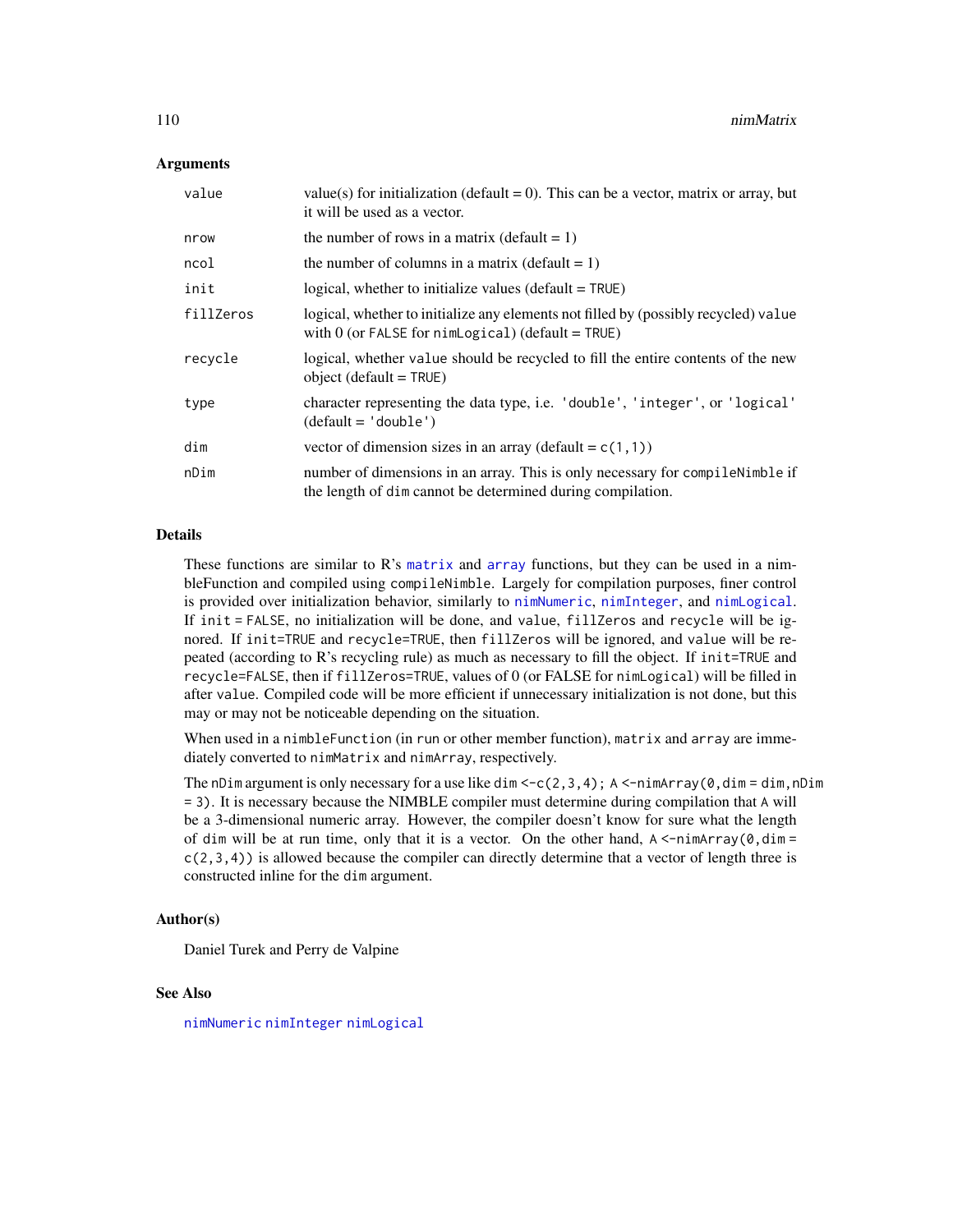<span id="page-110-0"></span>

#### <span id="page-110-1"></span>**Description**

In a nimbleFunction, numeric, integer and logical are identical to nimNumeric, nimInteger and nimLogical, respectively.

#### Usage

```
nimNumberic(length = 0, value = 0, init = TRUE, fillZeros = TRUE,recycle = TRUE)
nimInteger(length = 0, value = 0, init = TRUE, fillZeros = TRUE,recycle = TRUE)
nimLogical(length = 0, value = 0, init = TRUE, fillZeros = TRUE,recycle = TRUE)
```
## Arguments

| length    | the length of the vector (default $= 0$ )                                                                                                  |
|-----------|--------------------------------------------------------------------------------------------------------------------------------------------|
| value     | value(s) for initializing the vector (default = 0). This may be a vector, matrix or<br>array but will be used as a vector.                 |
| init      | logical, whether to initialize elements of the vector (default = TRUE)                                                                     |
| fillZeros | logical, whether to initialize any elements not filled by (possibly recycled) value<br>with $0$ (or FALSE for nimLogical) (default = TRUE) |
| recycle   | logical, whether value should be recycled to fill the entire length of the new<br>vector (default = $TRUE$ )                               |

#### Details

These functions are similar to R's [numeric](#page-110-1), [integer](#page-110-1), [logical](#page-110-1) functions, but they can be used in a nimbleFunction and then compiled using compileNimble. Largely for compilation purposes, finer control is provided over initialization behavior. If init = FALSE, no initialization will be done, and value, fillZeros and recycle will be ignored. If init=TRUE and recycle=TRUE, then fillZeros will be ignored, and value will be repeated (according to R's recycling rule) as much as necessary to fill a vector of length length. If init=TRUE and recycle=FALSE, then if fillZeros=TRUE, values of 0 (or FALSE for nimLogical) will be filled in after value up to length length. Compiled code will be more efficient if unnecessary initialization is not done, but this may or may not be noticeable depending on the situation.

When used in a nimbleFunction (in run or other member function), numeric, integer and logical are immediately converted to nimNumeric, nimInteger and nimLogical, respectively.

## Author(s)

Daniel Turek, Chris Paciorek, Perry de Valpine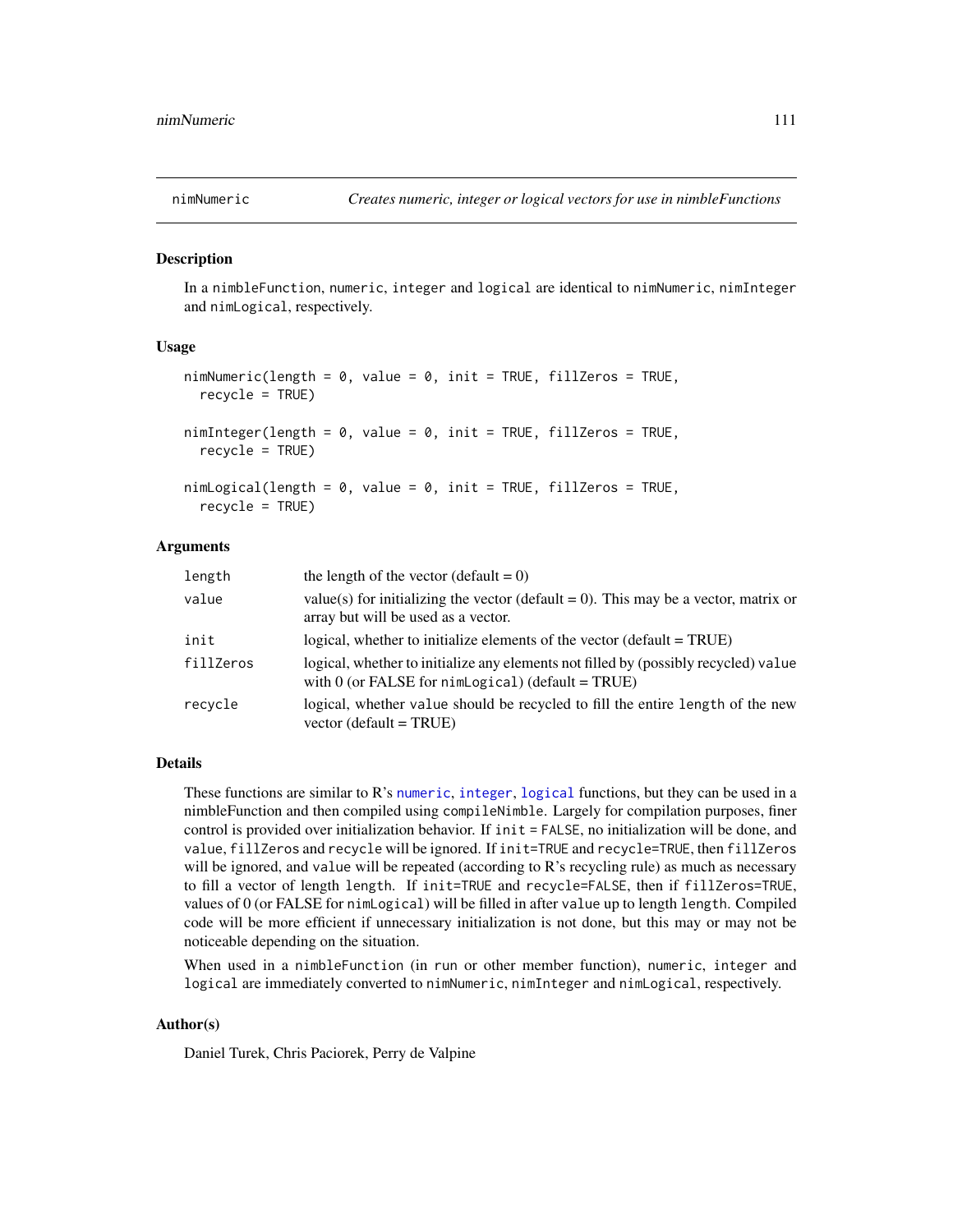# See Also

[nimMatrix](#page-108-1), [nimArray](#page-108-0)

<span id="page-111-0"></span>nimOptim *Nimble wrapper around R's builtin* [optim](#page-0-0)*.*

# Description

Nimble wrapper around R's builtin [optim](#page-0-0).

# Usage

```
nimOptim(par, fn, gr = "NULL", ..., method = "Nelder-Mead", lower = -Inf,
 upper = Inf, control = nimOptimDefaultControl(), hessian = FALSE)
```
# Arguments

| par      | Initial values for the parameters to be optimized over.                                                                                                                   |
|----------|---------------------------------------------------------------------------------------------------------------------------------------------------------------------------|
| fn       | A function to be minimized (or maximized), with first argument the vector of<br>parameters over which minimization is to take place. It should return a scalar<br>result. |
| gr       | A function to return the gradient for the "BFGS", "CG" and "L-BFGS-B" meth-<br>ods.                                                                                       |
| $\ddots$ | <b>IGNORED</b>                                                                                                                                                            |
| method   | The method to be used. See 'Details' section of optim. One of: "Nelder-Mead",<br>"BFGS", "CG", "L-BFGS-B". Note that the R methods "SANN", "Brent" are<br>not supported.  |
| lower    | Vector or scalar of lower bounds for parameters.                                                                                                                          |
| upper    | Vector or scalar of upper bounds for parameters.                                                                                                                          |
| control  | A list of control parameters. See Details section of optim.                                                                                                               |
| hessian  | Logical. Should a Hessian matrix be returned?                                                                                                                             |

## Value

[optimResultNimbleList](#page-118-0)

# See Also

[optim](#page-0-0)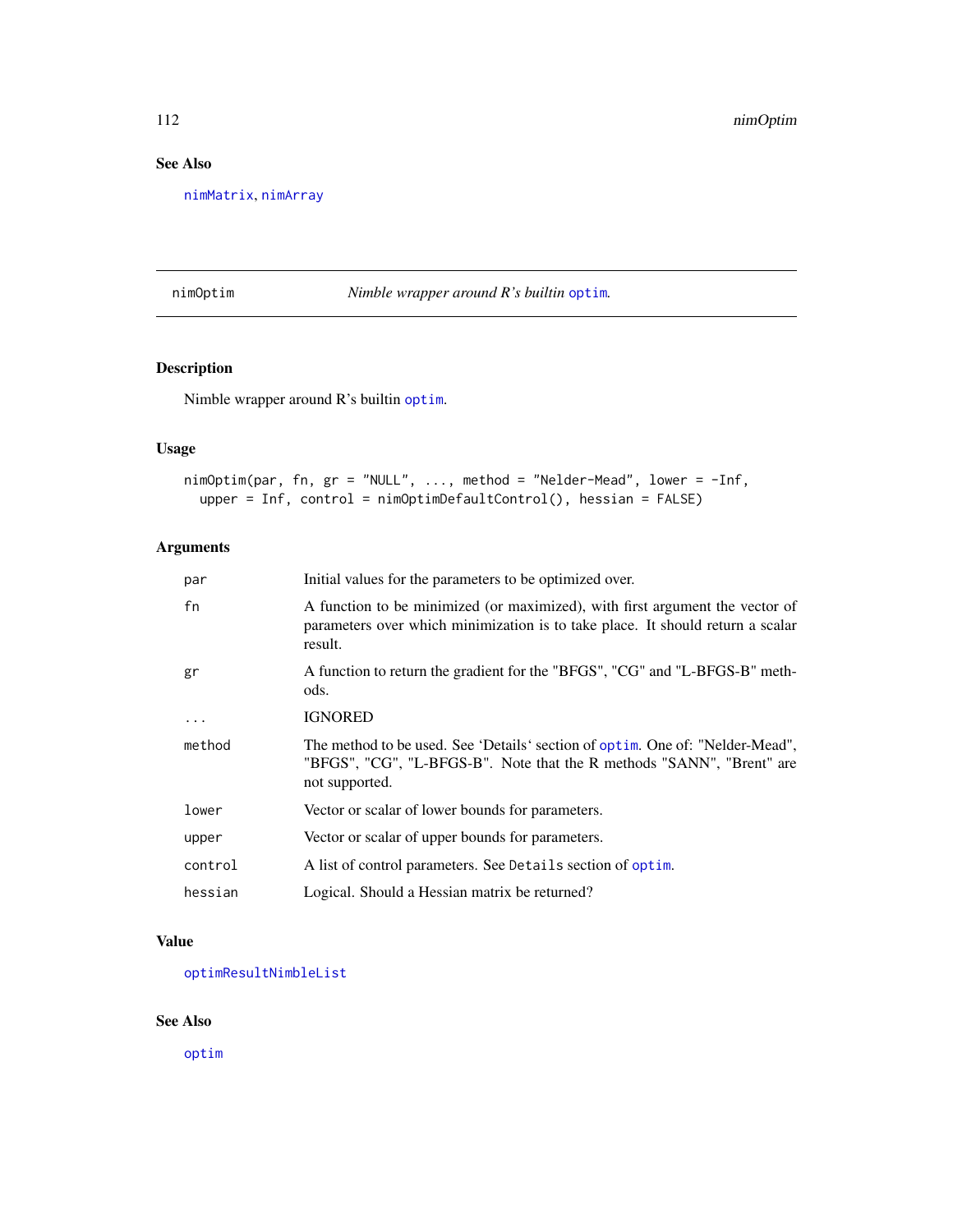# nimOptimDefaultControl 113

# Examples

```
## Not run:
objectiveFunction <- nimbleFunction(
    run = function(par = double(1)) {
        return(sum(par) * exp(-sum(par ^ 2) / 2))
        returnType(double(0))
    }
)
optimizer <- nimbleFunction(
   run = function(method = character(0), fnscale = double(0)) {
       control <- optimDefaultControl()
       control$fnscale <- fnscale
       par <- c(0.1, -0.1)return(optim(par, objectiveFunction, method = method, control = control))
        returnType(optimResultNimbleList())
    }
)
cOptimizer <- compileNimble(optimizer)
cOptimizer(method = 'BFGS', fnscale = -1)
## End(Not run)
```
nimOptimDefaultControl

```
Creates a deafult control argument for nimOptim.
```
# Description

Creates a deafult control argument for [nimOptim](#page-111-0).

## Usage

```
nimOptimDefaultControl()
```
# Value

[optimControlNimbleList](#page-117-0)

## See Also

[nimOptim](#page-111-0), [optim](#page-0-0)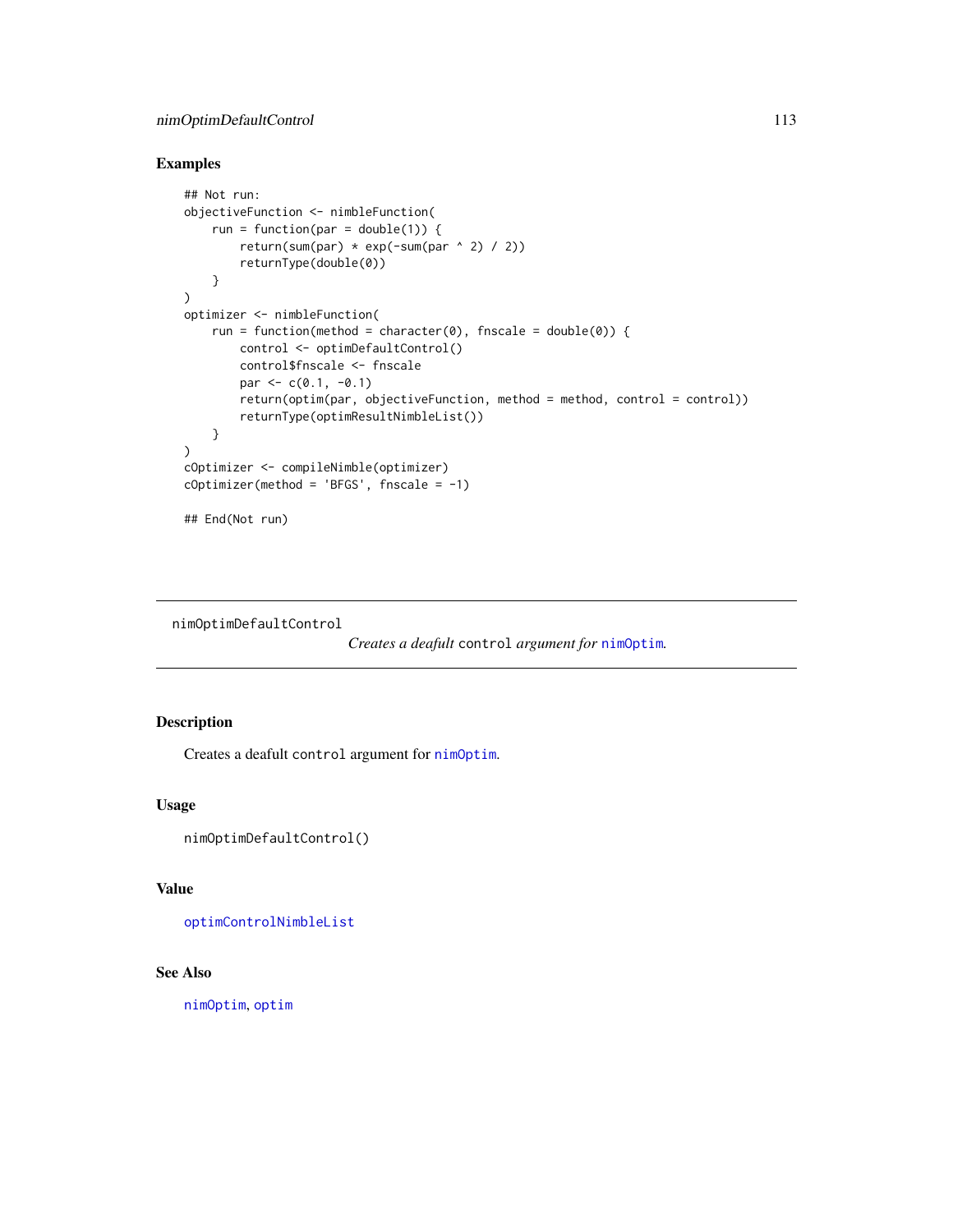# Description

print function for use in nimbleFunctions

# Usage

nimPrint(...)

#### Arguments

... an abitrary set of arguments that will be printed in sequence.

#### Details

The keyword print in nimbleFunction run-time code will be automatically turned into nimPrint. This is a function that prints its arguments in order using  $cat$  in R, or using  $std$ : cout in  $C++$  code generated by compiling nimbleFunctions. Non-scalar numeric objects can be included, although their output will be formatted slightly different in uncompiled and compiled nimbleFunctions.

## See Also

[cat](#page-103-0)

## Examples

ans  $\le$  matrix(1:4, nrow = 2) ## R code, not NIMBLE code nimPrint('Answer is ', ans) ## would work in R or NIMBLE

nimStop *Halt execution of a nimbleFunction function method. Part of the NIM-BLE language*

## Description

Halt execution of a nimbleFunction function method. Part of the NIMBLE language

## Usage

```
nimStop(msg)
```
#### Arguments

msg Character object to be output as an error message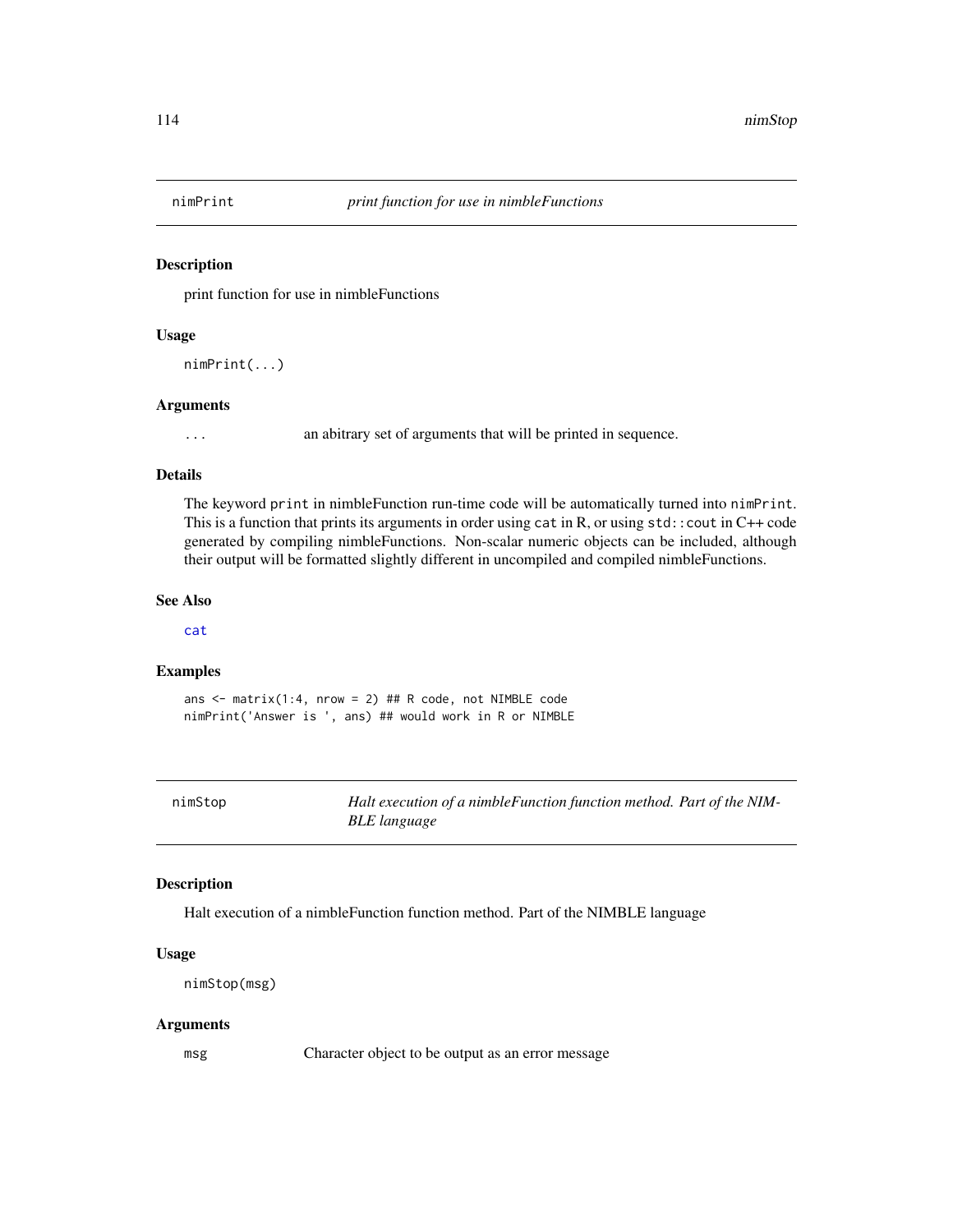#### nimSvd 115

## Details

The NIMBLE stop is similar to the native R stop, but it takes only one argument, the error message to be output. During uncompiled NIMBLE execution, nimStop simply calls R's stop funtion. During compiled execution it calls the error function from the R headers. stop is an alias for nimStop in the NIMBLE language

## Author(s)

Perry de Valpine

<span id="page-114-0"></span>

nimSvd *Singular Value Decomposition of a Matrix*

#### **Description**

Computes singular values and, optionally, left and right singular vectors of a numeric matrix.

# Usage

```
nimsvd(x, vectors = "full")
```
## Arguments

| x       | a symmetric numeric matrix (double or integer) whose spectral decomposition<br>is to be computed.                                                               |
|---------|-----------------------------------------------------------------------------------------------------------------------------------------------------------------|
| vectors | character that determines whether to calculate left and right singular vectors.<br>Can take values 'none', 'thin' or 'full'. Defaults to 'full'. See 'Details'. |

## Details

Computes the singular value decomposition of a numeric matrix using the Eigen C++ template library.

The vectors character argument determines whether to compute no left and right singular vectors ('none'), thinned left and right singular vectors ('thin'), or full left and right singular vectors ('full'). For a matrix x with dimensions n and p, setting vectors = 'thin' will does the following (quoted from eigen website): In case of a rectangular n-by-p matrix, letting m be the smaller value among n and p, there are only m singular vectors; the remaining columns of U and V do not correspond to actual singular vectors. Asking for thin U or V means asking for only their m first columns to be formed. So U is then a n-by-m matrix, and V is then a p-by-m matrix. Notice that thin U and V are all you need for (least squares) solving.

Setting vectors = 'full' will compute full matrices for U and V, so that U will be of size n-by-n, and V will be of size p-by-p.

In a nimbleFunction, svd is identical to nimSvd.

returnType(svdNimbleList()) can be used within a link{nimbleFunction} to specify that the function will return a [nimbleList](#page-94-0) generated by the nimSvd function. svdNimbleList() can also be used to define a nested [nimbleList](#page-94-0) element. See the User Manual for usage examples.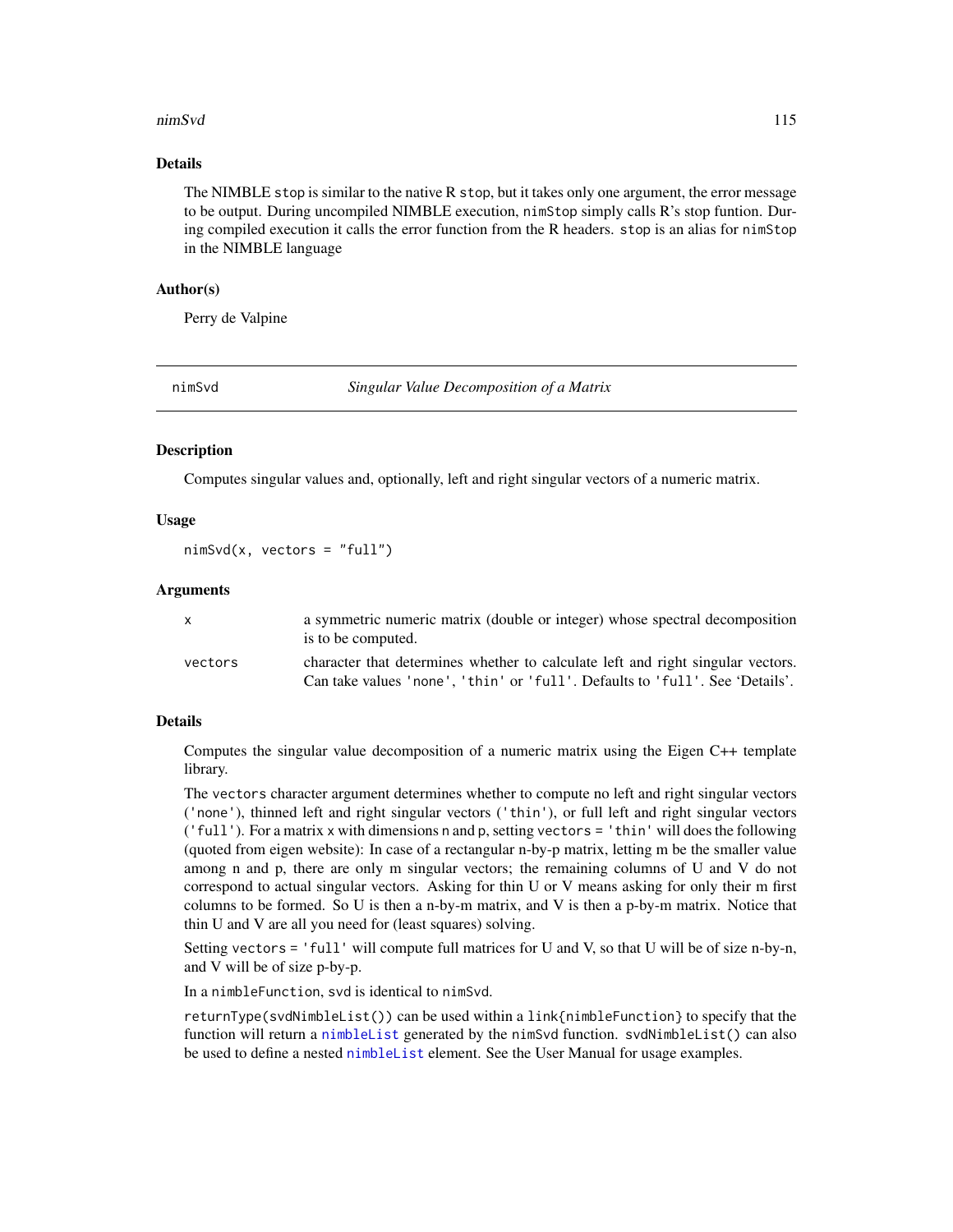## Value

The singular value decomposition of x is returned as a [nimbleList](#page-94-0) with elements:

- d length m vector containing the singular values of x, sorted in decreasing order.
- v matrix with columns containing the left singular vectors of x, or an empty matrix if vectors  $= 'none'.$
- u matrix with columns containing the right singular vectors of x, or an empty matrix if vectors = 'none'.

# Author(s)

NIMBLE development team

## See Also

[nimEigen](#page-107-0) for spectral decompositions.

## Examples

```
singularValuesDemoFunction <- nimbleFunction(
  setup = function()demoMatrix \leq - diag(4) + 2
  },
  run = function()\{singularValues <- svd(demoMatrix)$d
    returnType(double(1))
    return(singularValues)
})
```
nodeFunctions *calculate, calculateDiff, simulate, or get the current log probabilities (densities) a set of nodes in a NIMBLE model*

# <span id="page-115-0"></span>**Description**

calculate, calculateDiff, simulate, or get the current log probabilities (densities) of one or more nodes of a NIMBLE model and (for calculate and getLogProb) return the sum of their log probabilities (or densities). Part of R and NIMBLE.

## Usage

```
calculate(model, nodes, nodeFxnVector, nodeFunctionIndex)
calculateDiff(model, nodes, nodeFxnVector, nodeFunctionIndex)
getLogProb(model, nodes, nodeFxnVector, nodeFunctionIndex)
simulate(model, nodes, includeData = FALSE, nodeFxnVector, nodeFunctionIndex)
```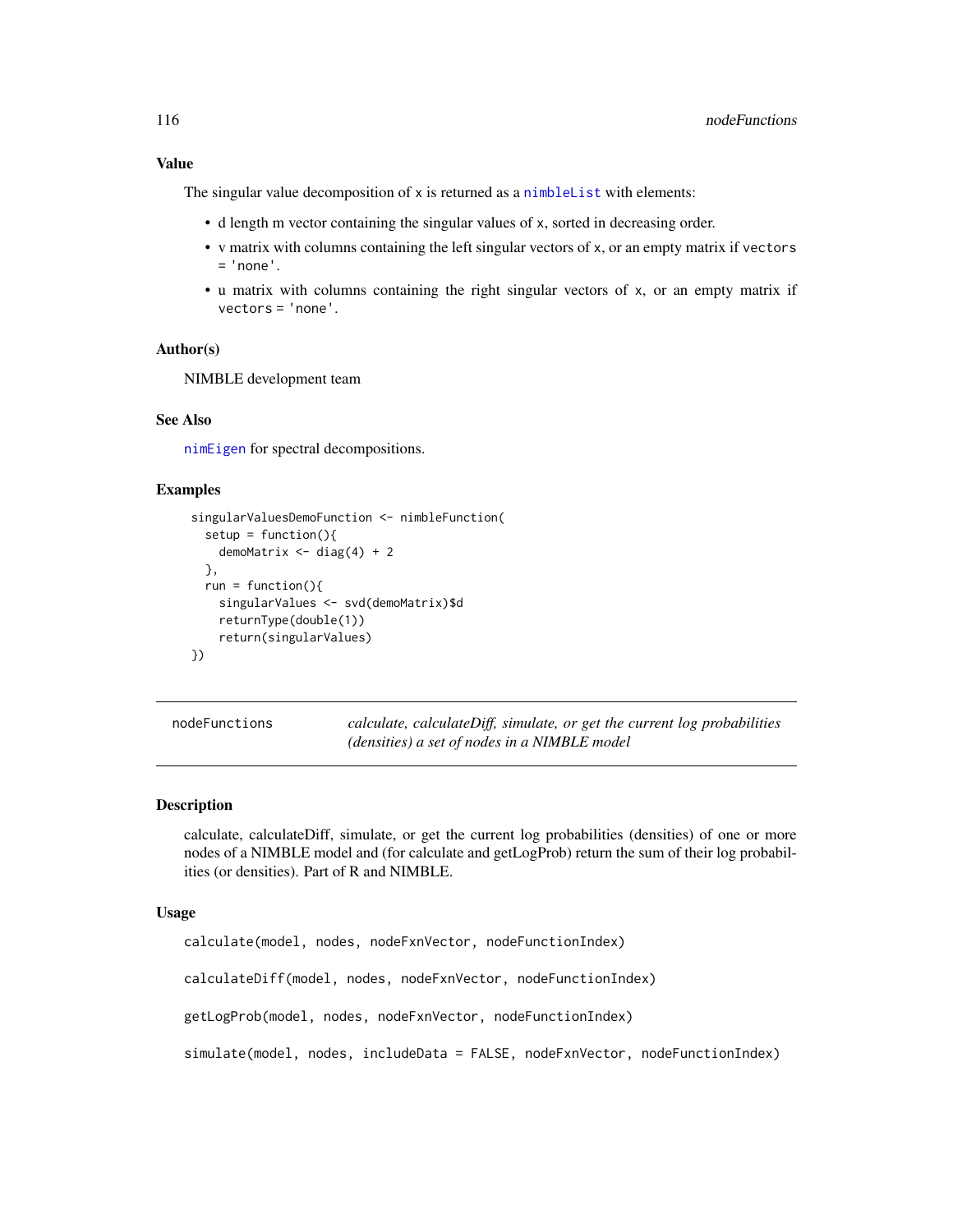#### nodeFunctions 117

#### **Arguments**

| model             | A NIMBLE model, either the compiled or uncompiled version                                                 |
|-------------------|-----------------------------------------------------------------------------------------------------------|
| nodes             | A character vector of node names, with index blocks allowed, such as 'x', 'y[2]',<br>or $z[1:3, 2:4]$     |
| nodeFxnVector     | An optional vector of nodeFunctions on which to operate, in lieu of model and<br>nodes                    |
| nodeFunctionIndex |                                                                                                           |
|                   | For internal NIMBLE use only                                                                              |
| includeData       | A logical argument specifying whether data nodes should be simulated into<br>(only relevant for simulate) |

#### Details

These functions expands the nodes and then process them in the model in the order provided. Expanding nodes means turning 'y[1:2]' into c('y[1]','y[2]') if y is a vector of scalar nodes. Calculation is defined for a stochastic node as executing the log probability (density) calculation and for a deterministic node as calculating whatever function was provided on the right-hand side of the model declaration.

Difference calculation (calculateDiff) executes the operation(s) on the model as calculate, but it returns the sum of the difference between the new log probabilities and the previous ones.

Simulation is defined for a stochastic node as drawing a random value from its distribution, and for deterministic node as equivalent to calculate.

getLogProb collects and returns the sum of the log probabilities of nodes, using the log probability values currently stored in the model (as generated from the most recent call to calculate on each node)

These functions can be used from R or in NIMBLE run-time functions that will be compiled. When executed in R (including when an uncompiled nimbleFunction is executed), they can be slow because the nodes are expanded each time. When compiled in NIMBLE, the nodes are expanded only once during compilation, so execution will be much faster.

It is common to want the nodes to be provided in topologically sorted order, so that they will be calculated or simulated following the order of the model graph. Functions such as model\$getDependencies(nodes, ...) return nodes in topologically sorted order. They can be directly sorted by model\$topologicallySortNodes(nodes), but if so it is a good idea to expand names first by model\$topologicallySortNodes(model\$expandNodeNames(nodes))

#### Value

calculate and getLogProb return the sum of the log probabilities (densities) of the calculated nodes, with a contribution of 0 from any deterministic nodes

calculateDiff returns the sum of the difference between the new and old log probabilities (densities) of the calculated nodes, with a contribution of 0 from any deterministic nodes.

simulate returns NULL.

## Author(s)

NIMBLE development team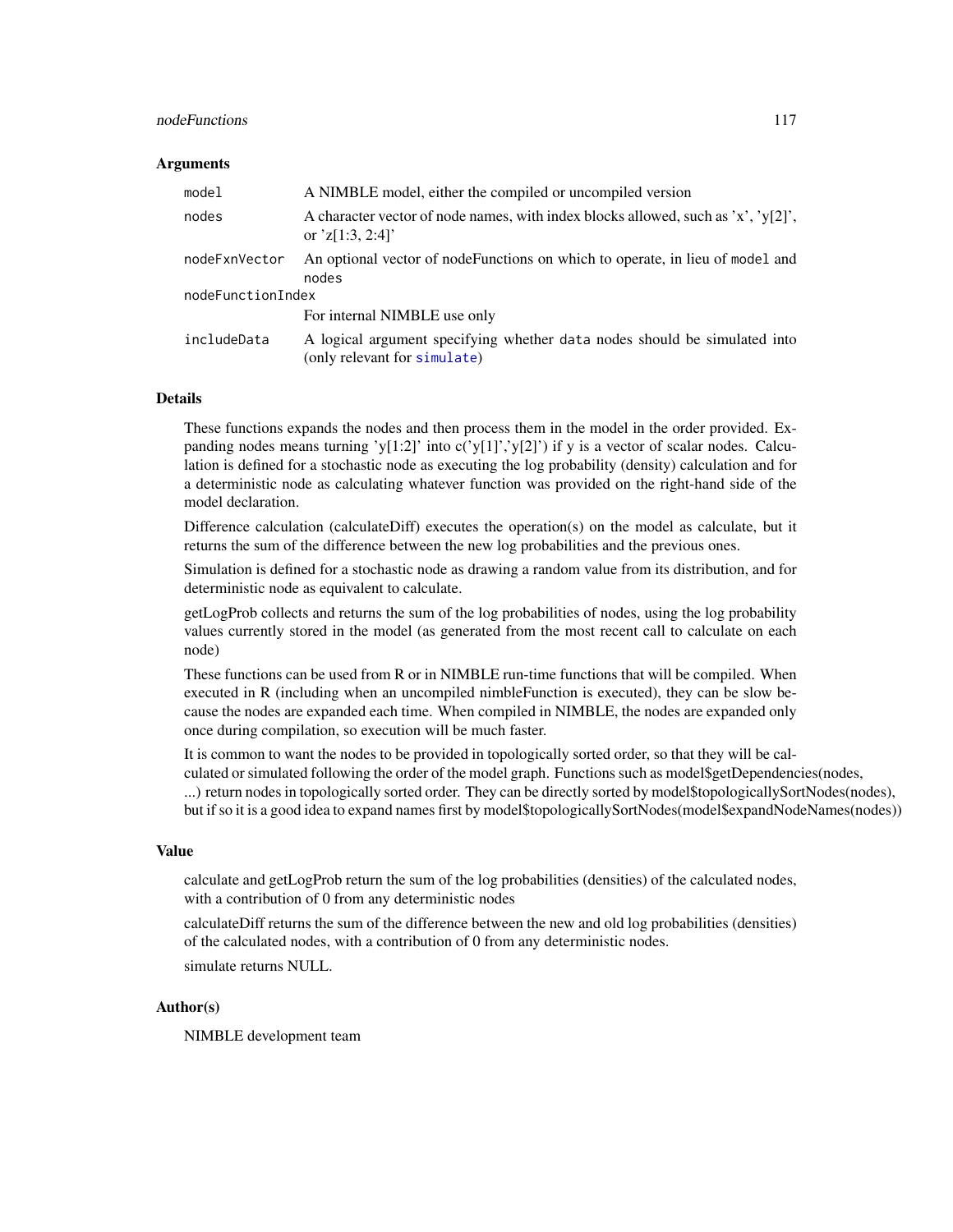<span id="page-117-0"></span>optimControlNimbleList

*EXPERIMENTAL Data type for the* control *parameter of* [nimOptim](#page-111-0)

# Description

[nimbleList](#page-94-0) definition for the type of [nimbleList](#page-94-0) input as the control parameter to [nimOptim](#page-111-0). See [optim](#page-0-0) for details.

## Usage

optimControlNimbleList

# Format

An object of class list of length 1.

# See Also

[optim](#page-0-0), [nimOptim](#page-111-0)

optimDefaultControl *Creates a deafult* control *argument for* [optim](#page-0-0) *(just an empty list).*

# Description

Creates a deafult control argument for [optim](#page-0-0) (just an empty list).

## Usage

```
optimDefaultControl()
```
# Value

an empty list.

## See Also

[nimOptim](#page-111-0), [optim](#page-0-0)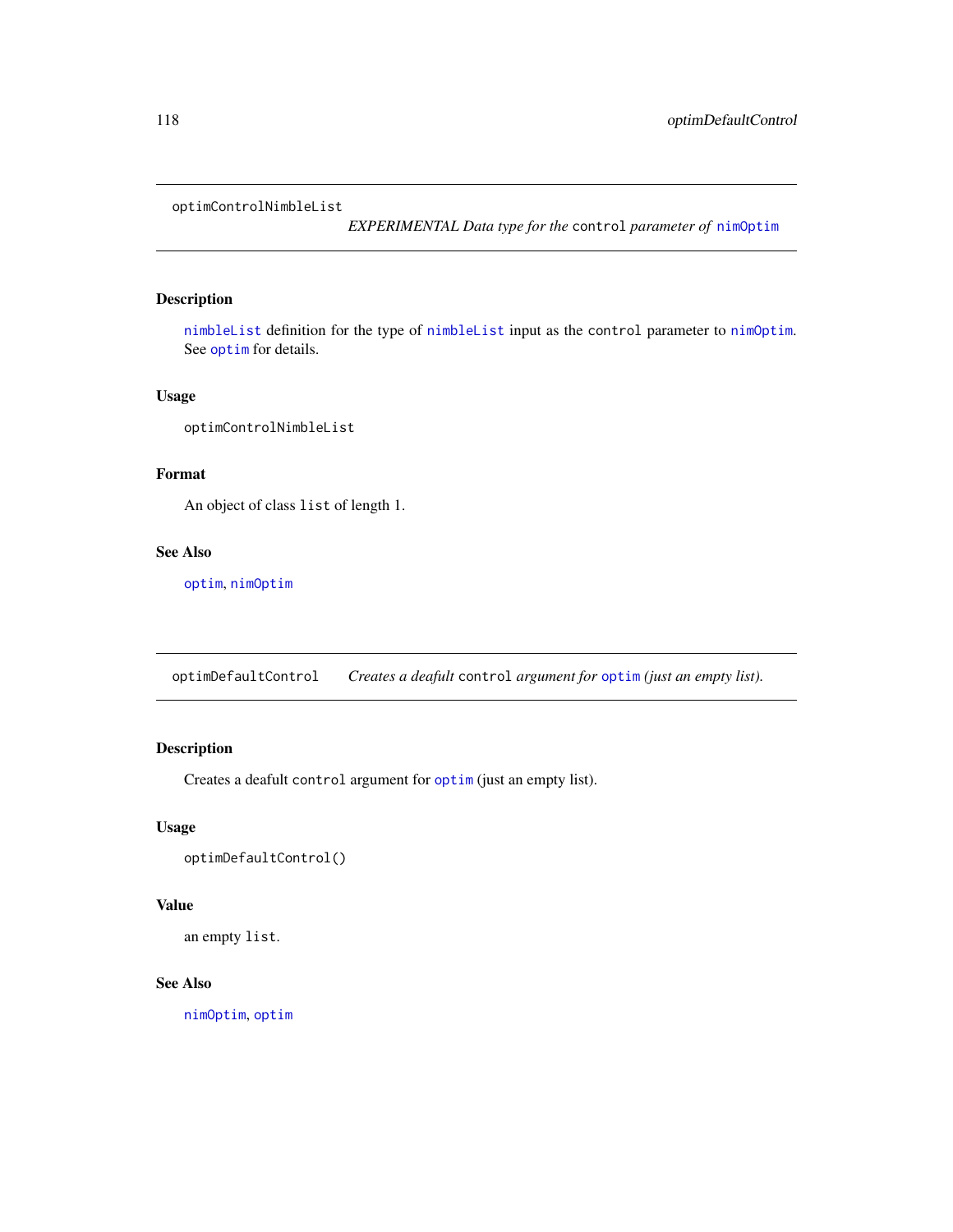<span id="page-118-0"></span>optimResultNimbleList *EXPERIMENTAL Data type for the return value of* [nimOptim](#page-111-0)

## Description

[nimbleList](#page-94-0) definition for the type of [nimbleList](#page-94-0) returned by [nimOptim](#page-111-0).

# Usage

optimResultNimbleList

#### Format

An object of class list of length 1.

## Fields

par The best set of parameters found.

value The value of fn corresponding to par.

- counts A two-element integer vector giving the number of calls to fn and gr respectively.
- convergence An integer code. 0 indicates successful completion. Possible error codes are 1 indicates that the iteration limit maxit had been reached. 10 indicates degeneracy of the Nelder-Mead simplex. 51 indicates a warning from the "L-BFGS-B" method; see component message for further details. 52 indicates an error from the "L-BFGS-B" method; see component message for further details.
- message A character string giving any additional information returned by the optimizer, or NULL.
- hessian Only if argument hessian is true. A symmetric matrix giving an estimate of the Hessian at the solution found.

# See Also

[optim](#page-0-0), [nimOptim](#page-111-0)

printErrors *Print error messages after failed compilation*

## Description

Retrieves the error file from R's tempdir and prints to the screen.

## Usage

printErrors(excludeWarnings = TRUE)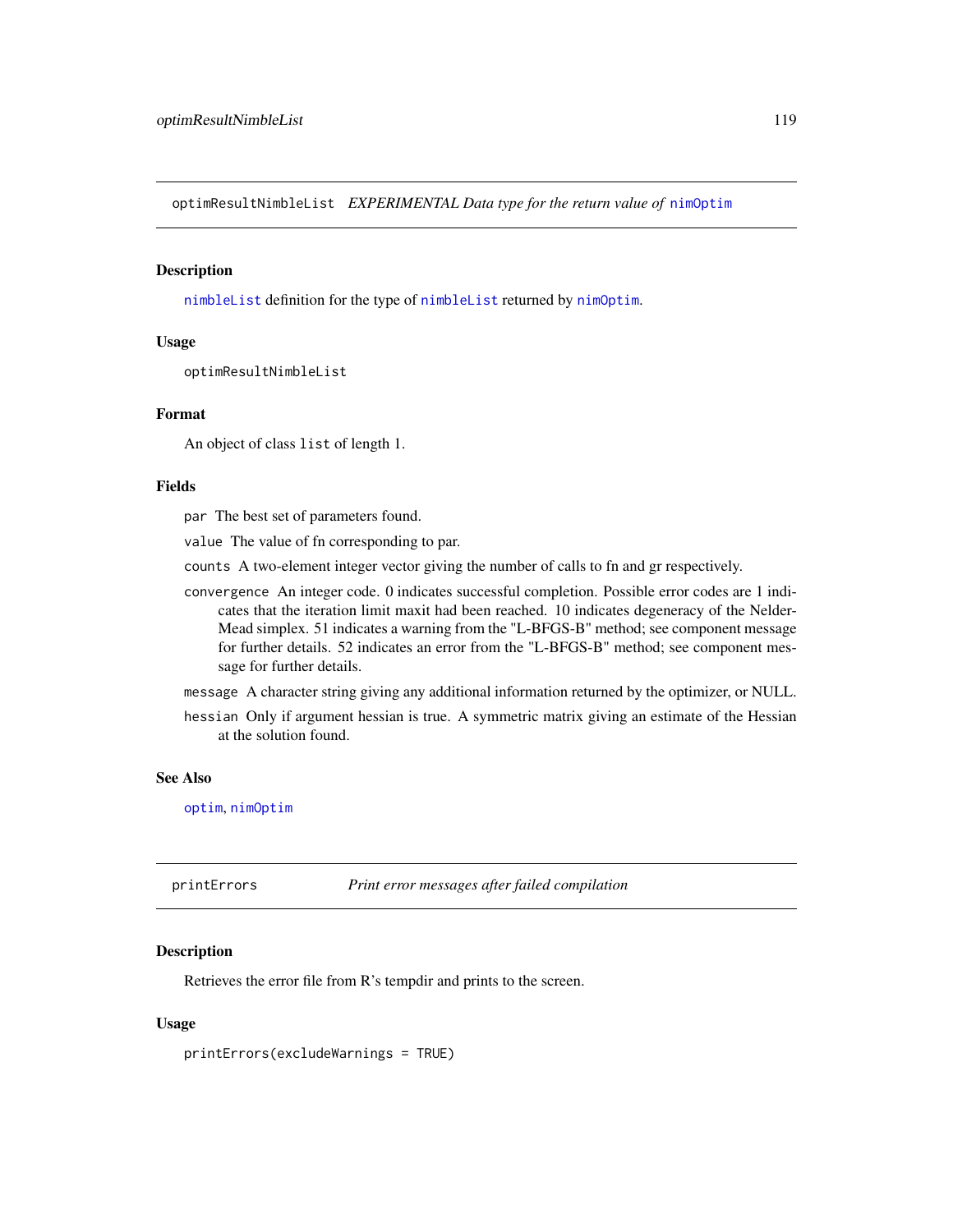#### Arguments

excludeWarnings

logical indicating whether compiler warnings should be printed; generally such warnings can be ignored.

## Author(s)

Christopher Paciorek

rankSample *Generates a weighted sample (with replacement) of ranks*

## **Description**

Takes a set of non-negative weights (do not need to sum to 1) and returns a sample with size elements of the integers 1:length(weights), where the probability of being sampled is proportional to the value of weights. An important note is that the output vector will be sorted in ascending order. Also, right now it works slightly odd syntax (see example below). Later releases of NIMBLE will contain more natural syntax.

#### Usage

```
rankSample(weights, size, output, silent = FALSE)
```
## Arguments

| weights | A vector of numeric weights. Does not need to sum to 1, but must be non-<br>negative  |
|---------|---------------------------------------------------------------------------------------|
| size    | Size of sample                                                                        |
| output  | An R object into which the values will be placed. See example below for proper<br>use |
| silent  | Logical indicating whether to suppress logging information                            |

# Details

If invalid weights provided (i.e. negative weights or weights sum to 1), sets output =  $rep(1, size)$ and prints warning. rankSample can be used inside nimble functions.

rankSample first samples from the joint distribution size uniform(0,1) distributions by conditionally sampling from the rank statistics. This leads to a sorted sample of uniform $(0,1)$ 's. Then, a cdf vector is constructed from weights. Because the sample of uniforms is sorted, rankSample walks down the cdf in linear time and fills out the sample.

# Author(s)

Clifford Anderson-Bergman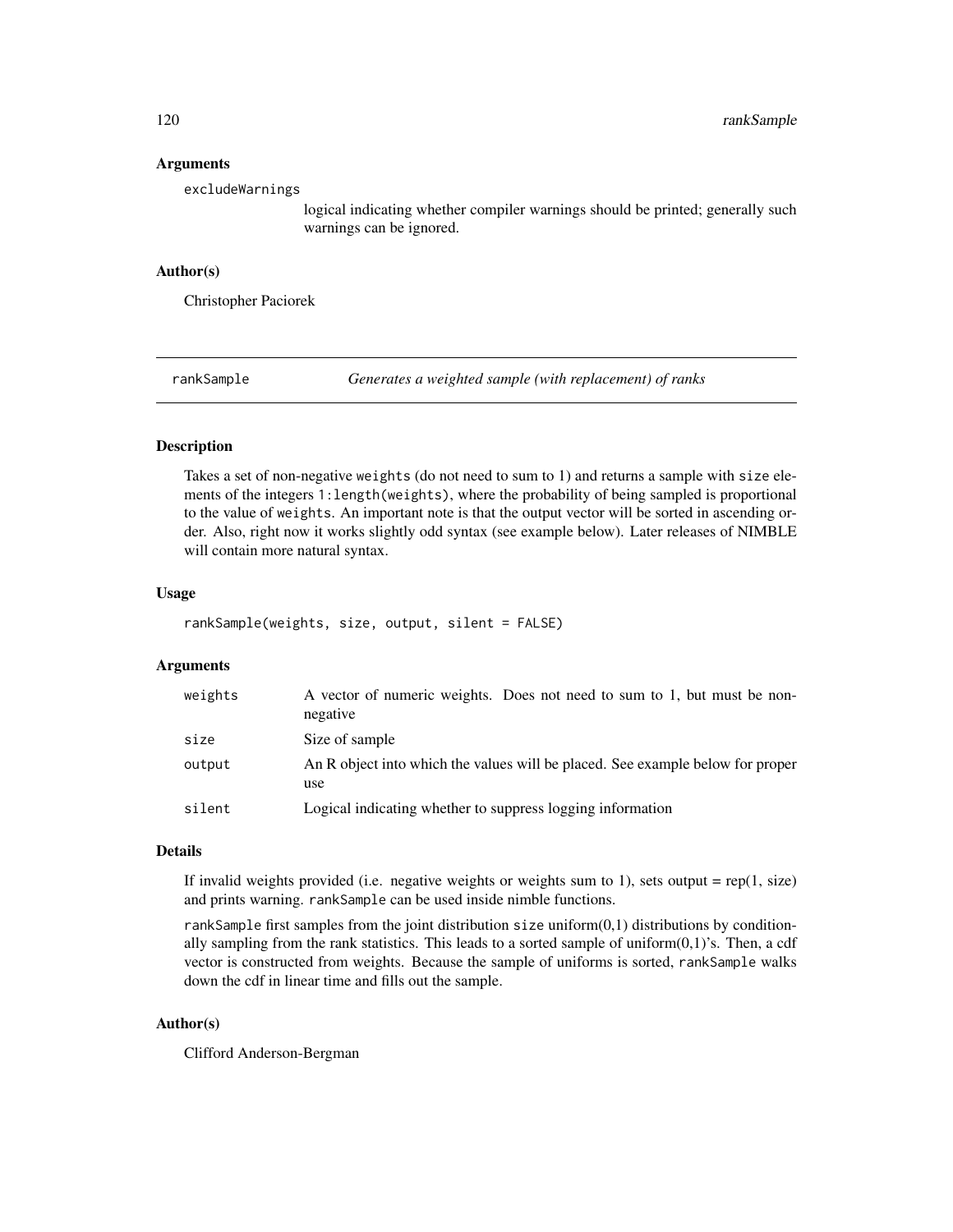# readBUGSmodel 121

#### Examples

```
set.seed(1)
sampInts = NA #sampled integers will be placed in sampInts
rankSample(weights = c(1, 1, 2), size = 10, sampInts)
sampInts
# [1] 1 1 2 2 2 2 2 3 3 3
rankSample(weights = c(1, 1, 2), size = 10000, sampInts)
table(sampInts)
#sampInts
# 1 2 3#2434 2492 5074
#Used in a nimbleFunction
sampGen <- nimbleFunction(setup = function(){
x = 1:2},
run = function(weights = double(1), k = integer() ){
rankSample(weights, k, x)
returnType(integer(1))
return(x)
})
rSamp <- sampGen()
rSamp$run(1:4, 5)
#[1] 3 3 4 4 4
```
<span id="page-120-0"></span>

| readBUGSmodel |
|---------------|
|---------------|

Create a NIMBLE BUGS model from a variety of input formats, in*cluding BUGS model files*

#### Description

readBUGSmodel processes inputs providing the model and values for constants, data, initial values of the model in a variety of forms, returning a NIMBLE BUGS R model

## Usage

```
readBUGSmodel(model, data = NULL, inits = NULL, dir = NULL,
  useInits = TRUE, debug = FALSE, returnComponents = FALSE,
  check = getNimbleOption("checkModel"), calculate = TRUE)
```
## Arguments

model one of (1) a character string giving the file name containing the BUGS model code, with relative or absolute path, (2) an R function whose body is the BUGS model code, or (3) the output of [nimbleCode](#page-88-0). If a file name, the file can contain a 'var' block and 'data' block in the manner of the JAGS versions of the BUGS examples but should not contain references to other input data files nor a const block. The '.bug' or '.txt' extension can be excluded.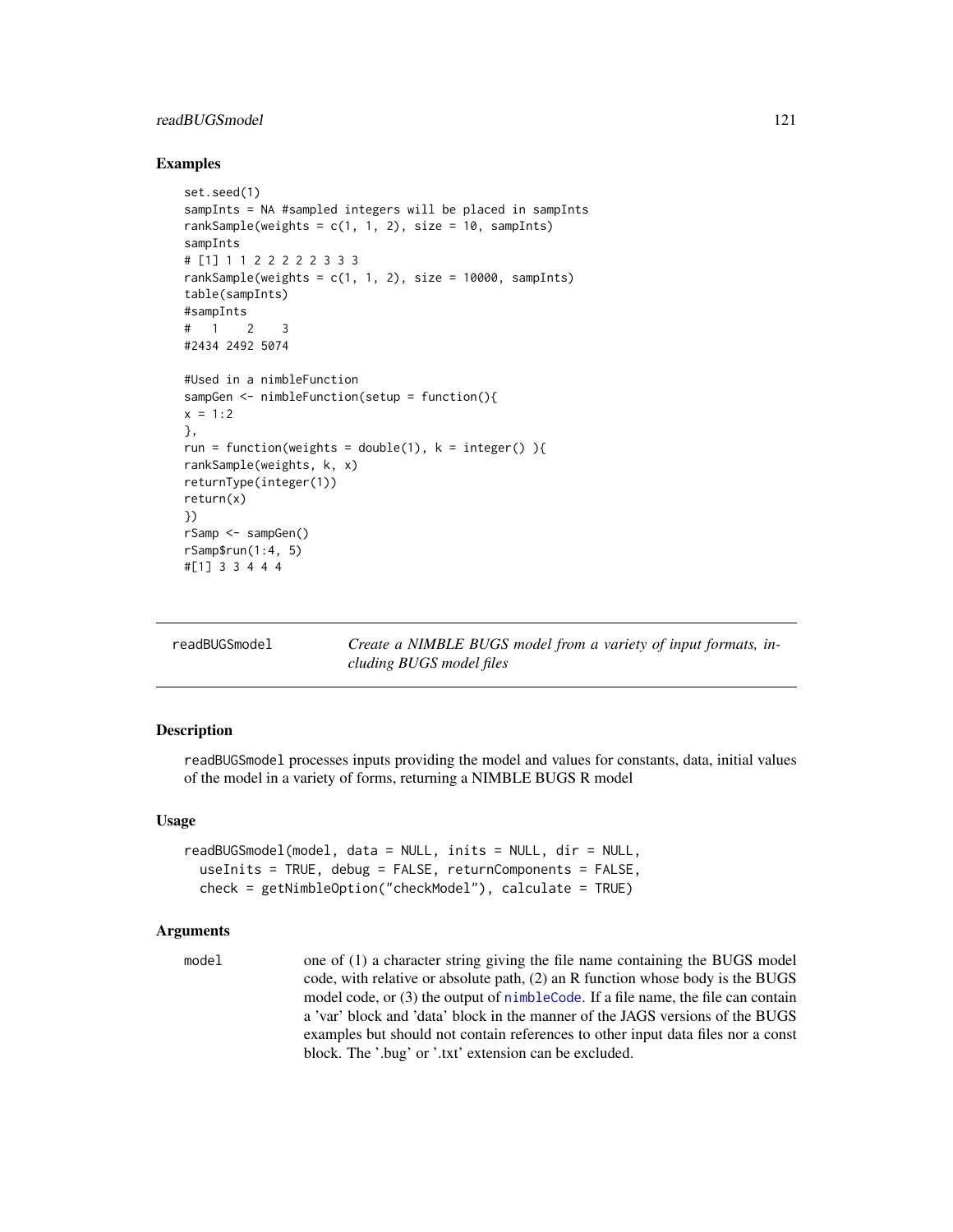| data             | (optional) (1) character string giving the file name for an R file providing the<br>input constants and data as R code [assigning individual objects or as a named<br>list], with relative or absolute path, or (2) a named list providing the input con-<br>stants and data. If neither is provided, the function will look for a file named<br>'name_of_model-data' including extensions .R, .r, or .txt.     |
|------------------|-----------------------------------------------------------------------------------------------------------------------------------------------------------------------------------------------------------------------------------------------------------------------------------------------------------------------------------------------------------------------------------------------------------------|
| inits            | (optional) (1) character string giving the file name for an R file providing starting<br>values as R code [assigning individual objects or as a named list], with relative<br>or absolute path, or (2) a named list providing the starting values. Unlike JAGS,<br>this should provide a single set of starting values, and therefore if provided as a<br>list should be a simple list and not a list of lists. |
| dir              | (optional) character string giving the directory where the (optional) files are lo-<br>cated                                                                                                                                                                                                                                                                                                                    |
| useInits         | boolean indicating whether to set the initial values, either based on inits or by<br>finding the '-inits' file corresponding to the input model file                                                                                                                                                                                                                                                            |
| debug            | logical indicating whether to put the user in a browser for debugging when<br>readBUGSmodel calls nimbleModel. Intended for developer use.                                                                                                                                                                                                                                                                      |
| returnComponents |                                                                                                                                                                                                                                                                                                                                                                                                                 |
|                  | logical indicating whether to return pieces of model object without building the<br>model. Default is FALSE.                                                                                                                                                                                                                                                                                                    |
| check            | logical indicating whether to check the model object for missing or invalid val-<br>ues. Default is given by the NIMBLE option 'checkModel'. See nimbleOptions<br>for details.                                                                                                                                                                                                                                  |
| calculate        | logical indicating whether to run calculate on the model after building it; this<br>will calculate all deterministic nodes and logProbability values given the current<br>state of all nodes. Default is TRUE. For large models, one might want to disable<br>this, but note that deterministic nodes, including nodes introduced into the model<br>by NIMBLE, may be NA.                                       |

# Details

Note that readBUGSmodel should handle most common ways of providing information on a model as used in BUGS and JAGS but does not handle input model files that refer to additional files containing data. Please see the BUGS examples provided with NIMBLE in the classic-bugs directory of the installed NIMBLE package or JAGS ([https://sourceforge.net/projects/mcmc-jags/](https://sourceforge.net/projects/mcmc-jags/files/Examples/) [files/Examples/](https://sourceforge.net/projects/mcmc-jags/files/Examples/)) for examples of supported formats. Also, readBUGSmodel takes both constants and data via the 'data' argument, unlike [nimbleModel](#page-98-0), in which these are distinguished. The reason for allowing both to be given via 'data' is for backwards compatibility with the BUGS examples, in which constants and data are not distinguished.

# Value

returns a NIMBLE BUGS R model

## Author(s)

Christopher Paciorek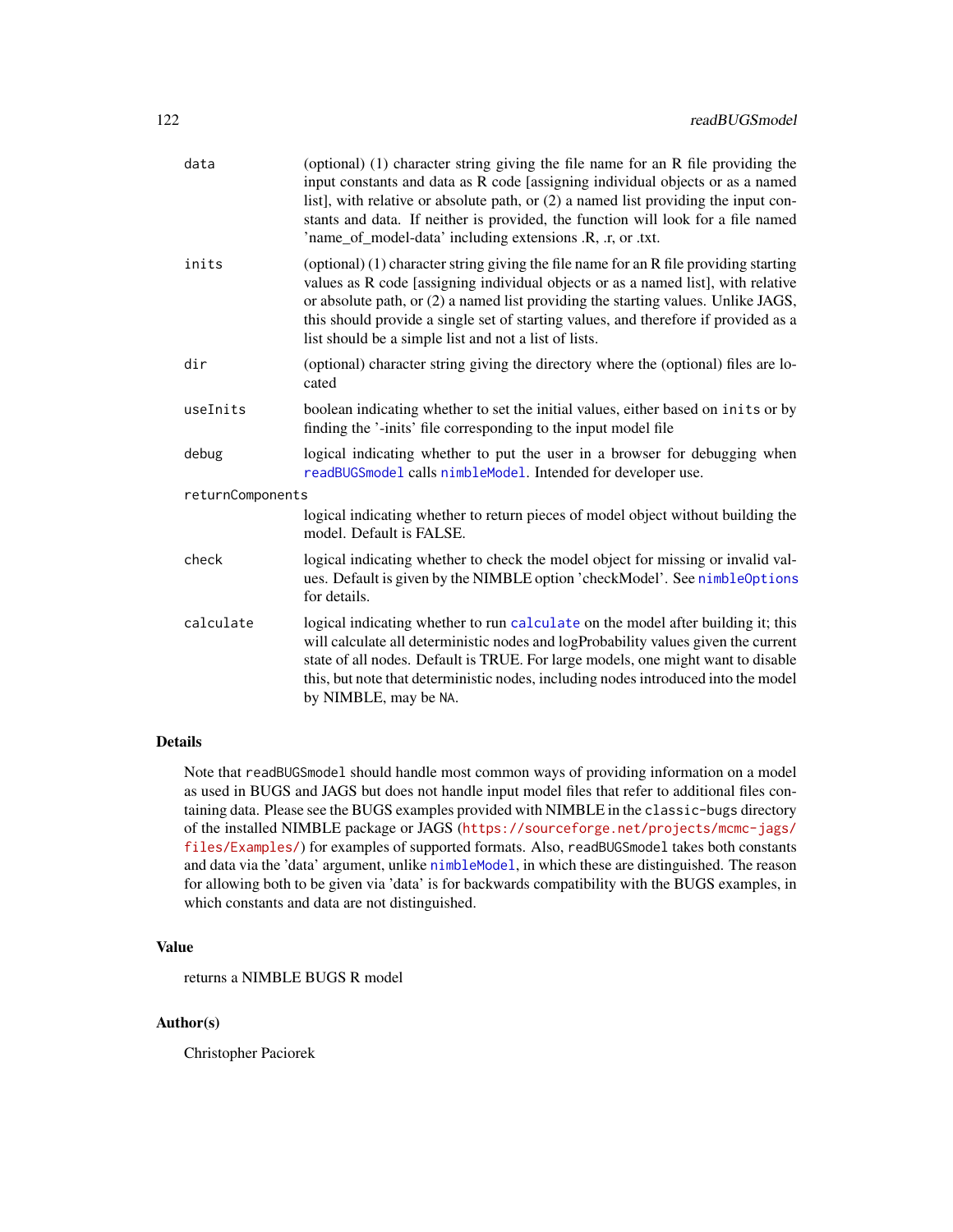# registerDistributions 123

# See Also

[nimbleModel](#page-98-0)

## Examples

## Reading a model defined in the R session

```
code <- nimbleCode({
   x \sim dnorm(mu, sd = 1)
    mu ~ ~ dnorm(0, sd = prior_sd)
})
data = list(prior_s d = 1, x = 4)model <- readBUGSmodel(code, data = data, inits = list(mu = 0))
model$x
model[['mu']]
model$calculate('x')
## Reading a classic BUGS model
pumpModel <- readBUGSmodel('pump.bug', dir = getBUGSexampleDir('pump'))
pumpModel$getVarNames()
pumpModel$x
```
registerDistributions *Add user-supplied distributions for use in NIMBLE BUGS models*

# Description

Register distributional information so that NIMBLE can process user-supplied distributions in BUGS model code

## Usage

```
registerDistributions(distributionsInput, userEnv = parent.frame(),
  verbose = nimbleOptions("verbose"))
```
## Arguments

distributionsInput

|         | either a list or character vector specifying the user-supplied distributions. If a                          |
|---------|-------------------------------------------------------------------------------------------------------------|
|         | list, it should be a named list of lists in the form of that shown in $n$ imble::: distributions Input List |
|         | with each list having required field BUGSdist and optional fields Rdist, altParams,                         |
|         | discrete, pqAvail, types, and with the name of the list the same as that of the                             |
|         | density function. Alternatively, simply a character vector providing the names                              |
|         | of the density functions for the user-supplied distributions.                                               |
| userEnv | environment in which to look for the nimble Functions that provide the distribu-                            |
|         | tion; this will generally not need to be set by the user as it will default to the                          |
|         | environment from which this function was called.                                                            |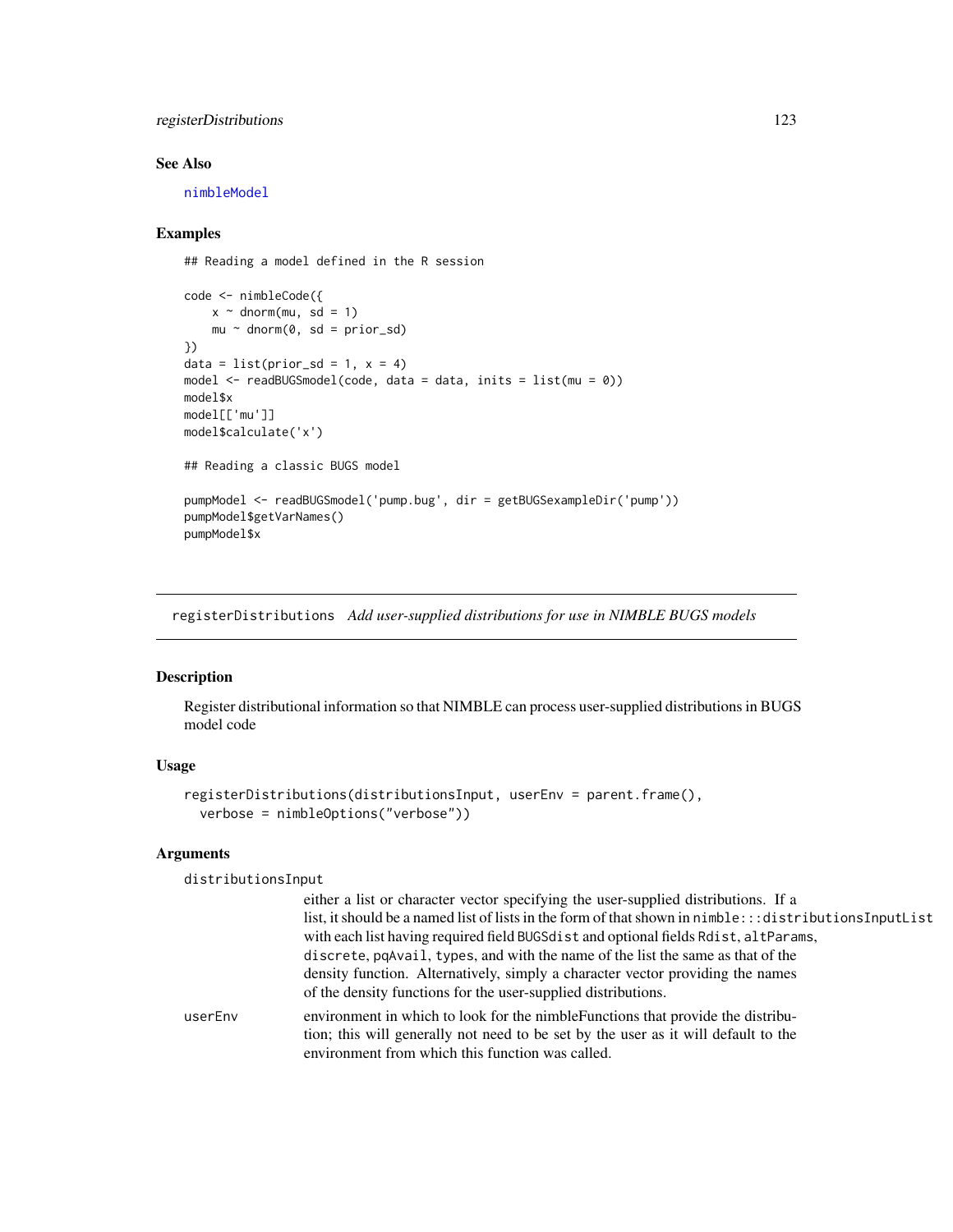verbose logical indicating whether to print additional logging information

#### Details

When distributionsInput is a list of lists, see below for more information on the structure of the list. When distributionsInput is a character vector, the distribution is assumed to be of standard form, with parameters assumed to be the arguments provided in the density nimbleFunction, no alternative parameterizations, and the distribution assumed to be continuous with range from minus infinity to infinity. The availability of distribution and quantile functions is inferred from whether appropriately-named functions exist in the global environment.

Finally, note that one no longer needs to explicitly call registerDistributions as it will be called automatically when the user-supplied distribution is used for the first time in BUGS code. However, if one wishes to provide alternative parameterizations, to provide a range, or to indicate a distribution is discrete, then one still must explicitly register the distribution using registerDistributions with the argument in the list format.

Format of the component lists when distributionsInput is a list of lists:

- BUGSdist a character string in the form of the density name (starting with 'd') followed by the names of the parameters in parentheses. When alternative parameterizations are given in Rdist, this should be an exhaustive list of the unique parameter names from all possible parameterizations, with the default parameters specified first.
- Rdist an optional character vector with one or more alternative specifications of the density; each alternative specification can be an alternative name for the density, a different ordering of the parameters, different parameter name(s), or an alternative parameterization. In the latter case, the character string in parentheses should provide a given reparameterization as commaseparated name = value pairs, one for each default parameter, where name is the name of the default parameter and value is a mathematical expression relating the default parameter to the alternative parameters or other default parameters. The default parameters should correspond to the input arguments of the nimbleFunctions provided as the density and random generation functions. The mathematical expression can use any of the math functions allowed in NIM-BLE (see the User Manual) as well as user-supplied nimbleFunctions (which must have no setup code). The names of your nimbleFunctions for the distribution functions must match the function name in the Rdist entry (or if missing, the function name in the BUGSdist entry
- discrete a optional logical indicating if the distribution is that of a discrete random variable. If not supplied, distribution is assumed to be for a continuous random variable.
- pqAvail an optional logical indicating if distribution (CDF) and quantile (inverse CDF) functions are provided as nimbleFunctions. These are required for one to be able to use truncated versions of the distribution. Only applicable for univariate distributions. If not supplied, assumed to be FALSE.
- altParams a character vector of comma-separated 'name = value' pairs that provide the mathematical expressions relating non-canonical parameters to canonical parameters (canonical parameters are those passed as arguments to your distribution functions). These inverse functions are used for MCMC conjugacy calculations when a conjugate relationship is expressed in terms of non-default parameters (such as the precision for normal-normal conjugacy). If not supplied, the system will still function but with a possible loss of efficiency in certain algorithms.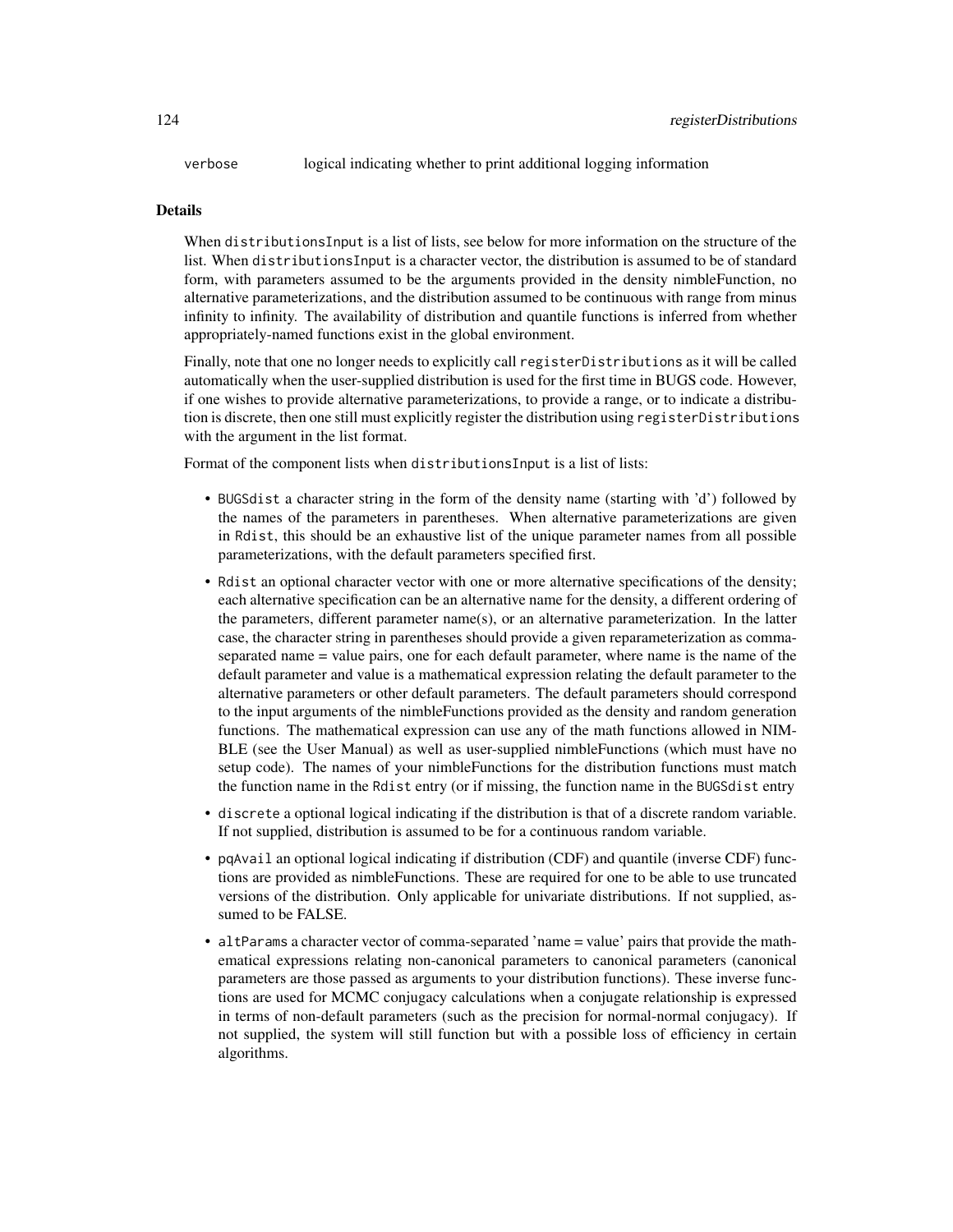- types a character vector of comma-separated 'name = input' pairs indicating the type and dimension of the random variable and parameters (including default and alternative parameters). 'input' should take the form 'double(d)' or 'integer(d)', where 'd' is 0 for scalars, 1 for vectors, 2 for matrices. Note that since NIMBLE uses doubles for numerical calculations and the default type is double $(0)$ , one should generally use 'double' and one need only specify the type for non-scalars. 'name' should be either 'value' to indicate the random variable itself or the parameter name to indicate a given parameter.
- range a vector of two values giving the range of the distribution for possible use in future algorithms (not used currently). When the lower or upper limit involves a strict inequality (e.g., \$x>0\$), you should simply treat it as a non-strict inequality (\$x>=0\$, and set the lower value to 0). Also we do not handle ranges that are functions of parameters, so simply use the smallest/largest possible values given the possible parameter values. If not supplied this is taken to be (-Inf,Inf).

## Author(s)

Christopher Paciorek

## Examples

```
dmyexp <- nimbleFunction(
   run = function(x = double(0), rate = double(0), log = integer(0)) {
       returnType(double(0))
       logProb <- log(rate) - x*rate
       if(log) {
            return(logProb)
       } else {
            return(exp(logProb))
       }
   })
rmyexp <- nimbleFunction(
   run = function(n = integer(0), rate = double(0)) {
       returnType(double(0))
       if(n != 1) nimPrint("rmyexp only allows n = 1; using n = 1.")
       dev <- runif(1, 0, 1)
       return(-log(1-dev) / rate)
   }
   )
registerDistributions(list(
    dmyexp = list(BUGSdist = "dmyexp(rate, scale)",
               Rdist = "dmyexp(rate = 1/\text{scale})",
               altParams = "scale = 1/rate",
               pqAvail = FALSE))code <- nimbleCode({
    y \sim dmyexp(rate = r)
    r \sim dunif(0, 100)
})
m \le - \text{ nimbleModel}(\text{code}, \text{inits} = \text{list}(r = 1), \text{data} = \text{list}(y = 2))calculate(m, 'y')
m$r < -2
```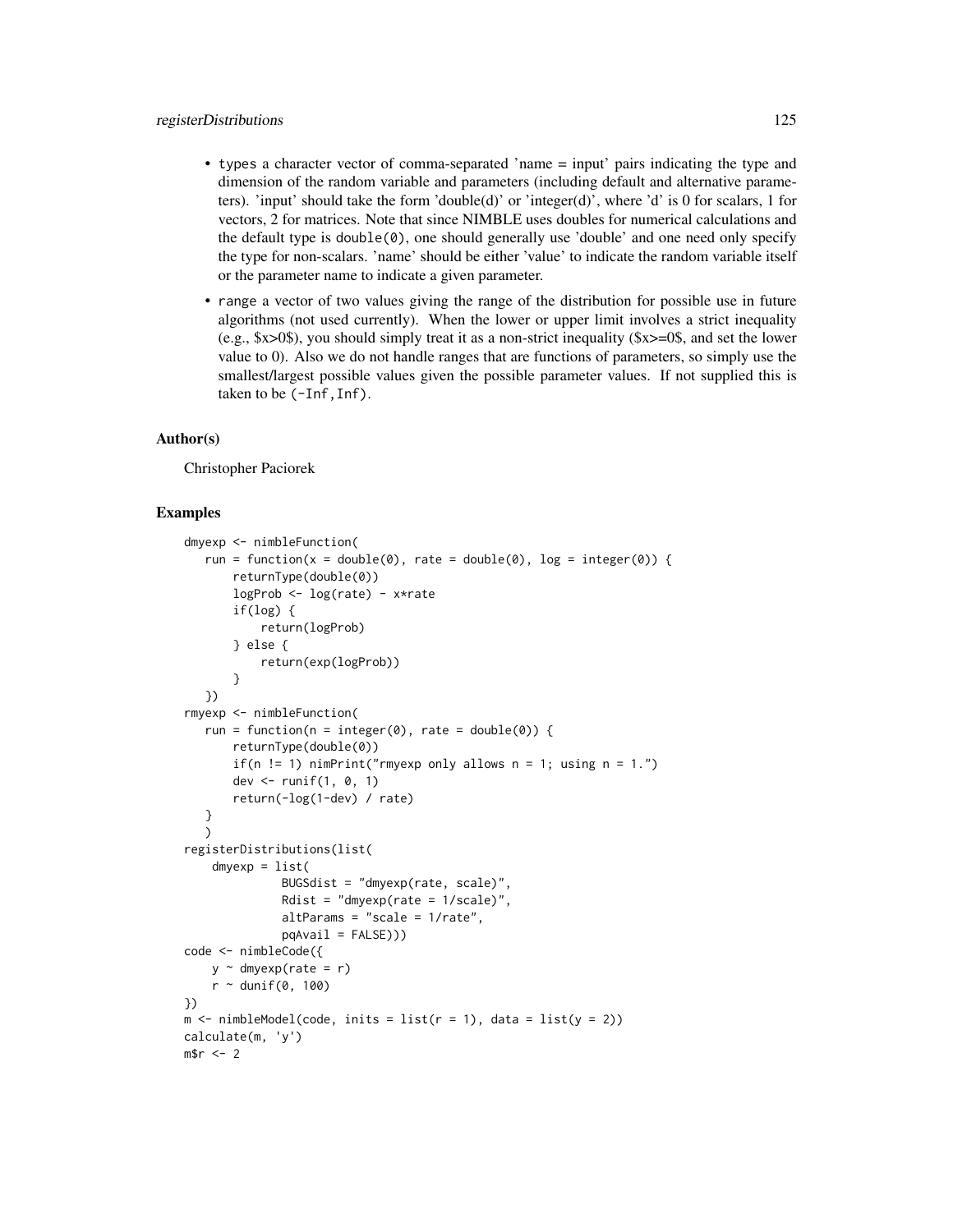```
calculate(m, 'y')
m$resetData()
simulate(m, 'y')
m$y
# alternatively, simply specify a character vector with the
# name of one or more 'd' functions
deregisterDistributions('dmyexp')
registerDistributions('dmyexp')
# or simply use in BUGS code without registration
deregisterDistributions('dmyexp')
m \le - \text{nimbleModel}(\text{code}, \text{inits} = \text{list}(r = 1), \text{data} = \text{list}(y = 2))# example of Dirichlet-multinomial registration to illustrate
# use of 'types' (note that registration is not actually needed
# in this case)
ddirchmulti <- nimbleFunction(
    run = function(x = double(1), alpha = double(1), size = double(0),
                    log = integer(0, default = 0) {
        returnType(double(0))
        logProb \leq log amma(size) - sum(lgamma(x)) + lgamma(sum(alpha) -
            sum(lgamma(alpha)) + sum(lgamma(alpha + x)) - lgamma(sum(alpha) +
                                                                    size)
        if(log) return(logProb)
        else return(exp(logProb))
    })
rdirchmulti <- nimbleFunction(
    run = function(n = integer(0), alpha = double(1), size = double(0)) {
        returnType(double(1))
        if(n != 1) print("rdirchmulti only allows n = 1; using n = 1.")
        p <- rdirch(1, alpha)
        return(rmulti(1, size = size, prob = p))})
registerDistributions(list(
    ddirchmulti = list(
        BUGSdist = "ddirchmulti(alpha, size)",
        types = c('value = double(1)', 'alpha = double(1)'))
    ))
```
resize *Resizes a modelValues object*

#### Description

Adds or removes rows to a modelValues object. If rows are added to a modelValues object, the default values are NA. Works in both R and NIMBLE.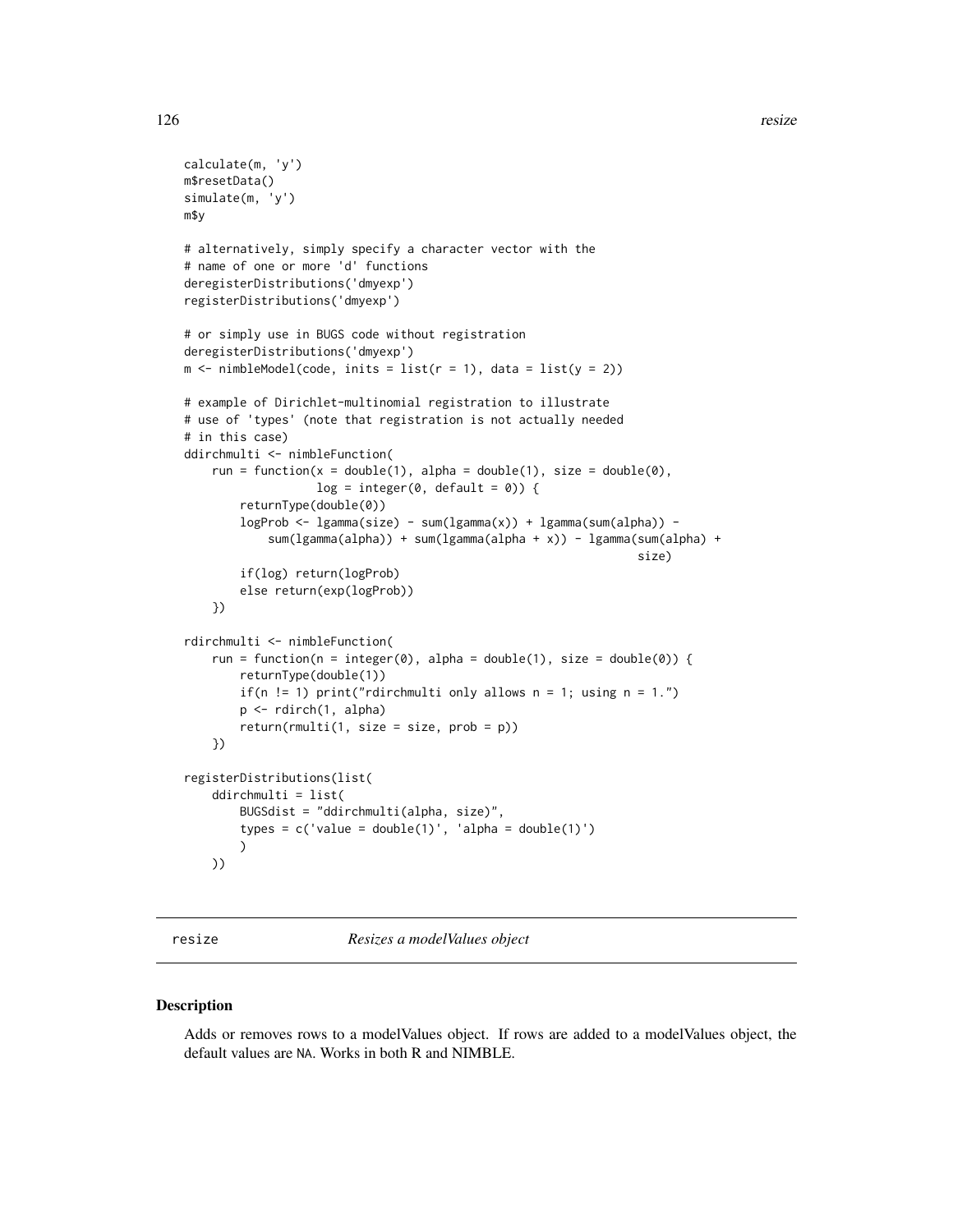## Rmatrix2mvOneVar 127

# Usage

resize(container, k)

# Arguments

| container | model Values object                        |
|-----------|--------------------------------------------|
| k         | number of rows that model Values is set to |

# Details

See the User Manual or help(modelValuesBaseClass) for infomation about modelValues objects

# Author(s)

Clifford Anderson-Bergman

## Examples

```
mvConf <- modelValuesConf(vars = c('a', 'b'),
            types = c('double', 'double'),
             sizes = list(a = 1, b = c(2,2)) )mv <- modelValues(mvConf)
as.matrix(mv)
resize(mv, 3)
as.matrix(mv)
```
Rmatrix2mvOneVar *Set values of one variable of a modelValues object from an R matrix*

## Description

Normally a modelValues object is accessed one "row" at a time. This function allows all rows for one variable to set from a matrix with one dimension more than the variable to be set.

# Usage

```
Rmatrix2mvOneVar(mat, mv, varName, k)
```
# Arguments

| mat     | Input matrix                                                     |
|---------|------------------------------------------------------------------|
| mv      | model Values object to be modified.                              |
| varName | Character string giving the name of the variable on my to be set |
| k       | Number of rows to use                                            |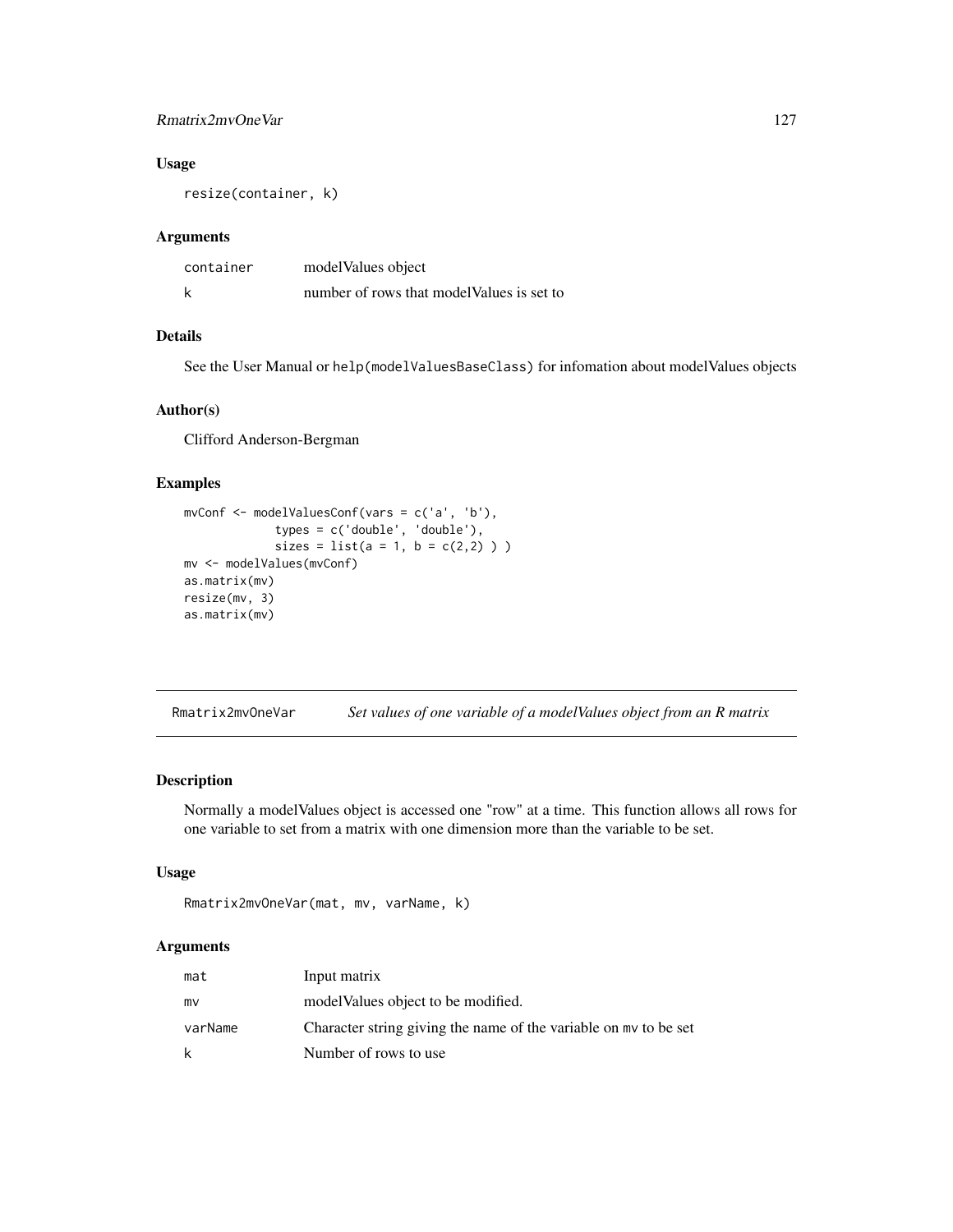# Details

This function may be deprecated in the future when a more natural system for interacting with modelValues objects is developed.

RmodelBaseClass-class *Class* RmodelBaseClass

## Description

Classes used internally in NIMBLE and not expected to be called directly by users.

run.time *Time execution of NIMBLE code*

# Description

Time execution of NIMBLE code

# Usage

run.time(code)

## Arguments

code code to be timed

# Details

Function for use in nimbleFunction run code; when nimbleFunctions are run in R, this simply wraps system.time.

## Author(s)

NIMBLE Development Team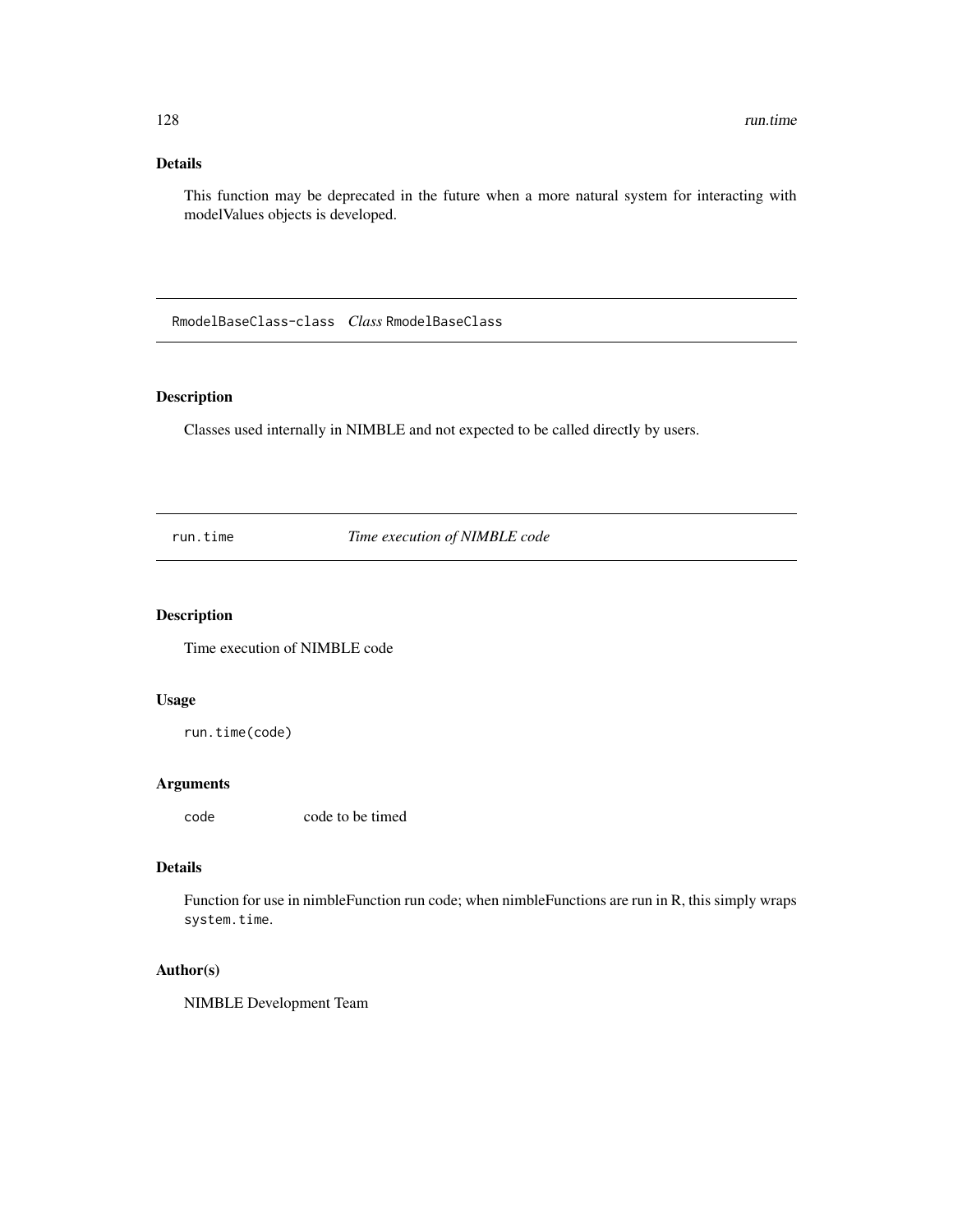# Description

Takes a NIMBLE model MCMC configuration and conducts k-fold cross-validation of the MCMC fit, returning a measure of the model's predictive performance.

# Usage

```
runCrossValidate(MCMCconfiguration, k, foldFunction = "random",
 lossFunction = "MSE", MCMCcontrol = list(), returnSamples = FALSE,
 nCores = 1, nBootReps = 200, silent = FALSE)
```
# Arguments

MCMCconfiguration

|               | a NIMBLE MCMC configuration object, returned by a call to configure MCMC.                                                                                                                                                                                                                                                                                                                                                                                                        |
|---------------|----------------------------------------------------------------------------------------------------------------------------------------------------------------------------------------------------------------------------------------------------------------------------------------------------------------------------------------------------------------------------------------------------------------------------------------------------------------------------------|
| k             | number of folds that should be used for cross-validation.                                                                                                                                                                                                                                                                                                                                                                                                                        |
| foldFunction  | one of (1) an R function taking a single integer argument i, and returning a<br>character vector with the names of the data nodes to leave out of the model for<br>fold i, or (2) the character string "random", indicating that data nodes will be<br>randomly partitioned into k folds. Note that choosing "random" and setting k<br>equal to the total number of data nodes in the model will perform leave-one-out<br>cross-validation. Defaults to "random". See 'Details'. |
| lossFunction  | one of (1) an R function taking a set of simulated data and a set of observed<br>data, and calculating the loss from those, or (2) a character string naming one<br>of NIMBLE's built-in loss functions. If a character string, must be one of<br>"predictive" to use the log predictive density as a loss function or "MSE" to<br>use the mean squared error as a loss function. Defaults to "MSE". See 'Details'<br>for information on creating a user-defined loss function.  |
| MCMCcontrol   | (optional) an R list with parameters governing the MCMC algorithm, See 'De-<br>tails' for specific parameters.                                                                                                                                                                                                                                                                                                                                                                   |
| returnSamples | logical indicating whether to return all posterior samples from all MCMC runs.<br>This can result in a very large returned object (there will be k sets of posterior<br>samples returned). Defaults to FALSE.                                                                                                                                                                                                                                                                    |
| nCores        | number of cpu cores to use in parallelizing the CV calculation. Only MacOS<br>and Linux operating systems support multiple cores at this time. Defaults to 1.                                                                                                                                                                                                                                                                                                                    |
| nBootReps     | number of bootstrap samples to use when estimating the Monte Carlo error of<br>the cross-validation metric. Defaults to 200. If no Monte Carlo error estimate<br>is desired, nBootReps can be set to NA, which can potentially save significant<br>computation time.                                                                                                                                                                                                             |
| silent        | Boolean specifying whether to show output from the algorithm as it's running<br>(default = FALSE).                                                                                                                                                                                                                                                                                                                                                                               |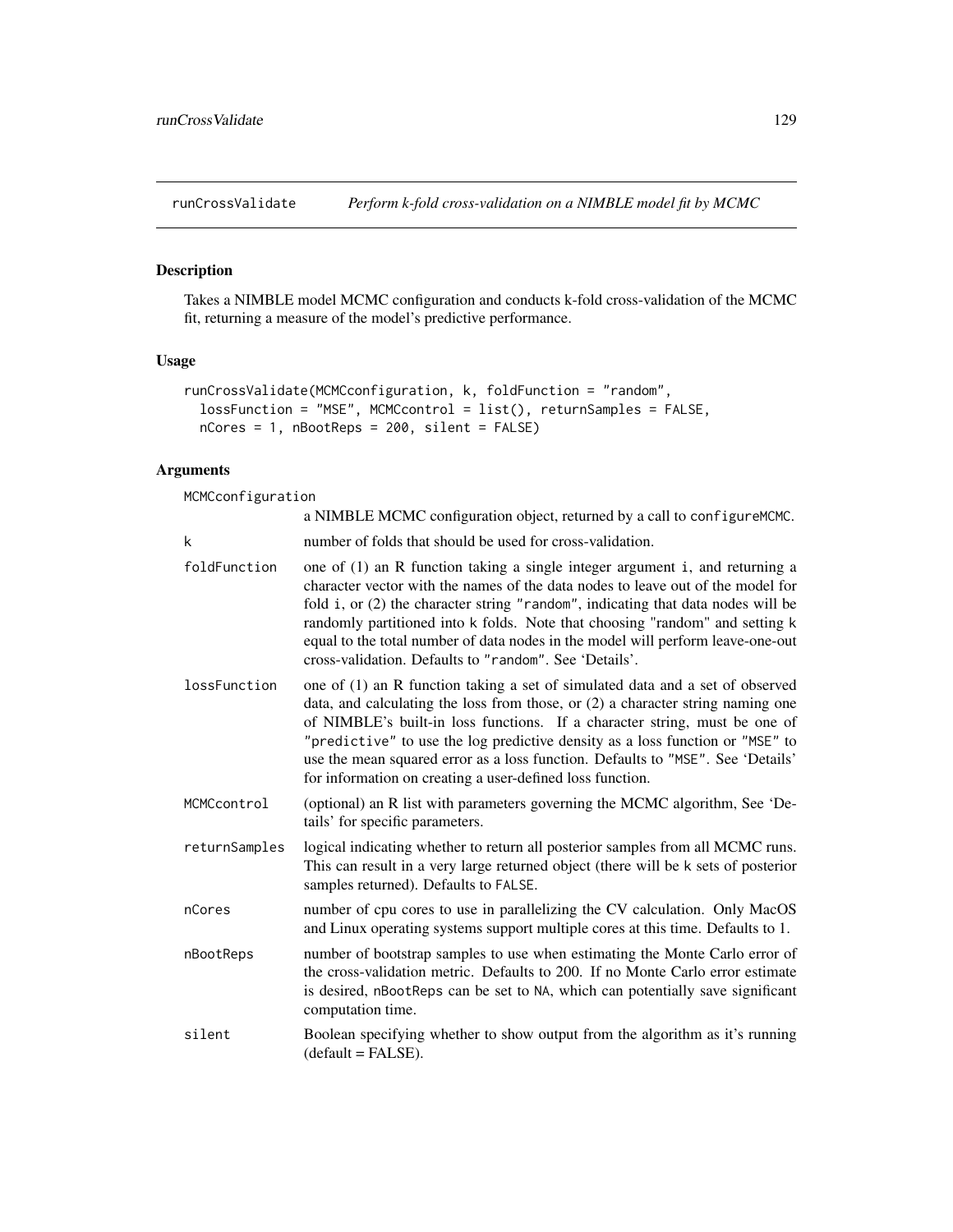# Details

k-fold CV in NIMBLE proceeds by separating the data in a nimbleModel into k folds, as determined by the foldFunction argument. For each fold, the corresponding data are held out of the model, and MCMC is run to estimate the posterior distribution and simultaneously impute posterior predictive values for the held-out data. Then, the posterior predictive values are compared to the known, held-out data values via the specified lossFunction. The loss values are averaged over the posterior samples for each fold, and these averaged values for each fold are then averaged over all folds to produce a single out-of-sample loss estimate. Additionally, estimates of the Monte Carlo error for each fold are returned.

## Value

an R list with four elements:

- CVvalue The CV value, measuring the model's ability to predict new data. Smaller relative values indicate better model performance.
- CVstandardError The standard error of the CV value, giving an indication of the total Monte Carlo error in the CV estimate.
- foldCVInfo An list of fold CV values and standard errors for each fold.
- samples An R list, only returned when returnSamples = TRUE. The i'th element of this list will be a matrix of posterior samples from the model with the i'th fold of data left out. There will be k sets of samples.

#### The foldFunction Argument

If the default 'random' method is not used, the foldFunction argument must be an R function that takes a single integer-valued argument i. i is guaranteed to be within the range  $[1, k]$ . For each integer value i, the function should return a character vector of node names corresponding to the data nodes that will be left out of the model for that fold. The returned node names can be expanded, but don't need to be. For example, if fold i is inteded to leave out the model nodes  $x[1]$ ,  $x[2]$  and  $x[3]$  then the function could return either c('x[1]', 'x[2]', 'x[3]') or 'x[1:3]'.

#### The lossFunction Argument

If you don't wish to use NIMBLE's built-in "MSE" or "predictive" loss functions, you may provide your own R function as the lossFunction argument to runCrossValidate. A user-supplied lossFunction must be an R function that takes two arguments: the first, named simulatedDataValues, will be a vector of simulated data values. The second, named actualDataValues, will be a vector of observed data values corresponding to the simulated data values in simulatedDataValues. The loss function should return a single scalar number. See 'Examples' for an example of a user-defined loss function.

#### The MCMCcontrol Argument

The MCMCcontrol argument is a list with the following elements:

• niter an integer argument determining how many MCMC iterations should be run for each loss value calculation. Defaults to 10000, but should probably be manually set.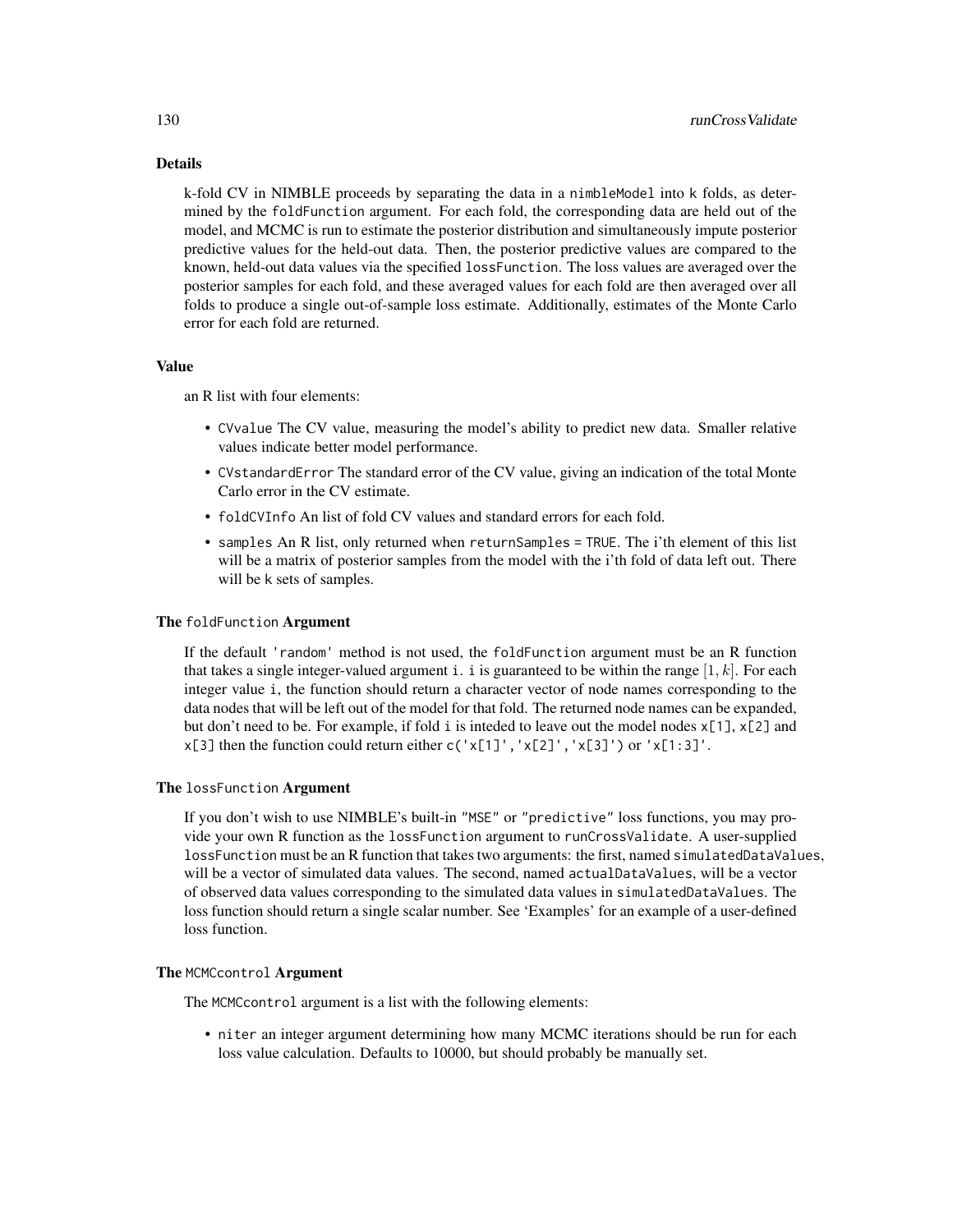# runCrossValidate 131

• nburnin the number of samples from the start of the MCMC chain to discard as burn-in for each loss value calculation. Must be between 0 and niter. Defaults to 10

#### Author(s)

Nicholas Michaud and Lauren Ponisio

#### Examples

```
## Not run:
## We conduct CV on the classic "dyes" BUGS model.
dyesCode <- nimbleCode({
  for (i in 1:BATCHES) {
    for (j in 1:SAMPLES) {
     y[i,j] ~ dnorm(mu[i], tau.within);
    }
   mu[i] ~ dnorm(theta, tau.between);
  }
  theta \sim dnorm(0.0, 1.0E-10);
  tau.within ~ dgamma(0.001, 0.001); sigma2.within <- 1/tau.within;
  tau.between ~ dgamma(0.001, 0.001); sigma2.between <- 1/tau.between;
})
dyesData <- list(y = matrix(c(1545, 1540, 1595, 1445, 1595,
                              1520, 1440, 1555, 1550, 1440,
                              1630, 1455, 1440, 1490, 1605,
                              1595, 1515, 1450, 1520, 1560,
                              1510, 1465, 1635, 1480, 1580,
                              1495, 1560, 1545, 1625, 1445),
                              nrow = 6, ncol = 5)
dyesConsts <- list(BATCHES = 6,
                   SAMPLES = 5)
dyesInits \le list(theta = 1500, tau.within = 1, tau.between = 1)
dyesModel <- nimbleModel(code = dyesCode,
                         constants = dyesConsts,
                         data = dyesData,
                         inits = dyesInits)
# Define the fold function.
# This function defines the data to leave out for the i'th fold
# as the i'th row of the data matrix y. This implies we will have
# 6 folds.
dyesFoldFunction <- function(i){
  foldNodes_i <- paste0('y[', i, ', ]') # will return 'y[1,]' for i = 1 e.g.
  return(foldNodes_i)
}
```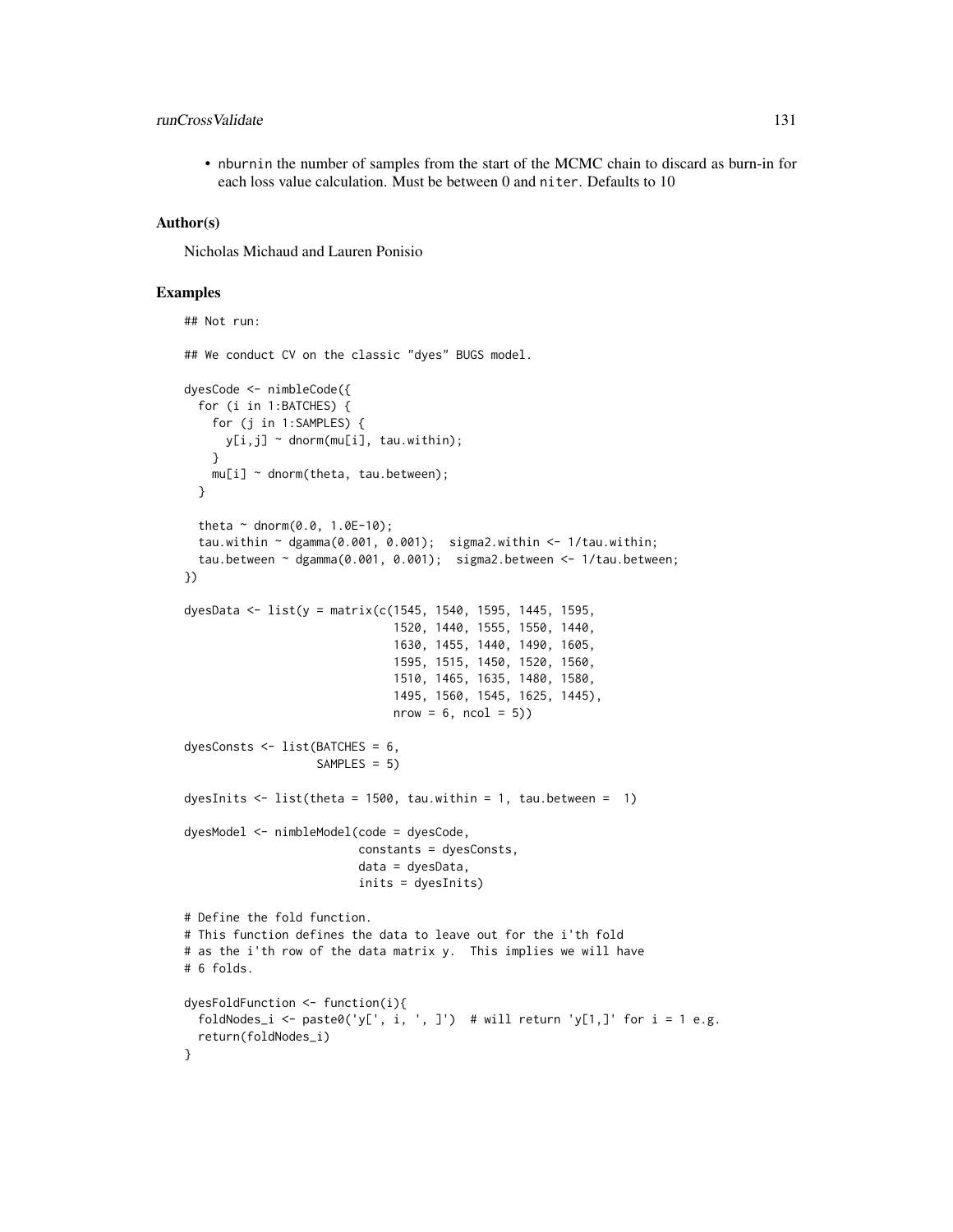```
# We define our own loss function as well.
# The function below will compute the root mean squared error.
RMSElossFunction <- function(simulatedDataValues, actualDataValues){
 dataLength <- length(simulatedDataValues) # simulatedDataValues is a vector
 SSE < -0for(i in 1:dataLength){
   SSE <- SSE + (simulatedDataValues[i] - actualDataValues[i])^2
 }
 MSE <- SSE / dataLength
 RMSE <- sqrt(MSE)
 return(RMSE)
}
dyesMCMCconfiguration <- configureMCMC(dyesModel)
crossValOutput <- runCrossValidate(MCMCconfiguration = dyesMCMCconfiguration,
                                   k = 6,
                                   foldFunction = dyesFoldFunction,
                                   lossFunction = RMSElossFunction,
                                   MCMCcontrol = list(niter = 5000,
                                                      nburnin = 500))
## End(Not run)
```
runMCMC *Run one or more chains of an MCMC algorithm and return samples, summary and/or WAIC*

## Description

Takes as input an MCMC algorithm (ideally a compiled one for speed) and runs the MCMC with one or more chains, any returns any combination of posterior samples, posterior summary statistics, and a WAIC value.

## Usage

```
runMCMC(mcmc, niter = 10000, nburnin = 0, thin, thin2, nchains = 1, inits,
  setSeed = FALSE, progressBar = getNimbleOption("MCMCprogressBar"),
  samples = TRUE, samplesAsCodaMCMC = FALSE, summary = FALSE,
 W AIC = FALSE
```
## Arguments

| $m$ cmc | A NIMBLE MCMC algorithm. See details.                                            |
|---------|----------------------------------------------------------------------------------|
| niter   | Number of iterations to run each MCMC chain. Default value is 10000.             |
| nburnin | Number of initial, pre-thinning, MCMC iterations to discard. Default value is 0. |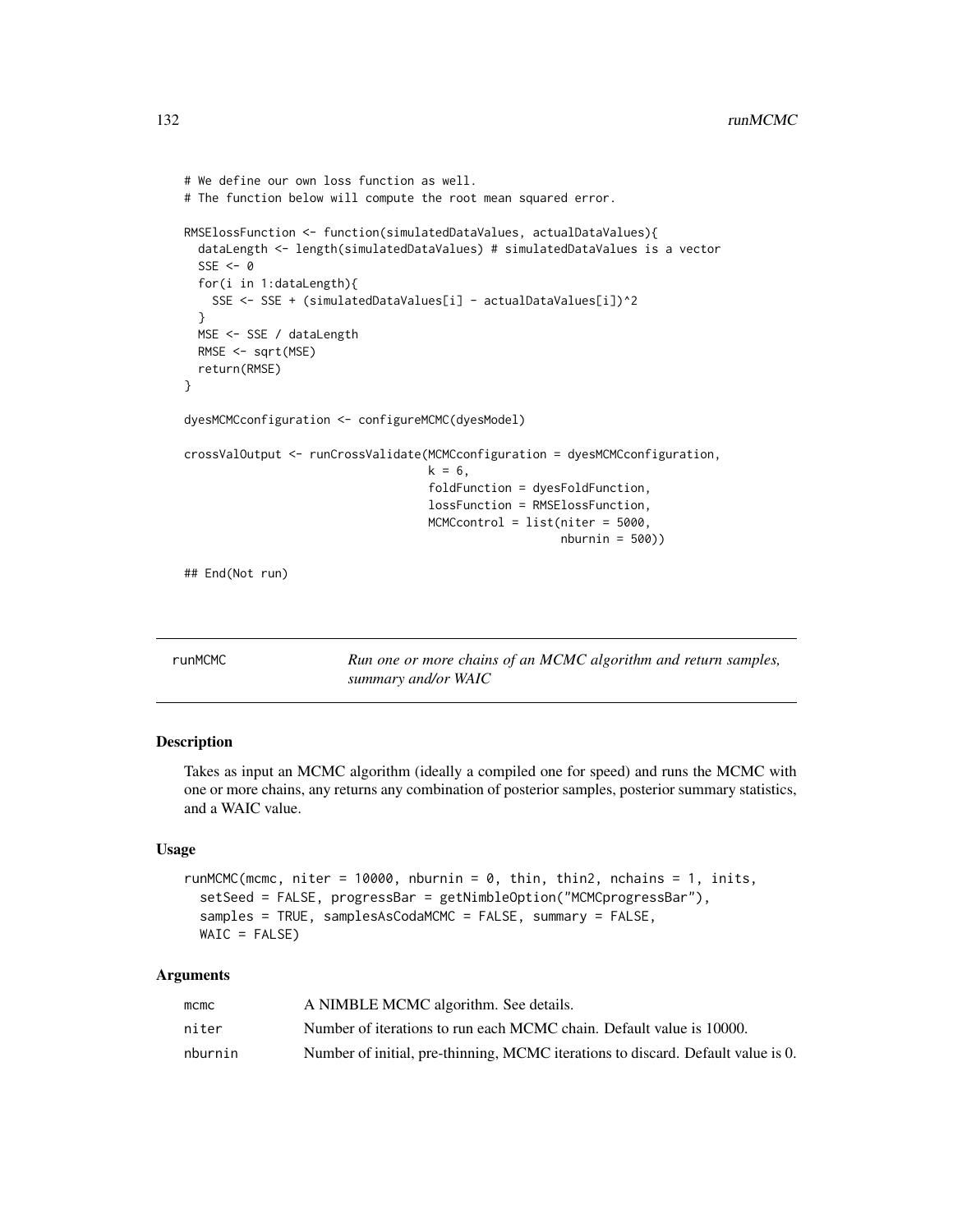| thin              | Thinning interval for collecting MCMC samples, corresponding to monitors.<br>Thinning occurs after the initial nburnin samples are discarded. Default value is<br>1.                                                                                                                                                                                                                                                                                                                                                                                                                                                                                                                                                            |  |
|-------------------|---------------------------------------------------------------------------------------------------------------------------------------------------------------------------------------------------------------------------------------------------------------------------------------------------------------------------------------------------------------------------------------------------------------------------------------------------------------------------------------------------------------------------------------------------------------------------------------------------------------------------------------------------------------------------------------------------------------------------------|--|
| thin2             | Thinning interval for collecting MCMC samples, corresponding to the second,<br>optional set of monitors2. Thinning occurs after the initial nburnin samples are<br>discarded. Default value is 1.                                                                                                                                                                                                                                                                                                                                                                                                                                                                                                                               |  |
| nchains           | Number of MCMC chains to run. Default value is 1.                                                                                                                                                                                                                                                                                                                                                                                                                                                                                                                                                                                                                                                                               |  |
| inits             | Optional argument to specify initial values for each chain. See details.                                                                                                                                                                                                                                                                                                                                                                                                                                                                                                                                                                                                                                                        |  |
| setSeed           | Logical or numeric argument. If a single numeric value is provided, R's random<br>number seed will be set to this value at the onset of each MCMC chain. If a<br>numeric vector of length nchains is provided, then each element of this vector<br>is provided as R's random number seed at the onset of the corresponding MCMC<br>chain. Otherwise, in the case of a logical value, if TRUE, then R's random number<br>seed for the ith chain is set to be i, at the onset of each MCMC chain. Note that<br>specifying the argument setSeed = $\theta$ does not prevent setting the RNG seed,<br>but rather sets the random number generation seed to $\theta$ at the beginning of each<br>MCMC chain. Default value is FALSE. |  |
| progressBar       | Logical argument. If TRUE, an MCMC progress bar is displayed during exe-<br>cution of each MCMC chain. Default value is defined by the nimble package<br>option MCMCprogressBar.                                                                                                                                                                                                                                                                                                                                                                                                                                                                                                                                                |  |
| samples           | Logical argument. If TRUE, then posterior samples are returned from each MCMC<br>chain. These samples are optionally returned as coda mcmc objects, depending<br>on the samplesAsCodaMCMC argument. Default value is TRUE. See details.                                                                                                                                                                                                                                                                                                                                                                                                                                                                                         |  |
| samplesAsCodaMCMC |                                                                                                                                                                                                                                                                                                                                                                                                                                                                                                                                                                                                                                                                                                                                 |  |
|                   | Logical argument. If TRUE, then a coda mcmc object is returned instead of an R<br>matrix of samples, or when nchains > 1 a coda mcmc. list object is returned<br>containing nchains mcmc objects. This argument is only used when samples is<br>TRUE. Default value is FALSE. See details.                                                                                                                                                                                                                                                                                                                                                                                                                                      |  |
| summary           | Logical argument. When TRUE, summary statistics for the posterior samples of<br>each parameter are also returned, for each MCMC chain. This may be returned<br>in addition to the posterior samples themselves. Default value is FALSE. See<br>details.                                                                                                                                                                                                                                                                                                                                                                                                                                                                         |  |
| WAIC              | Logical argument. When TRUE, the WAIC (Watanabe, 2010) of the model is<br>calculated and returned. Note that in order for the WAIC to be calculated, the<br>mcmc object must have also been created with the argument 'enableWAIC =<br>TRUE'. If multiple chains are run, then a single WAIC value is calculated using<br>the posterior samples from all chains. Default value is FALSE. See details.                                                                                                                                                                                                                                                                                                                           |  |

# Details

At least one of samples, summary or WAIC must be TRUE, since otherwise, nothing will be returned. Any combination of these may be TRUE, including possibly all three, in which case posterior samples and summary statistics are returned for each MCMC chain, and an overall WAIC value is calculated and returned.

When samples = TRUE, the form of the posterior samples is determined by the samplesAsCodaMCMC argument, as either matrices of posterior samples, or coda mcmc and mcmc.list objects.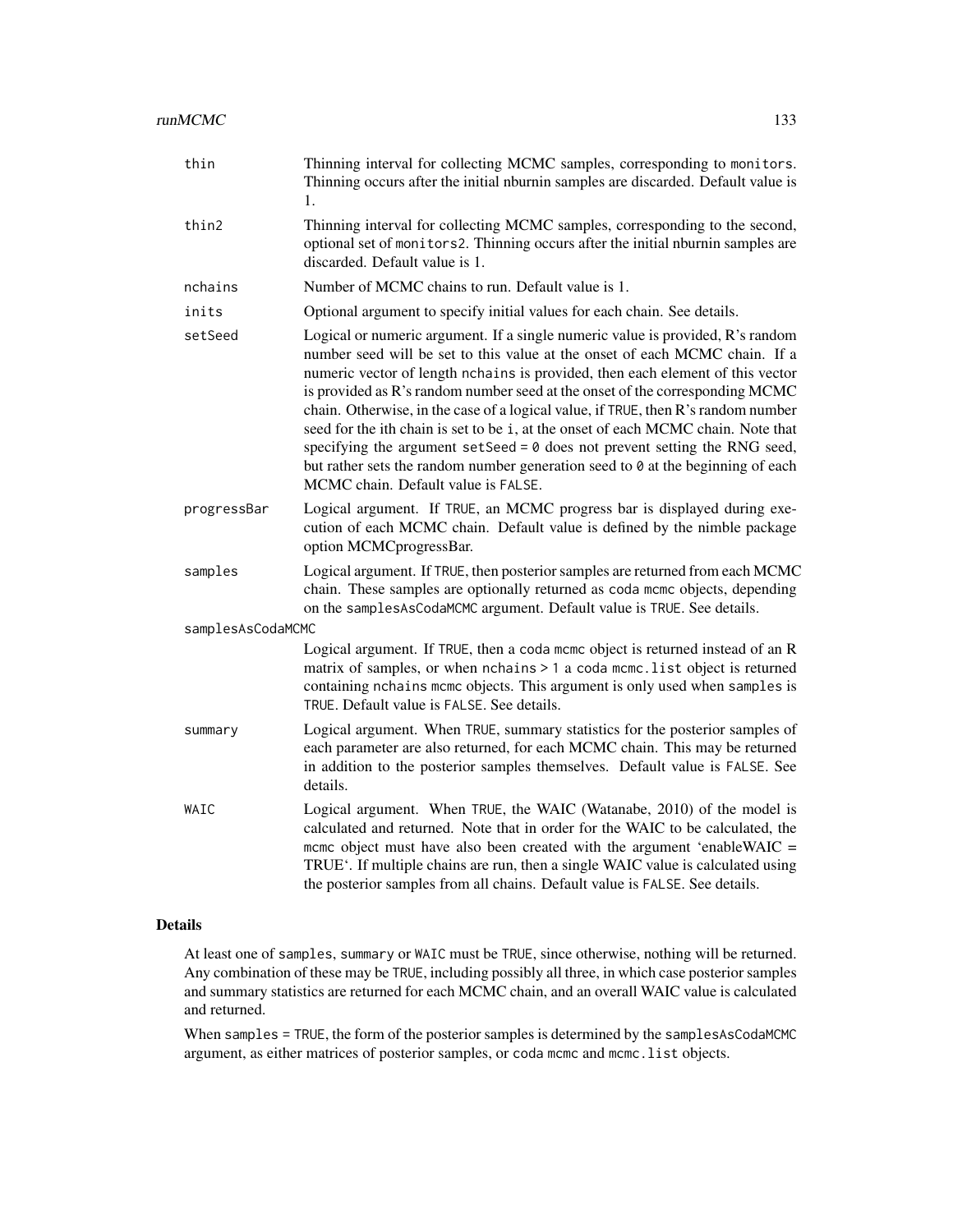Posterior summary statistics are returned individually for each chain, and also as calculated from all chains combined (when nchains > 1).

If provided, the inits argument can be one of three things:

(1) a function to generate initial values, which will be executed to generate initial values at the beginning of each MCMC chain, or (2) a single named list of initial values which, will be used for each chain, or (3) a list of length nchains, each element being a named list of initial values which be used for one MCMC chain.

The inits argument may also be omitted, in which case the current values in the model object will be used as the initial values of the first chain, and subsequent chains will begin using starting values where the previous chain ended.

Other aspects of the MCMC algorithm, such as the specific sampler assignments, must be specified in advance using the MCMC configuration object (created using configureMCMC), which is then used to build an MCMC algorithm (using buildMCMC) argument.

The niter argument specifies the number of pre-thinning MCMC iterations, and the nburnin argument specifies the number of pre-thinning MCMC samples to discard. After discarding these burn-in samples, thinning of the remaining samples will take place. The total number of posterior samples returned will be floor((niter-nburnin)/thin).

The MCMC option mcmc\$run(...,reset = FALSE), used to continue execution of an MCMC chain, is not available through runMCMC().

#### Value

A list is returned with named elements depending on the arguments passed to nimbleMCMC, unless this list contains only a single element, in which case only that element is returned. These elements may include samples, summary, and WAIC, and when the MCMC is monitoring a second set of nodes using monitors2, also samples2. When nchains = 1, posterior samples are returned as a single matrix, and summary statistics as a single matrix. When nchains > 1, posterior samples are returned as a list of matrices, one matrix for each chain, and summary statistics are returned as a list containing nchains+1 matrices: one matrix corresponding to each chain, and the final element providing a summary of all chains, combined. If samplesAsCodaMCMC is TRUE, then posterior samples are provided as coda mcmc and mcmc.list objects. When WAIC is TRUE, a single WAIC value is returned.

#### Author(s)

Daniel Turek

#### See Also

[configureMCMC](#page-30-0) [buildMCMC](#page-15-0) [nimbleMCMC](#page-95-0)

# **Examples**

```
## Not run:
code <- nimbleCode({
   mu ~ dnorm(0, sd = 1000)sigma \sim dunif(0, 1000)
    for(i in 1:10) {
```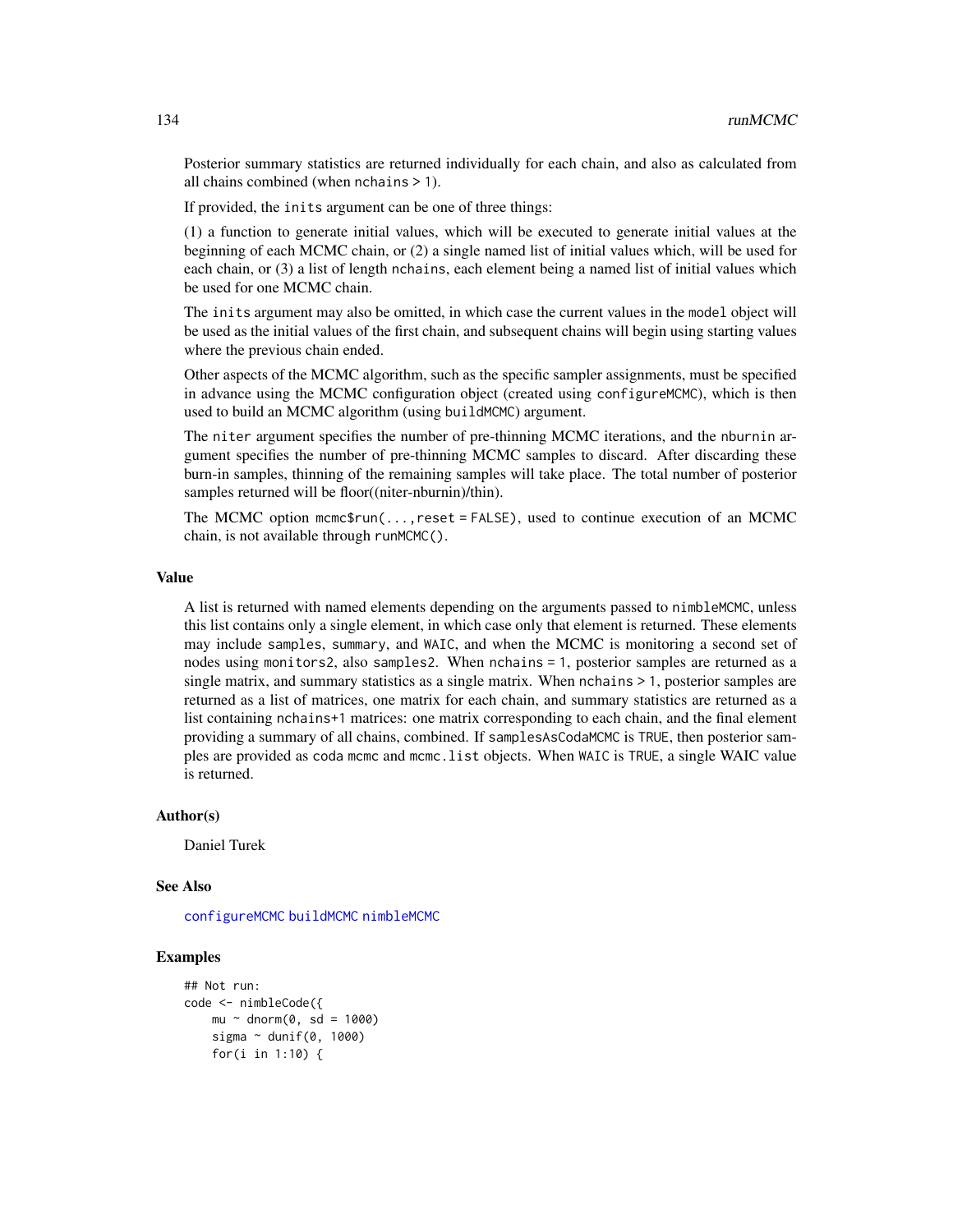```
x[i] ~ dnorm(mu, sd = sigma)
   }
})
Rmodel <- nimbleModel(code)
Rmodel$setData(list(x = c(2, 5, 3, 4, 1, 0, 1, 3, 5, 3)))Rmcmc <- buildMCMC(Rmodel)
Cmodel <- compileNimble(Rmodel)
Cmcmc <- compileNimble(Rmcmc, project = Rmodel)
inits \leq function() list(mu = rnorm(1,0,1), sigma = runif(1,0,10))
samplesList <- runMCMC(Cmcmc, niter = 10000, nchains = 3, inits = inits)
```
## End(Not run)

sampler\_BASE *MCMC Sampling Algorithms*

#### **Description**

Details of the MCMC sampling algorithms provided with the NIMBLE MCMC engine

#### Usage

```
sampler_BASE()
sampler_posterior_predictive(model, mvSaved, target, control)
sampler_binary(model, mvSaved, target, control)
sampler_categorical(model, mvSaved, target, control)
sampler_RW(model, mvSaved, target, control)
sampler_RW_block(model, mvSaved, target, control)
sampler_RW_llFunction(model, mvSaved, target, control)
sampler_slice(model, mvSaved, target, control)
sampler_ess(model, mvSaved, target, control)
sampler_AF_slice(model, mvSaved, target, control)
sampler_crossLevel(model, mvSaved, target, control)
sampler_RW_llFunction_block(model, mvSaved, target, control)
sampler_RW_multinomial(model, mvSaved, target, control)
```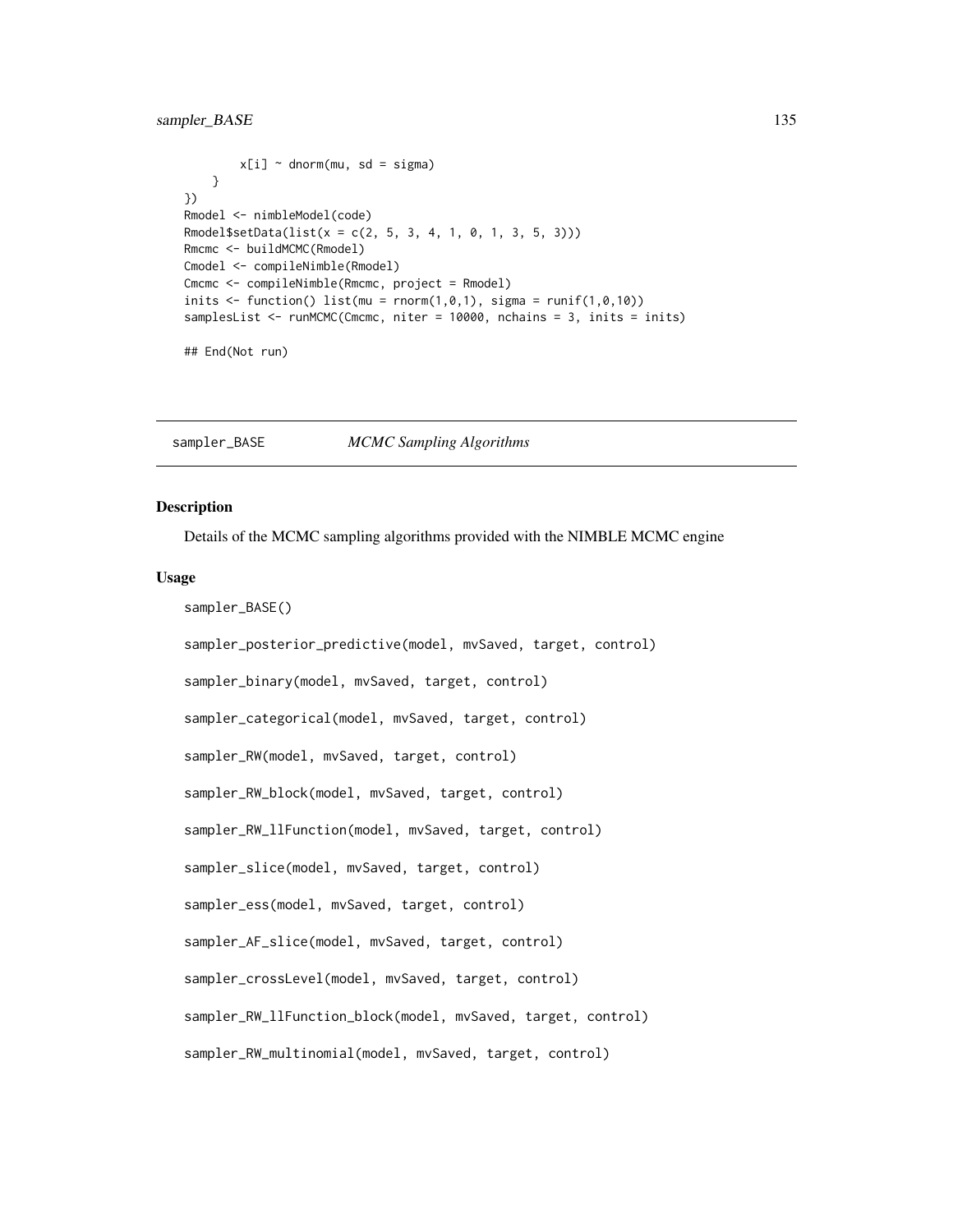```
sampler_RW_dirichlet(model, mvSaved, target, control)
sampler_RW_wishart(model, mvSaved, target, control)
sampler_CAR_normal(model, mvSaved, target, control)
sampler_CAR_proper(model, mvSaved, target, control)
sampler_RJ_fixed_prior(model, mvSaved, target, control)
sampler_RJ_indicator(model, mvSaved, target, control)
sampler_RJ_toggled(model, mvSaved, target, control)
sampler_CRP_concentration(model, mvSaved, target, control)
sampler_CRP(model, mvSaved, target, control)
```
## Arguments

| model   | (uncompiled) model on which the MCMC is to be run                                                                                                                                                                                                                                                                                                         |
|---------|-----------------------------------------------------------------------------------------------------------------------------------------------------------------------------------------------------------------------------------------------------------------------------------------------------------------------------------------------------------|
| mvSaved | modelValues object to be used to store MCMC samples                                                                                                                                                                                                                                                                                                       |
| target  | $node(s)$ on which the sampler will be used                                                                                                                                                                                                                                                                                                               |
| control | named list that controls the precise behavior of the sampler, with elements spe-<br>cific to samplertype. The default values for control list are specified in the setup<br>code of each sampling algorithm. Descriptions of each sampling algorithm, and<br>the possible customizations for each sampler (using the control argument) ap-<br>pear below. |

#### sampler\_base

base class for new samplers

When you write a new sampler for use in a NIMBLE MCMC (see User Manual), you must include contains = sampler\_BASE.

## binary sampler

The binary sampler performs Gibbs sampling for binary-valued (discrete 0/1) nodes. This can only be used for nodes following either a dbern(p) or dbinom(p, size=1) distribution.

The binary sampler accepts no control list arguments.

#### RW sampler

The RW sampler executes adaptive Metropolis-Hastings sampling with a normal proposal distribution (Metropolis, 1953), implementing the adaptation routine given in Shaby and Wells, 2011. This sampler can be applied to any scalar continuous-valued stochastic node, and can optionally sample on a log scale.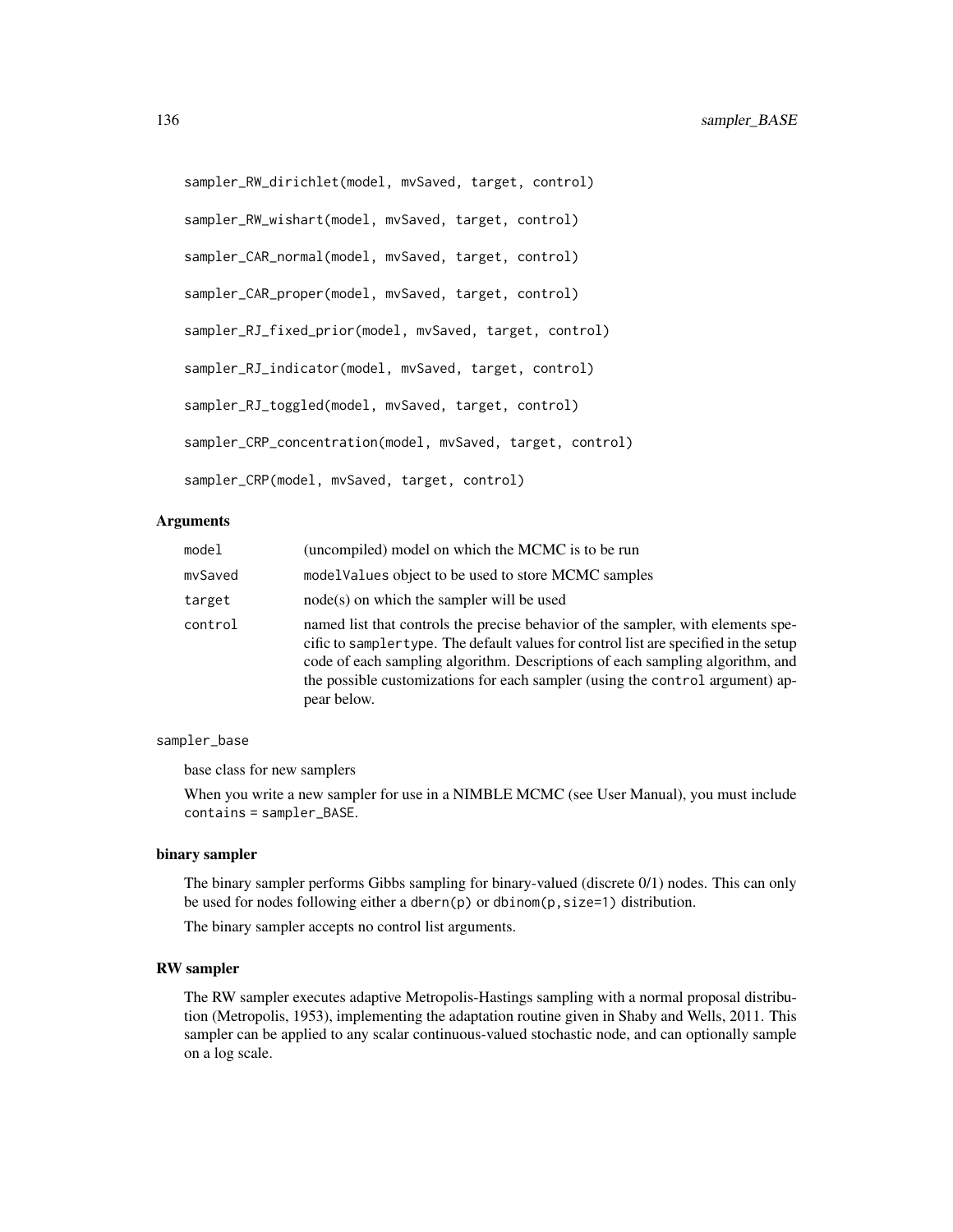The RW sampler accepts the following control list elements:

- log. A logical argument, specifying whether the sampler should operate on the log scale.  $(default = FALSE)$
- reflective. A logical argument, specifying whether the normal proposal distribution should reflect to stay within the range of the target distribution. (default = FALSE)
- adaptive. A logical argument, specifying whether the sampler should adapt the scale (proposal standard deviation) throughout the course of MCMC execution to achieve a theoretically desirable acceptance rate. (default = TRUE)
- adaptInterval. The interval on which to perform adaptation. Every adaptInterval MCMC iterations (prior to thinning), the RW sampler will perform its adaptation procedure. This updates the scale variable, based upon the sampler's achieved acceptance rate over the past adaptInterval iterations. (default = 200)
- adaptFactorExponent. Exponent controling the rate of decay of the scale adaptation factor. See Shaby and Wells,  $2011$ , for details. (default =  $0.8$ )
- scale. The initial value of the normal proposal standard deviation. If adaptive = FALSE, scale will never change.  $(detault = 1)$

The RW sampler cannot be used with options log=TRUE and reflective=TRUE, i.e. it cannot do reflective sampling on a log scale.

#### RW\_block sampler

The RW block sampler performs a simultaneous update of one or more model nodes, using an adaptive Metropolis-Hastings algorithm with a multivariate normal proposal distribution (Roberts and Sahu, 1997), implementing the adaptation routine given in Shaby and Wells, 2011. This sampler may be applied to any set of continuous-valued model nodes, to any single continuous-valued multivariate model node, or to any combination thereof.

The RW block sampler accepts the following control list elements:

- adaptive. A logical argument, specifying whether the sampler should adapt the scale (a coefficient for the entire proposal covariance matrix) and propCov (the multivariate normal proposal covariance matrix) throughout the course of MCMC execution. If only the scale should undergo adaptation, this argument should be specified as TRUE. (default = TRUE)
- adaptScaleOnly. A logical argument, specifying whether adaption should be done only for scale (TRUE) or also for provCov (FALSE). This argument is only relevant when adaptive = TRUE. When adaptScaleOnly = FALSE, both scale and propCov undergo adaptation; the sampler tunes the scaling to achieve a theoretically good acceptance rate, and the proposal covariance to mimic that of the empirical samples. When adaptScaleOnly = TRUE, only the proposal scale is adapted. (default = FALSE)
- adaptInterval. The interval on which to perform adaptation. Every adaptInterval MCMC iterations (prior to thinning), the RW\_block sampler will perform its adaptation procedure, based on the past adaptInterval iterations. (default  $= 200$ )
- adaptFactorExponent. Exponent controling the rate of decay of the scale adaptation factor. See Shaby and Wells,  $2011$ , for details. (default = 0.8)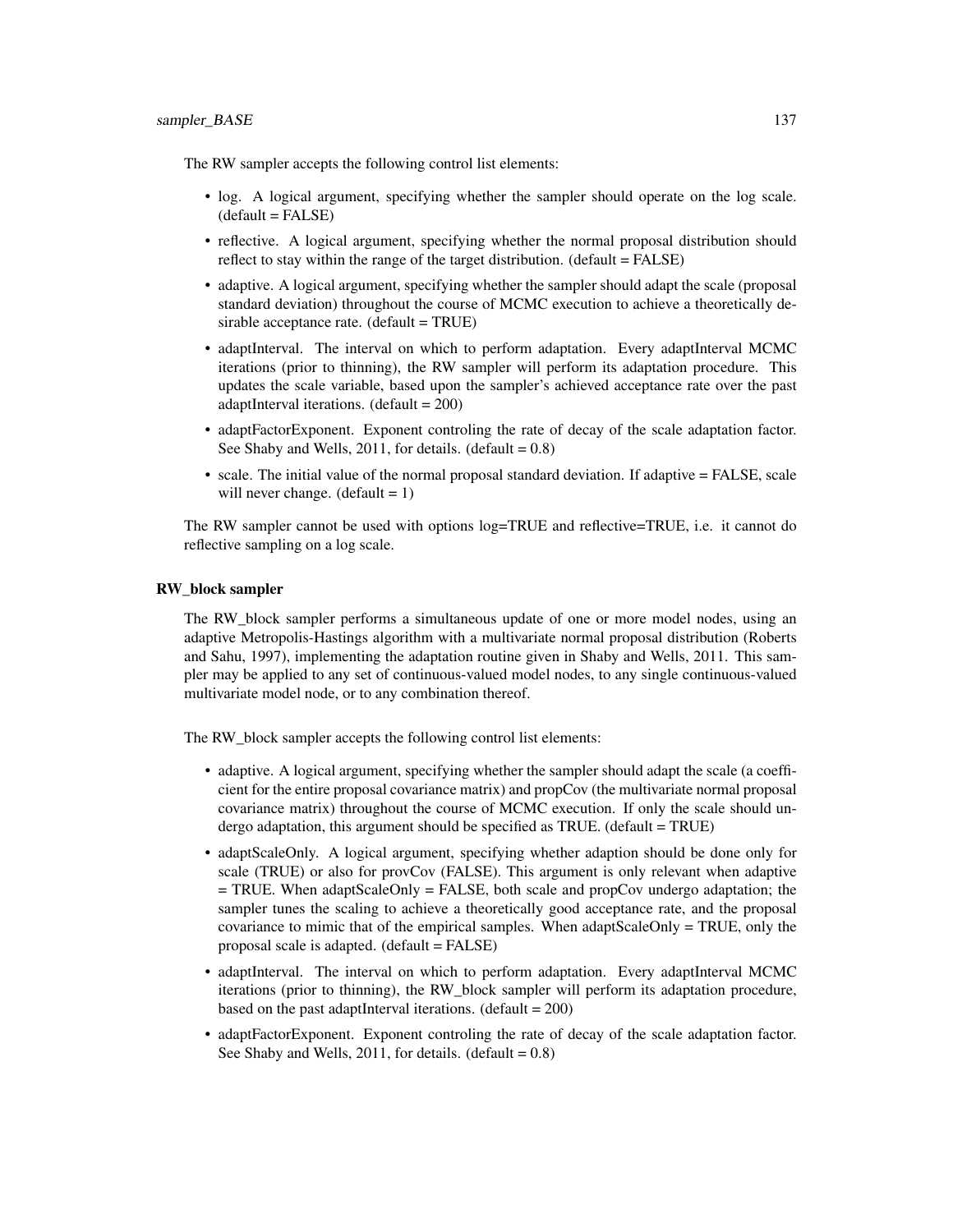- scale. The initial value of the scalar multiplier for propCov. If adaptive = FALSE, scale will never change. (default  $= 1$ )
- propCov. The initial covariance matrix for the multivariate normal proposal distribution. This element may be equal to the character string 'identity', in which case the identity matrix of the appropriate dimension will be used for the initial proposal covariance matrix. (default  $=$ 'identity')

Note that modifying elements of the control list may greatly affect the performance of this sampler. In particular, the sampler can take a long time to find a good proposal covariance when the elements being sampled are not on the same scale. We recommend providing an informed value for propCov in this case (possibly simply a diagonal matrix that approximates the relative scales), as well as possibly providing a value of scale that errs on the side of being too small. You may also consider decreasing adaptFactorExponent and/or adaptInterval, as doing so has greatly improved performance in some cases.

# RW\_llFunction sampler

Sometimes it is useful to control the log likelihood calculations used for an MCMC updater instead of simply using the model. For example, one could use a sampler with a log likelihood that analytically (or numerically) integrates over latent model nodes. Or one could use a sampler with a log likelihood that comes from a stochastic approximation such as a particle filter, allowing composition of a particle MCMC (PMCMC) algorithm (Andrieu et al., 2010). The RW\_llFunction sampler handles this by using a Metropolis-Hastings algorithm with a normal proposal distribution and a user-provided log-likelihood function. To allow compiled execution, the log-likelihood function must be provided as a specialized instance of a nimbleFunction. The log-likelihood function may use the same model as the MCMC as a setup argument, but if so the state of the model should be unchanged during execution of the function (or you must understand the implications otherwise).

The RW\_llFunction sampler accepts the following control list elements:

- adaptive. A logical argument, specifying whether the sampler should adapt the scale (proposal standard deviation) throughout the course of MCMC execution. (default = TRUE)
- adaptInterval. The interval on which to perform adaptation. (default = 200)
- scale. The initial value of the normal proposal standard deviation. (default  $= 1$ )
- llFunction. A specialized nimbleFunction that accepts no arguments and returns a scalar double number. The return value must be the total log-likelihood of all stochastic dependents of the target nodes – and, if includesTarget = TRUE, of the target node(s) themselves – or whatever surrogate is being used for the total log-likelihood. This is a required element with no default.
- includesTarget. Logical variable indicating whether the return value of llFunction includes the log-likelihood associated with target. This is a required element with no default.

#### slice sampler

The slice sampler performs slice sampling of the scalar node to which it is applied (Neal, 2003). This sampler can operate on either continuous-valued or discrete-valued scalar nodes. The slice sampler performs a 'stepping out' procedure, in which the slice is iteratively expanded to the left or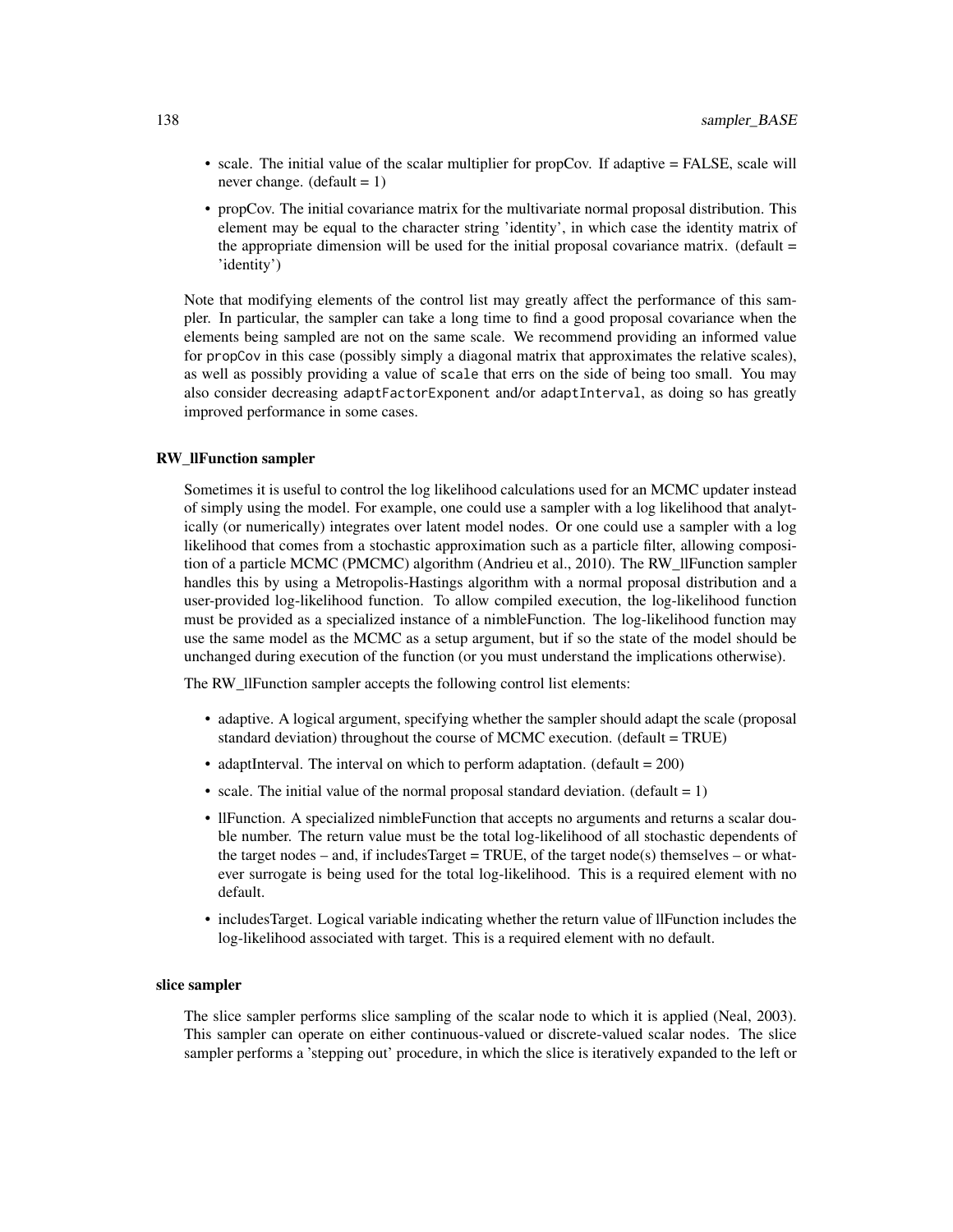right by an amount sliceWidth. This sampler is optionally adaptive, governed by a control list element, whereby the value of sliceWidth is adapted towards the observed absolute difference between successive samples.

The slice sampler accepts the following control list elements:

- adaptive. A logical argument, specifying whether the sampler will adapt the value of sliceWidth throughout the course of MCMC execution. (default = TRUE)
- adaptInterval. The interval on which to perform adaptation. (default  $= 200$ )
- sliceWidth. The initial value of the width of each slice, and also the width of the expansion during the iterative 'stepping out' procedure. (default  $= 1$ )
- sliceMaxSteps. The maximum number of expansions which may occur during the 'stepping out' procedure. (default  $= 100$ )
- maxContractions. The maximum number of contractions of the interval that may occur during sampling (this prevents infinite looping in unusual situations). (default  $= 100$ )
- maxContractionsWarning. A logical argument specifying whether to warn when the maximum number of contractions is reached. (default = TRUE)

## ess sampler

The ess sampler performs elliptical slice sampling of a single node, which must follow a multivariate normal distribution (Murray, 2010). The algorithm is an extension of slice sampling (Neal, 2003), generalized to the multivariate normal context. An auxiliary variable is used to identify points on an ellipse (which passes through the current node value) as candidate samples, which are accepted contingent upon a likelihood evaluation at that point. This algorithm requires no tuning parameters and therefore no period of adaptation, and may result in very efficient sampling from multivariate Gaussian distributions.

The ess sampler accepts the following control list arguments.

- maxContractions. The maximum number of contractions of the interval that may occur during sampling (this prevents infinite looping in unusual situations). (default  $= 100$ )
- maxContractionsWarning. A logical argument specifying whether to warn when the maximum number of contractions is reached. (default = TRUE)

# AF\_slice sampler

The automated factor slice sampler conducts a slice sampling algorithm on one or more model nodes. The sampler uses the eigenvectors of the posterior covariance between these nodes as an orthogonal basis on which to perform its 'stepping Out' procedure. The sampler is adaptive in updating both the width of the slices and the values of the eigenvectors. The sampler can be applied to any set of continuous or discrete-valued model nodes, to any single continuous or discrete-valued multivariate model node, or to any combination thereof. The automated factor slice sampler accepts the following control list elements:

- sliceWidths. A numeric vector of initial slice widths. The length of the vector must be equal to the sum of the lengths of all nodes being used by the automated factor slice sampler. Defaults to a vector of 1's.
- sliceAdaptFactorMaxIter. The number of iterations for which the factors (eigenvectors) will continue to adapt to the posterior correlation. (default = 15000)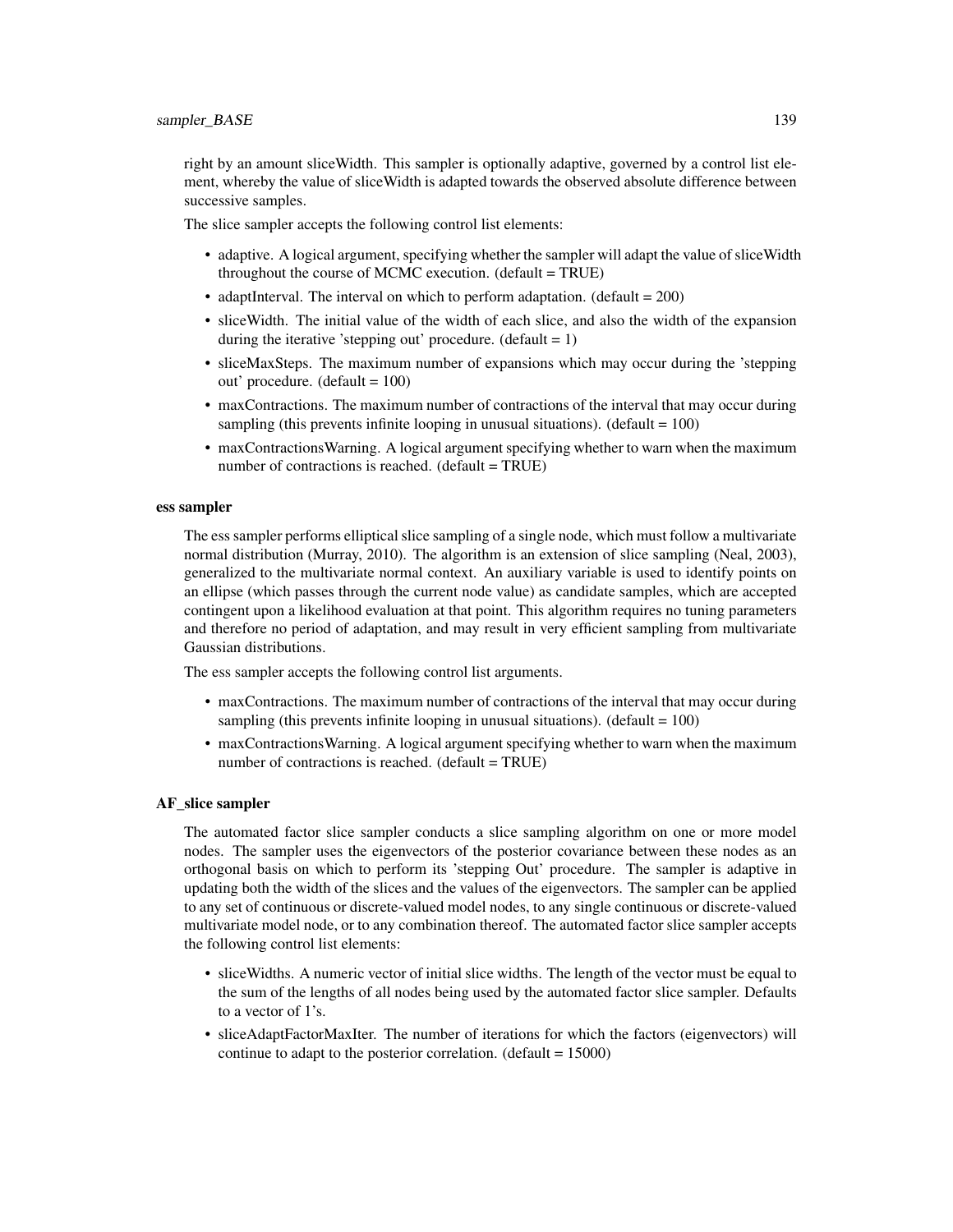- sliceAdaptFactorInterval. The interval on which to perform factor adaptation. (default = 1000)
- sliceAdaptWidthMaxIter. The maximum number of iterations for which to adapt the widths for a given set of factors. (default  $= 512$ )
- sliceAdaptWidthTolerance. The tolerance for when widths no longer need to adapt, between 0 and 0.5. (default =  $0.1$ )
- sliceMaxSteps. The maximum number of expansions which may occur during the 'stepping out' procedure. (default = 100)
- maxContractions. The maximum number of contractions of the interval that may occur during sampling (this prevents infinite looping in unusual situations). (default  $= 100$ )
- maxContractionsWarning. A logical argument specifying whether to warn when the maximum number of contractions is reached. (default = TRUE)

#### crossLevel sampler

This sampler is constructed to perform simultaneous updates across two levels of stochastic dependence in the model structure. This is possible when all stochastic descendents of node(s) at one level have conjugate relationships with their own stochastic descendents. In this situation, a Metropolis-Hastings algorithm may be used, in which a multivariate normal proposal distribution is used for the higher-level nodes, and the corresponding proposals for the lower-level nodes undergo Gibbs (conjugate) sampling. The joint proposal is either accepted or rejected for all nodes involved based upon the Metropolis-Hastings ratio.

The requirement that all stochastic descendents of the target nodes must themselves have only conjugate descendents will be checked when the MCMC algorithm is built. This sampler is useful when there is strong dependence across the levels of a model that causes problems with convergence or mixing.

The crossLevel sampler accepts the following control list elements:

- adaptive. Logical argument, specifying whether the multivariate normal proposal distribution for the target nodes should be adaptived. (default = TRUE)
- adaptInterval. The interval on which to perform adaptation. (default  $= 200$ )
- scale. The initial value of the scalar multiplier for propCov. (default  $= 1$ )
- propCov. The initial covariance matrix for the multivariate normal proposal distribution. This element may be equal to the character string 'identity' or any positive definite matrix of the appropriate dimensions. (default = 'identity')

#### RW\_llFunction\_block sampler

Sometimes it is useful to control the log likelihood calculations used for an MCMC updater instead of simply using the model. For example, one could use a sampler with a log likelihood that analytically (or numerically) integrates over latent model nodes. Or one could use a sampler with a log likelihood that comes from a stochastic approximation such as a particle filter, allowing composition of a particle MCMC (PMCMC) algorithm (Andrieu et al., 2010) (but see samplers listed below for NIMBLE's direct implementation of PMCMC). The RW\_llFunctionBlock sampler handles this by using a Metropolis-Hastings algorithm with a multivariate normal proposal distribution and a user-provided log-likelihood function. To allow compiled execution, the log-likelihood function must be provided as a specialized instance of a nimbleFunction. The log-likelihood function may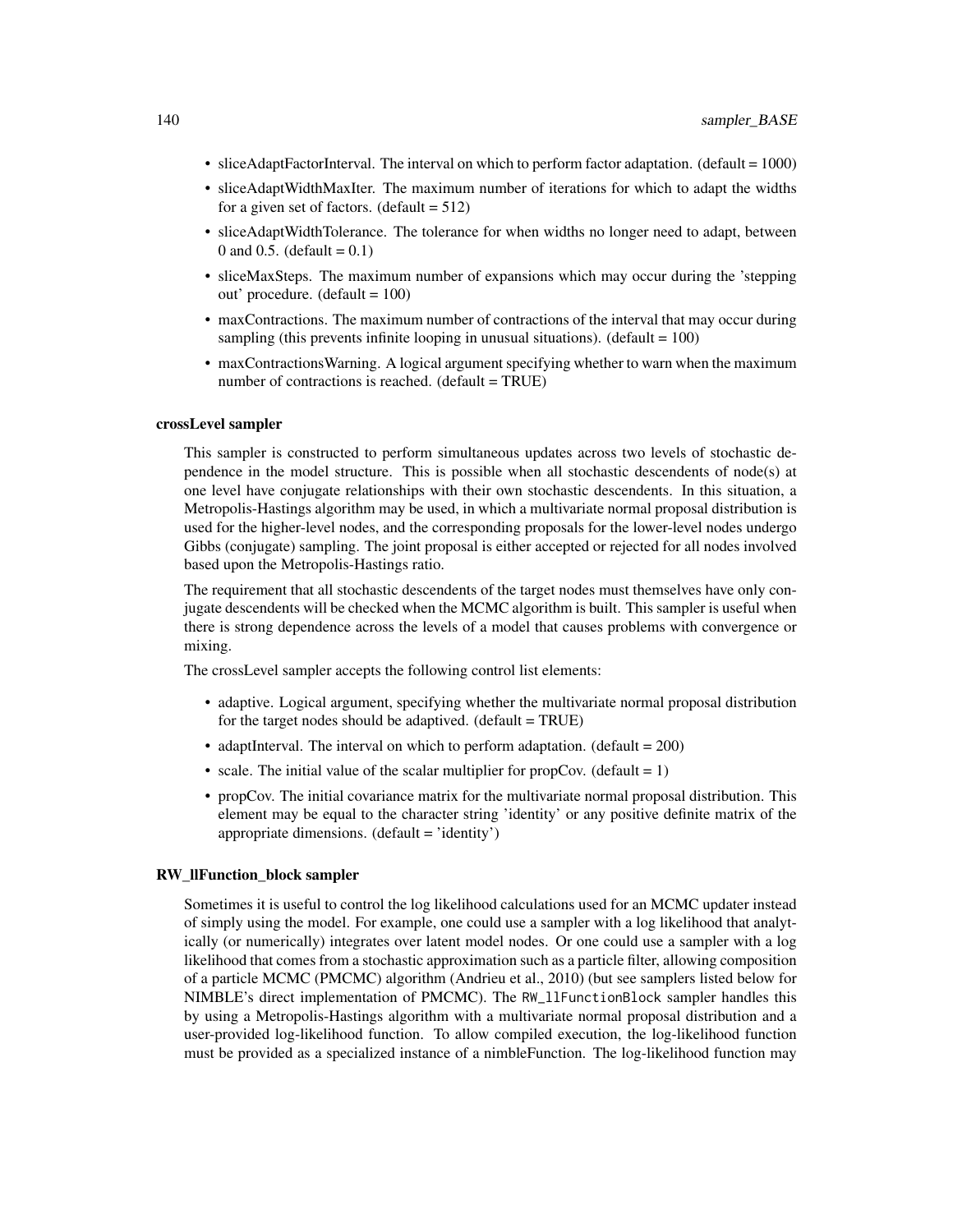use the same model as the MCMC as a setup argument, but if so the state of the model should be unchanged during execution of the function (or you must understand the implications otherwise).

The RW\_llFunctionBlock sampler accepts the following control list elements:

- adaptive. A logical argument, specifying whether the sampler should adapt the proposal covariance throughout the course of MCMC execution. (default is TRUE)
- adaptScaleOnly. A logical argument, specifying whether adaption should be done only for scale (TRUE) or also for provCov (FALSE). This argument is only relevant when adaptive  $=$  TRUE. When adaptScaleOnly  $=$  FALSE, both scale and propCov undergo adaptation; the sampler tunes the scaling to achieve a theoretically good acceptance rate, and the proposal covariance to mimic that of the empirical samples. When adaptScaleOnly = TRUE, only the proposal scale is adapted. (default = FALSE)
- adaptInterval. The interval on which to perform adaptation. (default = 200)
- adaptFactorExponent. Exponent controling the rate of decay of the scale adaptation factor. See Shaby and Wells,  $2011$ , for details. (default =  $0.8$ )
- scale. The initial value of the scalar multiplier for propCov. If adaptive = FALSE, scale will never change.  $(detault = 1)$
- propCov. The initial covariance matrix for the multivariate normal proposal distribution. This element may be equal to the character string 'identity', in which case the identity matrix of the appropriate dimension will be used for the initial proposal covariance matrix. (default  $=$ 'identity')
- IlFunction. A specialized nimbleFunction that accepts no arguments and returns a scalar double number. The return value must be the total log-likelihood of all stochastic dependents of the target nodes – and, if includesTarget = TRUE, of the target node(s) themselves – or whatever surrogate is being used for the total log-likelihood. This is a required element with no default.
- includesTarget. Logical variable indicating whether the return value of llFunction includes the log-likelihood associated with target. This is a required element with no default.

#### RW\_multinomial sampler

This sampler is designed for sampling multinomial target distributions. The sampler performs a series of Metropolis-Hastings steps between pairs of groups. Proposals are generated via a draw from a binomial distribution, whereafter the proposed number density is moved from one group to another group. The acceptance or rejection of these proposals follows a standard Metropolis-Hastings procedure. Probabilities for the random binomial proposals are adapted to a target acceptance rate of 0.5.

The RW\_multinomial sampler accepts the following control list elements:

- adaptive. A logical argument, specifying whether the sampler should adapt the binomial proposal probabilities throughout the course of MCMC execution. (default = TRUE)
- adaptInterval. The interval on which to perform adaptation. A minimum value of 100 is required. (default  $= 200$ )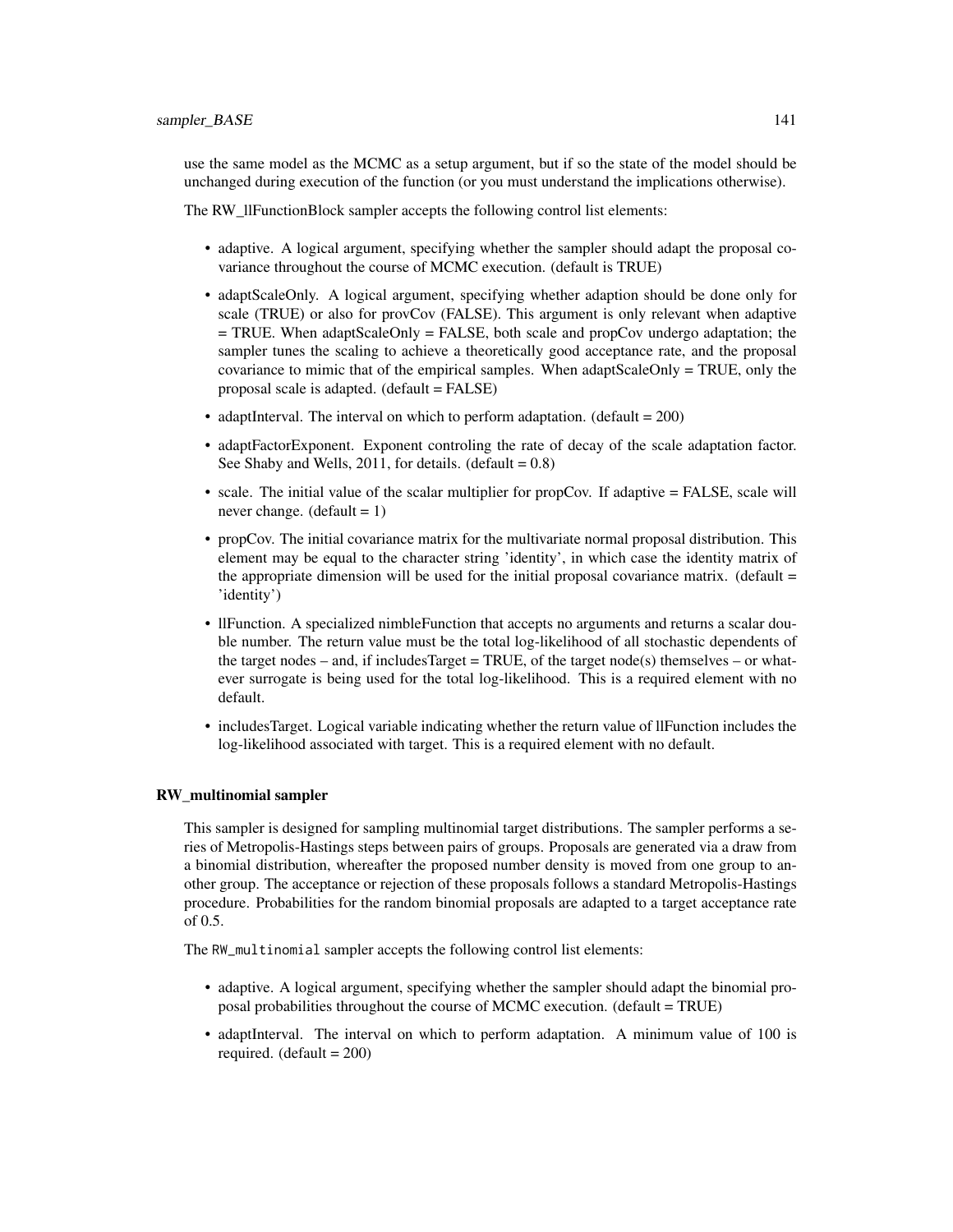## RW\_dirichlet sampler

This sampler is designed for sampling non-conjugate Dirichlet distributions. The sampler performs a series of Metropolis-Hastings updates (on the log scale) to each component of a gammareparameterization of the target Dirichlet distribution. The acceptance or rejection of these proposals follows a standard Metropolis-Hastings procedure.

The RW\_dirichlet sampler accepts the following control list elements:

- adaptive. A logical argument, specifying whether the sampler should independently adapt the scale (proposal standard deviation, on the log scale) for each componentwise Metropolis-Hasting update, to achieve a theoretically desirable acceptance rate for each. (default = TRUE)
- adaptInterval. The interval on which to perform adaptation. Every adaptInterval MCMC iterations (prior to thinning), the sampler will perform its adaptation procedure. (default = 200)
- adaptFactorExponent. Exponent controling the rate of decay of the scale adaptation factor. See Shaby and Wells,  $2011$ , for details. (default =  $0.8$ )
- scale. The initial value of the proposal standard deviation (on the log scale) for each component of the reparameterized Dirichlet distribution. If adaptive = FALSE, the proposal standard deviations will never change.  $(detault = 1)$

#### RW\_wishart sampler

This sampler is designed for sampling non-conjugate Wishart and inverse-Wishart distributions. More generally, it can update any symmetric positive-definite matrix (for example, scaled covaraiance or precision matrices). The sampler performs block Metropolis-Hastings updates following a transformation to an unconstrained scale (Cholesky factorization of the original matrix, then taking the log of the main diagonal elements.

The RW\_wishart sampler accepts the following control list elements:

- adaptive. A logical argument, specifying whether the sampler should adapt the scale and proposal covariance for the multivariate normal Metropolis-Hasting proposals, to achieve a theoretically desirable acceptance rate for each. (default = TRUE)
- adaptInterval. The interval on which to perform adaptation. Every adaptInterval MCMC iterations (prior to thinning), the sampler will perform its adaptation procedure. (default  $=$ 200)
- adaptFactorExponent. Exponent controling the rate of decay of the scale adaptation factor. See Shaby and Wells,  $2011$ , for details. (default =  $0.8$ )
- scale. The initial value of the scalar multiplier for the multivariate normal Metropolis-Hastings proposal covariance. If adaptive = FALSE, scale will never change.  $(detault = 1)$

#### CAR\_normal sampler

The CAR\_normal sampler operates uniquely on improper (intrinsic) Gaussian conditional autoregressive (CAR) nodes, those with a dcar\_normal prior distribution. It internally assigns one of three univariate samplers to each dimension of the target node: a posterior predictive, conjugate, or RW sampler; however these component samplers are specialized to operate on dimensions of a dcar\_normal distribution.

The CAR\_normal sampler accepts the following control list elements: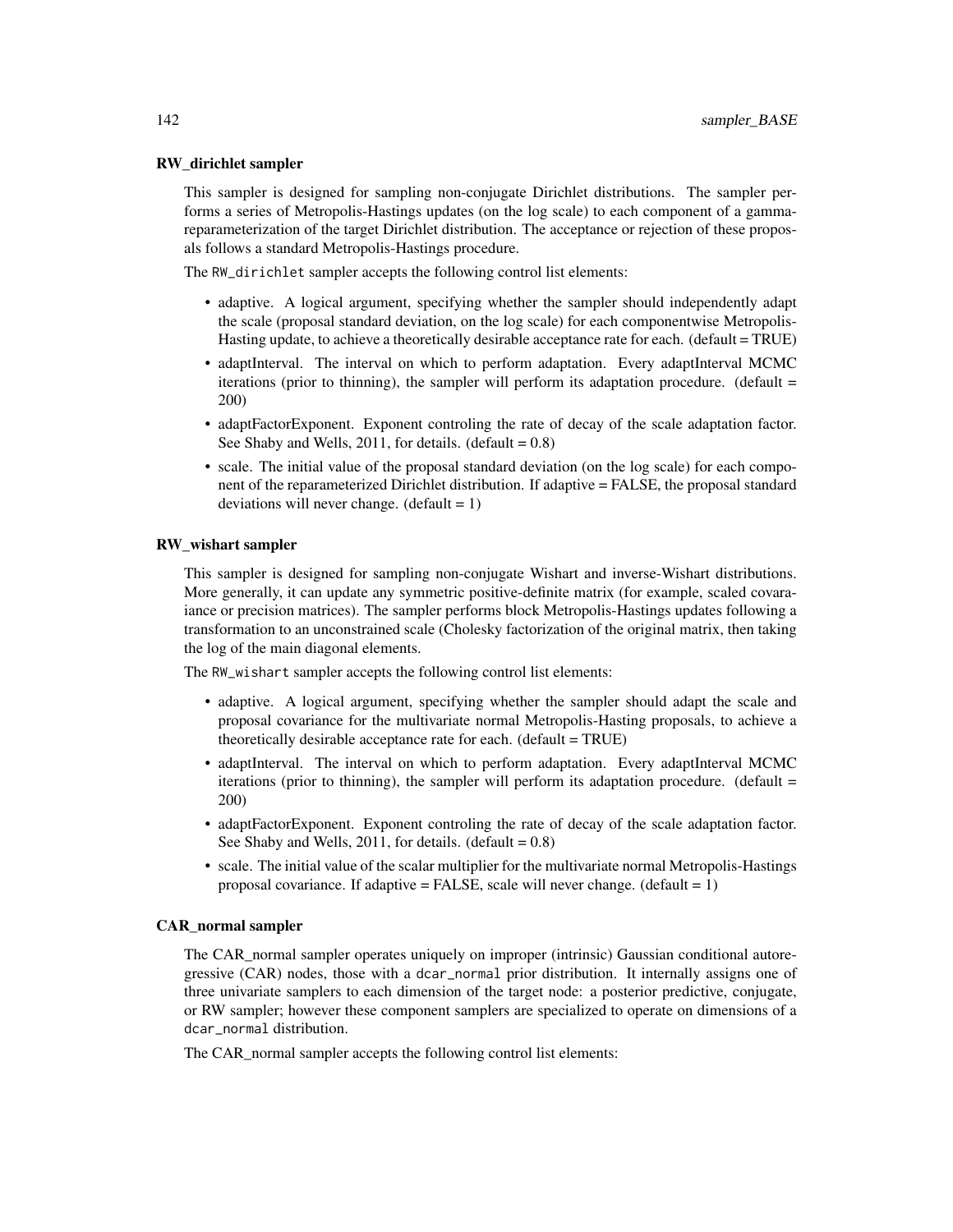- carUseConjugacy. A logical argument, specifying whether to assign conjugate samplers for conjugate components of the target node. If FALSE, a RW sampler would be assigned instead.  $(default = TRUE)$
- adaptive. A logical argument, specifying whether any component RW samplers should adapt the scale (proposal standard deviation), to achieve a theoretically desirable acceptance rate.  $(default = TRUE)$
- adaptInterval. The interval on which to perform adaptation for any component RW samplers. Every adaptInterval MCMC iterations (prior to thinning), component RW samplers will perform an adaptation procedure. This updates the scale variable, based upon the sampler's achieved acceptance rate over the past adaptInterval iterations. (default =  $200$ )
- scale. The initial value of the normal proposal standard deviation for any component RW samplers. If adaptive = FALSE, scale will never change.  $(default = 1)$

#### CAR\_proper sampler

The CAR\_proper sampler operates uniquely on proper Gaussian conditional autoregressive (CAR) nodes, those with a dcar\_proper prior distribution. It internally assigns one of three univariate samplers to each dimension of the target node: a posterior predictive, conjugate, or RW sampler, however these component samplers are specialized to operate on dimensions of a dcar\_proper distribution.

The CAR proper sampler accepts the following control list elements:

- carUseConjugacy. A logical argument, specifying whether to assign conjugate samplers for conjugate components of the target node. If FALSE, a RW sampler would be assigned instead.  $(default = TRUE)$
- adaptive. A logical argument, specifying whether any component RW samplers should adapt the scale (proposal standard deviation), to achieve a theoretically desirable acceptance rate.  $(detault = TRUE)$
- adaptInterval. The interval on which to perform adaptation for any component RW samplers. Every adaptInterval MCMC iterations (prior to thinning), component RW samplers will perform an adaptation procedure. This updates the scale variable, based upon the sampler's achieved acceptance rate over the past adaptInterval iterations. (default  $= 200$ )
- scale. The initial value of the normal proposal standard deviation for any component RW samplers. If adaptive = FALSE, scale will never change.  $(detault = 1)$

#### CRP sampler

The CRP sampler is designed for fitting models involving Dirichlet process mixtures. It is exclusively assigned by NIMBLE's default MCMC configuration to nodes having the Chinese Restaurant Process distribution, dCRP. It executes sequential sampling of each component of the node (i.e., the cluster membership of each element being clustered). Internally, either of two samplers can be assigned, depending on conjugate or non-conjugate structures within the model. For conjugate and non-conjugate model structures, updates are based on Algorithm 2 and Algorithm 8 in Neal (2000), respectively.

• checkConjugacy. A logical argument, specifying whether to assign conjugate samplers if valid.  $(default = TRUE)$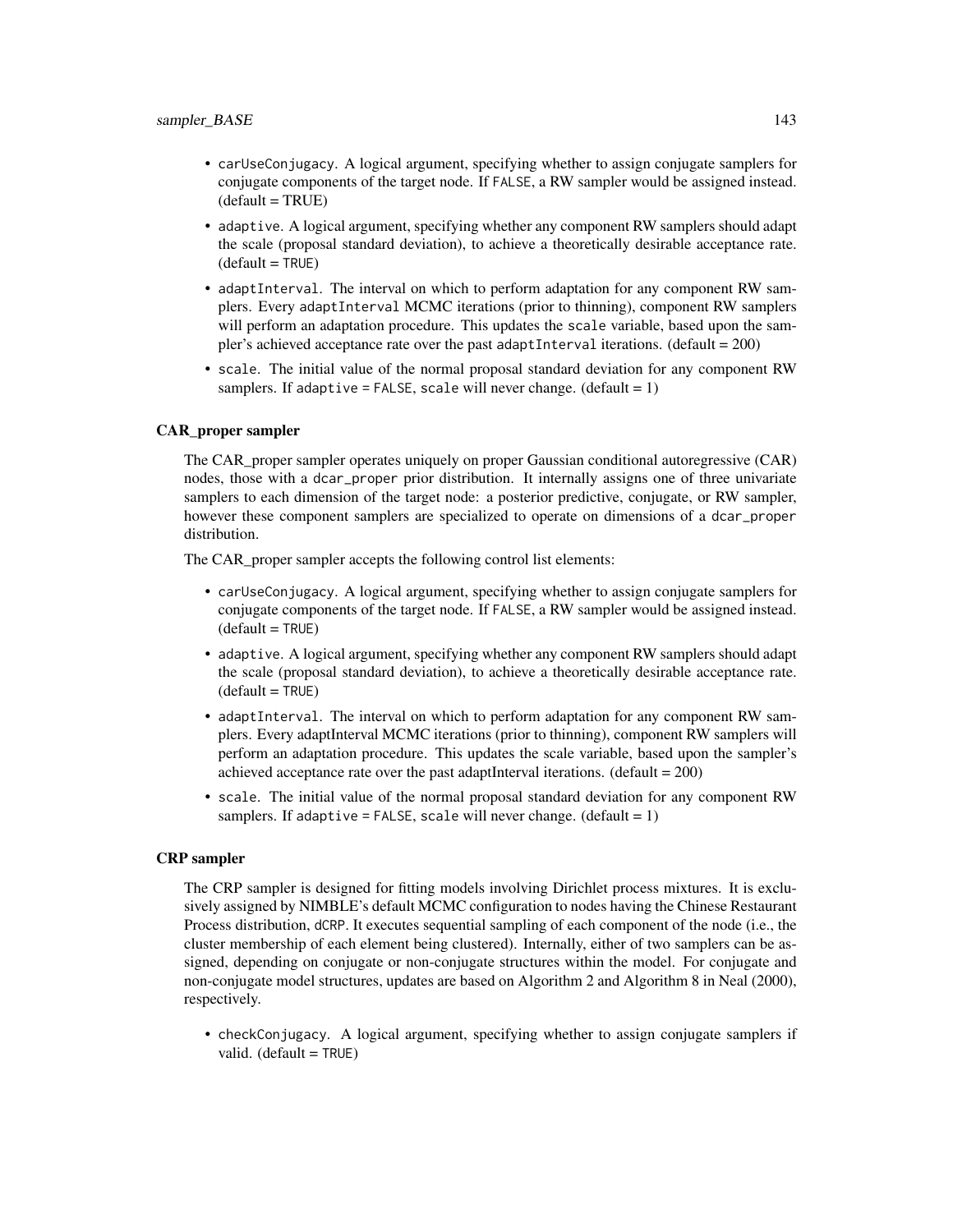• printTruncation. A logical argument, specifying whether to print a warning when the MCMC attempts to use more clusters than the maximum number specified in the model. Only relevant where the user has specified the maximum number of clusters to be less than the number of observations.  $(detault = TRUE)$ 

#### CRP\_concentration sampler

The CRP\_concentration sampler is designed for Bayesian nonparametric mixture modeling. It is exclusively assigned to the concentration parameter of the Dirichlet process when the model is specified using the Chinese Restaurant Process distribution, dCRP. This sampler is assigned by default by NIMBLE's default MCMC configuration and can only be used when the prior for the concentration parameter is a gamma distribution. The assigned sampler is an augmented beta-gamma sampler as discussed in Section 6 in Escobar and West (1995).

## posterior\_predictive sampler

The posterior\_predictive sampler is only appropriate for use on terminal stochastic nodes. Note that such nodes play no role in inference but have often been included in BUGS models to accomplish posterior predictive checks. NIMBLE allows posterior predictive values to be simulated independently of running MCMC, for example by writing a nimbleFunction to do so. This means that in many cases where terminal stochastic nodes have been included in BUGS models, they are not needed when using NIMBLE.

The posterior\_predictive sampler functions by calling the simulate() method of relevant node, then updating model probabilities and deterministic dependent nodes. The application of a posterior\_predictive sampler to any non-terminal node will result in invalid posterior inferences. The posterior predictive sampler will automatically be assigned to all terminal, non-data stochastic nodes in a model by the default MCMC configuration, so it is uncommon to manually assign this sampler.

The posterior\_predictive sampler accepts no control list arguments.

#### RJ\_fixed\_prior sampler

This sampler proposes addition/removal for variable of interest in the framework of variable selection using reversible jump MCMC, with a specified prior probability of inclusion. A normal proposal distribution is used to generate proposals for the addition of the variable. This is a specialized sampler used by configureRJ function, when the model code is written without using indicator variables. See help{configureRJ} for details. It is not intended for direct assignment.

#### RJ\_indicator sampler

This sampler proposes transitions of a binary indicator variable, corresponding to a variable of interest, in the framework of variable selection using reversible jump MCMC. This is a specialized sampler used by configureRJ function, when the model code is written using indicator variables. See help{configureRJ} for details. It is not intended for direct assignment.

## RJ\_toggled sampler

This sampler operates in the framework of variable selection using reversible jump MCMC. Specifically, it conditionally performs updates of the target variable of interest using the originallyspecified sampling configuration, when variable is "in the model". This is a specialized sampler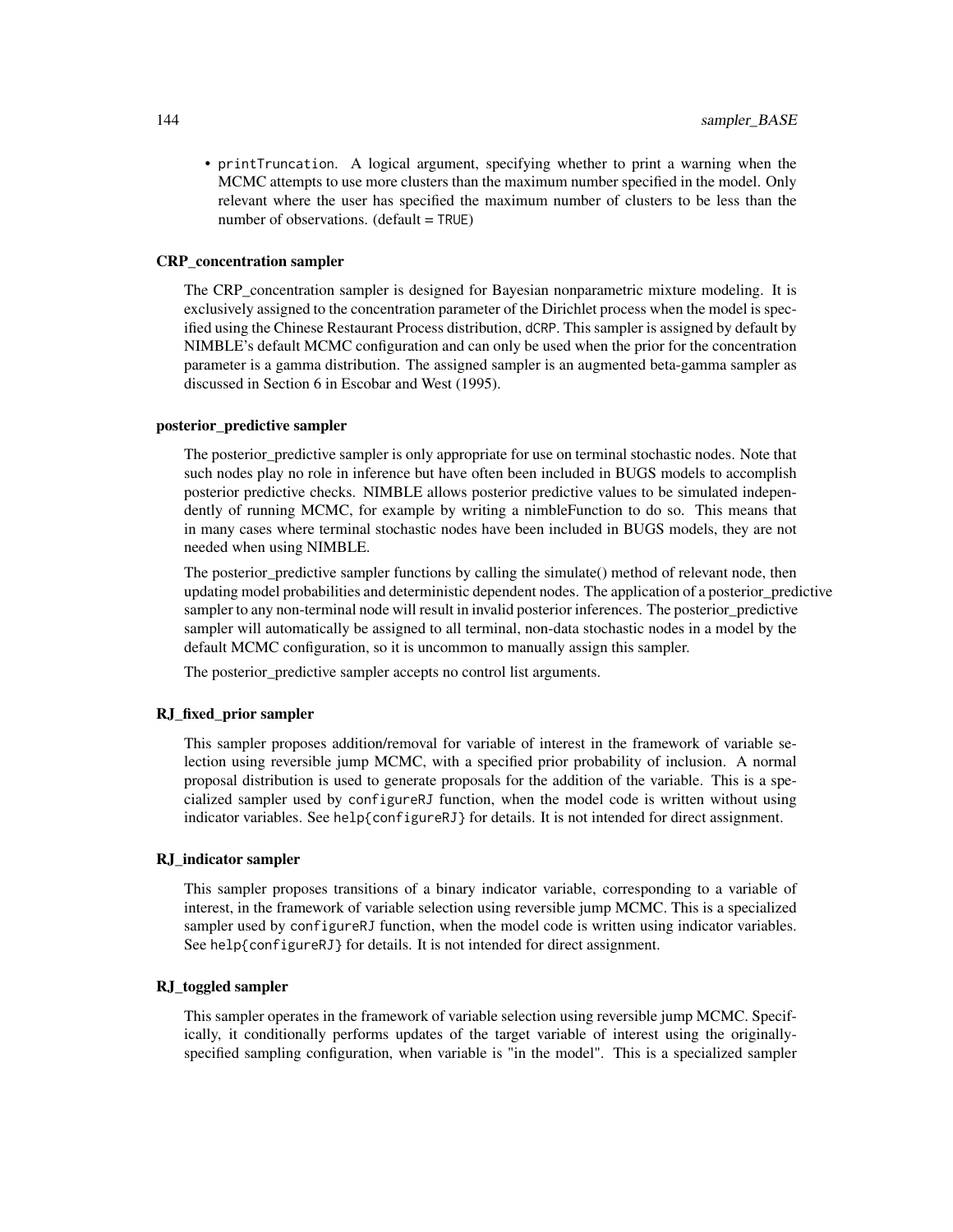## <span id="page-144-0"></span>sampler\_BASE 145

used by configureRJ when adding a reversible jump MCMC . See help{configureRJ} for details. It is not intended for direct assignment.

#### Particle filter samplers

As of Version 0.10.0 of NIMBLE, the RW\_PF and RW\_PF\_block samplers live in the 'nimbleSMC' package. Please load that package in order to use the samplers.

# Author(s)

Daniel Turek

#### References

Andrieu, C., Doucet, A., and Holenstein, R. (2010). Particle Markov Chain Monte Carlo Methods. *Journal of the Royal Statistical Society: Series B (Statistical Methodology)*, 72(3), 269-342.

Metropolis, N., Rosenbluth, A. W., Rosenbluth, M. N., Teller, A. H., and Teller, E. (1953). Equation of State Calculations by Fast Computing Machines. *The Journal of Chemical Physics*, 21(6), 1087- 1092.

Neal, Radford M. (2003). Slice Sampling. *The Annals of Statistics*, 31(3), 705-741.

Murray, I., Prescott Adams, R., and MacKay, D. J. C. (2010). Elliptical Slice Sampling. *arXiv e-prints*, arXiv:1001.0175.

Pitt, M.K. and Shephard, N. (1999). Filtering via simulation: Auxiliary particle filters. *Journal of the American Statistical Association* 94(446), 590-599.

Roberts, G. O. and S. K. Sahu (1997). Updating Schemes, Correlation Structure, Blocking and Parameterization for the Gibbs Sampler. *Journal of the Royal Statistical Society: Series B (Statistical Methodology)*, 59(2), 291-317.

Shaby, B. and M. Wells (2011). *Exploring an Adaptive Metropolis Algorithm*. 2011-14. Department of Statistics, Duke University.

Tibbits, M. M., Groendyke, C., Haran, M., and Liechty, J. C. (2014). Automated Factor Slice Sampling. *Journal of Computational and Graphical Statistics*, 23(2), 543-563.

Escobar, M. D., and West, M. (1995). Bayesian density estimation and inference using mixtures. *Journal of the American Statistical Association*, 90(430), 577-588.

Neal, R. M. (2000). Markov chain sampling methods for Dirichlet process mixture models. *Journal of Computational and Graphical Statistics*, 9(2), 249-265.

#### See Also

[configureMCMC](#page-30-0) [addSampler](#page-61-0) [buildMCMC](#page-15-0) [runMCMC](#page-131-0)

# Examples

```
## y[1] \sim dbern() or dbinom():
# mcmcConf$addSampler(target = 'y[1]', type = 'binary')
# mcmcConf$addSampler(target = 'a', type = 'RW',
# control = list(log = TRUE, adaptive = FALSE, scale = 3))
```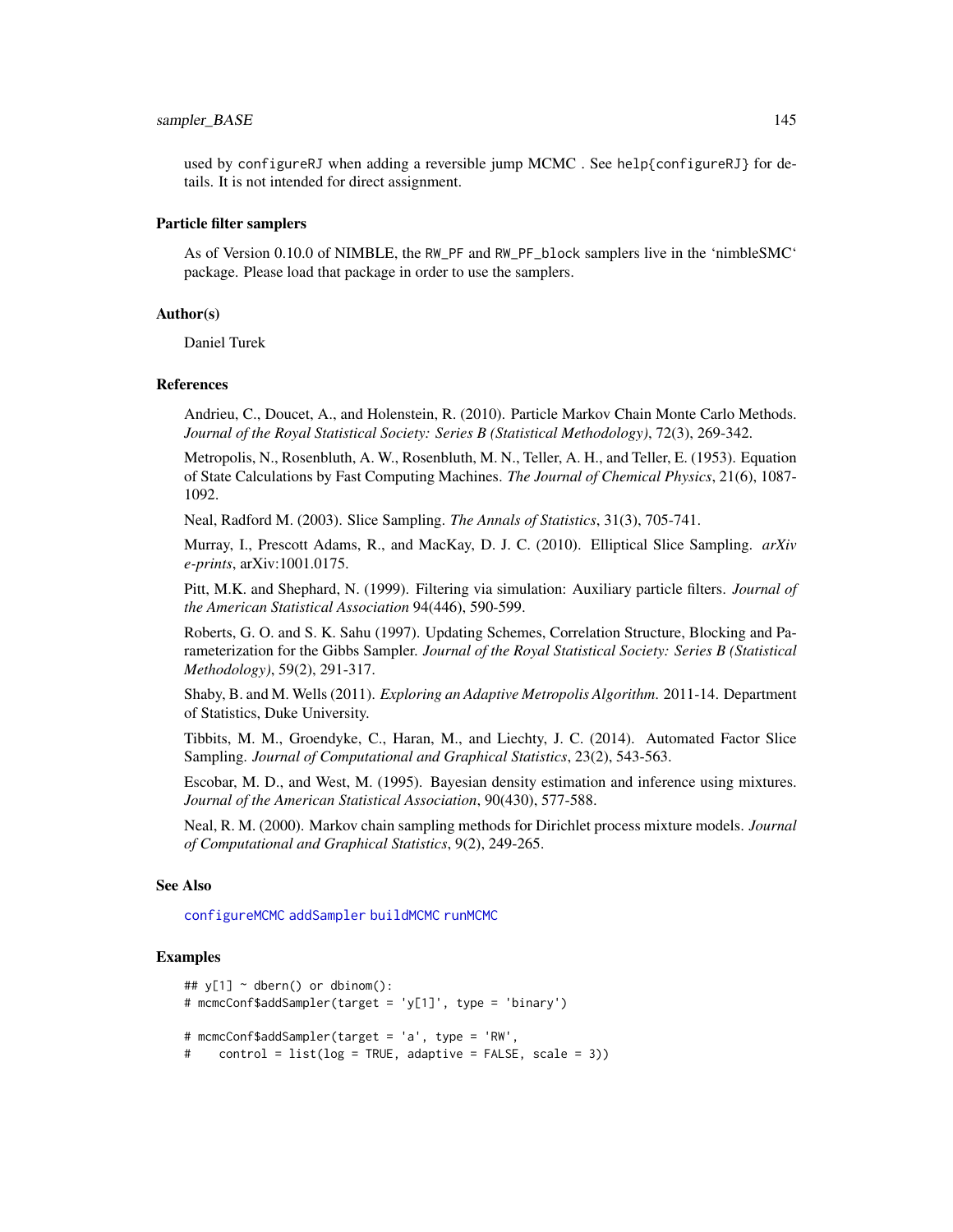```
# mcmcConf$addSampler(target = 'b', type = 'RW',
# control = list(adaptive = TRUE, adaptInterval = 200))
# mcmcConf$addSampler(target = 'p', type = 'RW',
# control = list(reflective = TRUE))
## a, b, and c all continuous-valued:
# mcmcConf$addSampler(target = c('a', 'b', 'c'), type = 'RW_block')
# mcmcConf$addSampler(target = 'p', type = 'RW_llFunction',
# control = list(llFunction = RllFun, includesTarget = FALSE))
# mcmcConf$addSampler(target = 'y[1]', type = 'slice',
# control = list(adaptive = FALSE, sliceWidth = 3))
# mcmcConf$addSampler(target = 'y[2]', type = 'slice',
# control = list(adaptive = TRUE, sliceMaxSteps = 1))
# mcmcConf$addSampler(target = 'x[1:10]', type = 'ess')    ## x[1:10] ~ dmnorm()
# mcmcConf$addSampler(target = 'x[1:5]', type = 'RW_multinomial') ## x[1:5] ~ dmulti()
# mcmcConf$addSampler(target = 'p[1:5]', type = 'RW_dirichlet') ## p[1:5] ~ ddirch()
## y[1] is a posterior predictive node:
# mcmcConf$addSampler(target = 'y[1]', type = 'posterior_predictive')
```

| setAndCalculate | Creates a nimble Function for setting the values of one or more model |
|-----------------|-----------------------------------------------------------------------|
|                 | nodes, calculating the associated deterministic dependents and log-   |
|                 | <i>Prob values, and returning the total sum log-probability.</i>      |

This nimbleFunction generator must be specialized to any model object and one or more model nodes. A specialized instance of this nimbleFunction will set the values of the target nodes in the specified model, calculate the associated logProbs, calculate the values of any deterministic dependents, calculate the logProbs of any stochastic dependents, and return the sum log-probability associated with the target nodes and all stochastic dependent nodes.

### Usage

```
setAndCalculate(model, targetNodes)
```

```
setAndCalculateDiff(model, targetNodes)
```
# Arguments

| model       | An uncompiled or compiled NIMBLE model. This argument is required.           |
|-------------|------------------------------------------------------------------------------|
| targetNodes | A character vector containing the names of one or more nodes or variables in |
|             | the model. This argument is required.                                        |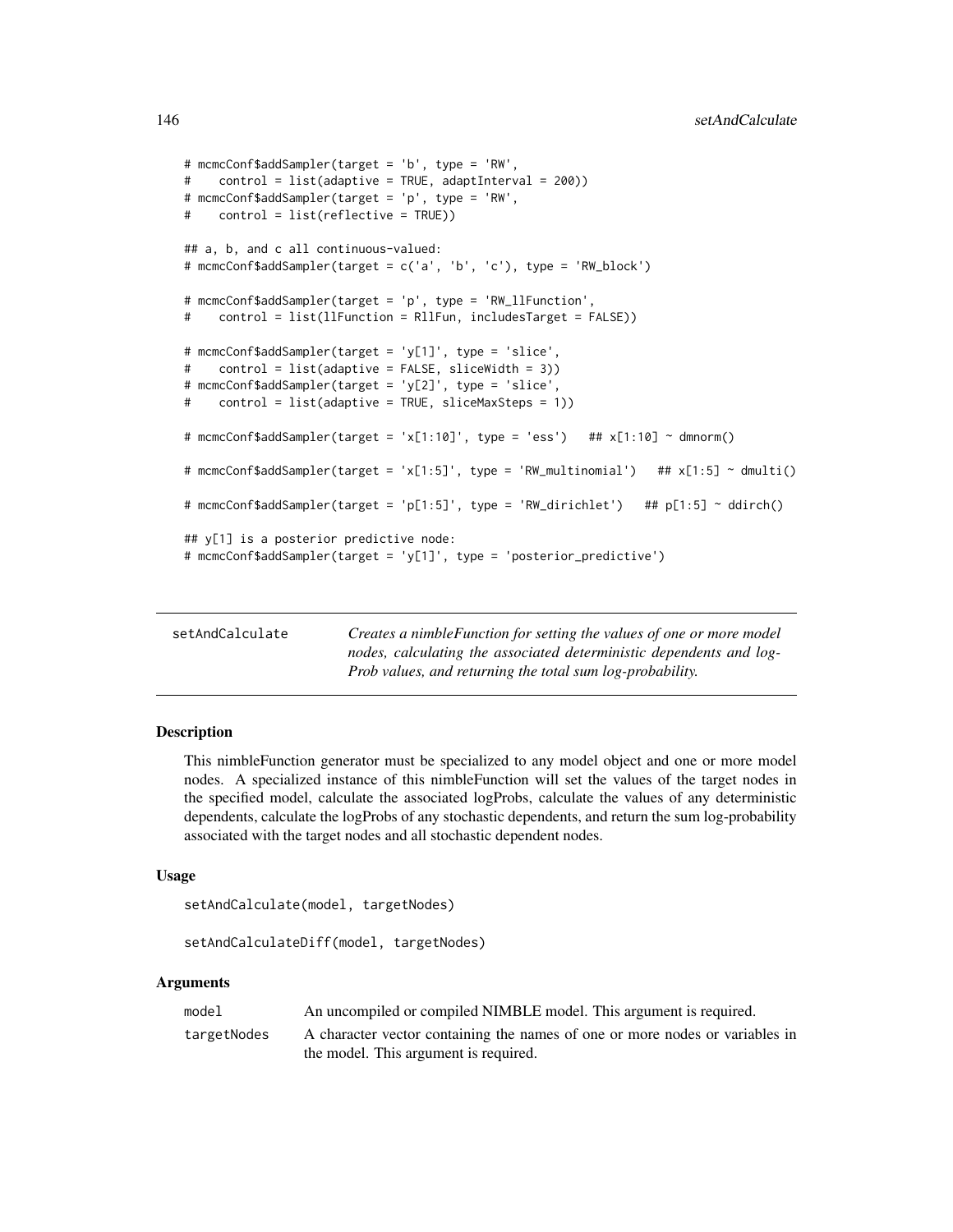# <span id="page-146-0"></span>Details

Calling setAndCalculate(model,targetNodes) or setAndCalculate(model,targetNodes) will return a nimbleFunction object whose run function takes a single, required argument:

targetValues: A vector of numeric values which will be put into the target nodes in the specified model object. The length of this numeric vector much exactly match the number of target nodes.

The difference between setAndCalculate and setAndCalculateDiff is the return value of their run functions. In the former, run returns the sum of the log probabilities of the targetNodes with the provided targetValues, while the latter returns the difference between that sum with the new targetValues and the previous values in the model.

#### Author(s)

Daniel Turek

#### Examples

```
code <- nimbleCode({ for(i in 1:3) { x[i] ~ dnorm(0,1); y[i] ~ dnorm(0, 1)}})
Rmodel <- nimbleModel(code)
my_setAndCalc <- setAndCalculate(Rmodel, c('x[1]', 'x[2]', 'y[1]', 'y[2]'))
lp <- my_setAndCalc$run(c(1.2, 1.4, 7.6, 8.9))
```

| setAndCalculateOne | Creates a nimble Function for setting the value of a scalar model node, |
|--------------------|-------------------------------------------------------------------------|
|                    | calculating the associated deterministic dependents and logProb val-    |
|                    | ues, and returning the total sum log-probability.                       |

# Description

This nimbleFunction generator must be specialized to any model object and any scalar model node. A specialized instance of this nimbleFunction will set the value of the target node in the specified model, calculate the associated logProb, calculate the values of any deterministic dependents, calculate the logProbs of any stochastic dependents, and return the sum log-probability associated with the target node and all stochastic dependent nodes.

# Usage

```
setAndCalculateOne(model, targetNode)
```
#### Arguments

| model      | An uncompiled or compiled NIMBLE model. This argument is required.                       |
|------------|------------------------------------------------------------------------------------------|
| targetNode | The character name of any scalar node in the model object. This argument is<br>required. |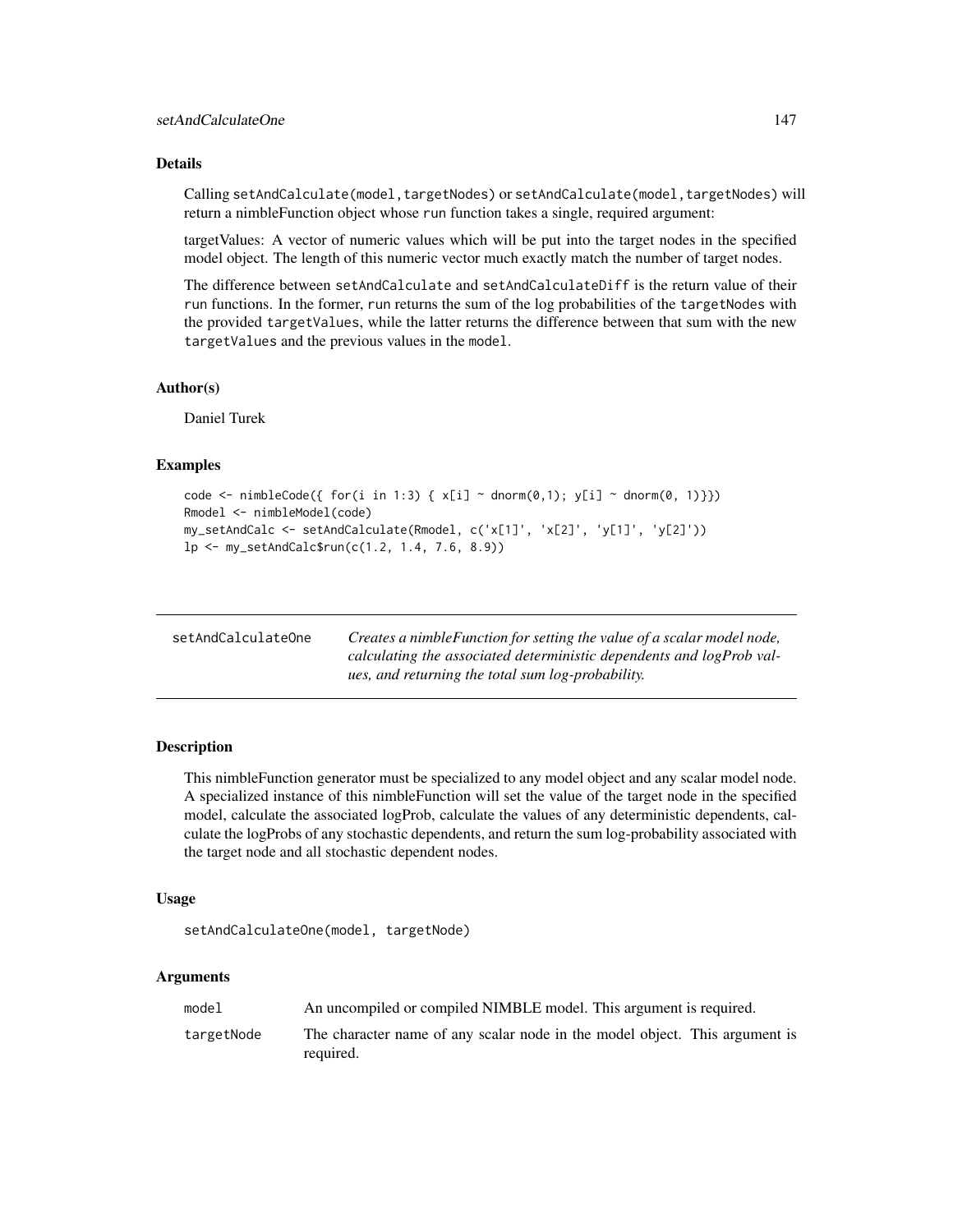# Details

Calling setAndCalculateOne(model, targetNode) will return a function with a single, required argument:

targetValue: The numeric value which will be put into the target node, in the specified model object.

#### Author(s)

Daniel Turek

#### Examples

```
code <- nimbleCode({ for(i in 1:3) x[i] ~ dnorm(0, 1) })
Rmodel <- nimbleModel(code)
my_setAndCalc <- setAndCalculateOne(Rmodel, 'x[1]')
lp <- my_setAndCalc$run(2)
```
setSize *set the size of a numeric variable in NIMBLE*

#### Description

set the size of a numeric variable in NIMBLE. This works in R and NIMBLE, but in R it usually has no effect.

#### Usage

setSize(numObj, ..., copy = TRUE, fillZeros = TRUE)

#### Arguments

| numObi    | This is the object to be resized                                                                        |
|-----------|---------------------------------------------------------------------------------------------------------|
| $\cdots$  | sizes, provided as scalars, in order, or as a single vector                                             |
| CODV      | logical indicating whether values should be preserved (in column-major order)                           |
| fillZeros | logical indicating whether newly allocated space should be initialized with zeros<br>(in compiled code) |

#### Details

Note that assigning the result of numeric, integer, logical, matrix, or array is often as good or better than using setSize. For example, 'x <- matrix(nrow = 5, ncol = 5)' is equivalent to 'setSize $(x, 5, 5)$ ' but the former allows more control over initialization.

This function is part of the NIMBLE language. Its purpose is to explicitly resize a multivariate object (vector, matrix or array), currently up to 4 dimensions. Explicit resizing is not needed when an entire object is assigned to. For example, in  $Y < -A$  % B, where A and B are matrices, Y will be resized automatically. Explicit resizing is necessary when assignment will be by indexed elements

<span id="page-147-0"></span>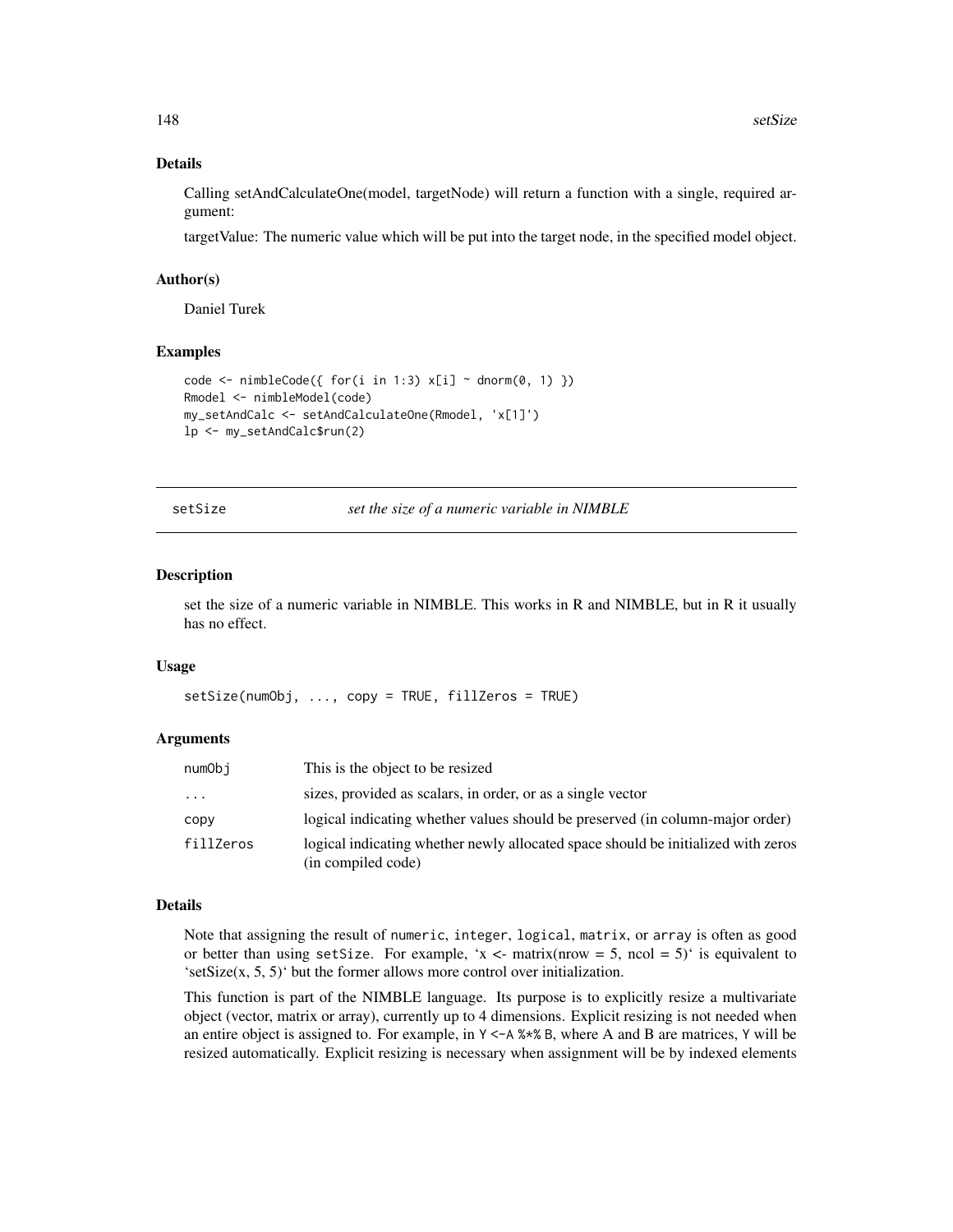# <span id="page-148-0"></span>setupOutputs 149

or blocks, if the object is not already an appropriate size for the assignment. E.g. prior to Y[5:10] <-A %\*% B, one can use setSize to ensure that Y has a size (length) of at least 10.

This does work in uncompiled (R) and well as compiled execution, but in some cases it is only necessary for compiled execution. During uncompiled execution, it may not catch bugs due to resizing because some R objects will be dynamically resized during assignments anyway.

If preserving values in the resized object and/or initializing new values with 0 is not necessary, then setting these arguments to FALSE will yield slightly more efficient compiled code.

#### Author(s)

NIMBLE development team

| setupOutputs | Explicitly declare objects created in setup code to be preserved and |
|--------------|----------------------------------------------------------------------|
|              | compiled as member data                                              |

# **Description**

Normally a nimbleFunction determines what objects from setup code need to be preserved for run code or other member functions. setupOutputs allows explicit declaration for cases when an object created in setup code is not used in member functions.

#### Arguments

... An arbitrary set of names

#### Details

Normally any object created in setup whose name appears in run or another member function is included in the saved results of setup code. When the nimbleFunction is compiled, such objects will become member data of the resulting C++ class. If it is desired to force an object to become member data even if it does not appear in a member function, declare it using setupOutputs. E.g., setupOutputs(a,b) declares that a and b should be preserved.

The setupOutputs line will be removed from the setup code. It is really a marker during nimble-Function creation of what should be preserved.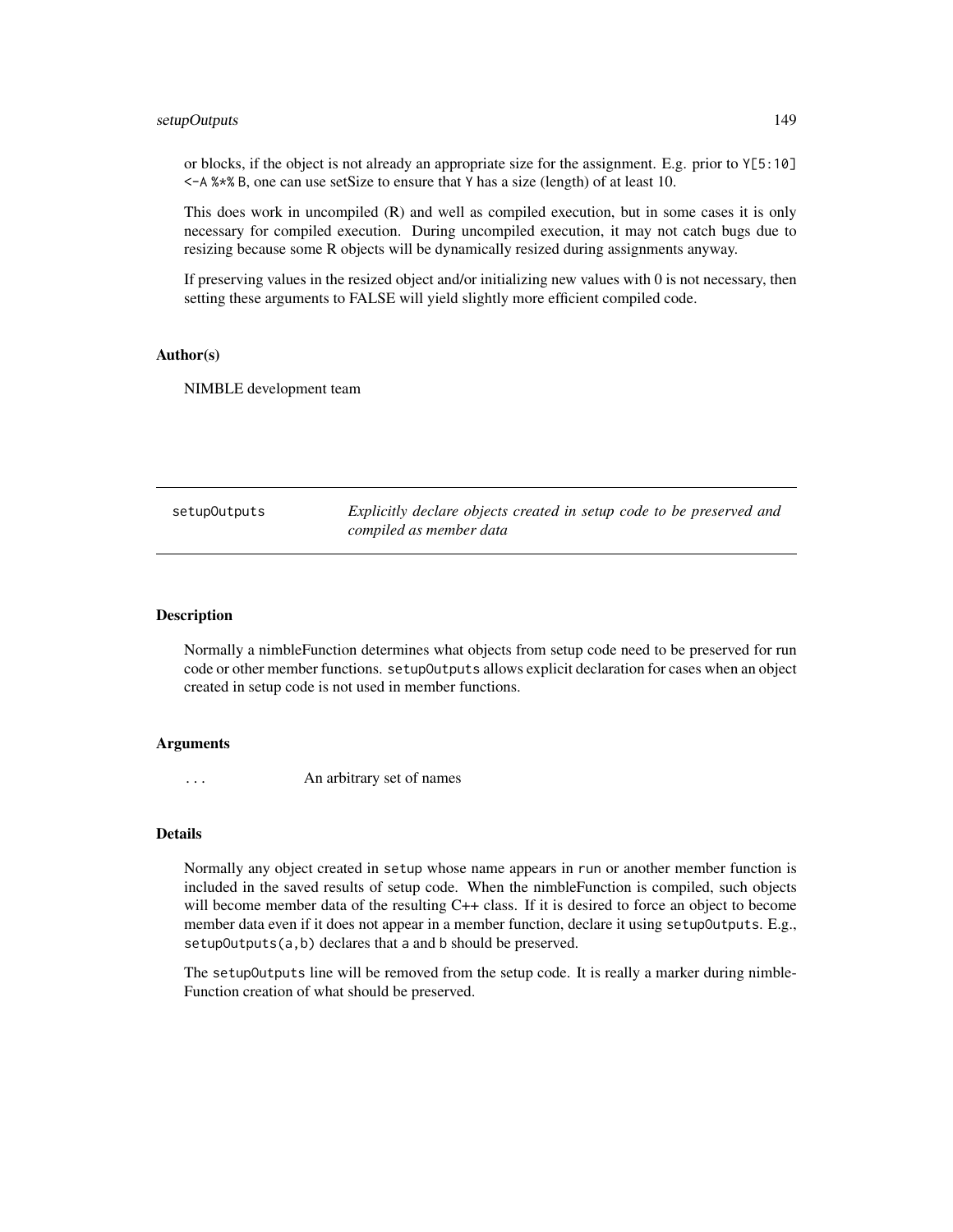<span id="page-149-0"></span>

simulate, calculate, or get existing log probabilities for the current values in a NIMBLE model

# Usage

simNodes(model, nodes) calcNodes(model, nodes) getLogProbNodes(model, nodes)

# Arguments

| model | A NIMBLE model                                                              |
|-------|-----------------------------------------------------------------------------|
| nodes | A set of nodes. If none are provided, default is all model \$getNodeNames() |

#### **Details**

These are basic nimbleFunctions that take a model and set of nodes and return a function that will call calculate, simulate, or getLogProb on those nodes. Each is equivalent to a direct call from R, but in nimbleFunction form they can be be compiled and can be put into a nimbleFunction-List. For example, myCalc <-calcNodes(model,nodes); ans <-myCalc() is equivalent to ans <-calculate(model,nodes), but one can also do CmyCalc <-compileNimble(myCalc) to get a faster version.

In nimbleFunctions, for only one set of nodes, it is equivalent or slightly better to simply use calculate(model,nodes) in the run-time code. The compiler will process the model-nodes combination in the same way as would occur by creating a specialized calcNodes in the setup code. However, if there are multiple sets of nodes, one can do the following:

```
Setup code: myCalcs <-nimbleFunctionList(calcNodes); myCalcs[[1]] <-calcNodes(model,nodes[[1]]);
myCalcs[[2]] <-calcNodes[[2]]
```

```
Run code: for(i in seq_along(myCalcs)) {ans[i] <-myCalcs[[i]]()}
```
# Author(s)

Perry de Valpine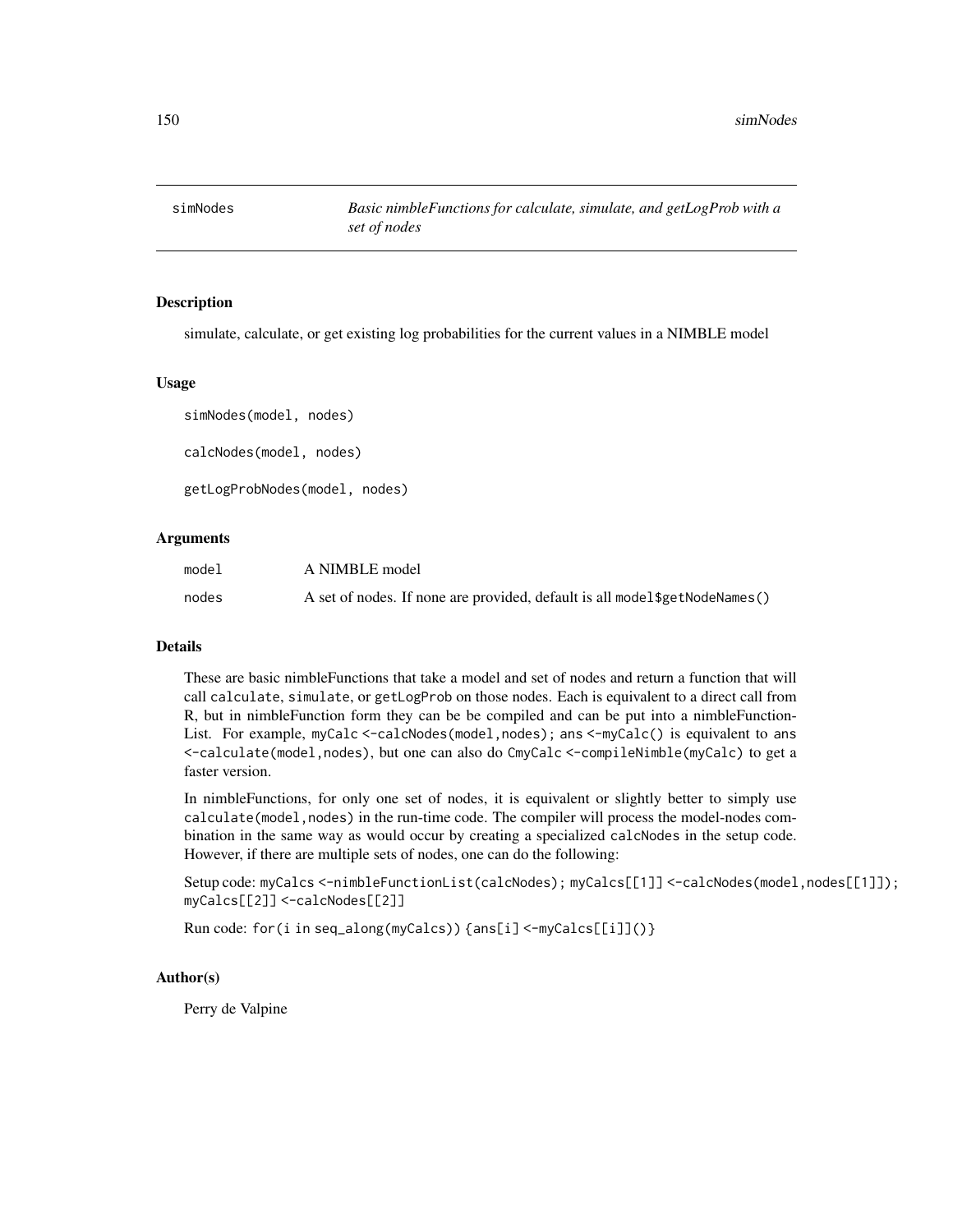<span id="page-150-0"></span>

simulate, calculate, or get the existing log probabilities for values in a modelValues object using a NIMBLE model

# Usage

```
simNodesMV(model, mv, nodes)
calcNodesMV(model, mv, nodes)
getLogProbNodesMV(model, mv, nodes)
```
#### Arguments

| model | A nimble model.                                                                                                                                                          |
|-------|--------------------------------------------------------------------------------------------------------------------------------------------------------------------------|
| mv    | A modelValues object in which multiple sets of model variables and their cor-<br>responding logProb values are or will be saved, my must include the nodes pro-<br>vided |
| nodes | A set of nodes. If none are provided, default is all model \$getNodeNames()                                                                                              |

#### Details

simNodesMV simulates values in the given nodes and saves them in mv. calcNodesMV calculates these nodes for each row of mv and returns a vector of the total log probabilities (densities) for each row. getLogProbNodesMV is like calcNodesMV without actually doing the calculations.

Each of these will expand variables or index blocks and topologically sort them so that each node's parent nodes are processed before itself.

getLogProbMV should be used carefully. It is generally for situations where the logProb values are guaranteed to have already been calculated, and all that is needed is to query them. The risk is that a program may have changed the values in the nodes, in which case getLogProbMV would collect logProb values that are out of date with the node values.

#### Value

from simNodesMV: NULL. from calcNodesMV and getLogProbMV: a vector of the sum of log probabilities (densities) from any stochastic nodes in nodes.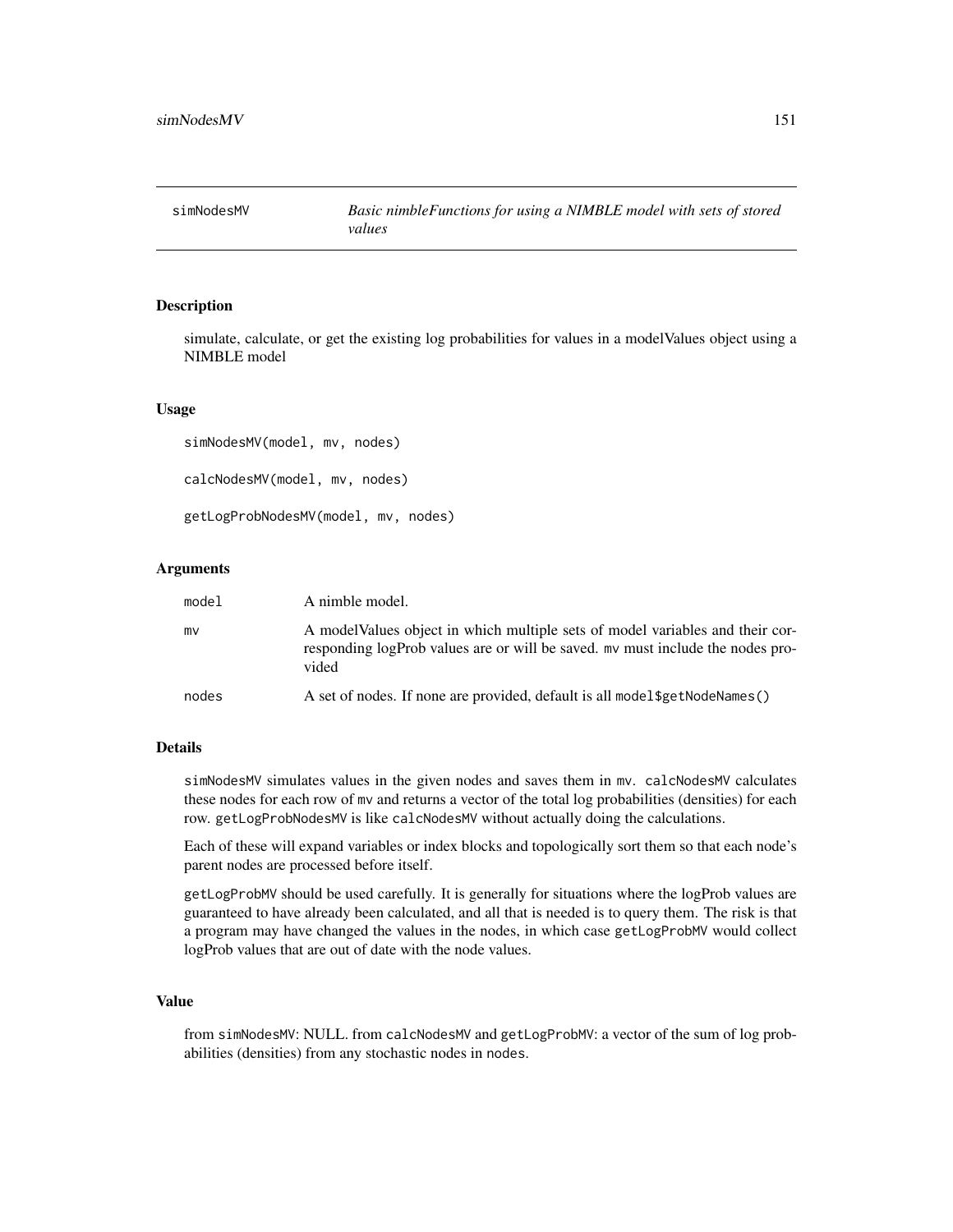#### Run time arguments

```
• m
```
(simNodesMV only). Number of simulations requested.

• saveLP

(calcNodesMVonly). Whether to save the logProb values in mv. Should be given as TRUE unless there is a good reason not to.

# Author(s)

Clifford Anderson-Bergman

#### Examples

```
code <- nimbleCode({
for(i in 1:5)
x[i] ~ dnorm(0,1)})
myModel <- nimbleModel(code)
myMV <- modelValues(myModel)
Rsim <- simNodesMV(myModel, myMV)
Rcalc <- calcNodesMV(myModel, myMV)
Rglp <- getLogProbNodesMV(myModel, myMV)
## Not run:
  cModel <- compileNimble(myModel)
  Csim <- compileNimble(Rsim, project = myModel)
  Ccalc <- compileNimble(Rcalc, project = myModel)
  Cglp <- compileNimble(Rglp, project = myModel)
  Csim$run(10)
  Ccalc$run(saveLP = TRUE)
  Cglp$run() #Gives identical answers to Ccalc because logProbs were saved
  Csim$run(10)
  Ccalc$run(saveLP = FALSE)
  Cglp$run() #Gives wrong answers because logProbs were not saved
```

```
## End(Not run)
```
singleVarAccessClass-class *Class* singleVarAccessClass

# Description

Classes used internally in NIMBLE and not expected to be called directly by users.

<span id="page-151-0"></span>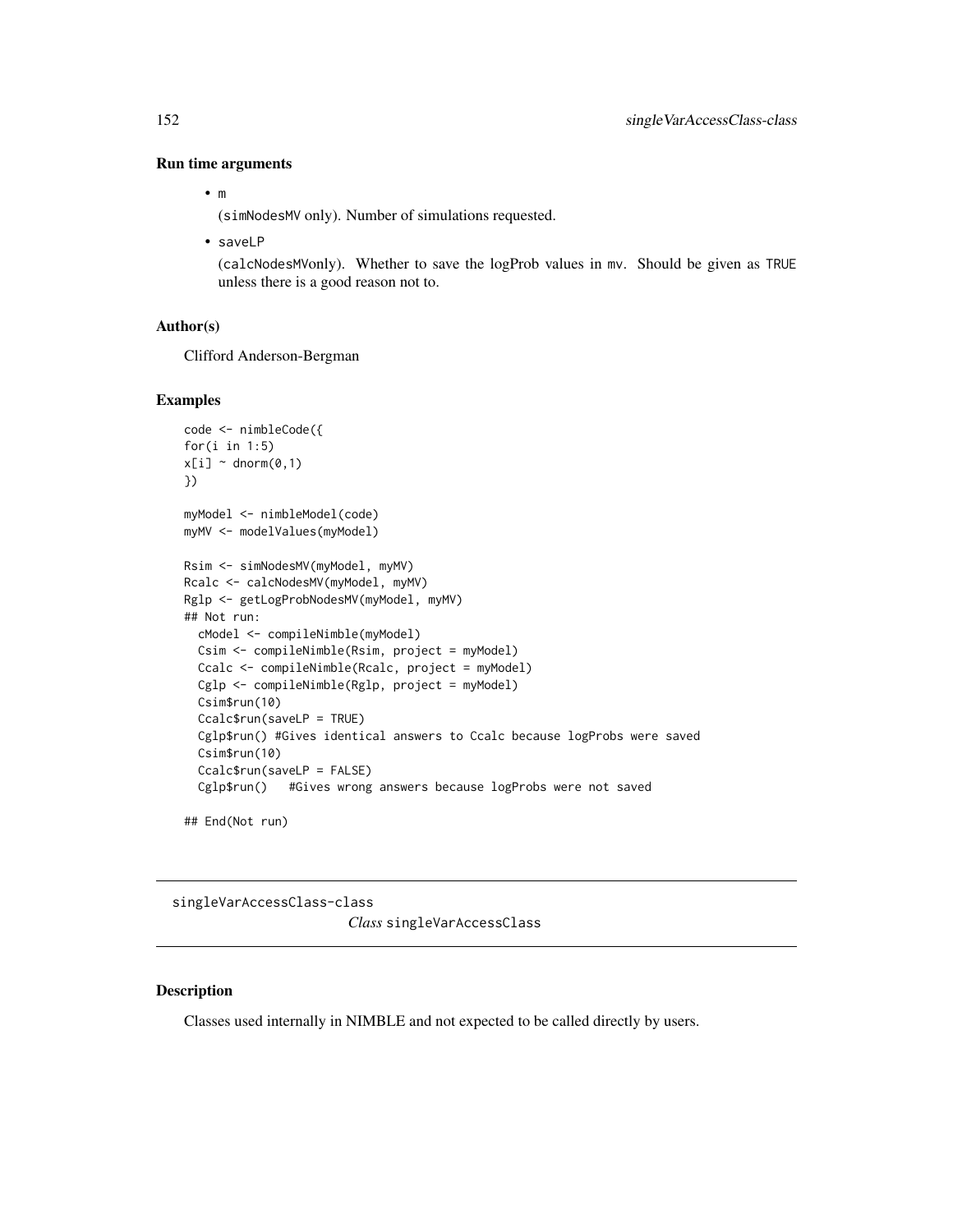<span id="page-152-0"></span>StickBreakingFunction *The Stick Breaking Function*

# Description

Computes probabilities based on stick breaking construction.

#### Usage

stick\_breaking(z,  $log = 0$ )

#### Arguments

|     | vector argument.                                         |
|-----|----------------------------------------------------------|
| log | logical; if TRUE, weights are returned on the log scale. |

## Details

The stick breaking function produces a vector of probabilities that add up to one, based on a series of individual probabilities in z, which define the breaking points relative to the remaining stick length. The first element of z determines the first probability based on breaking a proportion  $z[1]$ from a stick of length one. The second element of z determines the second probability based on breaking a proportion  $z[2]$  from the remaining stick (of length  $1-z[1]$ ), and so forth. Each element of z should be in  $(0, 1)$ . The returned vector has length equal to the length of z plus 1. If  $z[k]$  is equal to 1 for any k, then the returned vector has length smaller than z. If one of the components is smaller than 0 or greater than 1, NaNs are returned.

# Author(s)

Claudia Wehrhahn

#### References

Sethuraman, J. (1994). A constructive definition of Dirichlet priors. *Statistica Sinica*, 639-650.

#### Examples

```
z \le rbeta(5, 1, 1)
stick_breaking(z)
## Not run:
cstick_breaking <- compileNimble(stick_breaking)
cstick_breaking(z)
```
## End(Not run)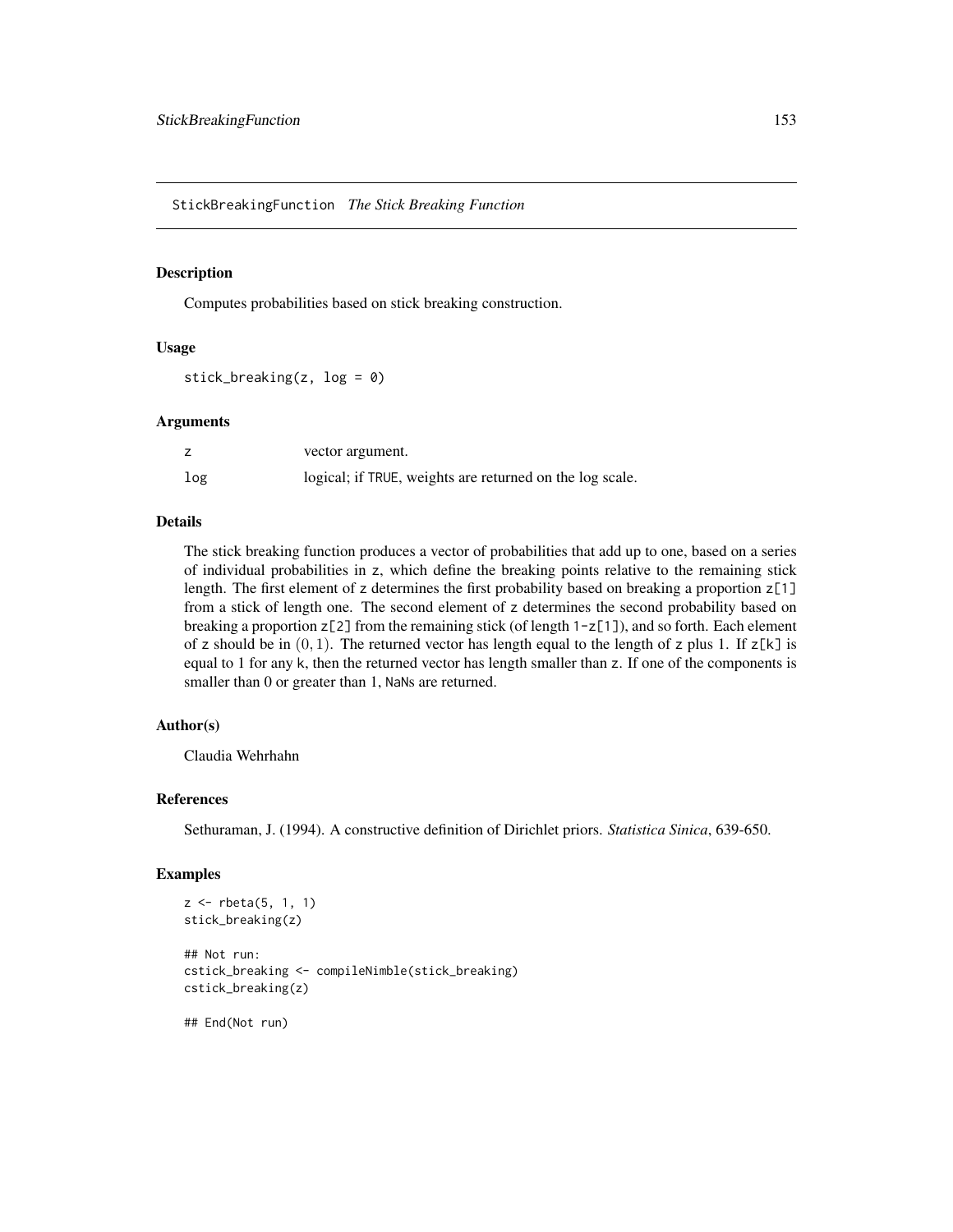<span id="page-153-0"></span>

nimbleList definition for the type of nimbleList returned by [nimSvd](#page-114-0).

# Usage

svdNimbleList

# Format

An object of class list of length 1.

# Author(s)

NIMBLE development team

#### See Also

[nimSvd](#page-114-0)

t *The t Distribution*

# Description

Density, distribution function, quantile function and random generation for the t distribution with df degrees of freedom, allowing non-zero location, mu, and non-unit scale, sigma

#### Usage

```
dt_nonstandard(x, df = 1, mu = 0, sigma = 1, log = FALSE)
rt_nonstandard(n, df = 1, mu = 0, sigma = 1)
pt_nonstandard(q, df = 1, mu = 0, sigma = 1, lower.tail = TRUE,
  log.p = FALSEqt\_nonstandard(p, df = 1, mu = 0, sigma = 1, lower.tail = TRUE,log.p = FALSE)
```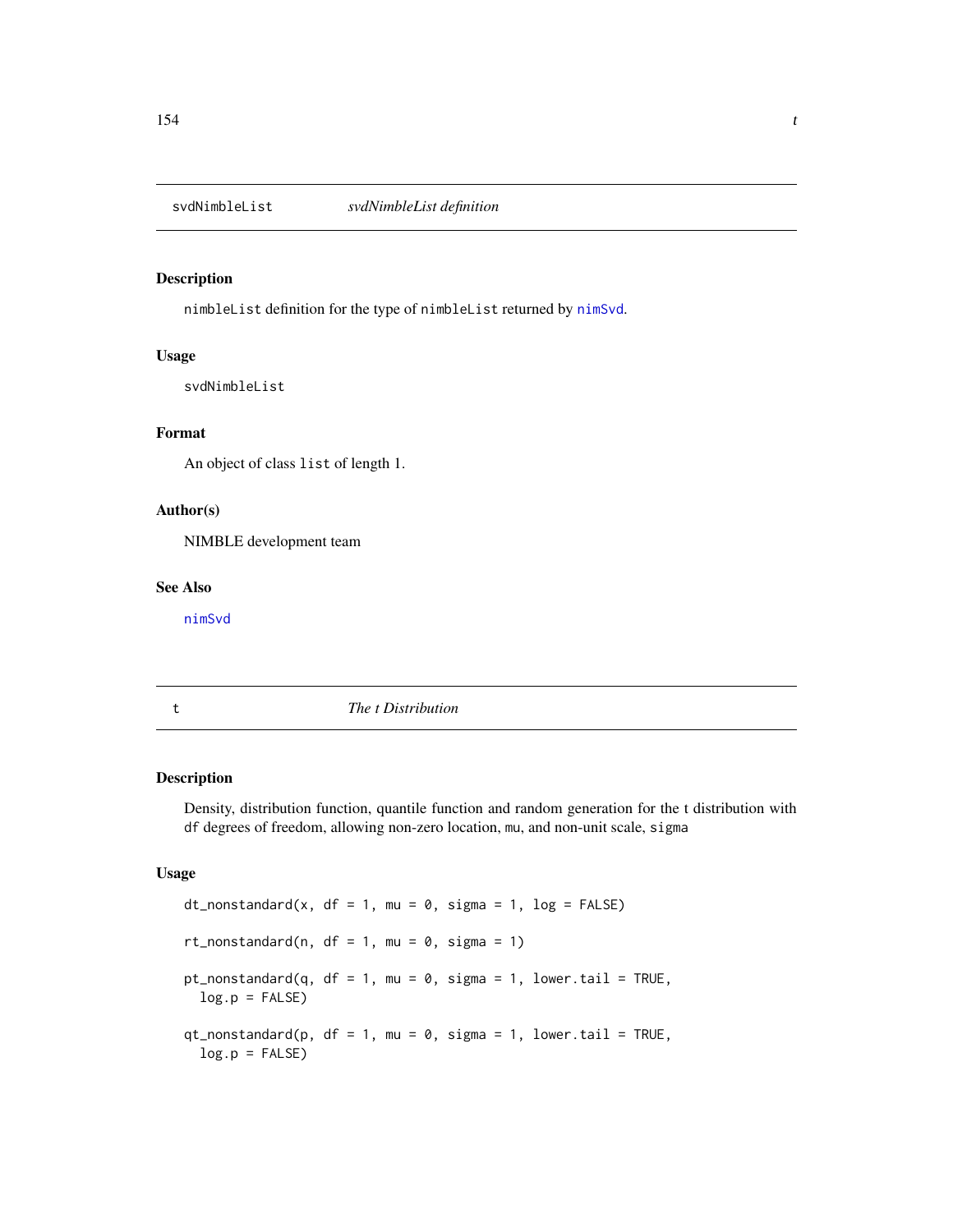# <span id="page-154-0"></span>Arguments

| $\mathsf{x}$ | vector of values.                                                                    |
|--------------|--------------------------------------------------------------------------------------|
| df           | vector of degrees of freedom values.                                                 |
| mu           | vector of location values.                                                           |
| sigma        | vector of scale values.                                                              |
| log          | logical; if TRUE, probability density is returned on the log scale.                  |
| n            | number of observations.                                                              |
| q            | vector of quantiles.                                                                 |
| lower.tail   | logical; if TRUE (default) probabilities are $P[X \leq x]$ ; otherwise, $P[X > x]$ . |
| log.p        | logical; if TRUE, probabilities p are given by user as $log(p)$ .                    |
| p            | vector of probabilities.                                                             |

# Details

See Gelman et al., Appendix A or the BUGS manual for mathematical details.

# Value

dt\_nonstandard gives the density, pt\_nonstandard gives the distribution function, qt\_nonstandard gives the quantile function, and rt\_nonstandard generates random deviates.

# Author(s)

Christopher Paciorek

# References

Gelman, A., Carlin, J.B., Stern, H.S., and Rubin, D.B. (2004) *Bayesian Data Analysis*, 2nd ed. Chapman and Hall/CRC.

# See Also

[Distributions](#page-0-0) for other standard distributions

# Examples

```
x \le -rt_nonstandard(50, df = 1, mu = 5, sigma = 1)
dt_nonstandard(x, 3, 5, 1)
```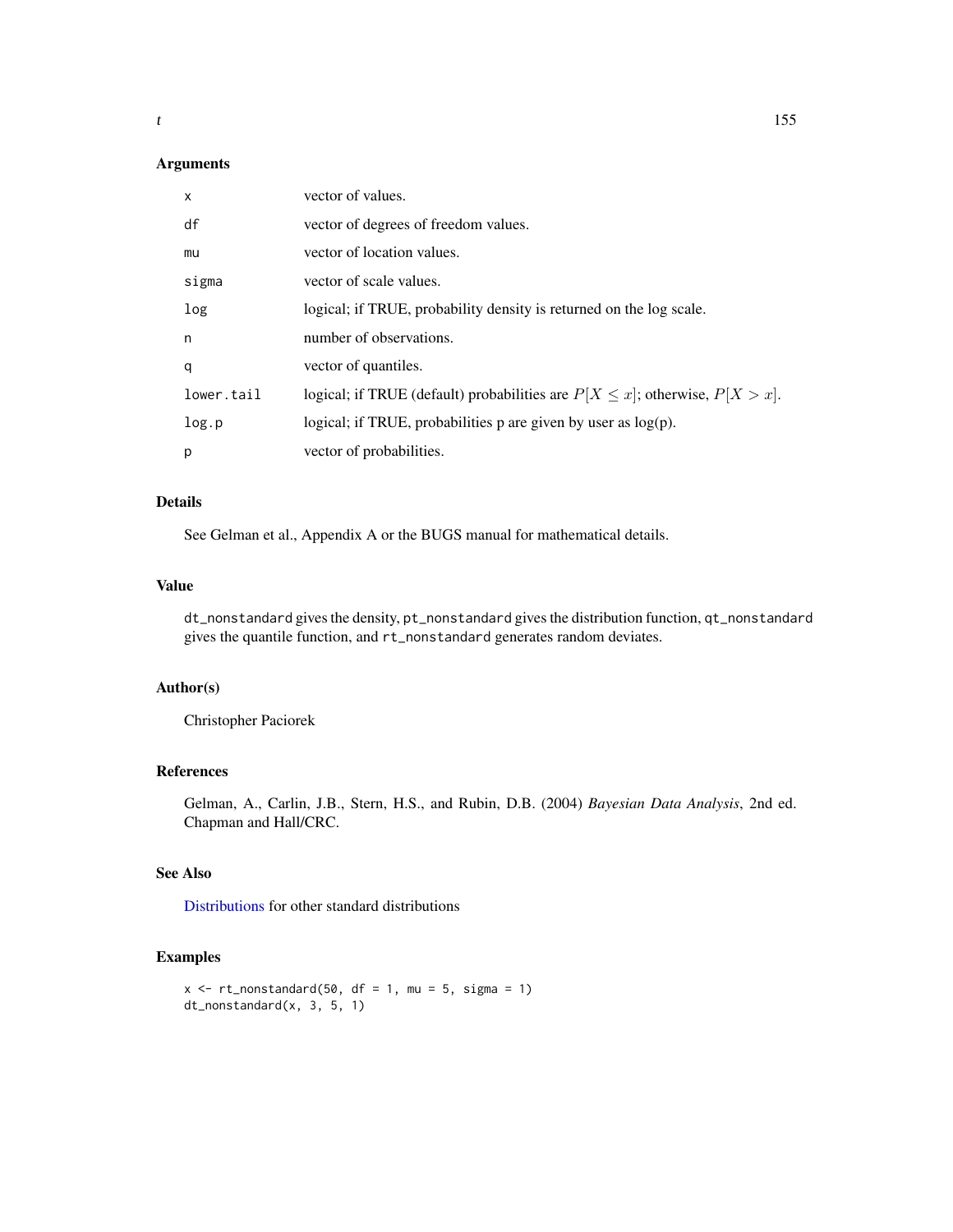<span id="page-155-0"></span>testBUGSmodel builds a BUGS model in the NIMBLE system and simulates from the model, comparing the values of the nodes and their log probabilities in the uncompiled and compiled versions of the model

# Usage

```
testBUGSmodel(example = NULL, dir = NULL, model = NULL, data = NULL,
 inits = NULL, useInits = TRUE, debug = FALSE,
 verbose = nimbleOptions("verbose"))
```
# Arguments

| example  | (optional) example character vector indicating name of BUGS example to test;<br>can be null if model is provided                                                                                                                                                                                                                                                                                                                                                |
|----------|-----------------------------------------------------------------------------------------------------------------------------------------------------------------------------------------------------------------------------------------------------------------------------------------------------------------------------------------------------------------------------------------------------------------------------------------------------------------|
| dir      | (optional) character vector indicating directory in which files are contained, by<br>default the classic-bugs directory if the installed package is used; to use the<br>current working directory, set this to ""                                                                                                                                                                                                                                               |
| model    | (optional) one of $(1)$ a character string giving the file name containing the BUGS<br>model code, (2) an R function whose body is the BUGS model code, or (3) the<br>output of nimbleCode. If a file name, the file can contain a 'var' block and 'data'<br>block in the manner of the JAGS versions of the BUGS examples but should not<br>contain references to other input data files nor a const block. The '.bug' or '.txt'<br>extension can be excluded. |
| data     | (optional) one of (1) character string giving the file name for an R file provid-<br>ing the input constants and data as R code [assigning individual objects or as a<br>named list] or (2) a named list providing the input constants and data. If nei-<br>ther is provided, the function will look for a file named example-data including<br>extensions .R, .r, or .txt.                                                                                     |
| inits    | (optional) (1) character string giving the file name for an R file providing the ini-<br>tial values for parameters as R code [assigning individual objects or as a named<br>list] or (2) a named list providing the values. If neither is provided, the function<br>will look for a file named example-init or example-inits including extensions<br>.R, .r, or .txt.                                                                                          |
| useInits | boolean indicating whether to test model with initial values provided via inits                                                                                                                                                                                                                                                                                                                                                                                 |
| debug    | logical indicating whether to put the user in a browser for debugging when<br>testBUGSmodel calls readBUGSmodel. Intended for developer use.                                                                                                                                                                                                                                                                                                                    |
| verbose  | logical indicating whether to print additional logging information                                                                                                                                                                                                                                                                                                                                                                                              |
|          |                                                                                                                                                                                                                                                                                                                                                                                                                                                                 |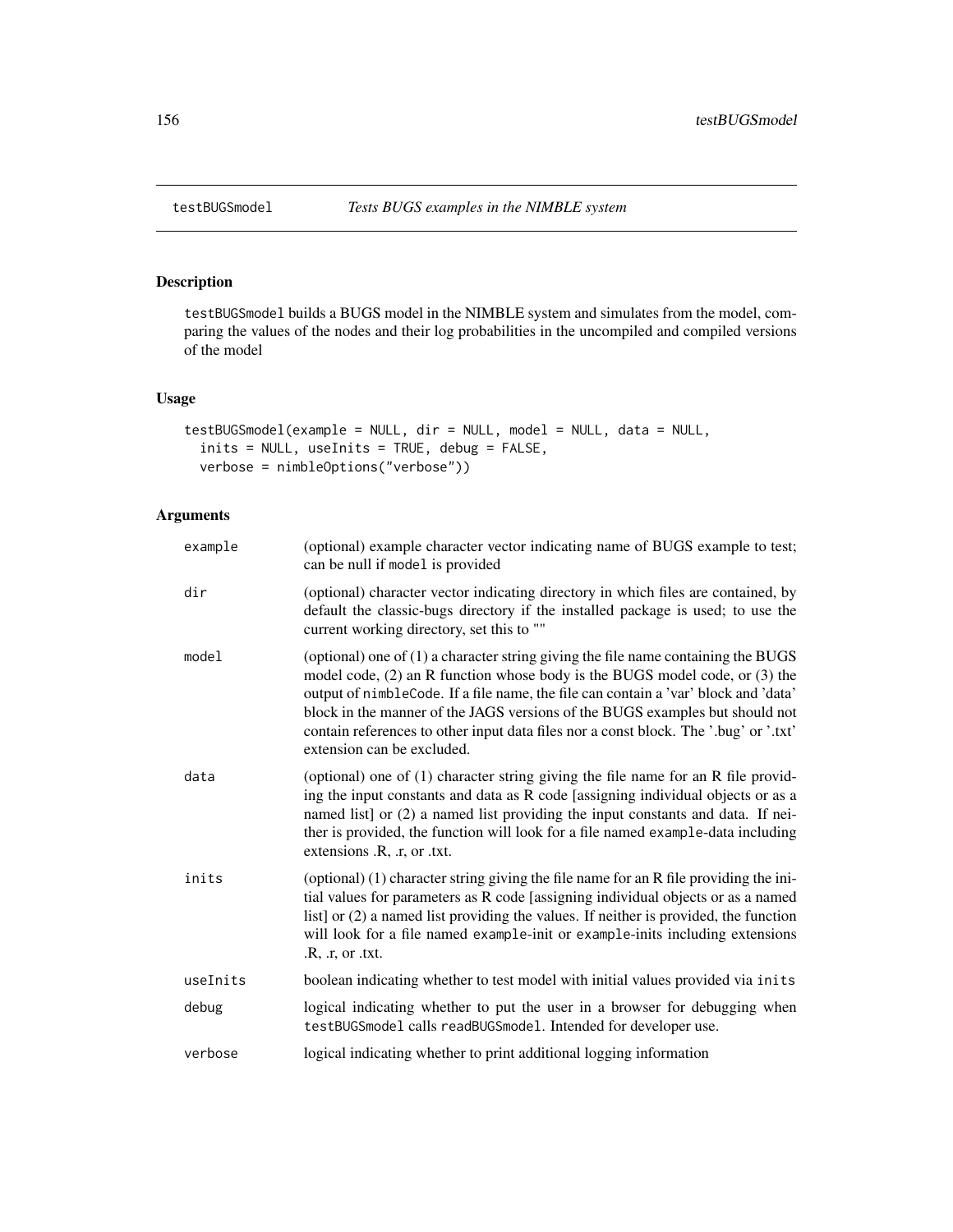# <span id="page-156-0"></span>Details

Note that testing without initial values may cause warnings when parameters are sampled from improper or fat-tailed distributions

## Author(s)

Christopher Paciorek

#### Examples

## Not run: testBUGSmodel('pump')

## End(Not run)

valueInCompiledNimbleFunction

*get or set value of member data from a compiled nimbleFunction using a multi-interface*

# Description

Most nimbleFunctions written for direct user interaction allow standard R-object-like access to member data using \$ or `[[`. However, sometimes compiled nimbleFunctions contained within other compiled nimbleFunctions are interfaced with a light-weight system called a multi-interface. valueInCompiledNimbleFunction provides a way to get or set values in such cases.

#### Usage

valueInCompiledNimbleFunction(cnf, name, value)

#### Arguments

| cnf   | Compiled nimble Function object                                                                               |
|-------|---------------------------------------------------------------------------------------------------------------|
| name  | Name of the member data                                                                                       |
| value | If provided, the value to assign to the member data. If omitted, the value of the<br>member data is returned. |

# Details

The member data of a nimbleFunction are the objects created in setup code that are used in run code or other member functions.

Whether multi-interfaces are used for nested nimbleFunctions is controlled by the buildInterfacesForCompiledNestedNin option in [nimbleOptions](#page-100-0).

To see an example of a multi-interface, see samplerFunctions in a compiled MCMC interface object.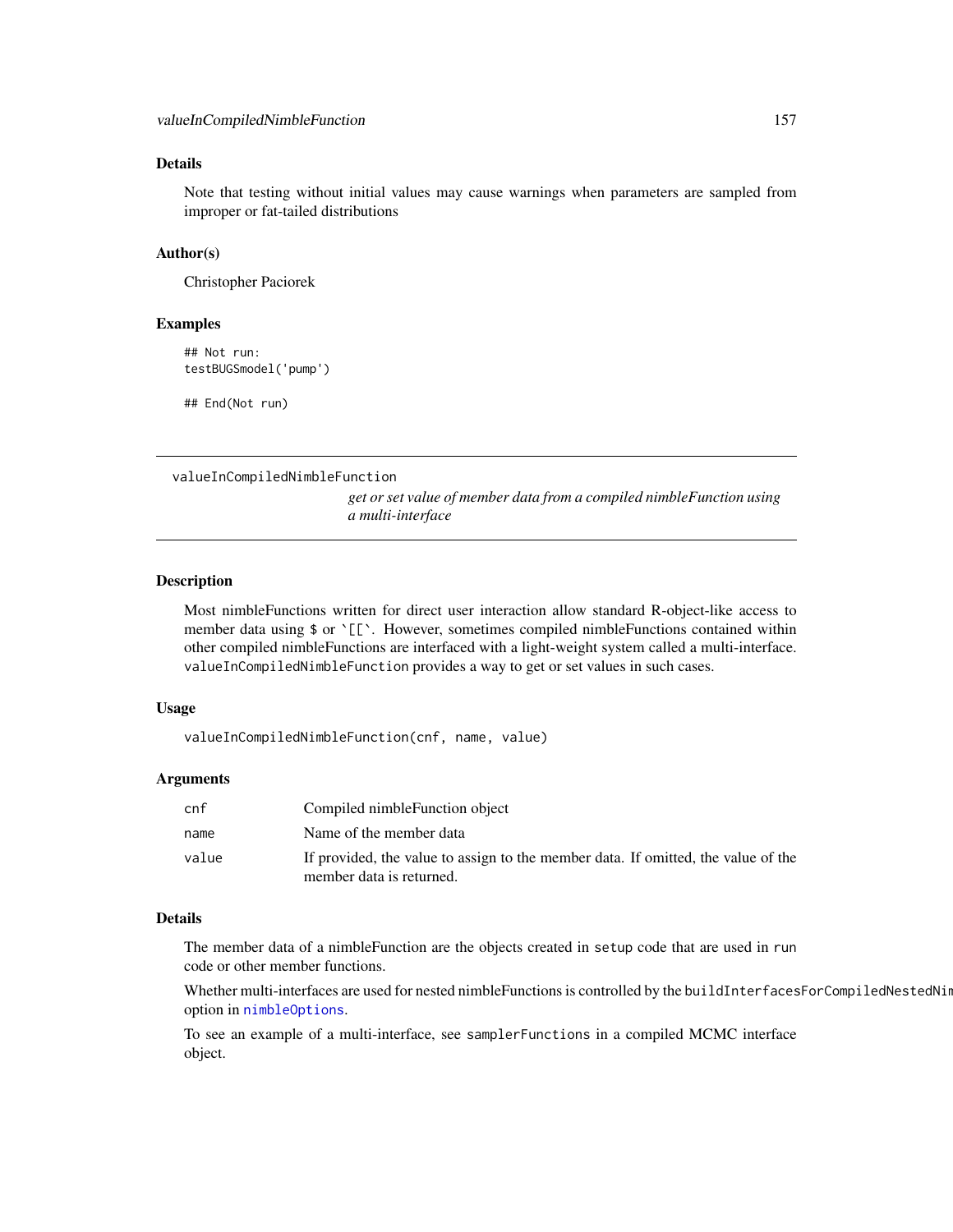<span id="page-157-0"></span>158 values and the contract of the contract of the contract of the contract of the contract of the contract of the contract of the contract of the contract of the contract of the contract of the contract of the contract of

#### Author(s)

Perry de Valpine

# values *Access or set values for a set of nodes in a model*

#### Description

Get or set values for a set of nodes in a model

#### Usage

values(model, nodes, accessorIndex)

values(model, nodes, accessorIndex) <- value

# Arguments

| model | a NIMBLE model object, either compiled or uncompiled                |
|-------|---------------------------------------------------------------------|
| nodes | a vector of node names, allowing index blocks that will be expanded |
|       | accessorIndex For internal NIMBLE use only                          |
| value | value to set the node(s) to                                         |

# Details

Access or set values for a set of nodes in a NIMBLE model.

Calling values(model, nodes) returns a vector of the concatenation of values from the nodes requested P <-values(model,nodes) is a newer syntax for getValues(P,model,values), which still works and modifies P in the calling environment.

Calling values (model, nodes)  $\leq$ -P sets the value of the nodes in the model, in sequential order from the vector P.

In both uses, when requested nodes are from matrices or arrays, the values will be handled following column-wise order.

The older function getValues( $P$ , model, nodes) is equivalent to  $P \leq$ -values(model, nodes), and the older function setValues(P,model,nodes) is equivalent to values(model,nodes) <-P

These functions work in R and in NIMBLE run-time code that can be compiled.

#### Value

A vector of values concatenated from the provided nodes in the model

# Author(s)

NIMBLE development team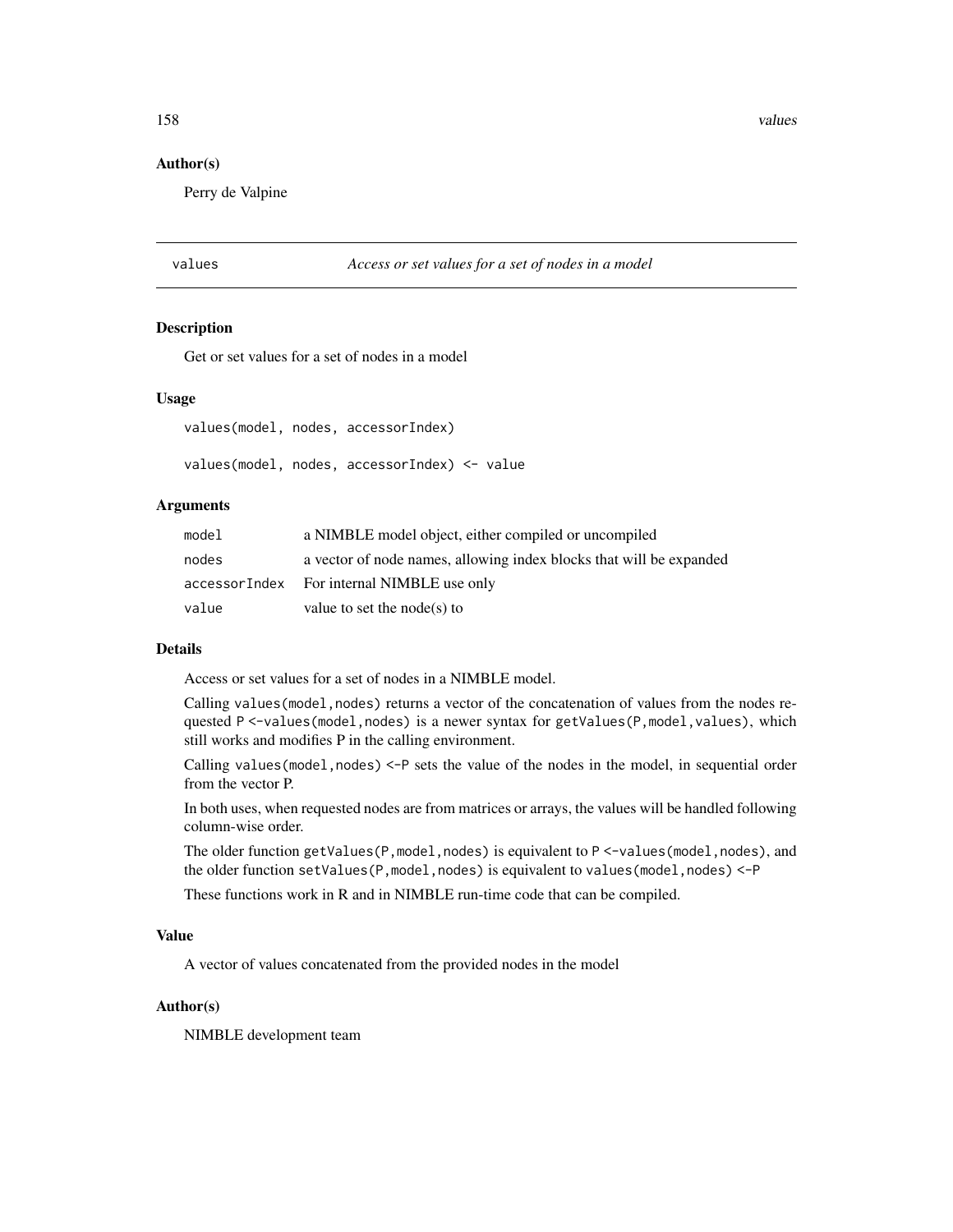<span id="page-158-0"></span>

Density and random generation for the Wishart distribution, using the Cholesky factor of either the scale matrix or the rate matrix.

#### Usage

```
d wish\_chol(x, cholesky, df, scale\_param = TRUE, log = FALSE)rwish_chol(n = 1, cholesky, df, scale_param = TRUE)
```
# Arguments

| $\mathsf{x}$ | vector of values.                                                                                                     |
|--------------|-----------------------------------------------------------------------------------------------------------------------|
| cholesky     | upper-triangular Cholesky factor of either the scale matrix (when scale_param<br>is TRUE) or rate matrix (otherwise). |
| df           | degrees of freedom.                                                                                                   |
| scale_param  | logical; if TRUE the Cholesky factor is that of the scale matrix; otherwise, of<br>the rate matrix.                   |
| log          | logical; if TRUE, probability density is returned on the log scale.                                                   |
| n            | number of observations (only n=1 is handled currently).                                                               |

# Details

See Gelman et al., Appendix A or the BUGS manual for mathematical details. The rate matrix as used here is defined as the inverse of the scale matrix,  $S^{-1}$ , given in Gelman et al.

# Value

dwish\_chol gives the density and rwish\_chol generates random deviates.

# Author(s)

Christopher Paciorek

# References

Gelman, A., Carlin, J.B., Stern, H.S., and Rubin, D.B. (2004) *Bayesian Data Analysis*, 2nd ed. Chapman and Hall/CRC.

# See Also

[Distributions](#page-0-0) for other standard distributions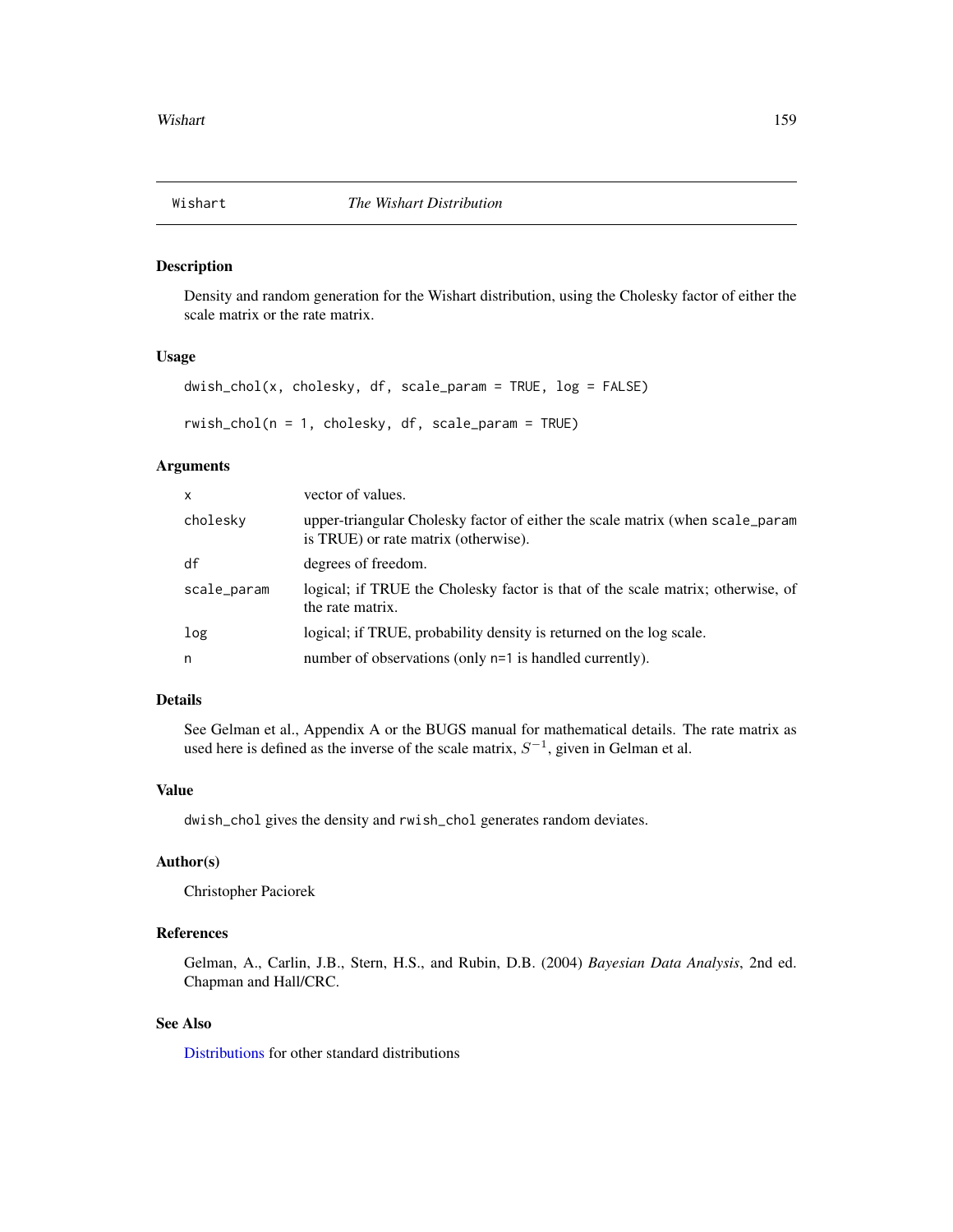# Examples

```
df <- 40
ch <- chol(matrix(c(1, .7, .7, 1), 2))
x \leq -rwish\_chol(1, ch, df = df)d wish\_chol(x, ch, df = df)
```
withNimbleOptions *Temporarily set some NIMBLE options.*

#### Description

Temporarily set some NIMBLE options.

#### Usage

```
withNimbleOptions(options, expr)
```
# Arguments

| options | a list of options suitable for nimbleOptions. |
|---------|-----------------------------------------------|
| expr    | an expression or statement to evaluate.       |

# Value

expr as evaluated with given options.

# Examples

```
## Not run:
if (!(getNimbleOption('showCompilerOutput') == FALSE)) stop()
nf <- nimbleFunction(run = function(){ return(0); returnType(double()) })
cnf <- withNimbleOptions(list(showCompilerOutput = TRUE), {
    if (!(getNimbleOption('showCompilerOutput') == TRUE)) stop()
    compileNimble(nf)
})
if (!(getNimbleOption('showCompilerOutput') == FALSE)) stop()
```
## End(Not run)

<span id="page-159-0"></span>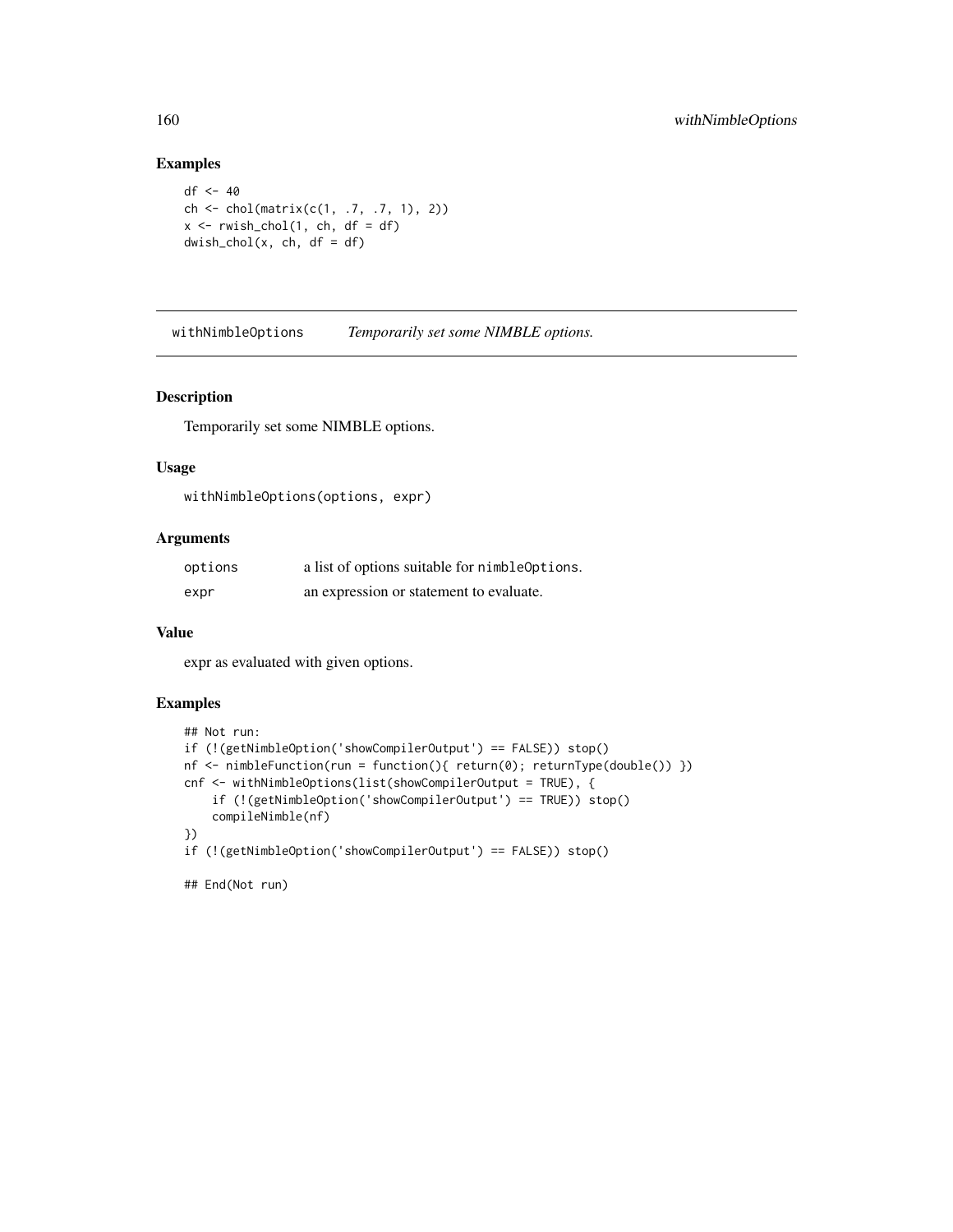# **Index**

∗ datasets ADNimbleList, [6](#page-5-0) eigenNimbleList, [45](#page-44-0) ModifiedRmmParseKeywords2, [81](#page-80-0) optimControlNimbleList, [118](#page-117-0) optimResultNimbleList, [119](#page-118-0) svdNimbleList, [154](#page-153-0) [,CmodelValues-method *(*modelValuesBaseClass-class*)*, [76](#page-75-0) [,CmodelValues-method,ANY,ANY *(*modelValuesBaseClass-class*)*, [76](#page-75-0) [, CmodelValues-method, character, missing *(*modelValuesBaseClass-class*)*, [76](#page-75-0) [,CmodelValues-method,character,missing,ANY-method [[<-,CmodelValues-method *(*modelValuesBaseClass-class*)*, [76](#page-75-0) [,distributionsClass-method *(*nimble-internal*)*, [87](#page-86-0) [,modelValuesBaseClass-method *(*modelValuesBaseClass-class*)*, [76](#page-75-0) [,numberedModelValuesAccessors-method *(*nimble-internal*)*, [87](#page-86-0) [,numberedObjects-method *(*nimble-internal*)*, [87](#page-86-0) [<-,CmodelValues-method *(*modelValuesBaseClass-class*)*, [76](#page-75-0) [<-,modelValuesBaseClass-method *(*modelValuesBaseClass-class*)*, [76](#page-75-0) [<-,numberedModelValuesAccessors-method *(*nimble-internal*)*, [87](#page-86-0) [<-,numberedObjects-method *(*nimble-internal*)*, [87](#page-86-0) [[,CNumericList-method

*(*nimble-internal*)*, [87](#page-86-0) [[,CmodelValues-method *(*modelValuesBaseClass-class*)*, [76](#page-75-0) [[,RNumericList-method *(*nimble-internal*)*, [87](#page-86-0) [[,conjugacyRelationshipsClass-method *(*nimble-internal*)*, [87](#page-86-0) [[,distributionsClass-method *(*nimble-internal*)*, [87](#page-86-0) [[,modelBaseClass-method *(*modelBaseClass-class*)*, [68](#page-67-0) [[,nimPointerList-method *(*nimble-internal*)*, [87](#page-86-0) [[<-,CNumericList-method *(*nimble-internal*)*, [87](#page-86-0) *(*modelValuesBaseClass-class*)*, [76](#page-75-0) [[<-,RNumericList-method *(*nimble-internal*)*, [87](#page-86-0) [[<-,modelBaseClass-method *(*modelBaseClass-class*)*, [68](#page-67-0) [[<-,nimPointerList-method *(*nimble-internal*)*, [87](#page-86-0) [[<-,nimbleFunctionList-method *(*nimble-internal*)*, [87](#page-86-0) addMonitors *(*MCMCconf-class*)*, [62](#page-61-1) addMonitors2 *(*MCMCconf-class*)*, [62](#page-61-1) addSampler, *[145](#page-144-0)* addSampler *(*MCMCconf-class*)*, [62](#page-61-1) ADNimbleList, [6](#page-5-0) AF\_slice *(*sampler\_BASE*)*, [135](#page-134-0) all *(*nimble-R-functions*)*, [88](#page-87-0) any *(*nimble-R-functions*)*, [88](#page-87-0) any\_na,  $6$ any\_nan *(*any\_na*)*, [6](#page-5-0) array, *[110](#page-109-0)* array *(*nimMatrix*)*, [109](#page-108-0)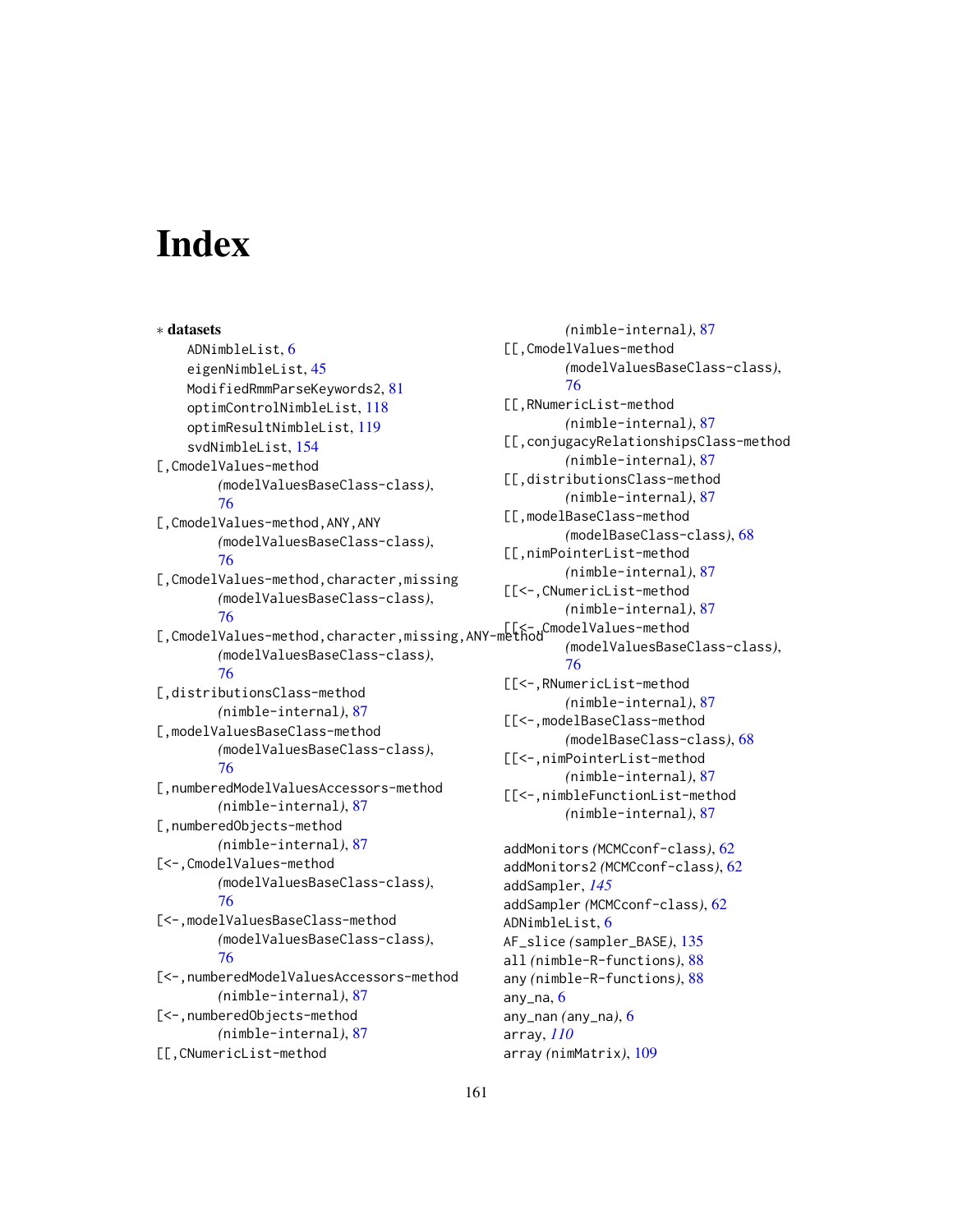# 162 INDEX

as.carAdjacency, [7](#page-6-0) as.carCM, [7](#page-6-0) as.list.modelValuesBaseClass-Class *(*nimble-internal*)*, [87](#page-86-0) as.matrix.modelValuesBaseClass-Class *(*nimble-internal*)*, [87](#page-86-0) as.name, *[79](#page-78-0)* asCol *(*asRow*)*, [8](#page-7-0) asRow, [8](#page-7-0) autoBlock, [9,](#page-8-0) *[33](#page-32-0)* autoBlockClass-Class *(*nimble-internal*)*, [87](#page-86-0)

besselK *(*nimble-math*)*, [88](#page-87-0) BUGScontextClass-Class *(*nimble-internal*)*, [87](#page-86-0) BUGSdeclClass *(*BUGSdeclClass-class*)*, [11](#page-10-0) BUGSdeclClass-class, [11](#page-10-0) BUGSsingleContextClass-Class *(*nimble-internal*)*, [87](#page-86-0) buildAuxiliaryFilter, [11](#page-10-0) buildBootstrapFilter, [11](#page-10-0) buildEnsembleKF, [12](#page-11-0) buildIteratedFilter2, [12](#page-11-0) buildLiuWestFilter, [12](#page-11-0) buildMCEM, [13](#page-12-0) buildMCMC, [16,](#page-15-1) *[33](#page-32-0)*, *[53](#page-52-0)*, *[62](#page-61-1)*, *[98](#page-97-0)*, *[134](#page-133-0)*, *[145](#page-144-0)*

```
c (nimble-R-functions), 88
calc_dcatConjugacyContributions
        (nimble-internal), 87
calc_dmnormAltParams (nimble-internal),
        87
calc_dmnormConjugacyContributions
        (nimble-internal), 87
calc_dwishAltParams (nimble-internal),
        87
calcAdaptationFactor (nimble-internal),
        87
calcNodes (simNodes), 150
calcNodesMV (simNodesMV), 151
calculate, 100, 122
calculate (nodeFunctions), 116
calculateDiff (nodeFunctions), 116
CAR-Normal, 19, 22
CAR-Proper, 20, 20
CAR_calcC (nimble-internal), 87
CAR_calcCmatrix (nimble-internal), 87
CAR_calcEVs2 (nimble-internal), 87
```
CAR\_calcEVs3 *(*nimble-internal*)*, [87](#page-86-0) CAR\_calcM *(*nimble-internal*)*, [87](#page-86-0) CAR\_calcNumIslands, [25](#page-24-0) carBounds, [22,](#page-21-0) *[24,](#page-23-0) [25](#page-24-0)* carMaxBound, *[23](#page-22-0)*, [23,](#page-22-0) *[25](#page-24-0)* carMinBound, *[23,](#page-22-0) [24](#page-23-0)*, [24](#page-23-0) cat, *[105](#page-104-0)*, *[114](#page-113-0)* cat *(*nimCat*)*, [104](#page-103-0) Categorical, [26](#page-25-0) cc\_getNodesInExpr *(*nimble-internal*)*, [87](#page-86-0) checkConjugacy *(*modelBaseClass-class*)*, [68](#page-67-0) checkInterrupt, [27](#page-26-0) ChineseRestaurantProcess, [27](#page-26-0) cloglog *(*nimble-math*)*, [88](#page-87-0) CmodelBaseClass *(*CmodelBaseClass-class*)*, [28](#page-27-0) CmodelBaseClass-class, [28](#page-27-0) CmultiNimbleFunctionClass-Class *(*nimble-internal*)*, [87](#page-86-0) CmultiNimbleListClass-Class *(*nimble-internal*)*, [87](#page-86-0) CmultiNimbleObjClass-Class *(*nimble-internal*)*, [87](#page-86-0) CnimbleFunctionBase *(*CnimbleFunctionBase-class*)*, [28](#page-27-0) CnimbleFunctionBase-class, [28](#page-27-0) codeBlockClass *(*codeBlockClass-class*)*, [29](#page-28-0) codeBlockClass-class, [29](#page-28-0) compareMCMCs, [29](#page-28-0) compileNimble, [29](#page-28-0) configureMCMC, *[18](#page-17-0)*, [31,](#page-30-1) *[33](#page-32-0)*, *[35](#page-34-0)*, *[53](#page-52-0)*, *[62](#page-61-1)*, *[67](#page-66-0)*, *[98](#page-97-0)*, *[134](#page-133-0)*, *[145](#page-144-0)* configureRJ, [33](#page-32-0) conjugacyClass-Class *(*nimble-internal*)*, [87](#page-86-0) conjugacyRelationshipsClass-Class *(*nimble-internal*)*, [87](#page-86-0) Constraint, [37](#page-36-0) copy *(*nimCopy*)*, [105](#page-104-0) copyExprClass-Class *(*nimble-internal*)*, [87](#page-86-0) cppBUGSmodelClass-Class *(*nimble-internal*)*, [87](#page-86-0) cppCodeFileClass-Class *(*nimble-internal*)*, [87](#page-86-0) cppCPPfileClass-Class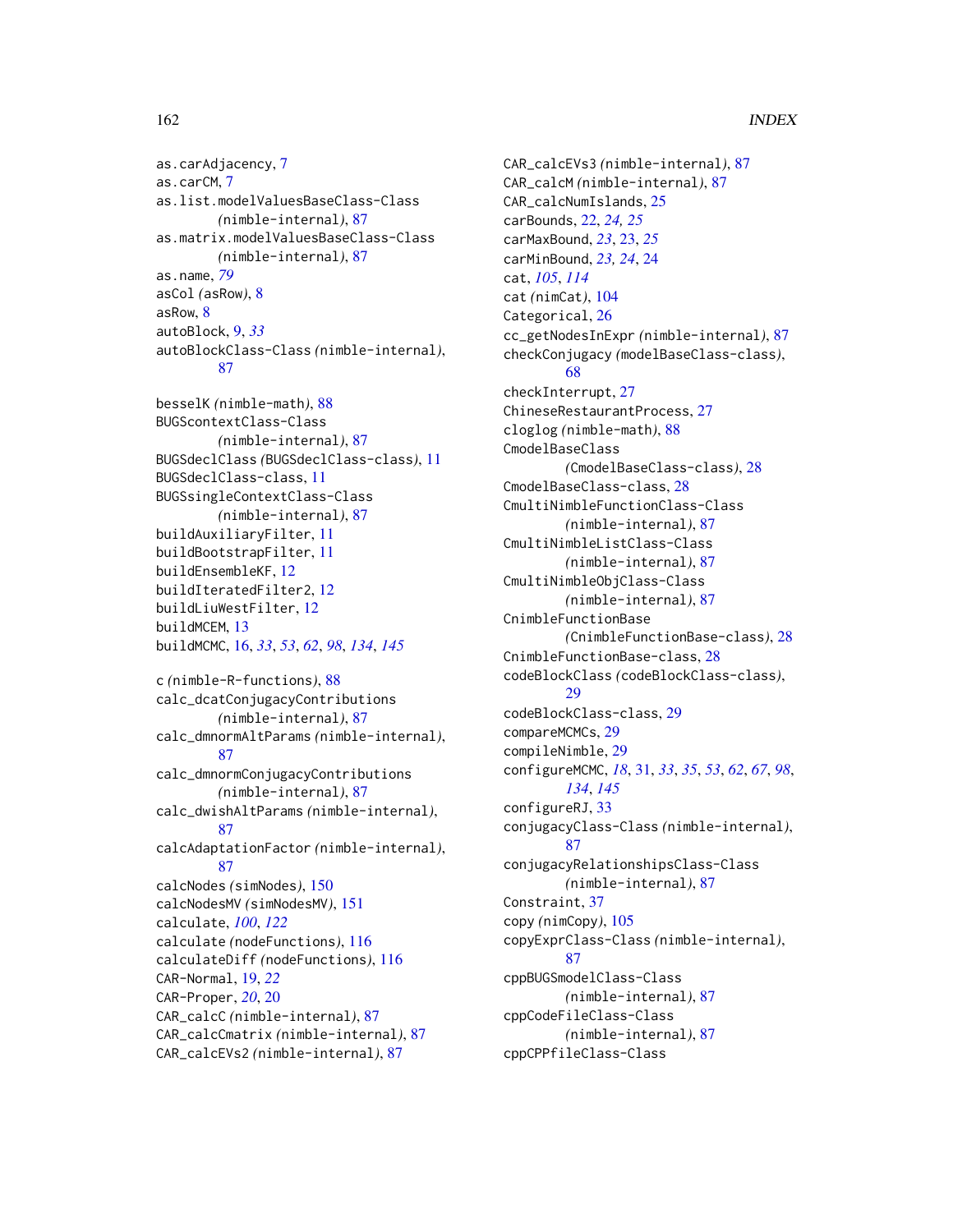# $I\Lambda$  is a set of  $I\Lambda$  is a set of  $I\Lambda$  is a set of  $I\Lambda$  is a set of  $I\Lambda$  is a set of  $I\Lambda$

*(*nimble-internal*)*, [87](#page-86-0) cppHfileClass-Class *(*nimble-internal*)*, [87](#page-86-0) cppModelValuesClass-Class *(*nimble-internal*)*, [87](#page-86-0) cppNamedObjectsClass-Class *(*nimble-internal*)*, [87](#page-86-0) cppNimbleClassClass-Class *(*nimble-internal*)*, [87](#page-86-0) cppNimbleFunctionClass-Class *(*nimble-internal*)*, [87](#page-86-0) cppNimbleListClass-Class *(*nimble-internal*)*, [87](#page-86-0) cppProjectClass-Class *(*nimble-internal*)*, [87](#page-86-0) cppVirtualNimbleFunctionClass-Class *(*nimble-internal*)*, [87](#page-86-0) crossLevel *(*sampler\_BASE*)*, [135](#page-134-0) CRP *(*sampler\_BASE*)*, [135](#page-134-0) CRP\_concentration *(*sampler\_BASE*)*, [135](#page-134-0) cube *(*nimble-math*)*, [88](#page-87-0)

dcar\_normal *(*CAR-Normal*)*, [19](#page-18-0) dcar\_proper *(*CAR-Proper*)*, [20](#page-19-0) dcat *(*Categorical*)*, [26](#page-25-0) dconstraint *(*Constraint*)*, [37](#page-36-0) dCRP *(*ChineseRestaurantProcess*)*, [27](#page-26-0) ddexp *(*Double-Exponential*)*, [44](#page-43-0) ddirch *(*Dirichlet*)*, [41](#page-40-0) decide, [38](#page-37-0) decideAndJump, [39](#page-38-0) declare, [40](#page-39-0) deparse, *[79](#page-78-0)* dependentClass-Class *(*nimble-internal*)*, [87](#page-86-0) deregisterDistributions, [41](#page-40-0) dexp\_nimble *(*Exponential*)*, [46](#page-45-0) dflat *(*flat*)*, [48](#page-47-0) dhalfflat *(*flat*)*, [48](#page-47-0) diag *(*nimble-R-functions*)*, [88](#page-87-0) dim *(*nimDim*)*, [107](#page-106-0) dinterval *(*Interval*)*, [56](#page-55-0) dinvgamma *(*Inverse-Gamma*)*, [57](#page-56-0) dinvwish\_chol *(*Inverse-Wishart*)*, [58](#page-57-0) Dirichlet, [41](#page-40-0) dirichlet *(*Dirichlet*)*, [41](#page-40-0) distClass-Class *(*nimble-internal*)*, [87](#page-86-0) distributionInfo, [42](#page-41-0)

Distributions, *[20](#page-19-0)*, *[22](#page-21-0)*, *[26](#page-25-0)*, *[37](#page-36-0)*, *[42](#page-41-0)*, *[45](#page-44-0)*, *[47,](#page-46-0) [48](#page-47-0)*, *[56](#page-55-0)*, *[58,](#page-57-0) [59](#page-58-0)*, *[82](#page-81-0)[–84](#page-83-0)*, *[155](#page-154-0)*, *[159](#page-158-0)* distributionsClass-Class *(*nimble-internal*)*, [87](#page-86-0) dmnorm\_chol *(*MultivariateNormal*)*, [84](#page-83-0) dmulti *(*Multinomial*)*, [81](#page-80-0) dmvt\_chol *(*Multivariate-t*)*, [82](#page-81-0) Double-Exponential, [44](#page-43-0) DPmeasure *(*sampler\_BASE*)*, [135](#page-134-0) dsqrtinvgamma *(*nimble-internal*)*, [87](#page-86-0) dt\_nonstandard *(*t*)*, [154](#page-153-0) dwish\_chol *(*Wishart*)*, [159](#page-158-0)

eigen *(*nimEigen*)*, [108](#page-107-0) eigenize\_nimbleNullaryClass-Class *(*nimble-internal*)*, [87](#page-86-0) eigenNimbleList, [45](#page-44-0) expandNodeNames *(*modelBaseClass-class*)*, [68](#page-67-0) expit *(*nimble-math*)*, [88](#page-87-0) Exponential, [46](#page-45-0) exprClass-Class *(*nimble-internal*)*, [87](#page-86-0) exprTypeInfoClass-Class *(*nimble-internal*)*, [87](#page-86-0) extractControlElement, [47](#page-46-0)

# flat, [48](#page-47-0)

gamma, *[58](#page-57-0)* getBound, [49,](#page-48-0) *[61](#page-60-0)* getBUGSexampleDir, [49](#page-48-0) getCode *(*modelBaseClass-class*)*, [68](#page-67-0) getDefinition, [50](#page-49-0) getDependencies, *[100](#page-99-0)* getDependencies *(*modelBaseClass-class*)*, [68](#page-67-0) getDependenciesList *(*modelBaseClass-class*)*, [68](#page-67-0) getDimension *(*modelBaseClass-class*)*, [68](#page-67-0) getDistribution *(*modelBaseClass-class*)*, [68](#page-67-0) getDistributionInfo *(*distributionInfo*)*, [42](#page-41-0) getDownstream *(*modelBaseClass-class*)*, [68](#page-67-0) getLogProb *(*nodeFunctions*)*, [116](#page-115-0) getLogProbNodes *(*simNodes*)*, [150](#page-149-0) getLogProbNodesMV *(*simNodesMV*)*, [151](#page-150-0) getMonitors *(*MCMCconf-class*)*, [62](#page-61-1) getMonitors2 *(*MCMCconf-class*)*, [62](#page-61-1)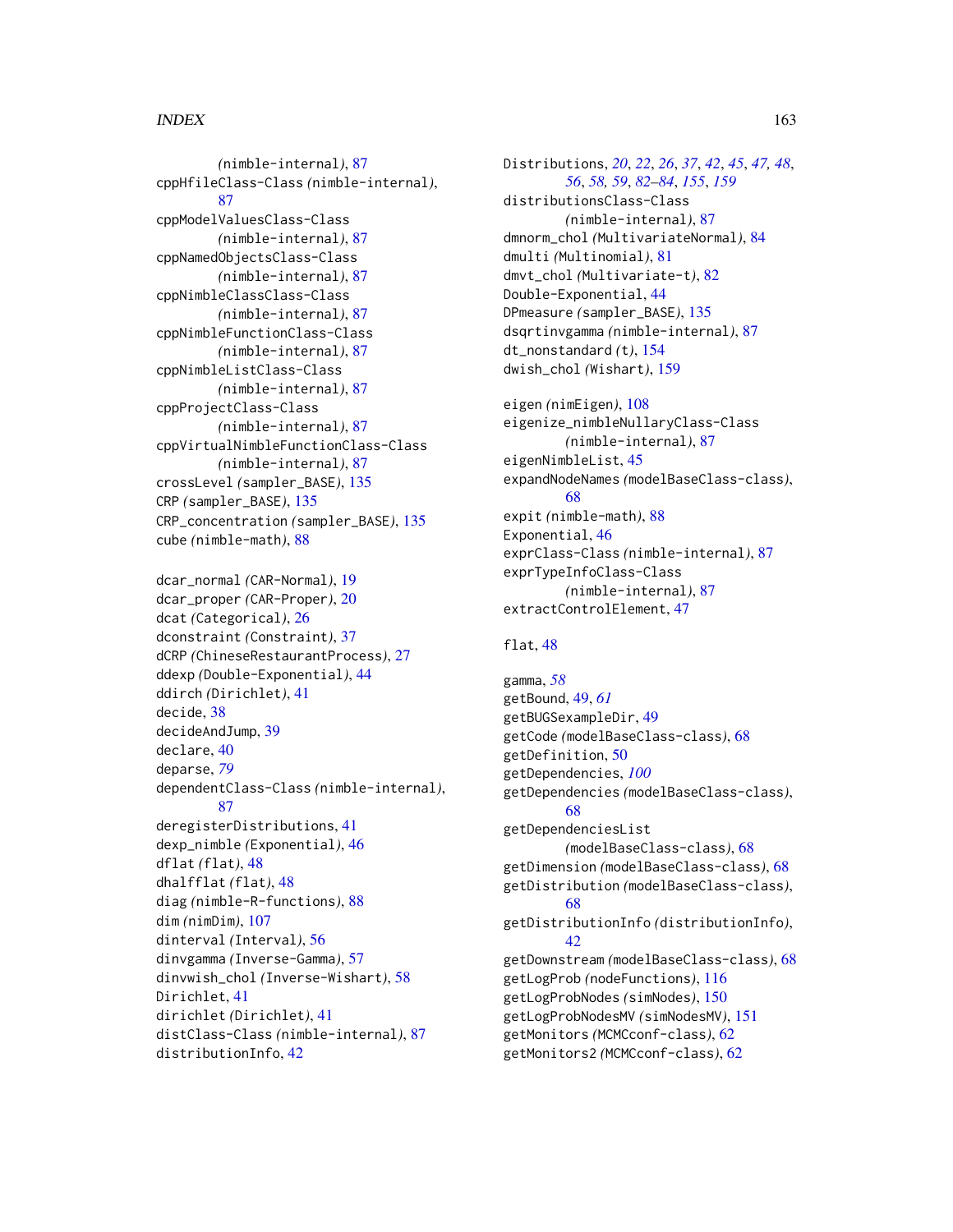getNimbleOption, [50](#page-49-0) getNimbleProject *(*nimble-internal*)*, [87](#page-86-0) getNodeFunctionIndexedInfo *(*nimble-internal*)*, [87](#page-86-0) getNodeNames *(*modelBaseClass-class*)*, [68](#page-67-0) getParam, [51,](#page-50-0) *[62](#page-61-1)* getParamNames *(*distributionInfo*)*, [42](#page-41-0) getSamplerExecutionOrder *(*MCMCconf-class*)*, [62](#page-61-1) getSamplers *(*MCMCconf-class*)*, [62](#page-61-1) getSamplesDPmeasure, [52](#page-51-0) getsize, [53](#page-52-0) getType *(*distributionInfo*)*, [42](#page-41-0) getVarNames *(*modelBaseClass-class*)*, [68](#page-67-0) halfflat *(*flat*)*, [48](#page-47-0) icloglog *(*nimble-math*)*, [88](#page-87-0) identityMatrix, [54](#page-53-0) ilogit *(*nimble-math*)*, [88](#page-87-0) indexedNodeInfoTableClass-Class *(*nimble-internal*)*, [87](#page-86-0) initializeInfo *(*modelBaseClass-class*)*, [68](#page-67-0) initializeModel, [55,](#page-54-0) *[74](#page-73-0)* inprod *(*nimble-math*)*, [88](#page-87-0) integer, *[111](#page-110-0)* integer *(*nimNumeric*)*, [111](#page-110-0) Interval, [56](#page-55-0) inverse *(*nimble-math*)*, [88](#page-87-0) Inverse-Gamma, [57](#page-56-0) Inverse-Wishart, [58](#page-57-0) inverse-wishart *(*Inverse-Wishart*)*, [58](#page-57-0) iprobit *(*nimble-math*)*, [88](#page-87-0) is.Cmodel *(*nimble-internal*)*, [87](#page-86-0) is.Cnf *(*nimble-internal*)*, [87](#page-86-0) is.model *(*nimble-internal*)*, [87](#page-86-0) is.na *(*nimble-R-functions*)*, [88](#page-87-0) is.nan *(*nimble-R-functions*)*, [88](#page-87-0) is.nf, [60](#page-59-0) is.nfGenerator *(*nimble-internal*)*, [87](#page-86-0) is.nl,  $60$ is.Rmodel *(*nimble-internal*)*, [87](#page-86-0) isBinary *(*modelBaseClass-class*)*, [68](#page-67-0) isData *(*modelBaseClass-class*)*, [68](#page-67-0) isDeterm *(*modelBaseClass-class*)*, [68](#page-67-0) isDiscrete *(*modelBaseClass-class*)*, [68](#page-67-0) isEndNode *(*modelBaseClass-class*)*, [68](#page-67-0)

isMultivariate *(*modelBaseClass-class*)*, [68](#page-67-0) isStoch *(*modelBaseClass-class*)*, [68](#page-67-0) isTruncated *(*modelBaseClass-class*)*, [68](#page-67-0) isUnivariate *(*modelBaseClass-class*)*, [68](#page-67-0) isUserDefined *(*distributionInfo*)*, [42](#page-41-0) keywordInfoClass-Class *(*nimble-internal*)*, [87](#page-86-0) length *(*nimble-R-functions*)*, [88](#page-87-0) logdet *(*nimble-math*)*, [88](#page-87-0) logfact *(*nimble-math*)*, [88](#page-87-0) loggam *(*nimble-math*)*, [88](#page-87-0) logical, *[111](#page-110-0)* logical *(*nimNumeric*)*, [111](#page-110-0) logit *(*nimble-math*)*, [88](#page-87-0) makeBoundInfo, [61](#page-60-0) MakeCustomModelClass-Class *(*nimble-internal*)*, [87](#page-86-0) makeCustomModelValuesClass-Class *(*nimble-internal*)*, [87](#page-86-0) makeParamInfo, [61](#page-60-0) makeStaticInitClass-Class *(*nimble-internal*)*, [87](#page-86-0) mapsClass-Class *(*nimble-internal*)*, [87](#page-86-0) matrix, *[110](#page-109-0)* matrix *(*nimMatrix*)*, [109](#page-108-0) MCMCconf, *[33](#page-32-0)* MCMCconf *(*MCMCconf-class*)*, [62](#page-61-1) MCMCconf-class, [62](#page-61-1) MCMCsuite, [68](#page-67-0) model\_macro\_builder, [78](#page-77-0) modelBaseClass, *[75](#page-74-0)*, *[99,](#page-98-0) [100](#page-99-0)* modelBaseClass *(*modelBaseClass-class*)*, [68](#page-67-0) modelBaseClass-class, [68](#page-67-0) modelDefClass *(*modelDefClass-class*)*, [75](#page-74-0) modelDefClass-class, [75](#page-74-0) modelDefInfoClass-Class *(*nimble-internal*)*, [87](#page-86-0) modelInitialization, [75](#page-74-0) modelValues, [75](#page-74-0) modelValuesBaseClass *(*modelValuesBaseClass-class*)*, [76](#page-75-0) modelValuesBaseClass-class, [76](#page-75-0) modelValuesConf, [77](#page-76-0)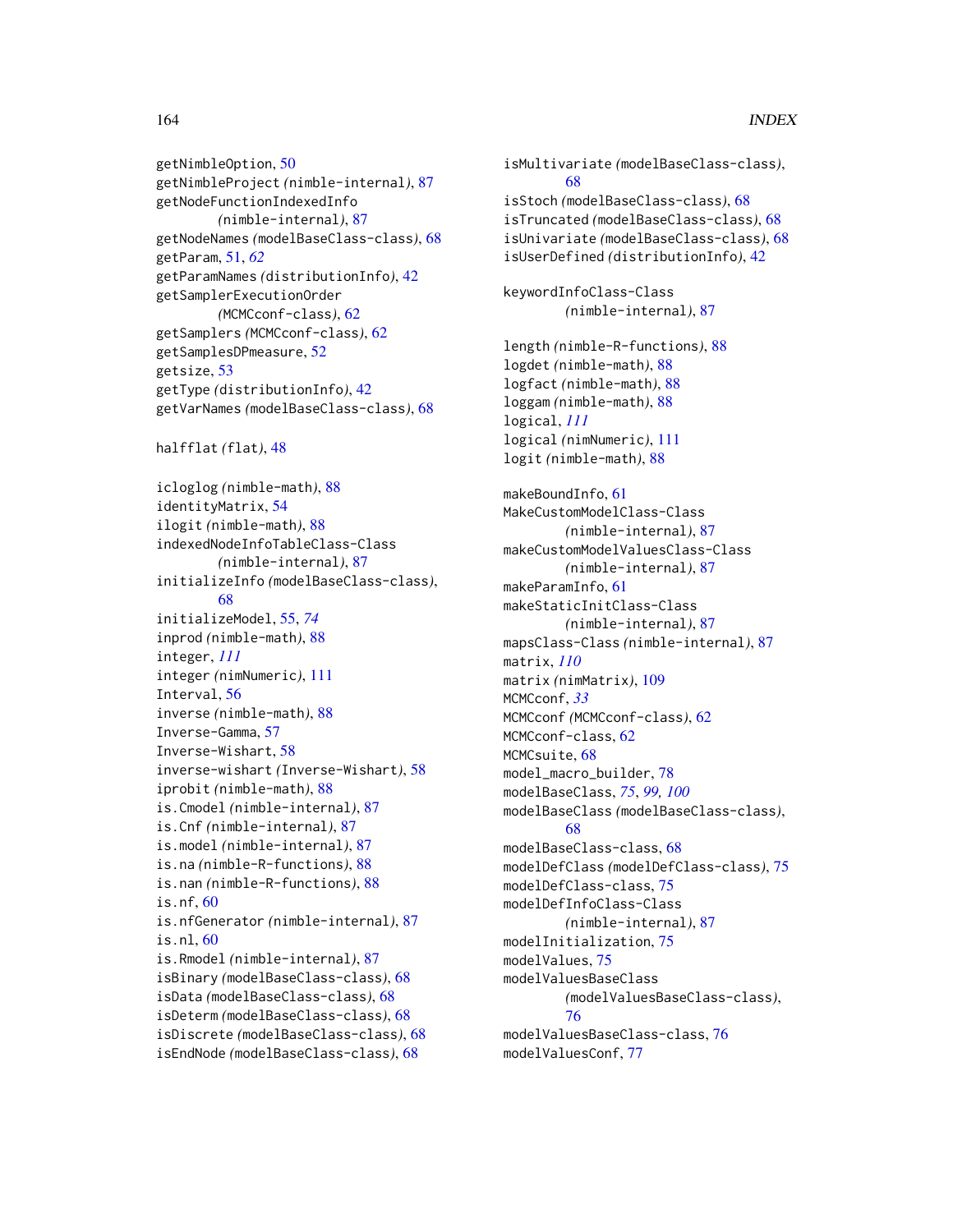# $I\Lambda$  is a set of  $I\Lambda$  is a set of  $I\Lambda$  is a set of  $I\Lambda$  is a set of  $I\Lambda$  is a set of  $I\Lambda$

```
ModifiedRmmParseKeywords2, 81
Multinomial, 81
multinomial (Multinomial), 81
Multivariate-t, 82
multivariate-t (Multivariate-t), 82
MultivariateNormal, 84
mvInfoClass-Class (nimble-internal), 87
mvt (Multivariate-t), 82
newModel (modelBaseClass-class), 68
nf_preProcessMemberDataObject
        (nimble-internal), 87
nfCompilationInfoClass-Class
        (nimble-internal), 87
nfMethod, 85, 86
nfVar, 86
nfVar<- (nfVar), 86
nimArray, 112
nimArray (nimMatrix), 109
nimble, 87
nimble-internal, 87
nimble-math, 88
nimble-package (nimble), 87
nimble-R-functions, 88
nimbleCode, 89, 99, 121
nimbleExternalCall, 90, 103
nimbleFunction, 60, 92, 95
nimbleFunctionBase
        (nimbleFunctionBase-class), 93
nimbleFunctionBase-class, 93
nimbleFunctionList
        (nimbleFunctionList-class), 94
nimbleFunctionList-class, 94
nimbleFunctionVirtual, 93, 94
nimbleGraphClass-Class
        (nimble-internal), 87
nimbleInternalFunctions
        (nimble-internal), 87
nimbleList, 6, 60, 95, 103, 104, 108, 109,
         115, 116, 118, 119
nimbleListDefClass-Class
        (nimble-internal), 87
nimbleMCMC, 18, 33, 96, 134
nimbleModel, 9, 32, 61, 68, 89, 99, 99, 100,
         122, 123
nimbleOptions, 100, 101, 122, 157
nimbleProjectClass-Class
        (nimble-internal), 87
nimbleRcall, 91, 102
```
nimbleType, *[95](#page-94-0)* nimbleType *(*nimbleType-class*)*, [103](#page-102-0) nimbleType-class, [103](#page-102-0) nimbleUserNamespace *(*nimble-internal*)*, [87](#page-86-0) nimC *(*nimble-R-functions*)*, [88](#page-87-0) nimCat, [104](#page-103-0) nimCopy, [105](#page-104-0) nimDerivs, *[6](#page-5-0)*, [107](#page-106-0) nimDim, [107](#page-106-0) nimEigen, *[45,](#page-44-0) [46](#page-45-0)*, [108,](#page-107-0) *[116](#page-115-0)* nimEquals *(*nimble-math*)*, [88](#page-87-0) nimInteger, *[110](#page-109-0)* nimInteger *(*nimNumeric*)*, [111](#page-110-0) nimLogical, *[110](#page-109-0)* nimLogical *(*nimNumeric*)*, [111](#page-110-0) nimMatrix, [109,](#page-108-0) *[112](#page-111-0)* nimNumeric, *[110](#page-109-0)*, [111](#page-110-0) nimOptim, [112,](#page-111-0) *[113](#page-112-0)*, *[118,](#page-117-0) [119](#page-118-0)* nimOptimDefaultControl, [113](#page-112-0) nimPrint, [114](#page-113-0) nimRep *(*nimble-R-functions*)*, [88](#page-87-0) nimRound *(*nimble-math*)*, [88](#page-87-0) nimSeq *(*nimble-R-functions*)*, [88](#page-87-0) nimStep *(*nimble-math*)*, [88](#page-87-0) nimStop, [114](#page-113-0) nimSvd, *[109](#page-108-0)*, [115,](#page-114-1) *[154](#page-153-0)* nimSwitch *(*nimble-math*)*, [88](#page-87-0) nlCompilationInfoClass-Class *(*nimble-internal*)*, [87](#page-86-0) nodeFunctions, [116](#page-115-0) numeric, *[111](#page-110-0)* numeric *(*nimNumeric*)*, [111](#page-110-0)

```
optim, 112, 113, 118, 119
optimControlNimbleList, 113, 118
optimDefaultControl, 118
optimResultNimbleList, 112, 119
```

```
parse, 79
pdexp (Double-Exponential), 44
pexp_nimble (Exponential), 46
phi (nimble-math), 88
pinvgamma (Inverse-Gamma), 57
posterior_predictive (sampler_BASE), 135
posteriorClass-Class (nimble-internal),
        87
pow (nimble-math), 88
pqDefined (distributionInfo), 42
```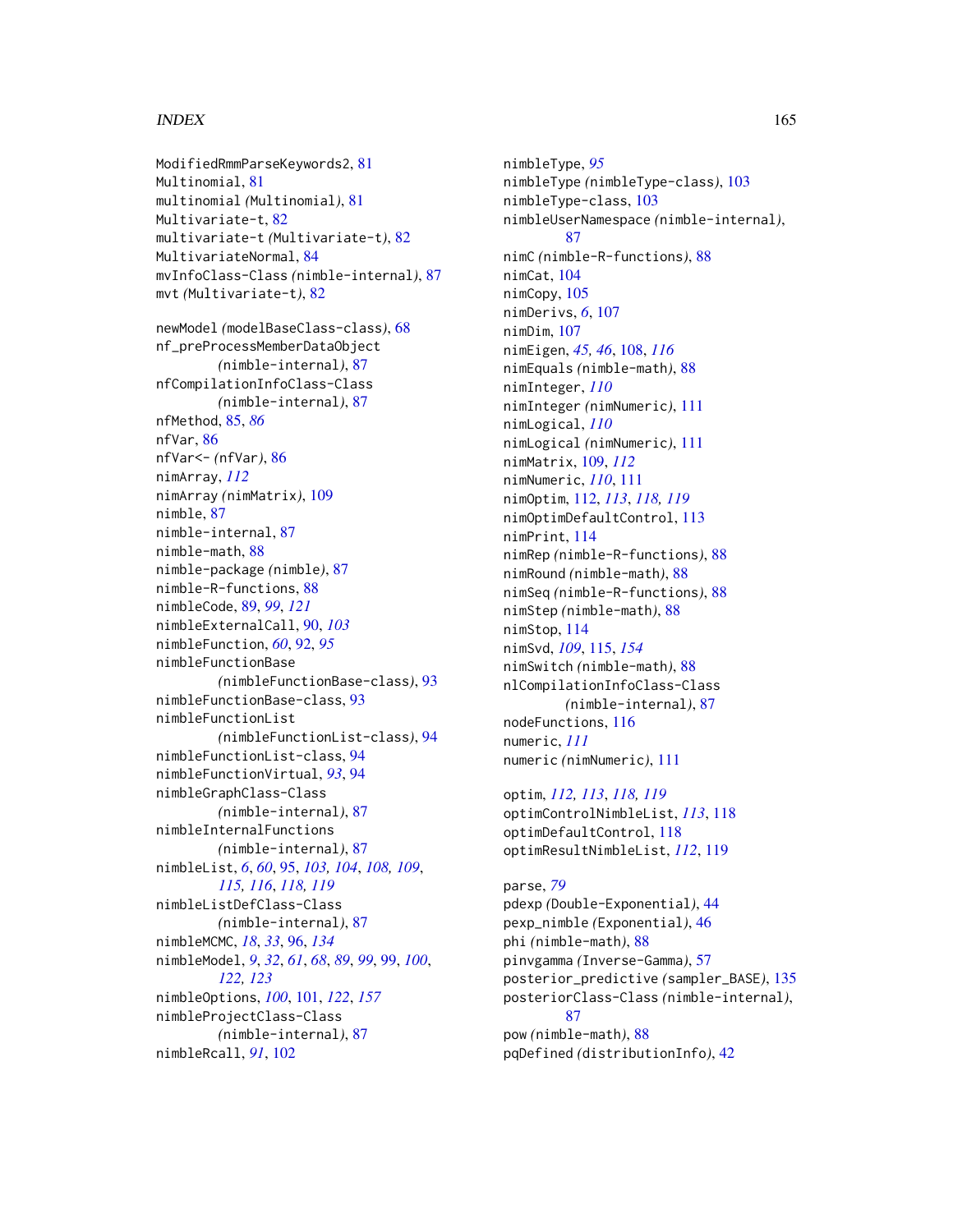# 166 INDEX

print, *[105](#page-104-0)* print *(*nimPrint*)*, [114](#page-113-0) printErrors, [119](#page-118-0) printMonitors *(*MCMCconf-class*)*, [62](#page-61-1) printSamplers *(*MCMCconf-class*)*, [62](#page-61-1) probit *(*nimble-math*)*, [88](#page-87-0) pt\_nonstandard *(*t*)*, [154](#page-153-0) qdexp *(*Double-Exponential*)*, [44](#page-43-0) qexp\_nimble *(*Exponential*)*, [46](#page-45-0) qinvgamma *(*Inverse-Gamma*)*, [57](#page-56-0) qt\_nonstandard *(*t*)*, [154](#page-153-0) quote, *[79](#page-78-0)*, *[90](#page-89-0)*, *[99](#page-98-0)* rankSample, [120](#page-119-0) rcar\_normal *(*CAR-Normal*)*, [19](#page-18-0) rcar\_proper *(*CAR-Proper*)*, [20](#page-19-0) rcat *(*Categorical*)*, [26](#page-25-0) RCfunctionCompileClass-Class *(*nimble-internal*)*, [87](#page-86-0) RCfunInfoClass-Class *(*nimble-internal*)*, [87](#page-86-0) rconstraint *(*Constraint*)*, [37](#page-36-0) rCRP *(*ChineseRestaurantProcess*)*, [27](#page-26-0) rdexp *(*Double-Exponential*)*, [44](#page-43-0) rdirch *(*Dirichlet*)*, [41](#page-40-0) readBUGSmodel, *[50](#page-49-0)*, *[89](#page-88-0)*, *[100](#page-99-0)*, [121,](#page-120-0) *[122](#page-121-0)* registerDistributions, [123](#page-122-0) removeSamplers *(*MCMCconf-class*)*, [62](#page-61-1) rep *(*nimble-R-functions*)*, [88](#page-87-0) resetData *(*modelBaseClass-class*)*, [68](#page-67-0) resetMonitors *(*MCMCconf-class*)*, [62](#page-61-1) resize, [126](#page-125-0) rexp\_nimble *(*Exponential*)*, [46](#page-45-0) rflat *(*flat*)*, [48](#page-47-0) rhalfflat *(*flat*)*, [48](#page-47-0) rinterval *(*Interval*)*, [56](#page-55-0) rinvgamma *(*Inverse-Gamma*)*, [57](#page-56-0) rinvwish\_chol *(*Inverse-Wishart*)*, [58](#page-57-0) RJ\_fixed\_prior *(*sampler\_BASE*)*, [135](#page-134-0) RJ\_indicator *(*sampler\_BASE*)*, [135](#page-134-0) RJ\_toggled *(*sampler\_BASE*)*, [135](#page-134-0) RMakeCustomModelClass-Class *(*nimble-internal*)*, [87](#page-86-0) Rmatrix2mvOneVar, [127](#page-126-0) rmnorm\_chol *(*MultivariateNormal*)*, [84](#page-83-0) RmodelBaseClass *(*RmodelBaseClass-class*)*, [128](#page-127-0) RmodelBaseClass-class, [128](#page-127-0)

rmulti *(*Multinomial*)*, [81](#page-80-0) rmvt\_chol *(*Multivariate-t*)*, [82](#page-81-0) rsqrtinvgamma *(*nimble-internal*)*, [87](#page-86-0) rt\_nonstandard *(*t*)*, [154](#page-153-0) run.time, [128](#page-127-0) runCrossValidate, [129](#page-128-0) runMCMC, *[18](#page-17-0)*, *[33](#page-32-0)*, *[98](#page-97-0)*, [132,](#page-131-1) *[145](#page-144-0)* RW *(*sampler\_BASE*)*, [135](#page-134-0) RW\_block *(*sampler\_BASE*)*, [135](#page-134-0) RW\_dirichlet *(*sampler\_BASE*)*, [135](#page-134-0) RW\_llFunction *(*sampler\_BASE*)*, [135](#page-134-0) RW\_llFunction\_block *(*sampler\_BASE*)*, [135](#page-134-0) RW\_multinomial *(*sampler\_BASE*)*, [135](#page-134-0) RW\_PF *(*sampler\_BASE*)*, [135](#page-134-0) RW\_PF\_block *(*sampler\_BASE*)*, [135](#page-134-0) RW\_wishart *(*sampler\_BASE*)*, [135](#page-134-0) rwish\_chol *(*Wishart*)*, [159](#page-158-0) sampler *(*sampler\_BASE*)*, [135](#page-134-0) sampler\_AF\_slice *(*sampler\_BASE*)*, [135](#page-134-0) sampler\_BASE, [135](#page-134-0) sampler\_binary *(*sampler\_BASE*)*, [135](#page-134-0) sampler\_CAR\_normal *(*sampler\_BASE*)*, [135](#page-134-0) sampler\_CAR\_proper *(*sampler\_BASE*)*, [135](#page-134-0) sampler\_categorical *(*sampler\_BASE*)*, [135](#page-134-0) sampler\_crossLevel *(*sampler\_BASE*)*, [135](#page-134-0) sampler\_CRP *(*sampler\_BASE*)*, [135](#page-134-0) sampler\_CRP\_concentration *(*sampler\_BASE*)*, [135](#page-134-0) sampler\_ess *(*sampler\_BASE*)*, [135](#page-134-0) sampler\_posterior\_predictive, *[32](#page-31-0)* sampler\_posterior\_predictive *(*sampler\_BASE*)*, [135](#page-134-0) sampler\_RJ\_fixed\_prior *(*sampler\_BASE*)*, [135](#page-134-0) sampler\_RJ\_indicator *(*sampler\_BASE*)*, [135](#page-134-0) sampler\_RJ\_toggled *(*sampler\_BASE*)*, [135](#page-134-0) sampler\_RW, *[32](#page-31-0)* sampler\_RW *(*sampler\_BASE*)*, [135](#page-134-0) sampler\_RW\_block *(*sampler\_BASE*)*, [135](#page-134-0) sampler\_RW\_dirichlet *(*sampler\_BASE*)*, [135](#page-134-0) sampler\_RW\_llFunction *(*sampler\_BASE*)*, [135](#page-134-0) sampler\_RW\_llFunction\_block *(*sampler\_BASE*)*, [135](#page-134-0) sampler\_RW\_multinomial *(*sampler\_BASE*)*, [135](#page-134-0) sampler\_RW\_wishart *(*sampler\_BASE*)*, [135](#page-134-0) sampler\_slice, *[32](#page-31-0)*